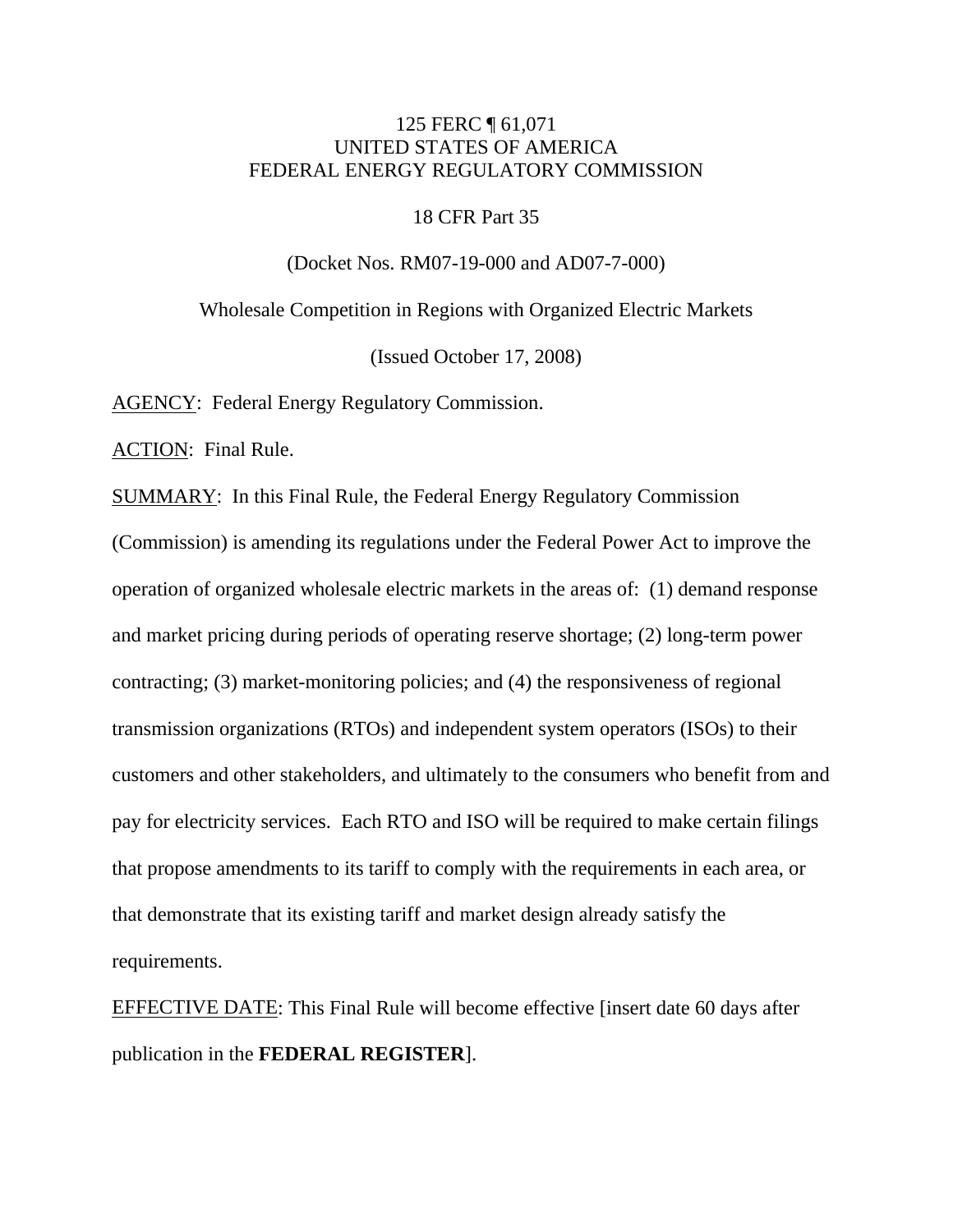## FOR FURTHER INFORMATION CONTACT:

Russell Profozich (Technical Information) Office of Energy Market Regulation Federal Energy Regulatory Commission 888 First Street, N.E. Washington, D.C. 20426 Russell.Profozich@ferc.gov (202) 502-6478

Tina Ham (Legal Information) Office of the General Counsel Federal Energy Regulatory Commission 888 First Street, N.E. Washington, D.C. 20426 Tina.Ham@ferc.gov (202) 502-6224

## SUPPLEMENTARY INFORMATION: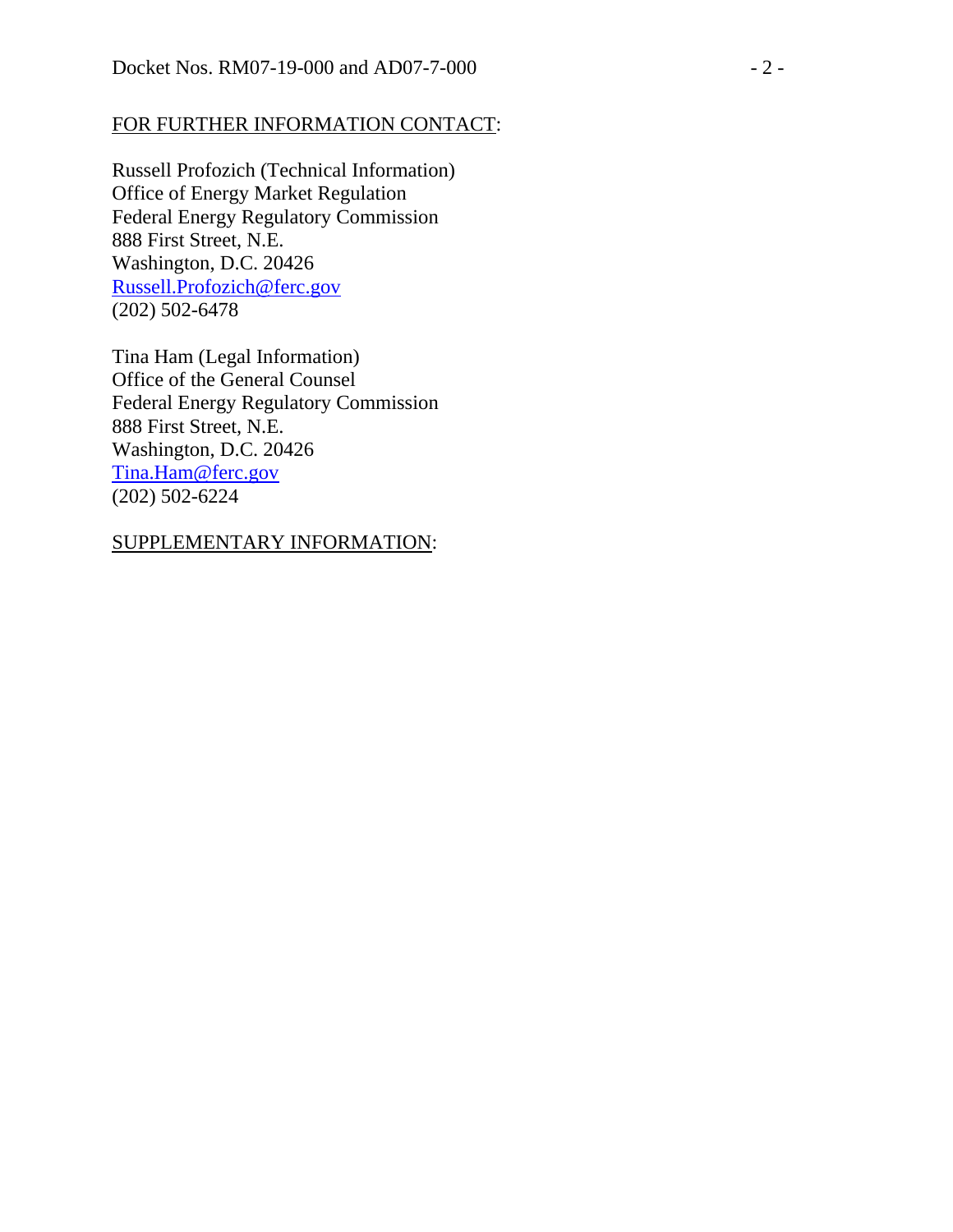# 125 FERC ¶ 61,071 UNITED STATES OF AMERICA FEDERAL ENERGY REGULATORY COMMISSION

Wholesale Competition in Regions with Organized Electric Markets

Docket Nos. RM07-19-000 AD07-7-000

## FINAL RULE

## Order No. 719

# (Issued October 17, 2008)

#### TABLE OF CONTENTS

# Paragraph Numbers

| A. Demand Response and Pricing During Periods of Operating Reserve Shortages in |  |
|---------------------------------------------------------------------------------|--|
|                                                                                 |  |
|                                                                                 |  |
|                                                                                 |  |
|                                                                                 |  |
|                                                                                 |  |
|                                                                                 |  |
| 3. Eliminating Deviation Charges During System Emergencies 100.                 |  |
|                                                                                 |  |
|                                                                                 |  |
|                                                                                 |  |
|                                                                                 |  |
|                                                                                 |  |
|                                                                                 |  |
| 5. Market Rules Governing Price Formation During Periods of Operating Reserve   |  |
| Shortage                                                                        |  |
| a. Price Formation During Periods of Operating Reserve Shortage  169.           |  |
|                                                                                 |  |
|                                                                                 |  |
|                                                                                 |  |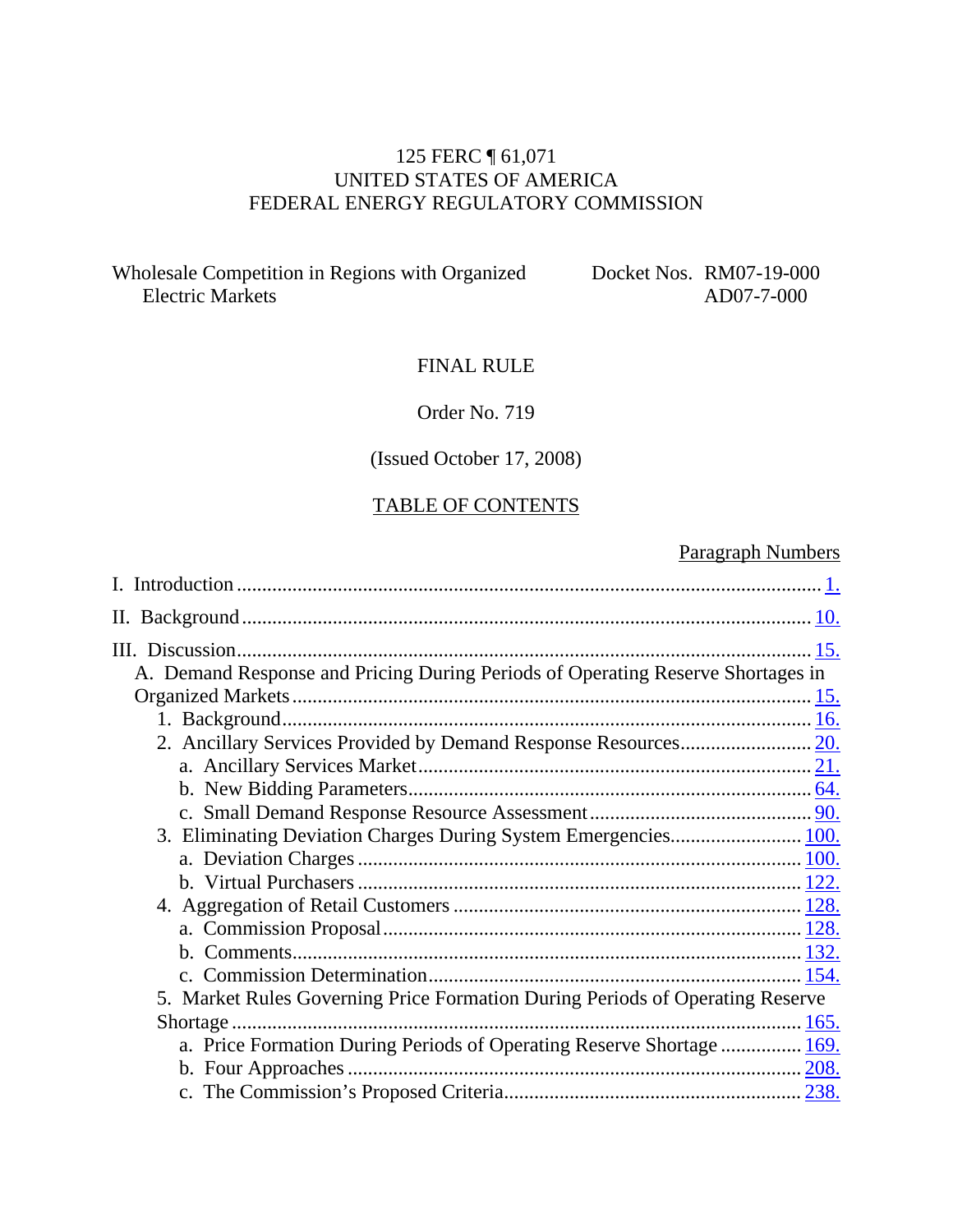| Docket Nos. RM07-19-000 and AD07-7-000                                      | $\overline{11}$ |
|-----------------------------------------------------------------------------|-----------------|
|                                                                             |                 |
| 6. Reporting on Remaining Barriers to Comparable Treatment of Demand        |                 |
|                                                                             |                 |
|                                                                             |                 |
|                                                                             |                 |
|                                                                             |                 |
|                                                                             |                 |
|                                                                             |                 |
|                                                                             |                 |
|                                                                             |                 |
|                                                                             |                 |
|                                                                             |                 |
|                                                                             |                 |
|                                                                             |                 |
|                                                                             |                 |
|                                                                             |                 |
|                                                                             |                 |
|                                                                             |                 |
|                                                                             |                 |
|                                                                             |                 |
|                                                                             |                 |
|                                                                             |                 |
|                                                                             |                 |
|                                                                             |                 |
|                                                                             |                 |
|                                                                             |                 |
|                                                                             |                 |
| D. Responsiveness of RTOs and ISOs to Customers and Other Stakeholders 477. |                 |
|                                                                             | 479.            |
|                                                                             |                 |
|                                                                             |                 |
|                                                                             |                 |
|                                                                             |                 |
|                                                                             |                 |
|                                                                             |                 |
|                                                                             |                 |
|                                                                             |                 |
|                                                                             |                 |
|                                                                             |                 |
| 7. Posting Mission Statement or Organizational Charter on Web Site  547.    |                 |
|                                                                             |                 |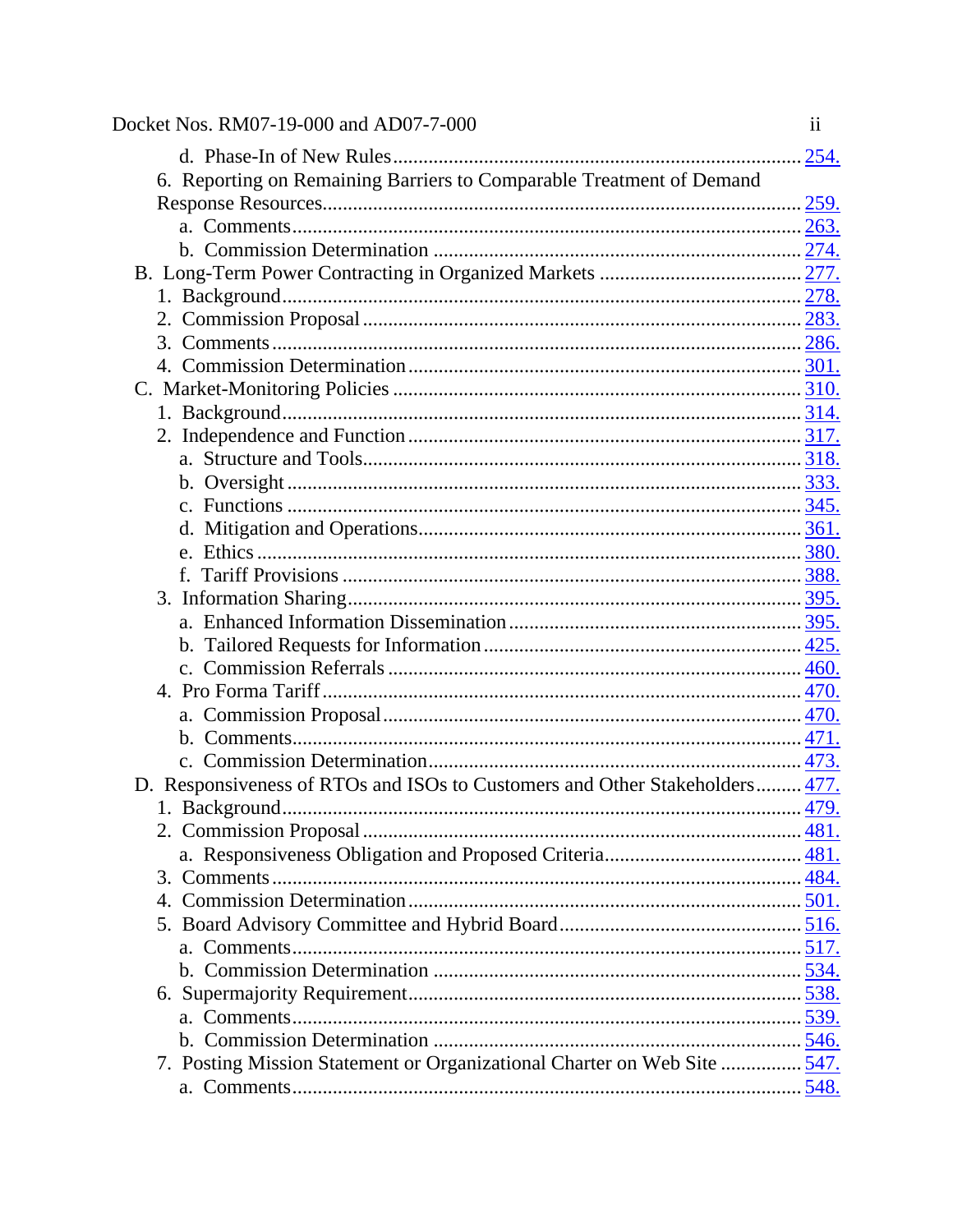| Docket Nos. RM07-19-000 and AD07-7-000 | 111 |
|----------------------------------------|-----|
|                                        |     |
|                                        |     |
|                                        |     |
|                                        |     |
|                                        |     |
|                                        |     |
|                                        |     |
|                                        |     |
|                                        |     |
|                                        |     |
|                                        |     |
|                                        |     |
|                                        |     |
|                                        |     |
|                                        |     |
|                                        |     |
|                                        |     |
|                                        |     |
|                                        |     |
|                                        |     |
|                                        |     |
|                                        |     |
|                                        |     |

# Regulatory Text

APPENDIX: Abbreviated Names of Commenters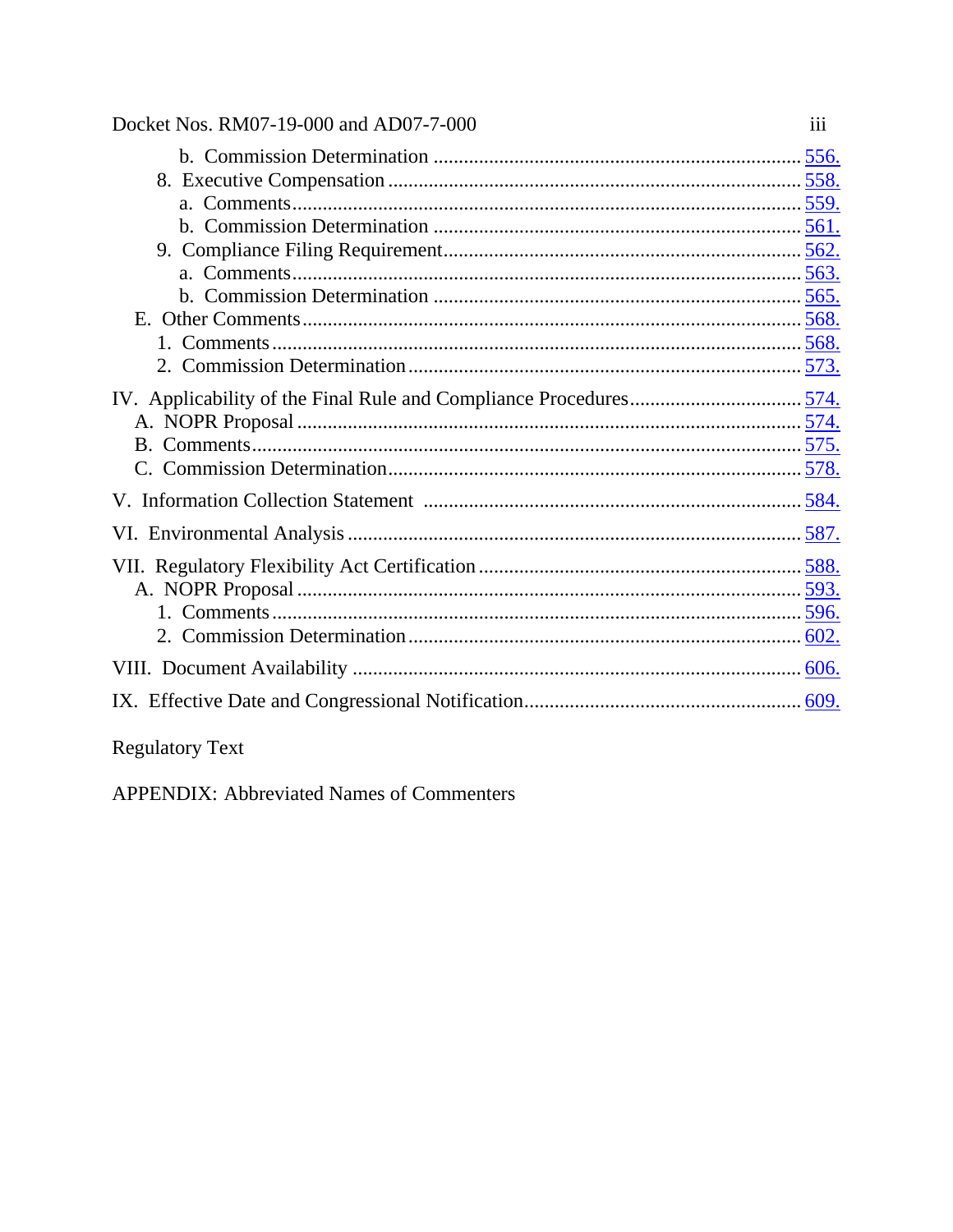## UNITED STATES OF AMERICA FEDERAL ENERGY REGULATORY COMMISSION

Before Commissioners: Joseph T. Kelliher, Chairman; Suedeen G. Kelly, Marc Spitzer, Philip D. Moeller, and Jon Wellinghoff.

Wholesale Competition in Regions with Organized Electric Markets Docket Nos. RM07-19-000 AD07-7-000

## FINAL RULE

Order No. 719

(Issued October 17, 2008)

#### **I. Introduction**

1. This Final Rule addresses reforms to improve the operation of organized

wholesale electric power markets.<sup>1</sup> Improving the competitiveness of organized

wholesale markets is integral to the Commission fulfilling its statutory mandate to ensure

supplies of electric energy at just, reasonable and not unduly discriminatory or

preferential rates. Effective wholesale competition protects consumers by providing

more supply options, encouraging new entry and innovation, spurring deployment of new

<sup>&</sup>lt;u>1</u> Organized market regions are areas of the country in which a regional transmission organization (RTO) or independent system operator (ISO) operates dayahead and/or real-time energy markets. The following RTOs and ISOs have organized markets: PJM Interconnection, L.L.C. (PJM), New York Independent System Operator, Inc. (NYISO), Midwest Independent Transmission System Operator, Inc. (Midwest ISO), ISO New England, Inc. (ISO New England), California Independent Service Operator Corp. (CAISO), and Southwest Power Pool, Inc. (SPP).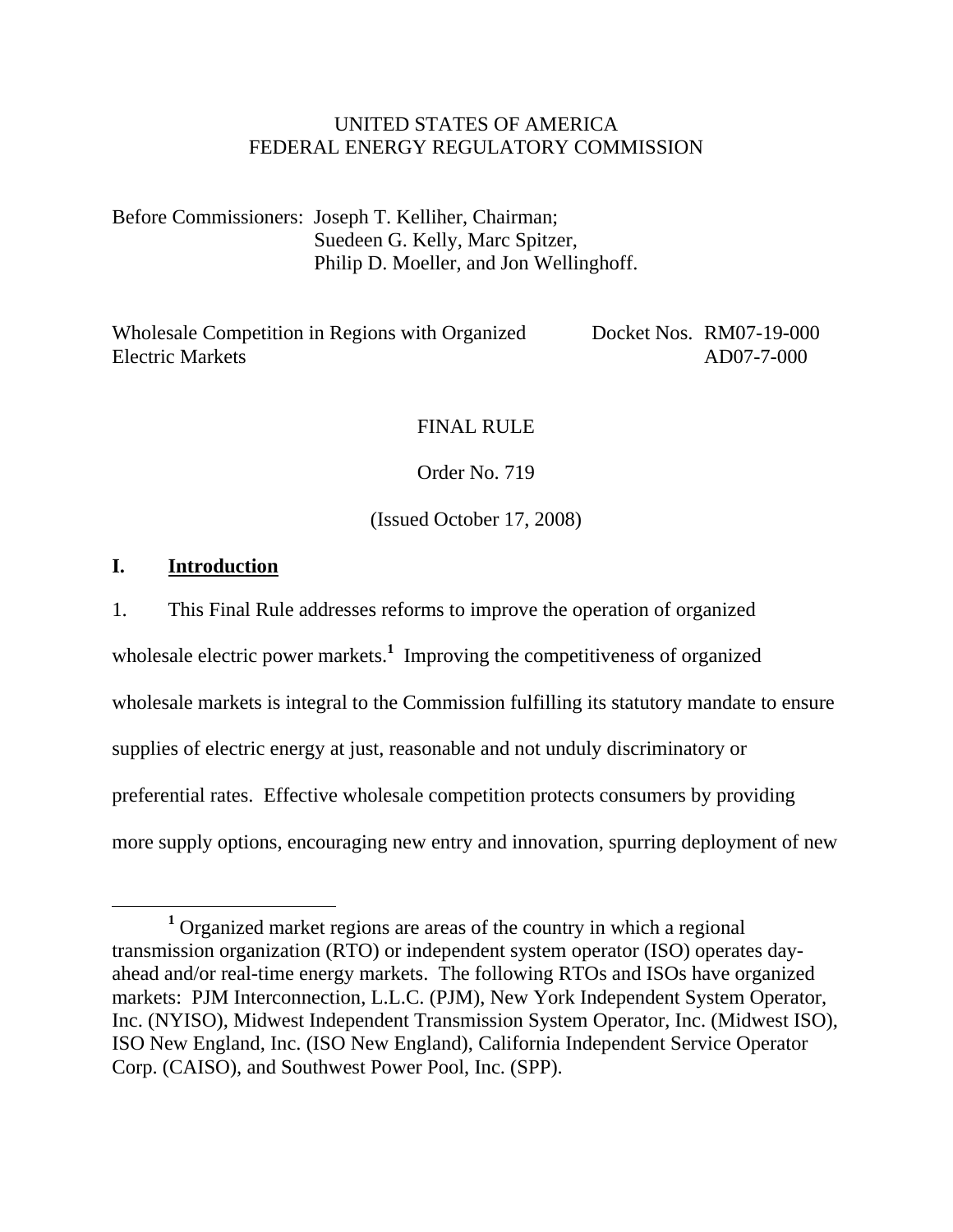technologies, promoting demand response and energy efficiency, improving operating performance, exerting downward pressure on costs, and shifting risk away from consumers. National policy has been, and continues to be, to foster competition in wholesale electric power markets. This policy was embraced in the Energy Policy Act of 2005 (EPAct 2005),**<sup>2</sup>** and is reflected in Commission policy and practice. The Commission balances the mix of regulation and competition based on changing circumstances, taking into account such factors as the opportunities for competition to control market power, advances in technology, changes in economies of scale, and new state and federal laws that affect the energy industry.

2. The Commission has a duty to improve the operation of wholesale power markets. To that end, in this Final Rule, the Commission is making reforms to improve the operation of organized wholesale electric markets in the areas of demand response, longterm power contracting, market monitoring policies, and RTO and ISO responsiveness. By making these reforms, the Commission is not seeking to fundamentally redesign organized markets; rather, these reforms are intended to be incremental improvements to the operation of organized markets without undoing or upsetting the significant efforts that have already been made in providing demonstrable benefits to wholesale customers. 3. In the areas of demand response and the use of market prices to elicit demand response, the Commission is requiring RTOs and ISOs to: (1) accept bids from demand

response resources in RTOs' and ISOs' markets for certain ancillary services on a basis

 **<sup>2</sup>** <sup>2</sup> Pub. L. No. 109-58, 119 Stat. 594 (2005).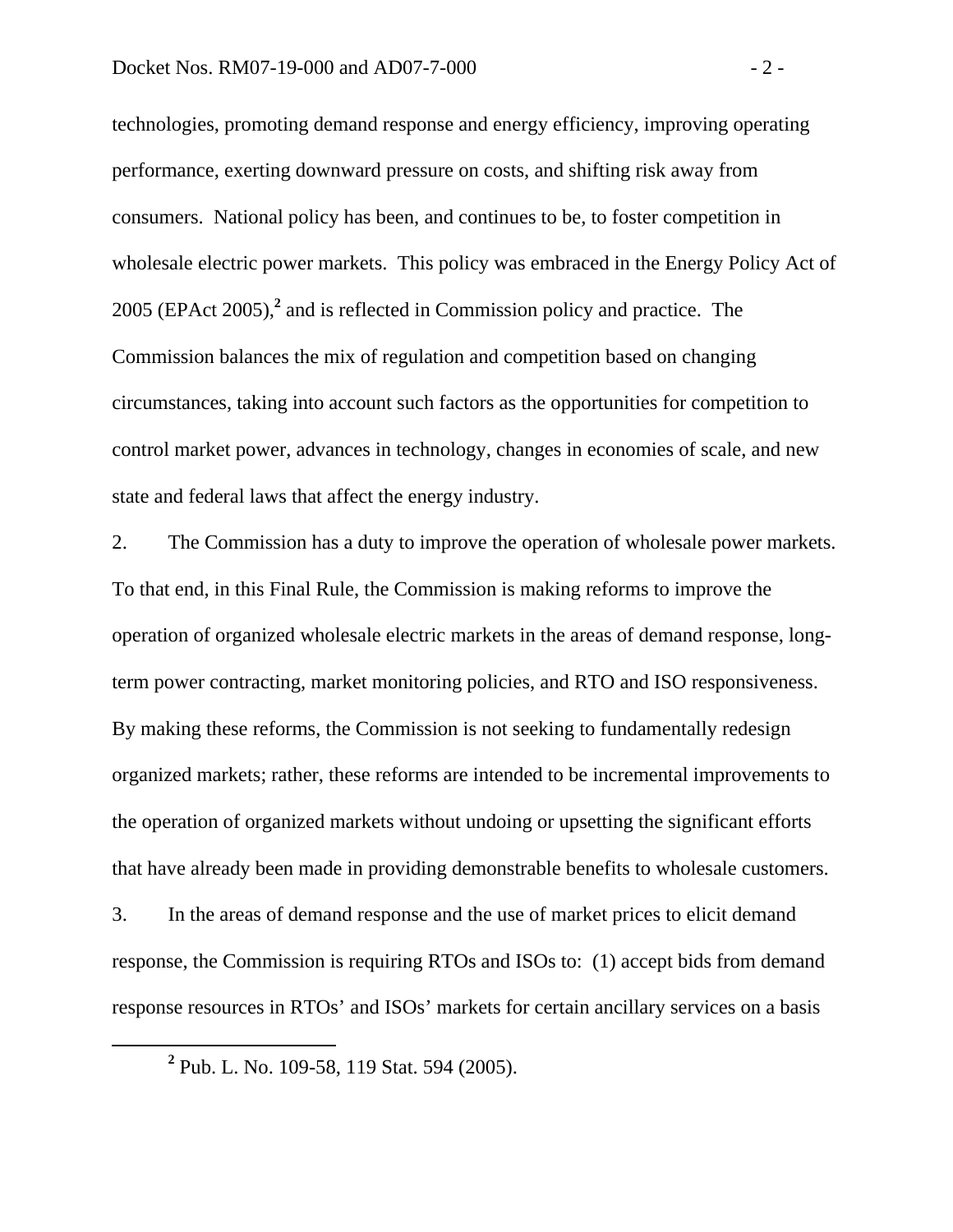comparable to other resources; (2) eliminate, during a system emergency, a charge to a buyer that takes less electric energy in the real-time market than it purchased in the dayahead market; (3) in certain circumstances, permit an aggregator of retail customers  $(ARC)<sup>3</sup>$  to bid demand response on behalf of retail customers directly into the organized energy market; (4) modify their market rules, as necessary, to allow the market-clearing price, during periods of operating reserve shortage, to reach a level that rebalances supply and demand so as to maintain reliability while providing sufficient provisions for mitigating market power; and (5) study whether further reforms are necessary to eliminate barriers to demand response in organized markets.

4. With regard to long-term power contracting, the Commission is requiring RTOs and ISOs to dedicate a portion of their web sites for market participants to post offers to buy or sell power on a long-term basis. This requirement will promote greater use of long-term contracts by improving transparency among market participants.

5. To improve market monitoring, the Commission is requiring that RTOs and ISOs provide their Market Monitoring Units (MMU) with access to market data, resources and personnel sufficient to carry out their duties, and that the MMU (or the external MMU in a hybrid structure) report directly to the RTO or ISO board of directors.**<sup>4</sup>** In addition, the Commission is requiring that the MMU's functions include: (1) identifying ineffective

**<sup>3</sup>**  $3$  We will use the phrase "aggregator of retail customers," or ARC, to refer to an entity that aggregates demand response bids (which are mostly from retail loads).

<sup>&</sup>lt;sup>4</sup> Our use of the phrase "board of directors" also includes the board of managers, board of governors, and similar entities.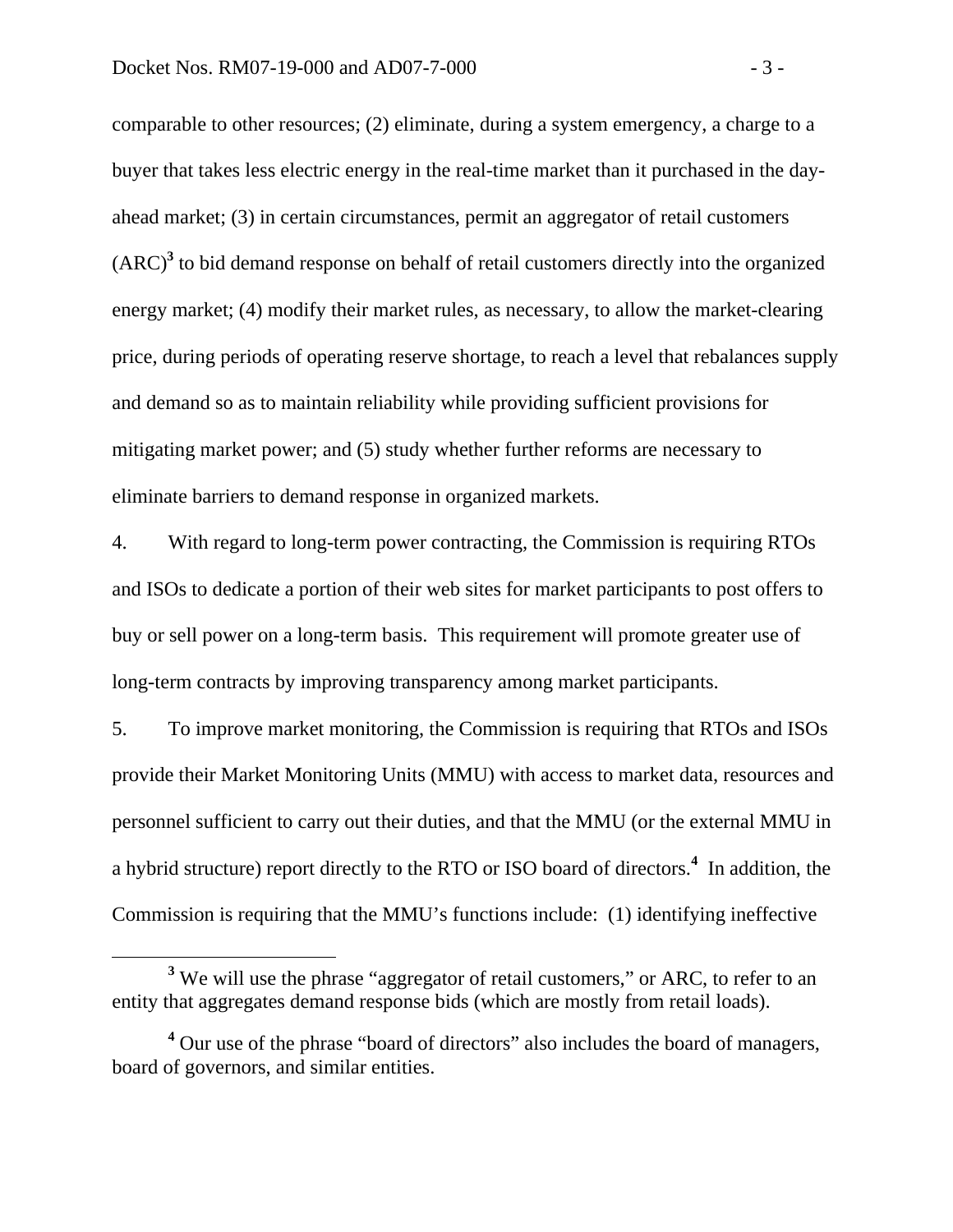market rules and recommending proposed rules and tariff changes; (2) reviewing and reporting on the performance of the wholesale markets to the RTO or ISO, the Commission, and other interested entities; and (3) notifying appropriate Commission staff of instances in which a market participant's behavior may require investigation. The Commission is also expanding the list of recipients of MMU recommendations regarding rule and tariff changes, and broadening the scope of behavior to be reported to the Commission.

6. The Commission is also modifying MMU participation in tariff administration and market mitigation, requiring each RTO and ISO to include ethics standards for MMU employees in its tariff, and requiring each RTO and ISO to consolidate all its MMU provisions in one section of its tariff. The Commission is expanding the dissemination of MMU market information to a broader constituency, with reports made on a more frequent basis than they are now, and reducing the time period before energy market bid and offer data are released to the public.

7. Finally, the Commission establishes an obligation for each RTO and ISO to make reforms, as necessary, to increase its responsiveness to customers and other stakeholders and will assess each RTO's or ISO's compliance using four responsiveness criteria: (1) inclusiveness; (2) fairness in balancing diverse interests; (3) representation of minority positions; and (4) ongoing responsiveness.

8. In each of these four areas, the Commission is requiring each RTO or ISO to consult with its stakeholders and make a compliance filing that explains how its existing practices comply with the Final Rule in this proceeding, or its plans to attain compliance.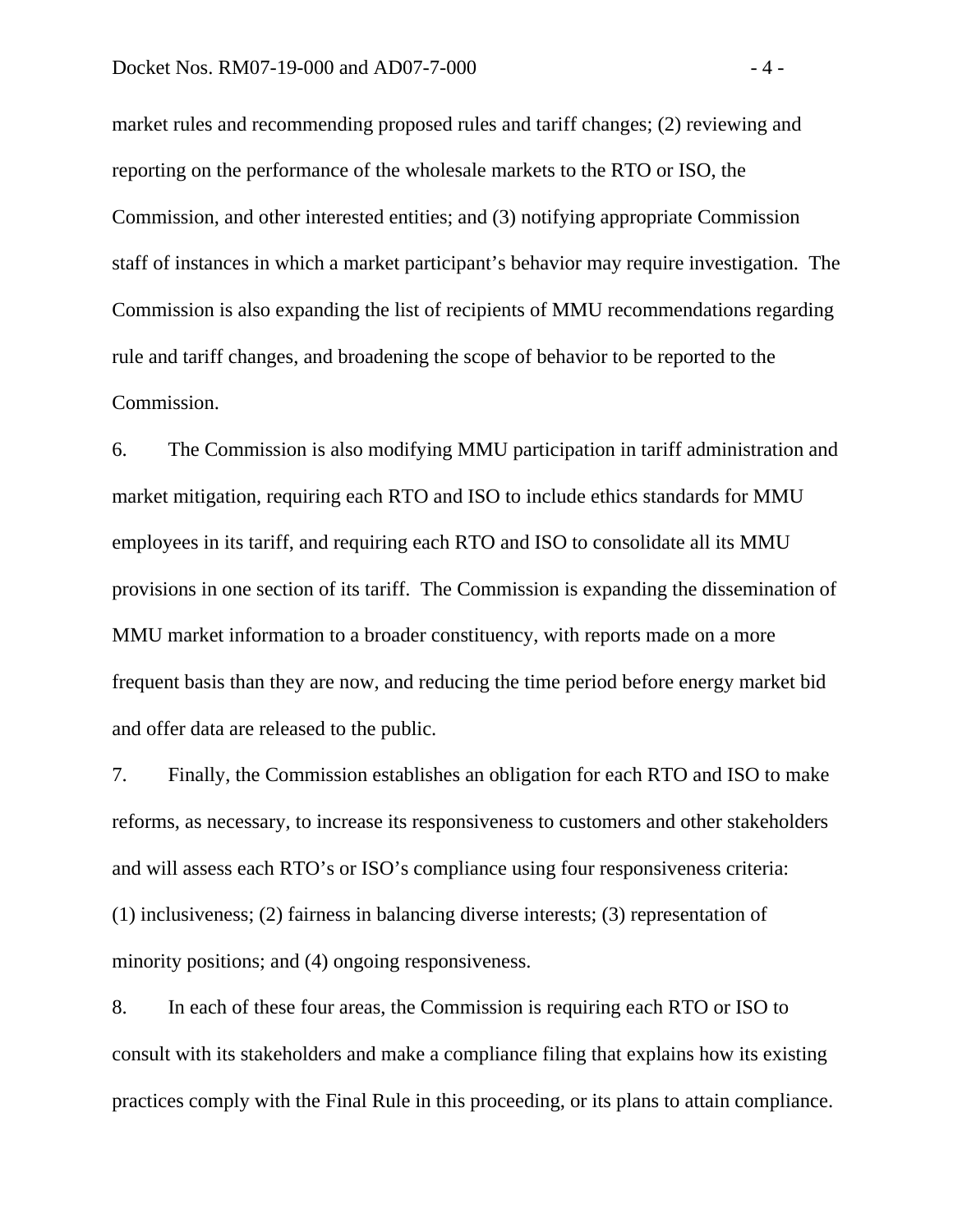9. Significant differences exist between regions, including differences in industry structure, mix of ownership, sources of electric generation, population densities, and weather patterns. Some regions have organized spot markets administered by an RTO or ISO, and others rely solely on bilateral contracting between wholesale sellers and buyers. We recognize and respect these differences across various regions. At the same time, wholesale competition can serve customers well in all regions. The focus of this Final Rule is to further improve the operation of wholesale competitive markets in organized market regions.

#### **II. Background**

10. The Commission has acted over the last few decades to implement Congressional policy to expand the wholesale electric power markets to facilitate entry of new generators and to support competitive markets. Absent a single national power market, the development of regional markets is the best method of facilitating competition within the power industry, and the Commission has made sustained efforts to recognize and foster such markets.

11. In 2007, the Commission held several public conferences to gather information and address issues on competition at the wholesale level and other related issues.**<sup>5</sup>** At these conferences, the Commission examined issues affecting competition in the RTO and ISO regions, including the levels of wholesale prices, the need for long-term power

**<sup>5</sup>** <sup>5</sup> Three technical conferences were held on February 27, 2007, April 5, 2007, and May 8, 2007.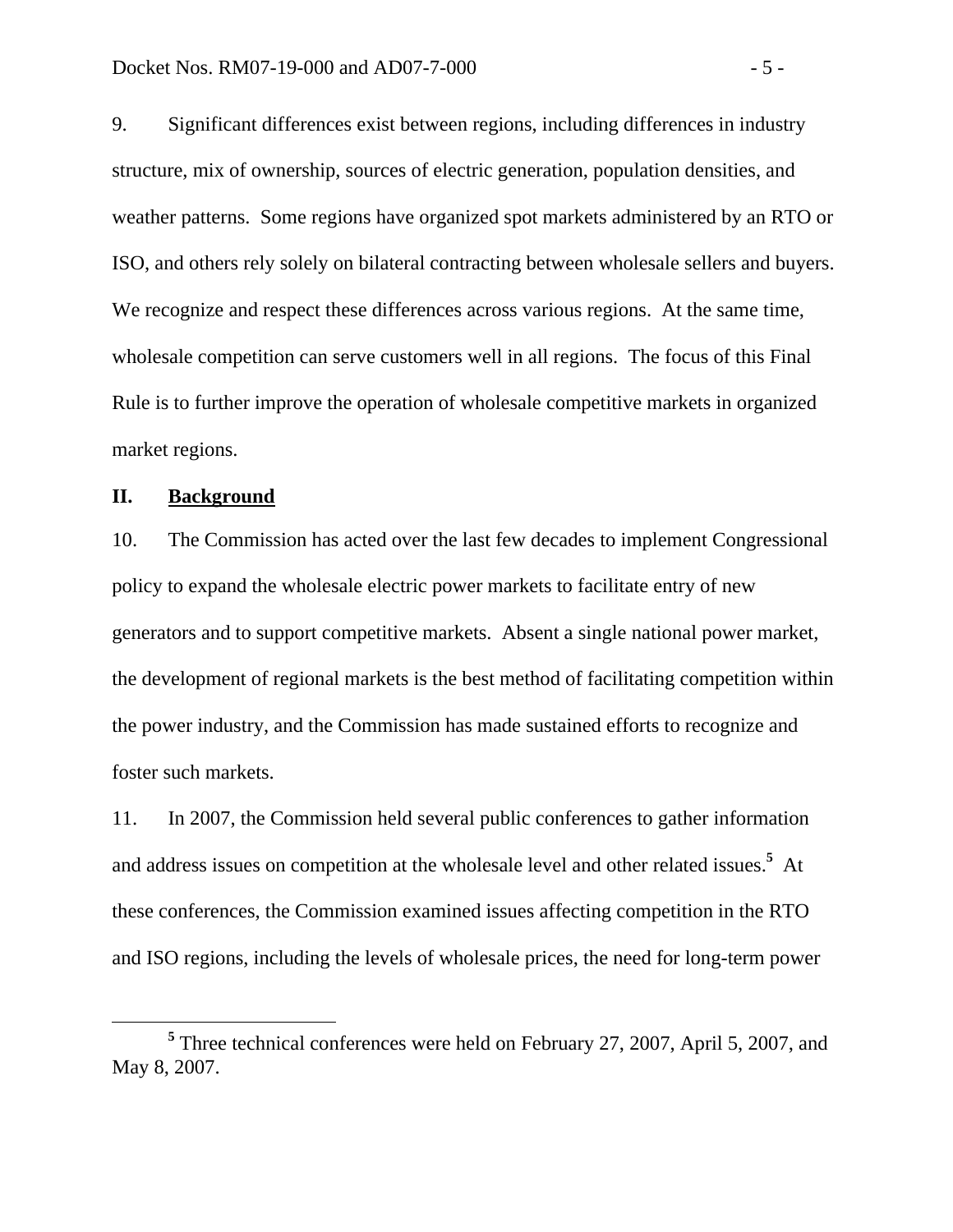contracts, the effectiveness of market monitoring, and the lack of adequate demand response. The Commission also addressed concerns related to the RTO and ISO board of directors' responsiveness to their customers and other stakeholders.

12. On June 22, 2007, the Commission issued an Advance Notice of Proposed Rulemaking (ANOPR),<sup>6</sup> identifying four specific issues in organized market regions that were not being adequately addressed or were not under consideration in other proceedings. These areas were: (1) the role of demand response in organized markets and greater use of market prices to elicit demand response during periods of operating reserve shortage; (2) increasing opportunities for long-term power contracting; (3) strengthening market monitoring; and (4) enhancing the responsiveness of RTOs and ISOs to customers and other stakeholders, and ultimately to the consumers who benefit from and pay for electricity services. The Commission presented preliminary views on proposed reforms for these areas and sought comment on them.

13. After receiving and considering over a hundred comments on the ANOPR, on February 22, 2008, the Commission issued a Notice of Proposed Rulemaking (NOPR).**<sup>7</sup>** In the NOPR, pursuant to the Commission's responsibility under sections 205 and 206 of

**<sup>6</sup>** Wholesale Competition in Regions with Organized Electric Markets, Advance Notice of Proposed Rulemaking, FERC Stats. & Regs. ¶ 32,617 (2007).

<sup>&</sup>lt;sup>7</sup> Wholesale Competition in Regions with Organized Electric Markets, Notice of Proposed Rulemaking, 73 FR 12,576 (March 7, 2008), FERC Stats. & Regs. ¶ 32,628 (2008).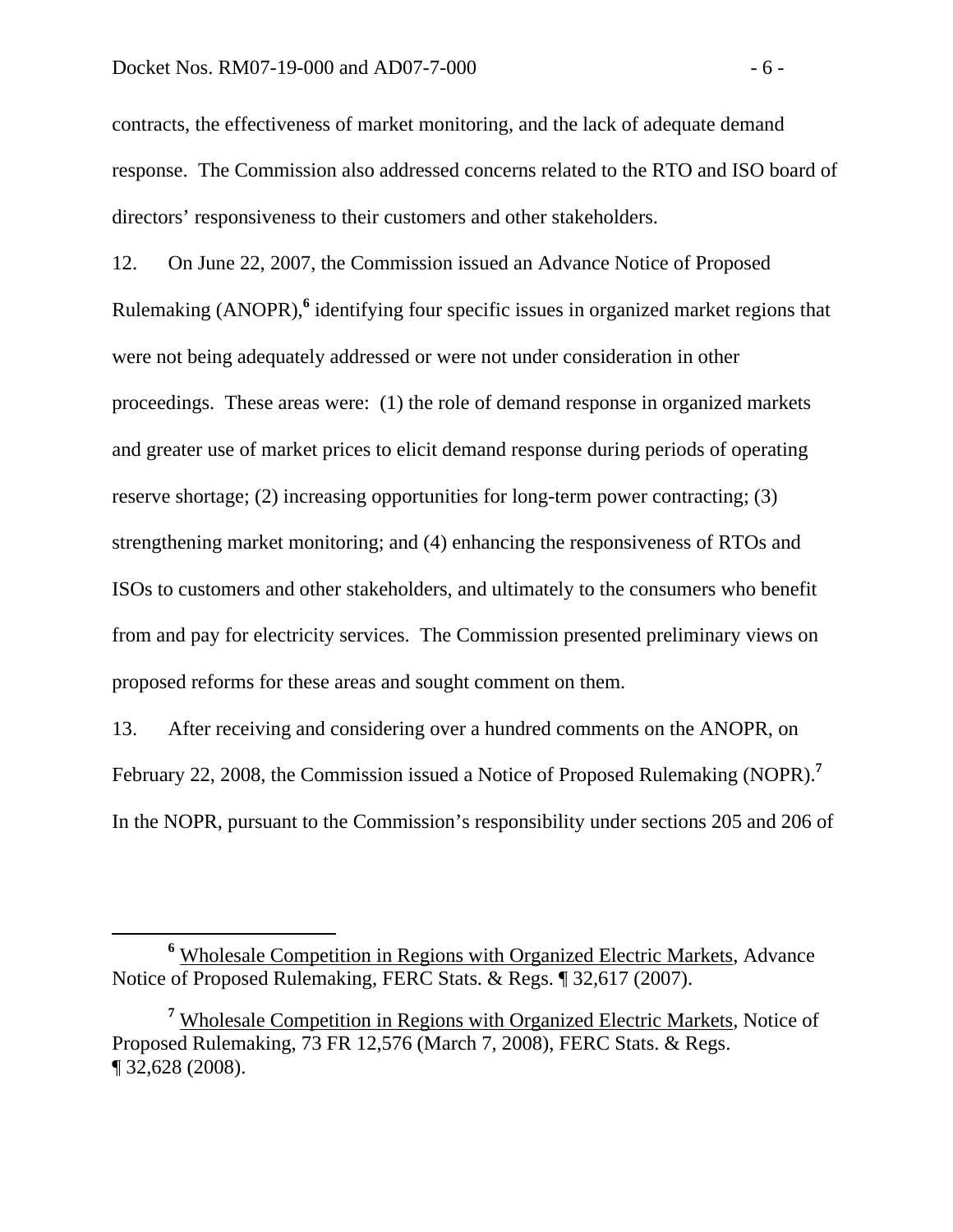the Federal Power Act (FPA),<sup>8</sup> the Commission proposed reforms in the four specific areas identified above that were designed to ensure just and reasonable rates, to remedy undue discrimination and preference, and to improve wholesale competition in regions with organized markets. As noted in the NOPR, these proposed reforms are intended to improve the operation of wholesale competition in organized markets.**<sup>9</sup>**

14. In the NOPR, the Commission also noted that the reforms proposed in this proceeding do not represent its final effort to improve the functioning of competitive organized markets for the benefit of consumers; rather, the Commission will continue to evaluate specific proposals that may strengthen organized markets.**<sup>10</sup>** To that end, for example, the Commission proposed to require each RTO or ISO to study whether further reforms are necessary to eliminate barriers to demand response in organized markets. Any reforms must ensure that demand response resources are treated on a basis comparable to other resources. The Commission also ordered two staff technical conferences: (1) one to investigate proposals by American Forest and the Portland Cement Association, et al. to modify the design of organized markets;**<sup>11</sup>** and (2) a separate conference to consider several issues related to demand response participation in

**9** NOPR, FERC Stats. & Regs. ¶ 32,628 at P 11.

**<sup>10</sup>** Id. P 1.

**<sup>11</sup>** The technical conference was held on May 7, 2008. See Supplemental Notice of Technical Conference, Capacity Markets in Regions with Organized Electric Markets, Docket No. AD08-4-000 (April 25, 2008).

**<sup>8</sup>** 16 U.S.C. 824d - 824e.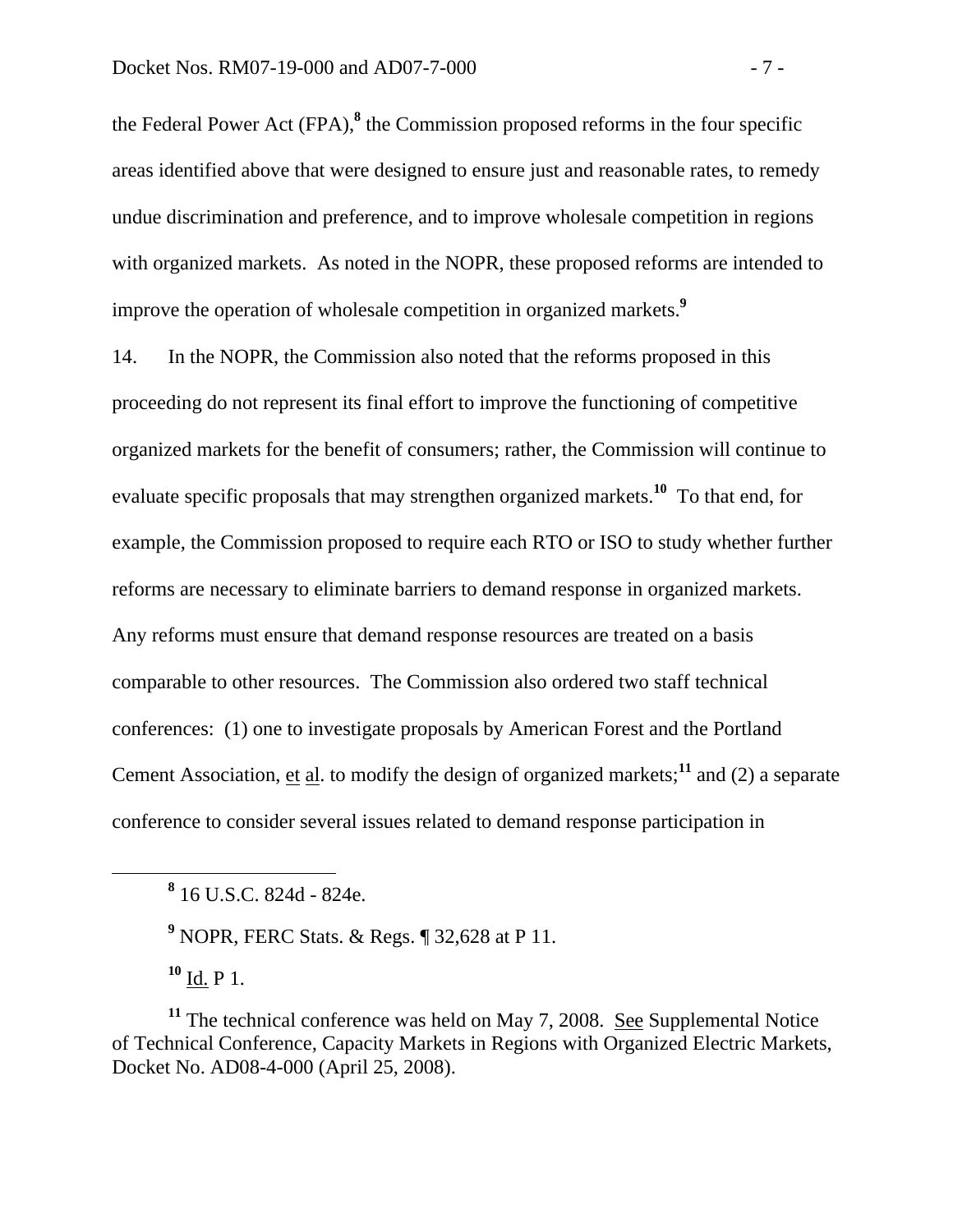wholesale markets.<sup>12</sup> Further, the Commission directed each RTO or ISO to provide a forum for affected consumers to voice specific concerns (and to propose regional solutions) on how to improve the efficient operation of competitive markets.**<sup>13</sup>**

#### **III. Discussion**

## **A. Demand Response and Pricing During Periods of Operating Reserve Shortages in Organized Markets**

15. This section of the Final Rule makes several reforms to further eliminate barriers to demand response participation in organized energy markets. These reforms are to ensure that demand response is treated comparably to other resources. To that end, the Commission will require RTOs and ISOs to: (1) accept bids from demand response resources in their markets for certain ancillary services, on a basis comparable to other resources; (2) eliminate, during a system emergency, certain charges to buyers in the energy market for voluntarily reducing demand; (3) permit ARCs to bid demand response on behalf of retail customers directly into the RTO's or ISO's organized markets; and (4) modify their rules governing price formation during periods of operating reserve shortage to allow the market-clearing price during periods of operating reserve shortage to more accurately reflect the true value of energy.

**<sup>12</sup>** The technical conference was held on May 21, 2008. See Supplemental Notice of Technical Conference, Demand Response in Organized Electric Markets, Docket No. AD08-8-000 (May 13, 2008).

**<sup>13</sup>** NOPR, FERC Stats. & Regs. ¶ 32,628 at P 11.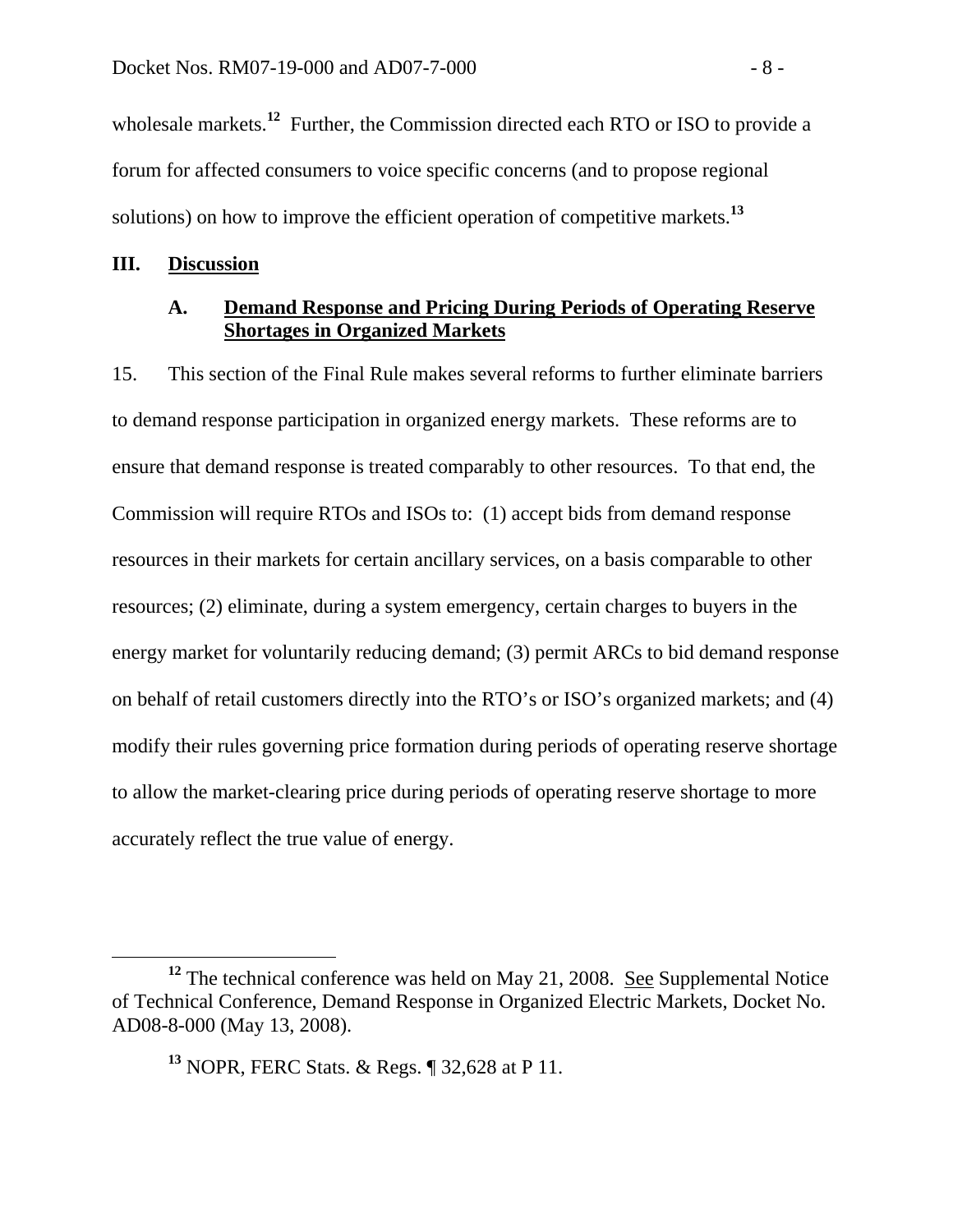#### **1. Background**

16. Commission policy does not favor granting preference for demand response; rather, our goal is to eliminate barriers to the participation of demand response in the organized power markets by ensuring comparable treatment of resources. This policy reflects the Commission's view that the cost of producing electricity and the value to customers of electric power varies over time and from place to place.**<sup>14</sup>** Demand response can provide competitive pressure to reduce wholesale power prices; increases awareness of energy usage; provides for more efficient operation of markets; mitigates market power; enhances reliability; and in combination with certain new technologies, can support the use of renewable energy resources, distributed generation, and advanced metering. Thus, enabling demand-side resources, as well as supply-side resources, improves the economic operation of electric power markets by aligning prices more closely with the value customers place on electric power. A well-functioning competitive wholesale electric energy market should reflect current supply and demand conditions.

17. The Commission's policy also reflects its responsibility under sections 205 and 206 of the FPA to remedy any undue discrimination and preference in organized markets. To that end, the Commission explicitly addressed demand response in its Open Access

**<sup>14</sup>** That is, for two customers at the same time and place, one customer may prefer to reduce consumption if the price is high, and the other may be willing to pay a high price to avoid curtailment in an emergency.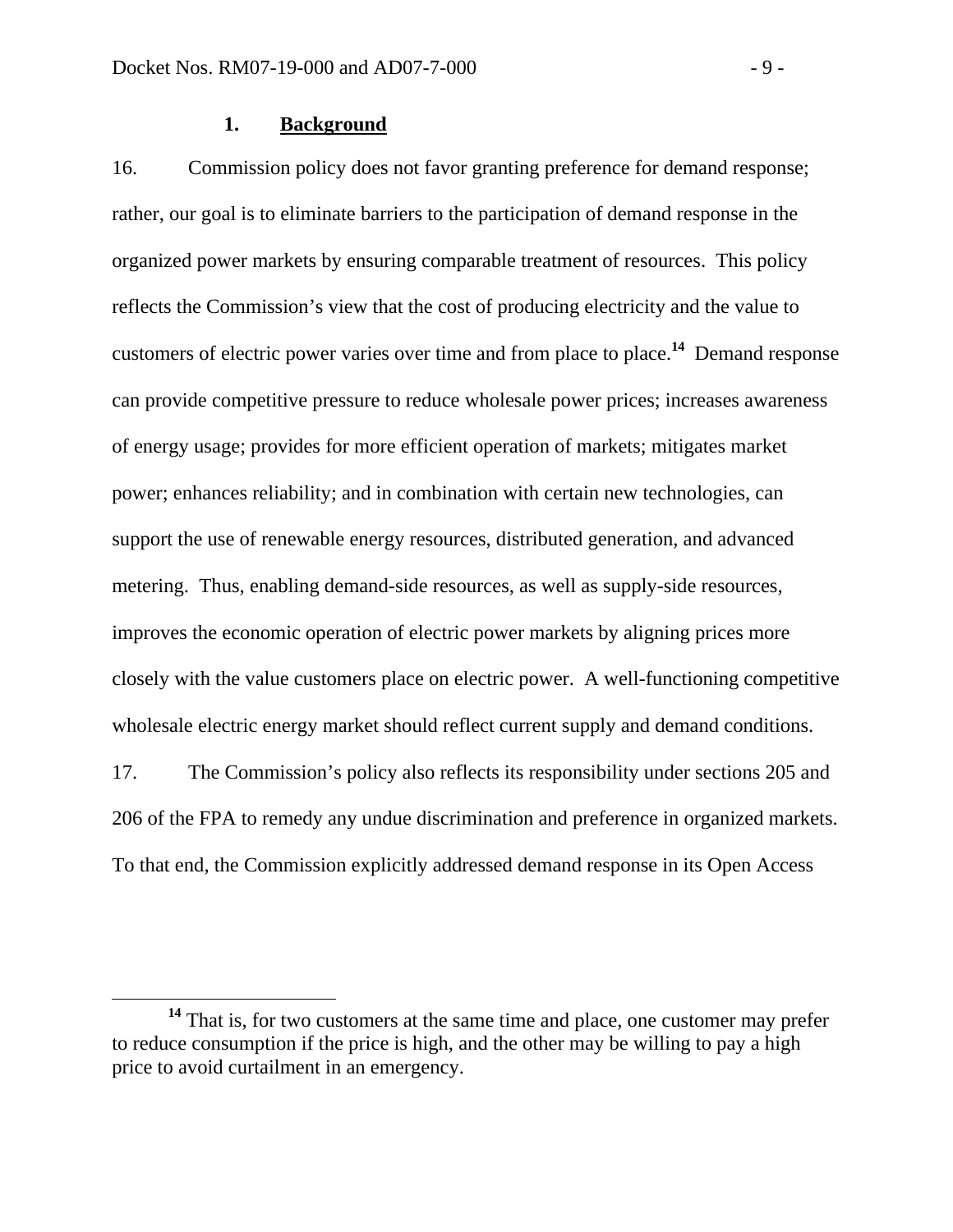Transmission Tariff (OATT) Reform (Order No. 890)**<sup>15</sup>** and reliability standards (Order No. 693).**<sup>16</sup>**

18. Additionally, on numerous occasions, the Commission has expressed the view that the wholesale electric power market works best when demand can respond to the wholesale price.<sup>17</sup> Also, the Commission has issued numerous orders over the last several years on various aspects of electric demand response in organized markets, with the goal of removing unnecessary obstacles to demand response participating in the wholesale power markets of RTOs and ISOs.<sup>18</sup> To that end, some of these orders approved various types of demand response programs, including programs to allow

**<sup>16</sup>** See Mandatory Reliability Standards for the Bulk-Power System, Order No. 693, FERC Stats. & Regs. ¶ 31,242, order on reh'g, Order No. 693-A, 120 FERC ¶ 61,053 (2007).

**<sup>17</sup>** See, e.g., New England Power Pool and ISO New England, Inc., 101 FERC ¶ 61,344, at P 44-49 (2002), order on reh'g, 103 FERC ¶ 61,304, order on reh'g, 105 FERC ¶ 61,211 (2003); PJM Interconnection, L.L.C., 95 FERC ¶ 61,306 (2001); PJM Interconnection, L.L.C., 99 FERC ¶ 61,227 (2002); Southwest Power Pool, Inc., 116 FERC ¶ 61,289 (2006).

<sup>&</sup>lt;sup>15</sup> Preventing Undue Discrimination and Preference in Transmission Service, Order No. 890, FERC Stats. & Regs. ¶ 31,241 (2007), order on reh'g, Order No. 890-A, 73 FR 2,984 (Jan. 16, 2008), FERC Stats. & Regs. ¶ 31,261 (2007), order on reh'g, Order No. 890-B, 73 FR 39,092 (July 8, 2008), 123 FERC ¶ 61,299 (2008).

<sup>&</sup>lt;sup>18</sup> See, e.g., New York Indep. Sys. Operator, Inc., 92 FERC ¶ 61,073, order on clarification, 92 FERC ¶ 61,181 (2000), order on reh'g, 97 FERC ¶ 61,154 (2001); New England Power Pool and ISO New England, Inc., 100 FERC ¶ 61,287, order on reh'g, 101 FERC ¶ 61,344 (2002), order on reh'g, 103 FERC ¶ 61,304, order on reh'g, 105 FERC ¶ 61,211 (2003); PJM Interconnection, L.L.C., 95 FERC ¶ 61,306 (2001); PJM Interconnection, L.L.C., 99 FERC ¶ 61,139 (2002); PJM Interconnection, L.L.C., 99 FERC ¶ 61,227 (2002).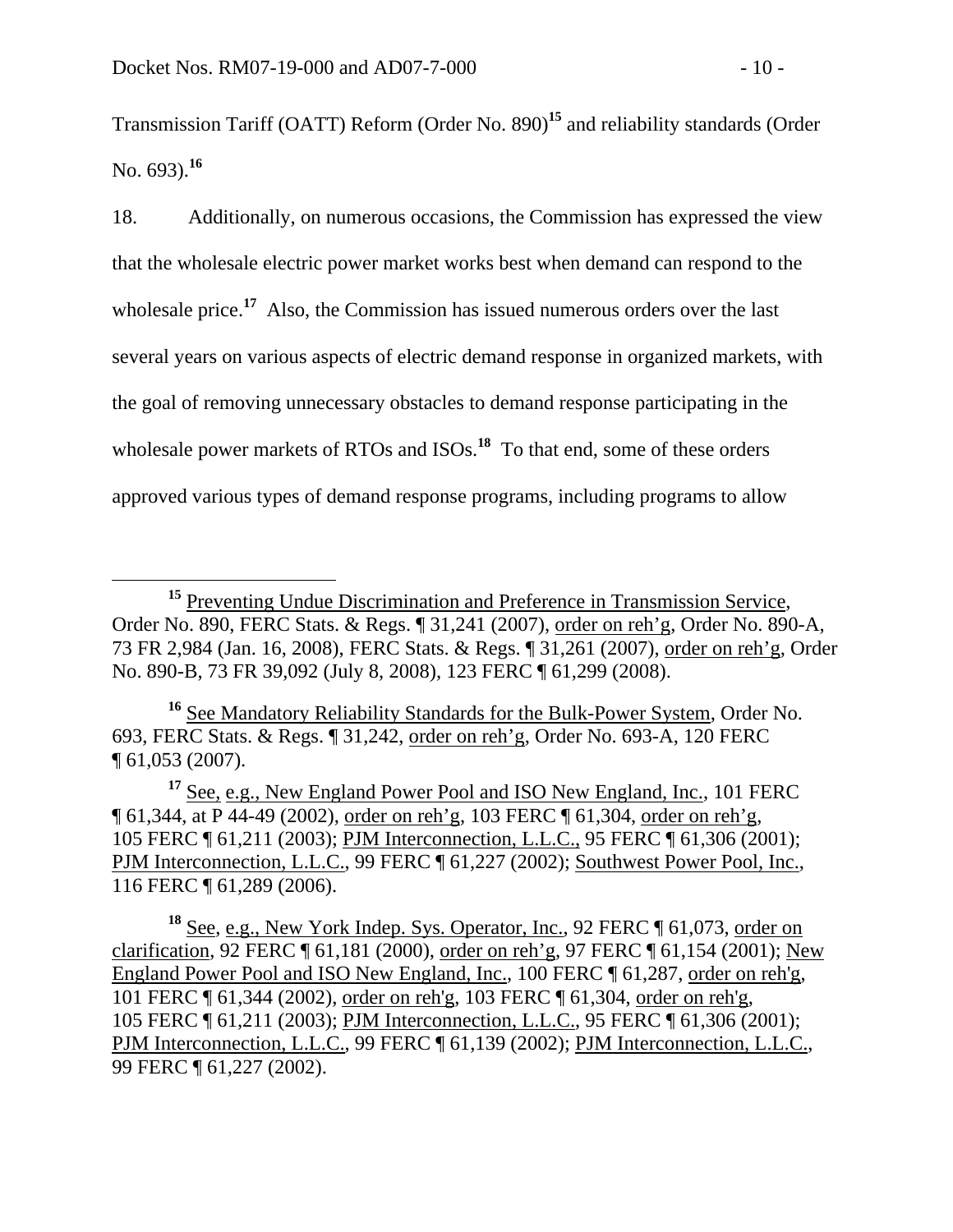demand response to be used as a capacity resource**<sup>19</sup>** and as a resource during system emergencies,<sup>20</sup> to allow wholesale buyers and qualifying large retail buyers to bid demand response directly into the day-ahead and real-time energy markets and certain ancillary service markets, particularly as a provider of operating reserves, as well as programs to accept bids from ARCs.**<sup>21</sup>** The Commission also has approved special demand response applications such as use of demand response for synchronized reserves and regulation service.**<sup>22</sup>** The theme underlying the Commission's approval of these programs has been to allow demand response resources to participate in these markets on a basis that is comparable to other resources.

19. While the Commission and the various RTOs and ISOs have done much to eliminate barriers to demand response in organized power markets, more needs to be done to ensure comparable treatment of all resources. Therefore, as discussed below, the

**<sup>21</sup>** See, e.g., New York Indep. Sys. Operator, Inc., 95 FERC ¶ 61,223 (2001); New England Power Pool and ISO New England, Inc., 100 FERC ¶ 61,287, order on reh'g, 101 FERC ¶ 61,344 (2002), order on reh'g, 103 FERC ¶ 61,304, order on reh'g, 105 FERC ¶ 61,211 (2003); PJM Interconnection, L.L.C., 99 FERC ¶ 61,227 (2002).

**<sup>22</sup>** See, e.g., PJM Interconnection, L.L.C., 114 FERC ¶ 61,201 (2006).

<sup>&</sup>lt;sup>19</sup> See, e.g., PJM Interconnection, L.L.C., 117 FERC ¶ 61,331 (2006); <u>Devon</u> Power L.L.C., 115 FERC ¶ 61,340, order on reh'g, 117 FERC ¶ 61,133 (2006), appeal pending sub nom. Maine Pub. Utils. Comm'n v. FERC, No. 06-1403 (D.C. Cir. 2007).

**<sup>20</sup>** See, e.g., New York Indep. Sys. Operator, Inc., 95 FERC ¶ 61,136 (2001); NSTAR Services Co. v. New England Power Pool, 95 FERC ¶ 61,250 (2001); New England Power Pool and ISO New England, Inc., 100 FERC ¶ 61,287, order on reh'g, 101 FERC ¶ 61,344 (2002), order on reh'g, 103 FERC ¶ 61,304, order on reh'g, 105 FERC ¶ 61,211 (2003); PJM Interconnection, L.L.C., 99 FERC ¶ 61,139 (2002).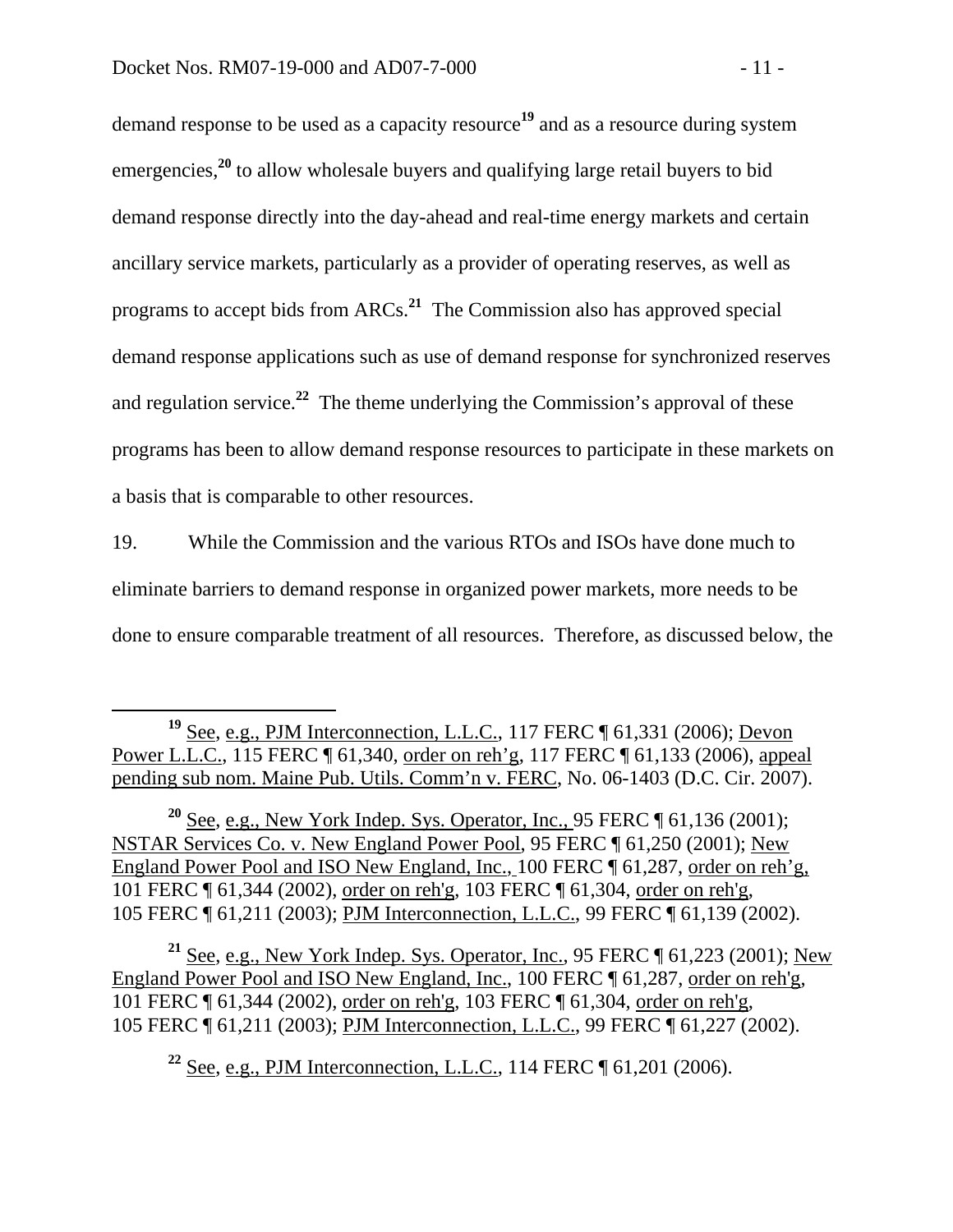Commission is taking action in this Final Rule to further eliminate barriers to demand response in organized power markets.

#### **2. Ancillary Services Provided by Demand Response Resources**

20. The Commission included several components in the NOPR obligating RTOs and ISOs to accept bids from demand response resources for ancillary services. First, demand response resources were required to meet necessary technical requirements established by the RTO or ISO in order to participate in these markets. Second, the Commission proposed that demand response resources be allowed to specify the frequency and duration of their service through the use of additional bidding parameters. Finally, the Commission proposed that RTOs and ISOs perform a small demand response resource assessment to evaluate the technical feasibility and value to the market of such smaller resources. Comments in response to these issues are addressed below.

#### **a. Ancillary Services Market**

21. In the NOPR, the Commission proposed to obligate each RTO or ISO to accept bids from demand response resources, on a basis comparable to any other resources, for ancillary services that are acquired in a competitive bidding process, if the demand response resources: (1) are technically capable of providing the ancillary service and meet the necessary technical requirements; and (2) submit a bid under the generallyapplicable bidding rules at or below the market-clearing price, unless the laws or regulations of the relevant electric retail regulatory authority do not permit a retail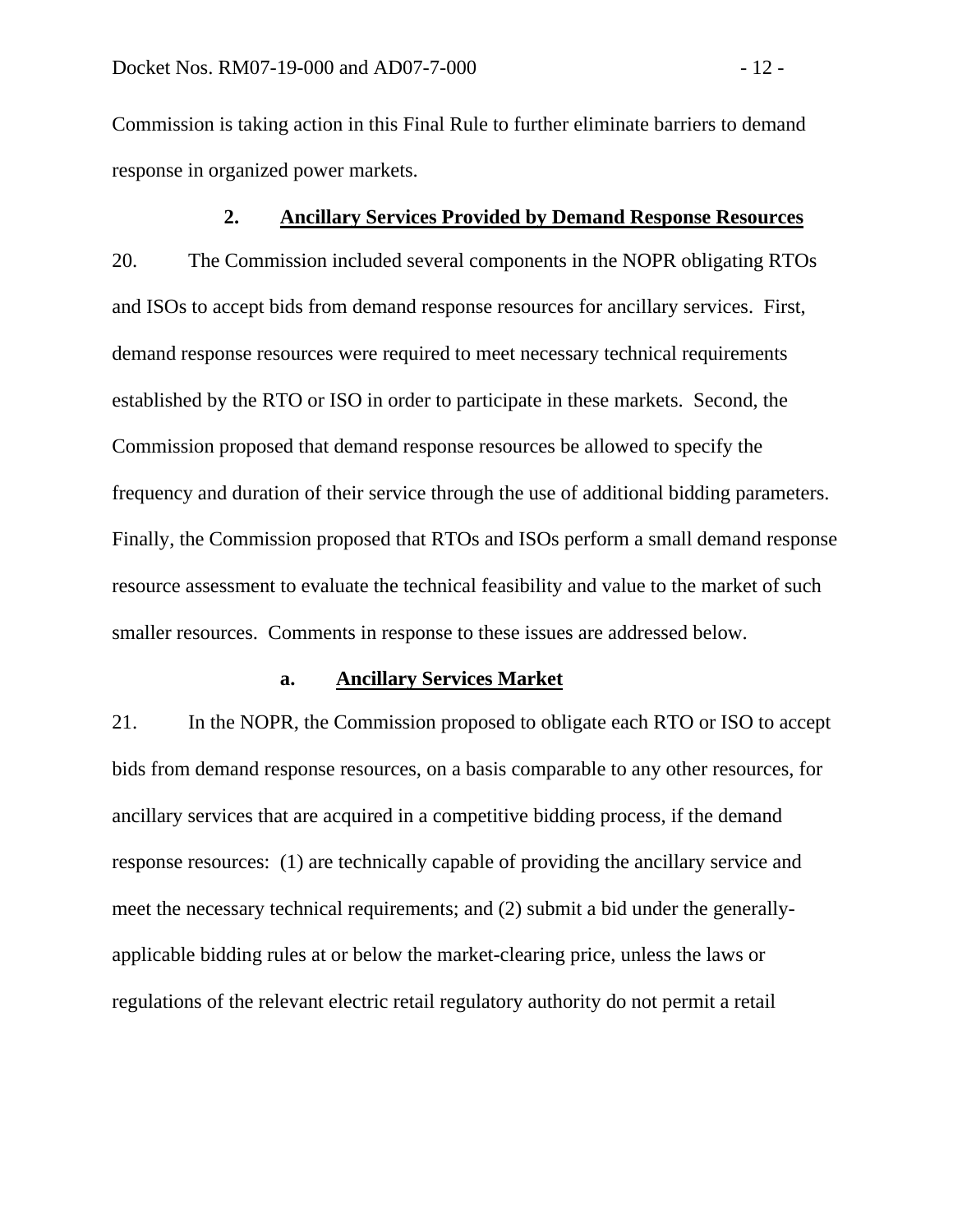customer to participate.**<sup>23</sup>** The Commission stated that this proposal would apply to competitively-bid markets, if any, for energy imbalance, spinning reserves, supplemental reserves, reactive supply and voltage control, and regulation and frequency response as defined in the pro forma OATT, or to the markets for their functional equivalents in an RTO or ISO tariff.**<sup>24</sup>**

22. The Commission proposed that, on compliance, an RTO or ISO must either propose amendments to its tariff to comply with the proposed requirement or demonstrate that its existing tariff and market design already satisfy the requirement. This filing would be submitted within six months of the date the Final Rule is published in the Federal Register. The Commission proposed to assess whether each filing satisfies the proposed requirement and issue additional orders as necessary.**<sup>25</sup>**

## **i. Comments**

23. Many commenters support the Commission's proposal and agree that allowing demand response resources to participate in ancillary services markets would increase competition, enhance system reliability, and lower the overall price for ancillary services.<sup>26</sup> For instance, Public Interest Organizations assert that the presence of demand

**<sup>24</sup>** Id.

**<sup>25</sup>** Id. P 63.

**<sup>26</sup>** E.g., American Forest at 5; BlueStar Energy at 1-2; California PUC at 9; Cogeneration Parties at 2-3; Dominion at 4; Duke Energy at 3; Integrys Energy at 9; ISO/RTO Council at 3-4; Industrial Coalitions at 9; Midwest Energy at 2-3; North

(continued…)

**<sup>23</sup>** NOPR, FERC Stats. & Regs. ¶ 32,628 at P 56.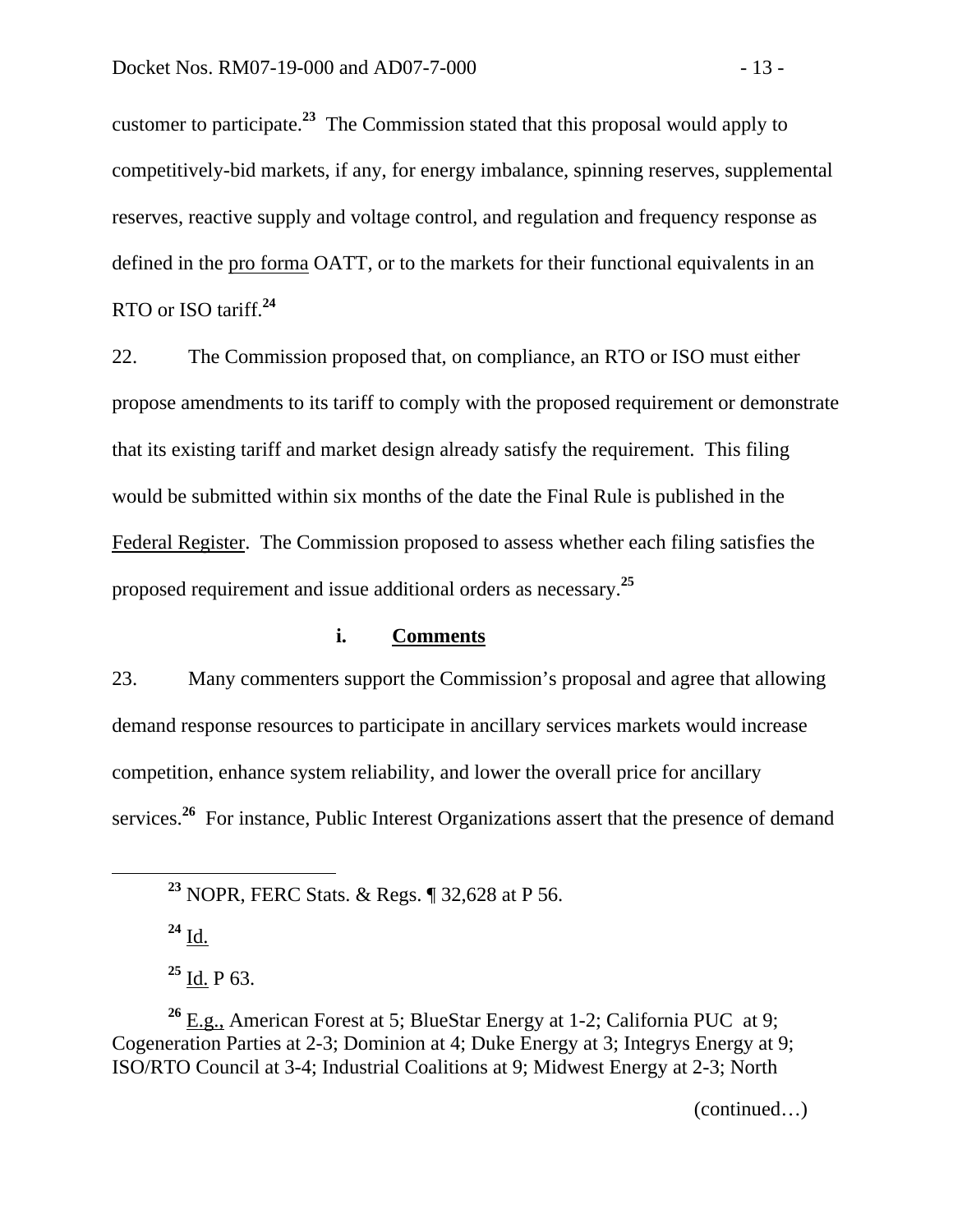response in these markets will mitigate the exercise of market power and allow large amounts of variable resources (e.g., wind and solar) to be integrated into the grid.**<sup>27</sup>** DRAM states that allowing demand response to participate in ancillary services markets and other types of wholesale markets would lead to a more viable and sustainable demand response industry, and to the availability of a larger overall demand response resource.**<sup>28</sup>** Comverge maintains that the Commission's proposal is particularly appropriate because it enables market participants to simultaneously participate in capacity markets (or resource adequacy) and operating reserve markets.**<sup>29</sup>** DRAM and APPA, while in support of the Commission's proposal, state that demand response resources must be able to meet the appropriate technical requirements.**<sup>30</sup>**

24. Several commenters state that they support the Commission's clarification in the NOPR that the proposal would not require the adoption of competitive bidding processes in areas where they were not previously used.**<sup>31</sup>** APPA states that it opposes the development of new RTO or ISO markets for ancillary services just so demand

**<sup>27</sup>** Public Interest Organizations at 4-5.

**<sup>28</sup>** DRAM at 5-6.

 $\overline{a}$ 

**<sup>29</sup>** Comverge at 11.

**<sup>30</sup>** DRAM at 4-5; APPA at 31-32.

**<sup>31</sup>** NOPR, FERC Stats. & Regs. ¶ 32,628 at P 58.

Carolina Electric Membership at 3-4; NYISO at 5; Public Interest Organizations at 5-6; Reliant at 3; and Wal-Mart at 5.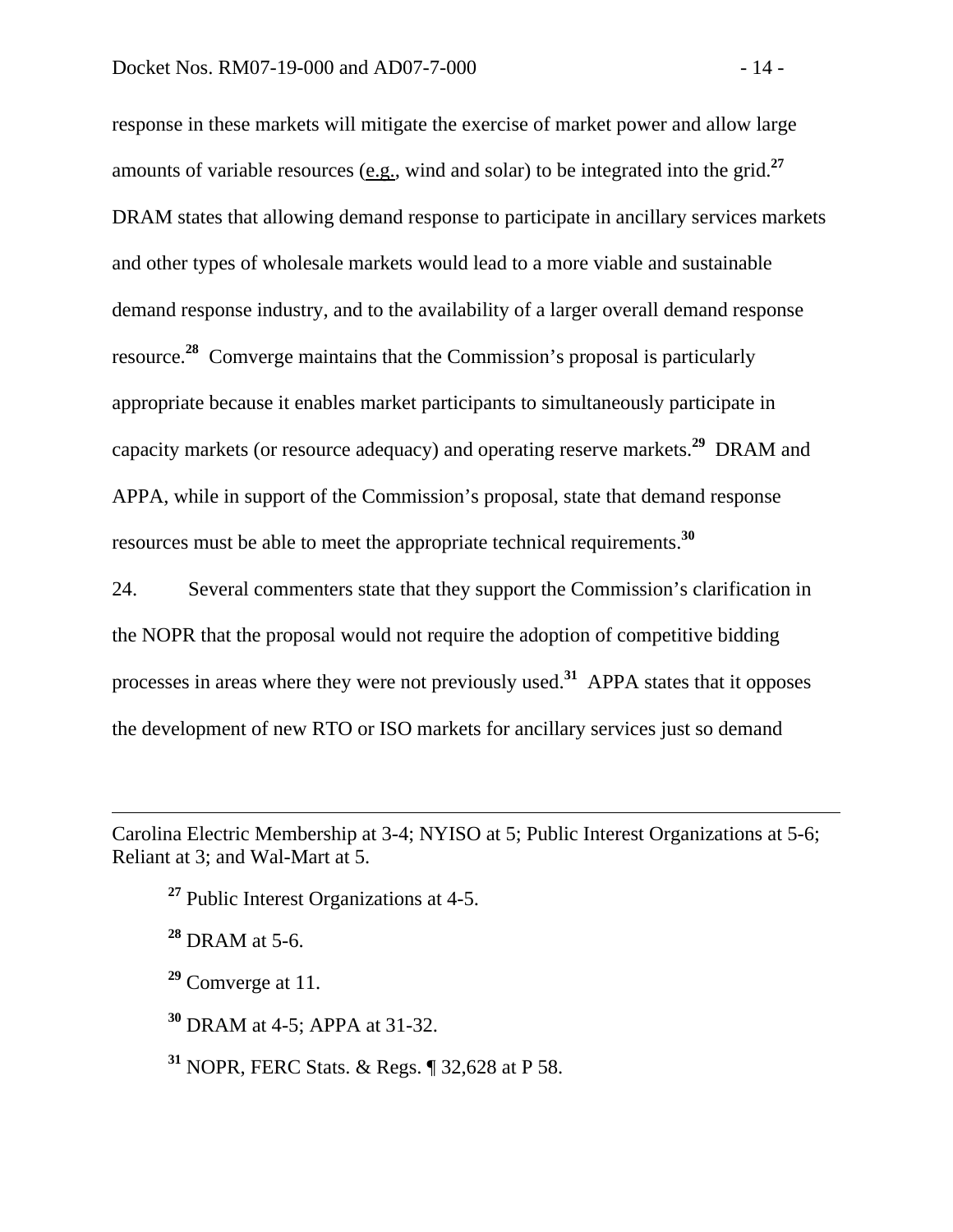response resources could participate in them.**<sup>32</sup>** Similarly, EEI asserts that this proposal should be limited to competitively-bid markets only, as defined in the proposal.**<sup>33</sup>** Comverge also agrees with the Commission's proposed requirement that this provision apply only to competitively-bid markets, but asks the Commission to include two other services within its proposal: Out-of-Market**<sup>34</sup>** and Scarcity Pricing.**<sup>35</sup>**

25. Xcel requests that the Commission clarify that the proposed rule does not require a demand response provider to offer its potential demand response into the market.<sup>36</sup> Xcel argues that a demand response provider should be free to evaluate its willingness to bid its offering into the market.

26. In its reply comments, Allied Public Interests Groups note that providing for comparable treatment of demand-side resources in wholesale markets is critical to making those markets competitive, efficient, reliable and sustainable. Therefore, they ask

**<sup>32</sup>** APPA at 34-35.

**<sup>33</sup>** EEI at 11.

<sup>34</sup> It is not entirely clear what service Comverge is referring to here. It is possible that Comverge is referring to Out-Of-Market Dispatch, i.e., RTO or ISO dispatch actions that are not reflected in the ISO's real-time market prices. In CAISO, for example, dispatchers procure energy to make up for imbalances by contacting selected resources or control area operators that chose not to submit any bids into the ISO's or RTO's markets. This practice results in bilateral trades negotiated by the RTO or ISO.

**<sup>35</sup>** Comverge at 13-14. Similarly, it is not clear to the Commission what service Comverge is referring to, as Scarcity Pricing is not an ancillary service.

**<sup>36</sup>** Xcel at 7.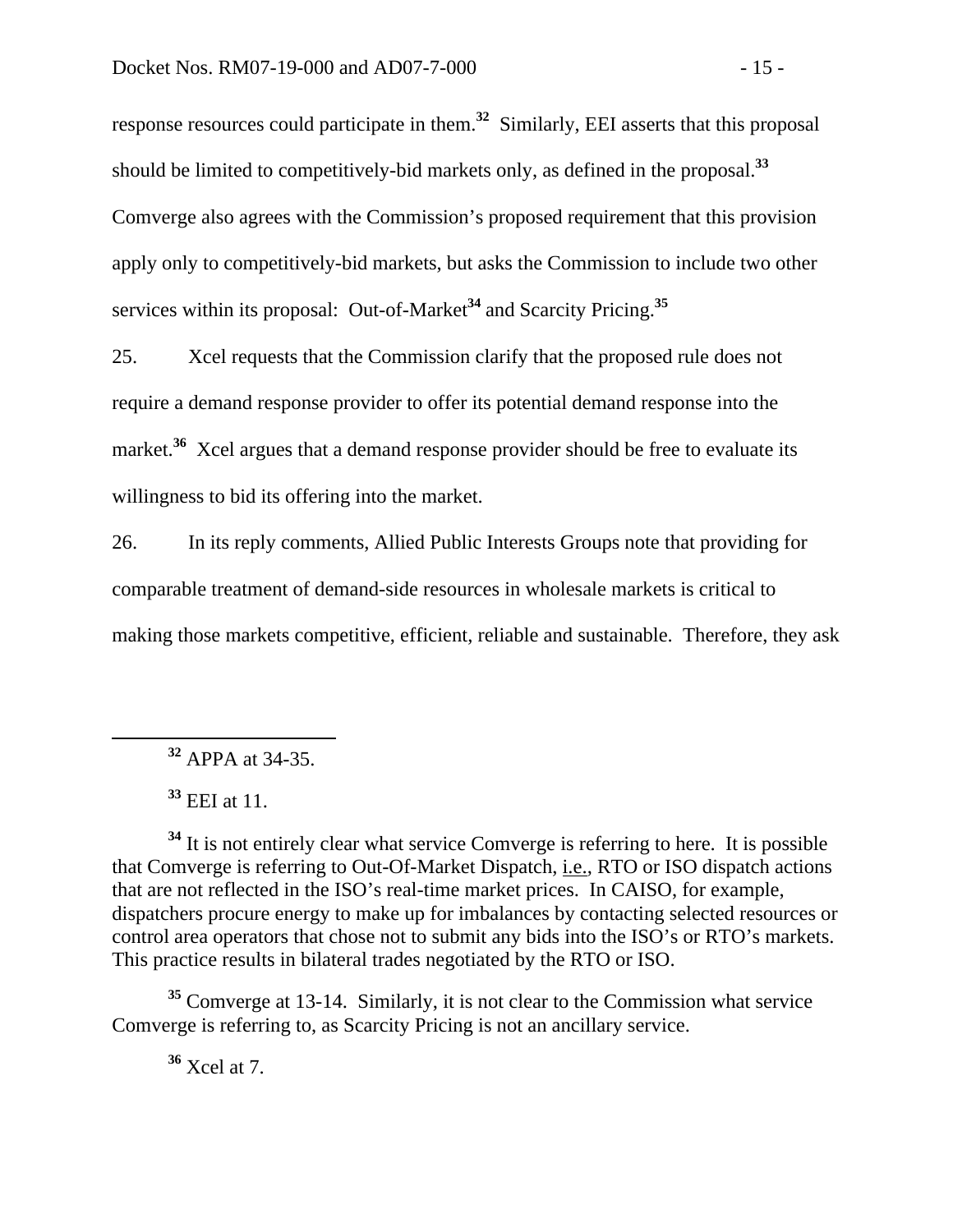the Commission to clarify the meaning and implication of the term "comparable treatment."**<sup>37</sup>**

27. NARUC argues that the state-law exemption within the NOPR should be modified to avoid displacing state authority and state policy decisions on demand response.**<sup>38</sup>** NARUC explains that this exemption places the burden on state regulators to show that the demand response proposal conflicts with state laws or regulations. NARUC would like to see this reversed, and the burden placed on the RTO or ISO to obtain the state regulator's permission to allow the demand response proposal. Similarly, Pennsylvania PUC states that the state exemption highlights a jurisdictional issue and recommends that the Commission continue to work with state authorities to eliminate these types of barriers to demand response.**<sup>39</sup>**

**<sup>37</sup>** Allied Public Interest Groups at 1.

**<sup>38</sup>** NARUC at 7. The proposal for ancillary services market states:

The Commission proposed to obligate each RTO or ISO to accept bids from demand response resources, on a basis comparable to any other resources, for ancillary services that are acquired in a competitive bidding process, if the demand response resources (1) are technically capable of providing the ancillary service and meet the necessary technical requirements, and (2) submit a bid under the generallyapplicable bidding rules at or below the market-clearing price, unless the laws or regulations of the relevant electric retail regulatory authority do not permit a retail customer to participate.

NOPR, FERC Stats. & Regs. ¶ 32,628 at P 56 (emphasis added).

**<sup>39</sup>** Pennsylvania PUC at 11.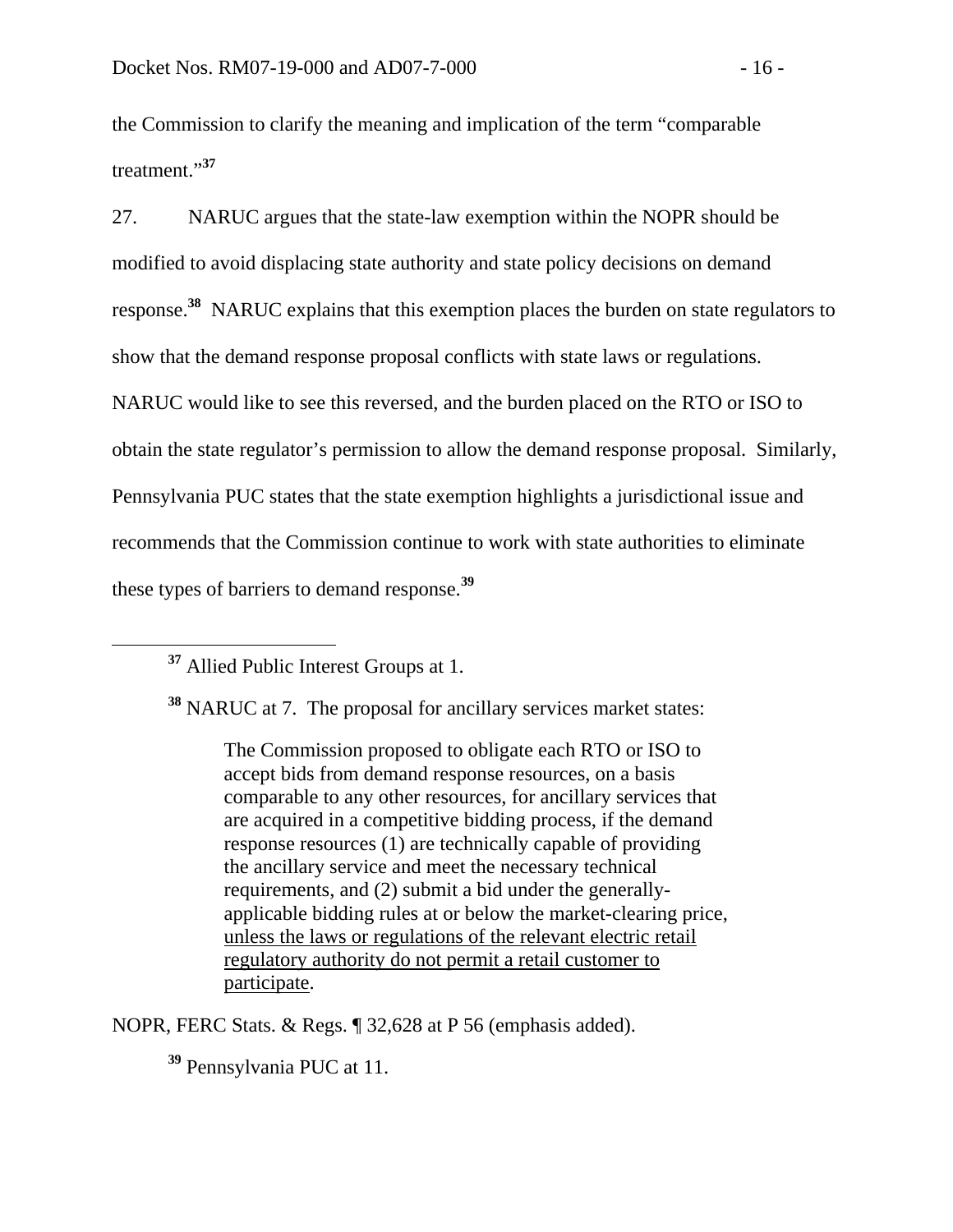28. Some commenters recommend that each RTO and ISO should determine new rules for ancillary services.**<sup>40</sup>** Dominion states that each RTO and ISO should have flexibility to develop the necessary rules to modify existing ancillary services markets within its stakeholder processes.<sup>41</sup> Comverge suggests that these rules be determined by each RTO and ISO, but initially framed in a Commission technical conference, consistent with the Commission's substantive recommendations to amend RTO and ISO bidding rules.**<sup>42</sup>** SoCal Edison-SDG&E argue that an overly prescriptive national approach may be counterproductive.**<sup>43</sup>**

29. While Midwest Energy supports the proposal, it is concerned that the quest for comparability may evolve into a program that treats demand response preferentially with respect to competitive resource providers. It states that any such preferential treatment could lead to overall increases in costs to customers through the subsidization of demand response.<sup>44</sup> Therefore, Midwest Energy asks that the Commission require that: (1) each RTO or ISO demand response program be subject to a net-benefits test and (2) all demand-side resources be subject to a performance evaluation.**<sup>45</sup>**

- **<sup>43</sup>** SoCal Edison-SDG&E at 3.
- **<sup>44</sup>** Midwest Energy at 3.
- **<sup>45</sup>** Id.

**<sup>40</sup>** See, e.g., Comverge at 17; Dominion at 4; and SoCal Edison-SDG&E at 3.

**<sup>41</sup>** Dominion at 4.

**<sup>42</sup>** Comverge at 17.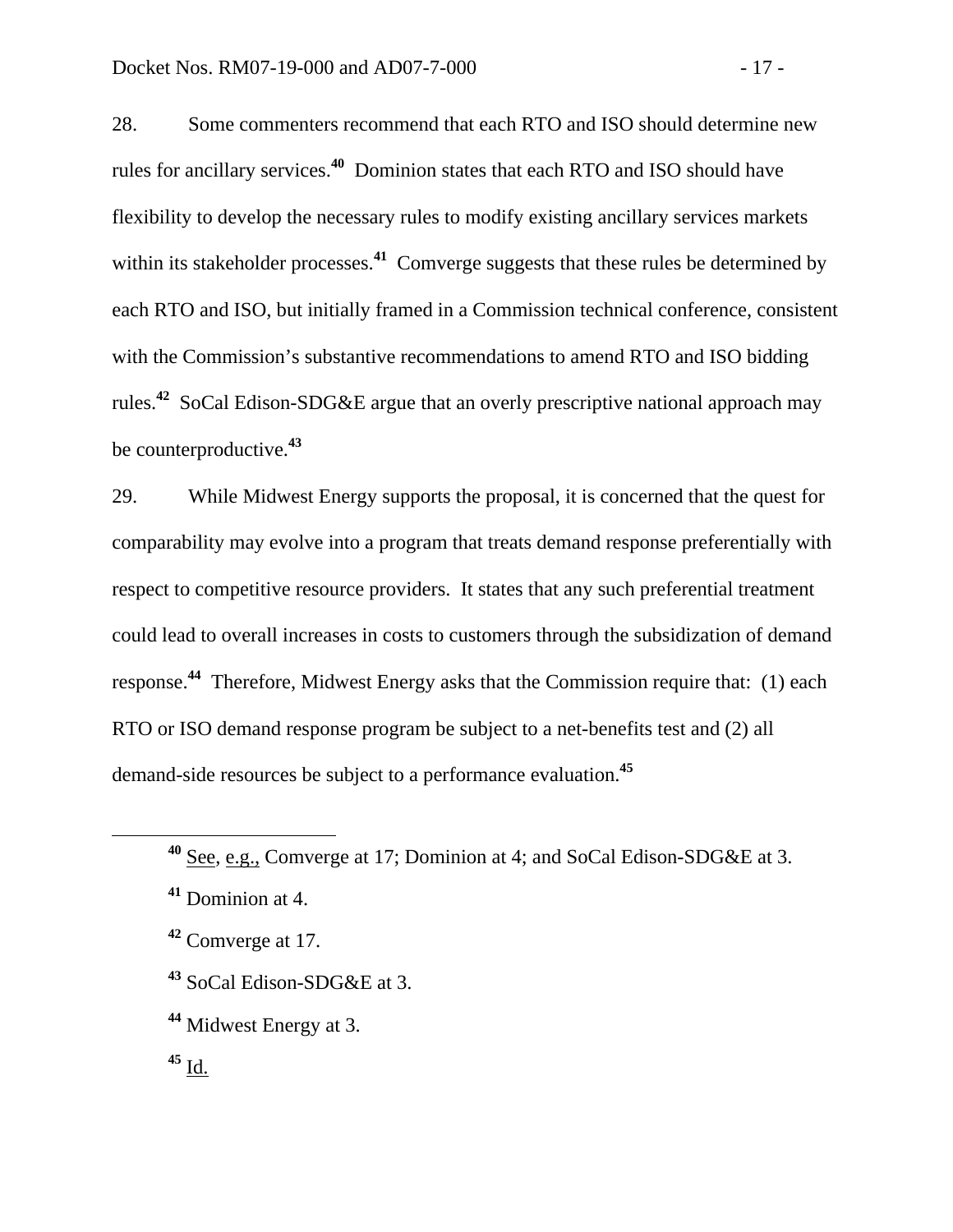30. Reliant comments that demand response resources should be subject to penalties for non-performance comparable to those that supply resources face. Reliant also states that demand response resources that supply ancillary services should participate in RTO and ISO ancillary services markets primarily via the entity that schedules and financially settles the load for their meters.**<sup>46</sup>** Allied Public Interest Groups agrees that demand response resources should face comparable penalties for non-performance, but notes in reply comments that "comparable" penalties does not mean "the same" penalties.**<sup>47</sup>**

31. Public Interest Organizations urge the Commission to expand the demand response provisions to include energy efficiency resources, environmentally benign behind-the-meter distributed generation, and all other demand-side resources that are capable of providing the service.**<sup>48</sup>** Public Interest Organizations explain in their comments that "energy efficient resources produce load reductions for the length of their measured lives, relieving congestion, reducing market costs, and increasing system reliability." They state that "a bundle of energy efficient resources that reduces energy use on a large scale—an 'efficiency power plant' or EPP—can achieve energy savings that are just as predictable and substantial as the energy output of a conventional power plant. The consistent savings from these energy efficiency programs and investments can

**<sup>46</sup>** Reliant at 4.

**<sup>47</sup>** Allied Public Interest Groups at 4.

**<sup>48</sup>** Public Interest Organizations at 4.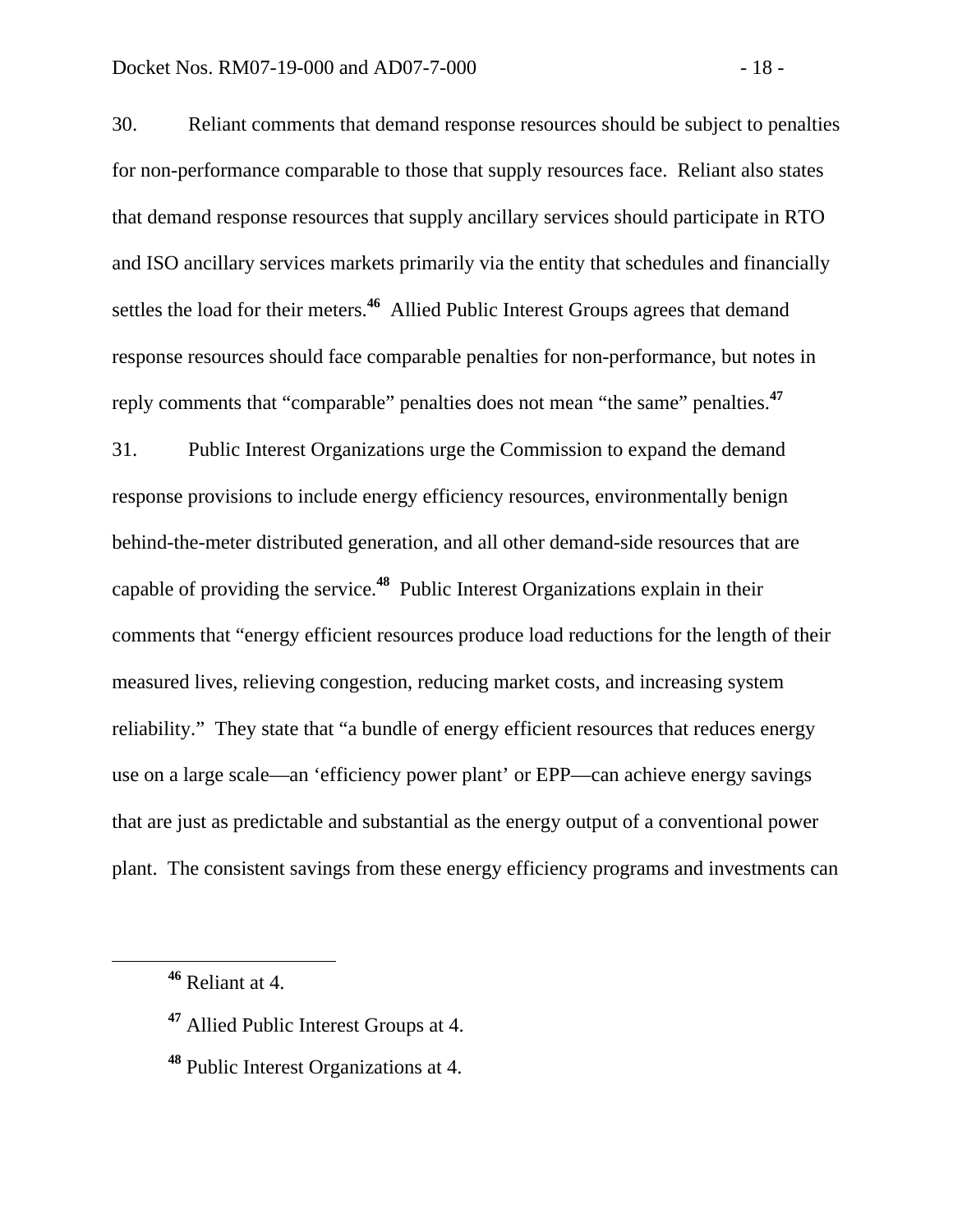be thought of as a virtual power plant."**49** Allied Public Interest Groups assert that the comparable treatment proposed for demand response in the NOPR should be expanded to cover all reliable and efficient demand response resources that are technically capable of providing the service needed. Allied Public Interest Groups notes that limiting participation in ancillary services markets to "traditional" demand response resources may unintentionally exclude innovative new technologies that can help achieve goals of system reliability and efficiency.**<sup>50</sup>**

32. TAPS asserts that behind-the-meter generation can perform as a demand resource in ancillary services markets. TAPS states that the regulatory language should be modified to include this type of resources as well as reliability-based demand response. They note that reliability-based demand response, or demand response that is not in reaction to an increase in the price of electric energy or to incentive payments, is currently not included in the regulatory definition of Demand Response contained within this proceeding.**<sup>51</sup>**

33. Some supporters state that the Commission should address in the Final Rule compensation for demand response resources. For instance, Industrial Consumers suggest that the payment structure for demand response resources should be comparable

**<sup>51</sup>** TAPS at 9.

**<sup>49</sup>** Id. at 13-14.

**<sup>50</sup>** Allied Public Interest Groups at 7.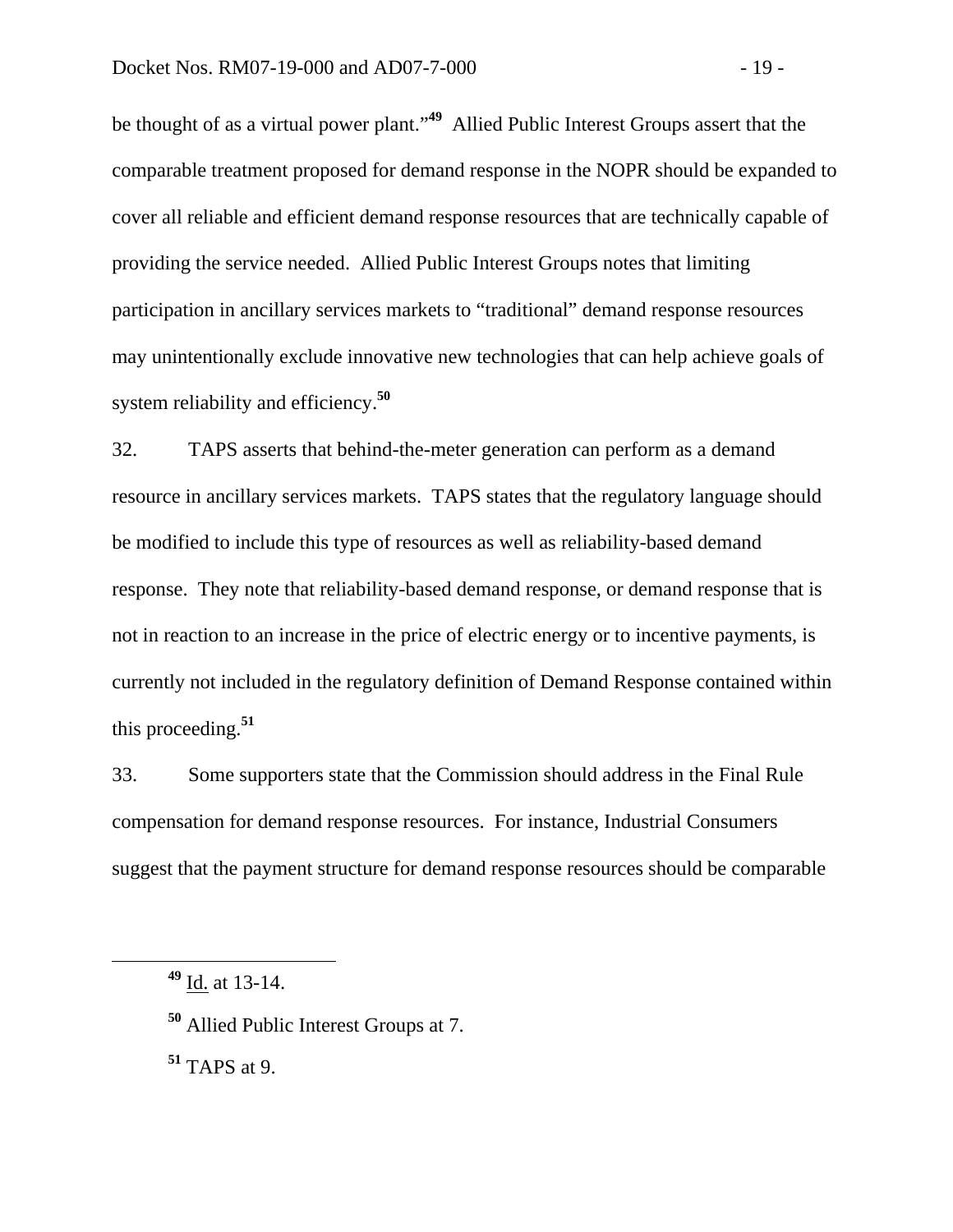to the payment of a generator.**<sup>52</sup>** They also note that to promote the development of demand response resources and fairly compensate these resources for their ancillary services, a methodology for calculating and accurately representing customer baselines must be developed on a consistent basis.**<sup>53</sup>** EnerNOC agrees and asks the Commission to require RTOs and ISOs to demonstrate in future compliance filings that customer baseline methodologies appropriately address concerns of accuracy, integrity, and comparable treatment of demand response resources.**<sup>54</sup>**

34. E.ON U.S. does not support the Commission's proposal. E.ON U.S. believes that the Commission's proposal mandates the purchase of demand response products regardless of price, and that such a practice will distort the market and create additional costs for end-use customers.**<sup>55</sup>** E.ON U.S. argues that the Commission should only require comparable treatment of demand response resources and not place any extra emphasis or incentive on their use.

35. Several commenters request that the Commission develop a pro forma tariff regarding demand response participation in ancillary services markets. Industrial Consumers argue that the Commission should prescribe specific pro forma tariff language for RTOs and ISOs to adopt within 30 days of the Final Rule's effective date.

**<sup>52</sup>** Industrial Consumers at 13.

**<sup>53</sup>** Id. at 14.

**<sup>54</sup>** EnerNOC at 11.

**<sup>55</sup>** E.ON U.S. at 14.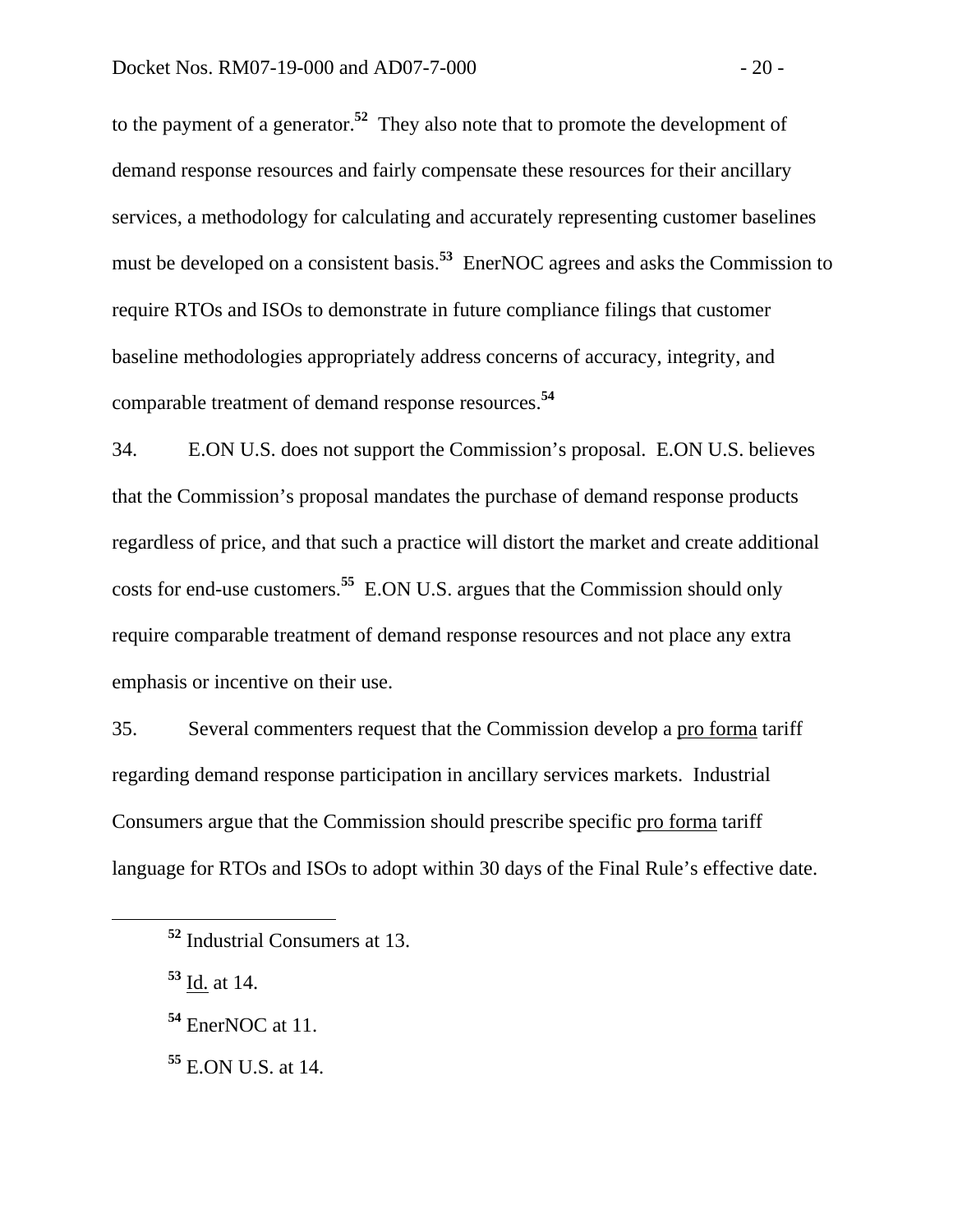Otherwise, they assert that piecemeal implementation by RTOs and ISOs may result in delay, inefficiency, and inconsistency.**<sup>56</sup>** Similarly, Industrial Coalitions state that the Commission should incorporate into a pro forma demand response tariff appropriate minimum standards to enable demand response resources to provide, and be comparably compensated for, ancillary services. Industrial Coalitions and Steel Manufacturers contend that the Commission should obligate RTOs and ISOs to demonstrate that their own tariffs are consistent with or superior to the pro forma provisions and any deviations from the pro forma tariff should only be permitted if they can provide a clear justification for doing so.**57** 

36. A few commenters express concern about the Western Electricity Coordinating Council's (WECC) regional reliability standard addressing operating reserve requirements because WECC currently allows demand response to supply only nonspinning reserves.**<sup>58</sup>** For example, CAISO points out that WECC's standard is inconsistent with the Commission's directive in Order No. 890 that a transmission provider must permit non-generation resources to provide ancillary services to the extent they are capable of doing so. It argues that WECC is non-compliant with Order No. 693,

**<sup>56</sup>** Industrial Consumers at 7-8. Industrial Consumers note that the Commission's practice extending back to Order No. 888 has been to standardize rules and procedures for generators and other transmission users with the pro forma OATT as necessary to promote consistency and to avoid undue discrimination. Id.

**<sup>57</sup>** Industrial Coalitions at 11; Steel Manufacturers at 10.

**<sup>58</sup>** California DWR at 8; CAISO at 5; California PUC at 9-10; and PG&E at 6-7.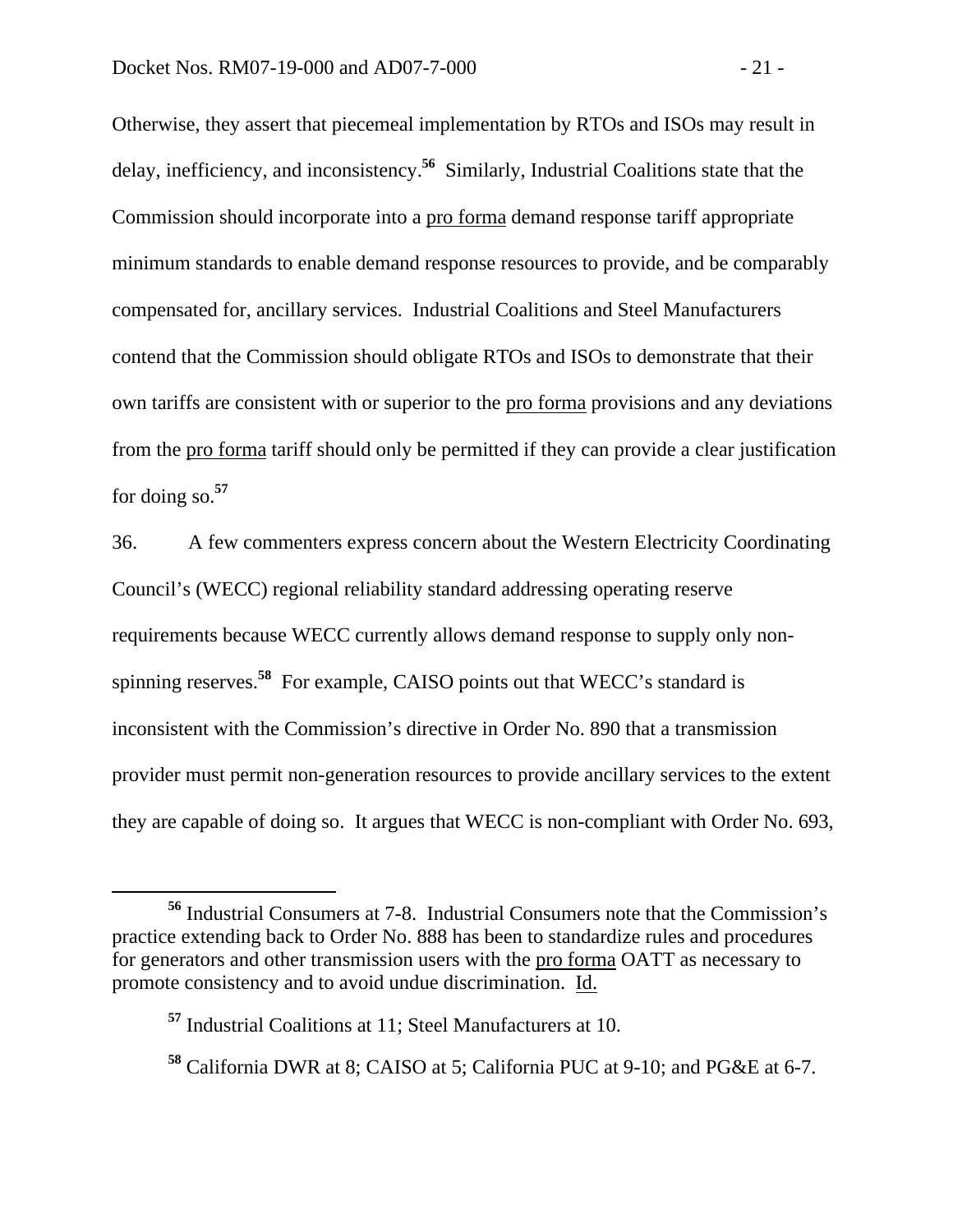which includes a requirement explicitly providing that demand-side management may be used as a resource for contingency reserves. Therefore, CAISO comments that the Commission should direct the Electric Reliability Organization (ERO) to effect a change in WECC requirements.**<sup>59</sup>**

37. Several entities ask that the Final Rule not disturb or replace ongoing proceedings in individual regions. Midwest ISO states that the Commission recently approved its integration of demand response resources to participate in Midwest ISO ancillary services markets, on a basis comparable to other resources (ASM Proposal).**<sup>60</sup>** Given this, Midwest ISO requests that the Commission find that its ASM Proposal satisfies the NOPR's requirement that each RTO and ISO submit for Commission approval standards by which demand response resources are able to participate and bid in the ancillary service markets on comparable terms as other resources.**<sup>61</sup>** CAISO states that it will comply with the NOPR requirement in the Release 1A enhancements to its Markets Redesign & Technology Upgrade (MRTU).<sup>62</sup> It asks the Commission to clarify that it does not intend to replace the specific schedule that it has accepted for the CAISO's

**<sup>60</sup>** Midwest Independent Transmission System Operator, Inc., 112 FERC ¶ 61,283 (2005), order on reh'g, 123 FERC ¶ 61,297(2008) (ASM Order).

**<sup>61</sup>** Midwest ISO at 9.

**<sup>62</sup>** Cal. Indep. Sys. Operator Corp., 116 FERC ¶ 61,274 (2006), order on reh'g, 119 FERC ¶ 61,076 (2007).

**<sup>59</sup>** CAISO at 5; see also California PUC at 10.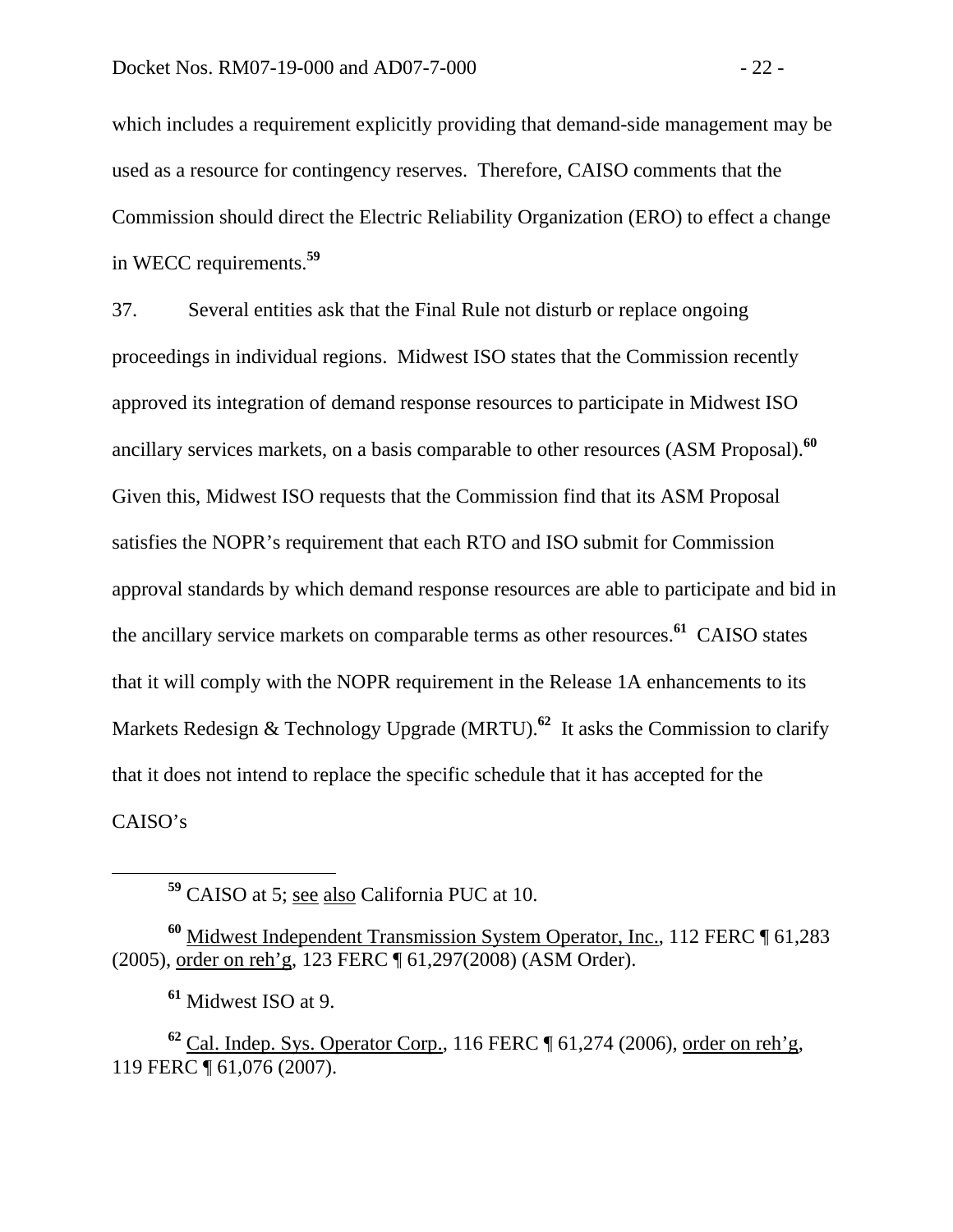implementation of MRTU with the generic compliance schedule proposed in the NOPR.**<sup>63</sup>**

38. In addition, while Maine PUC agrees that demand response is important to the efficient functioning of wholesale electric markets, it states that the Commission should allow ISO New England to work with state regulators and NEPOOL Participants to make existing programs more robust and to eliminate barriers to demand response participation.**<sup>64</sup>** Maine PUC notes that demand response programs in New England are achieving price savings and reducing the need for additional generation and transmission, demonstrated by the significant participation of demand response resources in the forward capacity market. Therefore, Maine PUC states that the Commission should not impose the NOPR's specific requirements for demand response on ISO New England. 39. SPP states that it does not currently have an ancillary services market; however, it reports that consideration and incorporation of demand response in future market development is currently being undertaken by SPP's Working Groups and Task Forces.**<sup>65</sup>** 40. Alcoa maintains that the Commission's proposal is well-intended, but falls short of what is needed to ensure non-discriminatory treatment of demand response bids by industrial customers. Alcoa asserts that the Commission's proposal is incomplete

**<sup>65</sup>** SPP at 5.

**<sup>63</sup>** CAISO at 2-4.

**<sup>64</sup>** Maine PUC at 3-4.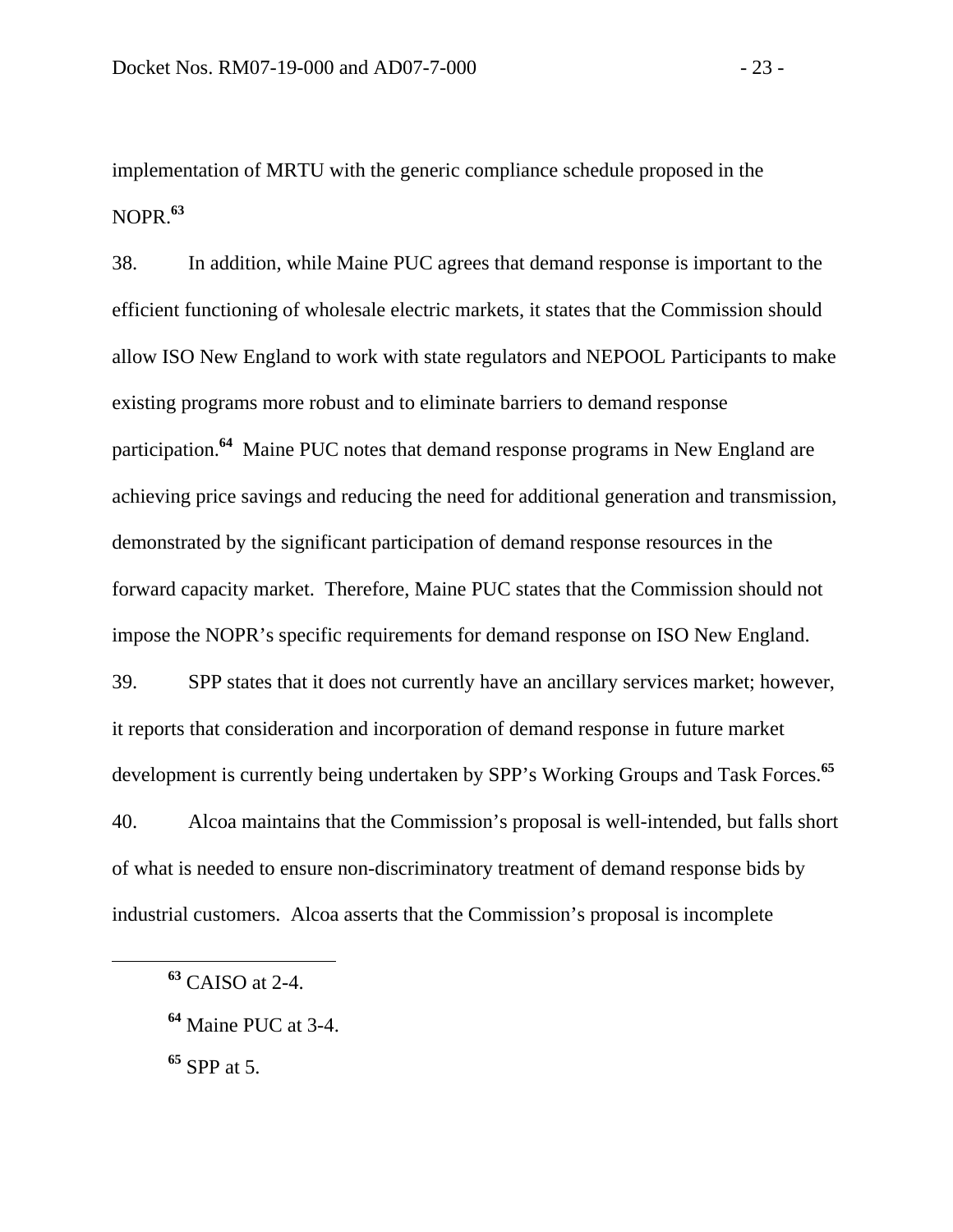because it relies too heavily on vague concepts such as comparability of resources and reasonable requirements to increase access to ancillary services. Alcoa argues that there should be no restriction on the amount of participation by demand response resources in organized wholesale markets, and suggests that, at a minimum, regional operators should be required to justify such restrictions to the Commission and demonstrate that they are necessary for technical reasons.**<sup>66</sup>**

41. Several commenters support the Commission's conclusion that it is not appropriate for the Commission to develop a standardized set of technical requirements.**<sup>67</sup>** California PUC stresses the importance of allowing RTOs and ISOs the flexibility to modify requirements in the future, as experience is gained with demand response programs. EEI believes that standardization of these requirements could result in unnecessary expense and delay in implementation by requiring incompatible infrastructure across different RTOs and ISOs. EnerNOC believes that the Commission struck the appropriate balance by requiring coordination among the RTOs and ISOs without mandating standardization.

42. North Carolina Electric Membership states that the Commission should require RTOs and ISOs to develop technical requirements in conjunction with stakeholders to ensure that all interests are properly considered. Old Dominion also states that any

**<sup>66</sup>** Alcoa at 2-3.

**<sup>67</sup>** E.g., California PUC at 9; EEI at 12; EnerNOC at 9; NYISO at 6; and North Carolina Electric Membership at 4.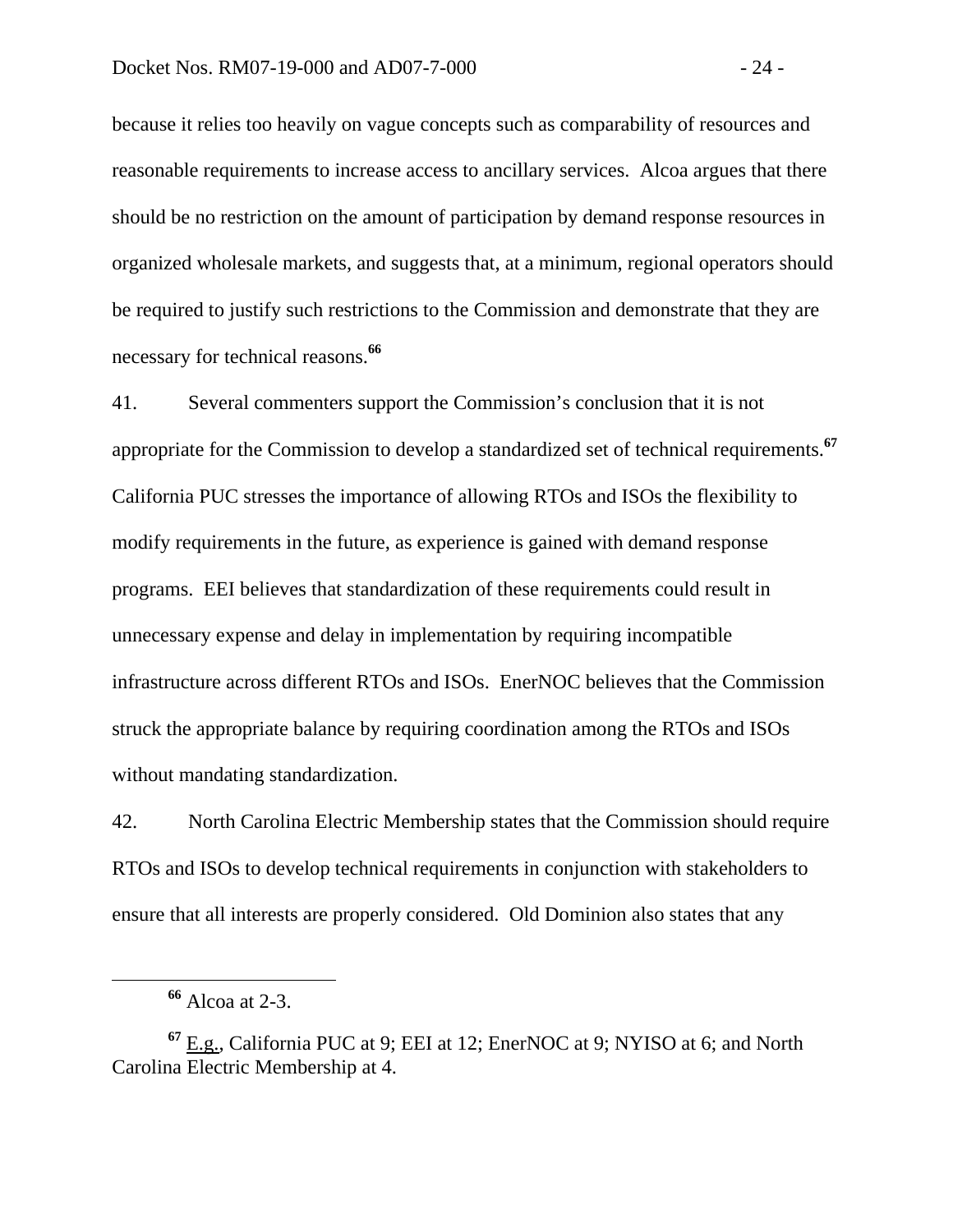standards developed in response to the Commission's requirement should be comprehensive and result from a stakeholder process.

43. LPPC supports the Commission's recognition that demand response resources must be technically capable of providing ancillary services. In addition, LPPC agrees with the Commission's statement that RTOs and ISOs need to impose requirements on telemetry and metering to allow demand response resources to fully participate in ancillary services markets. LPPC adds that an important element of any RTO- or ISO-led ancillary services program must be performance monitoring to ensure that demand response resources truly respond when called upon.**<sup>68</sup>** Also, Old Dominion argues that the ability to accurately measure and verify demand response is necessary to guarantee that these resources are providing real benefits to the market.**<sup>69</sup>**

44. APPA supports the Commission's overall proposal, but states that the Commission should recognize that metering, telemetry and performance requirements that may have to be imposed on demand-side resources to ensure their reliable performance will be more stringent than the requirements most retail customers are used to accommodating. APPA questions whether end-use customers will offer ancillary services that may require them to reduce consumption substantially on very short notice. APPA asserts that program participants may drop out when called upon too frequently. APPA states that it may prove difficult to reconcile the rigorous technical requirements

**<sup>68</sup>** LPPC at 6-7.

**<sup>69</sup>** Old Dominion at 7.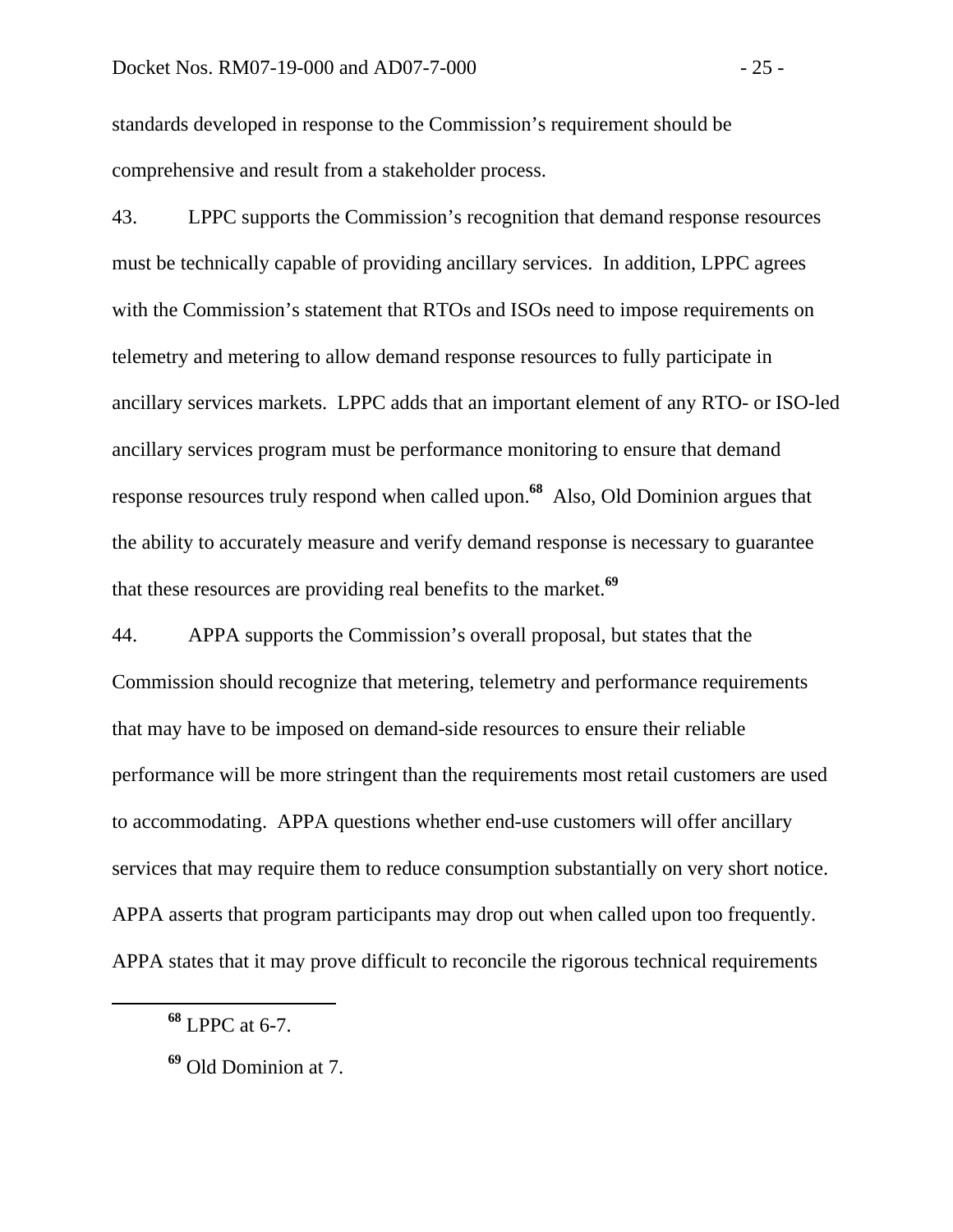#### Docket Nos. RM07-19-000 and AD07-7-000 - 26 -

for end users necessitated by the instantaneous nature of certain ancillary services with the desire of many larger loads for reliability, flexibility and convenience.**<sup>70</sup>**

45. NYISO recommends that the Final Rule clarify the NOPR's proposed regulatory language to specify that demand response resources must also meet applicable reliability requirements before they are permitted to bid into markets.**<sup>71</sup>** NYISO states that this language would clearly articulate the Commission's support for the integration of demand resources into ancillary services markets without overriding requirements adopted by NERC or the New York State Reliability Council. Further, it notes that this approach would be consistent with Order 890-A, which allows RTOs and ISOs to adopt reasonable reliability related limitations on demand resource participation.**<sup>72</sup>**

46. Comverge requests that the Commission ensure that any requirements imposed on demand response resources are not overly technical and burdensome.**<sup>73</sup>** California PUC states that telemetry, for example, is necessary for resources offering ancillary services, but a telemetry requirement for every participant (such as small commercial and residential customers) may be excessive and could erect a barrier to entry for these smaller customers, particularly when not every demand response supplier has the money

**<sup>73</sup>** Comverge at 13.

**<sup>70</sup>** APPA at 33-34.

**<sup>71</sup>** NYISO at 5-6.

**<sup>72</sup>** Id. at 6 (citing Order No. 890-A, 73 FR 2984 (Jan. 16, 2008), FERC Stats. & Regs. ¶ 31,261 at P 499).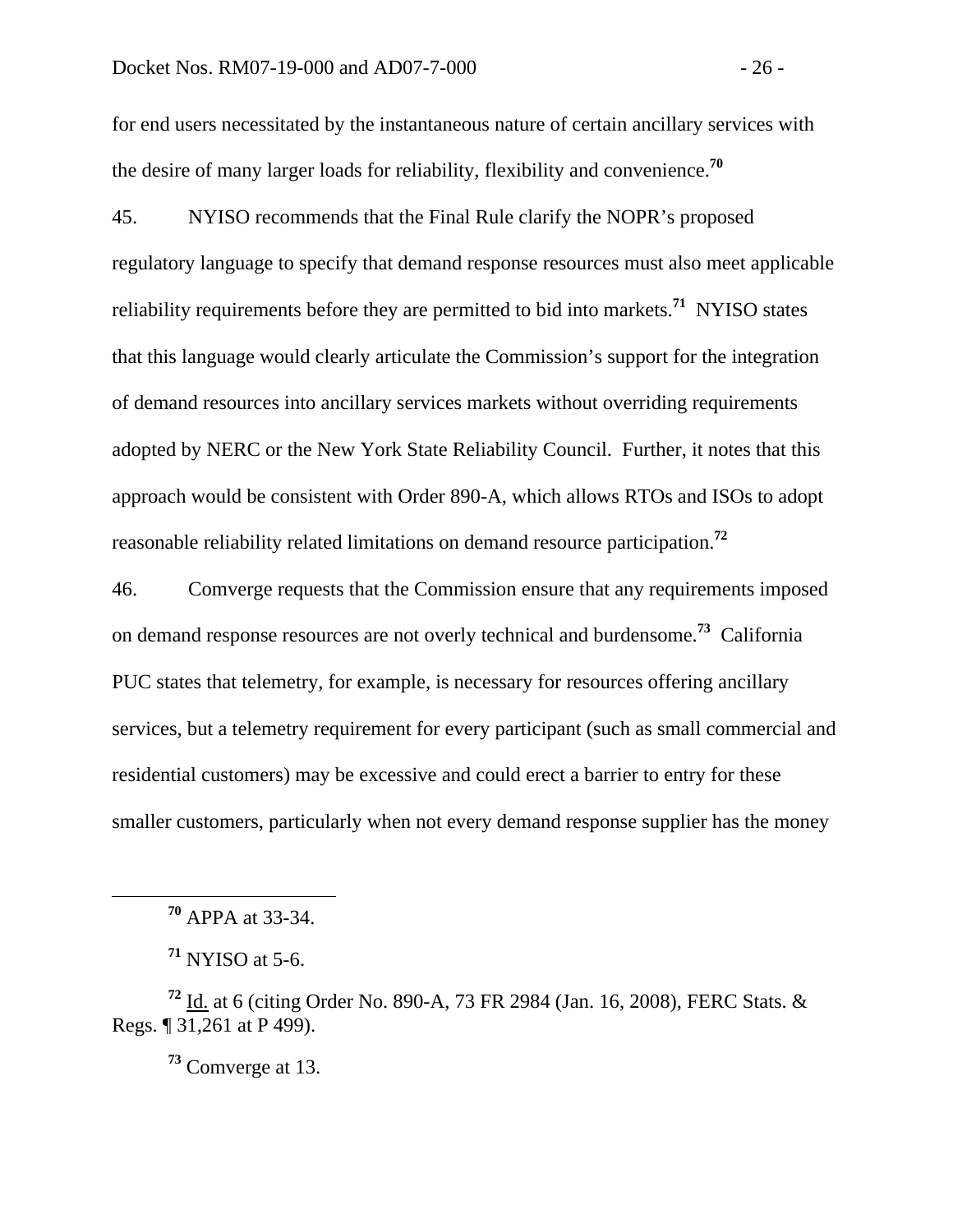to install real-time telemetry and metering.**<sup>74</sup>** EnerNOC also mentions this concern, and asks that the Commission clarify that its "reasonableness" requirement is aimed at ensuring that reasonable technical requirements not be unduly restrictive on demand response resources, such as those that may add unwarranted and unnecessary costs to participation. EnerNOC states that technical standards should focus on the reliability parameters of the particular ancillary service and allowing demand response resources to utilize alternative methods to meet these standards.**<sup>75</sup>**

#### **ii. Commission Determination**

47. In this Final Rule, the Commission adopts the NOPR proposal to require each RTO or ISO to accept bids from demand response resources, on a basis comparable to any other resources, for ancillary services that are acquired in a competitive bidding process, if the demand response resources: (1) are technically capable of providing the ancillary service and meet the necessary technical requirements; and (2) submit a bid under the generally-applicable bidding rules at or below the market-clearing price, unless the laws or regulations of the relevant electric retail regulatory authority do not permit a retail customer to participate. All accepted bids would receive the market-clearing price.

48. The Commission's policy has been, and continues to be, to identify and eliminate barriers to participation of demand response resources in organized power markets. Development of demand response resources provides benefits to consumers by

**<sup>74</sup>** California PUC at 11.

**<sup>75</sup>** EnerNOC at 10-11.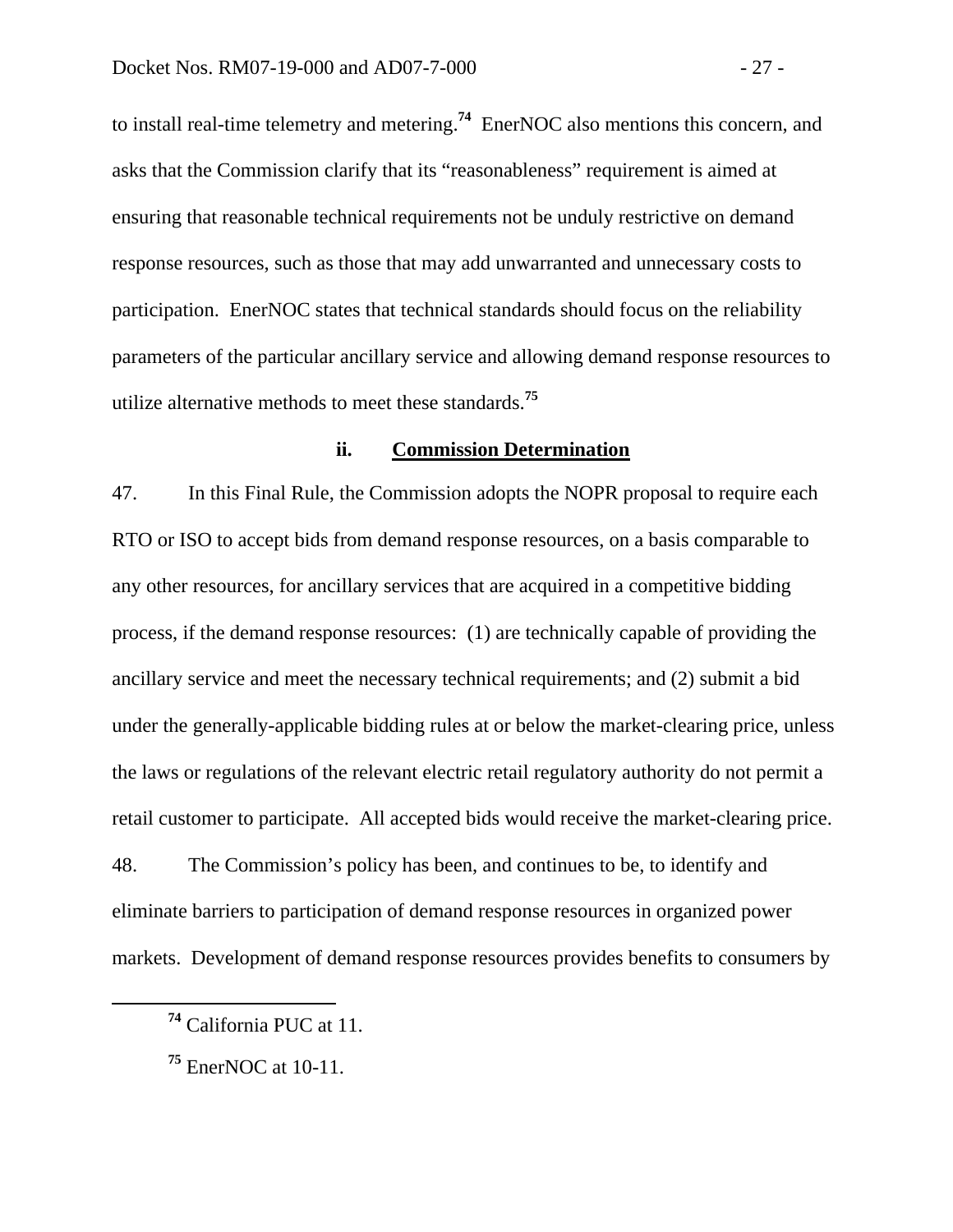providing competitive pressure to reduce wholesale power prices, providing for the more efficient operation of organized markets, helping to mitigate market power and enhance system reliability, and encouraging development and implementation of new technologies, including renewable energy and energy efficiency resources, distributed generation and advanced metering. The reforms implemented in this Final Rule will benefit energy consumers by removing several barriers to the development and use of demand response resources in organized wholesale electric power markets.

49. As noted in the NOPR, this requirement would apply to competitively-bid markets, if any, for energy imbalance, spinning reserves, supplemental reserves, reactive supply and voltage control, and regulation and frequency response as defined in the pro forma OATT, or to the markets of their functional equivalents in an RTO or ISO tariff.**<sup>76</sup>** The Commission requires that demand response resources that are technically capable of providing the ancillary service within the response time requirements,**<sup>77</sup>** and that meet reasonable requirements adopted by the RTO or ISO as to size, telemetry, metering and bidding, be eligible to bid to supply energy imbalance, spinning reserves, supplemental reserves, reactive and voltage control, and regulation and frequency response.**<sup>78</sup>**

**<sup>76</sup>** NOPR, FERC Stats. & Regs. ¶ 32,628 at P 56.

**<sup>77</sup>** Some technologies may be capable of responding to an RTO's or ISO's control signal and providing certain ancillary services, such as regulation and frequency response service, more quickly than under existing response time requirements.

**<sup>78</sup>** The RTO or ISO may specify certain requirements, such as registration with the RTO or ISO, creditworthiness requirements, and certification that participation is not precluded by the relevant electric retail regulatory authority. The RTO or ISO should not (continued…)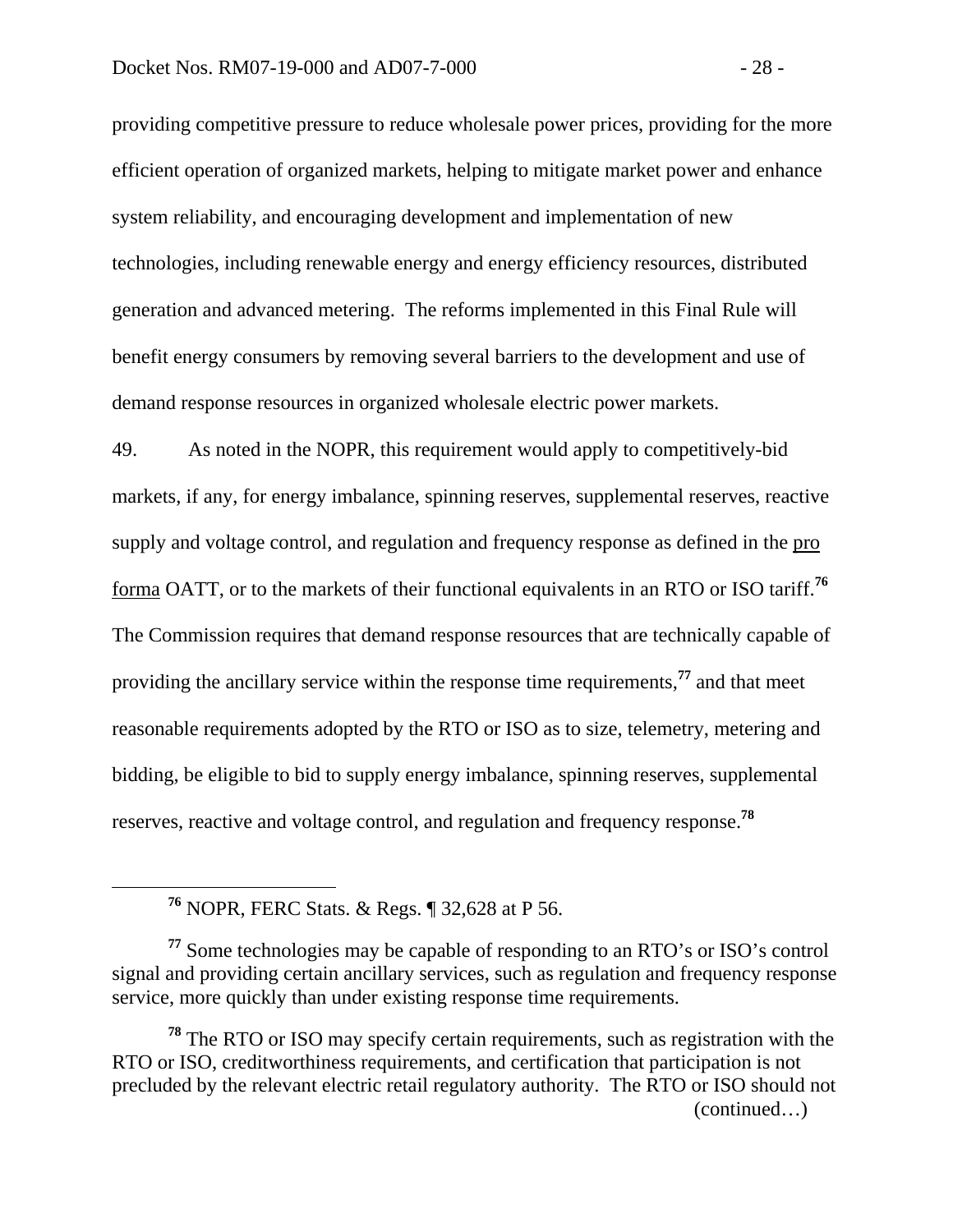50. In response to Allied Public Interest Groups, we decline to define "comparable treatment." Each RTO and ISO is unique, and the Commission hesitates to impose a uniform definition. Each RTO and ISO therefore should establish policies and procedures in cooperation with its customers and other stakeholders that ensure that demand response resources are treated comparably to supply-side resources. The Commission will have ample opportunity to evaluate concerns that may arise when it reviews the compliance filings required by this Final Rule.

51. In light of APPA's comments, we clarify that this requirement applies only to competitively-bid markets for those ancillary services specified, as well as to the markets of their functional equivalents in an RTO or ISO tariff. This requirement does not obligate RTOs or ISOs to create new competitively-bid ancillary services markets.

52. In response to Xcel and E.ON U.S., we note that the Commission proposed in the NOPR to obligate RTOs and ISOs to accept bids from demand response resources on a comparable basis to supply resources for ancillary services. For Xcel, we clarify that demand response providers are not required to offer potential demand response into the ancillary services markets. Demand response resources may evaluate market prices and other factors before making a determination to bid or not. Regarding E.ON U.S.'s comments, the Commission did not propose (and does not require) that RTOs or ISOs

 $\overline{a}$ 

be in the position of interpreting the laws or regulations of a relevant electric retail regulatory authority.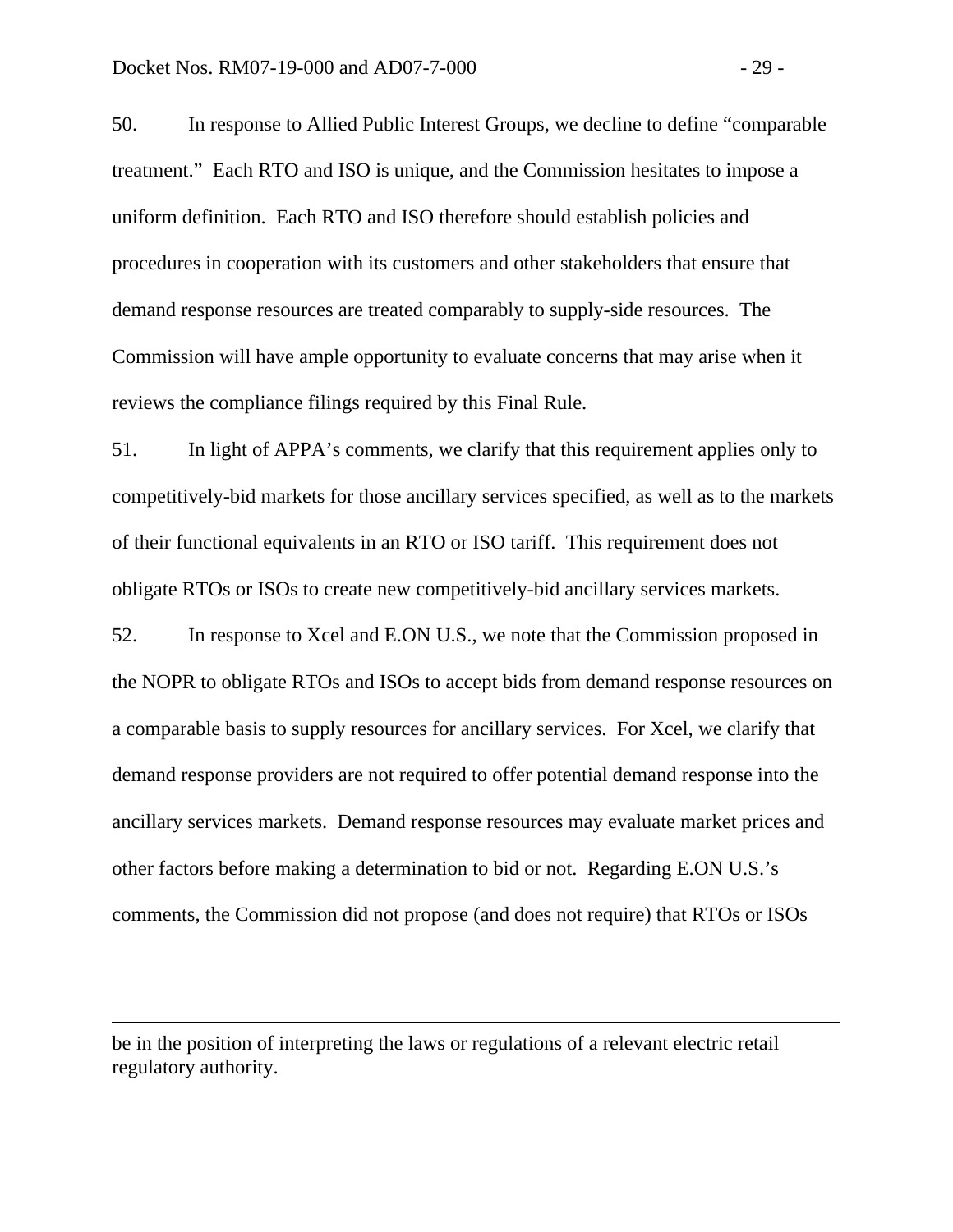must purchase ancillary services from demand response resources without regard to whether these resources are lower-bid alternatives to supply resources.

53. In response to NARUC and others who comment that the Commission's proposal would place the burden on retail regulatory authorities to show that a demand response proposal conflicts with state or local laws or regulations, we clarify that we will not require a retail regulatory authority to make any showing or take any action in compliance with this rule.**<sup>79</sup>** Rather, this rule merely requires an RTO or ISO to accept bids for ancillary services from demand response resources, unless the laws or regulations of the relevant electric retail regulatory authority do not permit a retail customer to participate.

54. We disagree with commenters who argue that requiring RTOs and ISOs to allow demand response resources to participate in ancillary services markets may be counterproductive or unnecessary.**<sup>80</sup>** This requirement removes a barrier to participation of demand response resources in organized wholesale markets and allows these resources to provide ancillary services on a basis comparable to generation sources. This

**<sup>79</sup>** In reply to the Pennsylvania PUC's recommendation that the Commission continue to work with state authorities to eliminate barriers to demand response, we note that NARUC and the Commission, through their Demand Response Collaborative, are working to outline options to coordinate retail and wholesale regulatory policies in order to stimulate participation in demand response by reducing or eliminating jurisdictional barriers.

**<sup>80</sup>** The Commission has approved actions by some RTOs and ISOs to incorporate demand response into their ancillary services markets. See, e.g., California Indep. Sys. Operator, 116 FERC ¶ 61,274 (2006); PJM Interconnection, L.L.C., 114 FERC ¶ 61,201 (2006).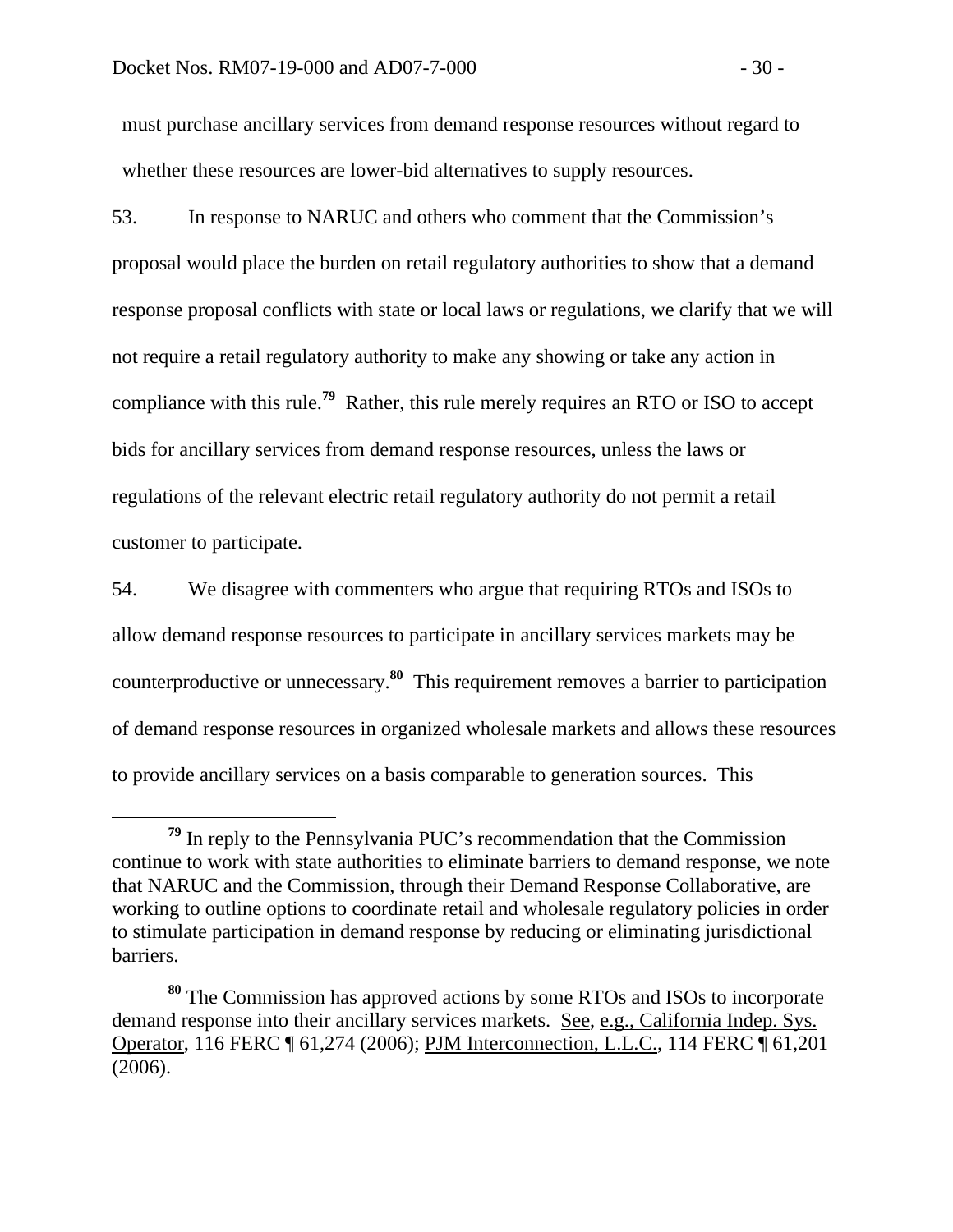requirement would potentially expand the resource pool in these organized markets, thereby lowering the overall market price for ancillary services, as well as potentially mitigating the exercise of market power. The competitiveness within ancillary services markets, as well as the system reliability, would be enhanced through increased participation.

55. Contrary to Midwest Energy's comments, we do not find that this requirement will lead to any preferential treatment for demand response resources or supply-side resources. Both sets of resources would be treated and penalized comparably in instances of non-performance.

56. In response to Public Interest Organizations, the Commission has not excluded from eligibility any type of resource that is technically capable of providing the ancillary service, including a load serving entity's (LSE) or eligible retail customer's behind-themeter generation or any other demand response resource. Further, the Commission appreciates the value of energy efficiency, and is aware of RTO and ISO efforts to integrate energy efficiency into organized markets. Nothing in this rule precludes an RTO or ISO from appropriately including energy efficiency into any of its markets. The Commission did not propose to include energy efficiency as a provider of competitively procured ancillary services, and does not have an adequate record to address this issue here.

57. With regard to Industrial Consumers' and EnerNOC's comments requesting the resolution of customer baseline issues, the Commission agrees that customer baselines are an important factor in the appropriate compensation for demand response resources.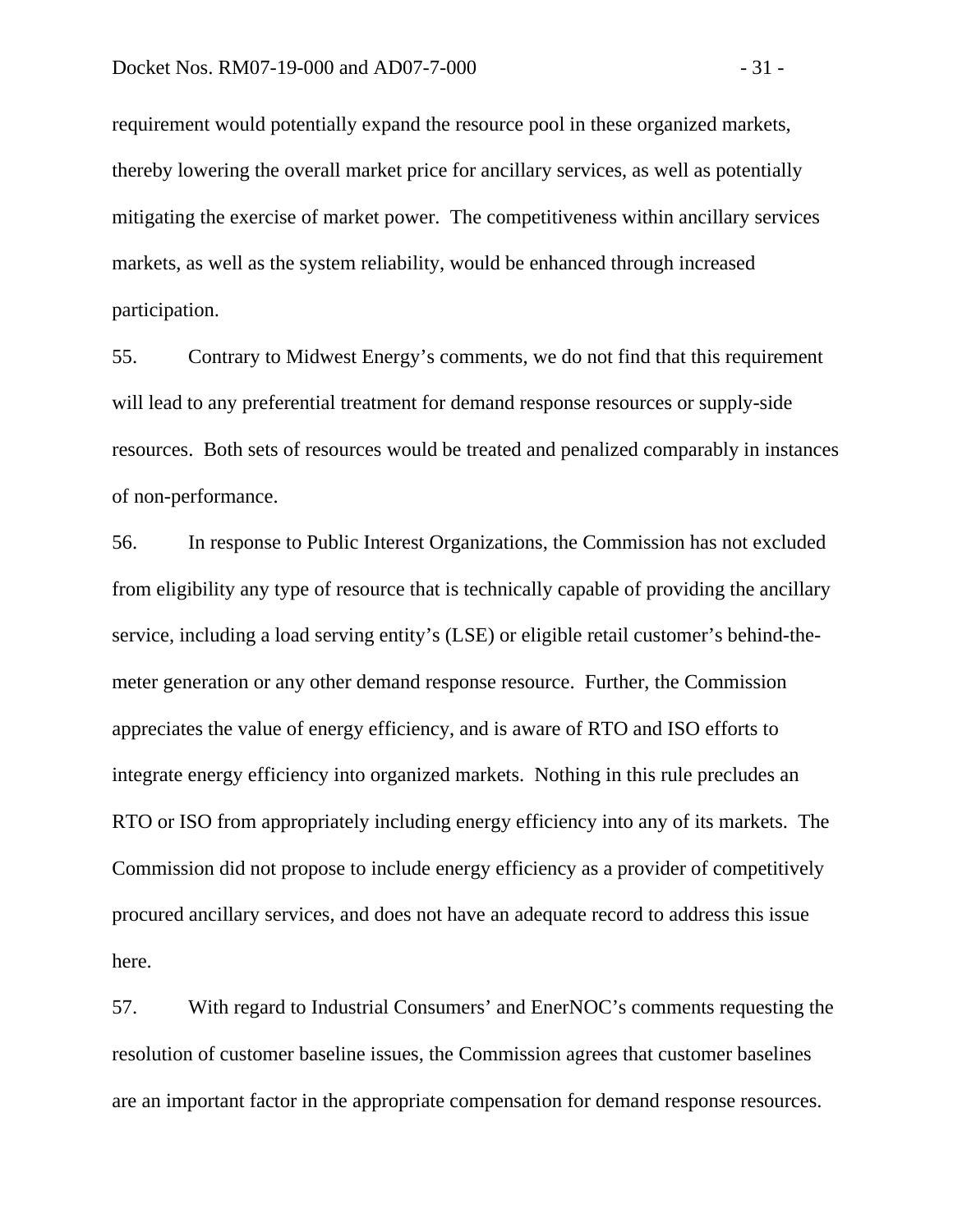Customer baselines are designed to depict, as accurately as possible, a customer's normal load on a given day. Establishing this baseline helps system operators to measure and verify load reductions, thus giving RTOs and ISOs the ability to not only determine if demand response resources showed up, but also what the proper value of the demand reduction should be. Many RTOs and ISOs currently establish such bidder baselines as part of their demand response programs, or they are working with their stakeholders to modify such methodologies. Accordingly, RTOs and ISOs should describe in their compliance filings their efforts to develop adequate customer baselines.

58. Regarding comments related to WECC's provisions for demand response resources in its reliability standards, we note that this rule requires comparable treatment for demand response resource participation in ancillary services markets. This is a general rulemaking and is not the proper venue for adjudicating the alleged issue regarding WECC's regional reliability standards.**<sup>81</sup>**

59. In response to comments, the Commission again finds that it is not appropriate in this rulemaking to develop a standardized set of technical requirements for demand response resources participating in ancillary services markets. Instead, the Commission will allow each RTO and ISO, in conjunction with its stakeholders, to develop its own

**<sup>81</sup>** Concerns regarding WECC's regional reliability standards can be addressed by filing a complaint under section 206 of the FPA, 16 U.S.C. 824e, or by filing a notice under section 215 of the FPA, 16. U.S.C. 824o. Under section 215, "[i]f a user, owner or operator of the transmission facilities of a Transmission Organization determines that a [r]eliablity [s]tandard may conflict with a function, rule, order, tariff, rate schedule, or agreement accepted, approved, or ordered by the Commission . . . . the Transmission Organization shall expeditiously notify the Commission . . . ." 18 CFR 39.6.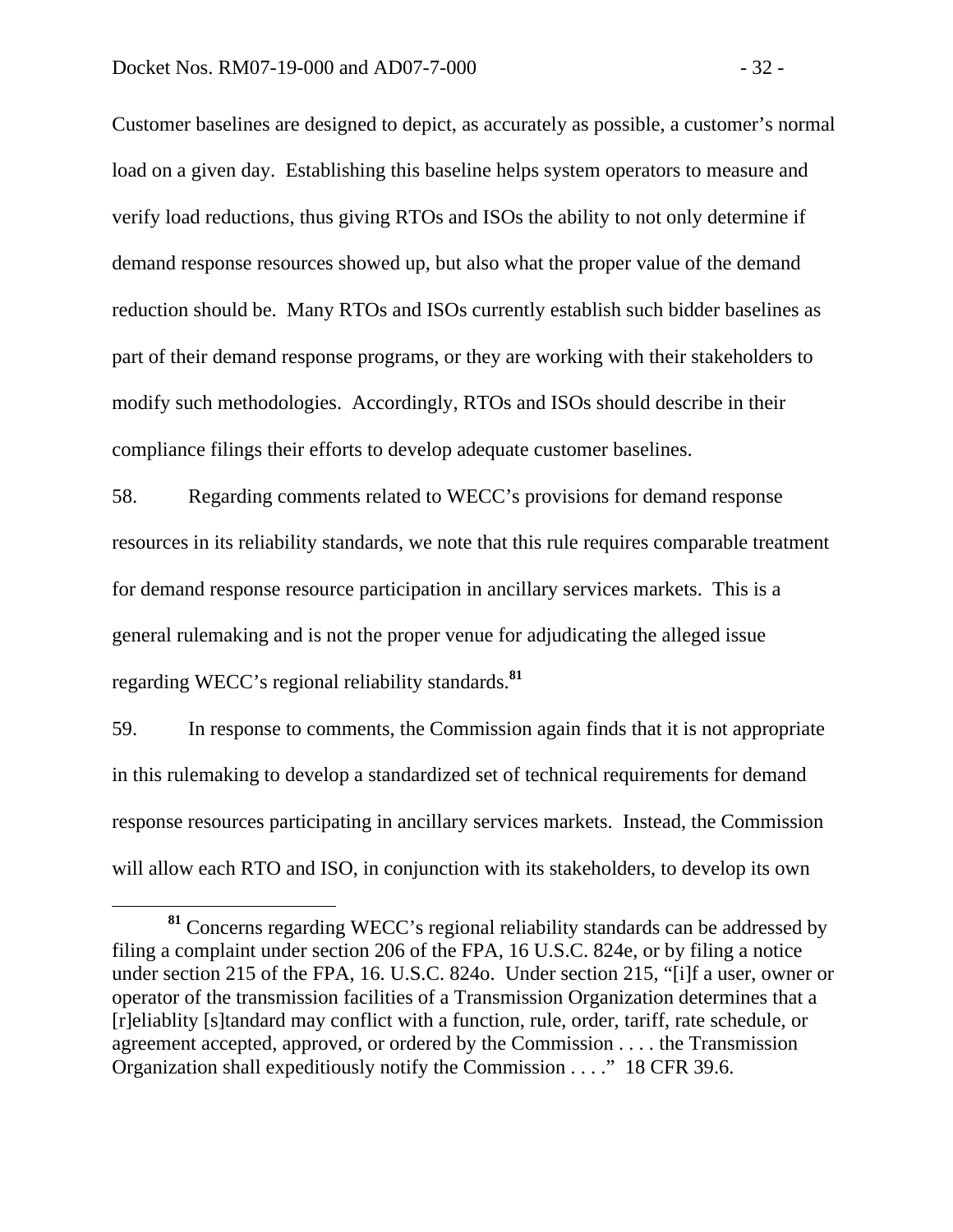minimum requirements. However, as proposed in the NOPR, the Commission will require RTOs and ISOs to coordinate with each other in the development of such technical requirements, and provide the Commission with a technical and factual basis for any necessary regional variations.**<sup>82</sup>** In addition, having RTOs and ISOs work in conjunction with stakeholders as well as with each other should ensure that any developed requirement is not so full of technical detail or so burdensome that it discourages demand response resource participation.

60. With respect to NYISO's request that the Commission clarify its proposed regulatory language to specify that demand response resources must also meet "applicable reliability requirements," the Commission does not see a need to include this provision in this Final Rule. To do so would merely duplicate existing regulations that require reliability standards, and that set out certain reliability requirements. This duplication would serve no useful purpose.

61. As part of the compliance filing to be submitted within six months of the Final Rule, each RTO or ISO is required to file a proposal to adopt reasonable standards necessary for system operators to call on demand response resources, and mechanisms to measure, verify, and ensure compliance with any such standards. These standards would be subject to Commission approval.

62. The Commission is mindful of the progress being made in California with MRTU and in the Midwest ISO with its ASM Order. Our requirement is that, where

**<sup>82</sup>** NOPR, FERC Stats. & Regs. ¶ 32,628 at P 64.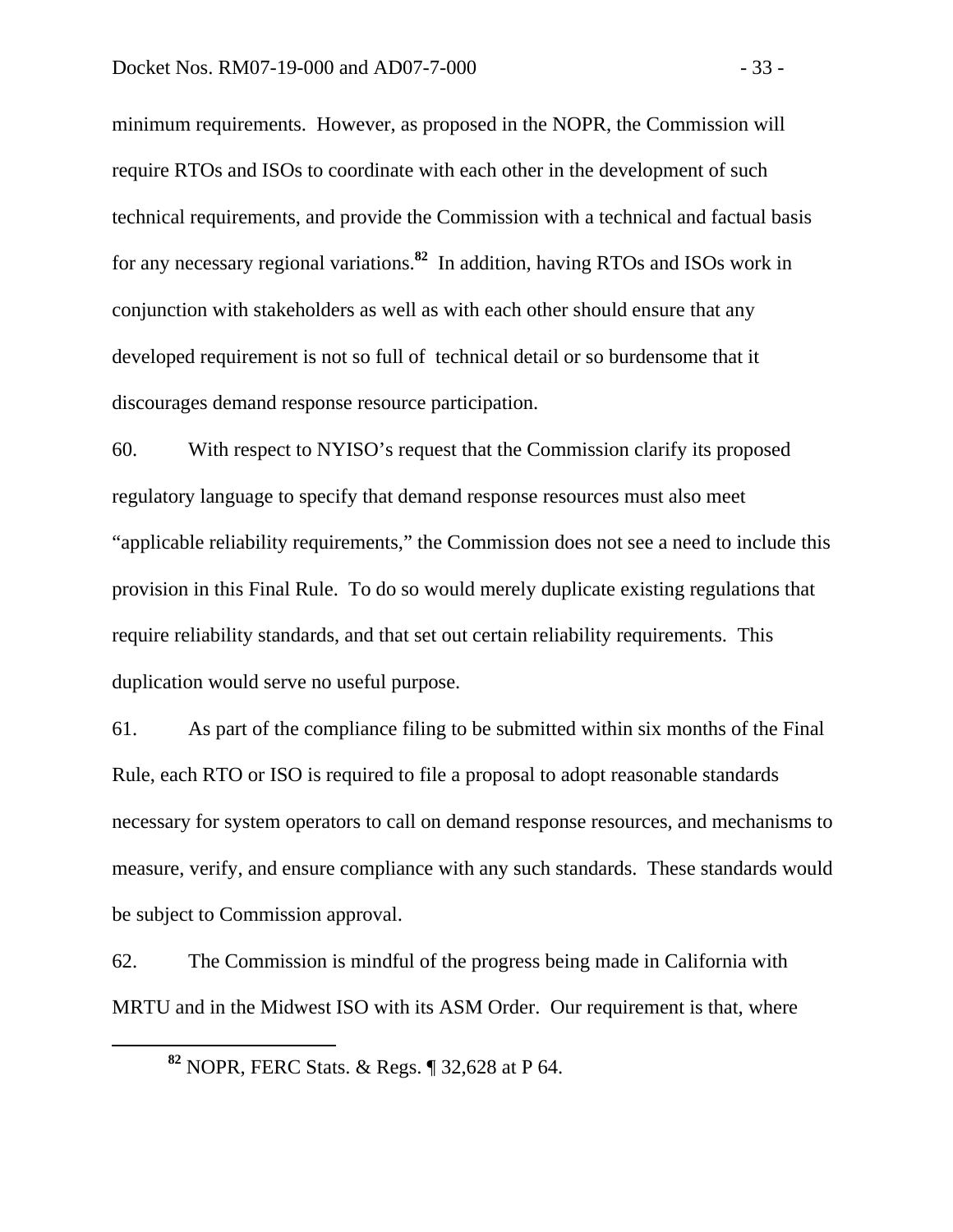there are markets for acquiring ancillary services, these markets must be open to qualified demand response bidders. This requirement allows each RTO or ISO to work with stakeholders to develop the appropriate implementation rules for its own market design. This approach allows for regional variation and should alleviate the concerns of Midwest ISO, CAISO, and Maine PUC.

63. The Commission will not now rule on CAISO's request that the Commission not interfere with its current timeline to implement MRTU, or Midwest ISO's request that the Commission find Midwest ISO already satisfies the proposed requirements through its ASM Proposal. CAISO and Midwest ISO must submit, within their respective compliance filings, a description of how their current activities comply with the requirements of this Final Rule. Upon review, the Commission will determine if further action on behalf of either RTO or ISO is necessary.

## **b. New Bidding Parameters**

64. The Commission proposed to require RTOs and ISOs to allow demand response resources to specify limits on the frequency and duration of their service in their bids to provide ancillary services—or their bids into the joint energy-ancillary services market in the co-optimized RTO markets.**<sup>83</sup>** These limits would include a maximum duration for dispatch, a maximum number of times per day that demand response resources could be called, or a maximum amount of energy per day or week that a resource can produce.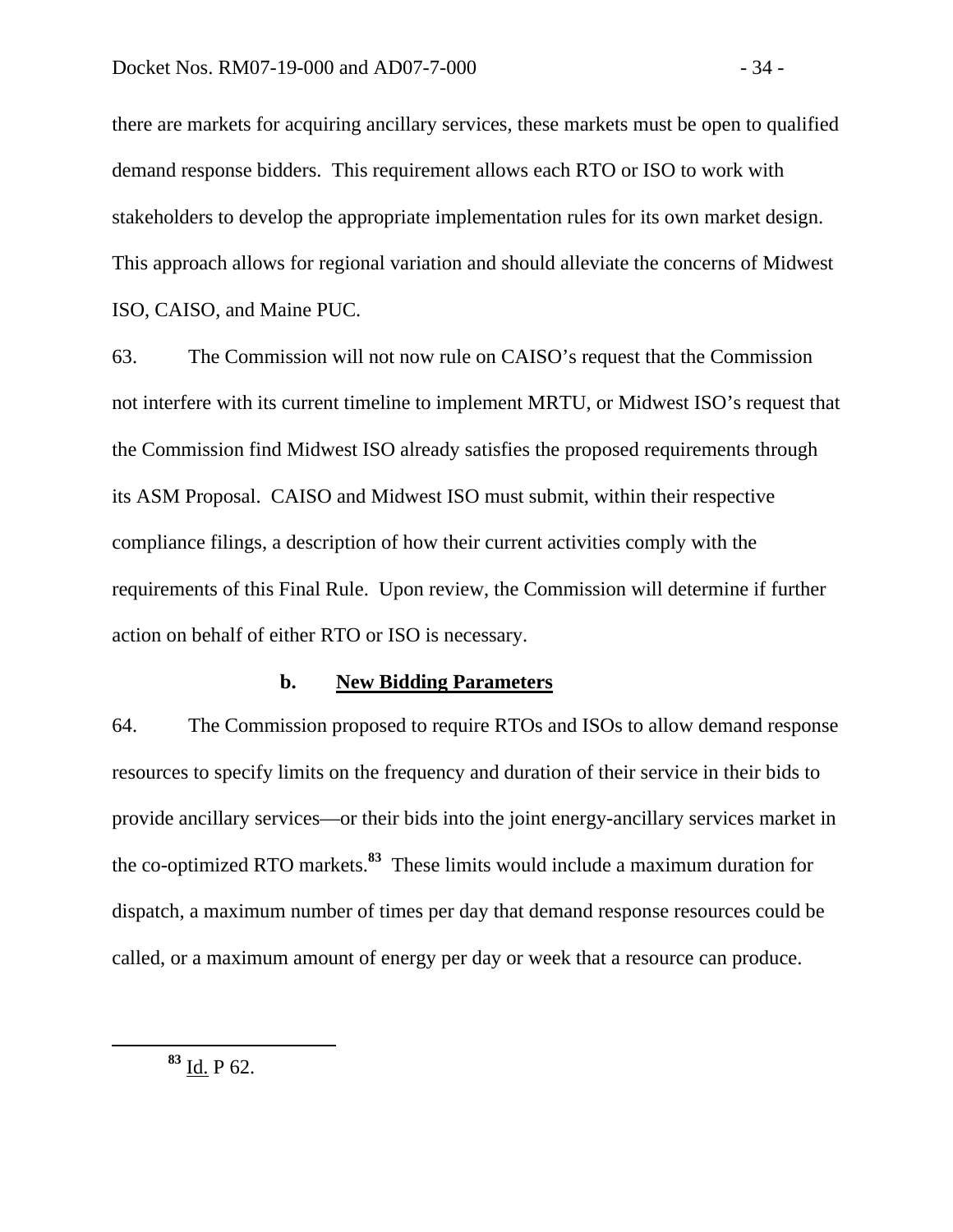65. The Commission requested comment on this proposed requirement and whether these new parameters should be available for all bidders, not just for demand response resources. Further, the Commission intended that the bidding parameters would be implemented by all RTOs and ISOs, and proposed to require them to confer with each other and to provide a technical and factual basis for any necessary regional variations.

## **i. Comments**

66. Most commenters support the Commission's proposal to require RTOs and ISOs to incorporate new parameters into their bidding rules to allow demand response resources to specify in their bids the duration and frequency of their service.**<sup>84</sup>** For instance, several commenters state that allowing new bidding parameters would increase the number and type of demand response resources participating in the ancillary services markets.<sup>85</sup> Some commenters note that generators face certain constraints (including start-up costs, ramp rates, and limits on the number of hours that they may operate efficiently), which are reflected within their bids. They assert that allowing demand response resources to specify similar constraints within their bids is consistent with the Commission's principle of comparability between demand-side and supply-side

**<sup>84</sup>** E.g., Ameren; American Forest; APPA; BlueStar Energy; Beacon Power; Mr. Borlick; BP Energy; California DWR; California PUC; Cogeneration Parties; Comverge; DC Energy; Detroit Edison; DRAM; Duke Energy; EEI; EnergyConnect; EnerNOC; Exelon; FTC; First Energy; Industrial Coalitions; Industrial Consumers; ISO New England; ISO/RTO Council; Midwest ISO; North Carolina Electric Membership; Ohio PUC; Old Dominion; Organization of Midwest ISO States; PG&E; Public Interest Organizations; Reliant; Steel Producers; TAPS; Wal-Mart; and Xcel.

**<sup>85</sup>** E.g., American Forest at 5; Exelon at 5.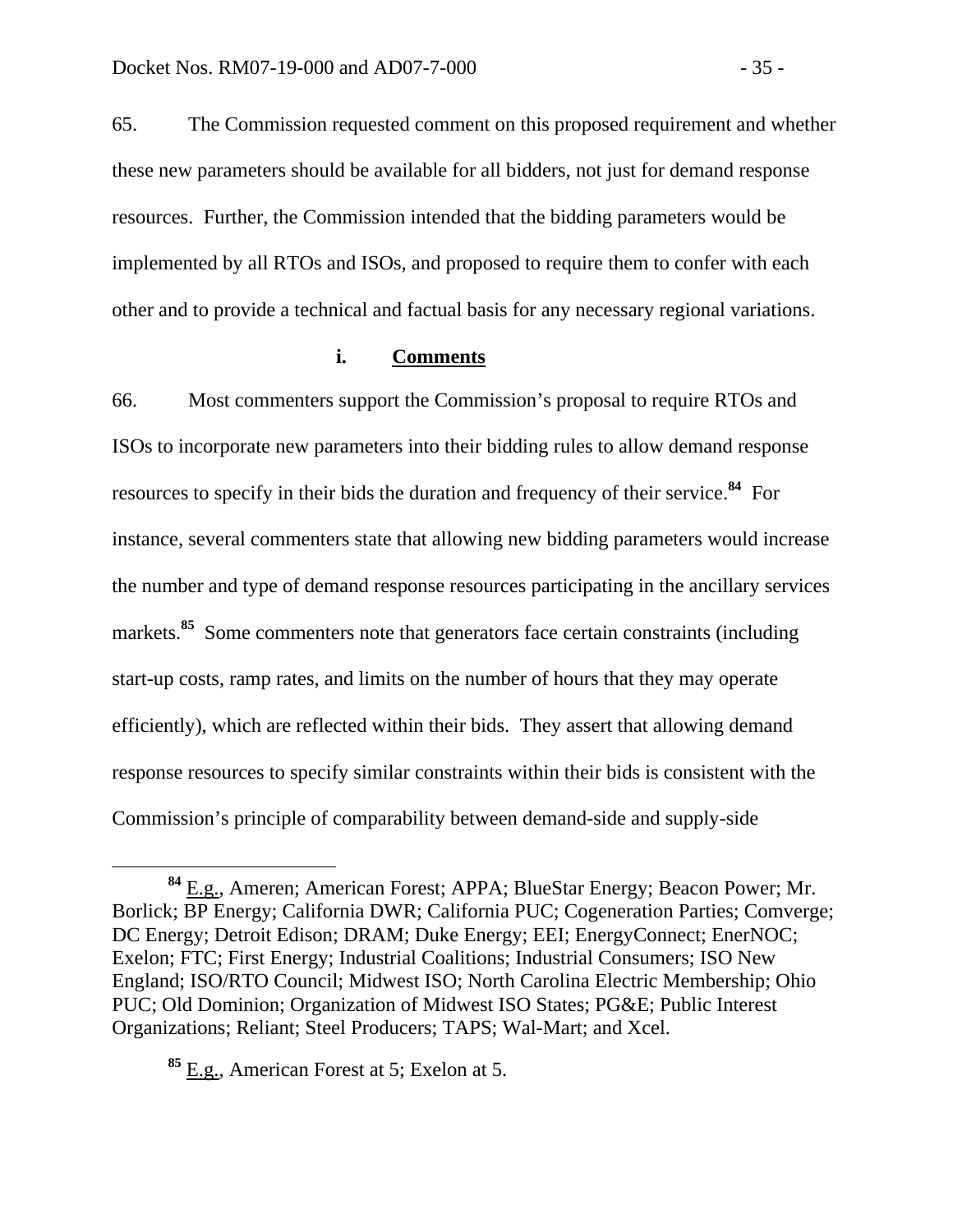resources.**<sup>86</sup>** DC Energy states that, similar to generators, demand response providers should have the choice to observe market signals and make an informed decision on whether to bid into these markets.**<sup>87</sup>**

67. The ISO/RTO Council asserts that the implementation of these new bidding parameters must be done in a way that assures demand response resources participating in ancillary services markets meet the same product requirements as supply-side resources.**<sup>88</sup>** Several commenters express their support for this concept provided that demand response resources are not afforded an undue advantage over supply-side resources.**<sup>89</sup>**

68. Two commenters state that they support the proposal provided that certain conditions are met. Ameren states there should be no adverse effect on system reliability and that any market rules that provide this flexibility should be limited in scope so as to avoid the potential for gaming.**<sup>90</sup>** BP Energy agrees with the Commission's proposal only to the extent that bidding parameters submitted by demand response resources can be

**<sup>90</sup>** Ameren at 18.

**<sup>86</sup>** American Forest at 5; Cogeneration Parties at 3; DRAM at 6-7; Duke Energy at 3-4; Exelon at 5-6; FTC at 25-27; FirstEnergy at 7; Industrial Consumers at 12; ISO/RTO Council at 4; North Carolina Electric Membership at 4; Old Dominion at 8; and Public Interest Organizations at 6.

**<sup>87</sup>** DC Energy at 4.

**<sup>88</sup>** ISO/RTO Council at 4.

**<sup>89</sup>** E.g., Old Dominion at 8; Reliant at 4; and Wal-Mart at 5.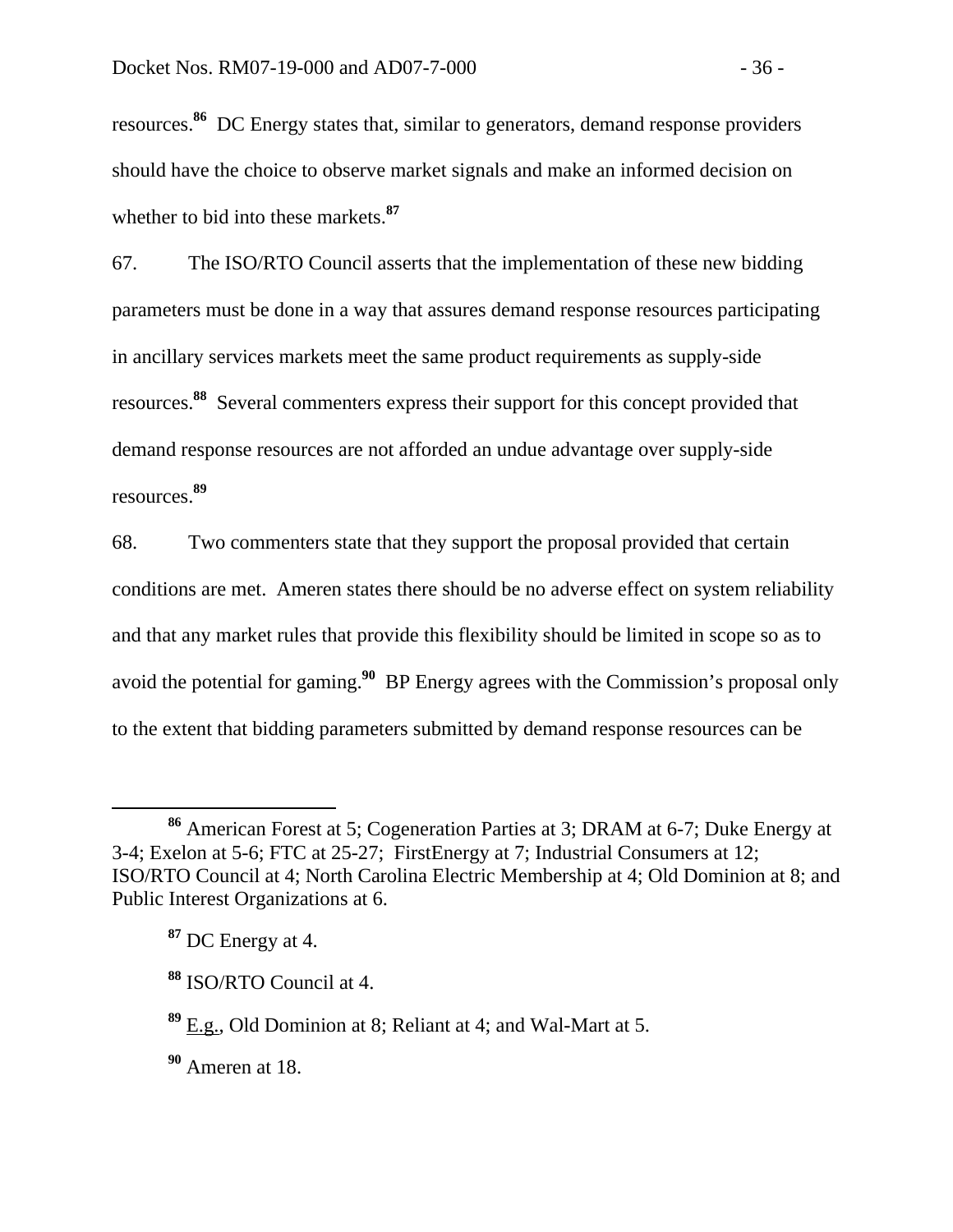#### Docket Nos. RM07-19-000 and AD07-7-000  $-37 -$

incorporated into the RTO and ISO software in a cost effective manner while maintaining the algorithm's ability to perform timely cost minimizing optimizations.**<sup>91</sup>**

69. ISO New England supports granting individual demand response resources the opportunity to specify additional bidding parameters, but notes that such specification may limit the resource's qualification (under market rules) on an individual basis to bid to supply operating reserves.**<sup>92</sup>** However, ISO New England itself notes that demand response aggregators should be in a position to formulate bids combining individual demand resources so as to be able to meet the reserves market's availability requirements in a manner comparable to that of generation.

70. Duke Energy notes that the NOPR proposal would allow demand response resources to manage the risk that they would be called upon too frequently or for too long a period relative to their individual constraints. In that respect, Duke Energy asserts that if RTOs and ISOs are not required to account for such bid flexibility, demand resources could potentially be eliminated from the ancillary services markets through voluntary means.**<sup>93</sup>** Duke Energy argues that without any knowledge of how and when they will be used, demand resources may view the ancillary services markets as too risky and,

- **<sup>92</sup>** ISO New England at 5.
- **<sup>93</sup>** Duke Energy at 3-4.

**<sup>91</sup>** BP Energy at 14.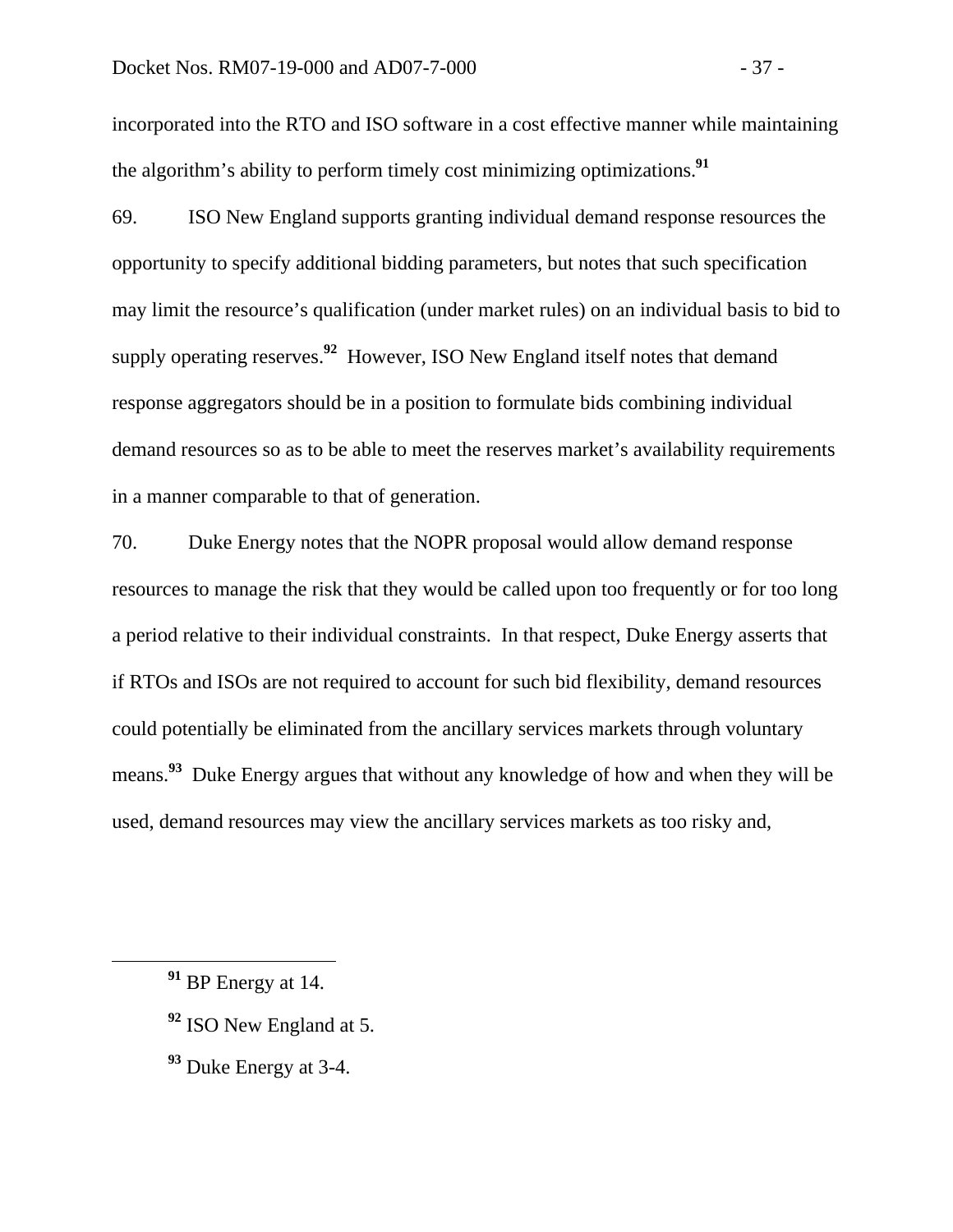therefore, not participate in them. APPA states that large end-use customers' desire to reduce consumption on short notice decreases the more frequently they are called upon.**<sup>94</sup>**

71. Steel Producers asserts that demand response resources' unique characteristics need to be taken into account, and recommends that the Commission require RTOs and ISOs to allow, at a minimum, the following optional bidding parameters in addition to the three mentioned in the NOPR: (1) minimum notice requirement; (2) minimum/maximum shut-down time; (3) minimum duration for dispatch; (4) targeted demand reduction level; (5) bids "down to" a designated megawatt level; and (6) guaranteed minimum LMP.**<sup>95</sup>**

72. Similarly, California PUC requests that the Commission expand its proposal to include all demand response resource bids in all aspects of wholesale markets, and also permit each demand resource bidder to submit, as part of its bid and a master file, its output constraints such as minimum load reduction, minimum load, load reduction initiation time, minimum load reduction time, maximum load reduction time, minimum base load time, maximum number of daily load curtailments, minimum and maximum daily energy limits, load pick up rate, load drop rate, load reduction initiation cost, and minimum load reduction cost.**<sup>96</sup>**

- **<sup>95</sup>** Steel Producers at 4-5.
- **<sup>96</sup>** California PUC at 13-14.

**<sup>94</sup>** APPA at 36-37.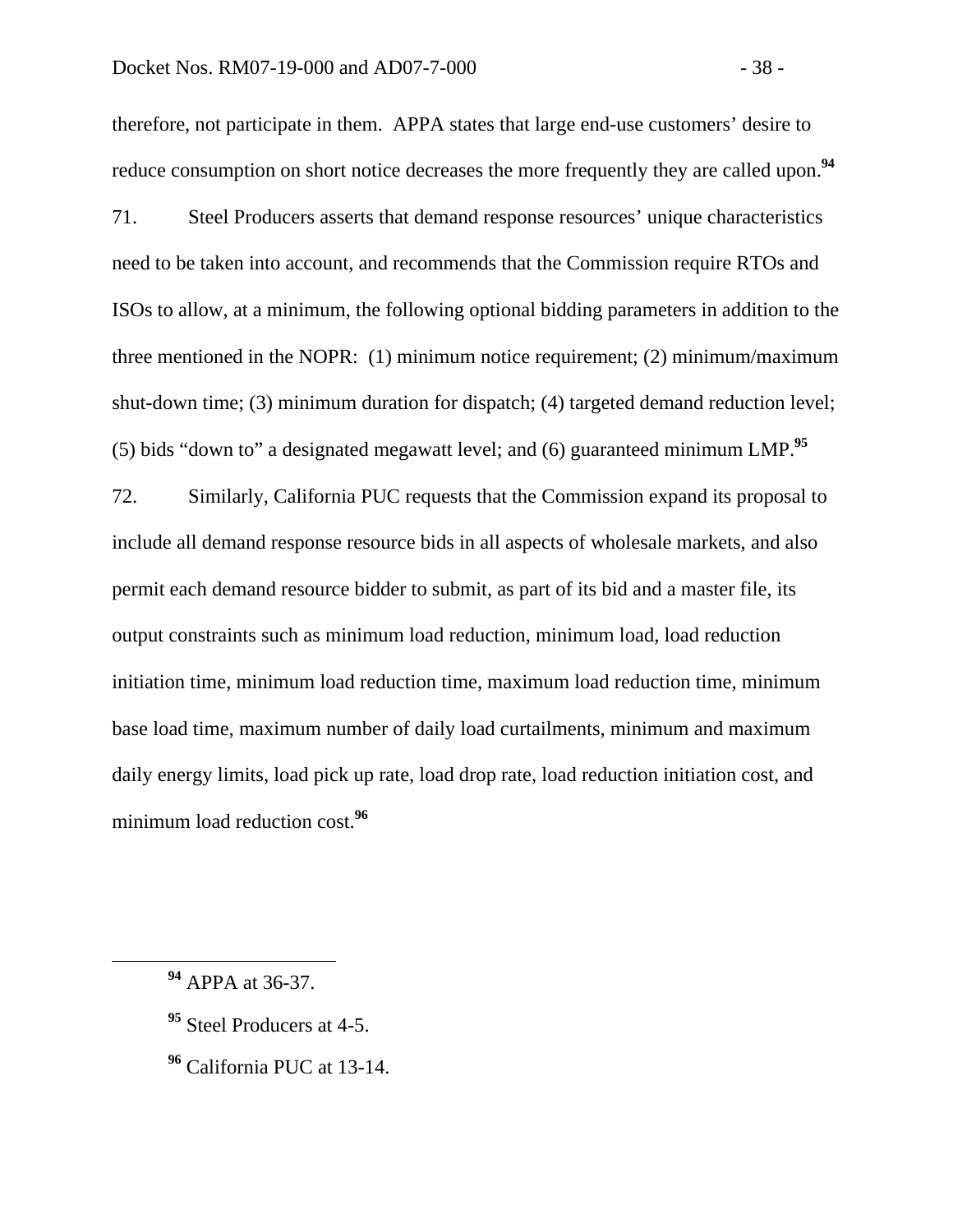73. Multiple commenters argue for a regional approach in implementing the Commission's proposal.**<sup>97</sup>** For instance, EEI and Detroit Edison state that they support the Commission's proposal provided that RTOs and ISOs can establish lower or minimum limits for such service.<sup>98</sup> EEI asks that RTOs and ISOs be allowed to specify the minimum duration in hours or minimum number of times per day or week that a resource may be called upon. Duke Energy states that the specific bid parameters, as well as the methodologies and procedures that RTOs and ISOs use to implement the Commission's proposal, should be developed on a regional basis within their stakeholder processes, rather than through a Commission-imposed uniform requirement in the Final Rule.**<sup>99</sup>** NYISO also contends that a regional approach is appropriate because specifying bidding parameters in the regulations may prove problematic in the future as regional market designs continue to evolve.<sup>100</sup> Exelon agrees with the Commission that minimum requirements for bidding parameters should not be prescribed by the Commission in this rulemaking, but rather should be developed by RTOs and ISOs. Exelon also supports the Commission's proposed requirement that RTOs and ISOs provide justification for any necessary regional variations.**<sup>101</sup>** EnerNOC believes the Commission, by requiring

**<sup>97</sup>** E.g., EEI; Detroit Edison; Duke Energy; ISO/RTO Council; North Carolina Electric Membership; NYISO; and Kansas CC.

**<sup>98</sup>** EEI at 13; Detroit Edison at 2-3.

**<sup>99</sup>** Duke Energy at 4.

**<sup>100</sup>** NYISO at 6.

**<sup>101</sup>** Exelon at 6.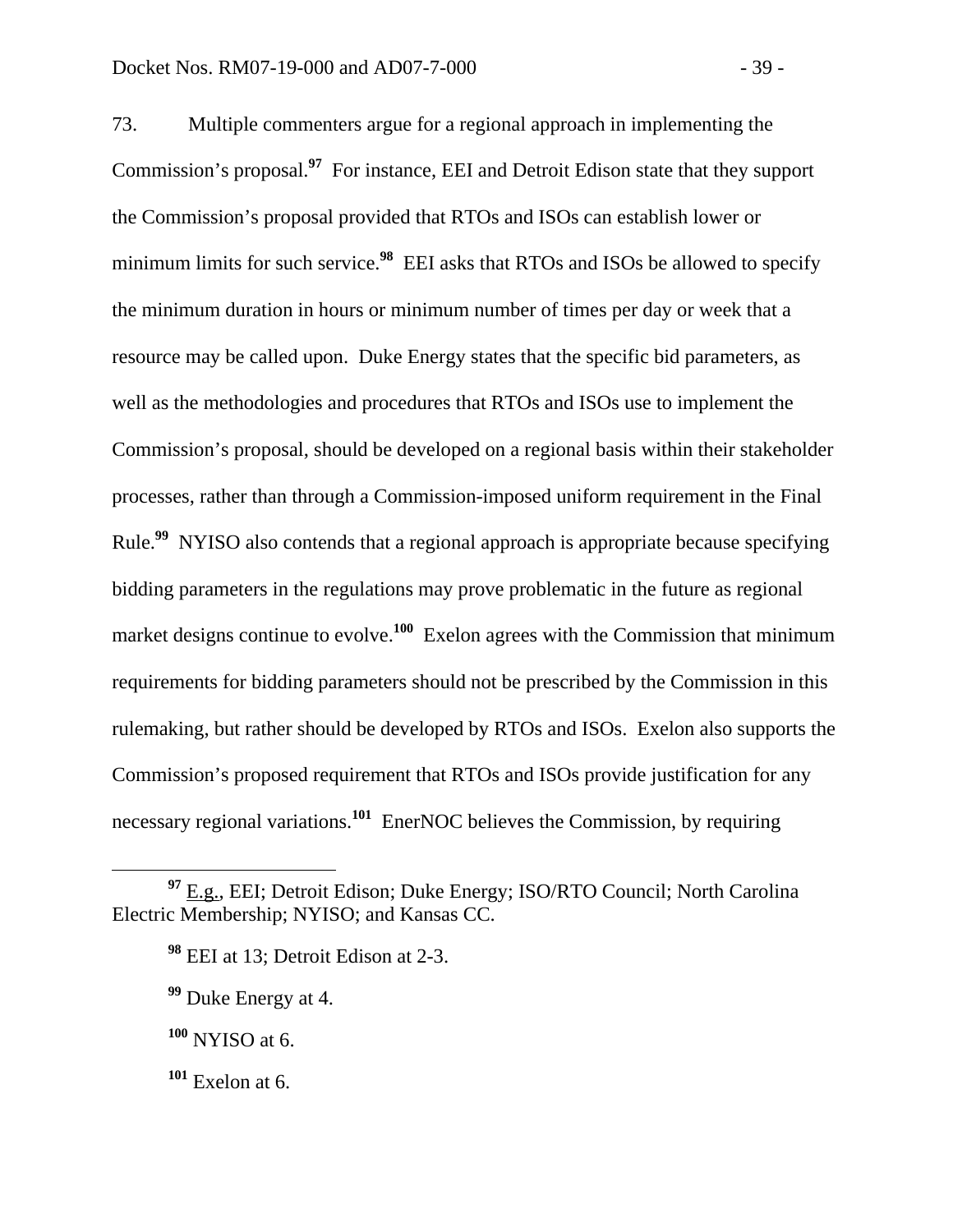coordination and justification for variations, without mandating standardization, has articulated the correct compromise.**<sup>102</sup>**

74. Midwest ISO and CAISO state that their market designs already satisfy the NOPR's proposed bidding parameters requirement. Midwest ISO states that it developed its bidding parameters through the stakeholder process and that the parameters were approved by the Commission within its ASM Order.**<sup>103</sup>** Therefore, Midwest ISO asks that the Commission find that its ASM proposal satisfies the NOPR's requirement regarding bidding parameters. Similarly, CAISO states that it is developing its ancillary services market and it will comply with the proposed bidding parameters in the Release 1A enhancements to MRTU.**<sup>104</sup>**

75. Further, several commenters support making additional parameters available for all bidders, to include both demand and supply resources.**<sup>105</sup>** Wal-Mart states that comparable rules could apply to supply resources as long as neither supply nor demand

**<sup>104</sup>** CAISO at 2.

<sup>105</sup> E.g., California DWR at 12; Duke Energy at 4; EEI at 14; EnerNOC at 8; Exelon at 6; Midwest ISO at 10; Reliant at 4; and Wal-Mart at 5.

**<sup>102</sup>** EnerNOC at 9.

**<sup>103</sup>** Midwest ISO at 10. Midwest ISO states that its tariff allows market participants (both generators and demand response resources) to specify hourly ramp rates, hourly economic minimum and maximum limits, hourly regulation minimum and maximum limits, minimum and maximum run times, as well as a maximum start-up limit, which establishes the maximum number of times the resource can be called upon within a twenty-four-hour period.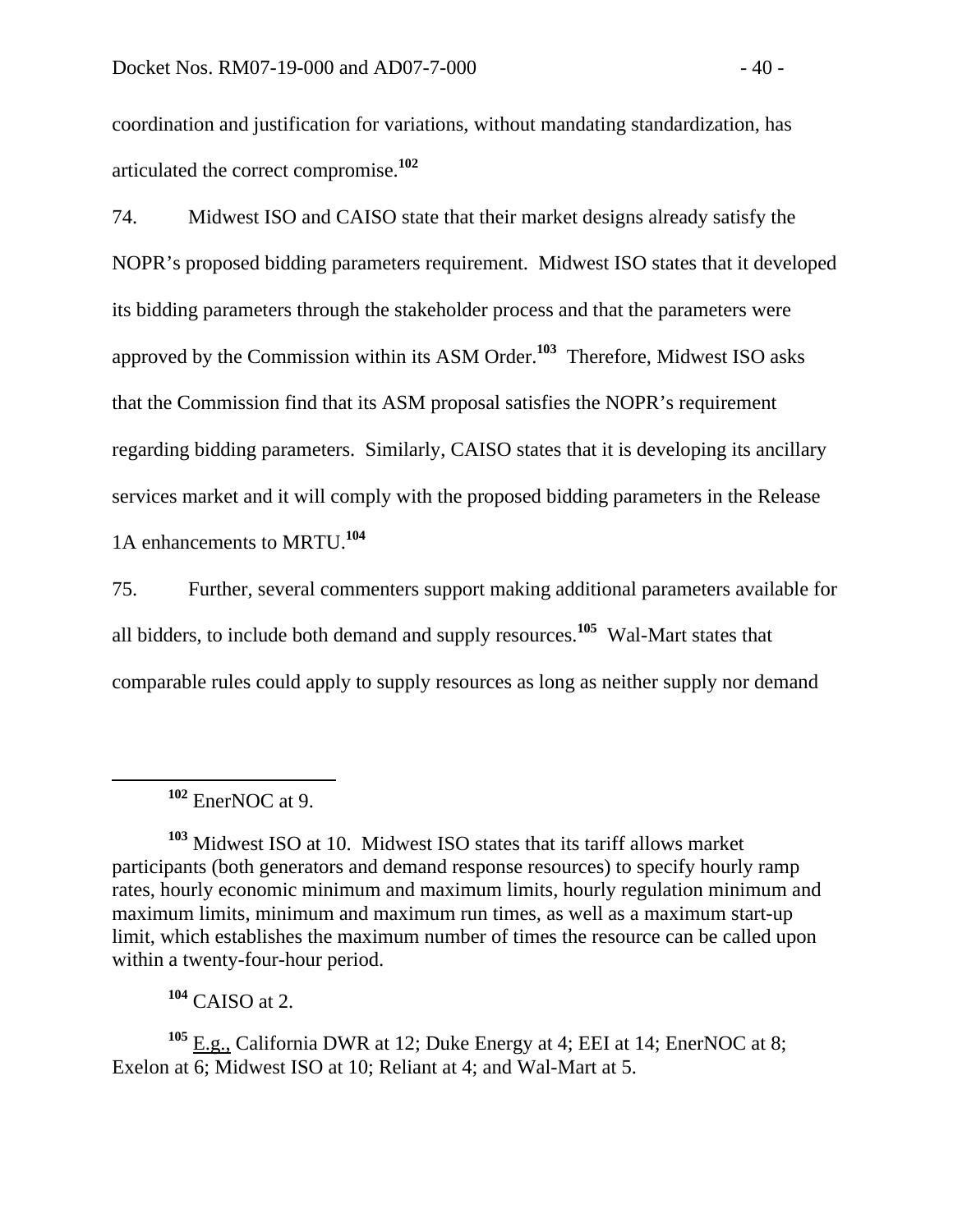resources are provided with an advantage.**<sup>106</sup>** Old Dominion states that all resources bidding into the ancillary services markets should be susceptible to the same penalties, performance and reliability requirements.**<sup>107</sup>** Exelon states that as long as the specification of operational limitations does not impair market efficiency, demand and supply resources should be treated on a comparable basis because they provide reliable and efficient capacity to RTOs and ISOs.**<sup>108</sup>**

76. The California DWR supports making new parameters available to all resources because certain facilities have a specific purpose that is distinct from sales to, or support of, the electric grid. For instance, hydroelectric generation sites must satisfy water storage, water delivery, and related operational requirements. The California DWR asserts that any RTO or ISO requirements must accommodate this primary purpose for these resources.**<sup>109</sup>**

77. Several commenters state that new bidding parameters should not be available to all resources.**<sup>110</sup>** For instance, TAPS states that there is already ample bidding flexibility for generators, and it is concerned about the possibility of creating unintended consequences such as new gaming opportunities. APPA states that RTO and ISO

**<sup>106</sup>** Wal-Mart at 5.

**<sup>107</sup>** Old Dominion at 8.

**<sup>108</sup>** Exelon at 5-6.

**<sup>109</sup>** California DWR at 12-13.

**<sup>110</sup>** E.g., APPA at 37; Mr. Borlick at 2; and TAPS at 8.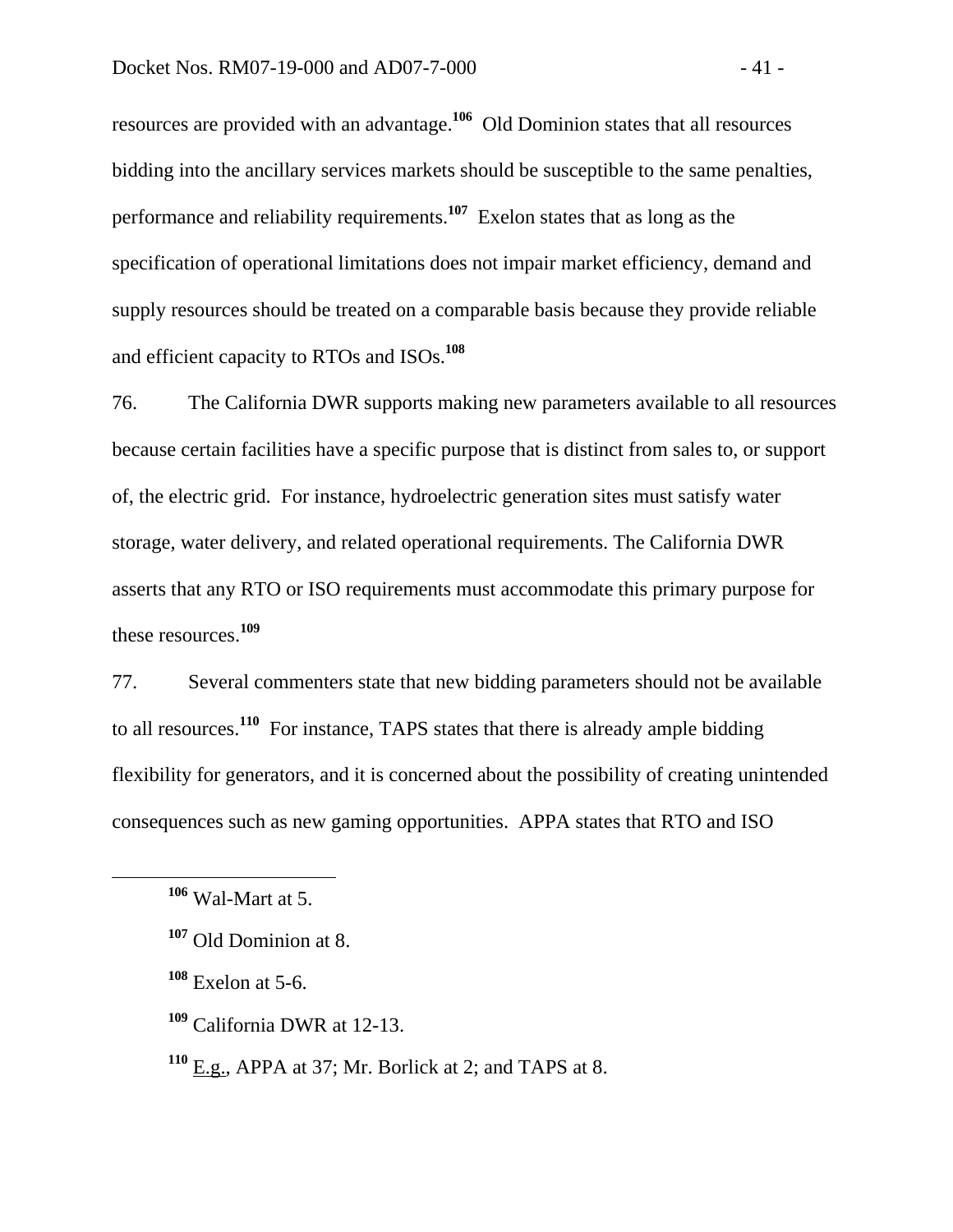ancillary services markets are already complex and accommodating additional bid parameters for generators in their software and problem solving algorithms would make the markets even more complicated. Although EEI is in agreement with making new bidding parameters available for all bids, it is concerned that applying the new parameters to generation resources without evaluating the implications could result in creating unintended incentives. Therefore, EEI suggests that RTOs and ISOs should not be required to apply the new parameters across all generating resources as long as they provide justification for treating some generating resources differently.

78. Finally, among the supporters of this proposal, EEI states that the addition of new parameters to bidding rules must not result in any fundamental change to existing market designs or affect the efficiencies of co-optimized markets.**<sup>111</sup>**

79. Several commenters state that demand response providers should be allowed to sell into the ancillary services markets without being required to sell into the energy market.<sup>112</sup> Comverge is in favor of this, but notes that demand response providers should also be allowed to sell into the energy market on a voluntary basis. Beacon Power states that a generator is always capable of supplying energy and, therefore, does not face the financial risks and barriers that a non-generator faces if it is forced to bid into the energy market.

**<sup>111</sup>** EEI at 14.

**<sup>112</sup>** E.g., Beacon Power at 9; Comverge at 12; and Wal-Mart at 5.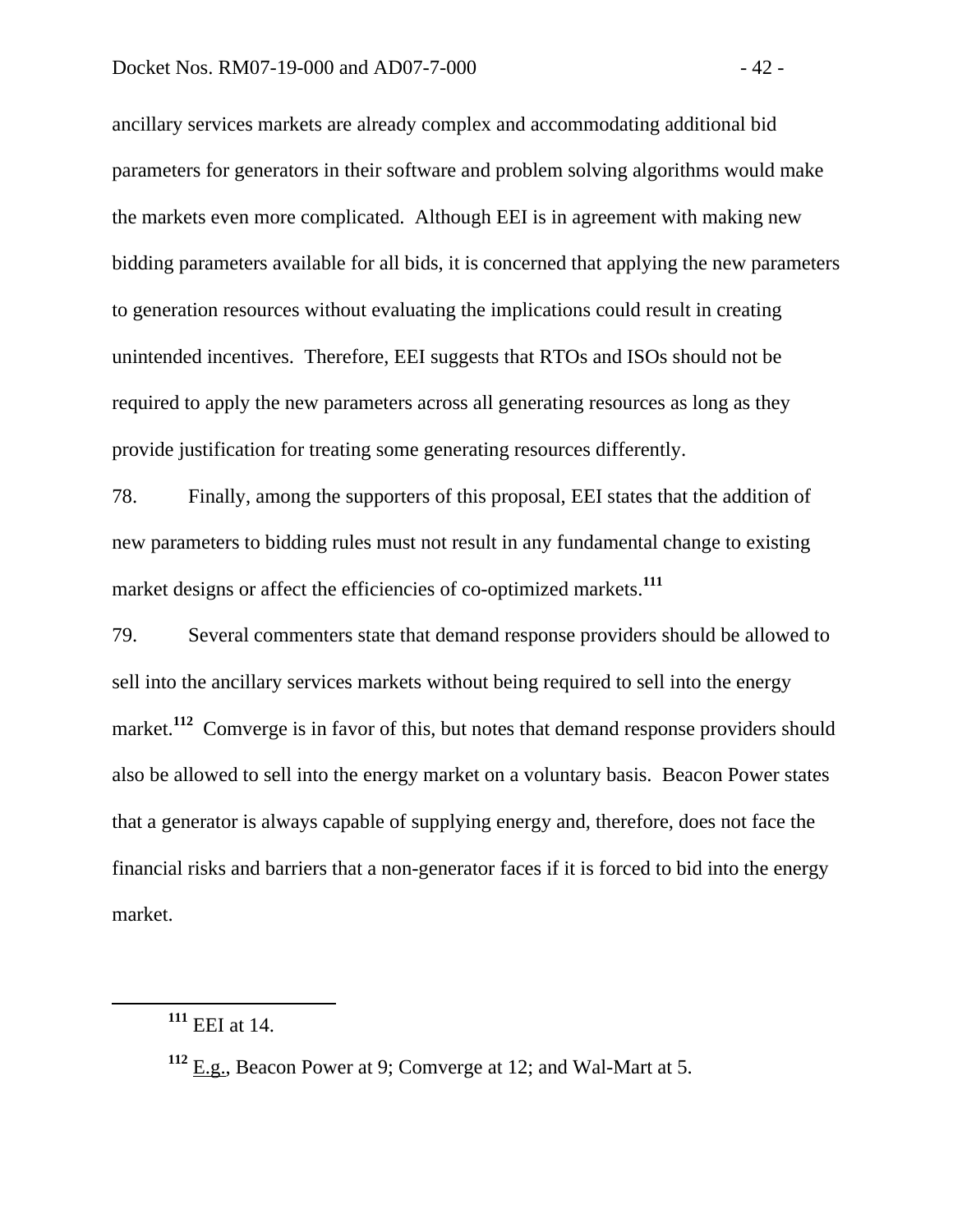80. NEPOOL Participants opposes the Commission's proposal to implement new bidding parameters for demand response resources. NEPOOL Participants states that each region needs an opportunity to evaluate this issue more fully and consider whether bidding limits are the most appropriate solution and whether such limits or other reforms should be restricted to just demand response or include other kinds of resources. It asserts that any change in bidding requirements needs to ensure comparability with others resources and that system reliability is maintained.**<sup>113</sup>** Maine PUC agrees.**<sup>114</sup>**

#### **ii. Commission Determination**

81. The Commission determines that each RTO and ISO is required to allow demand response resources to specify limits on the duration, frequency and amount of their service in their bids to provide ancillary services—or their bids into the joint energyancillary services markets in the co-optimized RTO markets. As noted in the NOPR (and several commenters agree), these limits are comparable to the limits generators may specify on price, quantity, startup and no-load costs, and minimum downtime between starts.**<sup>115</sup>** All RTOs and ISOs must incorporate new parameters into their ancillary services bidding rules that allow demand response resources to specify a maximum duration in hours that the demand response resource may be dispatched, a maximum number of times that the demand response resource may be dispatched during a day, and

**<sup>113</sup>** NEPOOL Participants at 11-12.

**<sup>114</sup>** Maine PUC at 3-4.

**<sup>115</sup>** NOPR, FERC Stats. & Regs. ¶ 32,628 at P 62.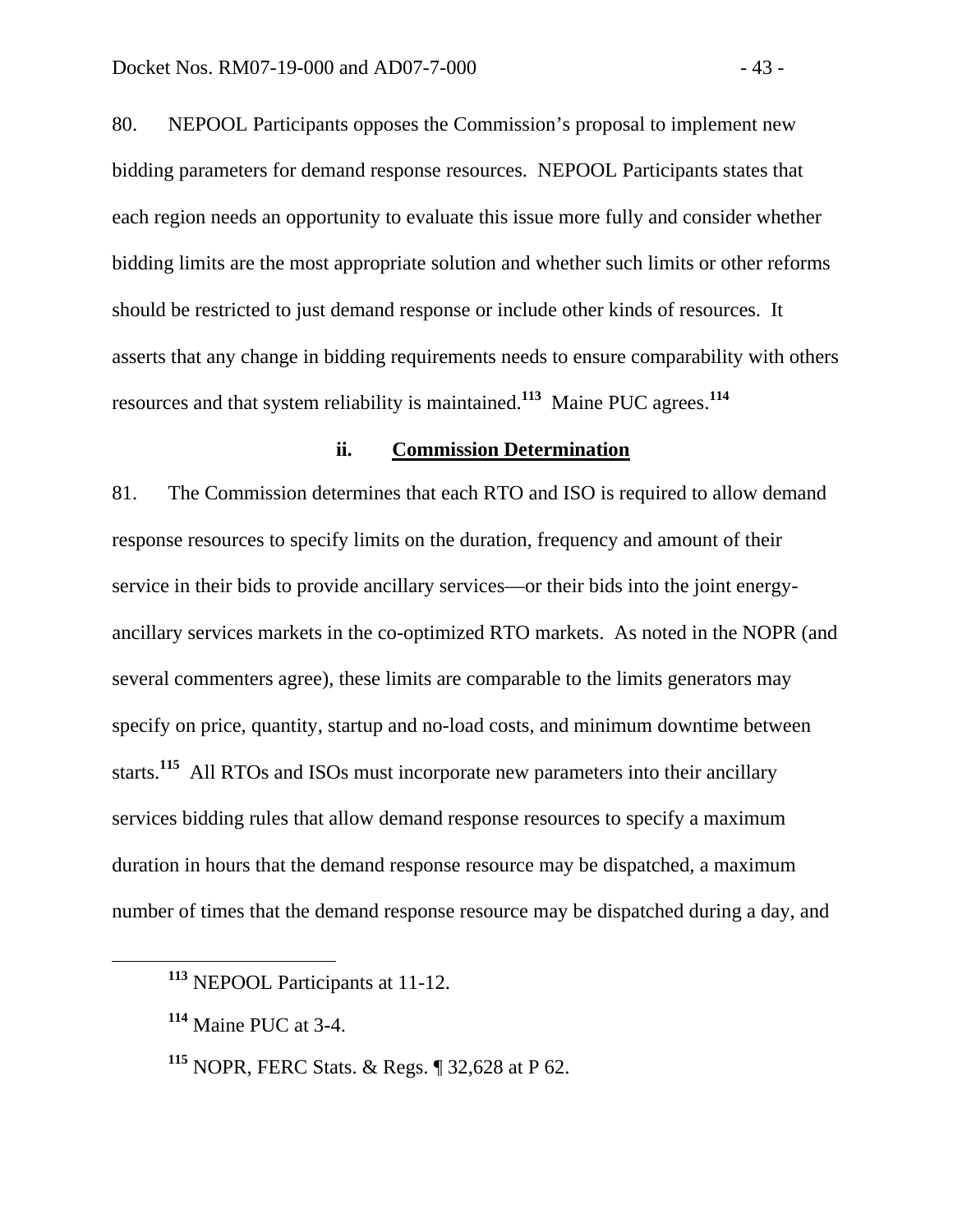a maximum amount of electric energy reduction that the demand response resource may be required to provide either daily or weekly.

82. This requirement eliminates a major barrier to participation of demand response resources in ancillary services markets by ensuring that demand response resources are treated comparably to supply-side resources. In this regard, the Commission agrees with comments from APPA, Duke Energy, and others that argue that the desire of many enduse customers to reduce their consumption levels on short notice may decrease the more frequently they are called upon. This requirement would allow those customers to limit the frequency with which they are called upon to reduce demand, and thus make it more economically beneficial for these resources to participate in ancillary services markets.

83. The Commission's requirement also enhances competition within ancillary services markets. With demand response resources able to specify the duration, frequency and amount of their service, ancillary services markets will become more attractive for such resources. Increased participation in the market will result in an expanded pool of available resources, thereby potentially improving demand elasticity and system reliability, as well as lessening price volatility.

84. The Commission also finds that this requirement removes barriers to the comparable treatment of demand-side and supply-side resources. Generators include operational constraints in their bids, and permitting demand response resources to do the same results in the comparable treatment of both supply-side and demand-side resources. However, in keeping with this effort of greater comparability, the Commission determines that implementation of its requirement by RTOs and ISOs should not lead to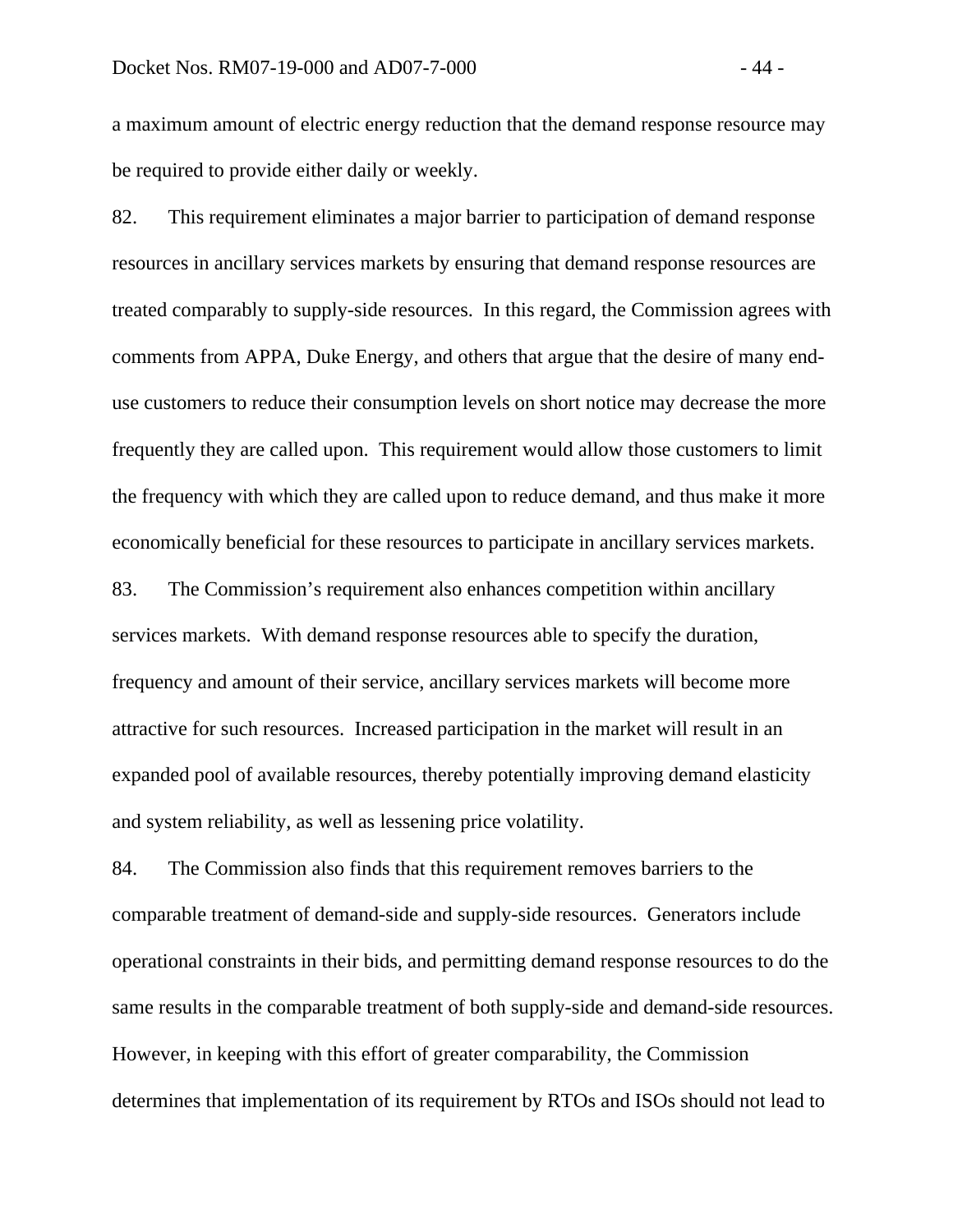either demand-side or supply-side resources being afforded an undue advantage within ancillary services markets.

85. In the NOPR, the Commission requested comment on whether other bidding parameters should be considered.**<sup>116</sup>** The Commission noted that any proposed parameters must not have the effect of creating an undue preference for demand response resources. The Commission does not have a sufficient record here to assess whether the proposed additional bidding parameters submitted by the California PUC and Steel Producers may offer demand response resources greater flexibility within their bids as compared to the bids of generators. For this reason the Commission will not accept the proposed additional bidding parameters on a generic basis for all RTOs and ISOs in this rulemaking. Rather, individual RTOs and ISOs are free to propose additional parameters in their compliance filings, as long as they do not provide undue preference to demand response resources vis-à-vis supply-side resources, and interested persons may raise these additional parameters with their deliberations with the individual RTOs and ISOs. 86. In the NOPR, the Commission stated that it was not appropriate for the

Commission to develop in a rulemaking a standardized set of minimum requirements for minimum size bids, measurement, telemetry and other factors, and instead allowed RTOs and ISOs to develop their own minimum requirements, including bidding parameters.**<sup>117</sup>** The Commission adopts this position in this Final Rule. RTOs and ISOs must

**<sup>116</sup>** Id. P 64.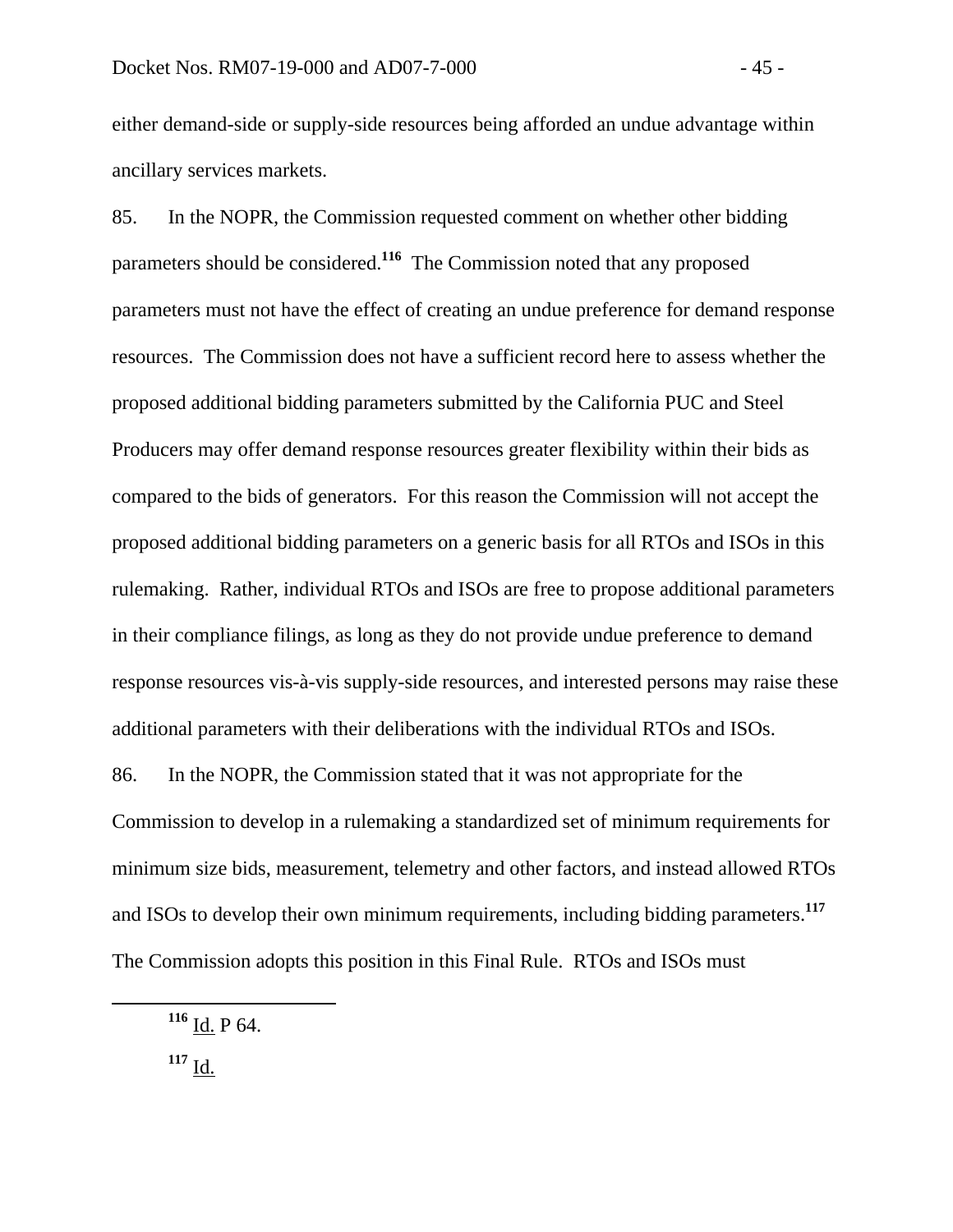incorporate bidding parameters that allow demand response resources to specify limitations on the duration, frequency and amount of their service. However, the development of specific parameters and the methods used to implement the Commission's requirement are the responsibility of the RTOs and ISOs, in consultation with their respective stakeholders. RTOs and ISOs are also required to confer with each other on such parameters and methods and to provide a technical and factual basis for any necessary regional variations. This approach adequately accounts for regional variation between the RTOs and ISOs and alleviates the concerns of those commenters requesting regional flexibility in implementing the Commission's requirement.

87. Midwest ISO asks that the Commission find that it already complies with the additional bidding parameters requirement of the Final Rule. Similarly, the California ISO asserts that it will also be compliant with the requirement upon Release 1A in its MRTU process. The Commission does not intend to interrupt the progress being made in either region. However, as indicated above, the Commission will not at this time determine that either region satisfies the Commission's requirement obligating RTOs and ISOs to incorporate new bidding parameters for demand response resources, and instead will wait until each region submits its necessary compliance filing.

88. In the NOPR, the Commission requested comment on whether these additional parameters should be available for all bids, or for demand response bids only. In light of the comments received, the Commission determines that new requirements for bidding rules allowing demand response resources to specify the duration, frequency and amount of their service pertain only to demand response resources. Individual RTOs and ISOs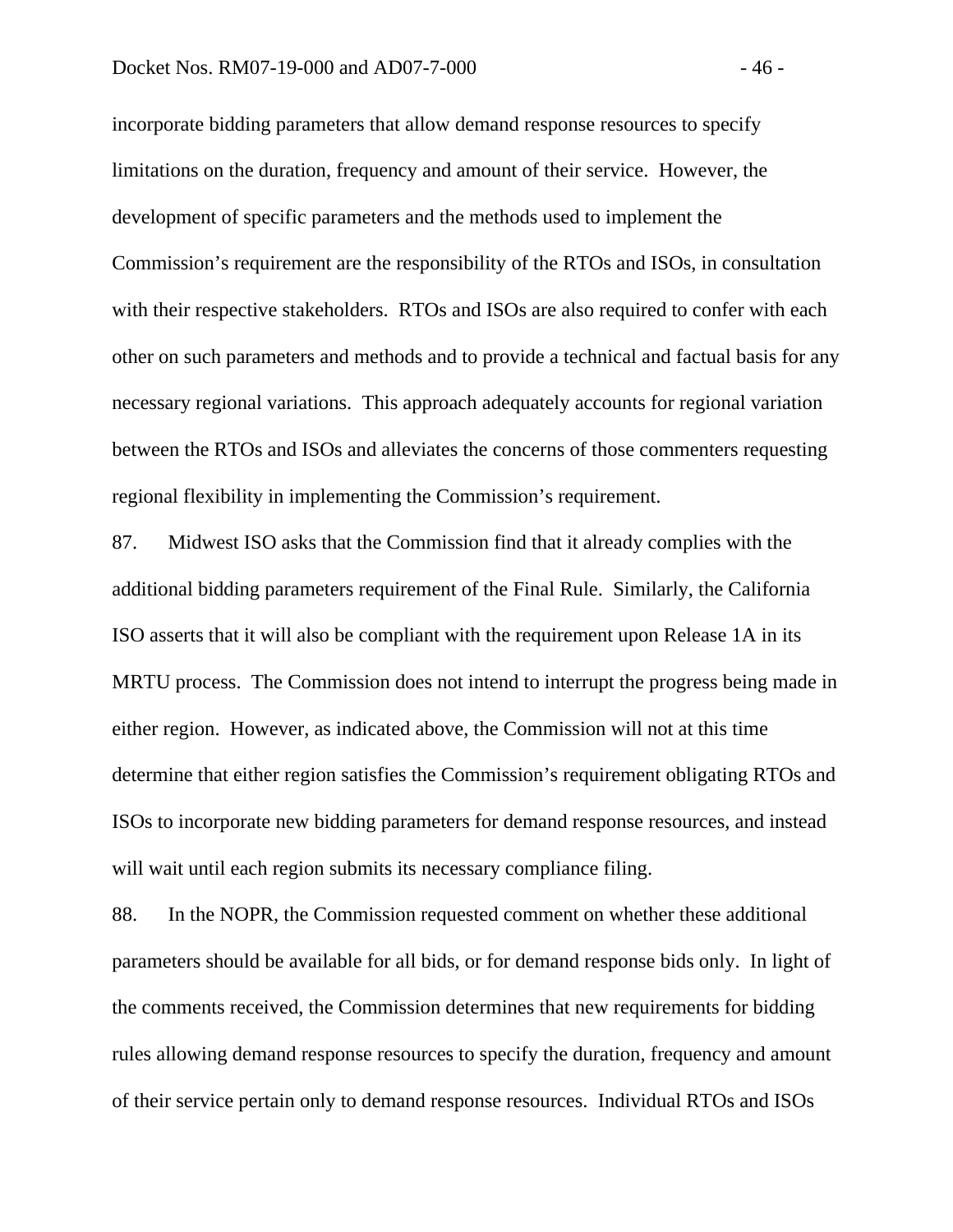are free to propose to apply them more broadly. While the Commission understands that making these new parameters available for all resources could benefit hydropower resources and other environmentally restricted, or run-time limited resources, the Commission agrees with TAPS and others that there is already sufficient bidding flexibility afforded to generators, and is concerned about the possibility of creating unintended consequences. For these reasons, at this time the Commission will not require an RTO or ISO to make these new bidding parameters available for all resources. 89. With regard to comments that demand response providers should be allowed to sell into the ancillary services markets without being required to sell into the energy market, the Commission notes that the ANOPR proposal permitting such action was removed at the NOPR stage, and replaced with a proposal to allow demand response resources to specify limitations on the duration, frequency and amount of their service.**<sup>118</sup>** The Commission had received comments previously that argued that allowing demand response resources to bid into the ancillary services markets without also bidding into the energy markets could upset certain market efficiencies in co-optimized markets. Therefore, the Commission put forth a compromise proposal, which allows demand response resources to specify operational limits in their bids as a way for these resources to minimize the risk that they are called on too frequently, thereby making participation in ancillary services markets more feasible. No one has persuaded us otherwise; therefore, the Commission will adopt this provision from the NOPR.

**<sup>118</sup>** Id. P 62.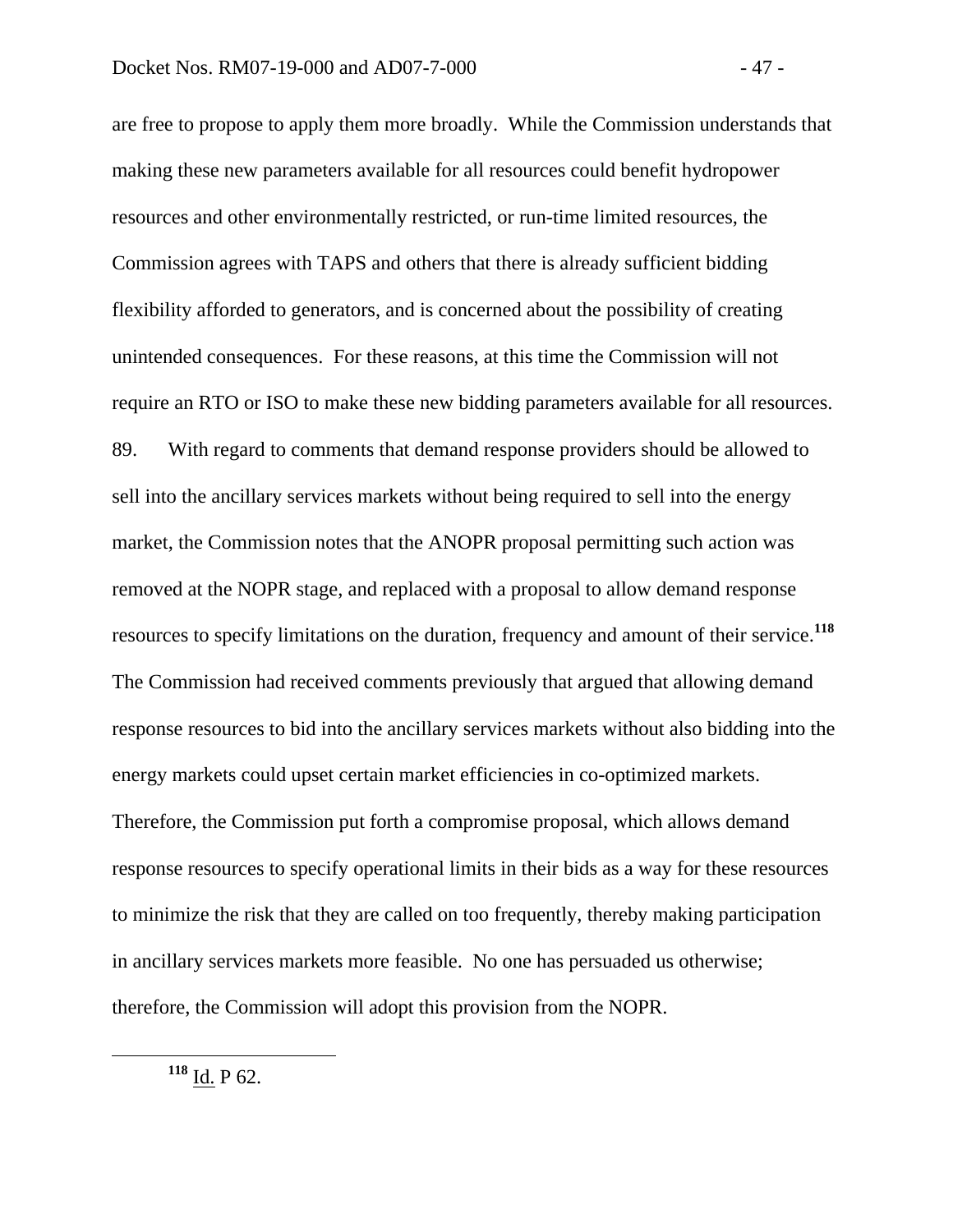## **c. Small Demand Response Resource Assessment**

90. The NOPR proposed to direct RTOs and ISOs to assess the value and technical feasibility of small demand response resources providing ancillary services one year from the effective date of the Final Rule, including whether (and how) smaller demand response resources can reliably and economically provide operating reserves through pilot projects or other mechanisms.**<sup>119</sup>**

## **i. Comments**

91. Several commenters support the NOPR proposal for small demand response resource assessment.**<sup>120</sup>** For example, Reliant states that accommodating smaller demand response resources may result in an increase in operating reserves.**<sup>121</sup>** EnerNOC believes that the assessment effort will reveal ways for smaller demand response resources to provide ancillary services while maintaining reliable operations and appropriate measurement and verification.**<sup>122</sup>** APPA believes that pilot programs could be particularly valuable in assessing technical feasibility of accommodating smaller demand-side resources.**<sup>123</sup>** It notes that accurate metering and telemetry would be significant factors in any efforts associated with this assessment, primarily because

**<sup>119</sup>** Id. P 59.

**<sup>120</sup>** E.g., APPA, Public Interest Organizations, EnerNOC; DRAM; Old Dominion; and Reliant.

**<sup>121</sup>** Reliant at 4.

**<sup>122</sup>** EnerNOC at 3.

**<sup>123</sup>** APPA at 35.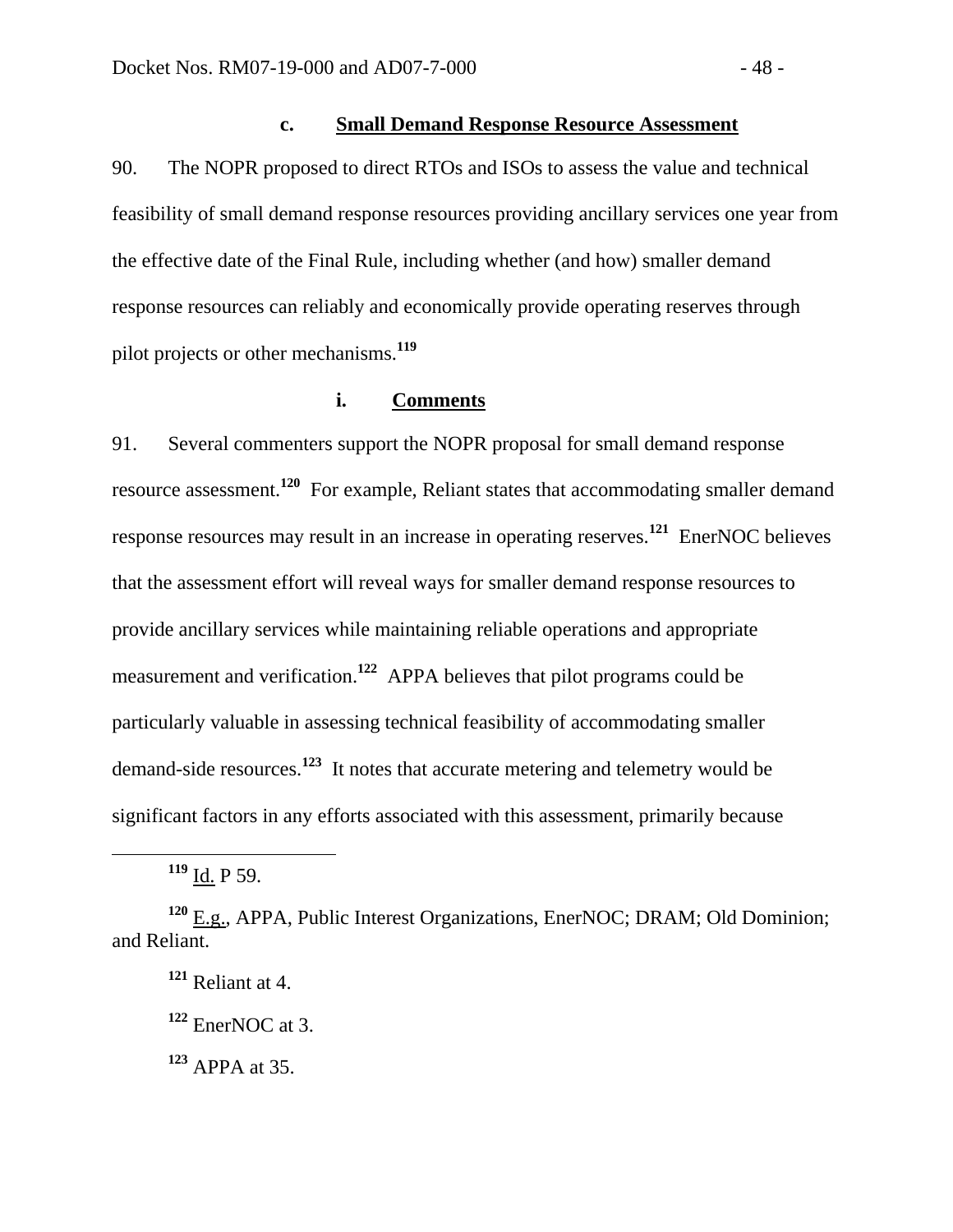"communication and operational performance standards applicable to demand-side resources are more demanding than the current requirements applicable to retail customers." Public Interest Organizations request that "RTOs and ISOs be directed to specifically address the issue of comparable treatment of smaller loads."**<sup>124</sup>** Allied Public Interest Groups believe that the Commission should include in its Final Rule a directive to RTOs and ISOs to initiate pilot programs for small demand response resources similar to the ISO New England Demand Response Reserves Pilot Program.**<sup>125</sup>** In their view, pilot programs aid grid operators in determining whether a diverse portfolio of demand response resources that includes small resources can provide cost-effective and reliable ancillary services.

92. EnerNOC and DRAM indicate that technical requirements for demand response participation in ancillary services markets may act as a barrier if the technical requirements exceed what is necessary to ensure reliable electric system operations.**<sup>126</sup>** For example, they note that certain telemetry requirements may preclude smaller loads from participating in ancillary services markets. However, EnerNOC states that an assessment on how to accommodate these resources could result in reasonable standards for smaller loads that take into account the operational characteristics of such loads so as to capture their value efficiently. DRAM states that the proposed assessment should

**<sup>124</sup>** Public Interest Organizations at 6.

**<sup>125</sup>** Allied Public Interest Groups at 9.

**<sup>126</sup>** EnerNOC at 4; DRAM at 16.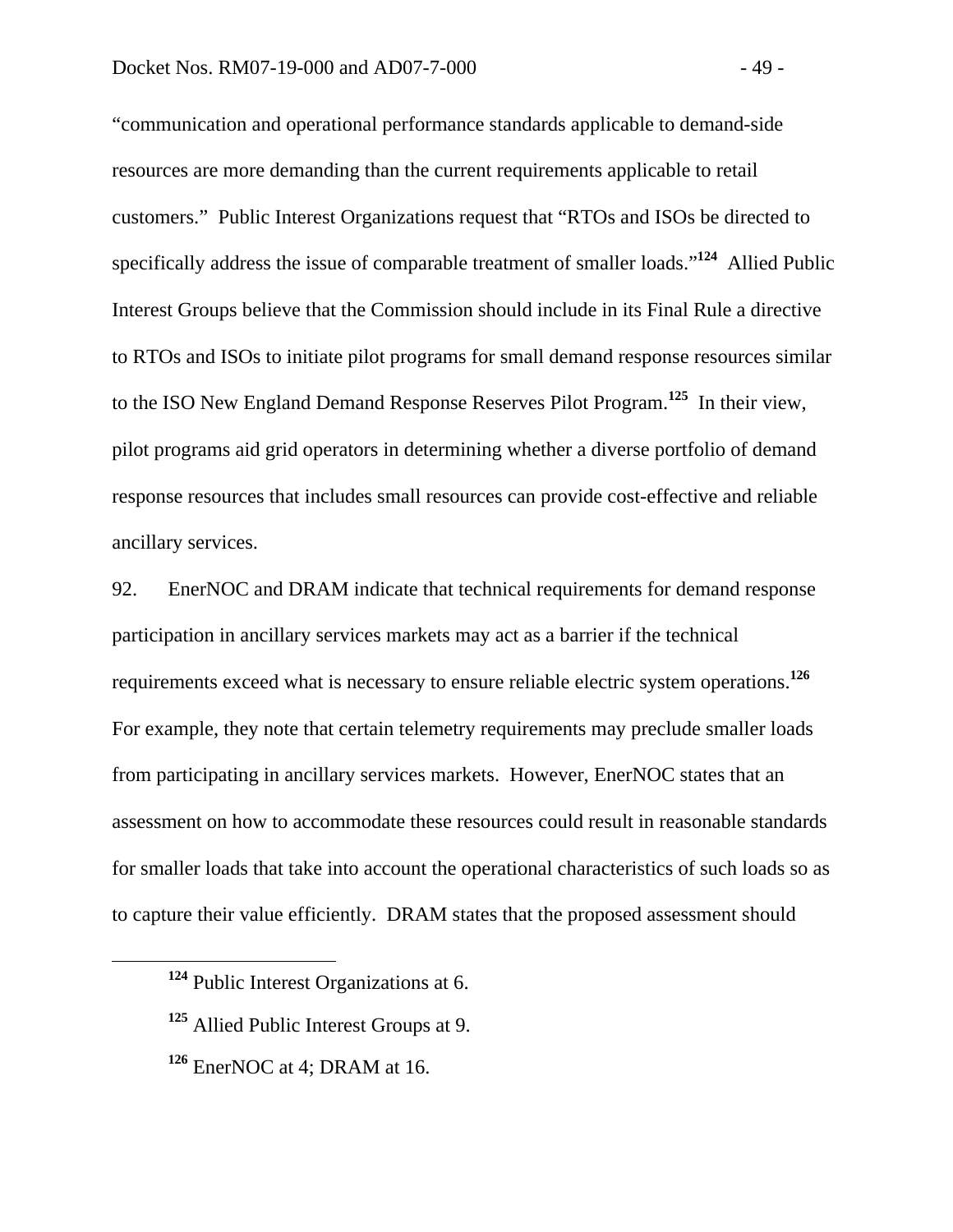allow parties to focus on how best to modify the requirements for small demand response resource participation without creating a bias against supply-side resources.**<sup>127</sup>** Neither EnerNOC nor DRAM suggests that smaller demand response resources be allowed to participate in these markets with less stringent standards than other resources. Further, EnerNOC asserts that the small demand response resource assessment requirement should not be used as an excuse to delay currently underway pilot programs or other smaller resource reforms taking place in RTOs and ISOs. In addition, this requirement should not create an opportunity to avoid addressing barriers to smaller resource participation in ancillary services markets.**<sup>128</sup>**

93. Old Dominion supports the proposal and agrees that incorporating smaller demand response resources would be beneficial to the market, but notes that measurement and verification standards specific to these smaller resources may be necessary to ensure proper allocation of costs and to address any reliability concerns.**<sup>129</sup>**

94. Two commenters disagree on how smaller demand response resources should be defined. EnerNOC recommends that the Commission clarify that "smaller demand response resources" should be construed more broadly than the residential class of customers because a more diverse portfolio is more valuable to the market. EEI, however, disagrees and recommends that the Commission not define what constitutes

**<sup>127</sup>** DRAM at 16.

**<sup>128</sup>** EnerNOC at 6.

**<sup>129</sup>** Old Dominion at 8.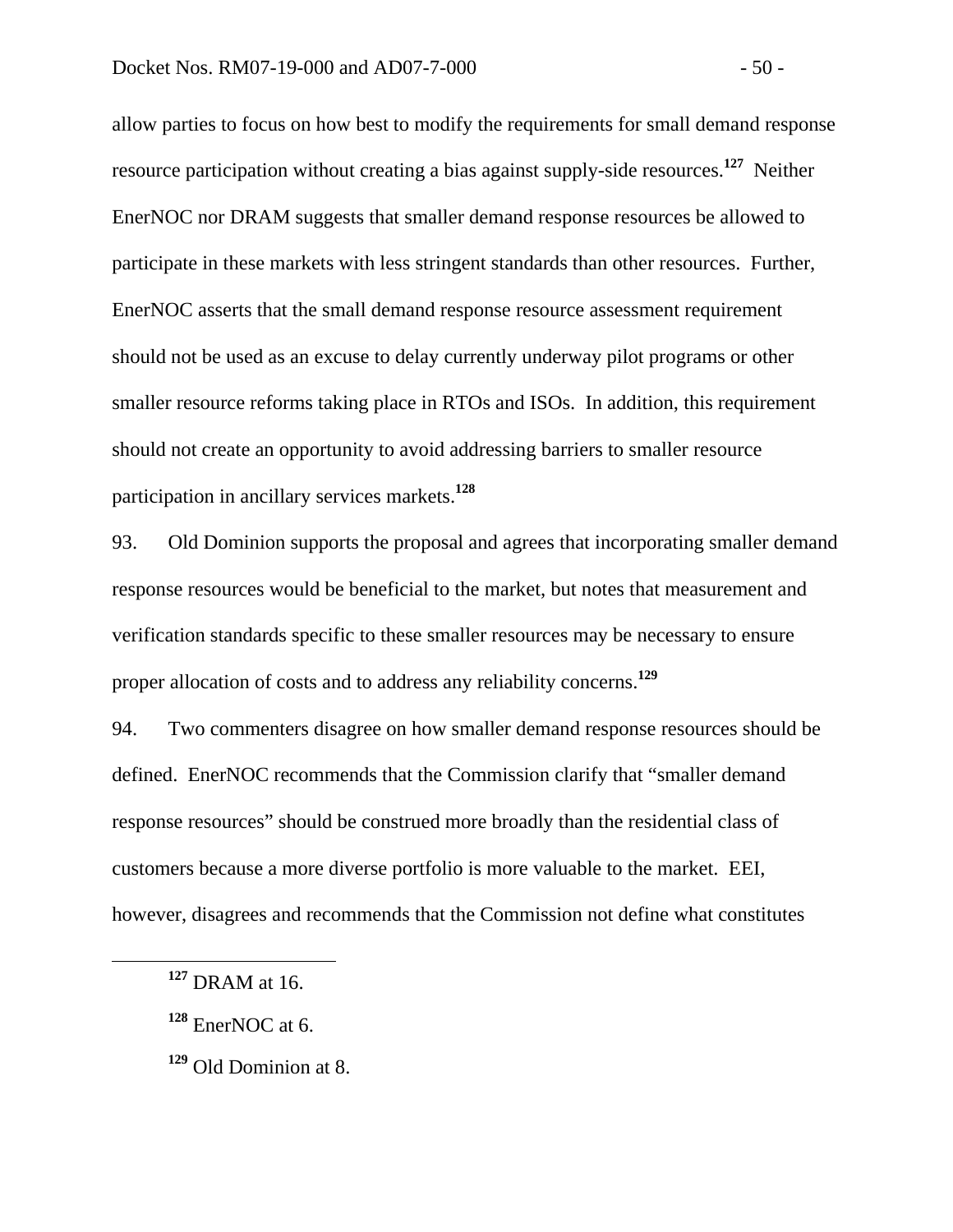smaller demand response resources, and instead allow each RTO or ISO to propose a definition that reflects its particular market design and characteristics.**<sup>130</sup>**

95. The ISO/RTO Council comments that its Markets Committee is already addressing certain aspects of this issue by developing a communications protocol for small demand resources, and that these efforts will be discussed at a technical conference on integrating small demand resources into organized markets. The ISO/RTO Council asserts that its report will not supplant the Commission's proposed assessment, but still urges the Commission to coalesce its proposal with the work of the ISO/RTO Council Markets Committee.**<sup>131</sup>**

96. Finally, ISO New England notes that it currently has a demand response reserve pilot program in place to assess the ability of smaller demand resources to provide reserve products to the wholesale market, and to develop comparable communication, metering, telemetry and other technical infrastructure solutions that are more suitable and cost effective for smaller, dispersed demand resources.**<sup>132</sup>**

#### **ii. Commission Determination**

97. The Commission will require RTOs and ISOs, in cooperation with their customers and other stakeholders, to perform an assessment, through pilot projects or other mechanisms, of the technical feasibility and value to the market of smaller demand

**<sup>130</sup>** EEI at 12.

**<sup>131</sup>** ISO/RTO Council at 6.

**<sup>132</sup>** ISO New England at 4.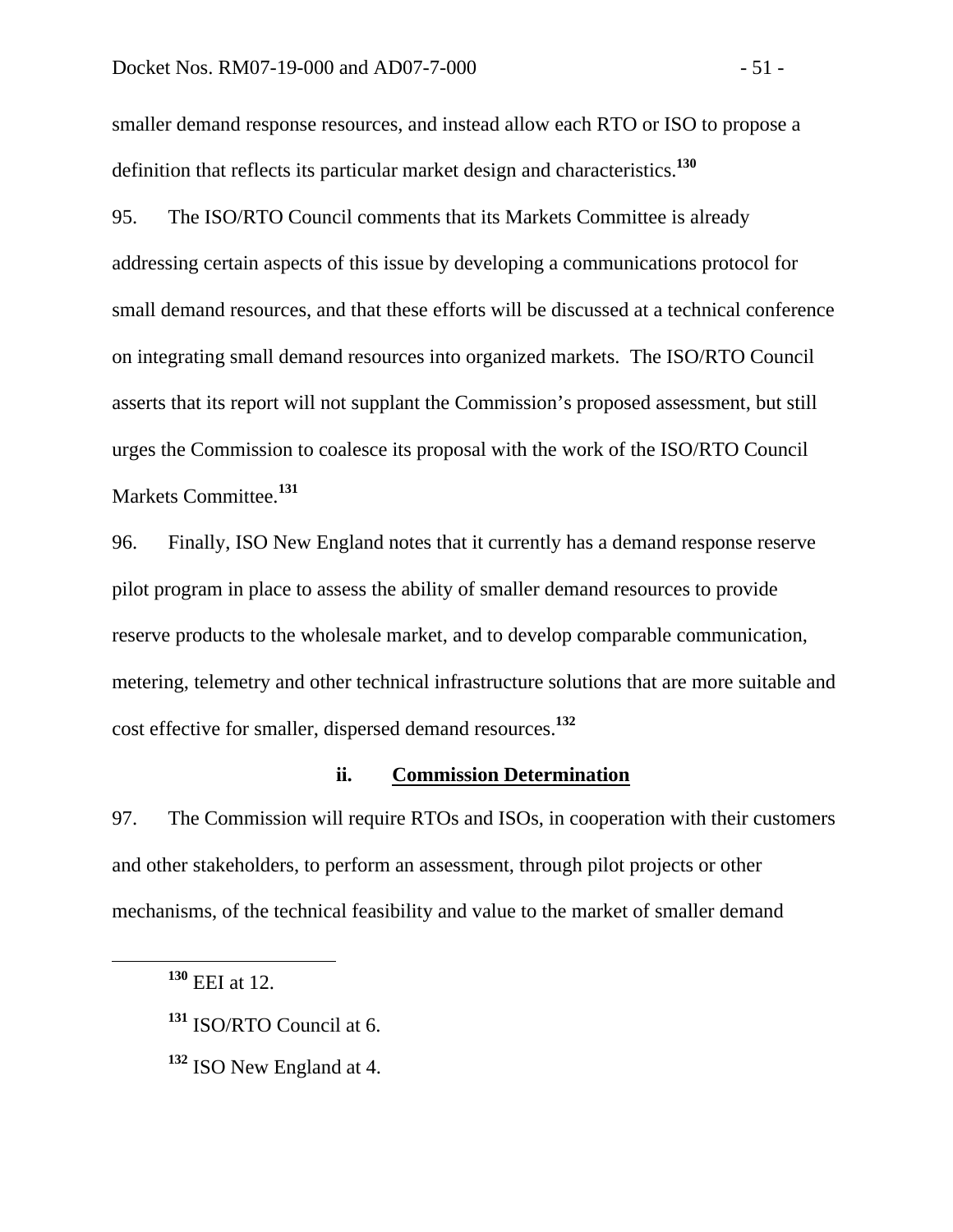#### Docket Nos. RM07-19-000 and AD07-7-000  $-52$

response resources providing ancillary services, within one year from the effective date of the Final Rule, including whether (and how) smaller demand response resources can reliably and economically provide operating reserves and report their findings to the Commission. The choice between either a pilot program or other mechanisms in this assessment is appropriately left to the discretion of the RTO or ISO and its customers and other stakeholders. Additional issues raised here by commenters, such as the need for measurement and verification standards and a definition of what constitutes a "small demand response resource" should be addressed in the assessments.

98. The Commission finds that, based on the comments, accommodating smaller demand response resources through adjusted minimum size thresholds and telemetry requirements could result in an increase in potential operating reserves. Allowing more resources to participate in operating reserves and other ancillary services markets may increase the competitiveness of these markets and could lower the overall price for such services.

99. The Commission agrees that this assessment should not delay pilot programs that are currently underway or other smaller load reforms taking place in RTOs and ISOs, nor should it create an opportunity to avoid addressing barriers to smaller load participation in ancillary services markets. In addition, while not part of the Commission's requirement, the Commission encourages the ISO/RTO Council to continue developing a communications protocol for small demand response resources and encourages RTOs and ISOs to consider the ISO/RTO Council's work in developing their individual assessments.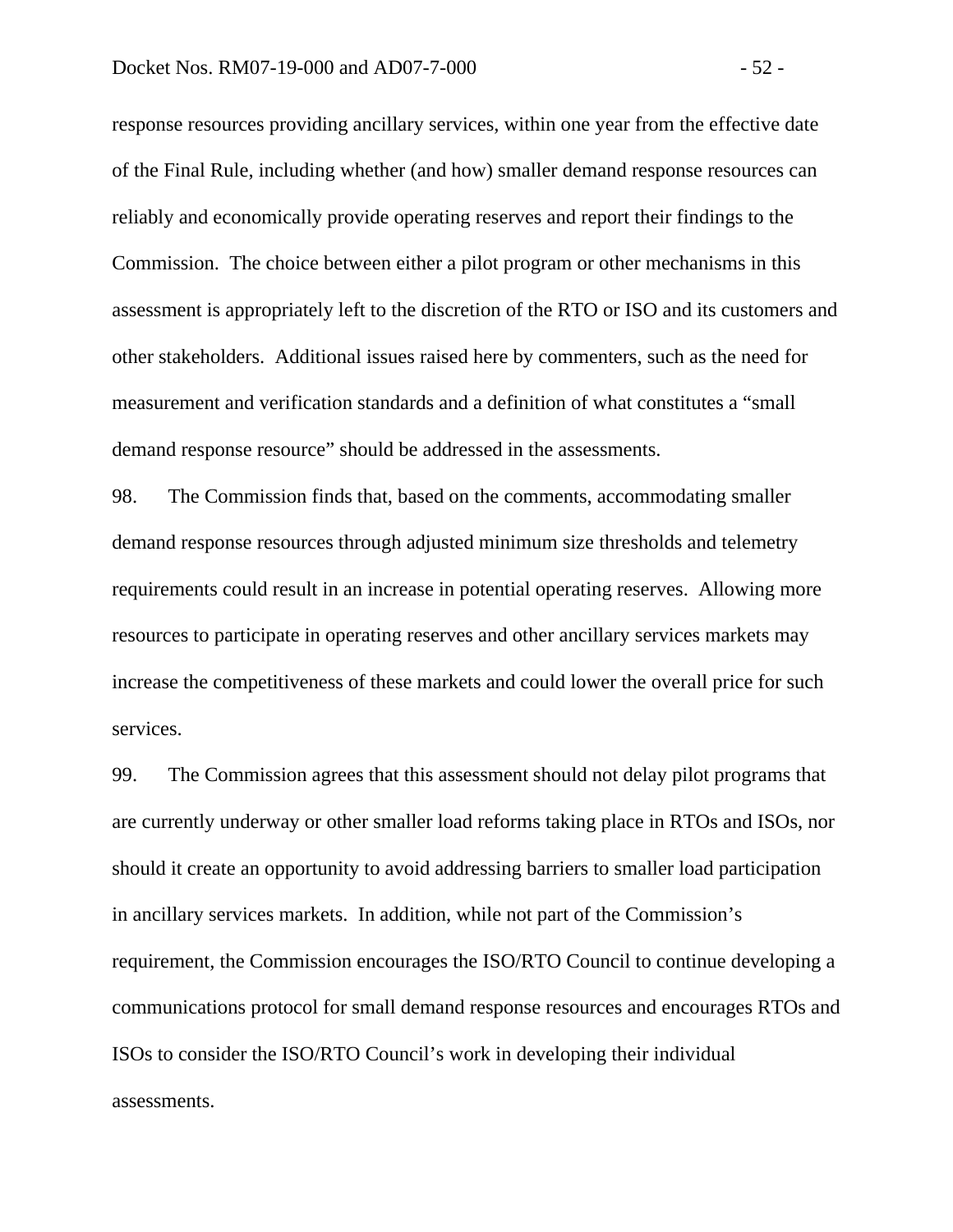# **3. Eliminating Deviation Charges During System Emergencies**

# **a. Deviation Charges**

100. The Commission proposed in the NOPR to require that all RTO and ISO tariffs be modified as necessary to eliminate a charge– referred to as a deviation charge**<sup>133</sup>**– to a buyer**<sup>134</sup>** in the energy market for taking less electric energy than it planned to take in the real-time market, during a real-time market period for which the RTO or ISO declares an operating reserve shortage or makes a generic request to reduce load to avoid an operating reserve shortage.**<sup>135</sup>**

101. The Commission proposed that an RTO or ISO must either propose amendments to its tariffs to comply with this requirement or demonstrate through a compliance filing that its existing tariff and market design meet this requirement. The Commission proposed that this filing be submitted within six months of the date that this Final Rule is published in the Federal Register.

102. The Commission's proposal applies to real-time demand response that occurs in addition to the demand response of participants in an RTO's or ISO's wholesale demand

**<sup>135</sup>** NOPR, FERC Stats. & Regs. ¶ 32,682 at P 72.

**<sup>133</sup>** Deviation charges recover certain costs, including generators' costs (such as start-up costs) that exceed their energy market revenues when real-time demand is less than forecast. These "uplift" costs may include the cost of extra generators committed after the close of the day-ahead market to serve anticipated load, if those costs are not recovered from sales of energy at real-time LMPs.

**<sup>134</sup>** Examples of buyers in RTO and ISO energy markets include an LSE that purchases electricity to meet the load requirements of its retail customers and a retail customer that purchases electricity directly from the wholesale market.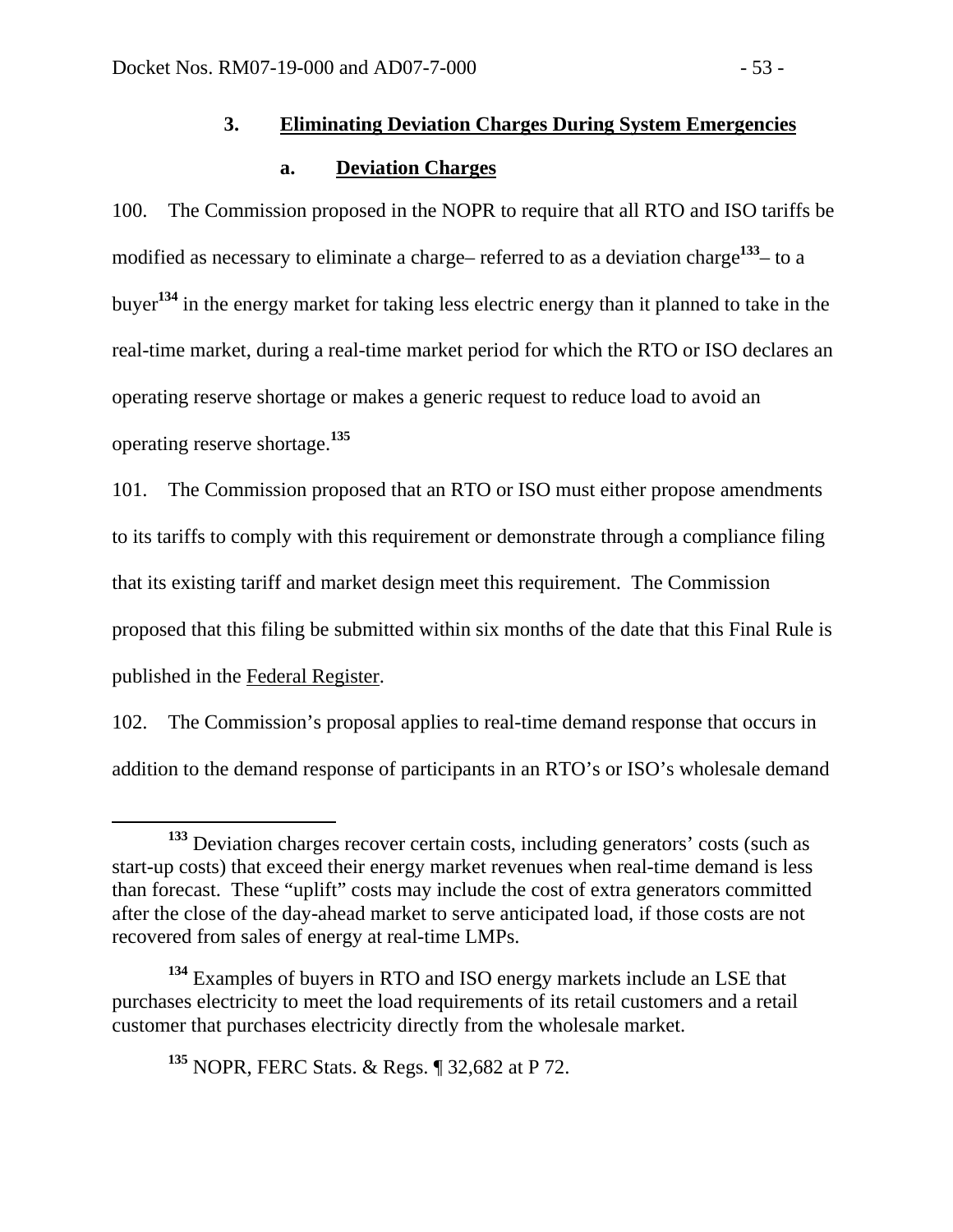response program. Under the proposal, deviation charges would be eliminated only when the RTO or ISO announces an emergency situation after the close of the day-ahead market. The Commission also proposed that since deviation charges cover real costs to generators and others that are not recovered from the sale of energy in real time, these costs should be allocated to all loads of the RTO or ISO.

## **i. Comments**

103. A majority of commenters supports the Commission's proposal and agree that eliminating deviation charges during periods when the RTO or ISO declares an operating reserve shortage or makes a generic request to reduce load to avoid an operating reserve shortage would eliminate a barrier to demand reduction in wholesale energy markets.**<sup>136</sup>** For instance, Energy Curtailment and PG&E state that penalizing an LSE for taking less energy in real-time during system emergencies would be counterproductive.**<sup>137</sup>** Many

**<sup>136</sup>** Ameren at 23; American Forest at 6; APPA at 3; BlueStar Energy at 2; Mr. Borlick at 2; BP Energy at 15; California DWR at 15; CASIO at 1; California PUC at 15; Cogeneration Parties at 3; Comverge at 17; DC Energy at 5; Dominion Resources at 6; DRAM at 18; Duke Energy at 5; EEI at 14; Energy Curtailment at 4; EnerNOC at 11; Exelon at 6; FirstEnergy at 8; Industrial Coalitions at 11; Industrial Consumers at 15; Integrys Energy at 9; ISO New England at 8; ISO/RTO Council at 6; LPPC at 7; MADRI States at 6; Maine PUC at 3; Midwest Energy at 2; Midwest ISO at 11; NCPA at 5; NEPOOL Participants at 12; NIPSCO at 9; North Carolina Electric Membership at 4; Ohio PUC at 7; Old Dominion at 9; OMS at 3; OPSI at 4; Pennsylvania PUC at 11; PG&E at 8; Public Interest Organizations at 6; Reliant at 4; Steel Manufacturers at 11; Steel Producers at 5; TAPS at 9; Wal-Mart at 5; and Xcel at 8.

**<sup>137</sup>** Energy Curtailment at 4-5; PG& E at 8.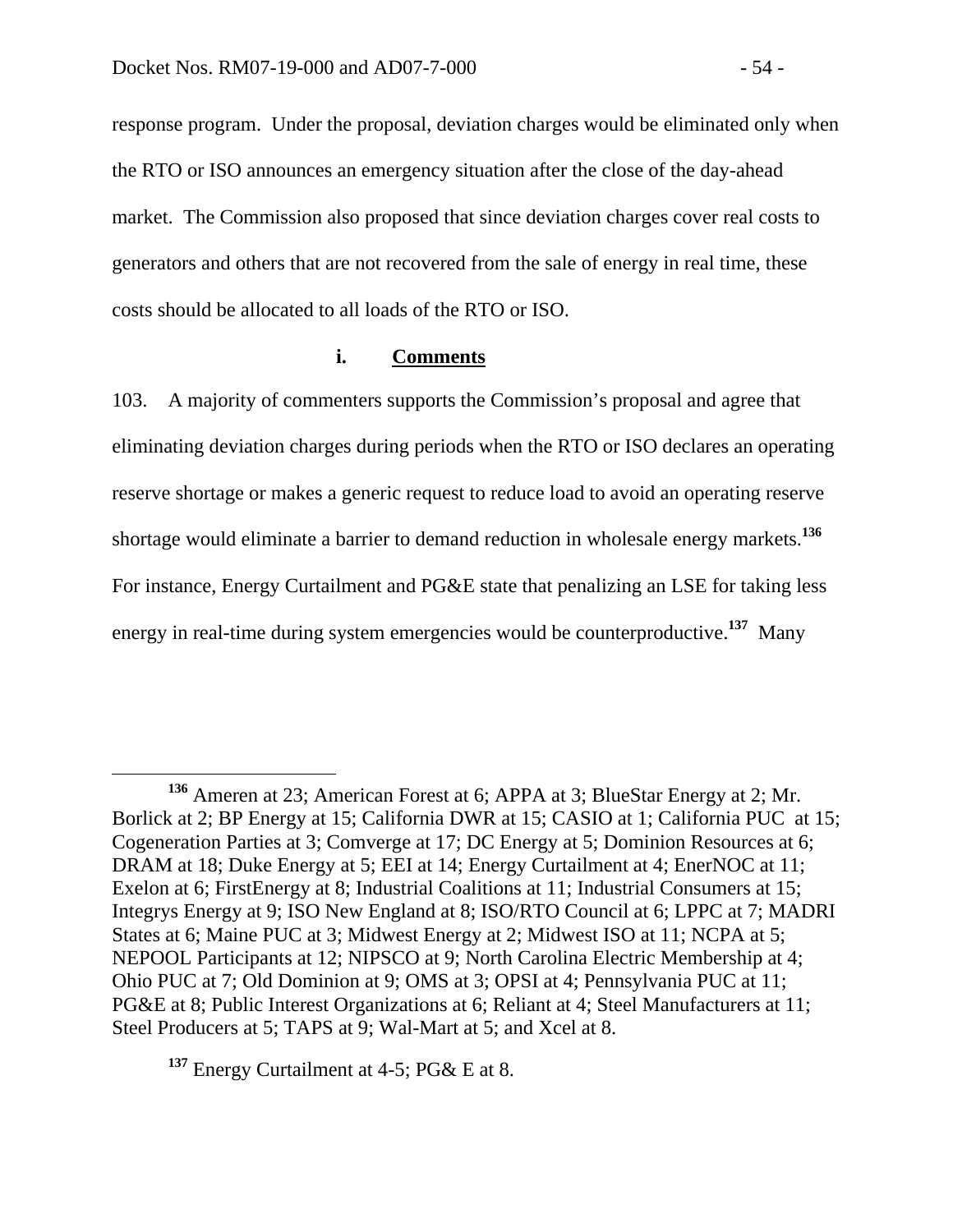commenters agree that this proposal would result in several benefits, including reduced market prices, mitigation of market power, and improved system reliability.**<sup>138</sup>**

104. Several supporters also agree with the Commission's proposal to allocate to all loads of the RTO and ISO uplift charges to cover costs associated with the elimination of such deviation charges.**<sup>139</sup>** However, NIPSCO and Old Dominion state that uplift charges should be allocated only within the zones where the emergency occurred.**<sup>140</sup>** Dominion Resources and ISO/RTO Council urge the Commission to allow each region to decide how the costs should be allocated based on market constraints and input from stakeholders.**<sup>141</sup>**

105. Several commenters seek clarification of various aspects of the proposal. For instance, EEI asks the Commission to clarify that deviation charges would be eliminated only when the RTO or ISO announces an emergency situation after the close of the dayahead market.**<sup>142</sup>** TAPS suggests that the Commission clarify that it intends to encompass all forms of demand response that could be activated to reduce load during emergencies, including programs that operate behind the meter of the LSE with a reduction reflected in

**<sup>142</sup>** EEI at 14-15.

**<sup>138</sup>** While APPA supports this proposal, it states that if bid and offer caps are eliminated during system emergencies, it cannot support uplifting such charges. APPA at 3.

**<sup>139</sup>** E.g., Ohio PUC at 7-8; Public Interest Organizations at 6; EEI at 14-15; DRAM at 18-19.

**<sup>140</sup>** NIPSCO at 9; Old Dominion at 9.

**<sup>141</sup>** Dominion Resources at 8-9; ISO/RTO Council at 6-8.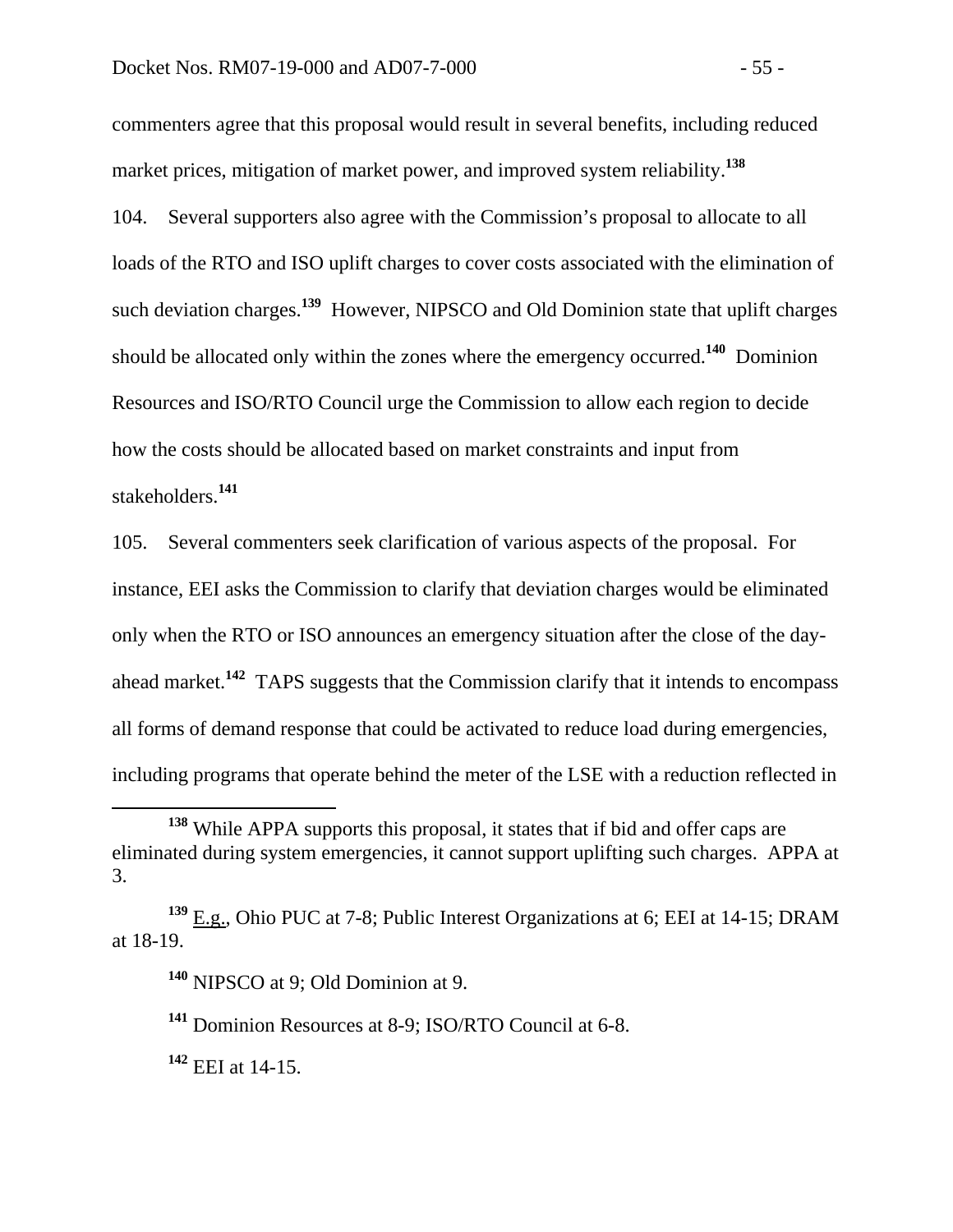the wholesale market participant's demand.**<sup>143</sup>** Cogeneration Parties note that it is unclear whether the costs caused by uninstructed deviations during normal operations would also be incurred during a system emergency, and recommend that the Final Rule require RTOs and ISOs to verify their actual costs incurred during system emergencies before such charges are imposed on customers.**<sup>144</sup>** Similarly, Midwest Energy suggests that the net benefits for load reductions be verified before costs are imposed on customers.**<sup>145</sup>** 106. A few commenters urge the Commission to clearly define "deviation charge" and the circumstances under which deviation charges would be eliminated. For example, NYISO requests that the Commission clarify its proposed regulatory text to more specifically define deviation charges.**<sup>146</sup>** Others state that circumstances under which an RTO or ISO merely seeks to avoid an operating reserve shortage are significantly different from those in which it has experienced an actual operating reserve shortage or emergency. Therefore, they suggest that the Commission define the conditions when elimination of deviation charges would take place.**<sup>147</sup>** NIPSCO states that the Commission should clarify that deviation charges should also be waived when an RTO or

**<sup>146</sup>** NYISO at 7-8.

**<sup>147</sup>** E.g., DRAM at 18-19; Comverge at 17-18; and NIPSCO at 12-14.

**<sup>143</sup>** TAPS at 9-11.

**<sup>144</sup>** Cogeneration Parties at 3.

**<sup>145</sup>** Midwest Energy at 3.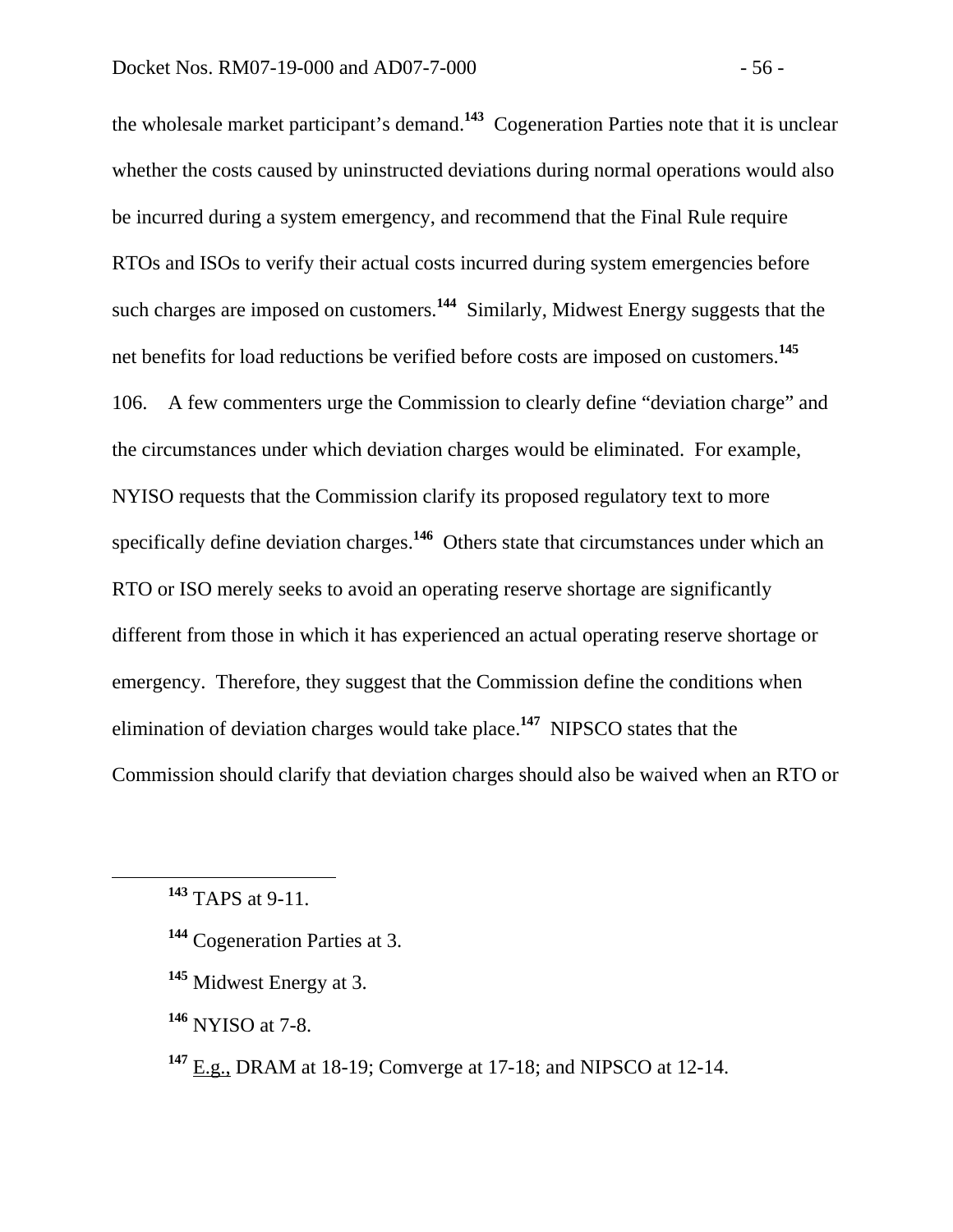ISO declares a NERC Energy Emergency Alert.**<sup>148</sup>** The Pennsylvania PUC states that there are two types of emergencies, generation insufficiency and generation excess, and while generation insufficiency is of greatest concern to the public, excess generation emergencies are not uncommon. At such times locational marginal price or LMP may go negative in an effort to resolve a rapidly dropping load situation. For such reasons the Pennsylvania PUC asks that the Commission clarify whether eliminating a deviation charge is appropriate for both kinds of emergencies.**<sup>149</sup>**

107. Additionally, some commenters recommend that the proposal should be expanded so that deviation charges would be eliminated not just in emergency situations, but in all situations when demand deviates from schedule by using less energy.**<sup>150</sup>** Duke urges the Commission to eliminate deviation charges so long as the load remains within an appropriate demand response "bandwidth."**<sup>151</sup>** No deviation charges would be assessed in emergency or non-emergency situations, so long as the load behaves consistently with the price-sensitive demand schedule provided to the RTO or ISO. Other commenters suggest

**<sup>149</sup>** Pennsylvania PUC at 11.

**<sup>150</sup>** E.g., California PUC at 15-16; Industrial Consumers at 15-16; and Steel Manufacturers at 11-12.

**<sup>148</sup>** NIPSCO at 12-14. The NERC reliability standard provides procedures that RTOs and ISOs must follow when capacity emergencies are declared and requires that all resources be used to meet load before operating reserves are tapped to address an emergency.

<sup>&</sup>lt;sup>151</sup> Duke suggests that a reasonable solution to preventing inequitable cost shifts is to establish a bandwidth that would determine whether deviation charges should apply. Duke at 5-7.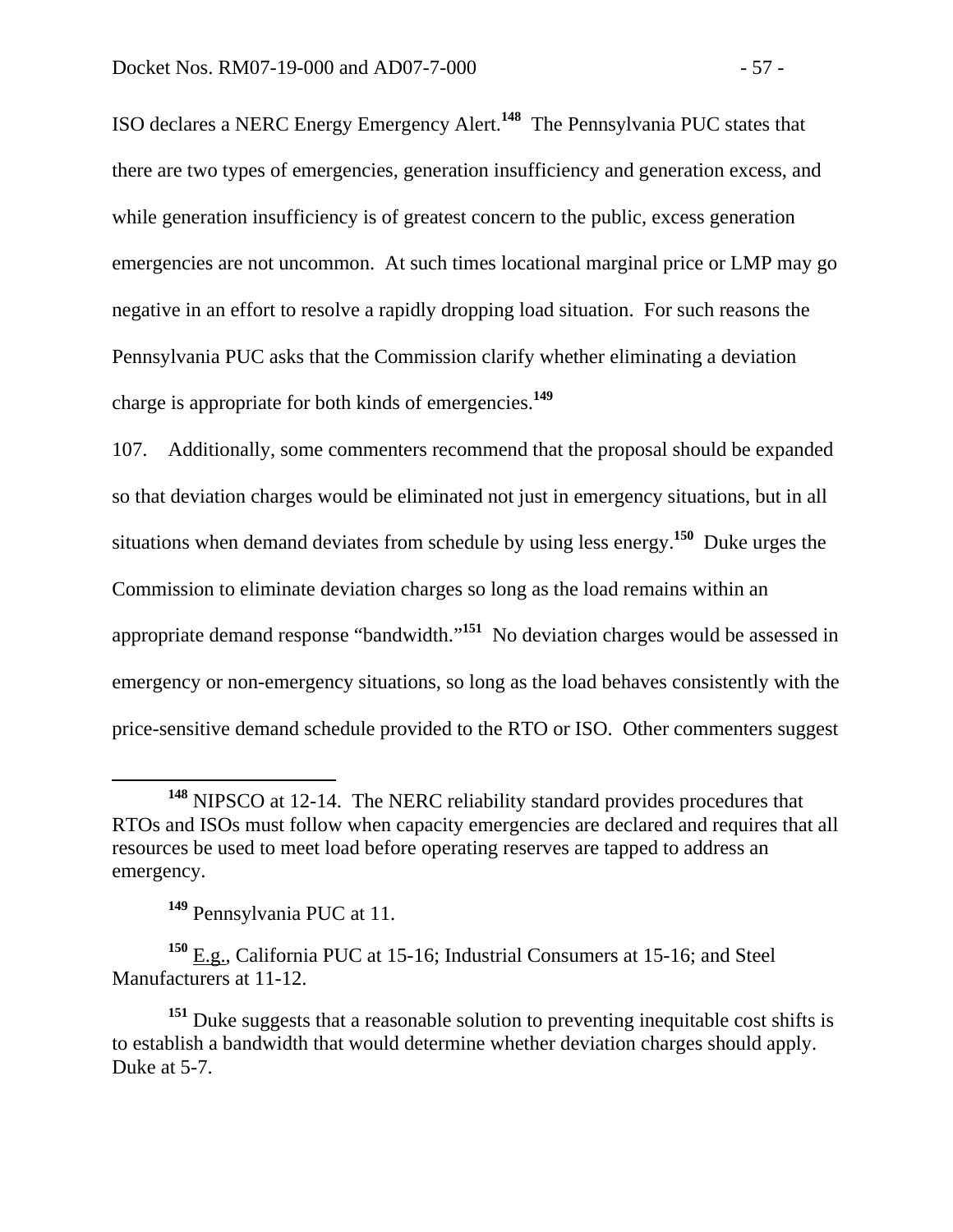that the proposal be expanded to include other contractual arrangements,**<sup>152</sup>** demandreduction services,**<sup>153</sup>** and programs that compensate market participants for demand reductions during system emergencies.**<sup>154</sup>**

108. Several commenters support a regional approach to establishing methods for dealing with deviation charges. For example, ISO/RTO Council urges the Commission to allow each RTO or ISO to develop its own appropriate rules to implement the proposal to account for regional operating considerations and to establish appropriate details, including defining what system conditions constitute an emergency.**<sup>155</sup>** California Munis urges regional flexibility to ensure that specific facts pertaining to each RTO or ISO can be fully considered in assessing whether this proposal will be beneficial to consumers or merely shifts costs among consumers.<sup>156</sup> Similarly, SoCal Edison-SDG&E state that, rather than having the Commission eliminate deviation charges in a uniform manner for

**<sup>154</sup>** Id. at 3. Similarly, EEI asks the Commission to allow RTOs and ISOs to propose compensation sufficient to encourage demand response resources to incur the cost of reducing consumption. EEI at 14-15.

**<sup>155</sup>** ISO/RTO Council at 6-8.

**<sup>156</sup>** California Munis is not opposed to the Commission's proposal, but states that there are California-specific issues that must be considered, which may lead to a policy conclusion that elimination of deviation charge may not be appropriate for California. California Munis at 11-12.

**<sup>152</sup>** NCPA states that the Commission's proposal to allow RTOs and ISOs to waive deviation charges should be expanded to include other contractual arrangements to the degree that ARCs are permitted to perform aggregations of retail load. NCPA at 5-6.

**<sup>153</sup>** OMS recommends that the Commission direct RTOs and ISOs to explore the development of programs that compensate market participants for demand reductions during system emergencies. OMS at 3.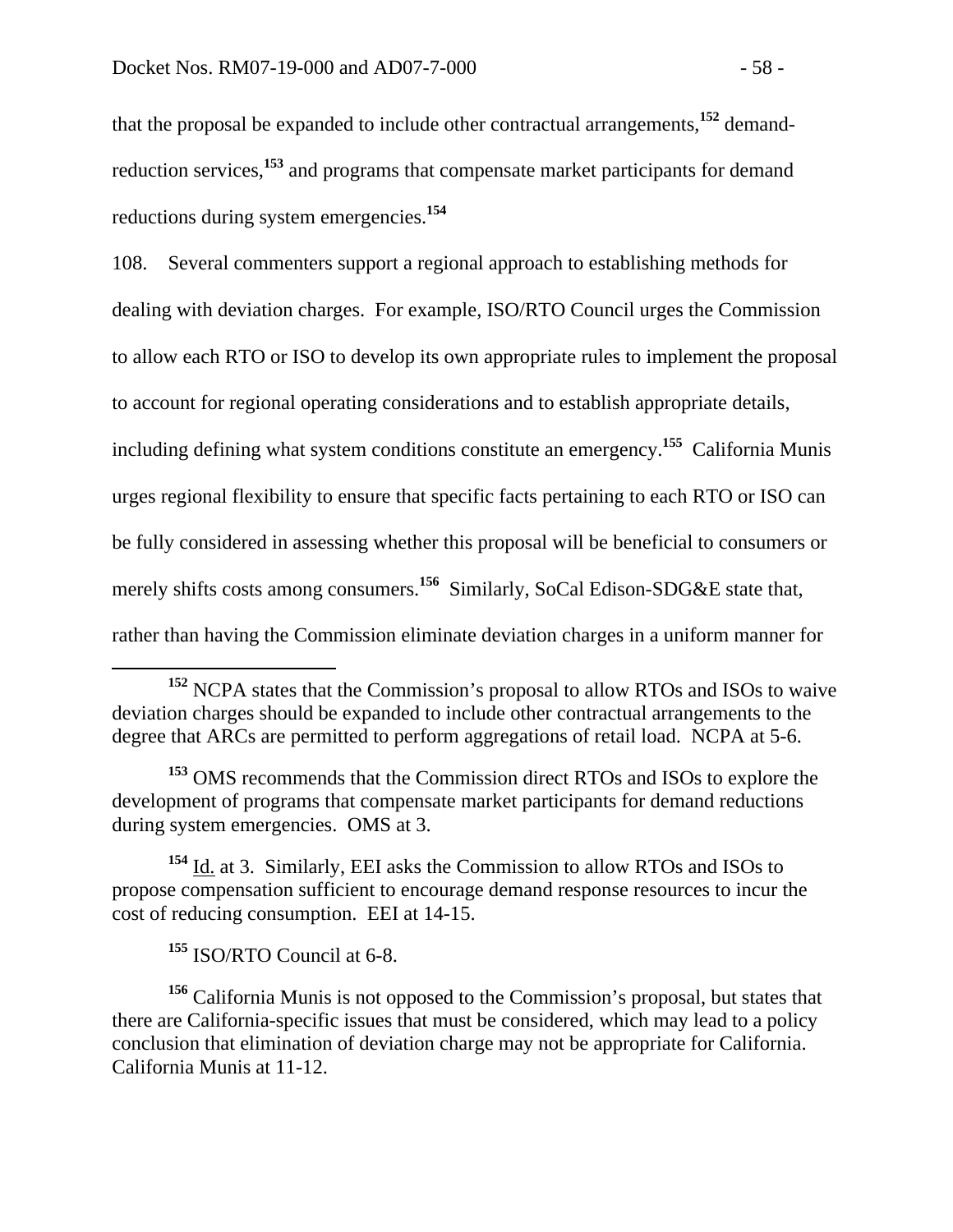all RTOs and ISOs, a method for dealing with deviations from the day-ahead energy market purchases must be considered comprehensively by each RTO or ISO within the framework of its overall market design.**<sup>157</sup>**

109. NEPOOL Participants states that the Commission should not impose its proposal on RTOs and ISOs before allowing NEPOOL Participants to evaluate, through its stakeholder process, issues around how deviation charges are calculated and assessed, including ISO New England's ability to separate out the types of deviation charges that the Commission has proposed.**<sup>158</sup>**

110. Constellation opposes this proposal, stating that eliminating deviation charges during system emergencies could create unintended consequences. Constellation believes that the proposal provides preferential treatment for energy providers that supply load reductions over generators that supply a similar product. Constellation argues that deviation charges are appropriate because such charges provide: (1) an incentive for LSEs to accurately forecast and bid their load into the day-ahead market; and (2) a source of funds to compensate out-of-market generators that are necessary to meet peak load when the real-time load deviates from its day-ahead load bid.<sup>159</sup> In addition,

**<sup>157</sup>** SoCal Edison-SDG&E state that eliminating charges in a uniform manner to all demand does not recognize the locational benefits of reducing demand in certain areas or cases where decreasing demand could hinder efforts to address grid reliability concerns. SoCal Edison-SDG&E at 3.

**<sup>158</sup>** NEPOOL Participants at 14.

**<sup>159</sup>** Constellation at 6.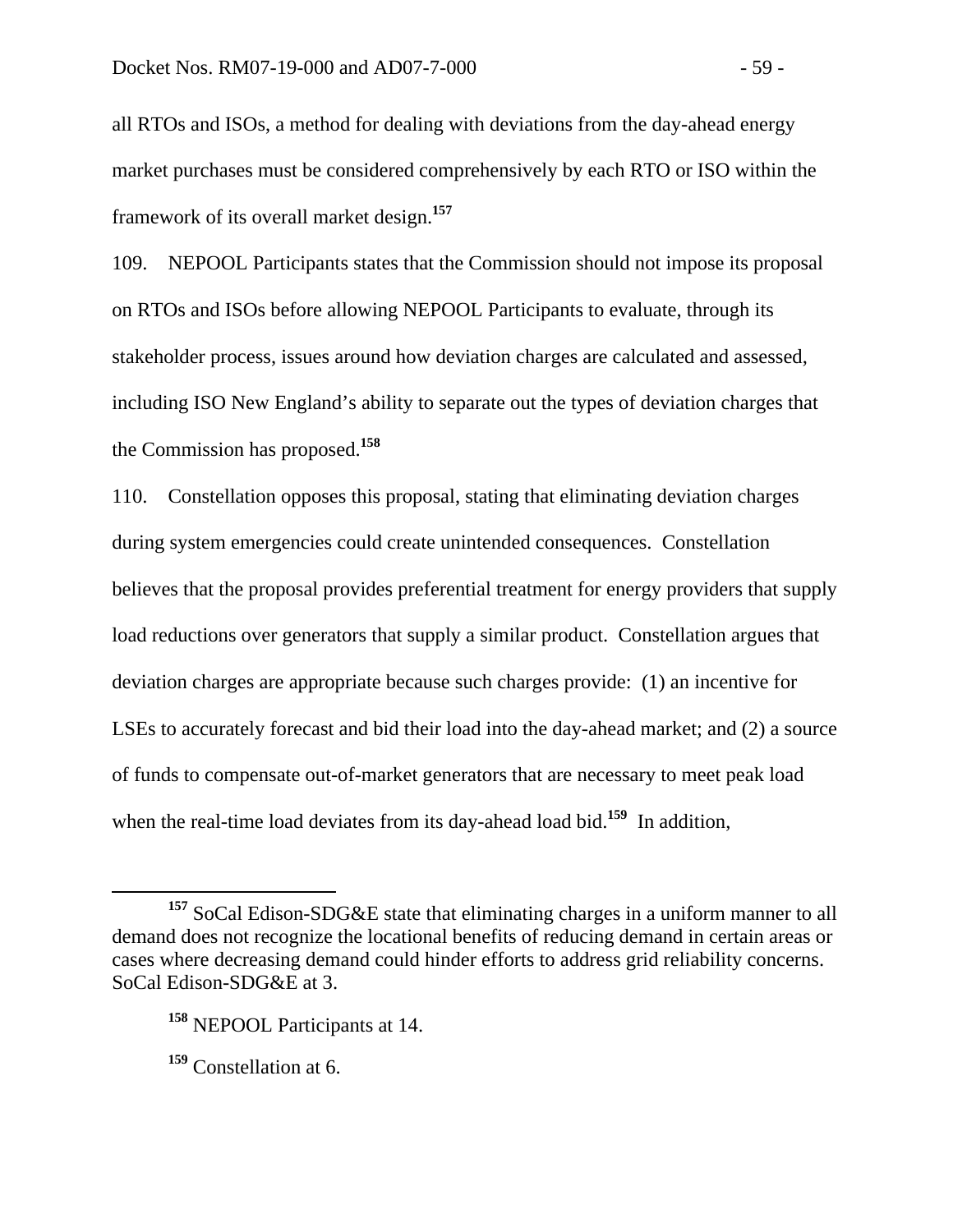Constellation states that opportunities for the demand side of the market to respond are lost whenever supply resources are compensated outside of market-clearing prices through the use of uplift charges. It believes this problem can be alleviated through proper price formation.**<sup>160</sup>** For these reasons, Constellation recommends that the Commission leave the deviation charge in place and institute a shortage pricing regime, and address other issues that socialize out-of-market costs in order to minimize socialized uplift charges.**<sup>161</sup>**

#### **ii. Commission Determination**

111. The Commission adopts the NOPR proposal to require all RTOs and ISOs to modify their tariffs to eliminate a deviation charge to a buyer in the energy market for taking less electric energy in the real-time market than was scheduled in the day-ahead market during a real-time market period for which the RTO or ISO declares an operating reserve shortage or makes a generic request to reduce load in order to avoid an operating reserve shortage. This requirement does not apply to RTO or ISO wholesale demand response program participants, but rather to market buyers who voluntarily provide additional demand response either during or prior to an RTO- or ISO- directed operating reserve shortage in an effort to improve system reliability.

112. Removal of the deviation charge during a system emergency will eliminate a disincentive for participation of demand response in the real-time market. A buyer may

**<sup>160</sup>** Id. at 7.

**<sup>161</sup>** Id. at 6-7.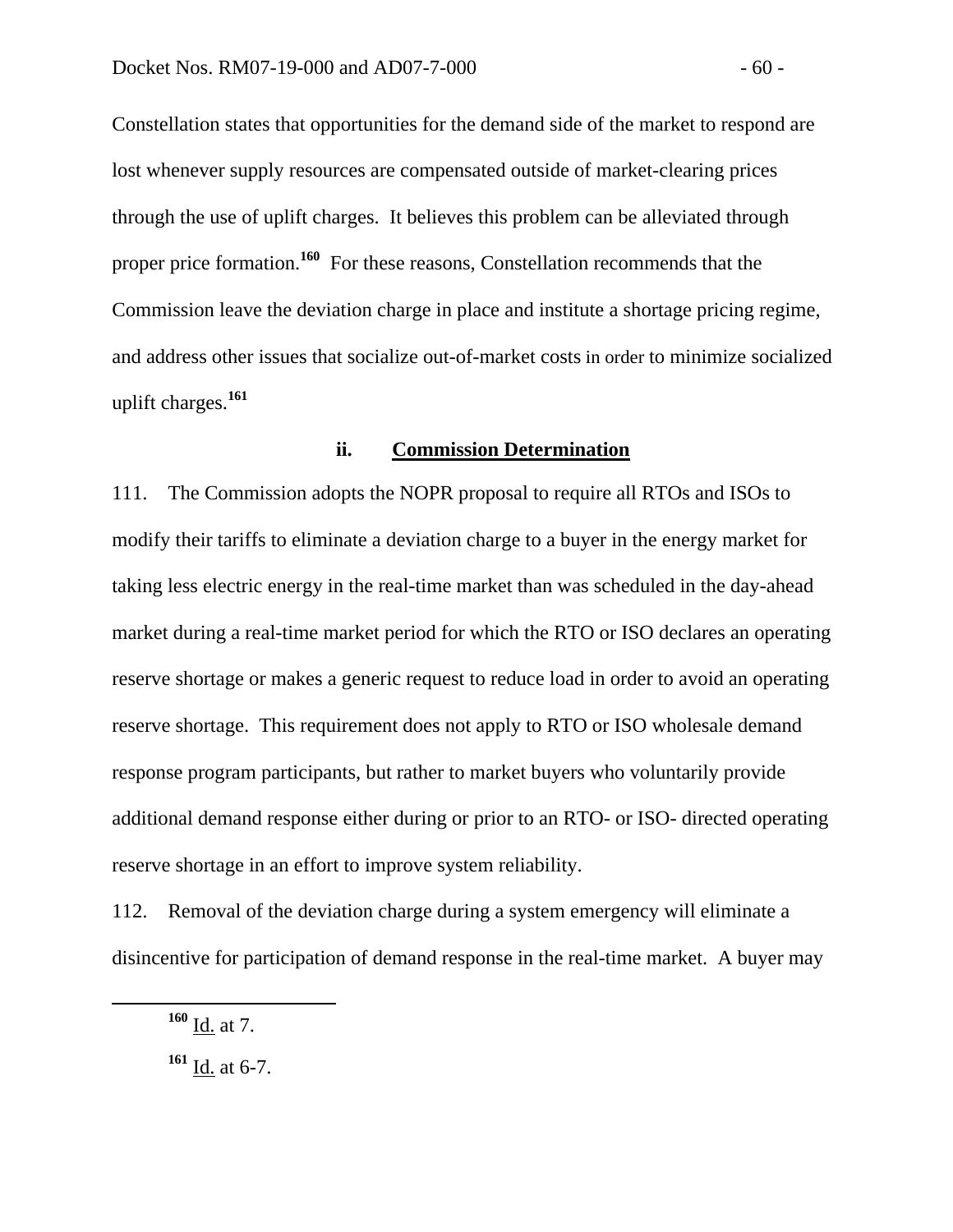be deterred from reducing demand during periods of reserve shortage if that buyer is subject to a charge for reducing its real-time consumption below its day-ahead purchases at the request of the RTO or ISO market operator. This unintended disincentive may result in the buyer maintaining a higher level of demand or discourage an LSE from calling on the demand response resources in its retail market. Removal of this disincentive will help maintain system reliability and help reduce prices during system emergencies.

113. Demand response program participants currently are not levied a deviation charge if they reduce demand as directed by the RTO or ISO, and the Commission's requirement in this Final Rule does not alter this practice. In addition, the Commission is not requiring that RTOs and ISOs remove penalties for day-ahead bidders of demand response that fail to follow dispatch instructions to reduce demand in real time. What this requirement does focus on is demand response that is provided by LSEs and other market buyers that consume less total energy in real time during system emergencies or at the request of the RTO or ISO than they had scheduled in the day-ahead market. The intent of the Commission's requirement is not only to ensure that market buyers who voluntarily reduce their energy consumption during system emergencies at the request of the RTO or ISO are not penalized for their deviation, but also that demand-side and supply-side resources are treated comparably.

114. As noted above, a majority of commenters support this requirement and agree that removal of these deviation charges would remove a disincentive for demand reduction. Elimination of deviation charges for a buyer's response to RTO and ISO calls for demand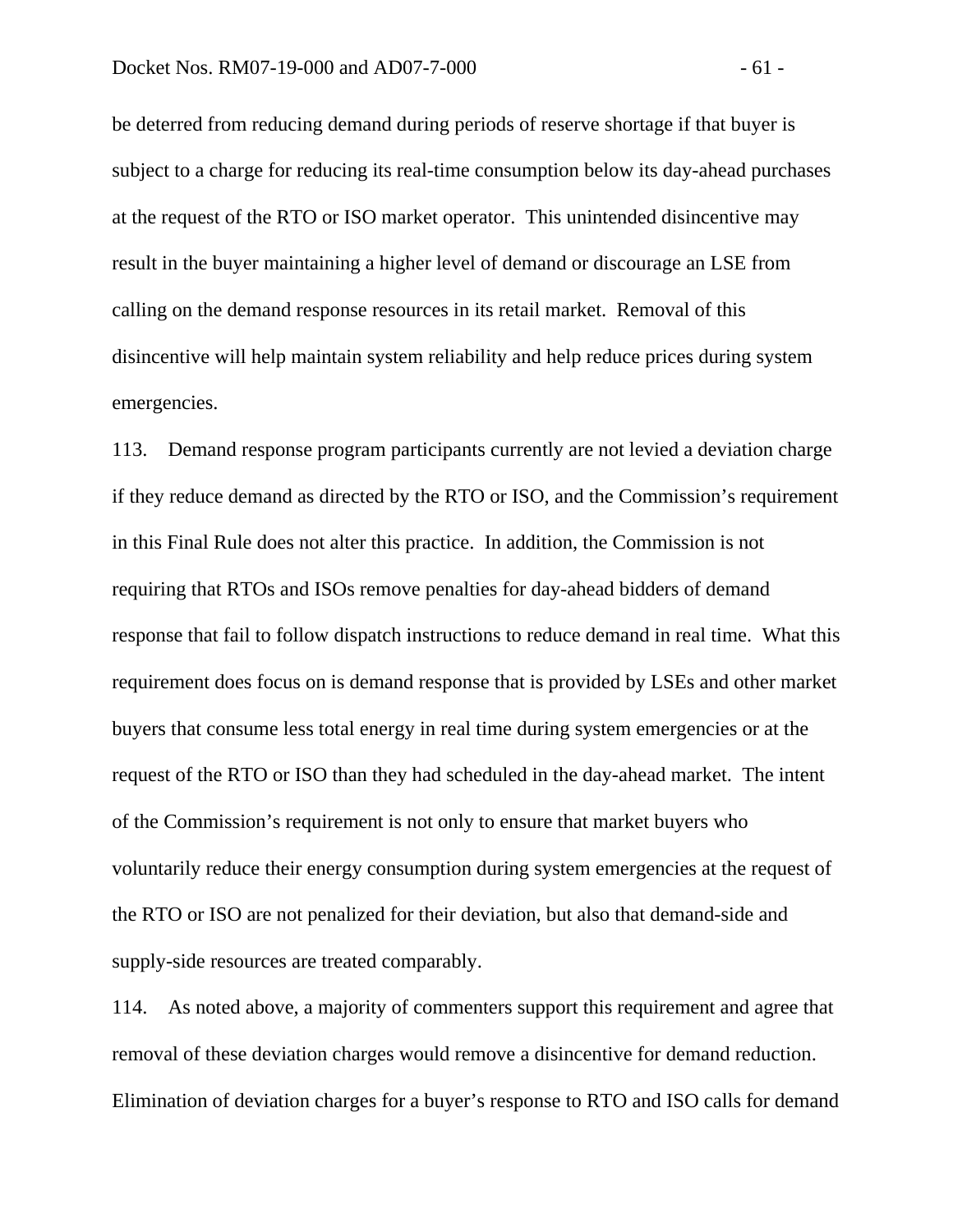reductions also will further comparable treatment of demand and supply resources. RTO and ISO tariffs already do not impose deviation charges on generators that generate more power during system emergencies than scheduled in the day-ahead market.

115. An RTO or ISO must either propose amendments to its tariff to comply with this requirement or demonstrate in a compliance filing that its existing tariff and market design already satisfy this requirement. This compliance filing must be filed with the Commission within six months of the date that this Final Rule is published in the Federal Register. The Commission will assess each filing to determine if it satisfies the requirements of this section and will issue additional orders, as needed. This process addresses comments by RTO/ISO Council, California Munis, SoCalEdison-SDG&E, NEPOOL Participants and others recommending regional flexibility in addressing this issue.

116. The Commission encourages each RTO and ISO to work with its customers and other stakeholders in making tariff revisions and other changes to its market design necessary to comply with this requirement. The Commission's goal is to remove barriers to the development and use of demand response resources in wholesale energy markets, and the Commission expects that barriers can be effectively removed if each RTO and ISO works effectively and cooperatively with its customers and stakeholders.

117. Although the majority of commenters express support for this requirement, as noted above, a significant number ask for clarification or suggest changes to the NOPR proposal. Customer demand reduction in response to an emergency appeal benefits all customers, by averting or reducing the severity of a power shortage, so voluntary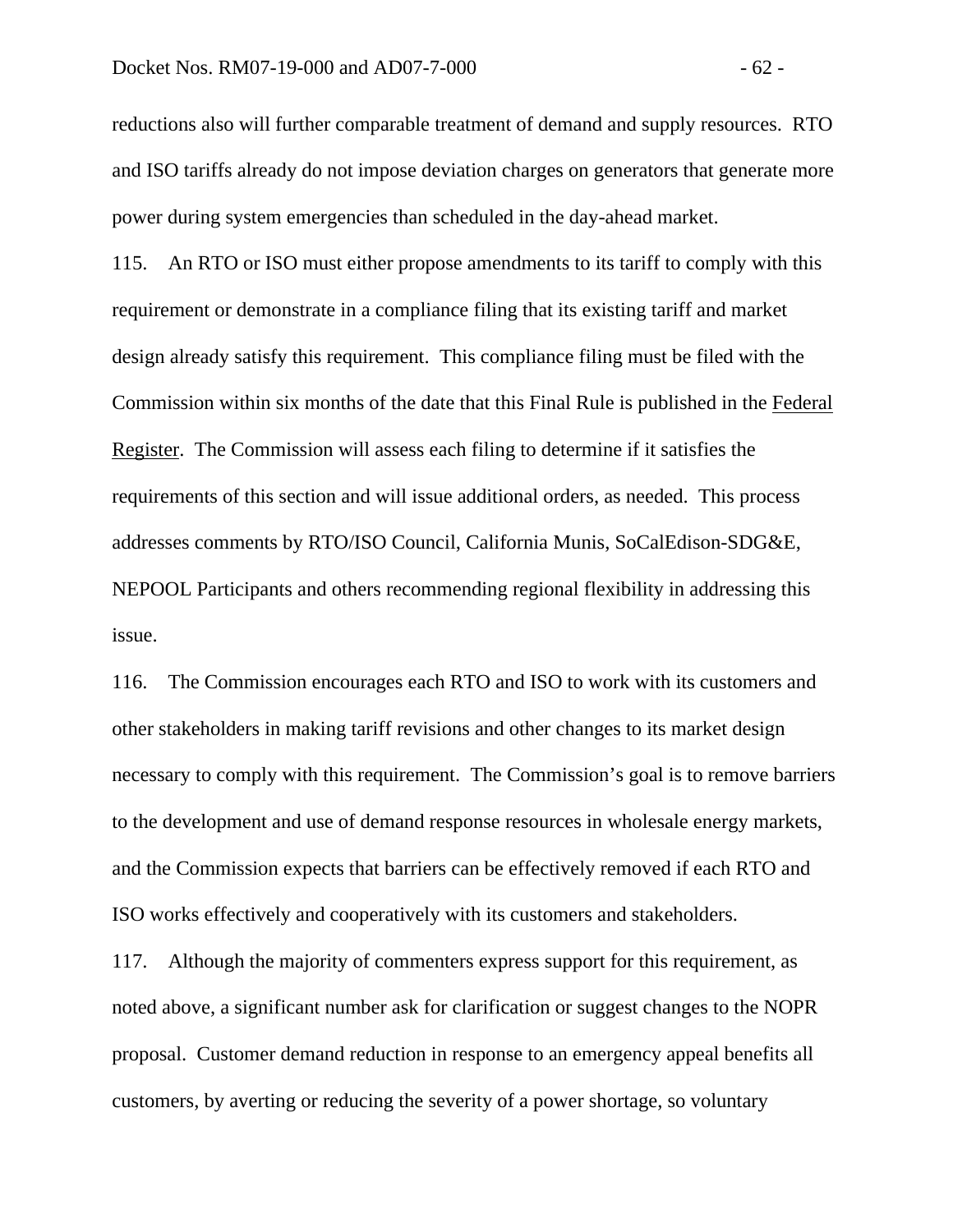reductions during system emergencies can provide system-wide benefits. They can help maintain system reliability and reduce overall energy prices, which benefits all customers. As a result, the Commission finds that socialization of these costs is justified. However, in response to comments by NIPSCO and Old Dominion that the deviation charge should be allocated locally rather than on a system wide basis, this matter is best addressed in each RTO's or ISO's compliance filing. Any proposal for local allocation of these costs should be accompanied by an explanation of when costs would be spread across the entire RTO or ISO region and when applied locally, how the local area would be determined, and why local cost recovery is justified. Further, in response to comments by EEI and NIPSCO, we clarify that deviation charges would be eliminated only when the RTO or ISO announces an emergency situation or requests a voluntary load reduction after the close of the day-ahead market.

118. In response to TAPS's request for clarification on what forms of demand response this requirement would apply to, we note that this requirement applies to all buyers in the wholesale energy market, outside of an RTO's or ISO's demand response program, that may respond to an RTO or ISO request for voluntary load reduction during a system emergency. In response to comments by Cogeneration Parties and Midwest Energy state that the costs and benefits of load reduction must be verified before costs are imposed on customers, measurement and verification protocols should be addressed within the RTO's or ISO's compliance filing, and therefore will not require a net benefits test. In order to accommodate regional differences, we will also defer NYISO's request that the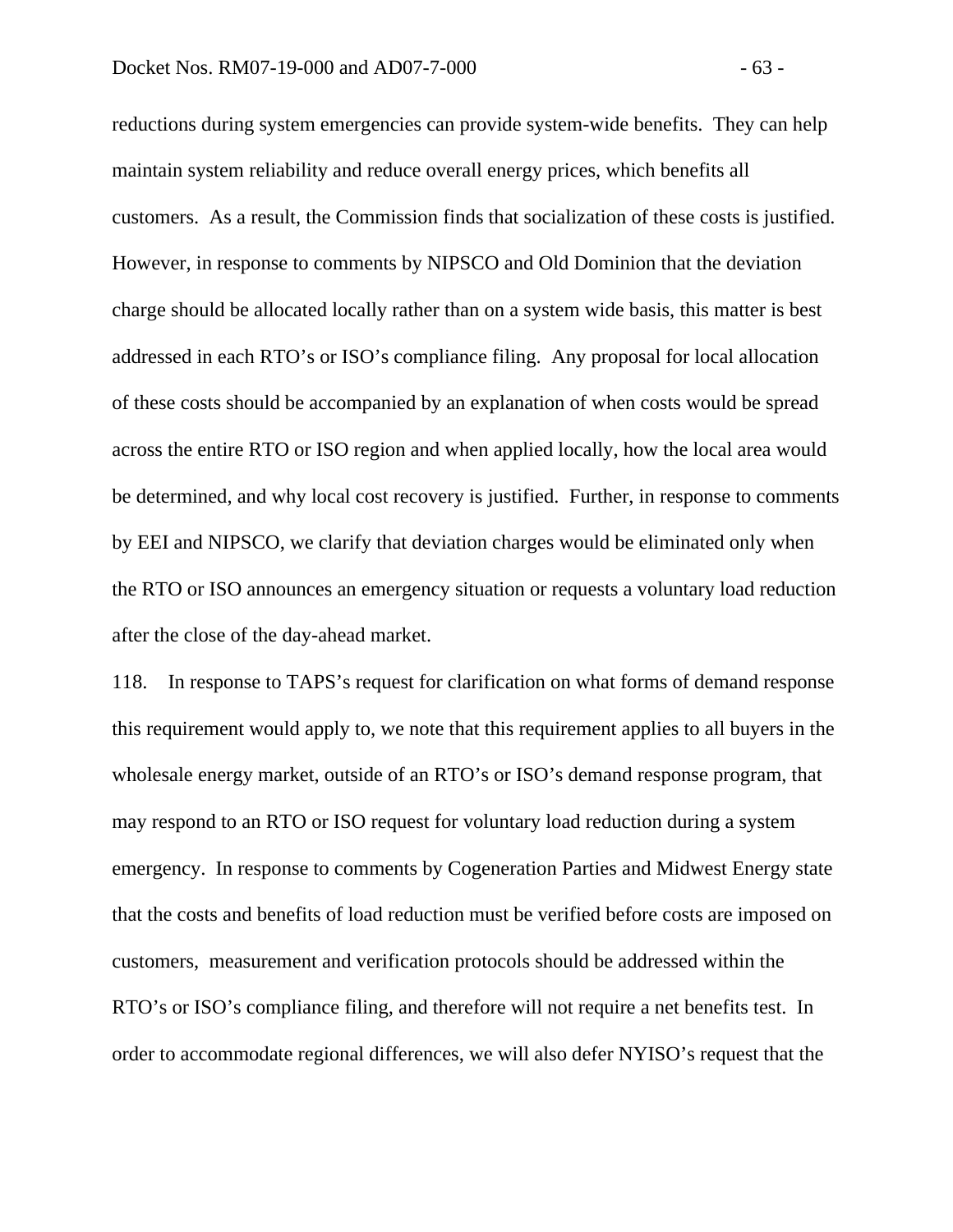Commission specify more clearly the definition of "deviation charge" to the compliance filing process (which will permit stakeholder input).

119. The Pennsylvania PUC asked for clarification of whether it is appropriate to eliminate deviation charges during periods of excess generation, when RTOs and ISO might call upon generators to reduce supply. The Commission notes that the intent of this Final Rule is to remove disincentives to demand-side resources so that they can be treated similarly and comparably in relation to supply-side resources. While it may be appropriate to remove deviation charges for supply-side resources during periods of excess generation, issues involving periods of excess generation are not addressed in this rulemaking.

120. We disagree with comments by the California PUC, Industrial Consumers and Steel Manufacturers recommending that deviation charges be eliminated any time demand deviates from schedule by using less energy. As noted in the NOPR, a reduction in demand during a system emergency benefits the RTO or ISO and its customers by better matching demand with available supply.**<sup>162</sup>** The Pennsylvania PUC mentions in its comments that if actual demand deviates from scheduled demand during non-emergency periods, such load reductions may result in periods of excess supply and impose costs on the RTO or ISO and its customers. Similarly, Duke's request that no deviation charges be assessed, so long as load remains within a specified bandwidth, may lead to greater disparity between day-ahead and real-time market purchases and could result in

**<sup>162</sup>** NOPR, FERC Stats. & Regs. ¶ 32,628 at P 77.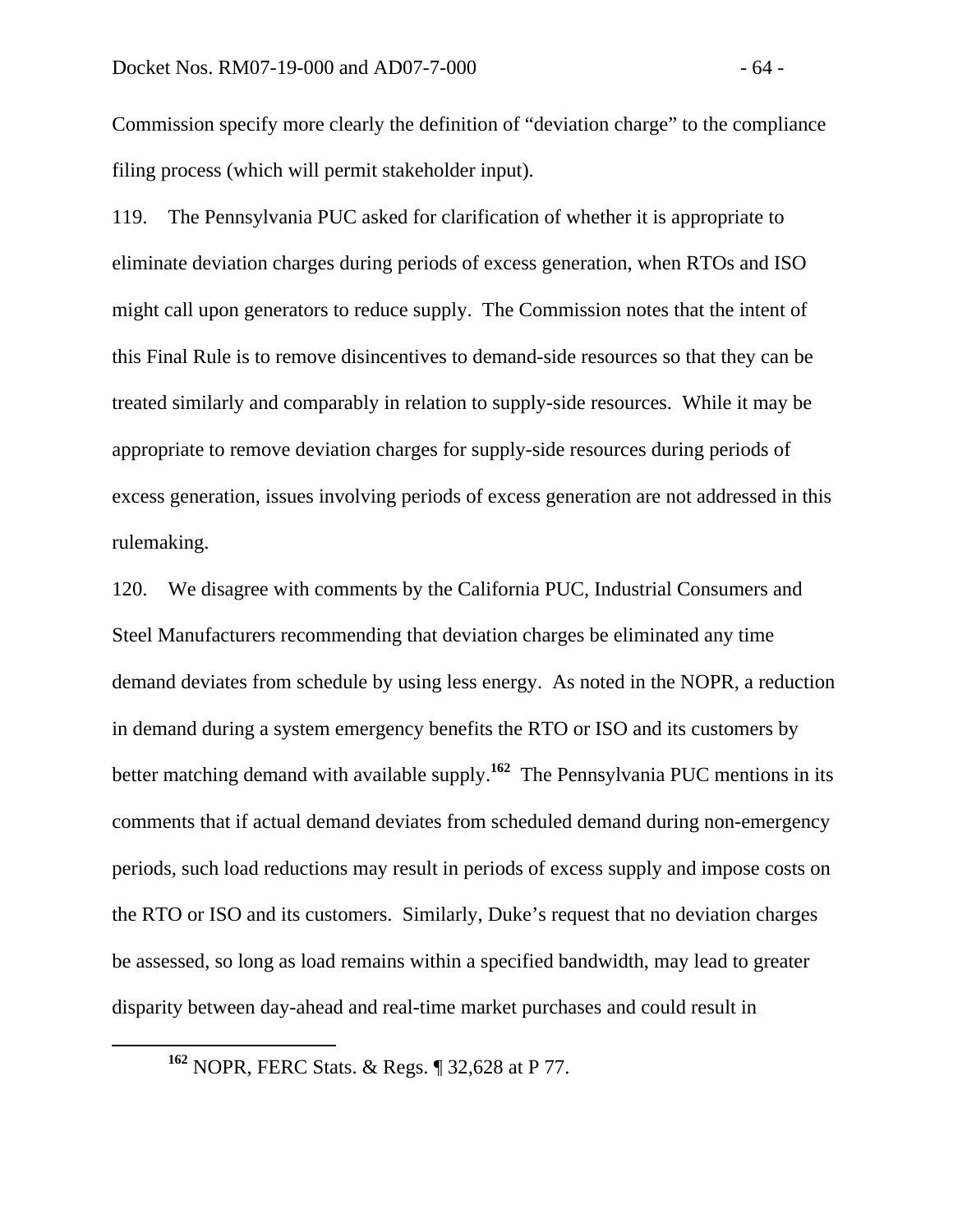additional costs to consumers without providing consumer benefits. In particular, eliminating deviation charges for all periods could result in over-scheduling, which has cost consequences for generators. Therefore, the Commission does not accept these recommendations.

121. With regard to Constellation's recommendation that the Commission leave the deviation charge in place and institute a shortage pricing regime to better match supply and demand, the Commission is addressing shortage pricing issues in another part of this Final Rule. As noted above, we find that elimination of deviation charges for demand reduction during system emergency periods provides benefits to consumers distinct from those inherent in a shortage pricing regime and removes a disincentive to participation of demand-side resources by treating demand and supply comparably. The Commission therefore declines to adopt Constellation's recommendation.

## **b. Virtual Purchasers**

122. In the NOPR, the Commission asked for comments on whether it should require RTOs and ISOs to modify their tariffs to eliminate deviation charges for virtual purchases during system emergencies.**<sup>163</sup>** The Commission noted that virtual purchasers may not cause significant additional costs during an emergency. Instead, virtual purchases may

**<sup>163</sup>** A virtual purchase (or sale) is a purchase (or sale) in the RTO or ISO day-ahead market that does not go to physical delivery. For example, an entity that does not serve load may make a purchase in the day-ahead market, which it must pay for, and then take no power in real time. This lack of consumption is treated as a sale of the purchased power into the real-time spot market. By making virtual energy purchases and sales in the day-ahead market and settling these positions in the real-time market, a market participant can arbitrage price differences between the two markets.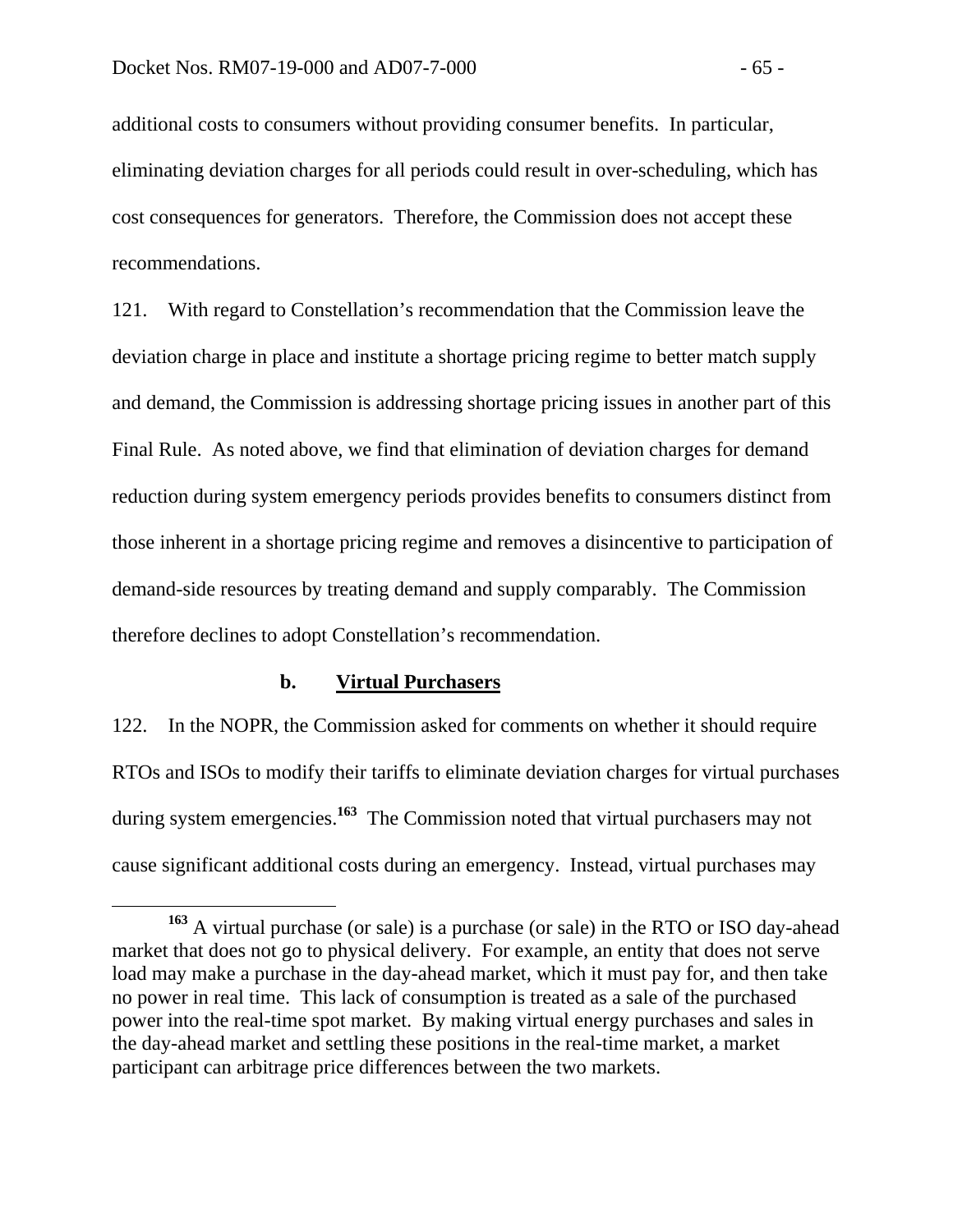enhance reliability by increasing the amount of generation resources available in real time during a system emergency. Therefore, the Commission noted that assessing a deviation charge on virtual purchasers during an emergency may be unfair and may discourage helpful virtual purchases when system resources are expected to be tight.**<sup>164</sup>**

## **i. Comments**

123. Several commenters state that virtual purchasers should be treated in the same manner as other "physical" purchasers by exempting their day-ahead market bids from deviation charges during system emergencies.**<sup>165</sup>** MADRI States and BP Energy assert that there is no need to assess deviation charges to virtual purchasers because such purchasers enhance reliability by increasing the amount of generation resources available in real-time during an emergency.**<sup>166</sup>** Mr. Borlick asserts that virtual bids in the dayahead market do not impose any costs on the system; he states this is because an RTO and ISO is able to differentiate between virtual and physical bids and it can ignore the virtual bids when determining unit commitment for the next day's real-time operations.**<sup>167</sup>** Further, DC Energy claims that all buyers of energy (physical and virtual buyers) in the real-time market should be treated equally.**<sup>168</sup>**

**<sup>165</sup>** E.g., Mr. Borlick at 2-3; BP Energy at 15; Exelon; MADRI States; and DC Energy at 5-6.

**<sup>166</sup>** MADRI States at 6-7; BP Energy at 15.

**<sup>167</sup>** Mr. Borlick at 3.

**<sup>168</sup>** BP Energy at 5.

**<sup>164</sup>** NOPR, FERC Stats. & Regs. ¶ 32,628 at P 78.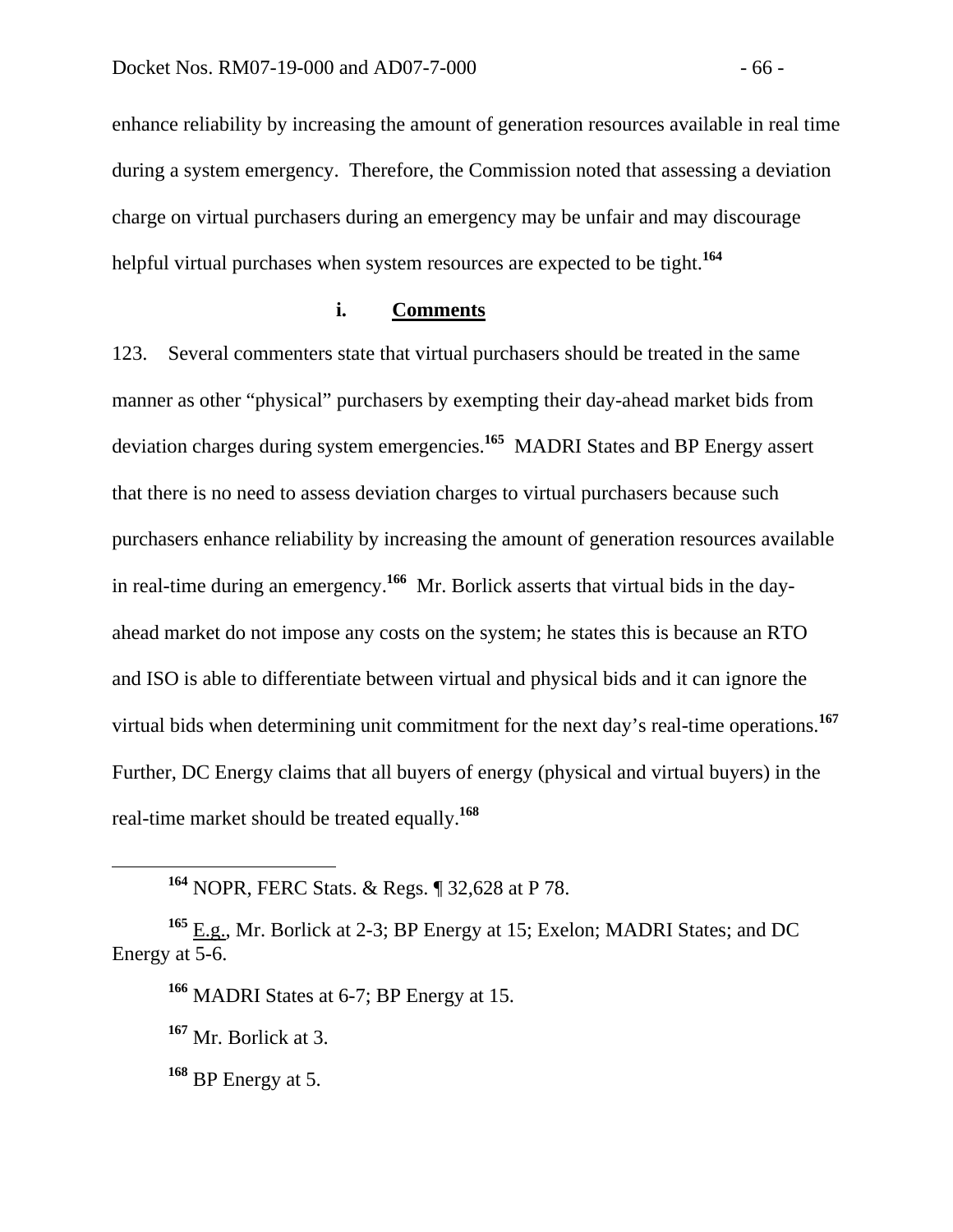124. Exelon agrees with the elimination of charges for virtual purchasers during system emergencies, but suggests that the Commission allow each RTO or ISO to implement such a rule after exploring the consequences of such action through its stakeholder process.**<sup>169</sup>**

125. Other commenters oppose this option and state that virtual purchasers should be subject to deviation charges.**<sup>170</sup>** For instance, First Energy and TAPS state that virtual purchasers provide no load reduction benefit and, therefore should not be exempt from paying the deviation charge. TAPS also states that the NOPR record contains no evidence that the hypothetical benefits of eliminating the deviation charge for virtual bidders would outweigh the harm that would result from removing deviation charges, as they act to discourage bidding behavior that imposes significant costs on consumers. **<sup>171</sup>** Several commenters believe that exempting virtual purchasers from deviation charges (1) may encourage speculation; (2) result in over commitment of generation when it is not needed; and (3) result in cost shifts to other market participants, thereby distorting markets.<sup>172</sup> APPA asserts that virtual bidders may be able to game the system and receive a payment when no benefit is provided to the region.

**<sup>169</sup>** Exelon at 6-8.

**<sup>170</sup>** E.g., Ameren at 24; APPA at 3; ISO New England at 9; ISO/RTO Council at 8; Old Dominion at 10; and TAPS at 10.

<sup>&</sup>lt;sup>171</sup> First Energy at 8; TAPS at 9-11.

**<sup>172</sup>** ISO New England at 8-9; RTO/ISO Council at 6-8; and NYISO at 7-8.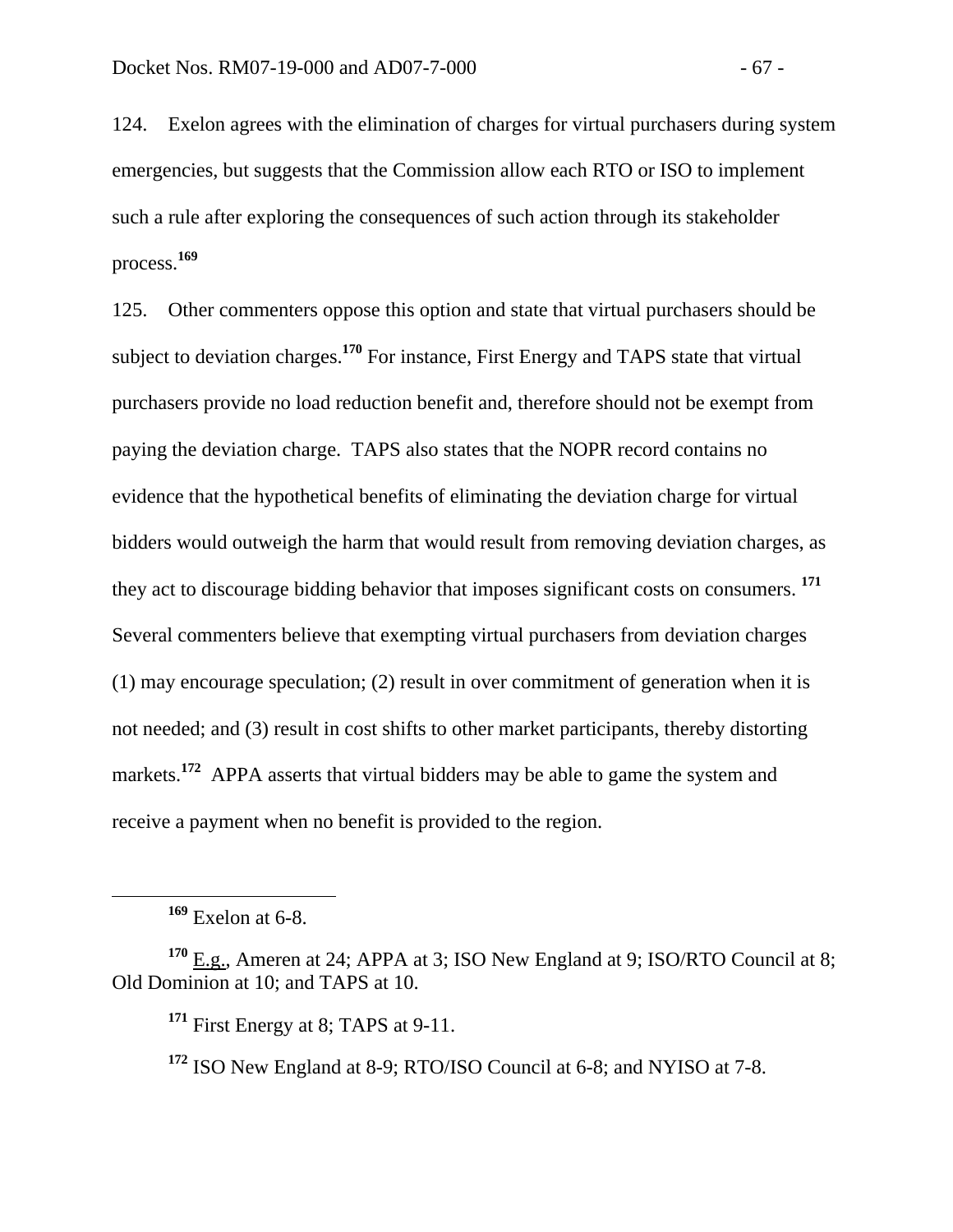126. NEPOOL Participants believes that it is important to more fully evaluate the issues around virtual bidding and whether it is necessary to include virtual bidding in any discussion regarding the removal of deviation charges.**<sup>173</sup>**

### **ii. Commission Determination**

127. The Commission agrees with the comments that virtual purchases can enhance reliability by increasing the amount of generation resources available in real-time during an emergency. Further, assessing a deviation charge on virtual purchasers during an emergency may be unfair and may discourage such virtual purchasing when it may be most beneficial to other customers. Our preferred policy is to eliminate deviation charges for virtual purchasers as well as physical purchasers during a real-time market period for which the RTO or ISO declares an operating reserve shortage or makes a generic request to reduce load in order to avoid an operating reserve shortage. However, we are concerned an RTO's or ISO's particular market design may not readily accommodate this policy, and we acknowledge commenters' concerns about the possibility of market manipulation under a particular market design if deviation charges are removed for virtual purchasers. Therefore, we direct RTOs and ISOs to modify their tariffs to eliminate deviation charges for virtual purchasers, during the same period as they are eliminated for physical purchasers as set out above, unless the RTO or ISO upon compliance makes a showing that it would be appropriate to assess such deviation charges for virtual purchasers during this period. This approach establishes a reasoned

**<sup>173</sup>** NEPOOL Participants at 13.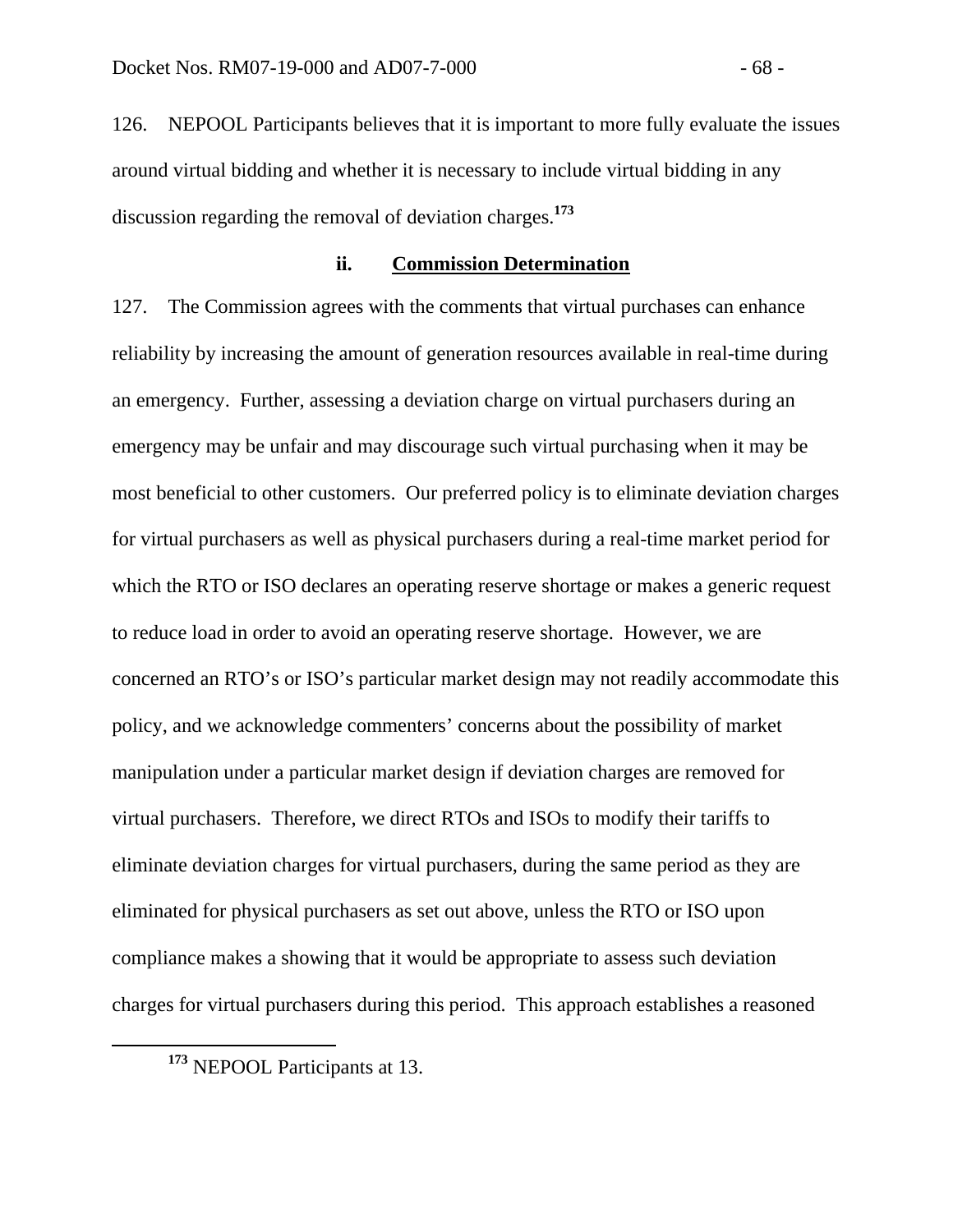generic policy and still provides an opportunity for each RTO or ISO, on a case-by-case basis, to present a factual record that the generic policy does not fit its overall market design.

### **4. Aggregation of Retail Customers**

### **a. Commission Proposal**

128. In the NOPR, the Commission proposed to require RTOs and ISOs to amend their market rules as necessary to permit an ARC to bid demand response on behalf of retail customers directly into the RTO's or ISO's organized markets, unless the laws or regulations of the relevant electric retail regulatory authority do not permit a retail customer to participate.**<sup>174</sup>**

129. The Commission recognized that each region's market design is different and that it is important for ARC provisions to respect these market design differences. For this reason, the Commission proposed not to mandate generic market rule amendments; rather, it proposed to require RTOs and ISOs to amend their tariffs and market rules as necessary to allow an ARC to bid demand response directly into the RTO's or ISO's organized market, provided that the ARC's demand response bid must meet the same requirements as a demand response bid from any other entity such as an LSE.The NOPR proposed the following flexibilities in RTO and ISO market designs:

• The RTO or ISO may require the ARC to be an RTO member if membership is a requirement for other bidders.

**<sup>174</sup>** NOPR, FERC Stats. & Regs. ¶ 32,628 at P 86.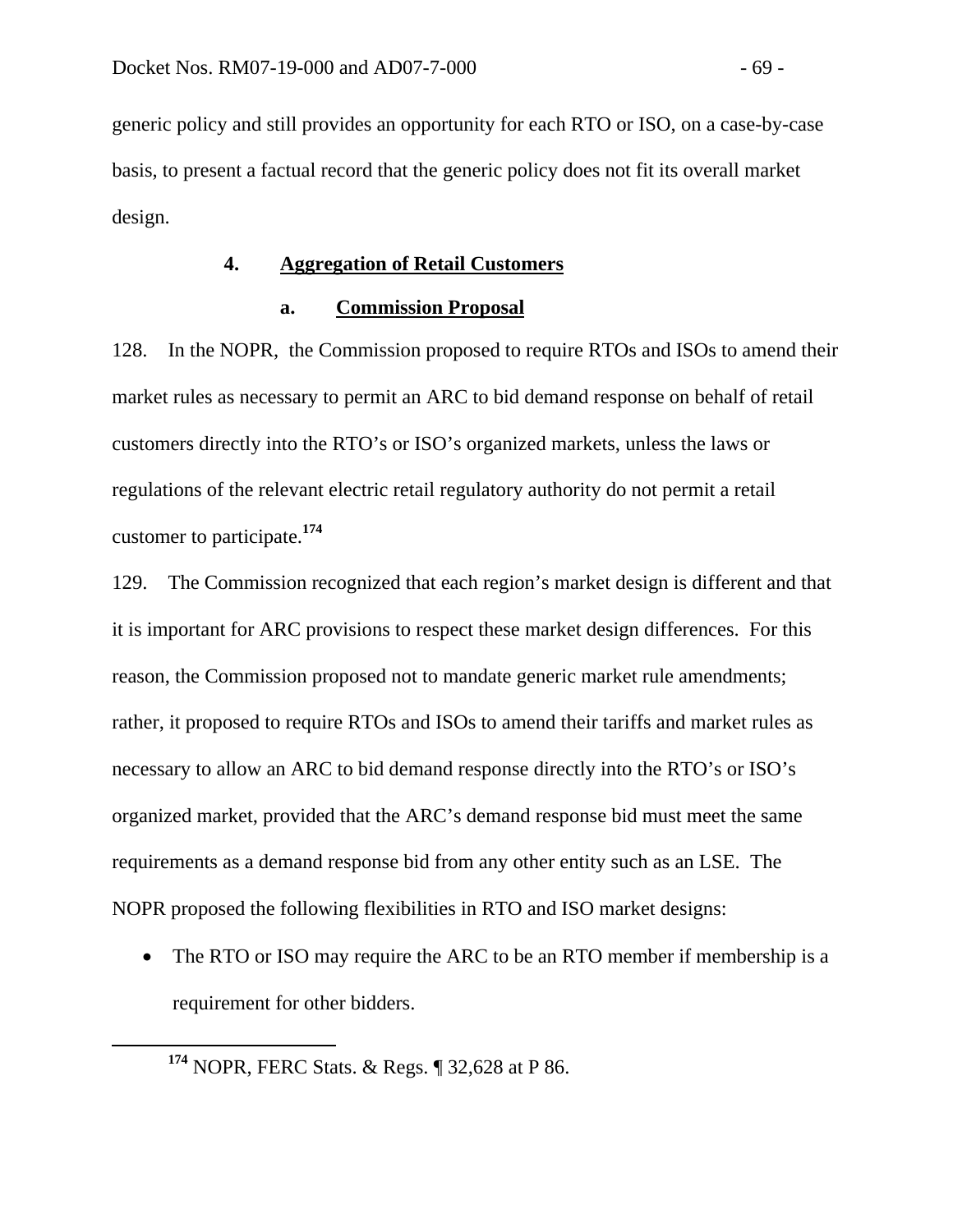- RTOs and ISOs may require that an aggregated bid must consist of individual demand response bids from a single area, reasonably defined.
- An RTO or ISO may place appropriate restrictions on any customer's participation in an ARC-aggregated demand response bid to avoid counting the same demand response resource more than once.
- The market rules do not have to allow bids from an ARC if this is not permitted under the laws or regulations of the relevant electric retail regulatory authority. The RTO or ISO must receive explicit notification from the relevant retail regulatory authority in order to disqualify a bid from an ARC that includes the demand response of that authority's retail customers.

130. The Commission requested comment about whether: (1) these features of the proposal are appropriate and whether there are additional appropriate criteria or features for allowing an ARC to bid demand response; and (2) there is any reason not to subject an ARC to the same requirements as any other bidder in the energy market.**<sup>175</sup>**

131. The Commission proposed that an RTO or ISO must either propose amendments to its tariff to comply with the requirement or demonstrate in a filing that its existing tariff and market design already satisfy the requirement to permit an ARC to bid demand response on behalf of retail customers.**<sup>176</sup>** It also proposed that this filing be submitted within six months of the date the Final Rule is published in the Federal Register. The

**<sup>175</sup>** Id. P 88, 91.

**<sup>176</sup>** Id. P 92.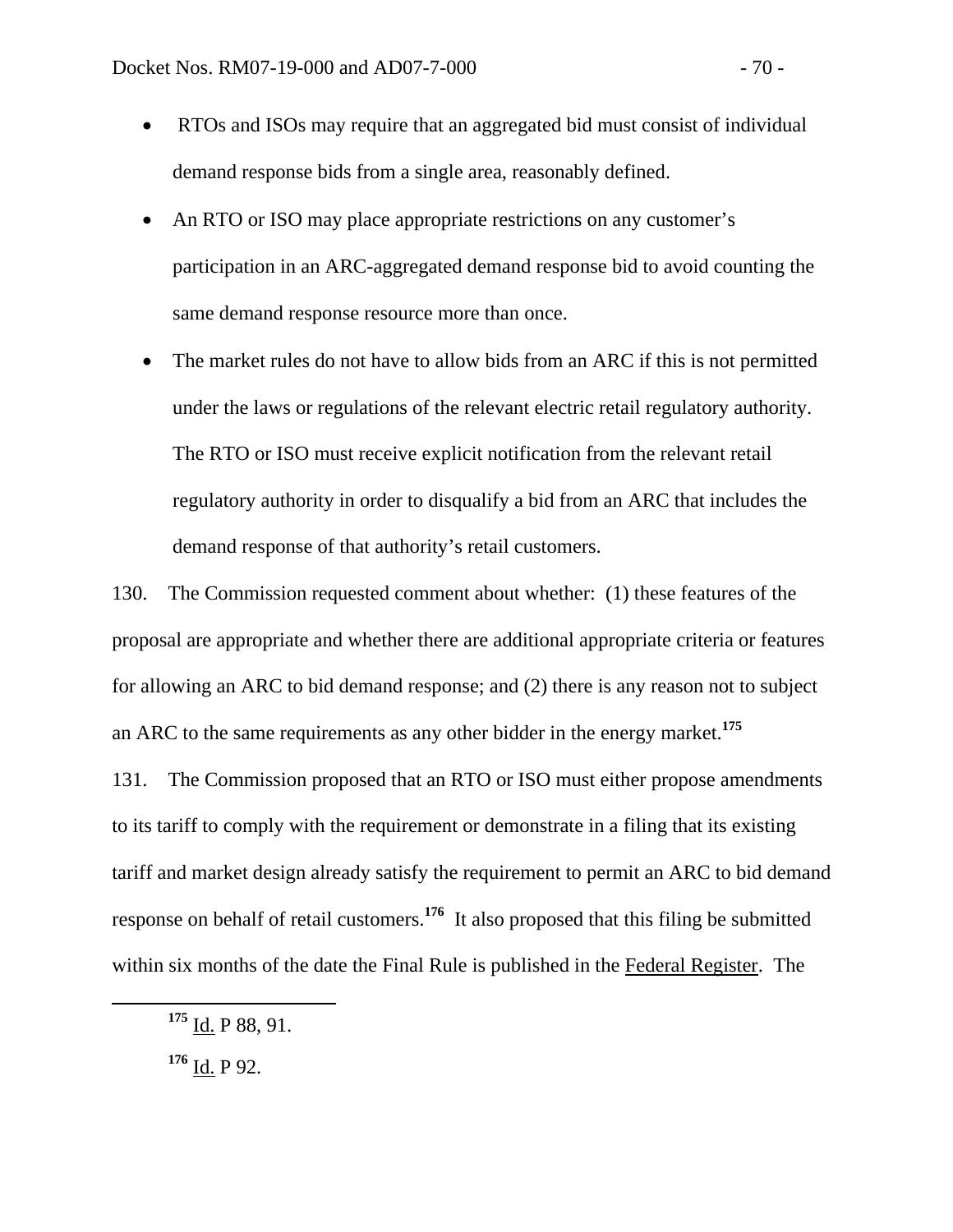Commission proposed that it would assess whether each filing satisfies the proposed requirement and would issue additional orders as necessary.

### **b. Comments**

# **i. Comments regarding ARC proposal**

132. Many commenters support the NOPR proposal to allow ARCs to bid demand response directly into organized markets, unless it is not permitted by the relevant regulatory authority.**<sup>177</sup>** For instance, EEI asserts that the Commission should adopt this proposal in the Final Rule because it is appropriate for RTOs and ISOs to treat ARCs comparably to wholesale market participants under RTO and ISO rules as long as: (1) state commissions permit aggregation of retail demand response; (2) such treatment is aligned with state requirements; and (3) no preferential treatment is accorded to ARCs, including being subject to monitoring and verification requirements.**<sup>178</sup>** Some commenters note that experiences in organized markets have demonstrated that allowing ARCs to participate directly in wholesale energy markets has increased market efficiency and led to greater diversity of demand response options.**<sup>179</sup>** In particular, Comverge and

<sup>&</sup>lt;sup>177</sup> E.g., American Forest; BlueStar Energy; BP Energy; California PUC ; Comverge; DC Energy; Dominion Resources; DRAM; EEI; EnergyConnect; Energy Curtailment; EnerNOC; Exelon; FirstEnergy; IMEA; Industrial Coalitions; Industrial Consumers; Integrys Energy; ISO/RTO Council; LPPC; MADRI States; Midwest ISO; NYISO; Ohio PUC; OMS; OPSI; Pennsylvania PUC; PG&E; Public Interest Organizations; Reliant; Retail Energy; Steel Producers; Wal-Mart; and Xcel.

**<sup>178</sup>** EEI at 16.

**<sup>179</sup>** E.g., DRAM at 20; EnerNOC at 12.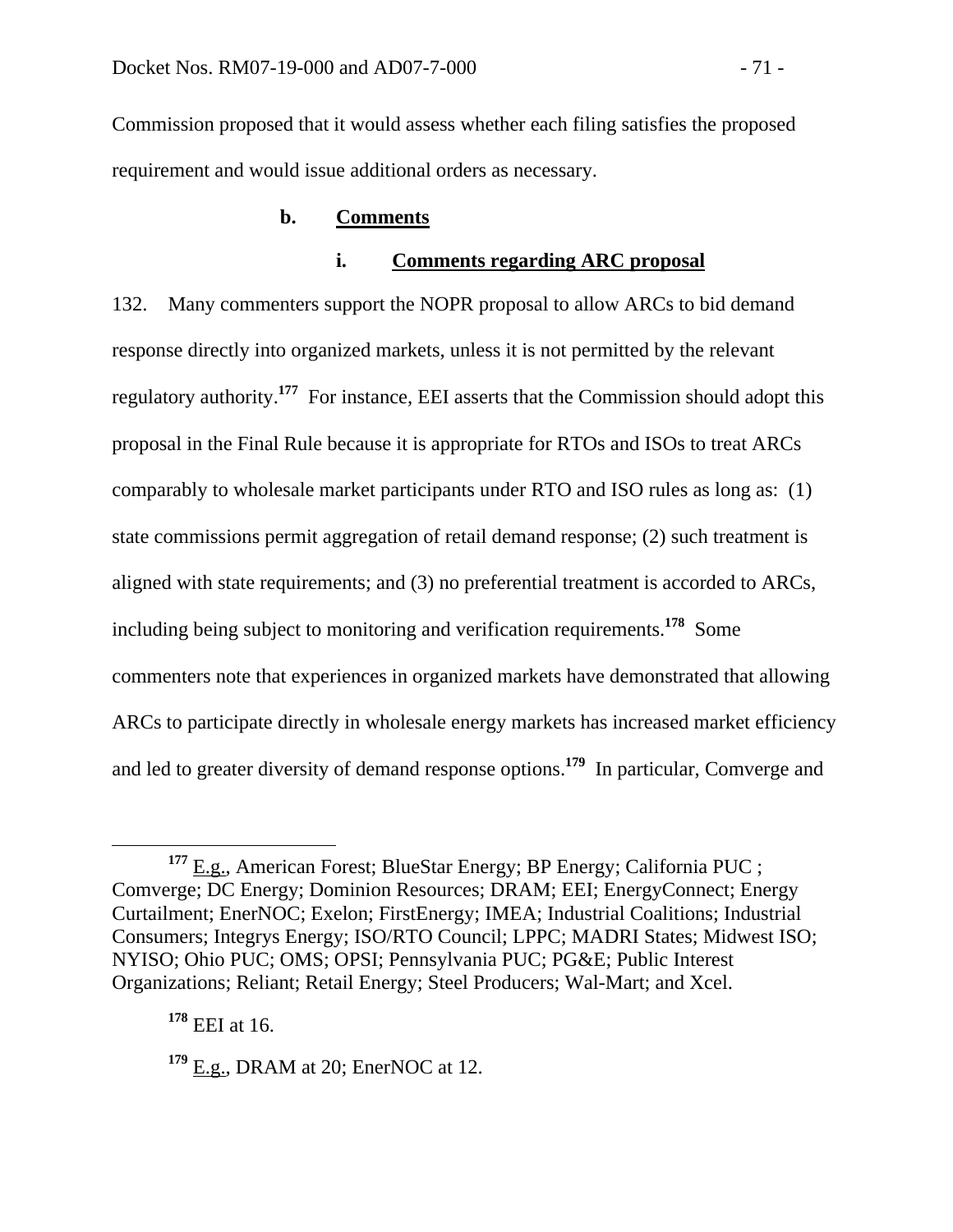EnerNOC note that allowing ARCs to enter wholesale energy markets has been successful in PJM, ISO New England, and NYISO.**<sup>180</sup>**

133. Industrial Coalitions note that this proposal would expand the pool of potential demand response providers, thereby increasing demand elasticity. American Forest states that the proposal could encourage development of state-level retail programs that may not otherwise be considered. The potential for such participation may encourage the development of state law or retail structures to accommodate participation where none now exists as retail customers seek to avail themselves of the opportunities larger markets offer.**<sup>181</sup>**

134. Ameren states, however, that unless RTOs and ISOs develop and properly implement clear tariff provisions and market rules that explain how the aggregation of retail customers for demand response reductions will work, LSEs and providers of last resort could be harmed by ARCs' demand bids. Ameren asserts that ARCs' unanticipated demand reductions can expose LSEs and providers of last resort to the difference between day-ahead and real-time locational marginal prices, as well as to deviation charges due to this difference. Ameren urges the Commission to require RTOs and ISOs to adopt tariff provisions and market rules that protect LSEs and providers of last resort from such harm if an ARC reduces load. Similarly, NCPA urges the Commission to require coordination among the LSE, the ARC, and the RTO or ISO.

**<sup>180</sup>** Comverge at 18; EnerNOC at 12-13.

**<sup>181</sup>** American Forest at 5-6.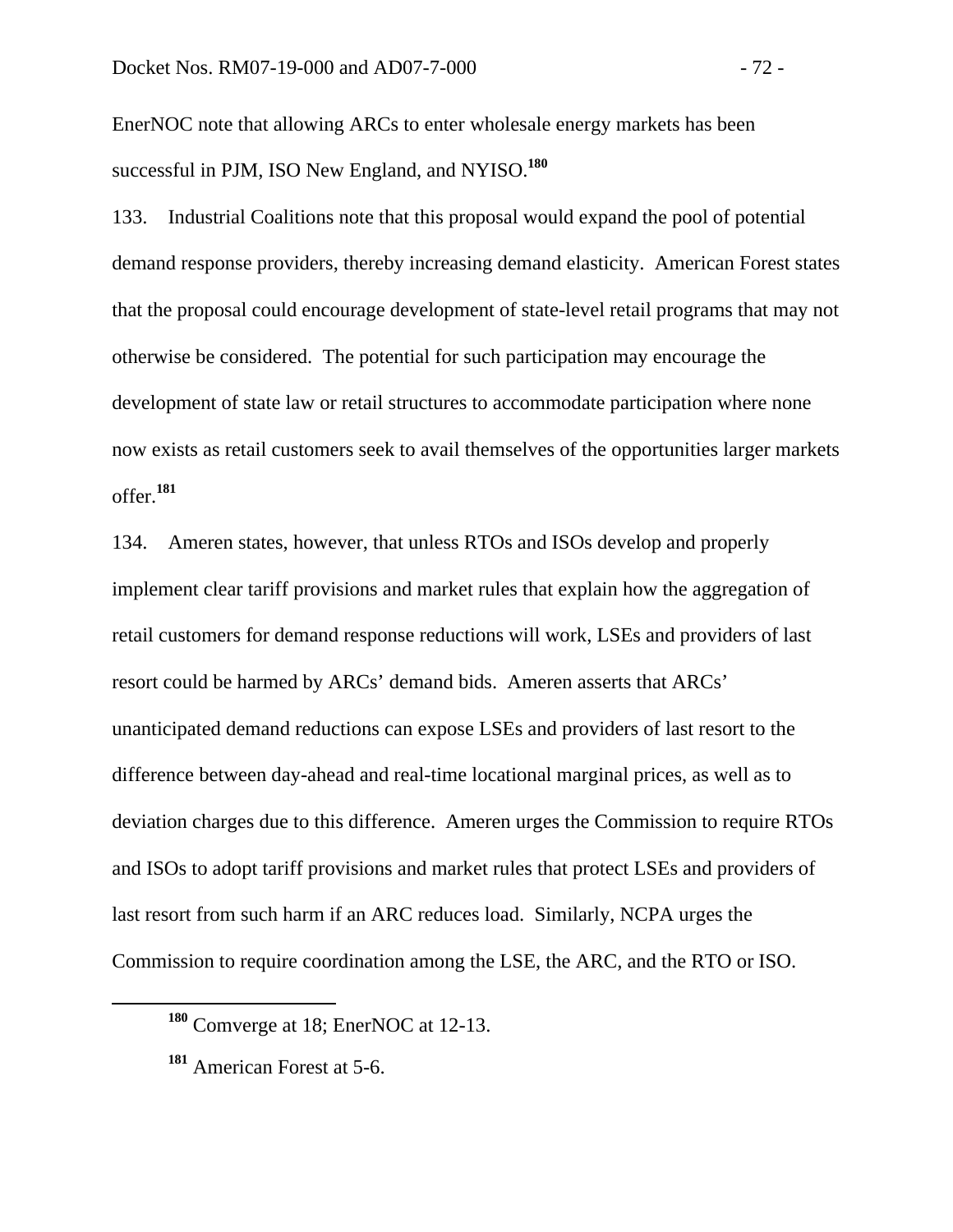NCPA asserts that such coordination is necessary to preserve the value of the demand response and to prevent imprudent resource planning or operating decisions.**<sup>182</sup>**

135. BP Energy is concerned that ARCs' participation in wholesale markets during non-emergency periods can lead to gaming. Therefore, it recommends that the Commission consider restricting or eliminating during any non-emergency period any incentive, subsidy or capacity-type payment for RTO and ISO demand response programs related to energy markets.**<sup>183</sup>** Similarly, LPPC states that each RTO or ISO should adopt mechanisms to prevent gaming of the program.**<sup>184</sup>**

136. TAPS believes that the Commission's proposal regarding ARCs may require existing LSE demand response programs to change to accommodate the ARC demand response programs, which would increase rather than decrease barriers to effective demand response programs. It requests clarification that the Commission's proposal would not require any change to an existing aggregation program that already functions well.

137. Several regional entities maintain that they are already working to allow ARC participation in their markets. CAISO states that it is working with its stakeholders and California PUC to address regulatory policy and state law concerning aggregation. ISO New England states that its current market rules allow ARCs to aggregate retail

**<sup>184</sup>** LPPC at 8.

**<sup>182</sup>** NCPA at 3-4.

**<sup>183</sup>** BP Energy at 16.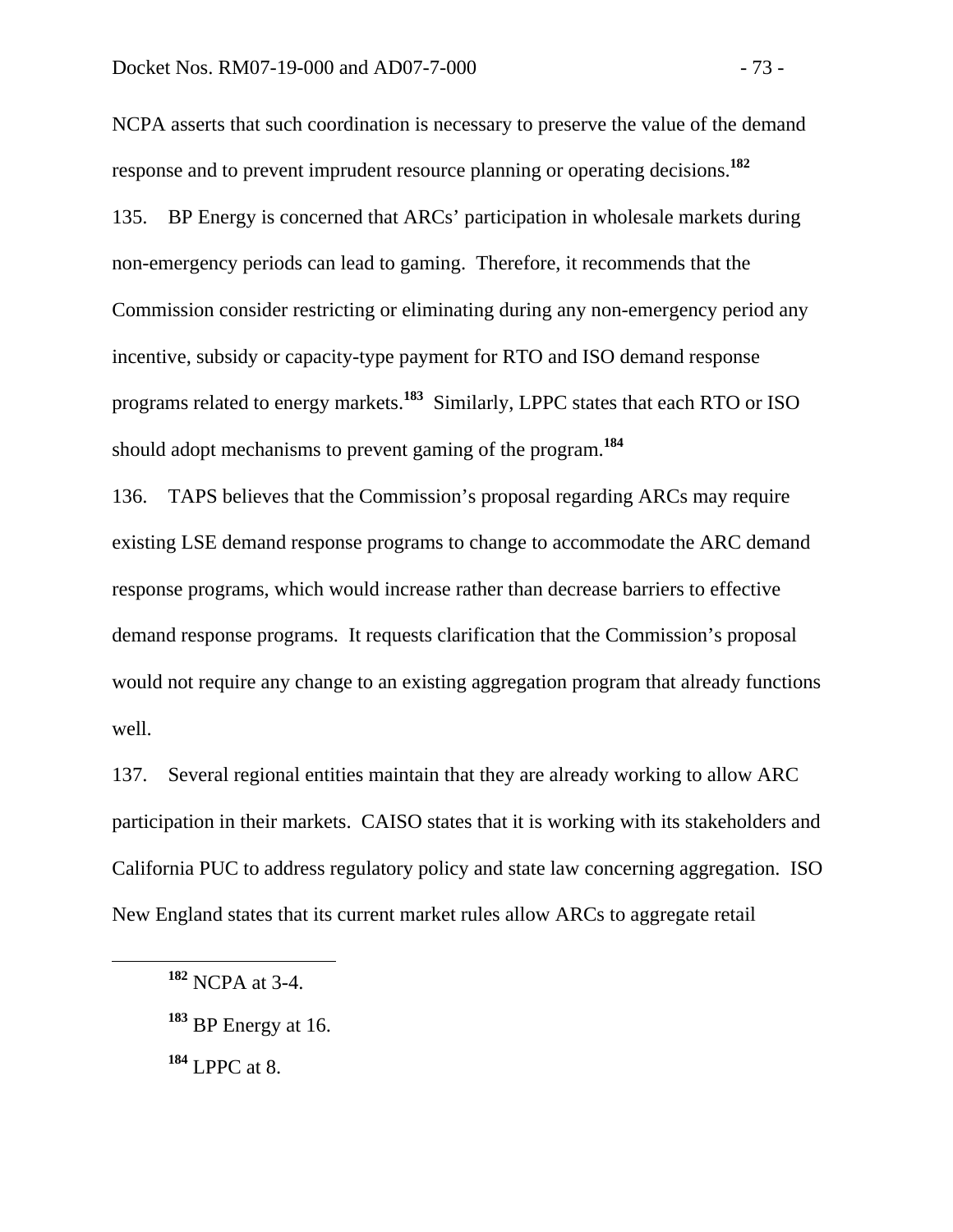customers for the purpose of participating in demand response programs and the forward capacity market. Midwest ISO notes that, in accordance with the Commission's ASM Order,**<sup>185</sup>** it will continue to work with stakeholders to develop tariff provisions to allow ARCs to operate within its footprint. Finally, NYISO states that it is making efforts to identify common issues and best practices related to demand resource bidding programs.**<sup>186</sup>**

138. SPP states that there are no states within its footprint that currently provide retail access. However, to the extent there would be an ARC within its footprint, it notes that it would be up to the relevant retail regulatory authority to determine whether retail load would be permitted to participate in the wholesale market demand response program.**<sup>187</sup>**

### **ii. Comments on regulatory approval of ARCs**

139. Most regulatory authorities, including NARUC, as well as other commenters, such as NRECA, APPA, and TAPS, ask the Commission to modify its proposal to clarify that an ARC or any retail customer may not bid load-reduction response into an RTO or ISO market without the relevant retail regulatory authority's express permission.<sup>188</sup> They assert that the Commission's proposal would allow ARCs to bid retail demand response

**<sup>188</sup>** E.g., APPA at 43; California PUC at 17; IMEA at 2; Kansas CC at 2; Maine PUC at 4; NARUC at 8; NCPA at 3; North Carolina Electric Membership at 5; NRECA at 12; Ohio PUC at 8; Pennsylvania PUC at 12; NIPSCO at 13; PG&E at 9; and Old Dominion at 13.

**<sup>185</sup>** See infra note 60.

**<sup>186</sup>** NYISO at 10.

**<sup>187</sup>** SPP at 5-6.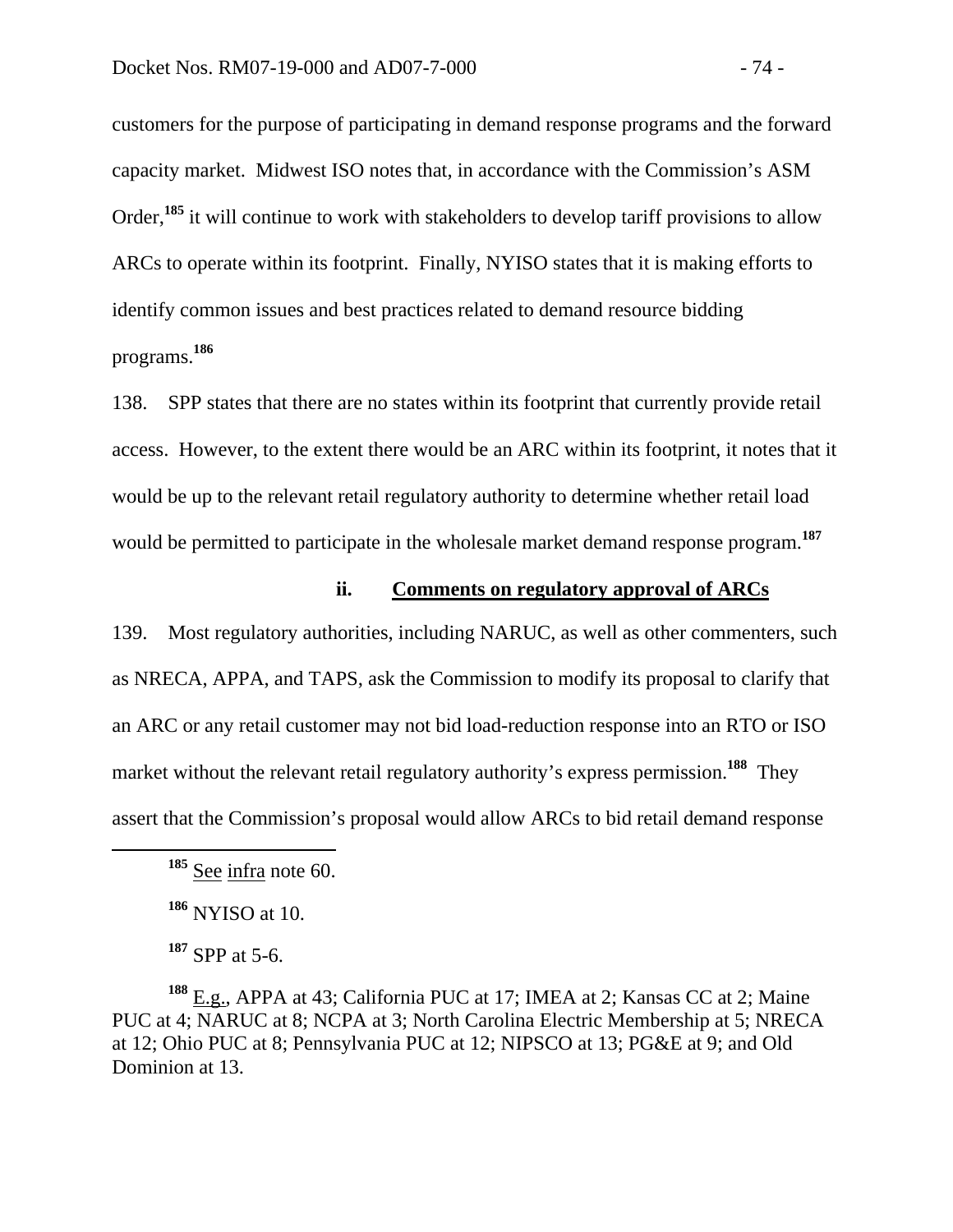into organized energy markets without express permission from the relevant retail regulatory authority and thereby place a burden on the local authority to take affirmative action to disallow such participation. Some assert that such a burden displaces state authority and would impose an undue burden on municipalities, resulting in unintended consequences.**<sup>189</sup>** They state that an ARC's participation should be subject to the rules and laws of the relevant retail regulatory authority and argue that an ARC or any retail customer should not bid load-reduction response into an RTO or ISO market without the relevant retail regulatory authority's express permission. They contend that the burden should be on the ARC or the regional entity to obtain state regulators' permission for the demand response program, and not on the retail electric regulatory authority to prohibit it. 140. The Final Rule, they contend, should specify that an RTO or ISO can accept ARC bids only if the relevant electric retail regulatory authority affirmatively informs the RTO or ISO that it permits ARC activities for its retail load; without such explicit notification, the RTO should presume that an ARC could not lawfully aggregate the retail load. For instance NARUC states that the last criterion proposed by the Commission should be revised to state that:

> The market rules shall not allow bids from an ARC unless this is expressly permitted under the laws or regulations of the

**<sup>189</sup>** E.g., NRECA at 10-14; NARUC at 7; TAPS at 13; and IMEA at 2. APPA notes that only a small fraction of the 1,315 public systems providing retail electric services in states served by RTOs and ISOs have laws or rules that address end-use aggregation. Therefore, it argues that requiring relevant electric retail regulatory authority to take affirmative actions to consider retail aggregation by ARCs can be a substantive undertaking. APPA at 44.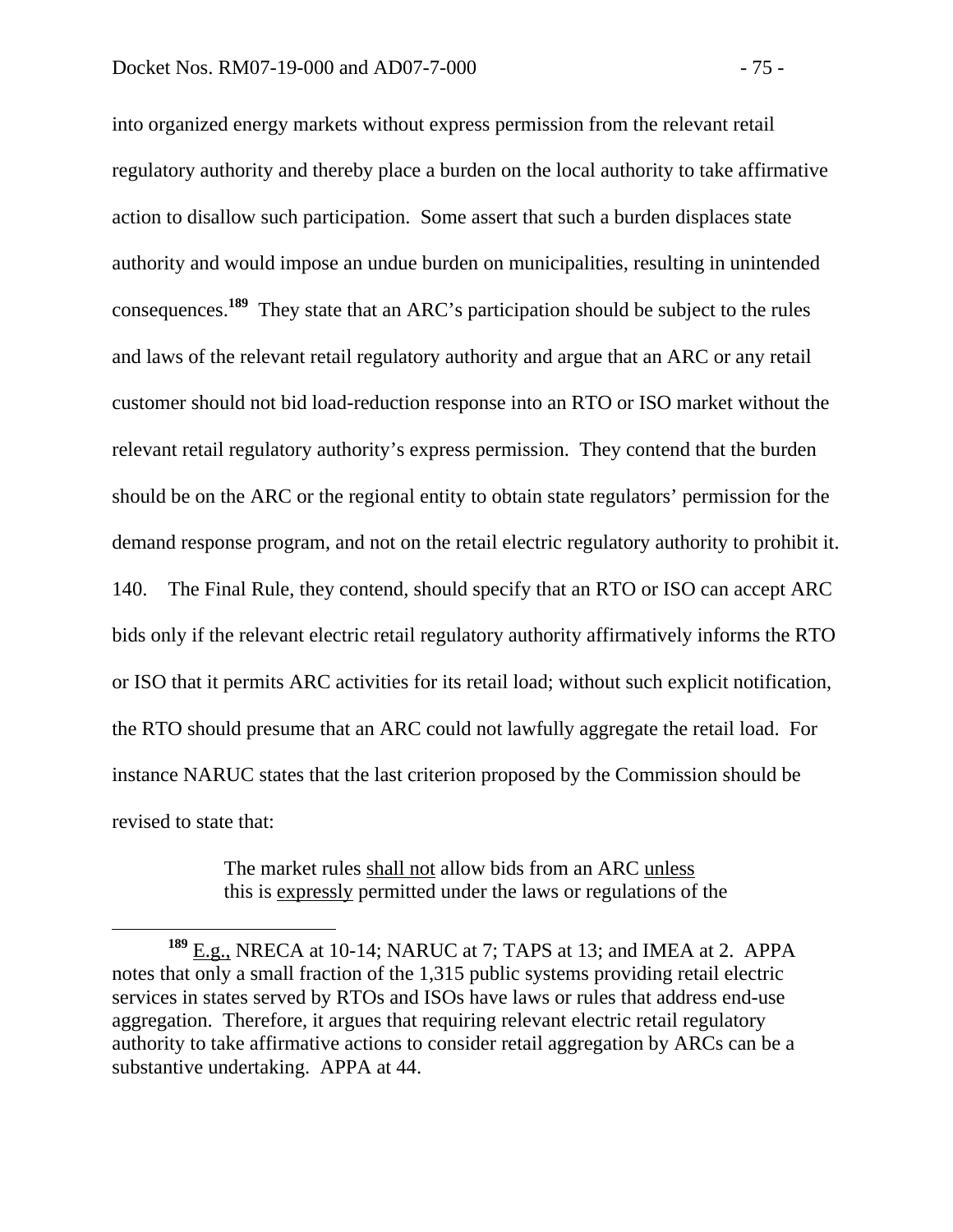relevant electric retail regulatory authority. The RTO or ISO must receive explicit notification from the relevant retail regulatory authority in order to qualify a bid from an ARC that includes the demand response of that authority's retail customers.[**<sup>190</sup>**]

141. NRECA argues that if the Commission does not require explicit permission from the relevant authority, ARCs would effectively be allowed to cherry-pick the best load response resources out of existing LSE demand response programs. NRECA contends that this would deprive those LSEs of important resources used to keep rates down for all consumers.**<sup>191</sup>** APPA, like NRECA, asks that the Commission require RTOs and ISOs to assume that in the case of public power systems, aggregation is not permitted unless the state's retail regulatory authority has notified the RTO or ISO otherwise.However, if the Commission maintains the NOPR proposal over APPA's objections, APPA suggests an alternative approach to this issue, making it clear that this is not its preferred approach. It suggests that the Commission implement its proposal for power systems with 4 million MWh or more in total annual output, but exempt systems of smaller size.**<sup>192</sup>** That is, for power systems above 4 million MWh of total annual output the presumption would be as proposed by the Commission: that an ARC or individual retail consumer may bid demand response into an organized wholesale power market unless the relevant electric

 **<sup>190</sup>** NARUC at 9. PG&E and NRECA offer similar revisions. PG&E at 10; NRECA at 11.

**<sup>191</sup>** NRECA at 14.

**<sup>192</sup>** APPA at 47. APPA states that the United States Small Business Administration defines an entity whose total annual output is under 4 million MWh as a small utility. APPA at  $45 \& n.21$ .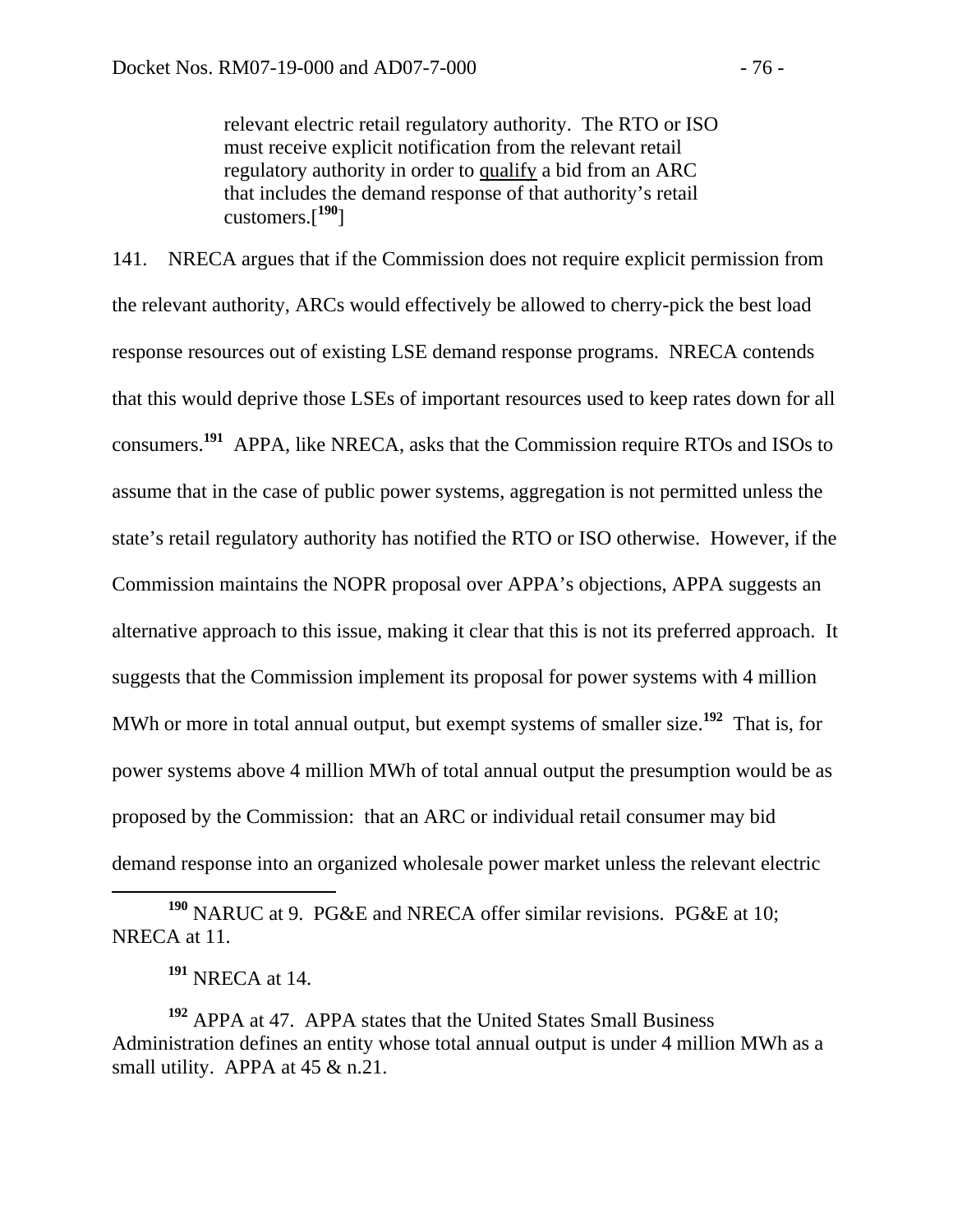retail regulatory authority notifies the RTO or ISO that this is not permitted. For smaller systems, the presumption would be that retail load may not be bid into the organized market, unless the relevant electric retail regulatory authority expressly indicates that participation by retail customers is permitted. APPA states that this option would preserve the Commission's intention to remove barriers to the participation of demand response resources in organized wholesale electricity markets while not imposing an undue burden on small systems that may not be prepared to address this issue.

142. E.ON U.S. opposes the proposal on the grounds that it violates the separation of federal and state jurisdiction and places at risk a utility's obligation to serve its retail load.<sup>193</sup> It notes that state regulatory commission approval is required before retail customers may band together to offer a bid into the wholesale market and such an approval will be difficult if the program benefits large customers to the detriment of many small customers. Also, while Mr. Borlick does not oppose the proposal, he states that ARCs are not the best means for promoting demand response resources.**<sup>194</sup>**

143. PG&E asserts that explicit approval of the regulatory authority is needed to assure that opportunities for unreasonable and unfair allocations of cost are eliminated and that critical enabling elements have been established. According to PG&E, this includes: (1) assuring that a customer properly informs a load-serving entity of its demand response participation; (2) assurance that costs are not inappropriately transferred from one group

**<sup>193</sup>** E.ON U.S. at 11.

**<sup>194</sup>** Mr. Borlick at 3.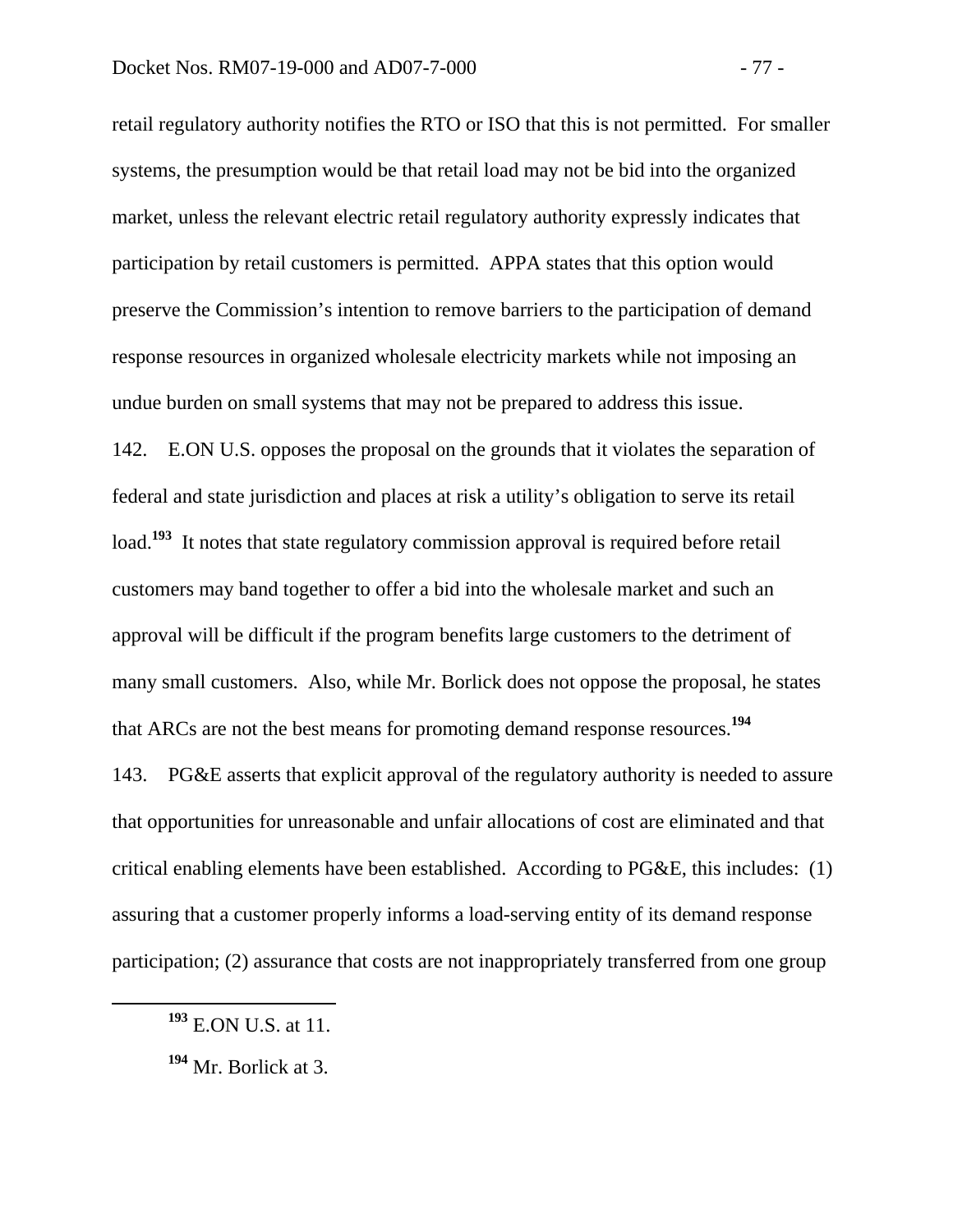of customers to another through demand response aggregation; (3) that appropriate RTO or ISO metering protocols exist to eliminate double counting concerns; and (4) resource adequacy value is fairly allocated.**<sup>195</sup>**

144. Wal-Mart, however, states that the Commission has the authority to promote aggregation of retail load reduction bids, including bids from individual retail customers, and should not require RTOs or ISOs to reject bids unless permitted by the relevant retail regulatory authority.**<sup>196</sup>** Similarly, some commenters assert that the Commission should exercise its jurisdiction over demand response programs to direct RTOs and ISOs to allow any retail customer either on its own or through an aggregator to participate in RTO or ISO demand response programs as long as the customer can meet the operational requirements of the RTO or ISO tariff, without consulting with a state commission.**<sup>197</sup>** They contend that such unrestricted access to demand response programs is the best way to maximize program participation and thereby bring benefits to organized markets. In the alternative, however, they state that they support the NOPR proposal.**<sup>198</sup>**

145. Xcel supports the proposed rule on aggregation by ARCs, but asks the Commission to clarify how the RTO or ISO would receive explicit notification from the relevant regulatory authority to disqualify an offer from an ARC. Xcel suggests that the

**<sup>195</sup>** PG&E at 9.

**<sup>196</sup>** Wal-Mart at 6-7.

**<sup>197</sup>** Integrys Energy at 4-5; Retail Energy at 2.

**<sup>198</sup>** Integrys Energy at 5; Retail Energy at 2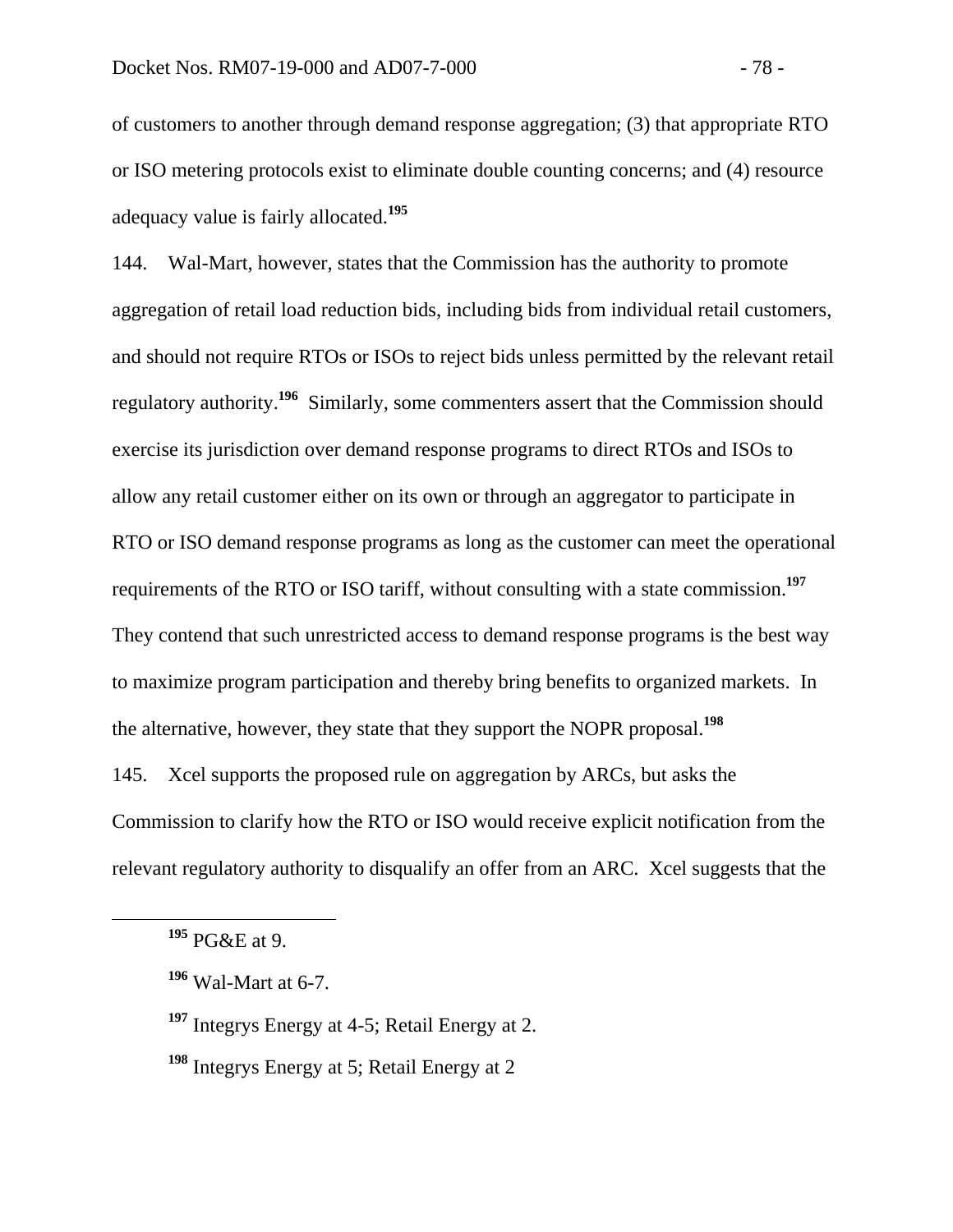Commission follow the procedure used for compliance with NERC mandatory electric reliability standards and require each ARC to register with the RTO or ISO, which could then require the ARC to certify that it has received the appropriate regulatory approval.**<sup>199</sup>**

### **iii. Comments on proposed criteria and regional flexibility**

146. Many commenters state that they support the Commission's proposed criteria and regional flexibility for RTOs and ISOs listed in the NOPR for allowing an ARC to bid retail load-response into an RTO or ISO market.**<sup>200</sup>** For example, LPPC believes that the proposed criteria are useful in evaluating RTO and ISO implementation of the proposal. It also suggests two additional criteria: (1) the RTO or ISO must demonstrate that its procedure for administering ARC bids effectively coordinates activities of the ARCs and LSEs; and (2) the Commission should ensure that there is a demonstration of net benefits to consumers and that a system is in place for verifying that demonstrated load reduction is achieved.**<sup>201</sup>**

147. Reliant agrees with the Commission's proposed criteria, but it believes that the most effective approach for demand response development is through the direct relationship between the retail customer and its LSE.**<sup>202</sup>**

**<sup>199</sup>** Xcel at 9-10.

**<sup>200</sup>** E.g., Exelon at 9; Industrial Consumers at 16; LPPC at 8; MADRI States at 5; NYISO at 9; Reliant at 6; and Wal-Mart at 7.

**<sup>201</sup>** LPPC at 8.

**<sup>202</sup>** Reliant at 6.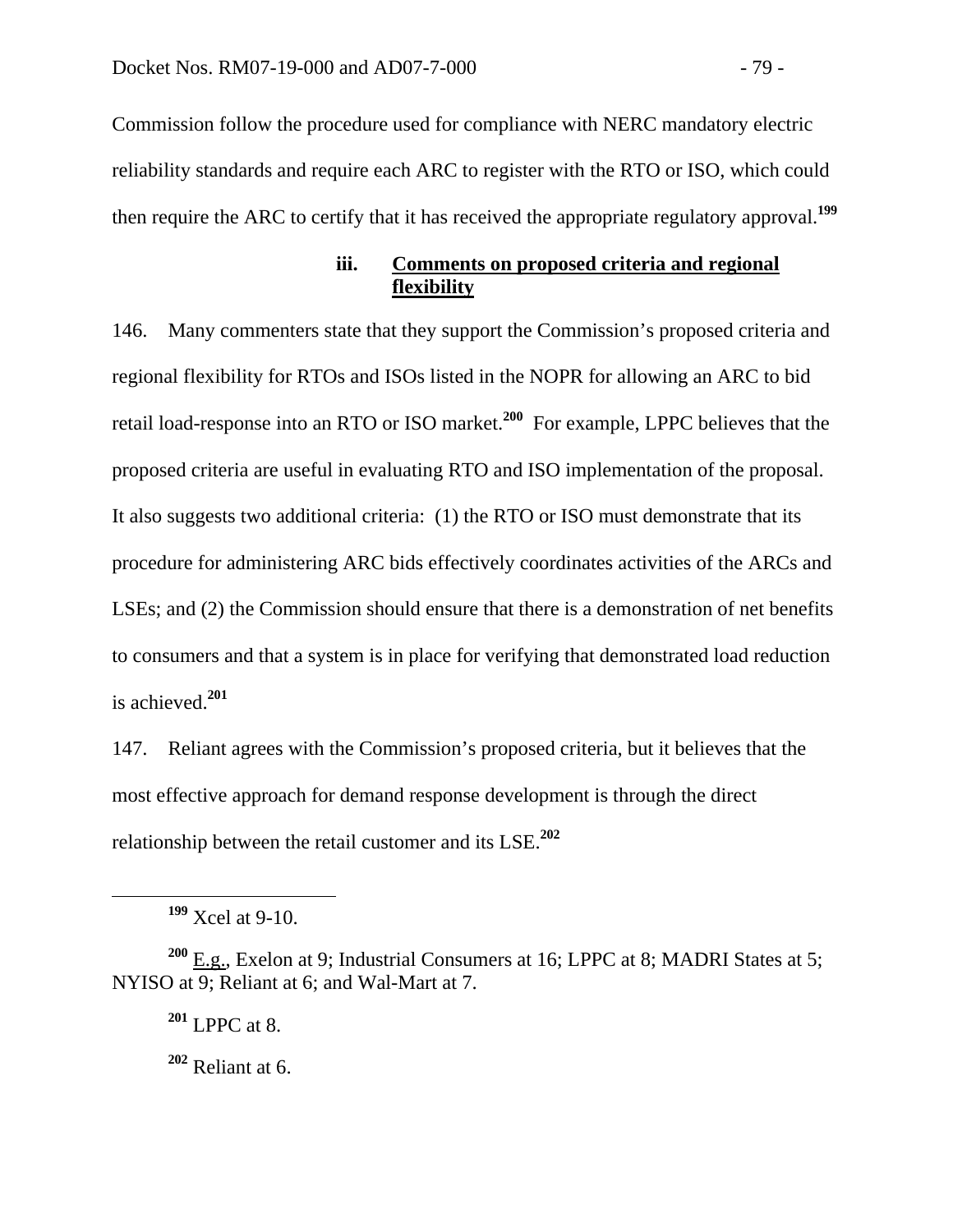148. Many commenters support the NOPR proposal to allow each market to develop its own rules to implement retail aggregation by ARCs.**<sup>203</sup>** For example, Dominion Resources agrees with the Commission that it is important for RTOs and ISOs to have flexibility in developing ARC provisions to account for regional differences.**<sup>204</sup>** EEI stresses that RTOs and ISOs should have flexibility to adopt pricing methods and other provisions that reflect regional differences.**<sup>205</sup>** NEPOOL Participants states that the current arrangements in ISO New England already allow ARCs to participate in its markets, and any changes to the existing program to accommodate Commission directives should be handled through the stakeholder process. SoCal Edison-SDG&E believe that CAISO should have the flexibility to pursue development of demand response programs without being constrained by overly broad nationwide restrictions and requirements. California Munis urges the Commission to consider regional and jurisdictional distinctions that may affect ARCs' effectiveness, noting that some states and local jurisdictions within RTO or ISO may not have adopted a retail choice model. 149. Public Interest Organizations, however, recommend that the Commission adopt a more detailed generic (pro forma) set of market rules on ARCs, which RTOs and ISOs may modify based on regional differences if the modifications are comparable or superior

**<sup>203</sup>** E.g., APPA; California Munis; Dominion Resources; EEI; Exelon; ISO/RTO Council; Old Dominion; NEPOOL Participants; and SoCal Edison-SDG&E.

**<sup>204</sup>** Dominion Resources at 5.

**<sup>205</sup>** EEI at 17.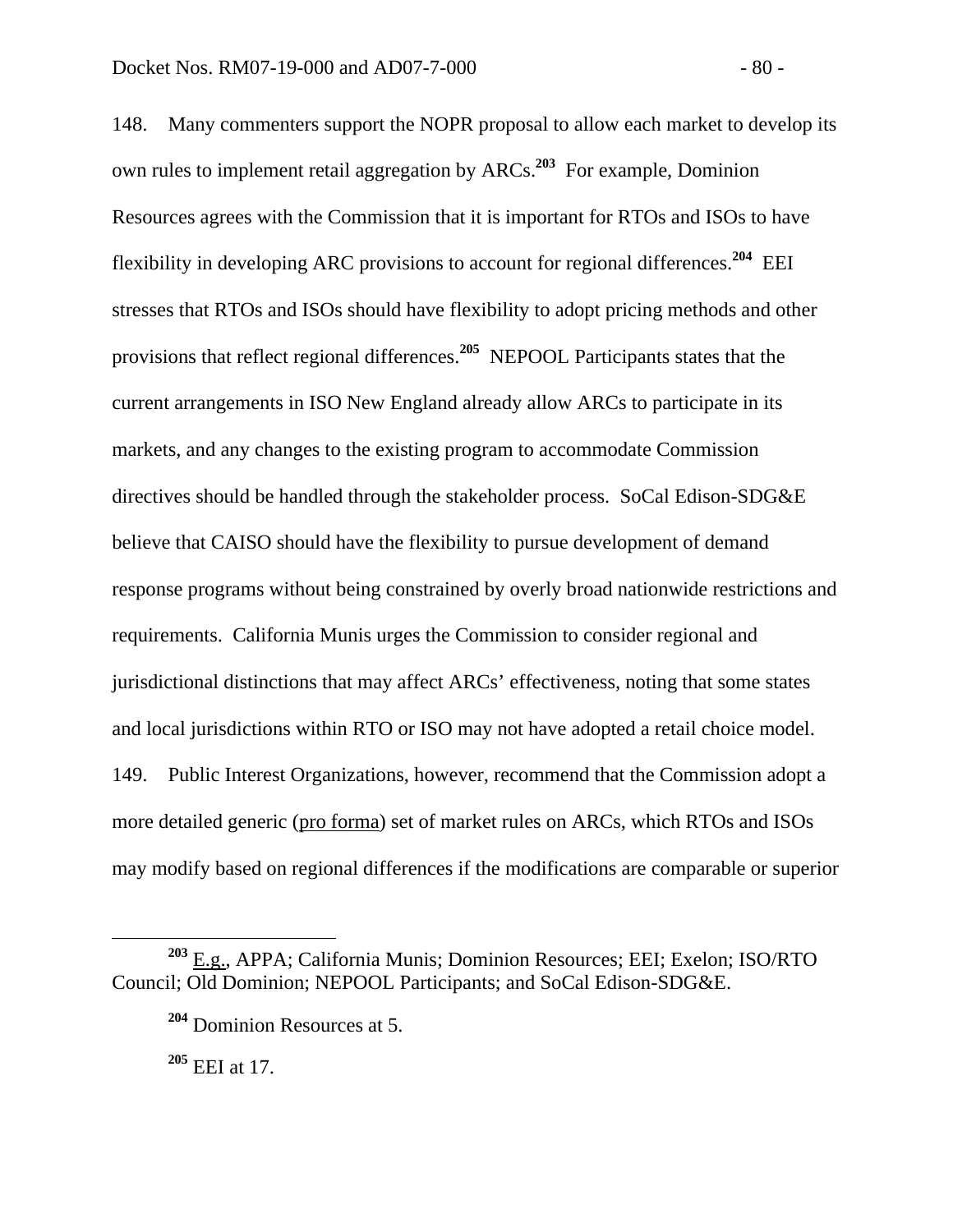to the Commission's rules. According to Public Interest Organizations, these pro forma rules could be developed through a technical conference.

# **iv. Comments on specific ARC requirements and clarifications**

150. Many commenters assert that it is important that ARCs be required to comply with necessary technical requirements.**<sup>206</sup>** For instance, several commenters state that certain technical matters should be standardized, including (1) the method for determining baseline compensation, (2) tools to establish uniform baselines and verification, (3) interface tools for demand response to use a common portal and protocol in organized markets, and (4) telemetry and metering requirements.<sup>207</sup> DC Energy states that ARCs should provide verification of measurement equal to others in the same market and notes that all participants should have similar requirements for the ability to bid into wholesale markets. DRAM and Converge state that double payment should be avoided and FirstEnergy asserts that each RTO or ISO should adopt appropriate restrictions to avoid double counting.

151. EnergyConnect notes that past efforts to aggregate small retail loads have not been successful primarily due to the requirement that every small resource in an aggregated group meet the same registration, measurement and verification standards as large

**<sup>206</sup>** E.g., NYISO at 5; LPPC at 7; Comverge at 18; EEI at 2; and Industrial Consumers at 14.

**<sup>207</sup>** E.g., DRAM at 21; Comverge at 18; and NEPOOL Participants at 9.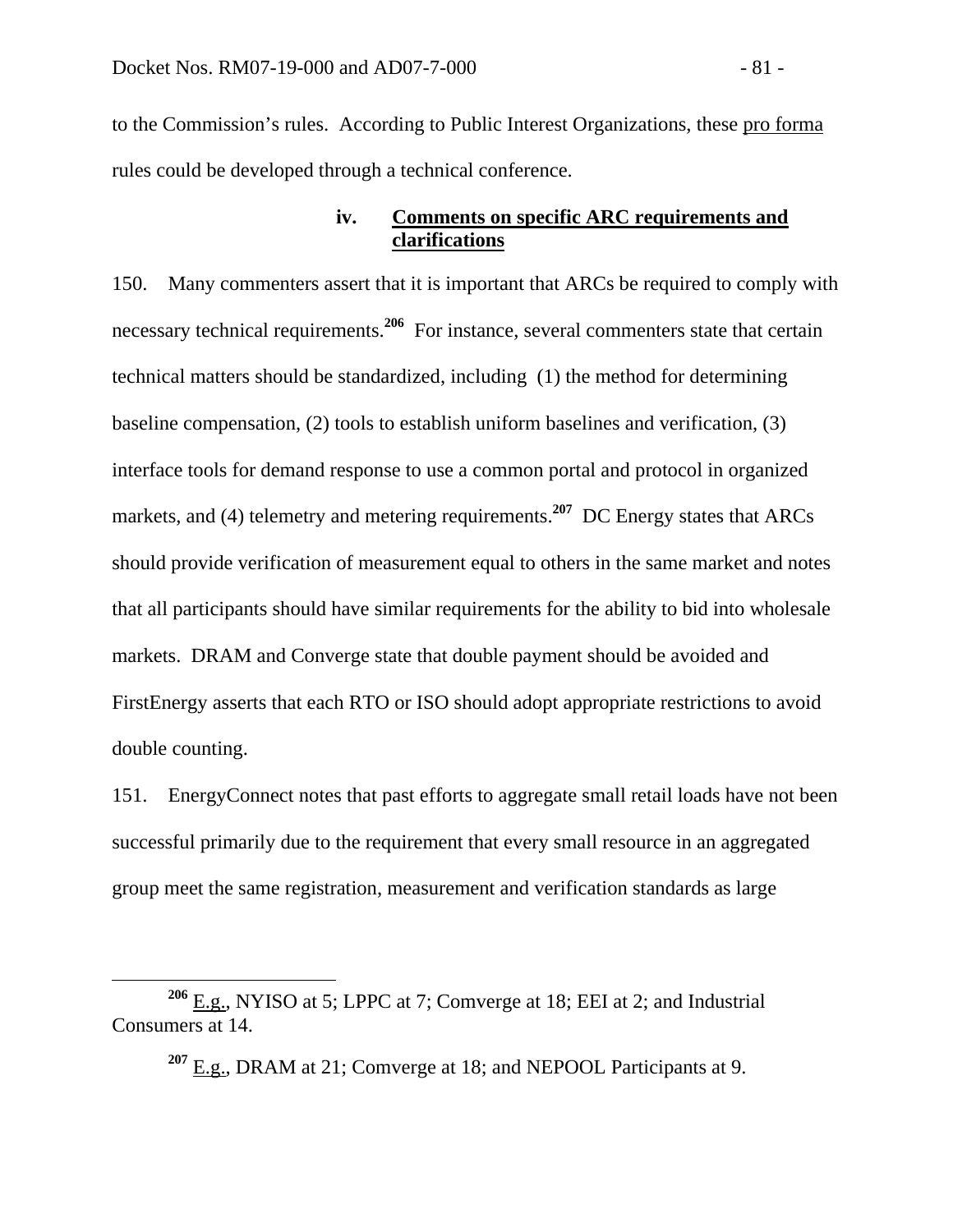generators or other resources. EnergyConnect recommends the use of sampling or other techniques to address this issue.

152. Several commenters seek clarification of various aspects of the proposal. For instance, EEI stresses that the Final Rule should clarify that RTOs and ISOs may specify certain requirements of ARCs, such as registration and creditworthiness requirements, and that RTOs and ISOs should have the flexibility to adopt pricing methods and other provisions that reflect regional differences.**<sup>208</sup>** Industrial Coalitions also ask the Commission to clarify that ARCs, like LSEs and industrial customers, should be held accountable for responding when called upon by their respective RTO or ISO. LPPC requests that the Commission clarify that its rules would not permit ARC bids to be submitted on behalf of load served by LSEs that are not RTO or ISO members. Similarly, SMUD requests clarification that the Commission did not intend that loads located outside the control area of an RTO or ISO would participate in demand response programs, whether through a retail aggregator or directly with the RTO or ISO. 153. NYISO states that the Commission should not accept proposals that would provide

preferential treatment to ARCs or that would not be comparable to the rules for other demand resources or generators.**<sup>209</sup>** NYISO suggests that the Commission amend its proposed regulatory text in section  $35.28(g)(iii)$  to clarify that ARCs must meet "applicable reliability requirements" before they can bid into regional markets, and

**<sup>208</sup>** EEI at 17.

**<sup>209</sup>** NYISO at 9-10.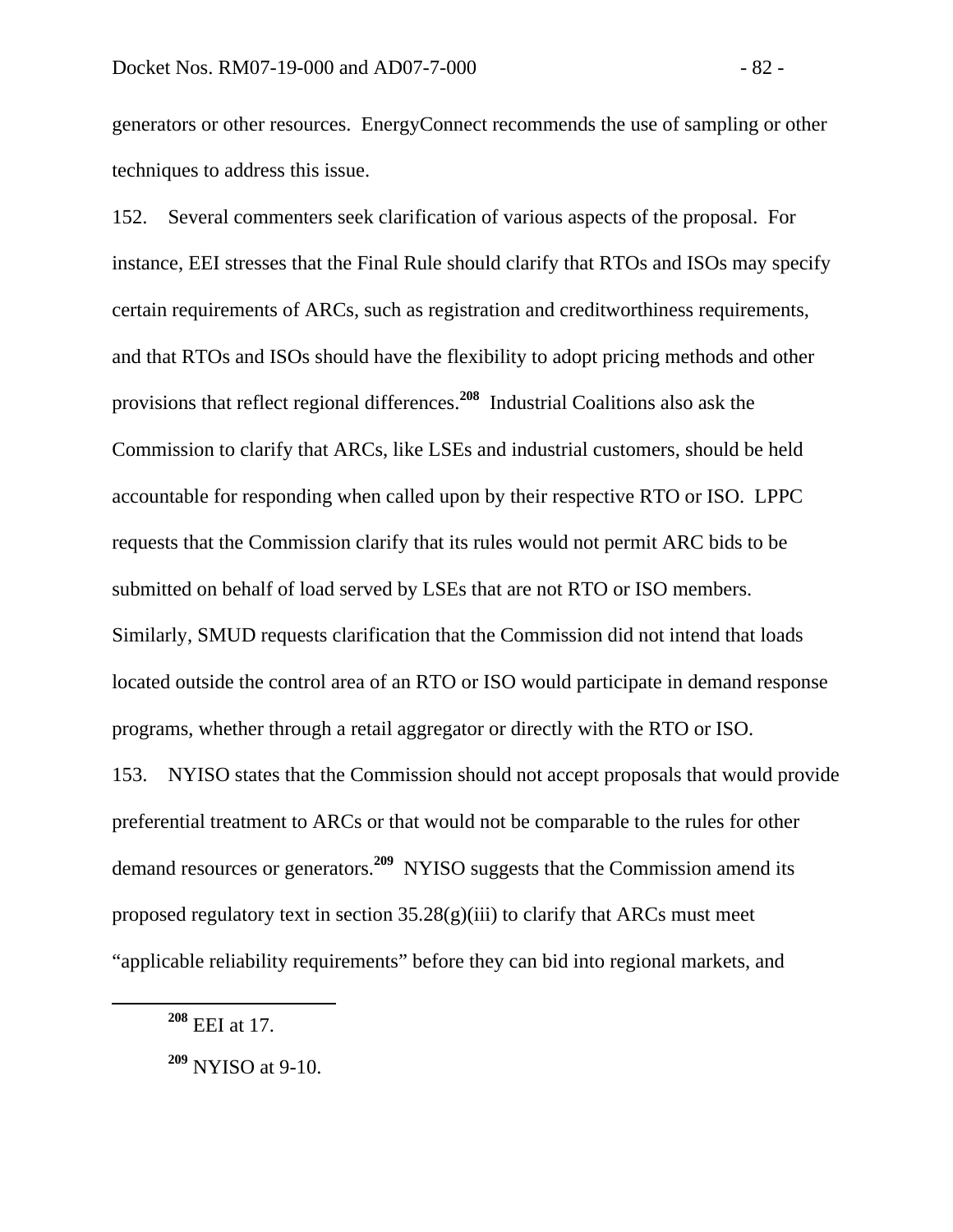clarify that the reference to "organized market" has the same meaning as proposed under subsection  $(g)(i)$ .<sup>210</sup> Similarly, it states that the Commission should conform subsection  $(g)(iii)$  to  $(g)(i)$  so that  $(g)(iii)$  will specifically require ARCs to comply with "necessary" technical requirements under the RTO or ISO tariff." NYISO notes that such a change will ensure that RTOs and ISOs may adopt reasonable metering, verification, communications, minimum size, and other technical rules for both individual demand resources and ARCs.**<sup>211</sup>**

### **c. Commission Determination**

154. The Commission adopts in this Final Rule the proposed rule to require RTOs and ISOs to amend their market rules as necessary to permit an ARC to bid demand response on behalf of retail customers directly into the RTO's or ISO's organized markets, unless the laws or regulations of the relevant electric retail regulatory authority do not permit a retail customer to participate. We find that allowing an ARC to act as an intermediary for many small retail loads that cannot individually participate in the organized market would reduce a barrier to demand response. Aggregating small retail customers into larger pools of resources expands the amount of resources available to the market, increases competition, helps reduce prices to consumers and enhances reliability. We also agree with commenters that this proposal could encourage development of demand response

**<sup>211</sup>** NYISO at 10.

**<sup>210</sup>** Section 35.28 (g)(i) establishes that "organized markets" includes any RTO or ISO-administered market based on competitive bidding.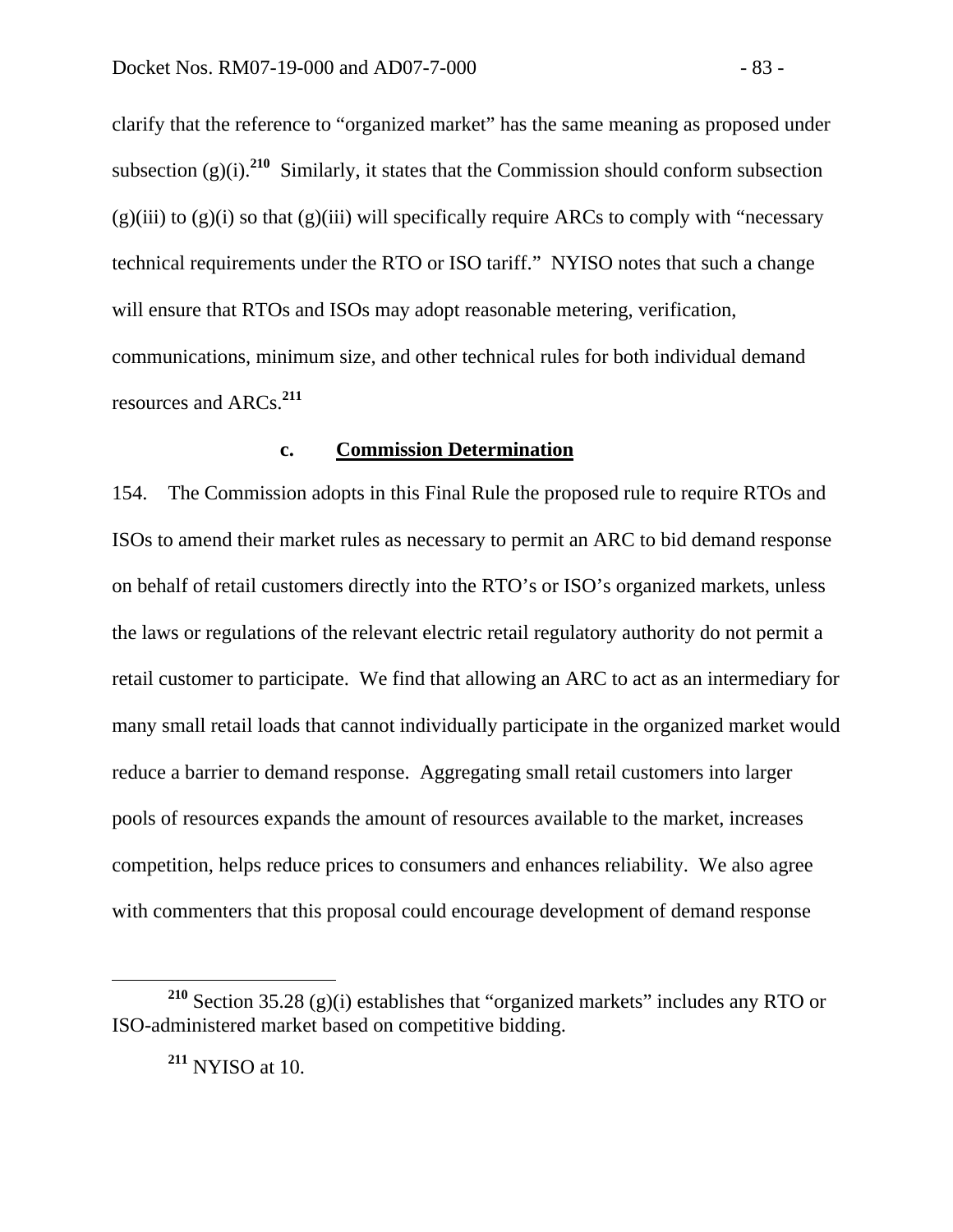programs and thereby provide retail customers more opportunities available through larger markets. Additionally, as some commenters note, experiences with existing aggregation programs in PJM, NYISO, and ISO New England have shown that these programs have increased demand responsiveness in these regions.

155. We are mindful of the comments that allowing ARCs to bid into the wholesale energy market without the relevant electric retail regulatory authority's express permission may have unintended consequences, such as placing an undue burden on the relevant electric retail regulatory authority. In the NOPR, the Commission sought to address the concerns of state and local retail regulatory entities by proposing to require that an ARC may bid retail load reduction into an RTO or ISO regional market unless the laws or regulations of the relevant electric retail regulatory authority do not permit a retail customer to participate in this activity. The Commission's intent was not to interfere with the operation of successful demand response programs, place an undue burden on state and local retail regulatory entities, or to raise new concerns regarding federal and state jurisdiction, as some commenters argue. As described above, we clarify that we will not require a retail electric regulatory authority to make any showing or take any action in compliance with this rule. Rather, this rule requires an RTO or ISO to accept a bid from an ARC, unless the laws or regulations of the relevant electric retail regulatory authority do not permit the customers aggregated in the bid to participate.

156. In response to E.ON U.S., we do not agree that the approach we adopt here violates the separation of federal and state jurisdiction. Rather, we find that this action properly balances the Commission's goal of removing barriers to development of demand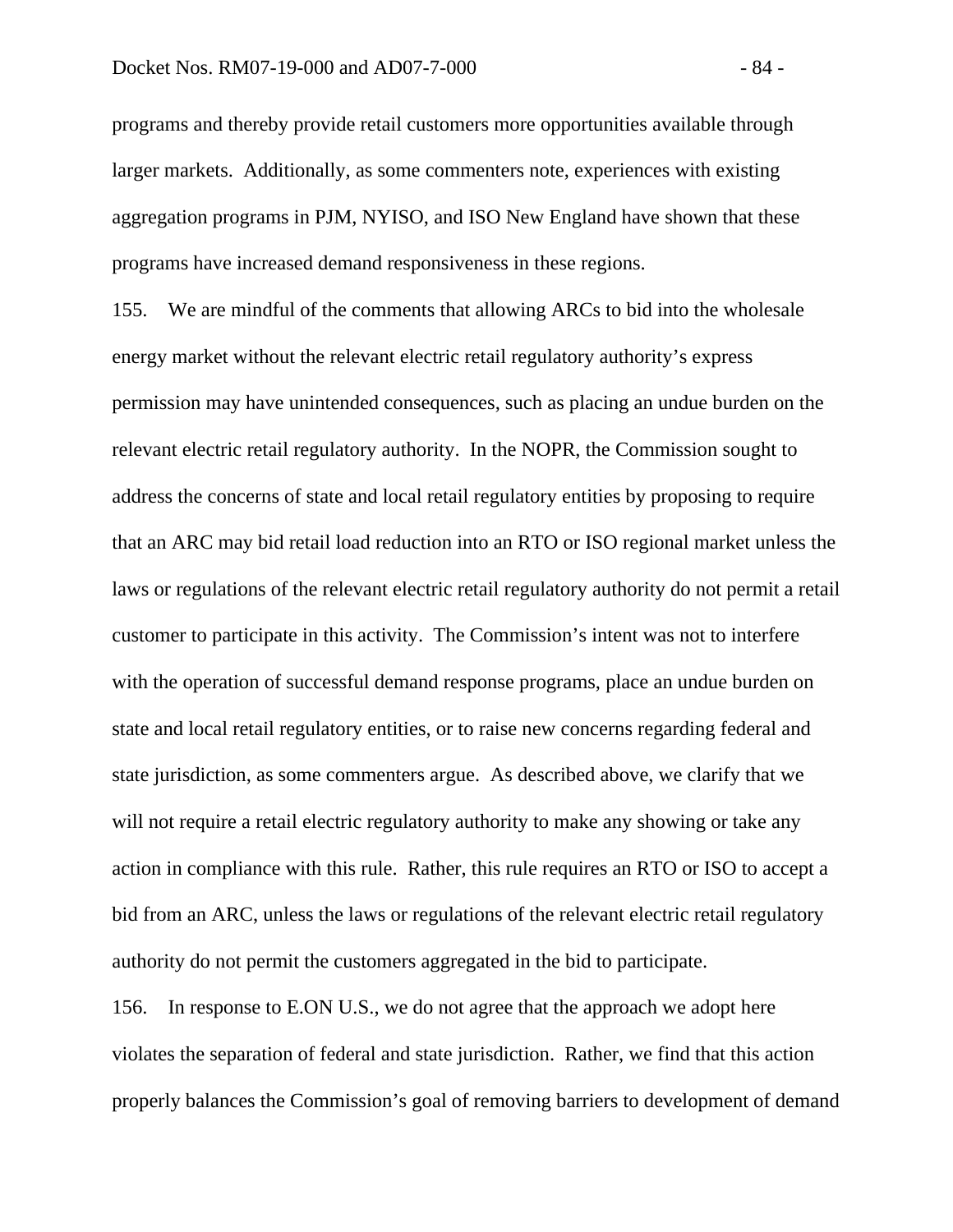response resources in the organized markets that we regulate with the interests and concerns of state and local regulatory authorities.

157. With regard to LPPC's request that ARCs not bid on behalf of load served by LSEs that are not RTO or ISO members, SMUD's request for clarification that loads outside of an RTO's or ISO's control area would not participate in demand response programs, and TAPS's comment that the proposal should not require a change to an existing retail load reduction program, the continuing role of the relevant retail electric regulatory authority adequately addresses these concerns.

158. Further, we agree with the comments that, because each region's market design is different, it is important to permit each RTO or ISO to design ARC provisions that account for these differences. Therefore, instead of developing pro forma language or requiring RTOs and ISOs to make detailed generic market rule amendments, we direct RTOs and ISOs to amend their tariffs and market rules as necessary to allow an ARC to bid demand response directly into the RTO's or ISO's organized market in accordance with the following criteria and flexibilities that remain largely unchanged from those advanced in the NOPR:

- a. The ARC's demand response bid must meet the same requirements as a demand response bid from any other entity, such as an LSE. For example:
	- i. Its aggregate demand response must be as verifiable as that of an eligible LSE or large industrial customer's demand response that is bid directly into the market;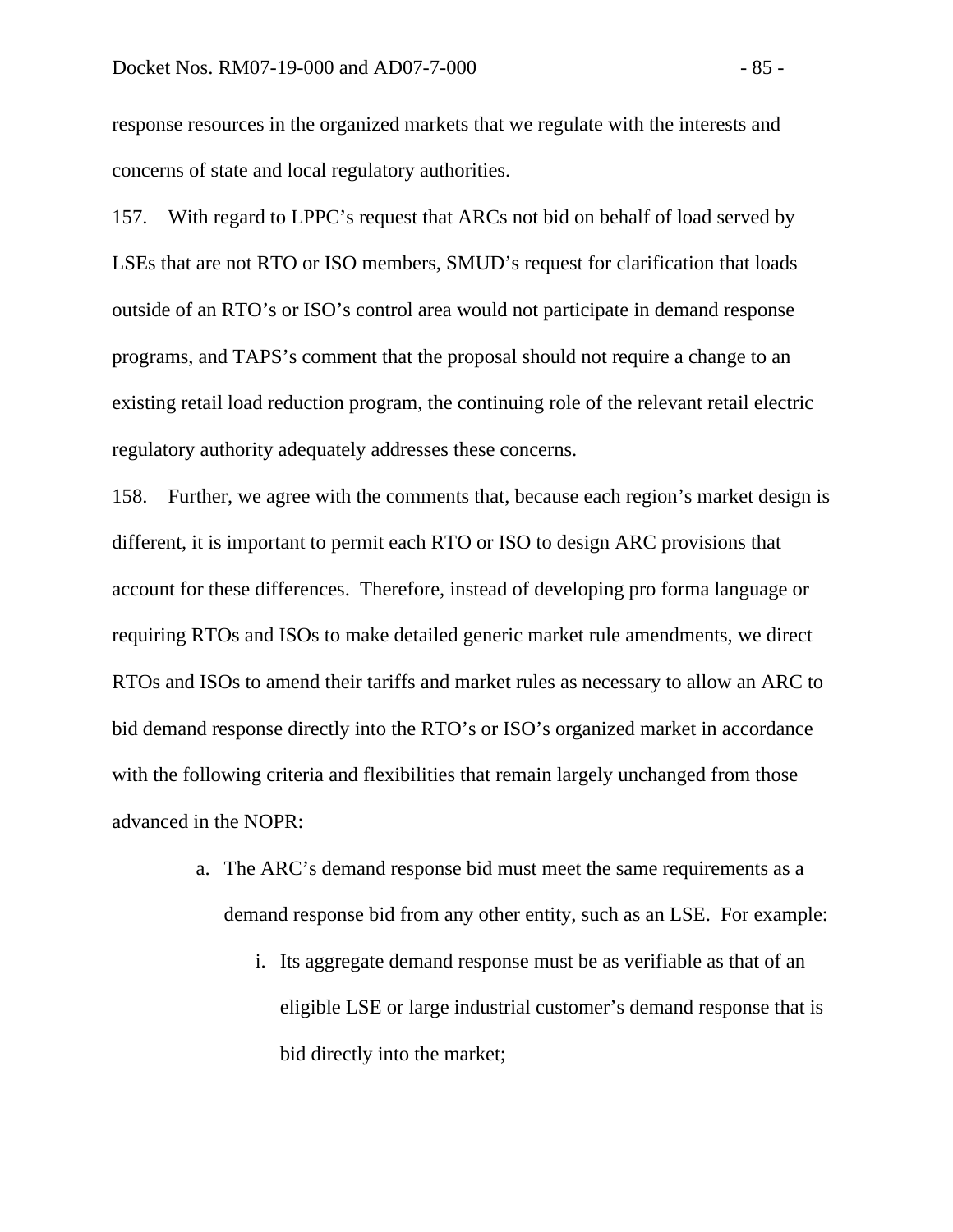- ii. The requirements for measurement and verification of aggregated demand response should be comparable to the requirements for other providers of demand response resources, regarding such matters as transparency, ability to be documented, and ensuring compliance;
- iii. Demand response bids from an ARC must not be treated differently than the demand response bids of an LSE or large industrial customer.
- b. The bidder has only an opportunity to bid demand response in the organized market and does not have a guarantee that its bid will be selected.
- c. The term "relevant electric retail regulatory authority" means the entity that establishes the retail electric prices and any retail competition policies for customers, such as the city council for a municipal utility, the governing board of a cooperative utility, or the state public utility commission.
- d. An ARC can bid demand response either on behalf of only one retail customer or multiple retail customers.
- e. Except for circumstances where the laws and regulations of the relevant retail regulatory authority do not permit a retail customer to participate, there is no prohibition on who may be an ARC.
- f. An individual customer may serve as an ARC on behalf of itself and others.
- g. The RTO or ISO may specify certain requirements, such as registration with the RTO or ISO, creditworthiness requirements, and certification that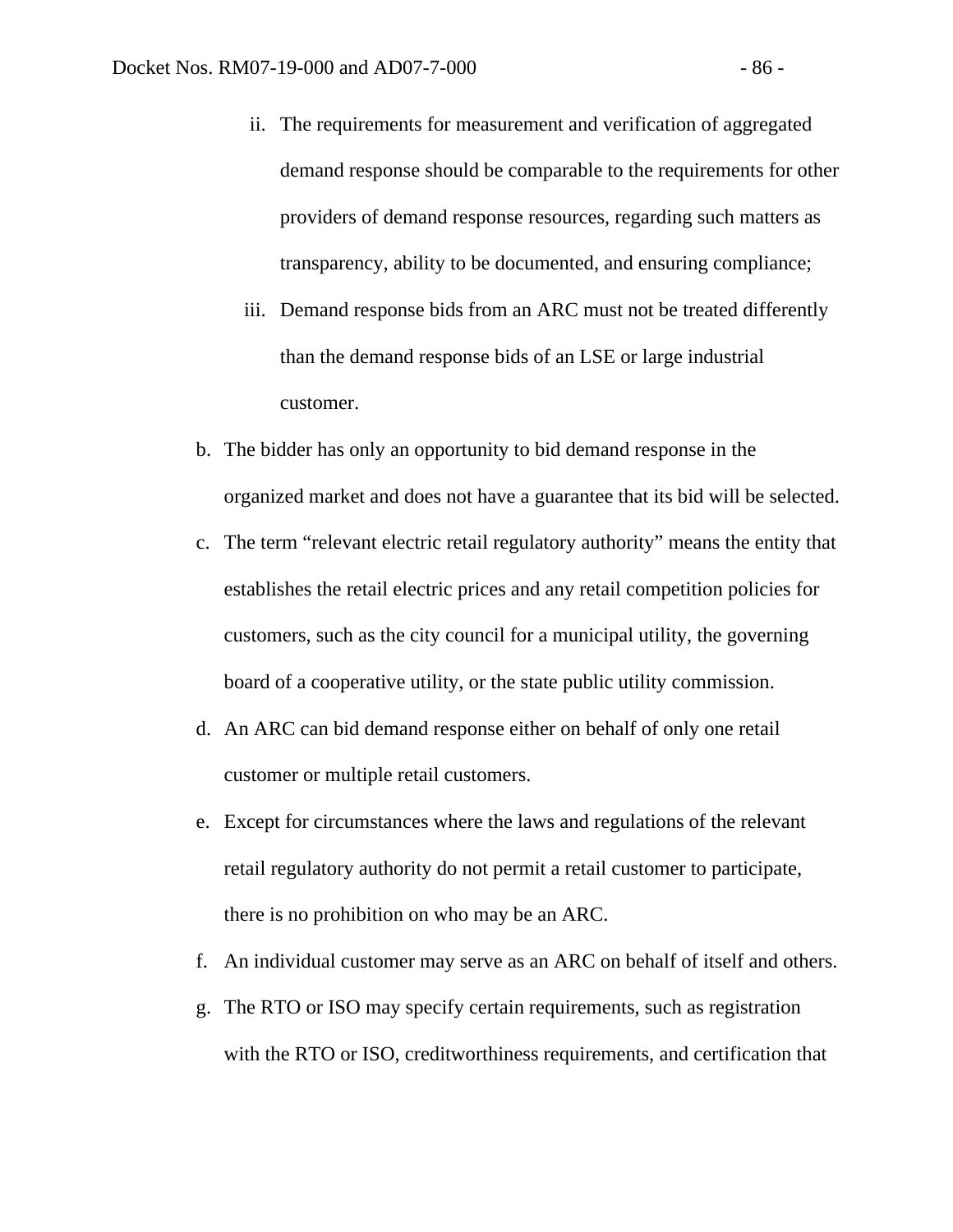participation is not precluded by the relevant electric retail regulatory authority.**<sup>212</sup>**

- h. The RTO or ISO may require the ARC to be an RTO or ISO member if its membership is a requirement for other bidders.
- i. Single aggregated bids consisting of individual demand response from a single area, reasonably defined, may be required by RTOs and ISOs.
- j. An RTO or ISO may place appropriate restrictions on any customer's participation in an ARC-aggregated demand response bid to avoid counting the same demand response resource more than once.
- k. The market rules shall allow bids from an ARC unless this is not permitted under the laws or regulations of relevant electric retail regulatory authority.

159. The above criteria in combination with regional flexibility will provide the foundation for each RTO and ISO to work with its stakeholders, including state and local regulatory entities, to develop market rules that will enable more small entities to provide demand response to the regional markets. Such a process would provide the forum necessary to discuss and resolve concerns raised by the commenters in this proceeding, including: (1) developing standardized terms and conditions, (2) the requirement that ARC's demand response bid must meet the same requirements as other demand response

**<sup>212</sup>** The RTO or ISO should not be in the position of interpreting the laws or regulations of a relevant electric retail regulatory authority.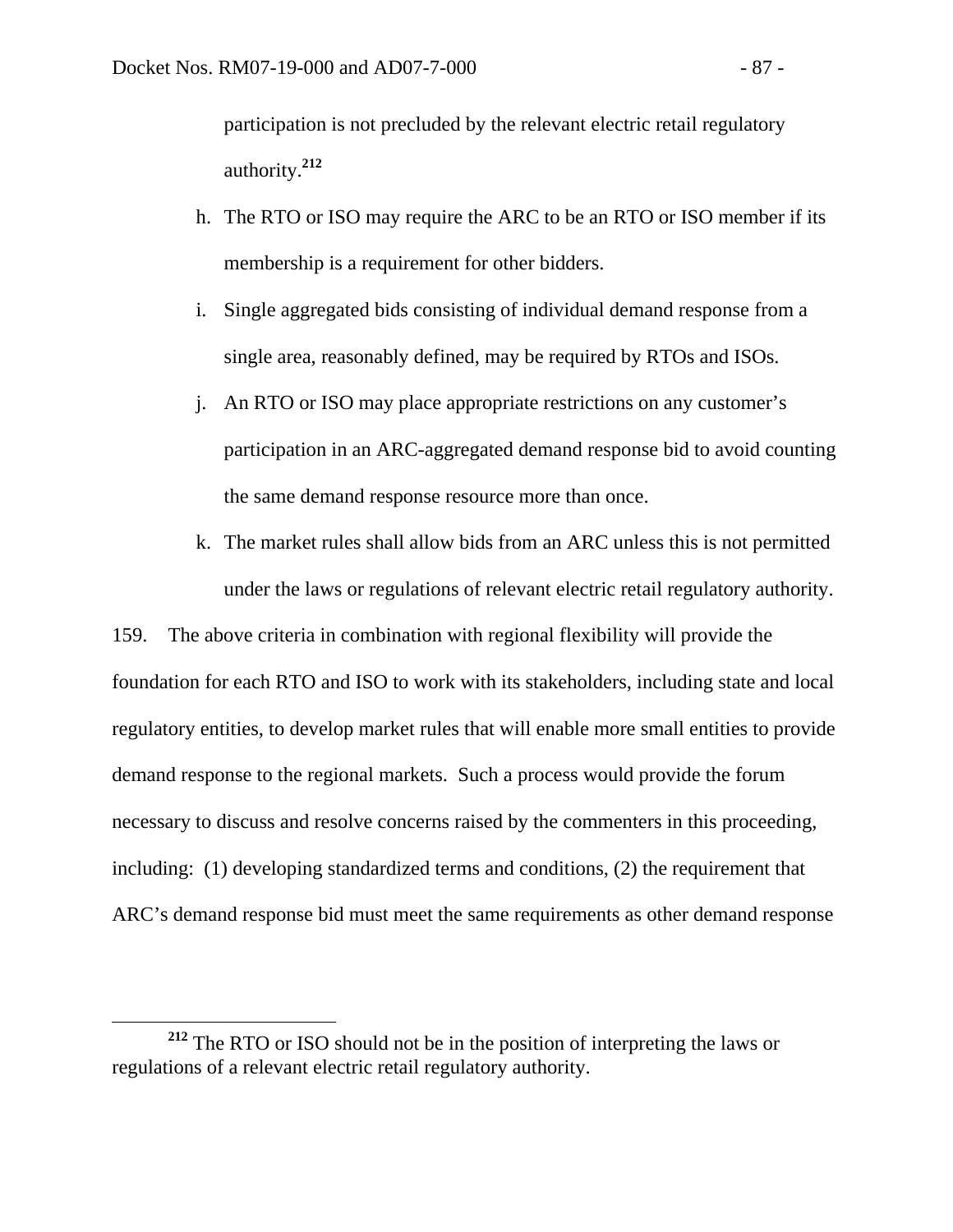bids,**<sup>213</sup>** (3) verification and measurement, (4) penalties for non-compliance, (5) registration and creditworthiness requirements, and (6) mechanisms to prevent gaming. Further, in response to those who ask us to require in this rule (1) that each RTO or ISO should be required to demonstrate net benefits of its program, (2) that bids should be aggregated on a local basis, and (3) that so called "double payment" should be either required or prohibited, we decline to do so here. Such issues are more appropriately addressed by each region in its compliance filing if it chooses to do so.

160. Given this regional approach, we do not find that standardized technical issues or a pro forma set of market rules, as raised by some commenters, is necessary at this time. The comments do not persuade us to add additional criteria to the criteria adopted herein. As noted above, we encourage RTOs and ISOs to coordinate their efforts with customers, state and local regulatory entities, and other stakeholders. The Commission will consider such regional proposals in the compliance filings. Further, we agree with commenters on the need for coordination of the activities of the ARCs and LSEs to ensure efficient operation of the markets.

161. In accordance with NYISO's recommendation, the Commission will clarify that its regulatory reference in § 35.28 (g)(ii) to "organized market" has the same meaning as proposed under (g)(i) and that ARCs are to comply with any necessary technical requirements under the RTOs or ISO's tariff.

**<sup>213</sup>** We note that "same requirement" does not necessarily mean identical to other demand response bids. An ARC's demand response bid must meet similar or comparable requirements as other demand response bids.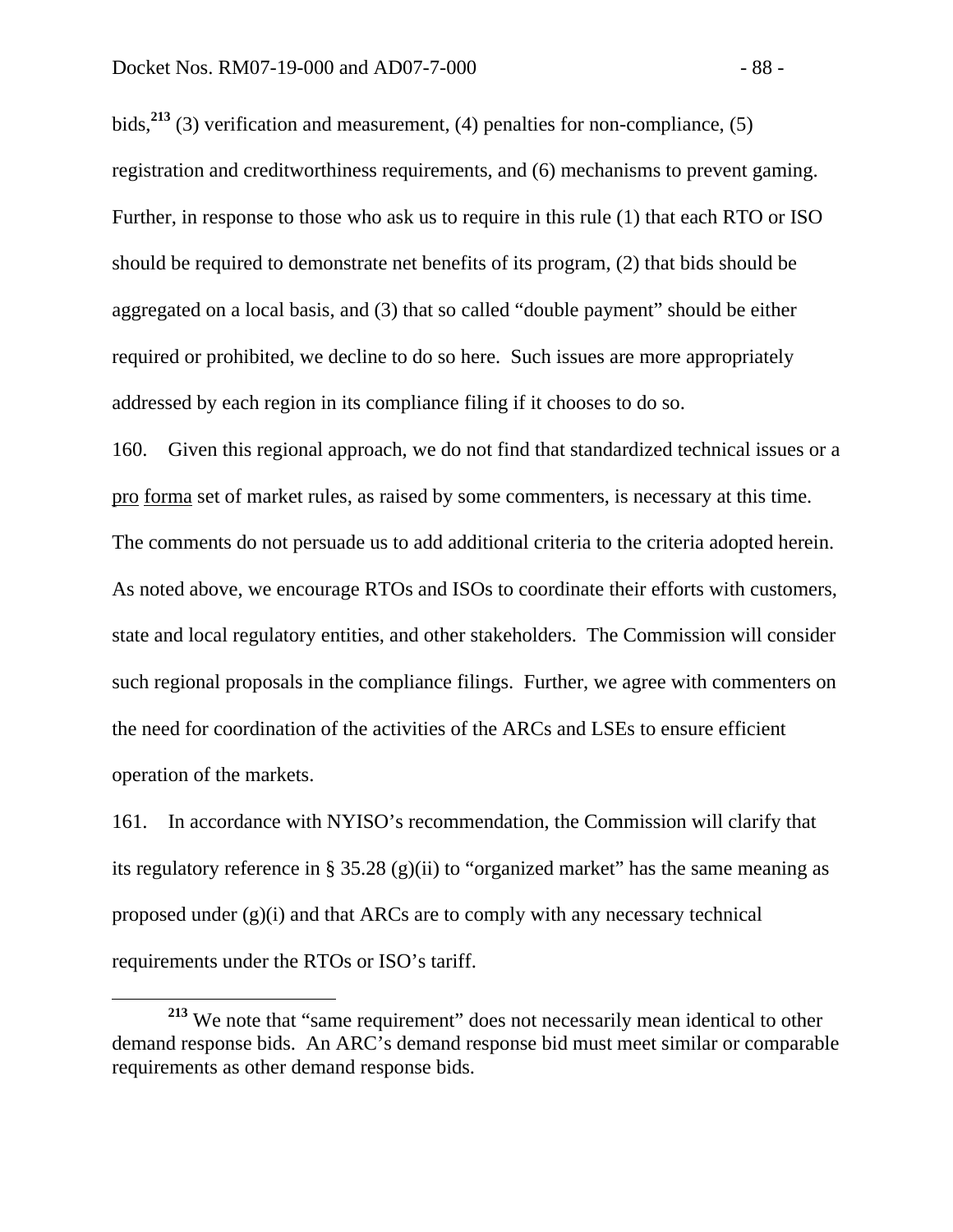162. Regarding NYISO's recommendation that the Commission clarify that ARCs must meet "applicable reliability requirements," the Commission does not see a need to change its proposed language in this rulemaking because reliability issues are addressed by each RTO or ISO in accordance with Commission established reliability requirements.

163. Each RTO and ISO is required to submit, within six months of the date that this Final Rule is published in the Federal Register, a compliance filing with the Commission, proposing amendments to its tariffs or otherwise demonstrating how its existing tariff and market design is in compliance with the requirements of this Final Rule.

164. We appreciate comments of CAISO, ISO New England, Midwest ISO, and NYISO that they are already working with stakeholders to allow ARCs to operate within their footprint or to address compliance issues. With regard to SPP's comment that there is no retail access state within SPP, the Commission notes that its ARC requirements are not limited to aggregation of retail customers who have retail choice. We will not prejudge here whether any nascent ARC program will satisfy our requirements. Nor will we decide whether a regulator of a traditional, vertically-integrated monopoly utility may give permission for an ARC to aggregate retail customers' demand responses for bidding into SPP's markets. SPP may explain in its compliance filing its situation regarding retail choice but should also explain how it would accommodate a bid from an ARC consistent with the criteria listed above.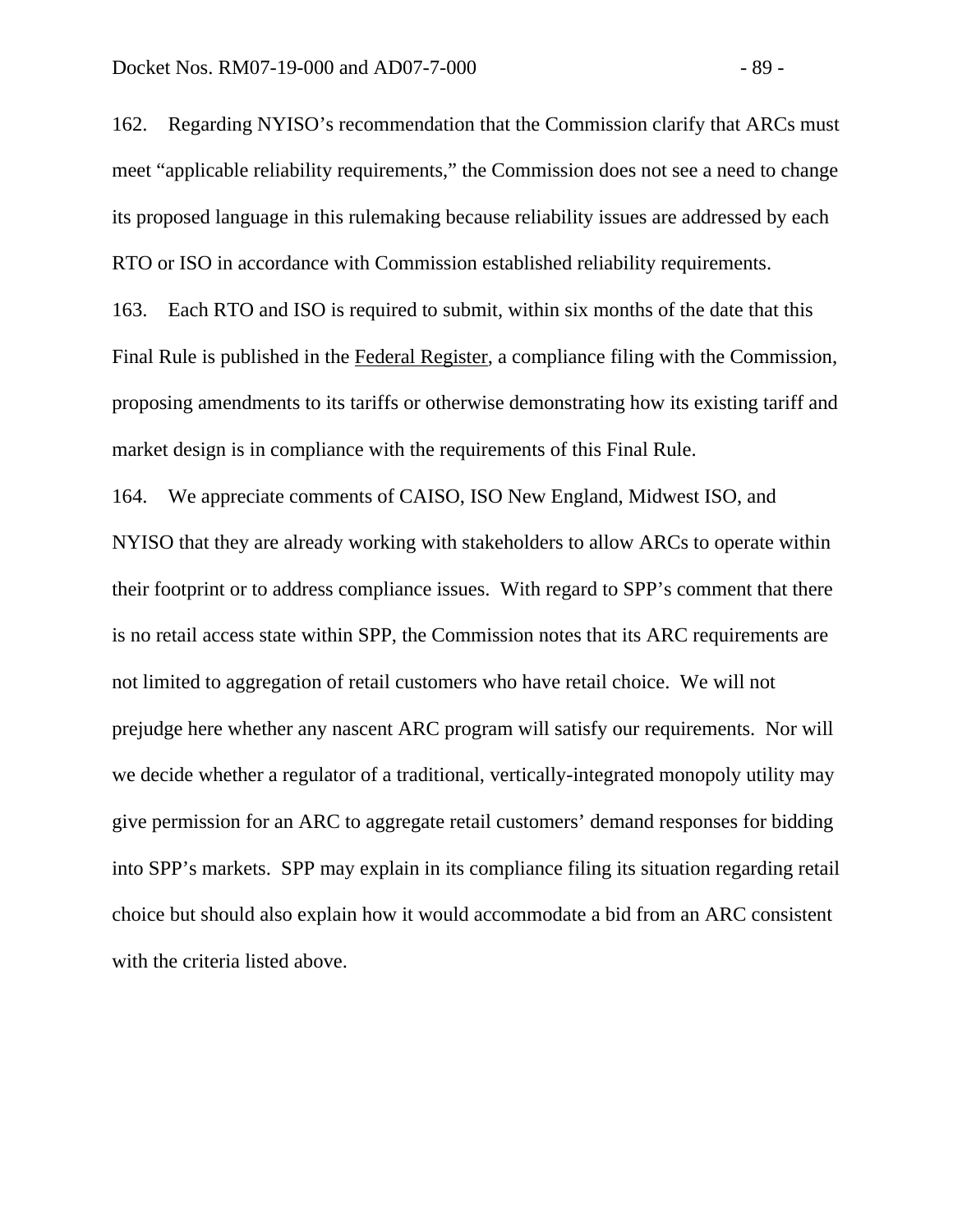# **5. Market Rules Governing Price Formation During Periods of Operating Reserve Shortage**

165. In the NOPR, the Commission observed that existing RTO and ISO market rules continue to appear to be unjust, unreasonable, and unduly discriminatory or preferential during periods of operating reserve shortages. In particular, the Commission noted that these rules may not produce prices that accurately reflect the true value of energy in such an emergency and, by failing to do so, may harm reliability, inhibit demand response, deter new entry of demand response and generation resources, and thwart innovation.**<sup>214</sup>** 166. Therefore, the Commission proposed to reform market rules governing price formation in RTO and ISO energy markets during operating reserve shortages. Specifically, the Commission proposed to require each RTO or ISO with an organized energy market to make a compliance filing, within six months of the date that the Final Rule is published in the Federal Register, proposing any necessary reforms to ensure that the market price for energy accurately reflects the value of such energy during shortage periods (i.e., an operating reserve shortage). The Commission stated that each RTO or ISO may propose one of four suggested approaches to pricing reform during an operating reserve shortage or to develop its own alternative approach to achieve the same objectives. These approaches are discussed in section (b) of this chapter. Alternatively, an RTO or ISO may demonstrate that its existing market rules already reflect the value of energy during periods of shortage and, therefore, do not need to be reformed. The

**<sup>214</sup>** NOPR, FERC Stats. & Regs. ¶ 62,628 at P 107.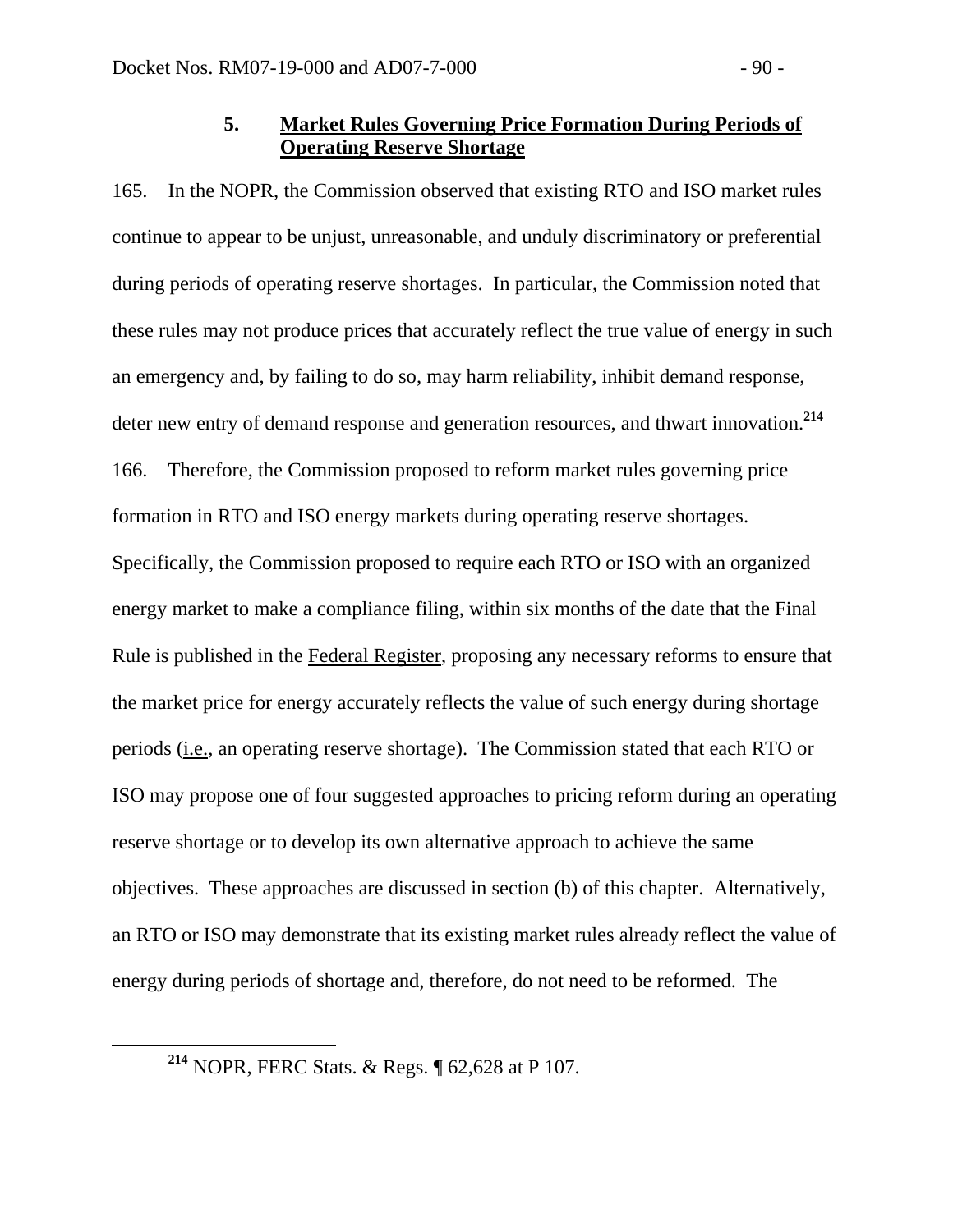Commission proposed to require RTOs and ISOs proposing reforms or demonstrating the adequacy of existing market rules to provide an adequate factual record for the Commission to evaluate their proposals; and proposed six criteria by which the Commission would evaluate the RTO's or ISO's compliance filing. The Commission asked for comments on these criteria. The Commission noted that any change in market rules to implement the proposed reforms must consider the issue of market power abuse, recognize regional differences in market rules, and be based on a sound factual record. 167. Further, the Commission stated that it would require any RTO or ISO proposing reform in this area to address the adequacy of any market power mitigation measures that would be in place during periods of operating reserve shortage. In addition, to ensure an adequate record on the issue of market power mitigation, the Commission proposed to solicit the views of the Independent Market Monitor for each RTO or ISO region on any proposed reforms in this area.

168. Section (a) of this Chapter presents a discussion of the Commission's proposed rule to reform pricing for RTOs and ISOs to more accurately reflect the value of energy during periods of operating reserve shortage. Section (b) addresses comments on the four approaches provided by the Commission that RTOs and ISO must consider in addressing this issue. Section (c) addresses the six criteria that the Commission proposed to ensure that any reforms implemented by an RTO or ISO achieve the desired results; and section (d) addresses the option for each RTO or ISO to phase-in its reform proposal over a number of years.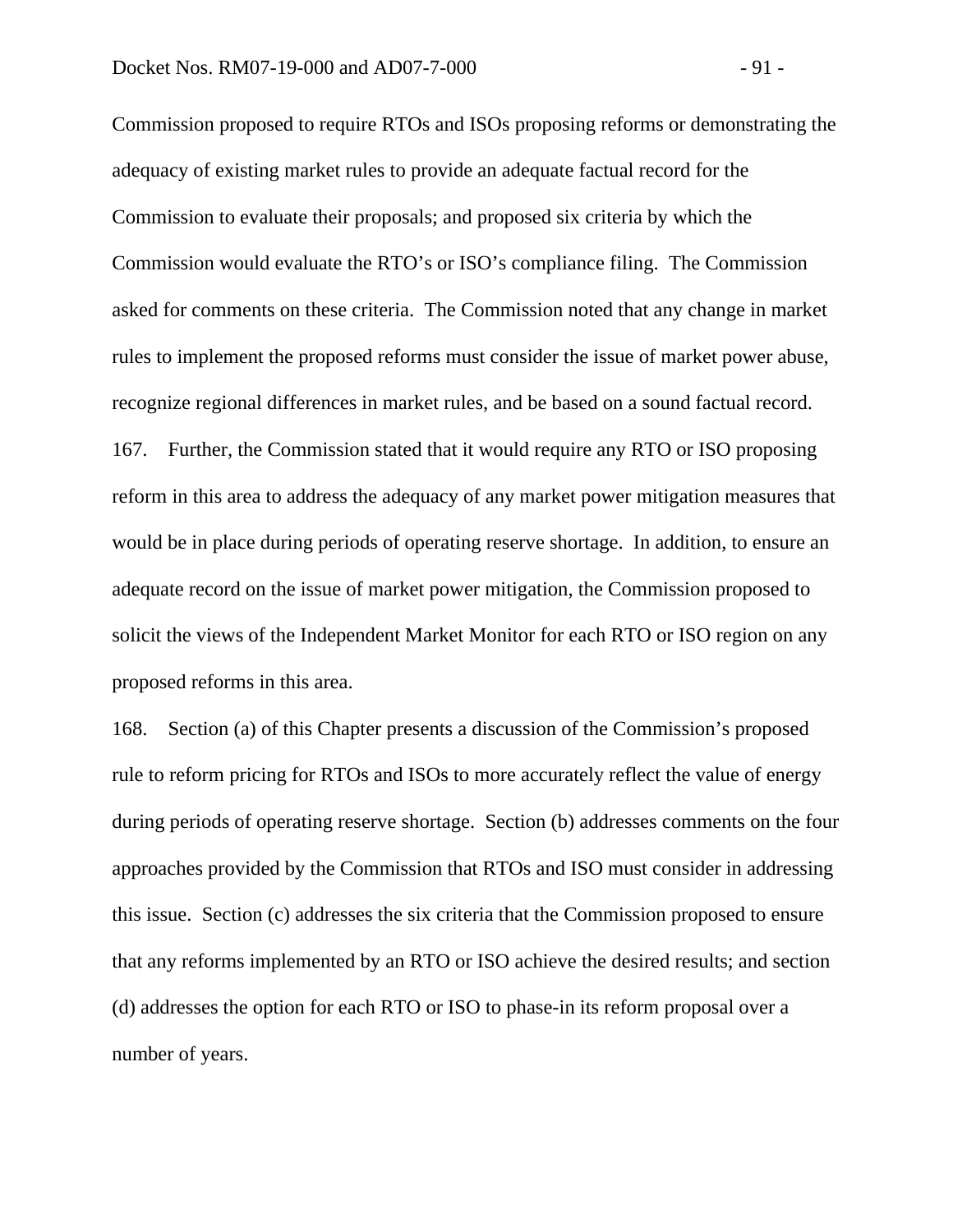# **a. Price Formation During Periods of Operating Reserve Shortage**

## **i. Comments**

169. A number of commenters state that they support the proposed rule on price formation during periods of operating reserve shortage.**<sup>215</sup>** Some of these commenters assert that prices must be allowed to reflect the true value of energy during an operating reserve shortage in order for wholesale energy markets to operate efficiently.**<sup>216</sup>** Other commenters state that a transparent price signal can: (1) enhance system reliability and protect customers;**<sup>217</sup>** (2) encourage a vibrant demand response market because both demand response and other sources of energy supply will participate in the market to a greater degree;**<sup>218</sup>** and (3) encourage those with advanced metering technology to follow energy prices more closely, and those without such technology to acquire it.**<sup>219</sup>**

**<sup>219</sup>** OMS at 6.

**<sup>215</sup>** E.g., Mr. Borlick; BP Energy; CAISO; California PUC; Comverge; Constellation; DC Energy; Dominion Resources; DRAM; Duke Energy; EEI; EPSA; Exelon; FirstEnergy; Integrys Energy; Ohio PUC; OMS; Potomac Economics; PJM Power Providers; PPL Parties; and Reliant.

**<sup>216</sup>** E.g., BP Energy at 22; Mr. Borlick at 5; Comverge at 20, 22; Dominion Resources at 7; Exelon at 11; OMS at 6; PPL Parties at 5; and PJM Power Providers at 3.

**<sup>217</sup>** Comverge at 20, 23; PPL Parties at 5. PPL Parties notes that "customers will be protected because the price signal will encourage more robust bilateral contracting, self-supplied generation, the improved use of hedging and financial instruments, and increased amounts of demand responsive load." PPL Parties at 6.

**<sup>218</sup>** PPL Parties at 5.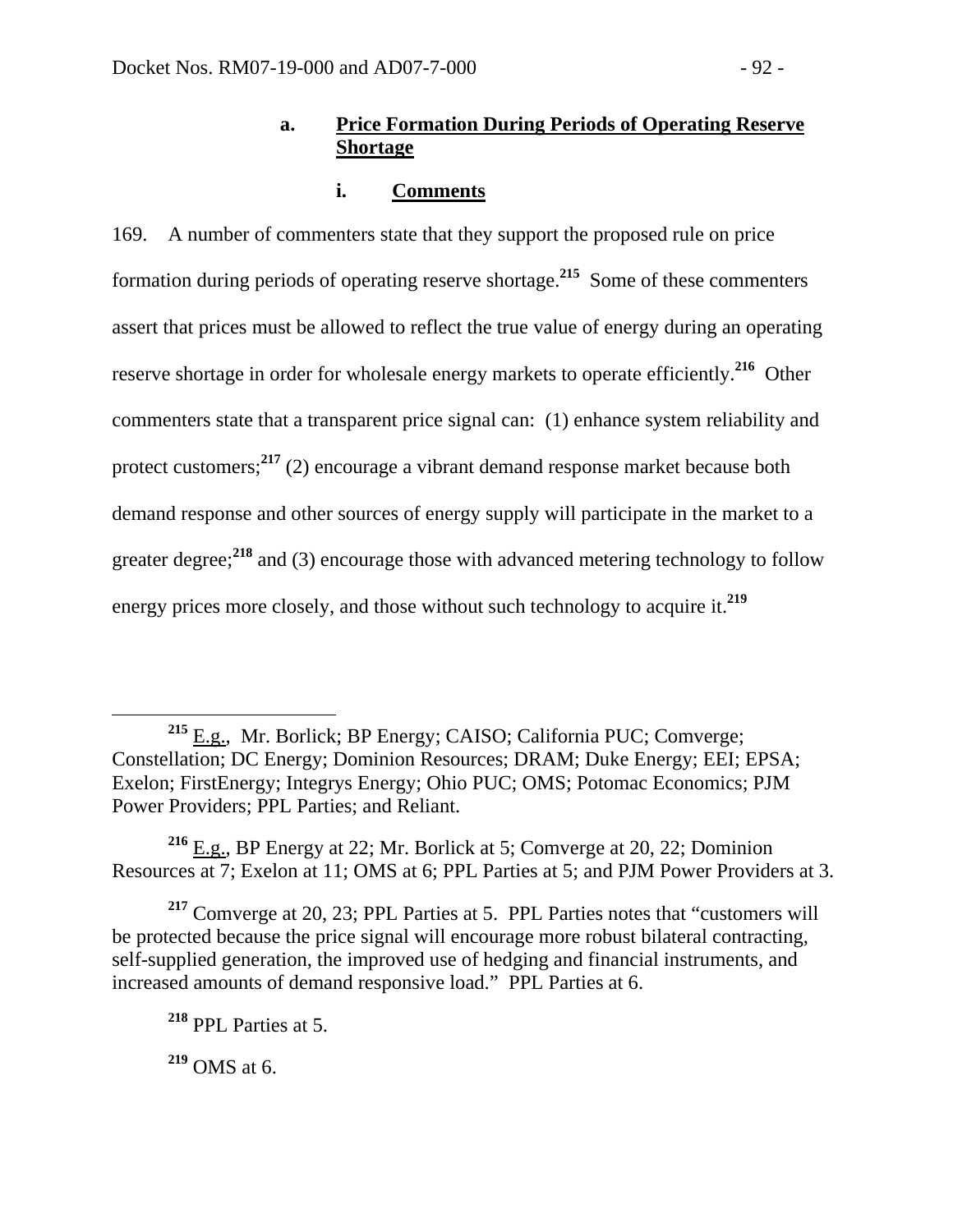170. EEI maintains that RTOs and ISOs should modify their market rules to allow the market-clearing price to accurately reflect the value of energy during periods of operating reserve shortages. It also agrees that any change in market rules must consider the issue of market power, recognize regional differences in market rules, and be based on a sound factual record.**<sup>220</sup>**

171. PJM Power Providers asserts that accurate price signals are the cornerstone of a successful wholesale market design. It notes that many of the problems in wholesale electric markets stem from market design features that suppress prices during shortage conditions to levels below the value of lost load.**<sup>221</sup>** It adds that shortage pricing can provide short-term signals to generation to ensure production and long-term signals to allow for fixed cost recovery supporting maintenance of existing facilities and new entry. Therefore, PJM Power Providers asserts that a shortage pricing mechanism must be integrated with the overall market design.

172. Reliant states that for all RTOs and ISOs—with or without capacity markets, prices in real-time should properly signal needed responses from both supply-side and demand-side resources. To the extent that price caps or bid mitigation suppress the appropriate price signals in the energy market, reforms should be made. These price signals are needed to encourage the necessary short-term response to the market and also

**<sup>220</sup>** EEI at 19.

**<sup>221</sup>** PJM Power Providers at 3. See also PPL Parties at 5 ("implementing appropriate [shortage] pricing will require permitting energy prices to rise when warranted to reflect the average value of lost load").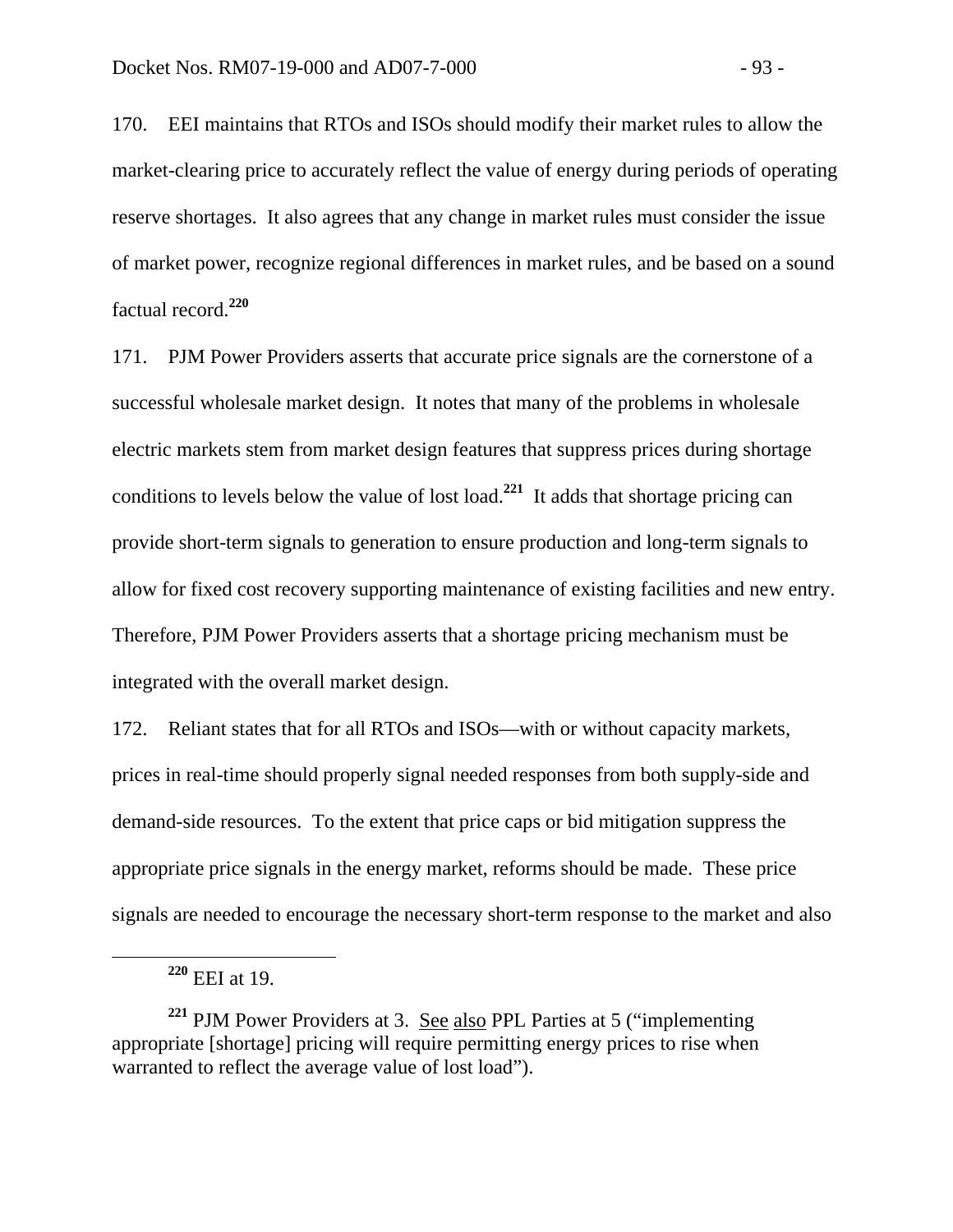to provide critical pricing information to the market.**<sup>222</sup>** Reliant argues that the current market design in several RTOs and ISOs does not support the investment needed to maintain system reliability.**<sup>223</sup>** It asserts that transparent price signals in the market will encourage the most efficient and effective implementation of new generation and demand-side technology and investment. Therefore, to the extent that RTO and ISO market design fails to provide such transparent price signals, Reliant asserts that the Commission should direct necessary pricing reforms.**<sup>224</sup>**

173. Several commenters note that they support the proposed shortage pricing proposal and also note that generation and demand resources should be treated comparably during shortage pricing.**<sup>225</sup>** For instance, OMS states that both generation and demand resources are equally valuable so they should be treated comparably. In that respect, it notes that, similar to generators, demand resources, if offered and accepted into the market during shortage periods, should be assessed penalties if the RTO calls on them and they do not comply.**<sup>226</sup>**

**<sup>224</sup>** Id. 9-10.

**<sup>225</sup>** PPL Parties at 5; First Energy at 11; and OMS at 6.

**<sup>226</sup>** OMS at 6.

**<sup>222</sup>** Reliant at 8.

**<sup>223</sup>** For example, in Midwest ISO and CAISO, Reliant notes that market revenues were not sufficient to support new generation investment. Id. at 9.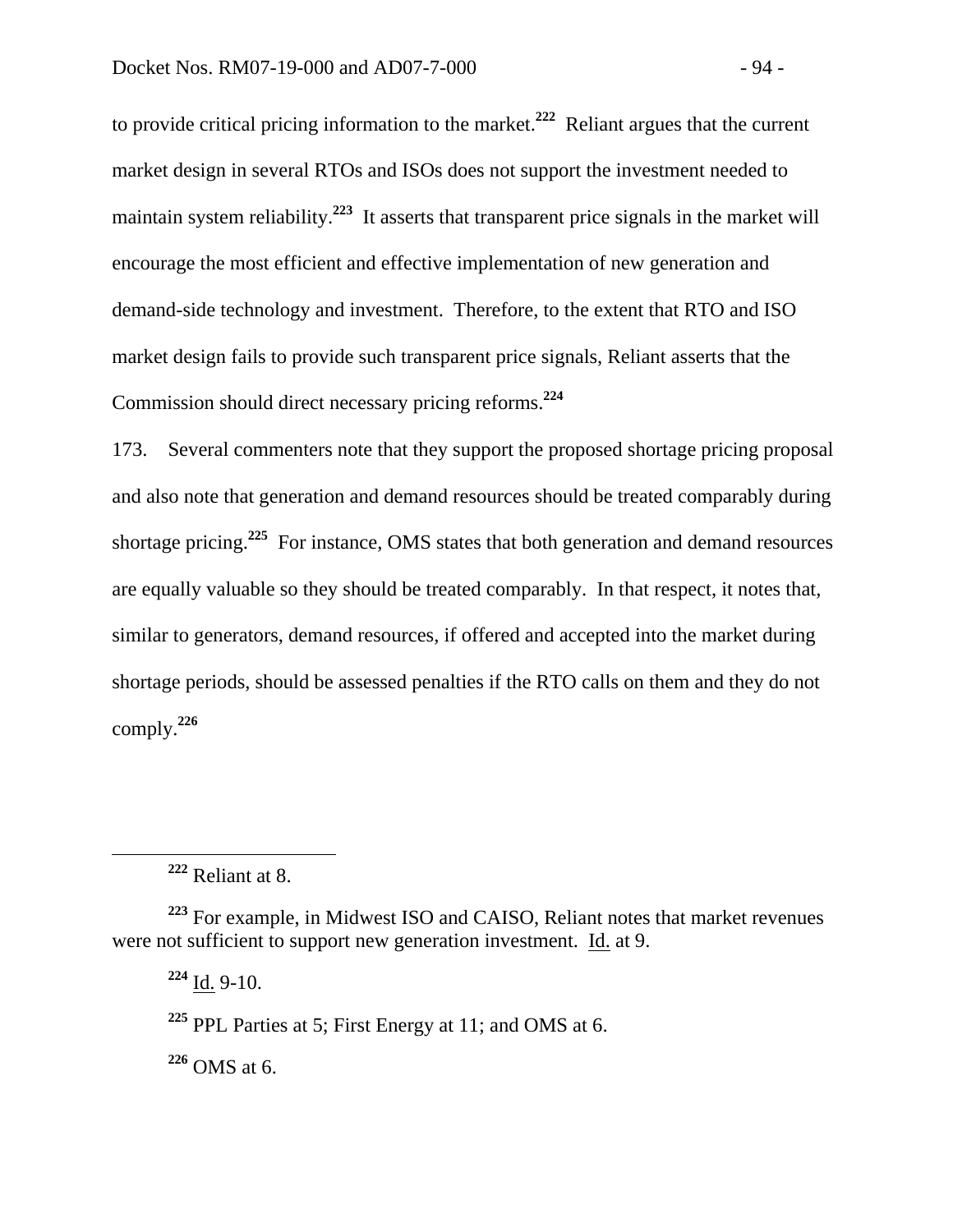174. Several commenters support the Commission's proposal to recognize regional differences by adopting a flexible regional approach, rather than a general mandate.**<sup>227</sup>** These commenters state that given the market design and rule variations among organized markets, a one-size-fits-all approach may not be appropriate. They believe that it is reasonable for the Commission to establish fundamental principles and necessary elements for promoting demand responsiveness, while leaving the specifics of implementation to each RTO or ISO market. Therefore, they support the Commission's proposal to allow each region to choose its own shortage pricing approach from the four offered or to choose another developed through the stakeholder process.

175. EEI also strongly supports the Commission's regional approach; stating that, given the regional differences in market design, each region should have the flexibility to propose its own approach or demonstrate that its existing market rules satisfy this requirement.**<sup>228</sup>** Similarly, California PUC states that implementation of this rule should be done through collaborative efforts between the state commission and its respective RTO or ISO (e.g., how the shortage price is set, at what level it is set, and under what circumstances the shortage price is triggered).**<sup>229</sup>**

**<sup>228</sup>** EEI at 19.

**<sup>227</sup>** E.g., CAISO; EEI; EPSA; ISO/RTO Council; Midwest ISO; PJM Power Providers; Old Dominion; Wal-Mart; ISO New England; NYISO; NY TOs; Detroit Edison; Dominion Resources; and SPP.

**<sup>229</sup>** California PUC at 19. CAISO also states that it supports the Commission's proposal to require RTOs and ISOs to study shortage pricing market reforms and report back to the Commission.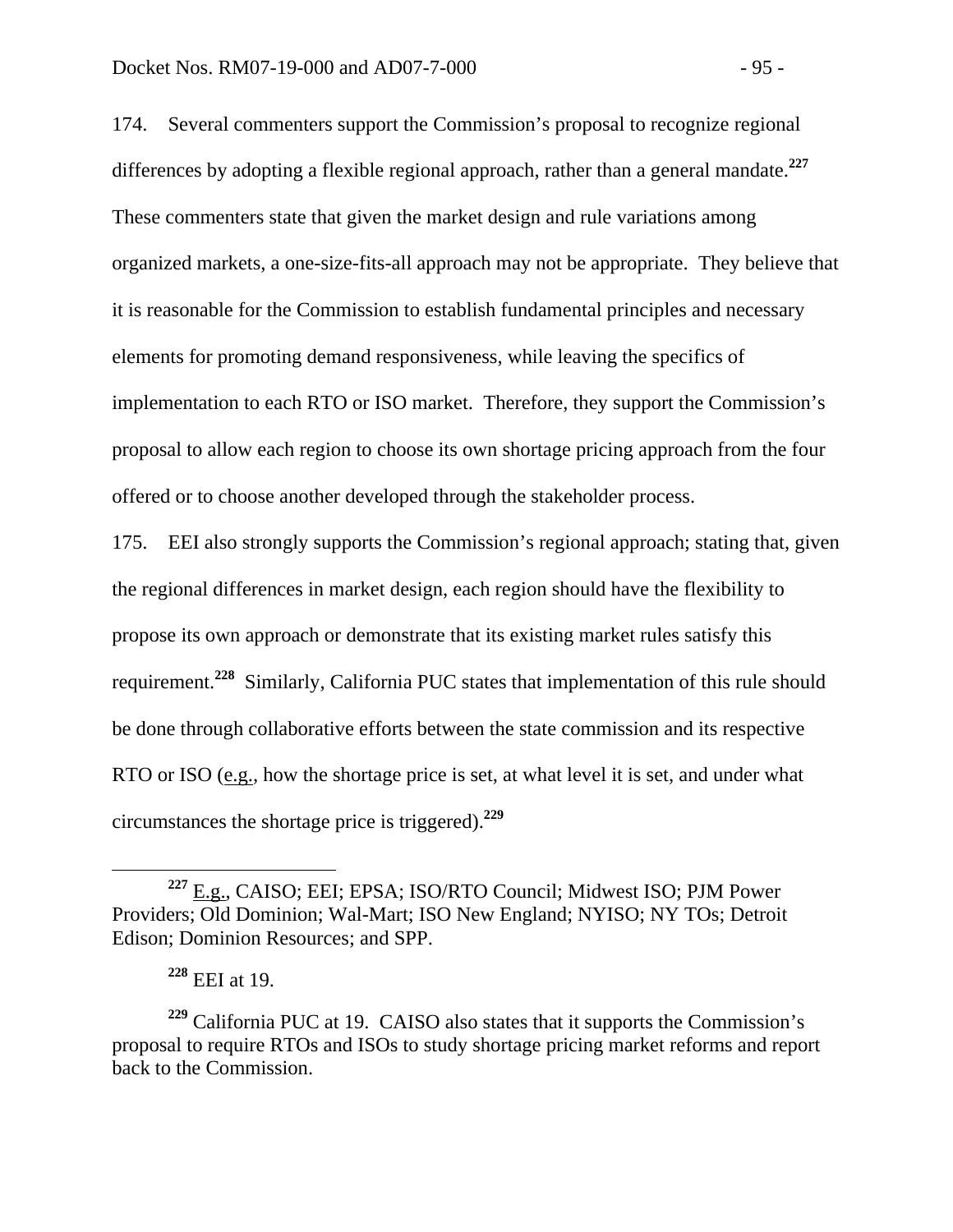176. Several regional entities assert that they are in compliance or will be in compliance with the proposed rule. For instance, CAISO states that it will be in compliance with the proposed plans to incorporate a demand curve for reserves within 12 months of the roll-out of MRTU, as directed by the Commission.<sup>230</sup> Midwest ISO states that it is in compliance with the proposed rule because its recently-approved ancillary services market incorporates a demand curve for operating reserves.**<sup>231</sup>** NYISO maintains that it intends to demonstrate in its compliance filing that its rules fully satisfy the NOPR's requirements.**<sup>232</sup>** ISO New England also states that it has a demand curve for operating reserves and thus is in compliance with the proposal.**<sup>233</sup>**

177. Many commenters object to the Commission's proposed rule on pricing reform during periods of operating reserve shortages, and they proffer various reasons.**<sup>234</sup>** Some of these commenters oppose the proposed rule on grounds that it will result in exercise of market power because the organized markets are not competitive,**<sup>235</sup>** leading to unjust and

**<sup>230</sup>** CAISO at 3.

**<sup>231</sup>** Midwest ISO at 16.

**<sup>232</sup>** NYISO at 4.

<sup>233</sup> ISO New England at 12; see also NEPOOL Participants at 16; NSTAR at 3; and Maine PUC at 4-5.

**<sup>234</sup>** E.g., Alcoa; APPA; California Munis; Industrial Coalitions; Industrial Consumers; LPPC; North Carolina Electric Membership; NRECA; OLD Dominion; TAPS; Steel Manufacturers; SMUD; Public Interest Organizations; New Jersey BPU; and National Grid.

**<sup>235</sup>** E.g., Alcoa; APPA; NRECA; TAPS; North Carolina Electric Membership; Pennsylvania PUC; LPPC; and Steel Manufacturers.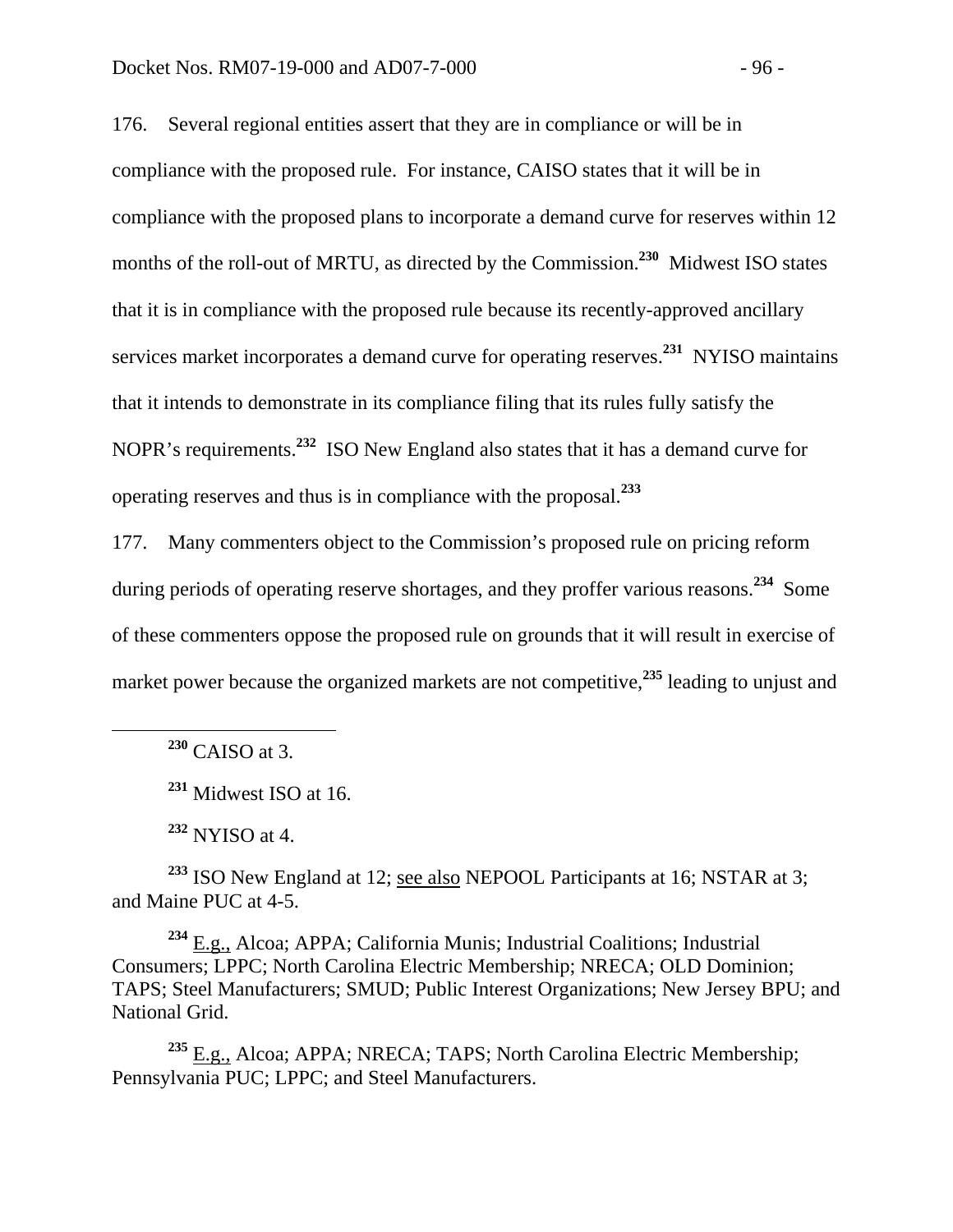unreasonable rates. APPA argues that the prices produced by RTO or ISO markets do not reflect the actual economic costs of providing service because the rates are not the product of competitive markets.**<sup>236</sup>** According to APPA, the only restraint on generation suppliers' ability to extract the maximum amount of profits from regional markets is the RTO's and ISO's market mitigation rules. It states that exposing retail consumers directly to unmitigated price signals would result in unjust and unreasonable rates. Therefore, APPA urges the Commission to first address market deficiencies, including market competitiveness and proper demand response infrastructure, in order to enable consumers to respond to higher prices.**<sup>237</sup>** NRECA argues that the Commission would violate its duty under FPA if it were to subject customers to unjust and unreasonable rates, even if those excessive rates were limited to emergency situations.**<sup>238</sup>**

178. LPPC is opposed to proposals that would permit generation prices to rise above rate cap levels during scarcity situations.**<sup>239</sup>** According to LPPC, the proposed rule would undermine the Commission's core mission to ensure just and reasonable rates and would result in an unjust and unreasonable transfer of wealth from customers to generators. It notes that the Commission has long approved the use of price caps in RTO and ISO markets in order to mitigate market power and to protect customers from unreasonable

**<sup>236</sup>** APPA at 53.

**<sup>237</sup>** Id. at 30-31. The California Munis adopt the comments of APPA on these issues and incorporate them by reference into their comments. California Munis at 17.

**<sup>238</sup>** NRECA at 16.

**<sup>239</sup>** LPPC at 3.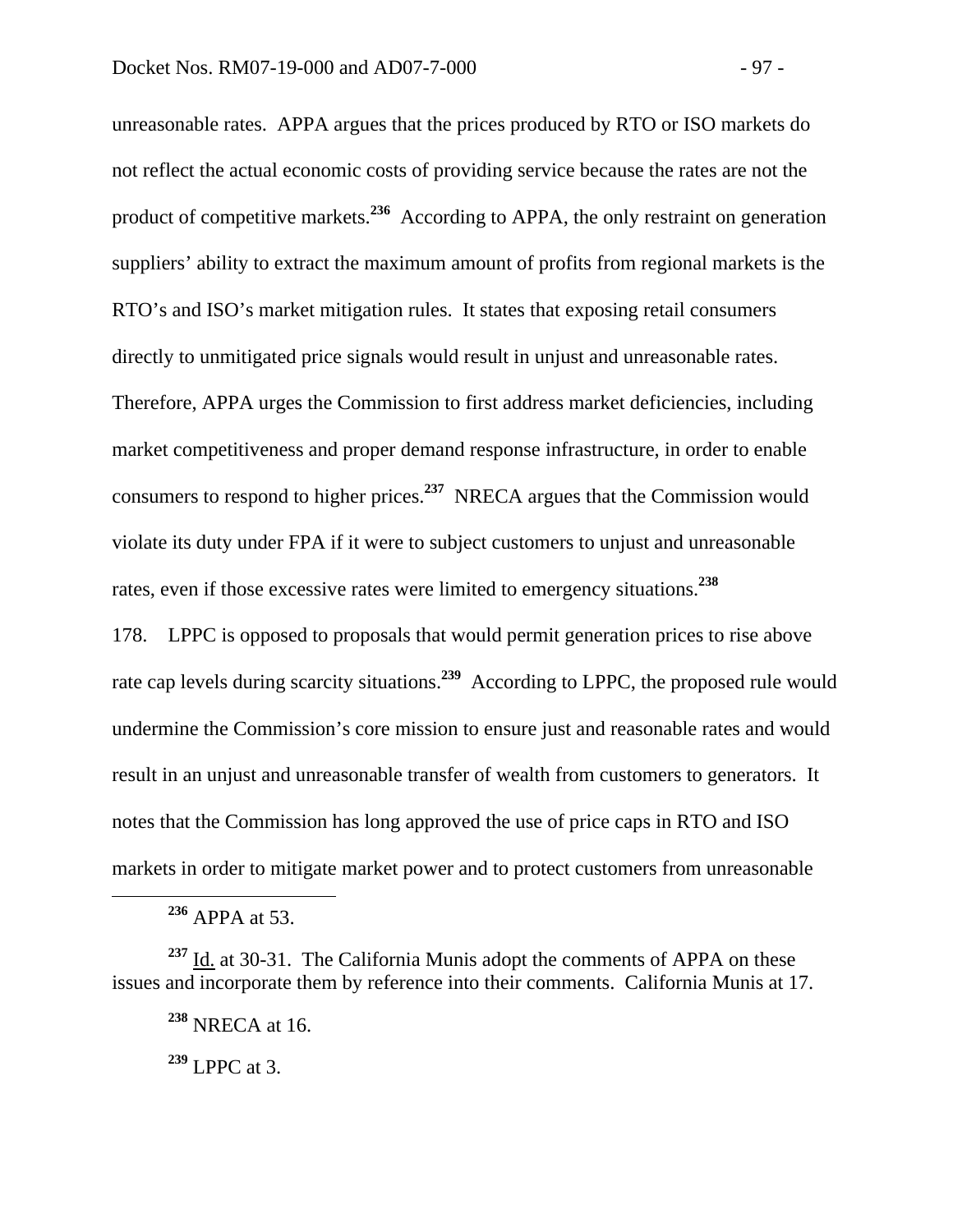prices during periods of capacity deficiency or emergency.**<sup>240</sup>** It asserts that removing these price caps would be inconsistent with Commission precedent that market-based rates may be relied on only where the Commission has determined that the market is sufficiently competitive.**<sup>241</sup>** It further argues that the Commission is abdicating market mitigation by abandoning price caps when it has previously determined that price caps are needed to restrain prices in times of scarcity.**<sup>242</sup>** Therefore, instead of removing bid caps, LPPC believes that the Commission should promote demand response through payments for demand reduction.

179. Several commenters dispute the Commission's premise that customers will be able to respond to higher prices.**<sup>243</sup>** For instance, Steel Manufacturers asserts that the vast majority of end users do not see hourly price signals because they are retail customers regulated by state commissions.**<sup>244</sup>** According to Steel Manufacturers, only a small percentage of loads, typically large manufacturing loads, who take electric service through advanced meters will be able to respond to price signals during periods of

**<sup>242</sup>** LPPC 12-13.

**<sup>243</sup>** E.g., North Carolina Electric Membership; New Jersey BPU; Old Dominion; Steel Manufacturers; and Pennsylvania PUC.

**<sup>244</sup>** Steel Manufacturers at 12-13.

**<sup>240</sup>** Id. at 9-10.

**<sup>241</sup>** Id. at 12 (citing California ex re. Lockyer v. FERC, 383 F.3d 1006 (9th Cir. 2004, cert denied, Coral Power, L.L.C. v. Cal. ex rel. Brown, 127 S. Ct. 2972, 168 L. Ed. 2d 719 (2007); Interstate Natural Gas Ass'n v. FERC, 285 F.3d 18, 30-31 (D.C. Cir. 2002); Elizabethtown Gas Co. v. FERC, 10 F.3d 866 (D.C. Cir. 1993); Louisiana Energy & Power Auth. v. FERC, 10 F.3d 866 (D.C. Cir. 1998)).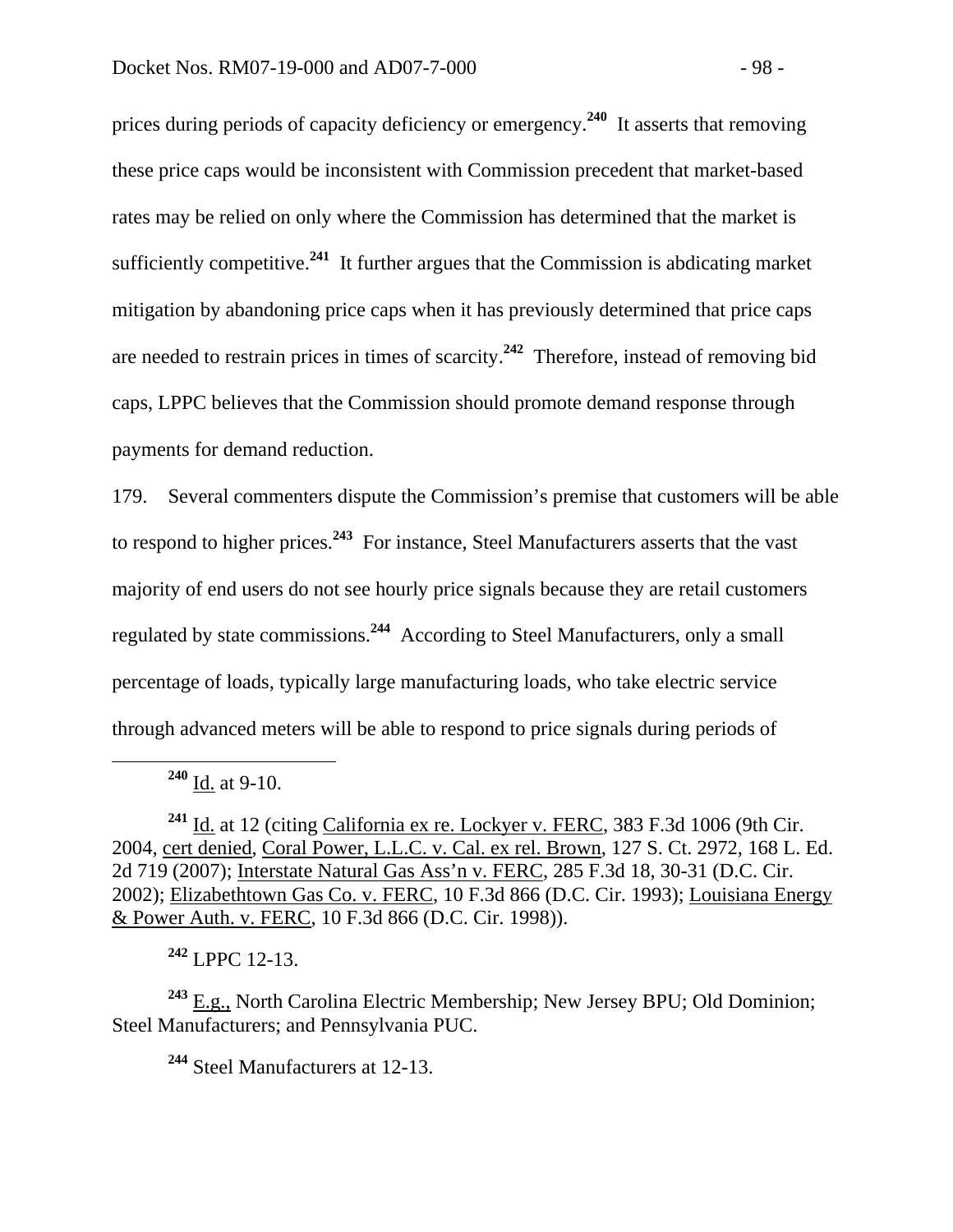scarcity. Therefore, they argue that there is no rational justification for imposing all market risks only on such a small pool of retail loads.<sup>245</sup> Further, New Jersey BPU states that demand-side resources that pay a fixed seasonal or annual retail price for electricity will have no reason to respond to any dramatic increase in hourly prices.<sup>246</sup> 180. Similarly, TAPS argues that the proposed rule is not supported by sufficient evidence that lifting such bid caps will attract demand response sufficient to protect consumers from market power.**<sup>247</sup>** It asserts that when the Commission is relying on demand response to provide the competitive response necessary to keep rates just and reasonable, there must be sufficient empirical proof that actual prices will be just and reasonable.**<sup>248</sup>** TAPS contends that the Commission has not provided such evidence, and is prepared to "unleash market forces without making factual findings that the demand response necessary to restrain prices is ready, willing and able to be called upon."**<sup>249</sup>** TAPS also disputes the Commission's statement that artificial bid caps inhibit price

 $^{245}$  I<u>d.</u>

**<sup>246</sup>** New Jersey BPU notes that virtually all New Jersey residential customers and commercial and industrial customers below 100 kW pay fixed retail prices. Therefore, a major increase in wholesale electricity prices during peak hours cannot be expected to attract new demand resources from the large majority of New Jersey customers. New Jersey BPU at 3.

**<sup>247</sup>** TAPS at 24.

**<sup>248</sup>** Id. at 24-25.

**<sup>249</sup>** Id. at 26. TAPS asserts that the Commission must protect customers from excessive rates and charges, and if it acts without the requisite empirical proof, the Commission will fail to protect consumers. TAPS at 29 (citing, Atl. Ref. Co. v. Pub. Serv. Comm'n of N. Y., 360 U.S. 378, 388 (1959)).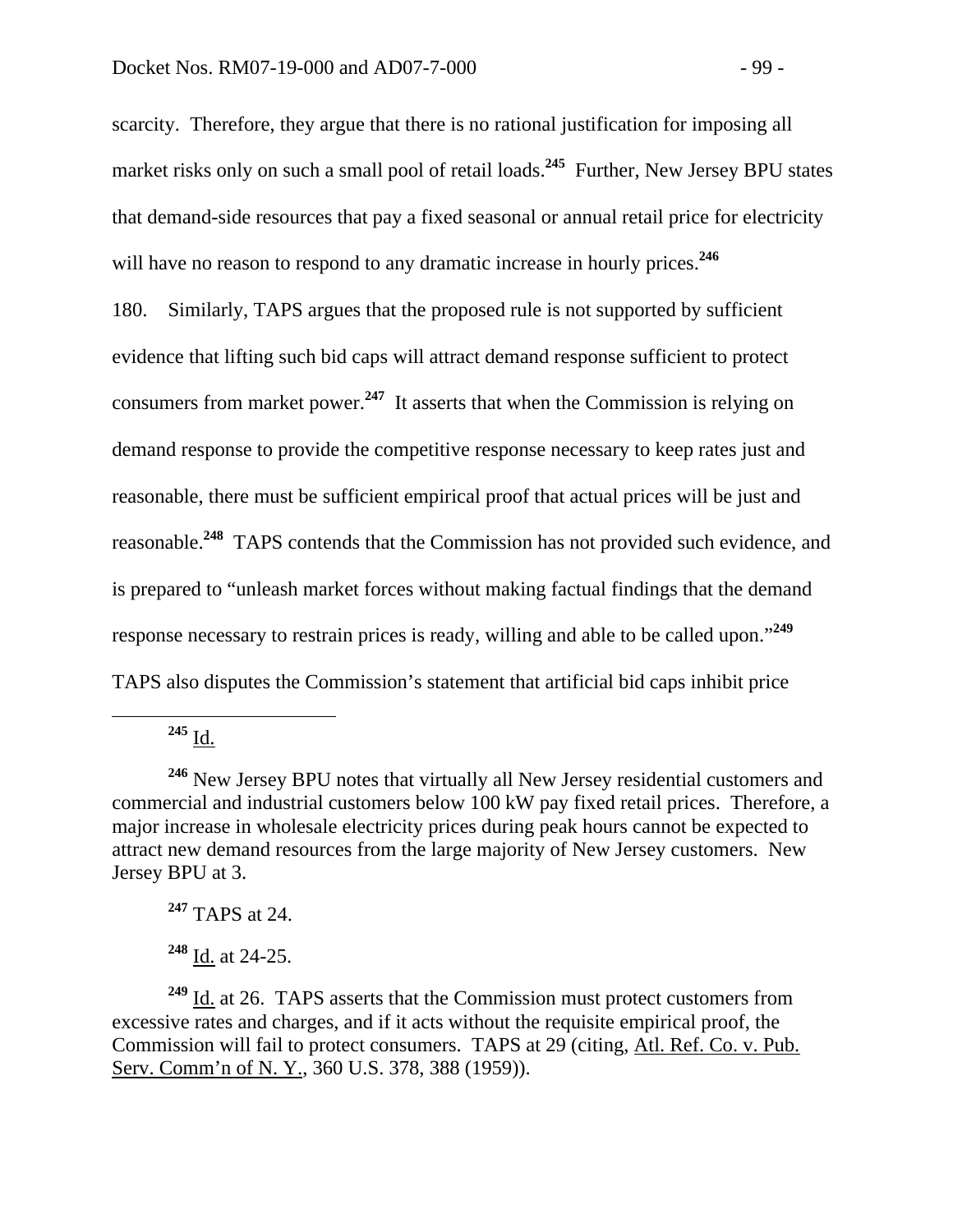signals needed to attract entry by both generation and demand response resources. It asserts that high spot market prices do not correlate with entry in RTO and ISO markets.**<sup>250</sup>**

181. Pennsylvania PUC states that demand response must be fully integrated into existing markets before price caps can be removed in RTOs and ISOs. It asserts that the Commission wrongly concludes that price caps are inhibiting an otherwise competitive market. It also argues that without infrastructure improvements that permit load to see shortages being priced, removing bid caps would promote the exercise of market power.**<sup>251</sup>**

182. Similarly, Industrial Coalitions argue that necessary technology and demand response capability must be in place before any changes to mitigation rules can be contemplated. They also state that there are barriers to demand response such as inadequate federal-state coordination, utilities' ability to preclude and frustrate customer participation, and complex participation requirements. Industrial Coalitions ask that the Commission demonstrate how any change in shortage pricing rules will result in lower prices to consumers.**<sup>252</sup>** SMUD also states that while the elimination of every barrier to demand response is not a prerequisite to easing bid caps for demand response, the problem is that there are still significant barriers to demand response participation that

**<sup>251</sup>** Pennsylvania PUC at 14-15.

**<sup>250</sup>** TAPS at 26-27.

**<sup>252</sup>** Industrial Consumers at 19.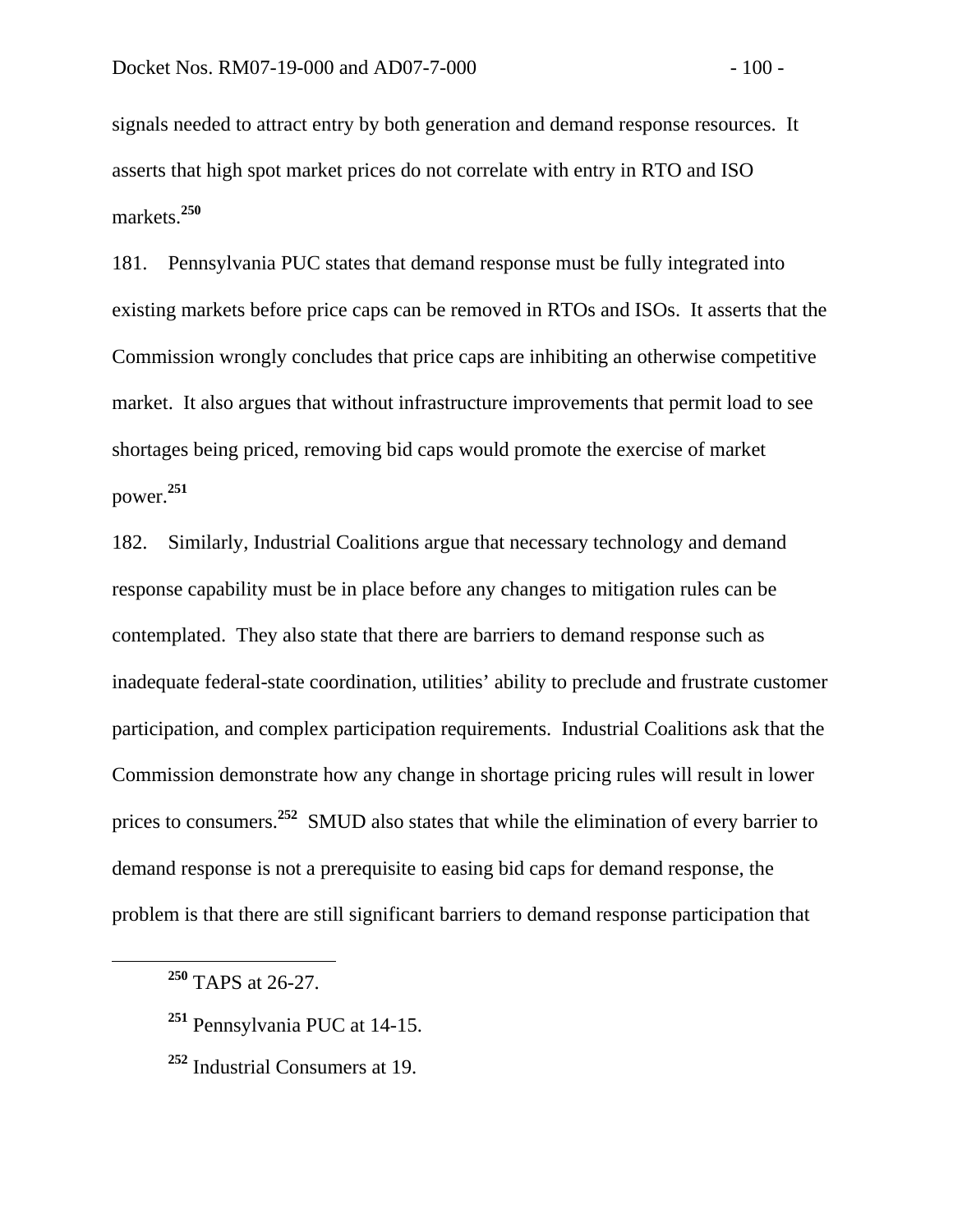must be addressed first.<sup>253</sup> SMUD reports that there were deficiencies in technology that led the Commission not to allow bid caps to be lifted previously, and these technologies are still insufficiently developed today.

183. Old Dominion also opposes removing price caps and asserts that efforts to increase demand response should not come at the expense of a customer base that cannot respond to price signals.**<sup>254</sup>** It states that the Commission should adopt a presumption that such pricing incentives are not necessary and require the RTOs and ISOs that believe otherwise to make a factual demonstration that they are. This would include demonstrating that non-price barriers to demand response have been removed and that current market power mitigation rules will suffice to deal with any gaming behavior. 184. North Carolina Electric Membership states that there is no evidence that generators require higher scarcity payments if the region already has a capacity market.**<sup>255</sup>** National Grid states that the Commission's proposal to shift revenue from capacity markets to energy markets should not be implemented because it conflicts with the market designs approved by the Commission and implemented in NYISO and ISO New England.**<sup>256</sup>** New Jersey BPU does not share the Commission's belief that such shortage

**<sup>256</sup>** National Grid at 23.

**<sup>253</sup>** SMUD at 3 (citing NOPR, FERC Stats. & Regs. ¶ 32,628 at P 109).

**<sup>254</sup>** Old Dominion at 14.

**<sup>255</sup>** North Carolina Electric Membership at 9.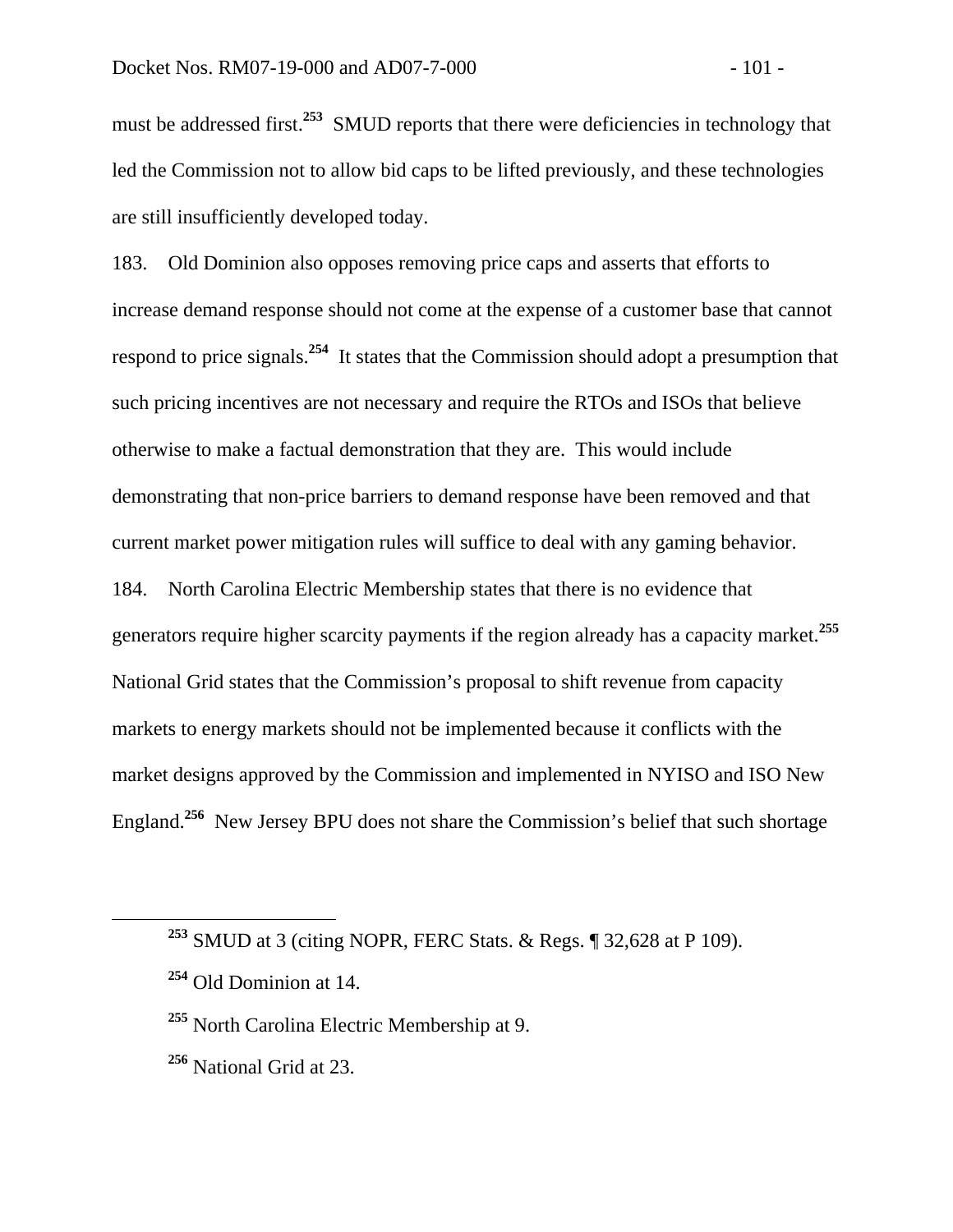pricing reforms will automatically lead to lower prices in capacity markets.**<sup>257</sup>** PG&E states that any proposed shortage pricing rules must be coordinated with other mechanisms that provide similar reliability benefits to electrical systems, including resource adequacy requirements and DR programs.**<sup>258</sup>** This must include capacity pricing mechanisms. An explanation of such coordination should be a requirement of the filing that RTOs and ISOs make as part of their proposal. PG&E is particularly concerned about the CAISO's implementation of reserve shortage pricing, along with its relaxation of price caps, before meaningful demand response products are available.

185. Comverge and DRAM state that they support the Commission's proposal to reflect the value of energy during times of scarcity. However, they note that they are concerned about how the proposal would impact existing capacity markets, particularly in the longer term.**<sup>259</sup>** Comverge states that where capacity markets are, or will be, in place each of the four approaches may reduce capacity market prices because revenues from energy and ancillary services would be subtracted from capacity payments. This may discourage participation by some demand response resources in capacity markets.**<sup>260</sup>** According to DRAM, demand response resources need the "stable revenue stream" from the capacity market, and any energy payment received during reliability events is of secondary

- **<sup>259</sup>** DRAM at 23.
- **<sup>260</sup>** Comverge at 21-23.

**<sup>257</sup>** New Jersey BPU at 5.

**<sup>258</sup>** PG&E at 11.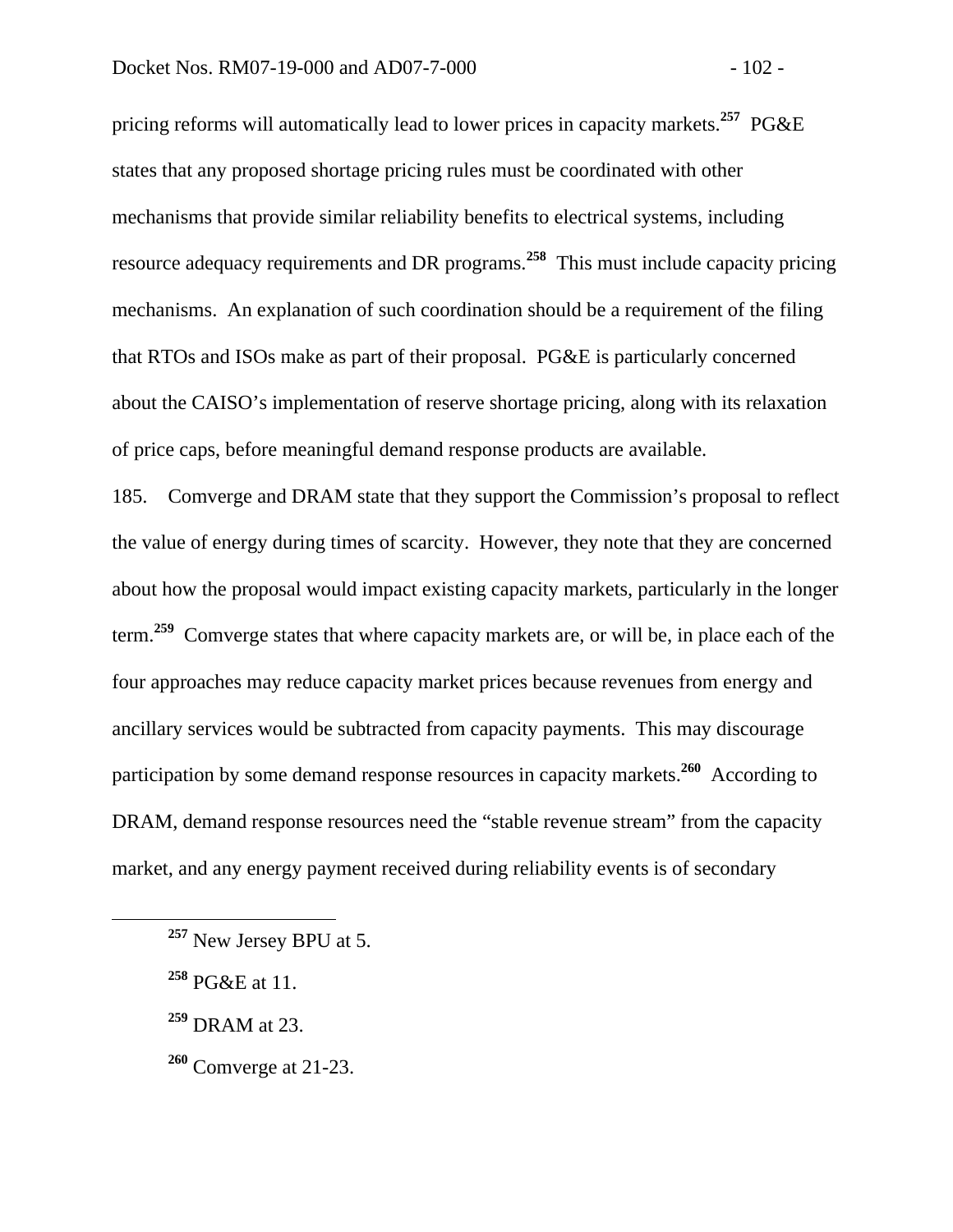importance.**<sup>261</sup>** DRAM states that shortage pricing should not be pursued in a way that requires demand response providers to participate in the energy market because not all customers are suited to, or interested in, energy market participation. Instead, it notes that these customers may participate in a reliability-based demand response program that helps preserve reliability, allowing them to be paid to be a reliability resource. EnerNOC asks the Commission to fashion a policy on shortage pricing that encourages demand response resources to interact in both energy and capacity markets, or in either one, in a manner that is most appropriate for the demand response resource.<sup>262</sup>

186. The FTC encourages the Commission to require that proposals from RTOs and ISOs to lift wholesale bid caps during periods of operating reserve shortages be accompanied by an analysis of how the proposed change in the wholesale bid caps will change the totality of regulatory restrictions on wholesale prices during these periods.**<sup>263</sup>** Industrial Consumers also state that capacity markets should be suspended prior to any shortage pricing changes to prevent the gaming of multiple markets. They add that shortage pricing without competition is "monopoly pricing in disguise" and assert that conditions of true competition must be demonstrated before shortage price is used.**<sup>264</sup>**

**<sup>263</sup>** FTC at 29.

**<sup>261</sup>** DRAM at 24.

**<sup>262</sup>** EnerNOC at 14.

**<sup>264</sup>** Industrial Consumers at 19.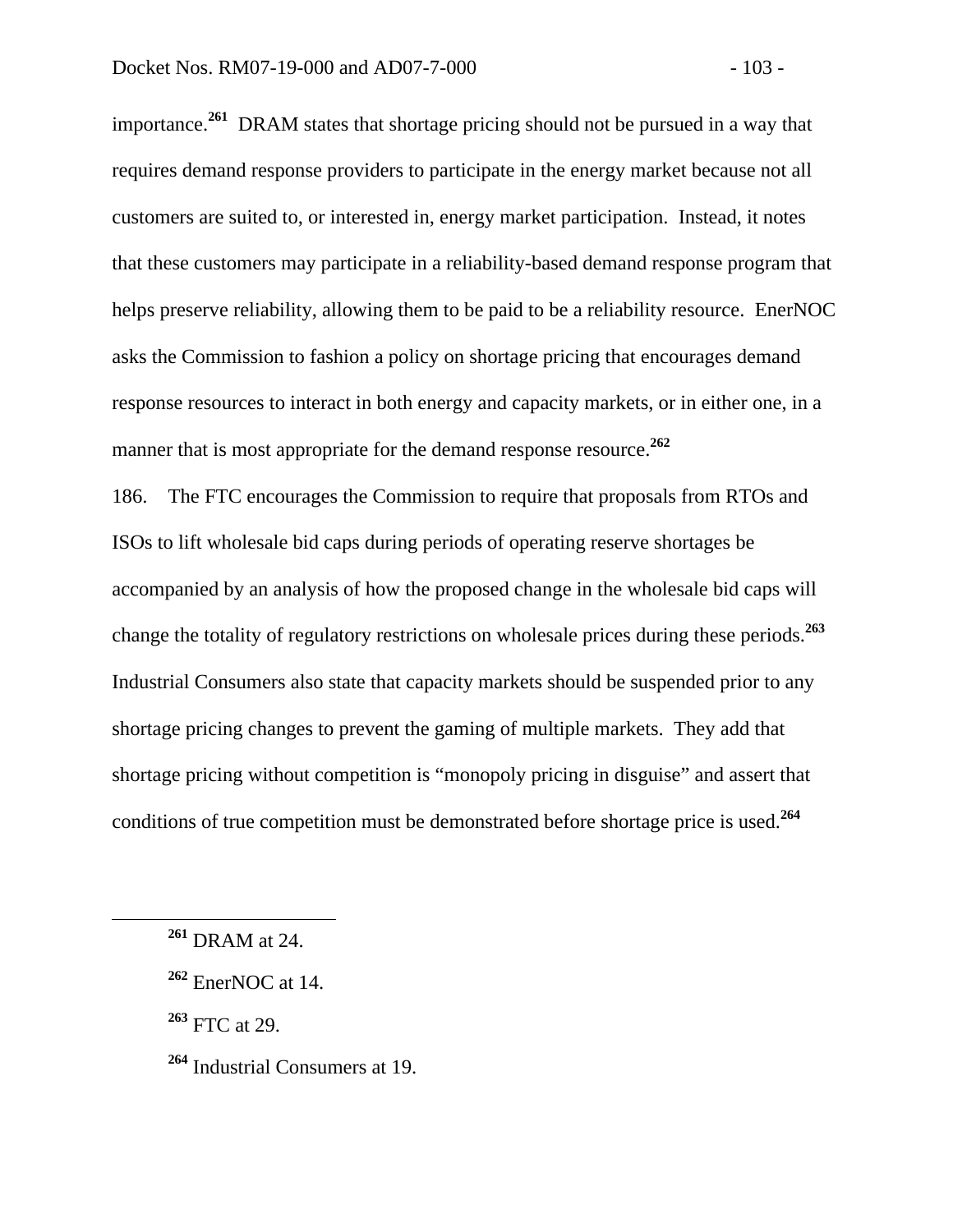187. PJM Power Providers agrees with the Commission that existing market rules do not accurately reflect the value of energy during periods of shortage and, therefore may deter new entry of demand response and generation resources.**<sup>265</sup>** They also agree that many of the problems in wholesale electric markets stem from mitigation policies and market design features that suppress prices during shortage conditions below the value of lost load (VOLL). PJM Power Providers notes that in addressing these issues, a balance must be struck to encourage supplies to enter the market while minimizing market power concerns.

188. In this regard, PJM Power Providers notes that scarcity pricing mechanisms need to be integrated into the overall market design in order to be effective, so that prices reflect actual system operation.**<sup>266</sup>** It states that in the PJM market, pricing does not always match operating procedures. For example, they note that due to startup limitations the system operator may keep a peaking unit operating during non-peak hours so that the unit may be used again later in the day to meet increasing load. While operators should have the flexibility to make these types of decisions, it is critical that prices accurately reflect these operating procedures. Thus, PJM Power Providers states that if the system operator compensates the generator for the cost of keeping a peaking unit operating during non-shortage periods through an uplift charge rather than through the market-clearing price, as is currently the practice in PJM, this practice "must be

**<sup>265</sup>** PJM Power Providers at 3.

**<sup>266</sup>** Id. at 4.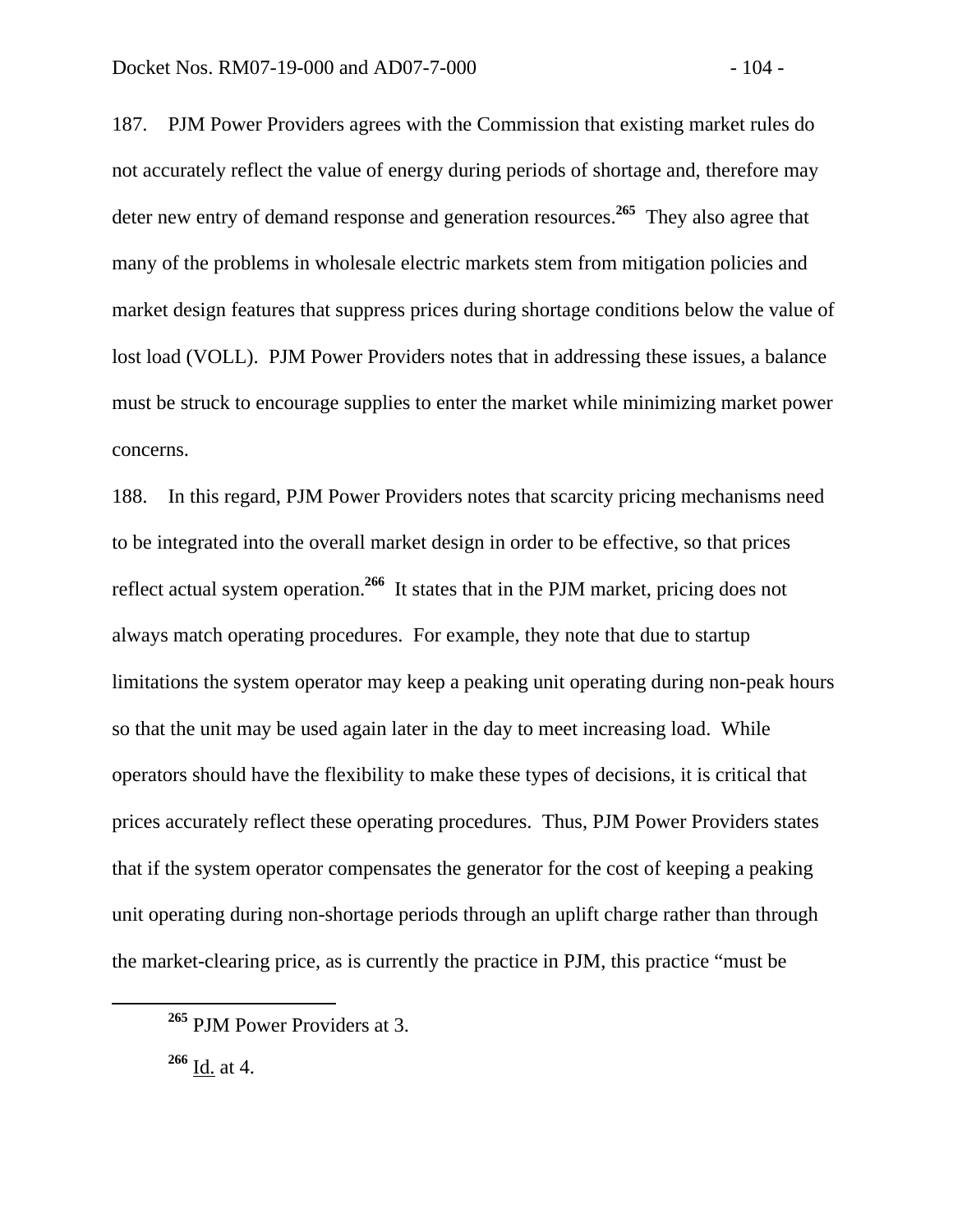fixed." It states that the shortage pricing mechanism should be coupled with a new "reserve product" so that the scarcity price reflects the opportunity cost of held reserves (the cost of operating the peaking unit during no-scarcity periods) in a manner that is consistent with the overall shortage pricing rules. Finally, PJM Power Providers states that to achieve the intended results, the Commission must provide that when a contingency or constraint related to operations and reserves is seen in either the dayahead or real-time market, shortage pricing should be reflected in the energy market as well.

189. Finally, TAPS makes two recommendations. The first is that the Commission should maintain some type of "safety net cap" that will protect consumers against "stratospheric" prices.**<sup>267</sup>** The second is that if the Commission does approve some shortage pricing rules, it must also revisit its approval of RTO and ISO capacity markets that were justified on the basis that such caps prevented generators from earning revenues needed to recover investment costs.**<sup>268</sup>** It argues that if spot market prices can rise to the levels claimed to be needed to recover generator investment costs, a principal justification for organized capacity markets is eliminated, and consumers will be subjected to the high energy prices that the capacity market was intended to replace.

**<sup>267</sup>** TAPS at 43.

**<sup>268</sup>** For example, TAPS notes that a primary justification of ISO New England's locational installed capacity market proposal was that caps take away revenues needed for cost recovery. Id. 43-44.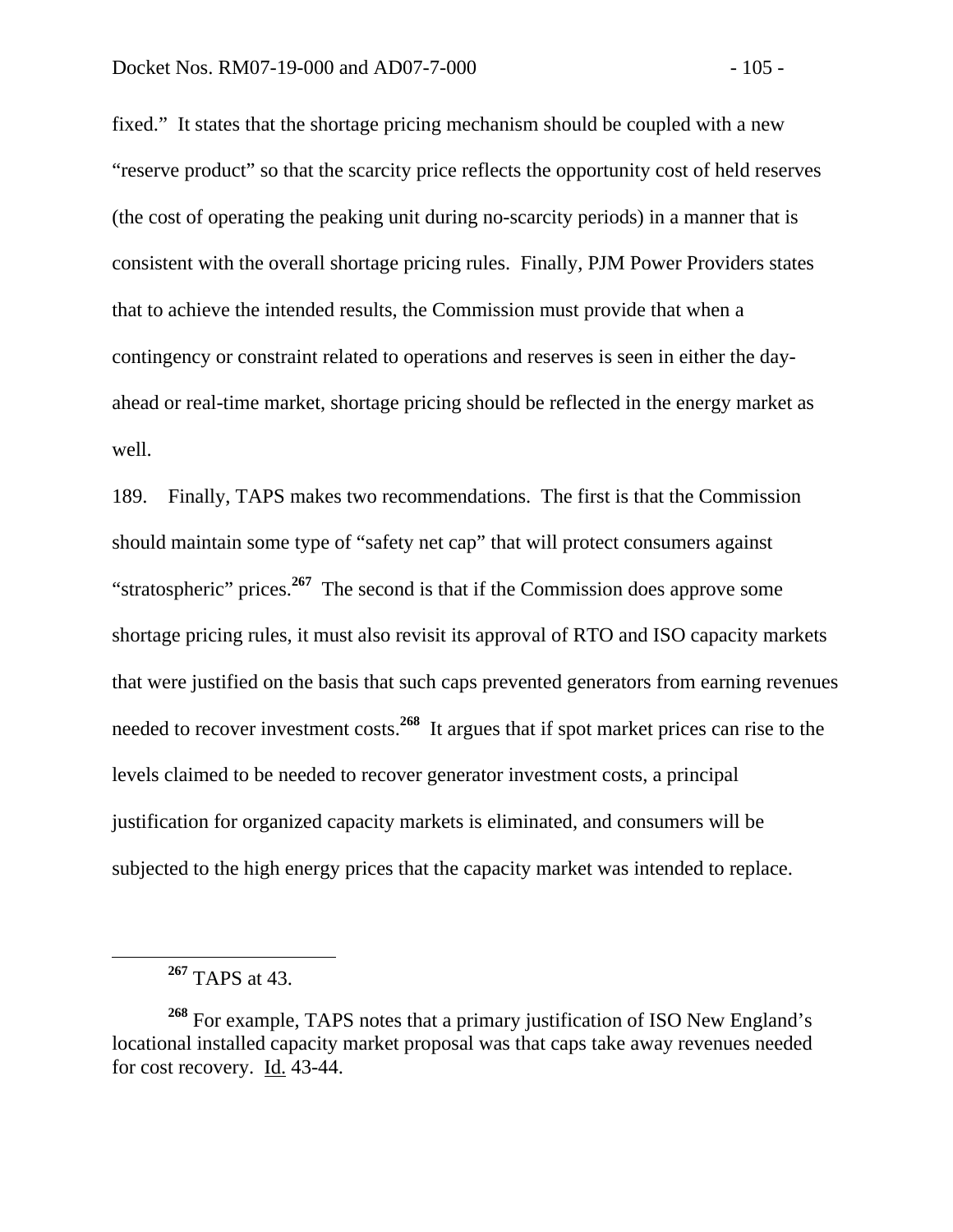190. Several commenters address the Commission's requirement that RTOs and ISOs proposing shortage pricing reforms address the adequacy of any market power mitigation measures and that the Commission will solicit the views of the Independent Market Monitor for each RTO and ISO on any proposed reforms**.** EEI states that the Commission is correct to address concerns regarding the exercise of market power by requiring that any proposed reforms be supported by an adequate record demonstrating that provisions exist for mitigating market power and deterring gaming behavior.**<sup>269</sup>** EEI agrees that the Commission should solicit input from the Independent Market Monitor on any proposed rule changes in this area. Old Dominion states that the Commission should adopt a presumption that such pricing incentives are not necessary and require the RTOs and ISOs that believe otherwise to make a factual demonstration that they are.**<sup>270</sup>** This would include demonstrating that non-price barriers to demand response have been removed and that current market power mitigation rules will suffice to deal with any gaming behavior. Public Interest Organizations urge that before current market mitigation rules are relaxed, resource adequacy requirement must be in place and that an independent market monitor must be able to monitor shortage pricing behavior very closely.**<sup>271</sup>** TAPS states that the Commission needs to strengthen the factual showing that

**<sup>269</sup>** EEI at 19.

**<sup>270</sup>** Old Dominion at 15.

**<sup>271</sup>** Public Interest Organizations at 9.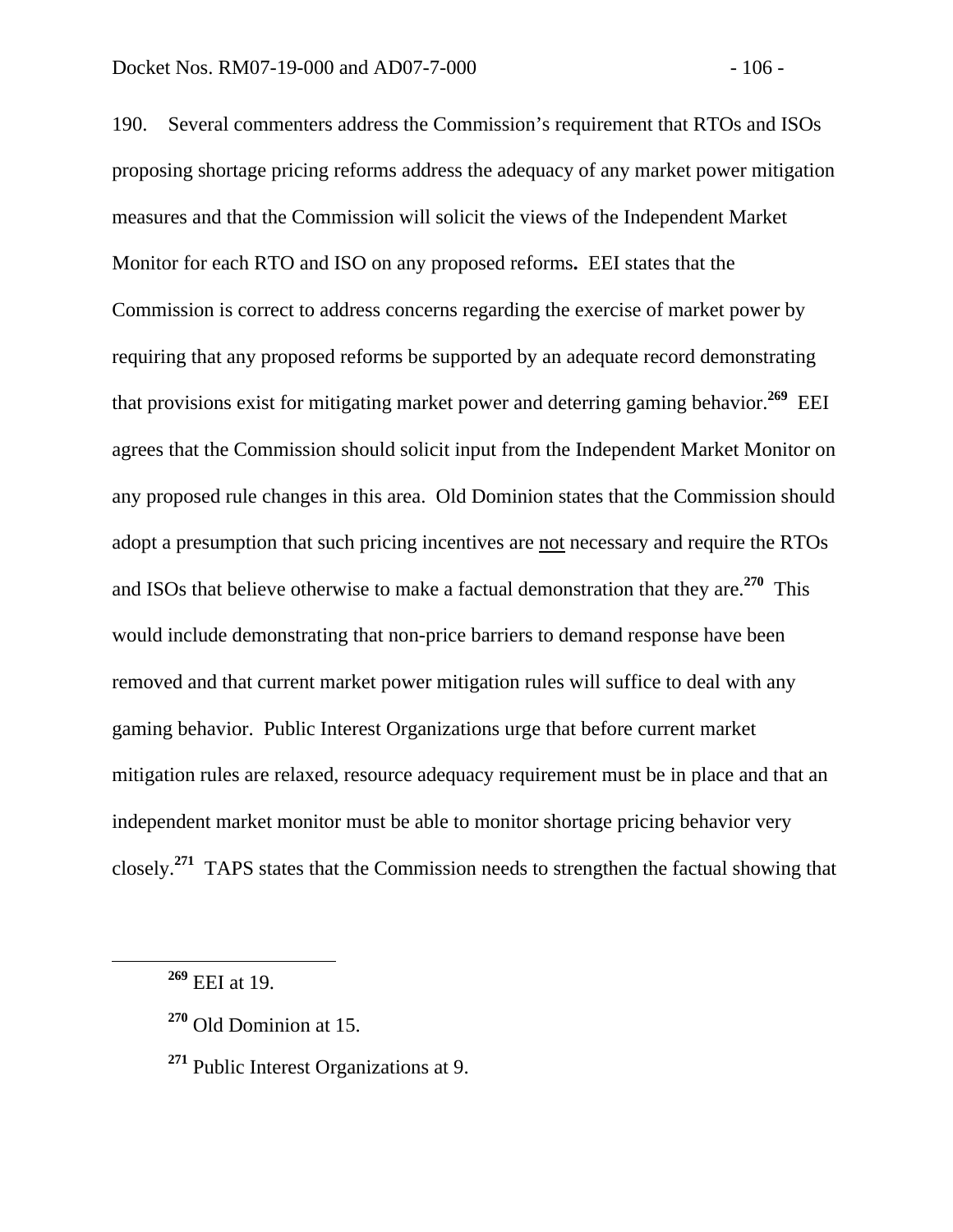RTOs and ISOs must make with respect to shortage pricing reforms**<sup>272</sup>** to include at least six analyses: (1) address market power under scarcity conditions; (2) measure whether demand response successfully mitigates market power, including empirical evidence, such as critical loss analyses; (3) examine the incentive and ability of demand response resources to engage in withholding of their demand response resources; (4) demonstrate that market power mitigation methods are effective during shortage periods for any resource, demand or generation, that can affect prices; (5) determine if there is enough demand response available to respond under scarcity conditions; and (6) prepare statistics on past and expected frequency of scarcity events as an indication of the effectiveness of policies to ensure resource adequacy.

191. Comverge and DRAM express concerns about "price averaging" and its possible adverse impact on demand response resource participation in organized markets. DRAM recommends time-differentiated capacity payments based on loss-of-load probability or loss-of-load expectation as an alternative to raising price caps during a period of operating reserve shortage as a means of removing a barrier to demand response resources.**<sup>273</sup>**

## **ii. Commission Determination**

192. In this Final Rule, the Commission adopts the proposed rule on price formation during times of operating reserve shortage. The Commission continues to find that

**<sup>272</sup>** TAPS at 29.

**<sup>273</sup>** Comverge at 10; DRAM at 10.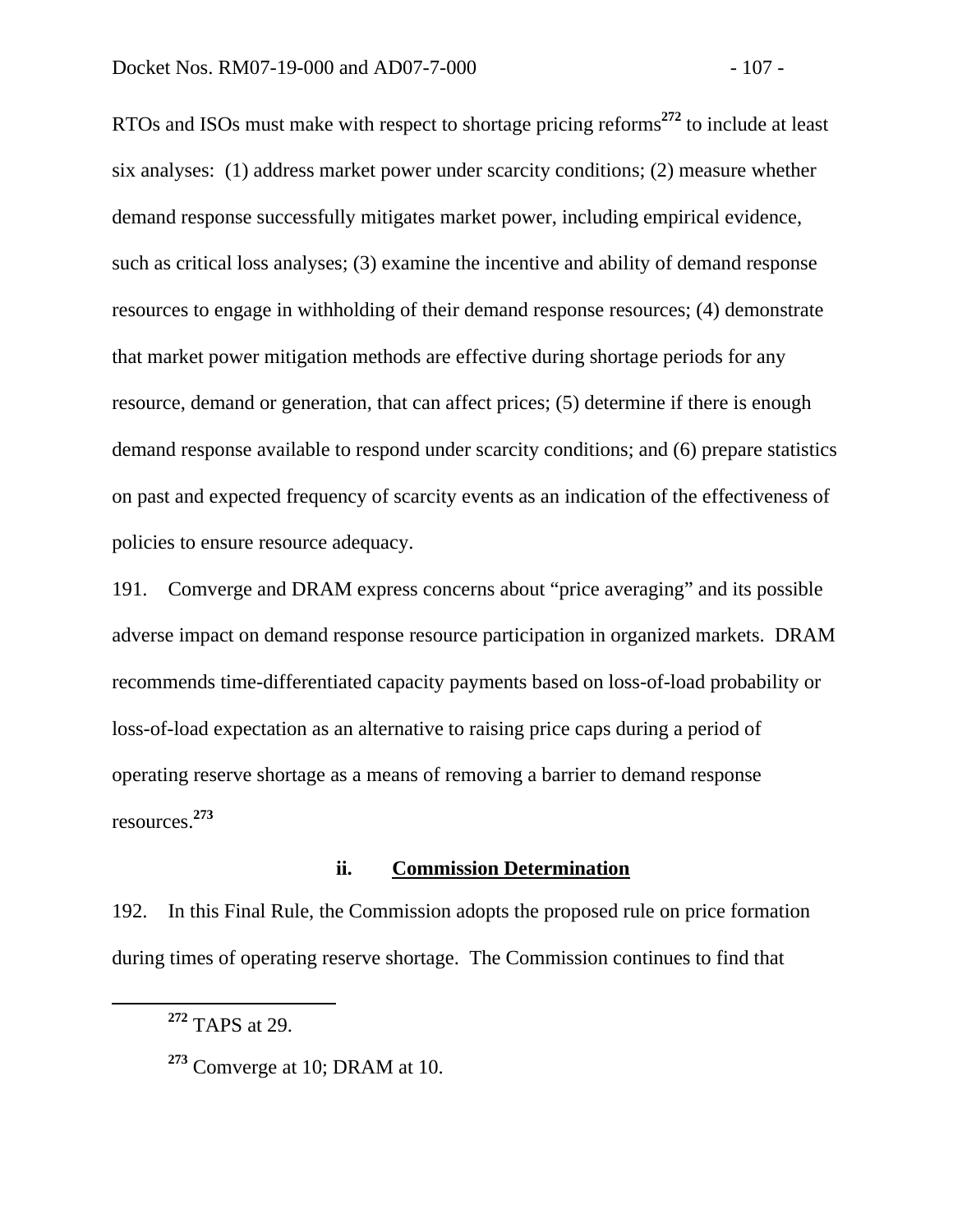existing rules that do not allow for prices to rise sufficiently during an operating reserve shortage to allow supply to meet demand are unjust, unreasonable, and may be unduly discriminatory. In particular, they may not produce prices that accurately reflect the value of energy and, by failing to do so, may harm reliability, inhibit demand response, deter entry of demand response and generation resources, and thwart innovation.

193. When bid caps are in place, it is not possible to elicit the optimal level of demand or generator response, thereby forgoing the additional resources that are needed to maintain reliability and mitigate market power. This, in turn, increases the likelihood of involuntary curtailments and contributes to price volatility and market uncertainty. Further, by artificially capping prices, price signals needed to attract new market entry by both supply- and demand-side resources are muted and long-term resource adequacy may be harmed. Without accurate prices that reflect the true value of energy, we cannot expect the optimal integration of demand response into organized markets.

194. Therefore, we are taking action to remove such barriers to demand response by requiring price formation during periods of operating shortage to more accurately reflect the value of such energy during such shortage periods. Each RTO or ISO is required to reform or demonstrate the adequacy of its existing market rules to ensure that the market price for energy reflects the value of energy during an operating reserve shortage. The RTO or ISO is required to provide, as part of its compliance filing, a factual record that includes historical evidence for its region regarding the interaction of supply and demand during periods of scarcity and the resulting effects on market prices, an explanation of the degree to which demand resources are integrated into the various markets, the ability of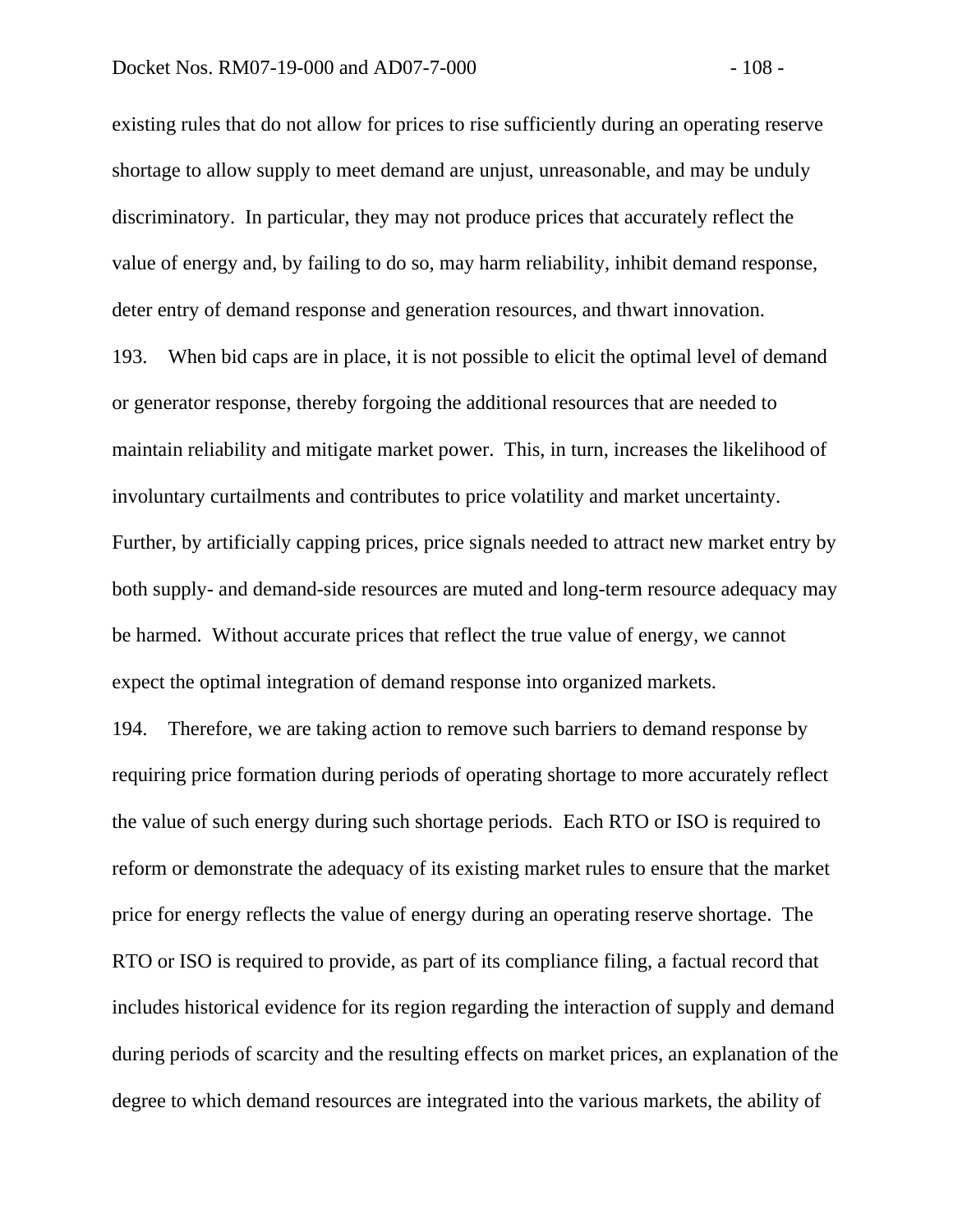and mitigated, among other factors.

demand resources to mitigate market power,**<sup>274</sup>** and how market power will be monitored

195. Some commenters oppose price reforms during periods of shortages on grounds that such reforms may lead to the exercise of market power and will result in unjust and unreasonable rates. They argue that the Commission is abdicating market mitigation by allowing price caps to be removed during a power shortage. We disagree. To the contrary, the Commission is not taking any action to remove market mitigation in regional markets. Each of the Commission's proposed reforms includes some form of mitigation, either bid caps, administratively-determined prices, or prices tied to payments made in emergency demand response programs administered by RTOs or ISOs (and thus approved by the Commission). RTOs and ISOs are free to propose other pricing reforms and associated mitigation that meet the criteria herein. Moreover, these reforms to enhance demand responsiveness further mitigate seller market power by allowing demand to choose to not consume power when the price is higher than they wish to pay. Allowing buyers to respond to prices reduces incentives for a seller to manipulate market prices. **<sup>275</sup>**

**<sup>274</sup>** As discussed further below, demand resources are the set of demand response resources and energy efficiency resources and programs that can be used to reduce demand or reduce electricity demand growth.

**<sup>275</sup>** See B.F. Neenan et al., Neenan Associates, 2004 NYISO Demand Response Program Evaluation, at E-5, (Feb. 2005); David B. Patton, Potomac Economics, 2006 State of the Market Report - The Midwest ISO, at 44 (May 2007).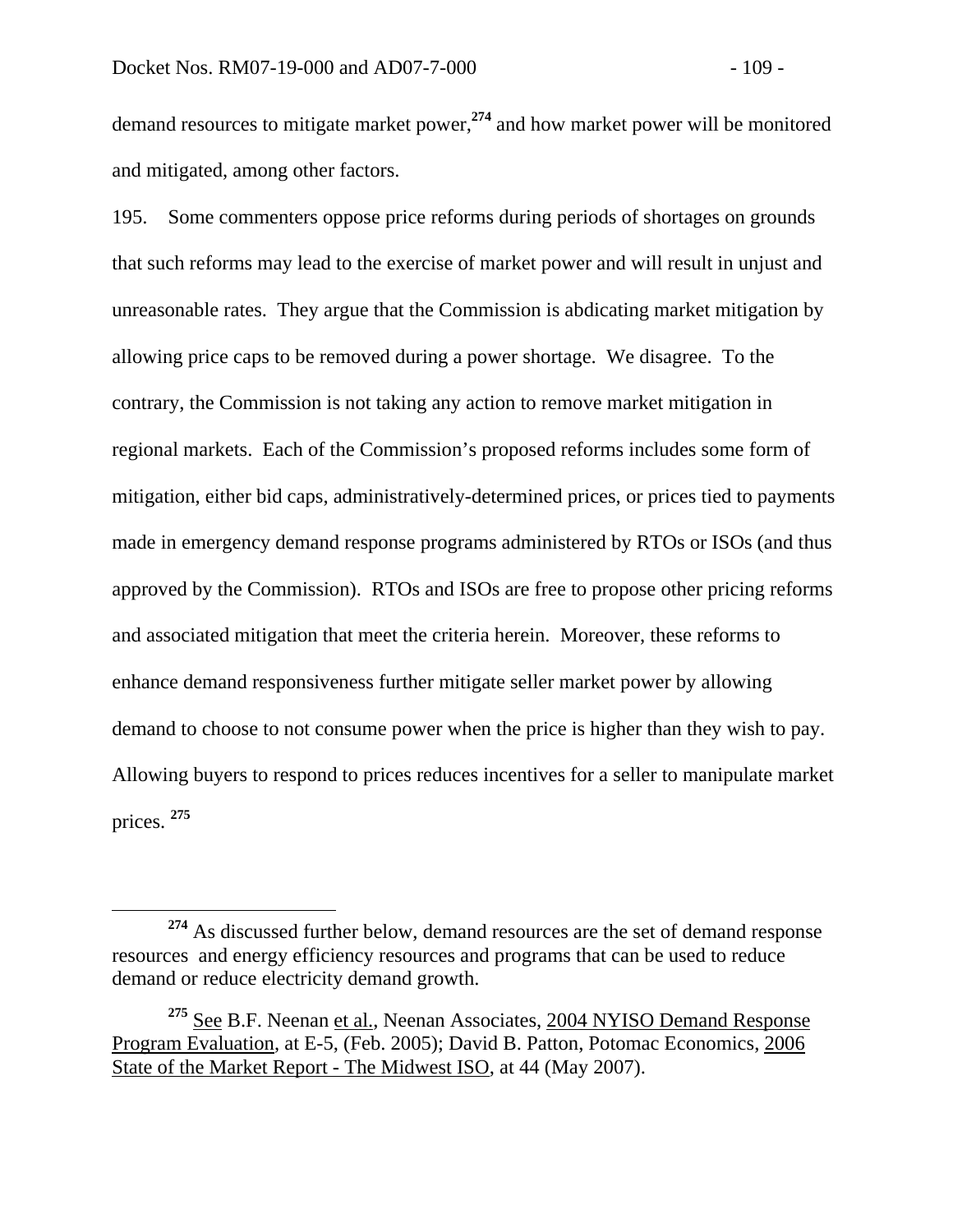196. To guard the consumer against exploitation by sellers, we adopt the proposal to require RTOs and ISOs to adequately address market power issues in the compliance filings directed herein. We require an adequate factual record demonstrating that provisions exist for mitigating market power and deterring gaming behavior to be part of a compliance filing for price reform during periods of operating reserve shortage. This could include, but is not limited to, the use of demand resources to discipline bidding behavior to competitive levels during an operating reserve shortage. We also intend to closely monitor market behavior during periods of operating reserve shortage to ensure that market participants are following market rules and to guard against the exercise of market power.

197. For purposes of providing the Commission with an adequate factual record regarding its shortage pricing proposal, the RTO or ISO must address the six criteria that we adopt below,<sup>276</sup> several of which refer to demand resources. For these purposes, "demand resources" refers to the set of demand response resources and energy efficiency**<sup>277</sup>** resources and programs that can be used to reduce demand or reduce

<sup>277</sup>The Commission's Staff has defined energy efficiency to refer to using less energy to provide the same or improved level of service to energy consumers in an economically efficient way. Energy efficiency uses less energy by employing products, technologies, and systems to use less energy to do the same or better job than by conventional means. Energy efficiency saves kilowatt-hours on a persistent basis, rather than being dispatchable for peak hours, as are some demand-response programs. Energy efficiency can include switching to energy-saving appliances (such as Energy Star® certified products) and advanced lighting (compact fluorescent or LED lighting); improving building design and construction (better insulation and windows, tighter (continued…)

**<sup>276</sup>** See discussion infra P 247.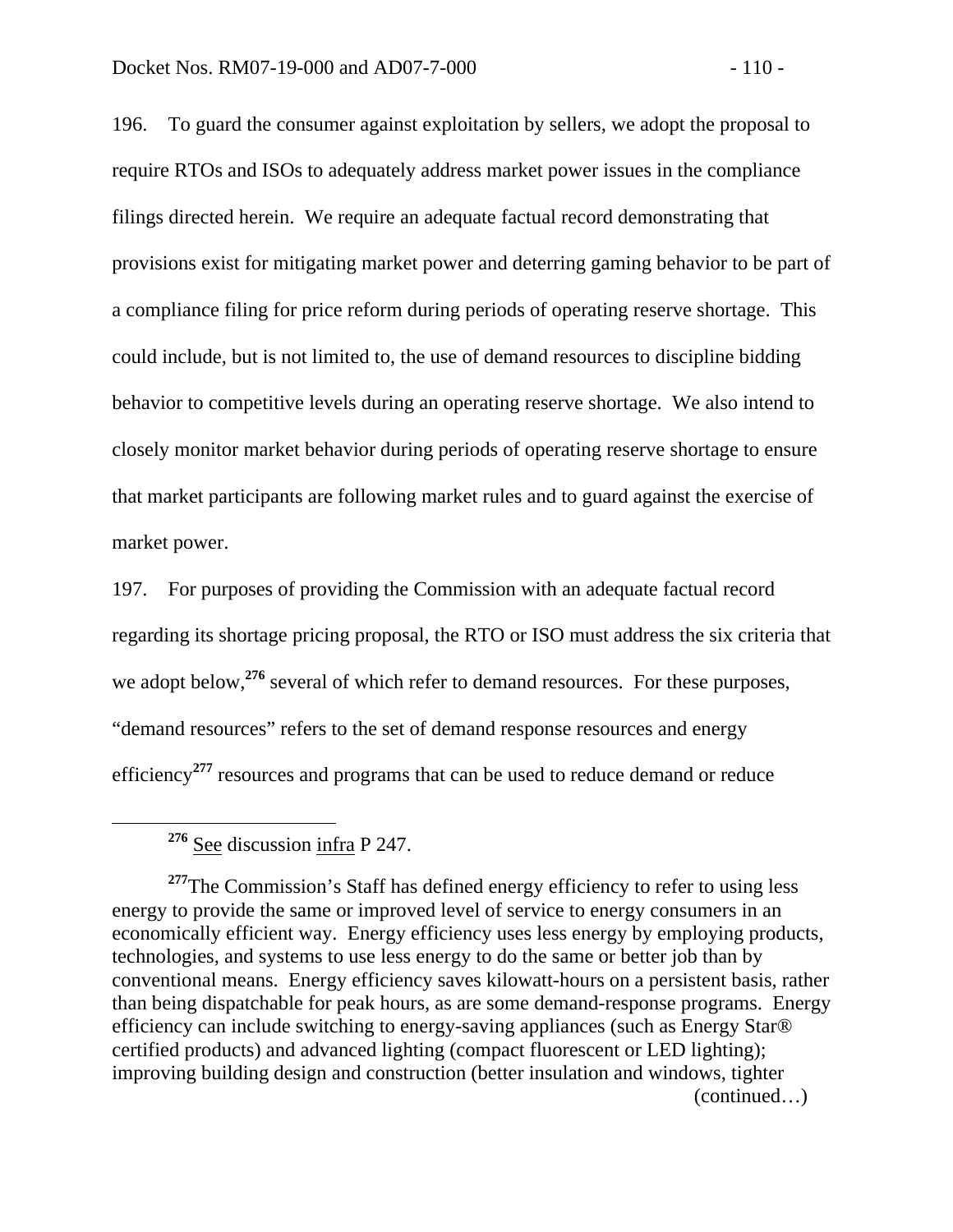$\overline{a}$ 

electricity demand growth. Although the Final Rule requires provisions related to RTO or ISO ancillary services markets, aggregation by ARCs and deviation penalties to be implemented for demand response resources, we believe it is appropriate to allow the RTO or ISO to support its shortage pricing proposal with reference to the broader set of demand resources.

198. We note that this Final Rule does not eliminate or otherwise revise the market power mitigation measures that remain in place during times when operating reserves are insufficient. For example, conduct and impact tests are applied in ISO New England, NYISO, and Midwest ISO. A pivotal supplier test is used in PJM. Further, PJM and CAISO mitigate bids by generators that are chosen out-of-merit order.

199. Existing rules should combine effectively with the more vigilant monitoring required in this rule to dissuade the exercise of market power. Further, as noted in the NOPR, the pricing reform established in this Final Rule is only one part of the continuing effort by the Commission and RTOs and ISOs to improve the functioning of organized markets.

200. TAPS recommends a "safety net cap" to protect against very high prices and for a review of the need for capacity markets if there is shortage pricing. As stated earlier, none of the four approaches suggested by the Commission precludes a limit on prices.

ductwork, use of high-efficiency heating, ventilation, and air conditioning); and redesigning manufacturing processes (advanced electric motor drives, heat recovery systems) to use less energy, thus reducing use of electricity and natural gas. Federal Energy Regulatory Commission, Assessment of Demand Response & Advance Metering: Staff Report at A-4 (September 2007).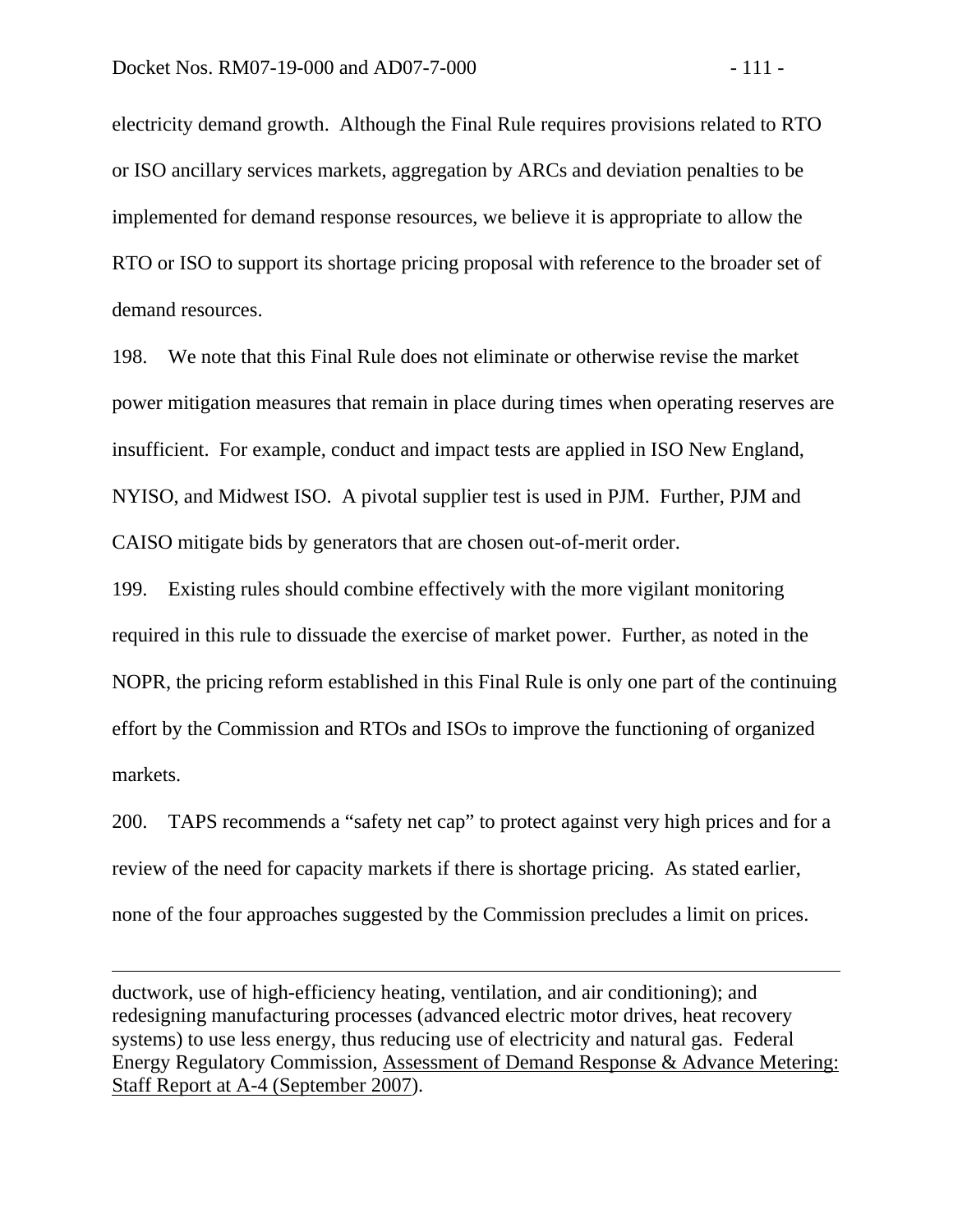For example, the first approach does not propose necessarily to eliminate bid caps; instead, "bid caps would be allowed to rise above existing caps" (as stated in the NOPR) during an operating reserve shortage. No explicit amount of increase is stated or required under the first suggested approach. Under the second approach, a demand curve for operating reserves is commonly capped at some multitude of the expected cost of new entry (for instance, one and a half times the cost of new entry). The market-clearing price under the fourth approach—allowing the payment made to emergency demand response providers to set the market-clearing price—depends on that payment. As such, the approaches already account for a "safety net" cap.

201. TAPS and others also recommend examining the need for capacity markets under shortage pricing and whether customers would be charged twice. Under all existing capacity market rules, the revenues earned from the sale of energy and ancillary services are accounted for in the calculation of capacity payments so that customers will not be double charged. Comverge and DRAM suggest addressing price averaging in capacity markets as an alternative to raising price caps during periods of operating reserve shortages. The Commission has noted previously that this rulemaking is not designed to address capacity market issues and, therefore, finds their comments to be outside the scope of this proceeding.

202. Some commenters argue that end users are not able to see hourly prices and, therefore, will not respond to a shortage price signal. Similarly, several commenters argue that demand response capability must be in place before changes to mitigation rules are considered. Demand response programs that currently allow a fraction of the load to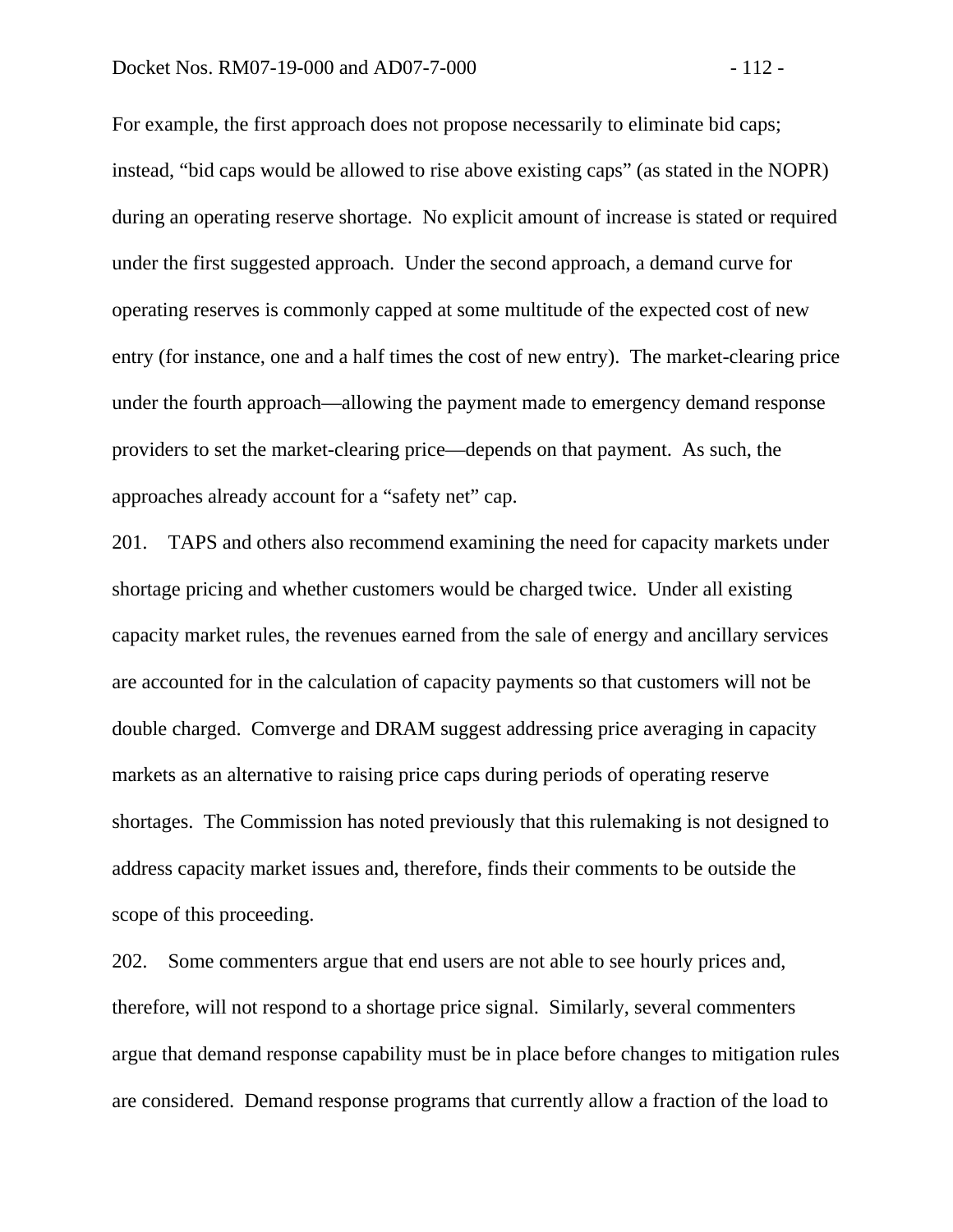respond can have a positive effect on system reliability and market demand and help reduce prices for all. Full deployment of advanced meters and complete participation by all load is not needed to help cope with operating reserve shortages.**<sup>278</sup>** In addition, the Commission establishes six criteria, as discussed below, to evaluate an RTO's or ISO's proposal – criteria designed to ensure that the shortage pricing proposal achieves the objectives of this requirement while protecting customers from market power.**<sup>279</sup>** 203. Further, with better price signals, more buyers would find it worthwhile to invest in technologies that allow them to respond to prices. Also, while some customers may not be able to respond to hourly prices, they will see monthly bills and have an incentive to reduce use of power in general by, for example, setting air conditioning thermostats higher during peak periods or simply when the weather forecast calls for high temperatures, or engaging in energy efficiency, which can lead to an overall reduction in market demand, reduced need for marginal resources, and fewer periods of shortage. Further, we reiterate that such price signals would encourage entry by generators, investment in new technology, and more participation in demand response programs. 204. Several commenters are concerned that some demand response resources would be negatively affected by the shift of revenues from capacity markets to energy markets. In

**<sup>278</sup>** See Federal Energy Regulatory Commission, Assessment of Demand Response and Advanced Metering: Staff Report, Docket No. AD06-2-000, at 7. As little as five percent of load responding to a high price can avert a system emergency and may help to lower the market price.

**<sup>279</sup>** See discussion infra at P 247.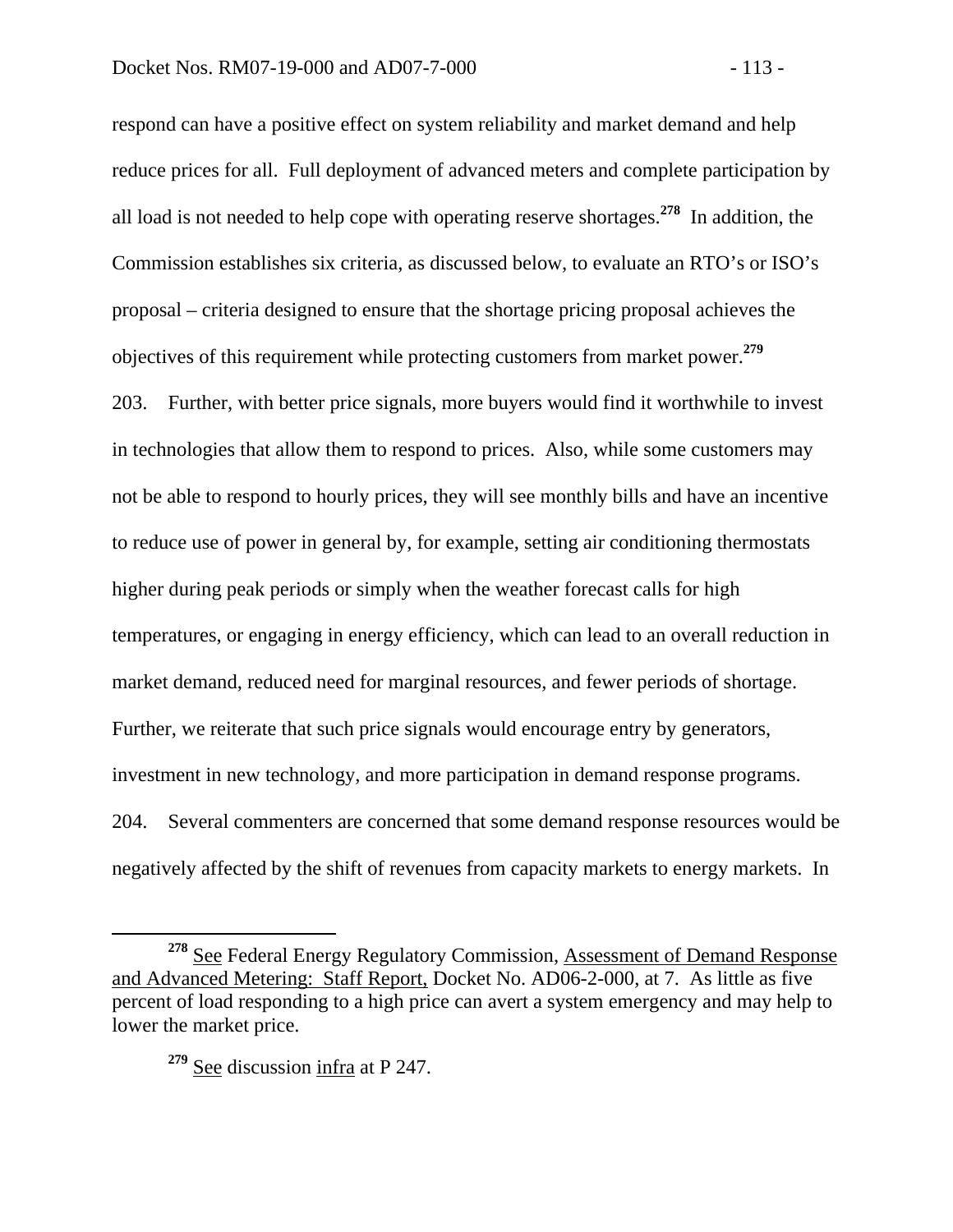general, giving resource suppliers and customers more choices for how they participate in markets is beneficial. Shortage pricing in an emergency and capacity markets for longterm resource adequacy assurance serve largely distinct purposes, but we agree that they should not work at cross purposes. Adding any new element to a market design can have effects on the other elements. We require that each RTO and ISO address in its compliance filing how its selected method of shortage pricing interacts with its existing market design.

205. We disagree with LPPC's claim that higher prices during shortage periods will destabilize long-term arrangements. Allowing prices to rise during emergencies should instead provide an incentive for customers to increase their hedging through long-term contracting. Further, as noted above, it should also encourage investment in demand response technology and provide an incentive to market participants to participate in load response programs, thereby mitigating the expected higher prices.

206. Our requirement that RTOs and ISOs provide a factual record to demonstrate the adequacy of market power mitigation measures, coupled with the Commission's solicitation of the views of each RTO's and ISO's Market Monitoring Unit on proposed shortage pricing reforms, as supported by EEI, should address the concerns of Old Dominion, Public Interest Organizations, and TAPS regarding the ability of market participants to exercise market power during periods of operating reserve shortages. 207. Finally, we address PJM Power Providers' concerns that shortage pricing mechanisms be integrated into the overall market design of the RTO, perhaps with a new "reserve product," and the need for contingencies or constraints related to reserves that is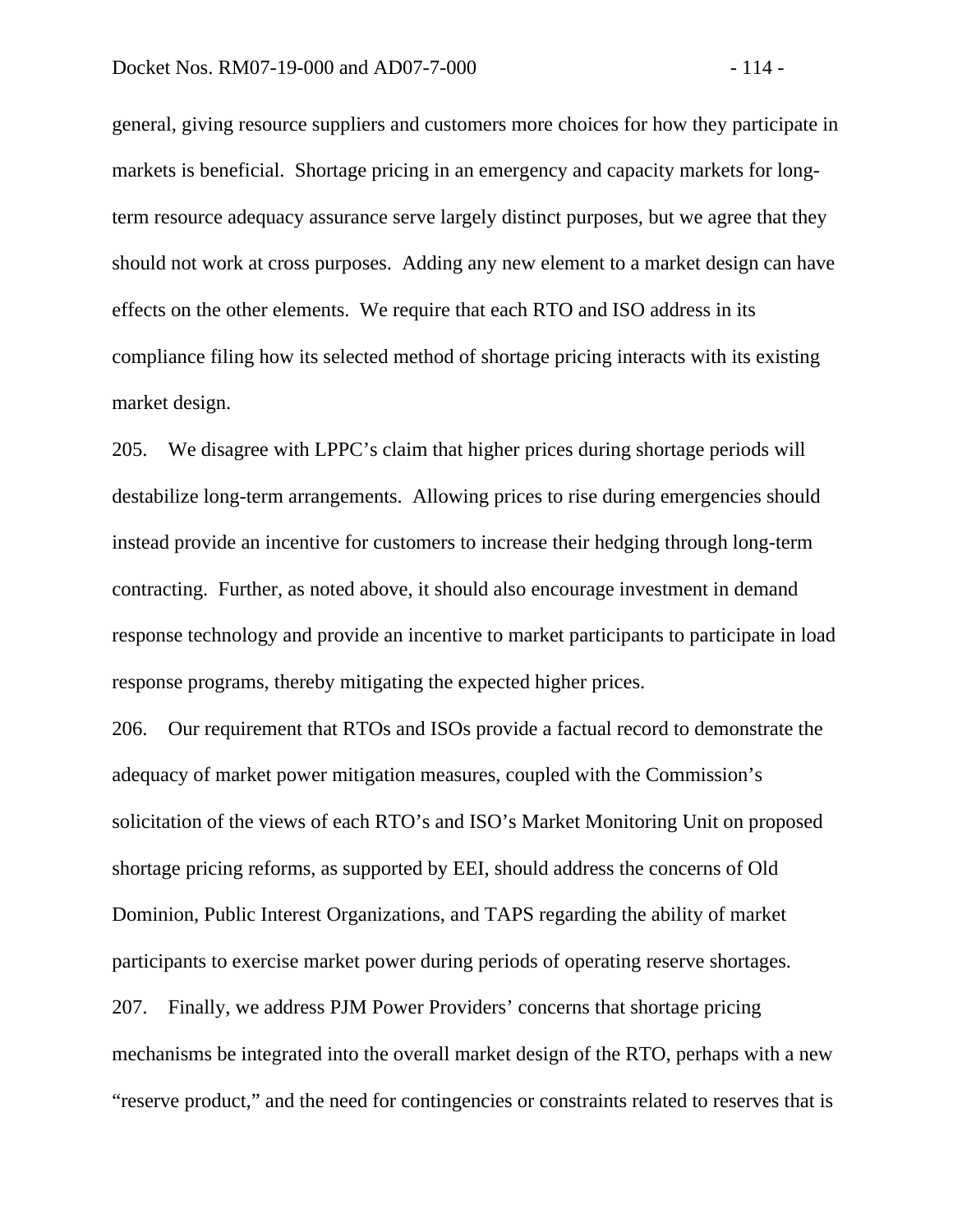seen in the day-ahead or real-time market to be reflected in the energy market. We share PJM Power Providers' concern about out-of-merit order generation, such as the example they cite, and it being reimbursed through up-lift charges. A market works more efficiently when all decisions of the system operator that affect costs, e.g., running peaking units, are reflected in market prices rather than in uplift charges. We encourage all RTOs and ISOs to consider this when evaluating their existing shortage pricing rules or developing new ones. This might include, as PJM Power Providers describes it, the development of "new reserve products." As to their second concern, we also agree that the better integrated markets are with one another, the more efficiently they will operate. However, the aim of this rulemaking, maintaining reliability through entry of new generation and demand response resources, need not be achieved through one particular market rule structure.

#### **b. Four Approaches**

208. In the NOPR, the Commission proposed to require each RTO or ISO to make a compliance filing proposing any necessary reforms to ensure that the market price for energy accurately reflects the value of such energy during an operating reserve shortage. Given regional differences in market design, the Commission did not propose to require one particular approach to achieving this reform. Rather, the Commission stated that each RTO or ISO may propose one of four suggested approaches or another approach that achieves the same objectives. The four approaches are: (1) RTOs and ISOs would increase the energy supply and demand bid caps above the current levels only during an emergency; (2) RTOs and ISOs would increase bid caps above the current level during an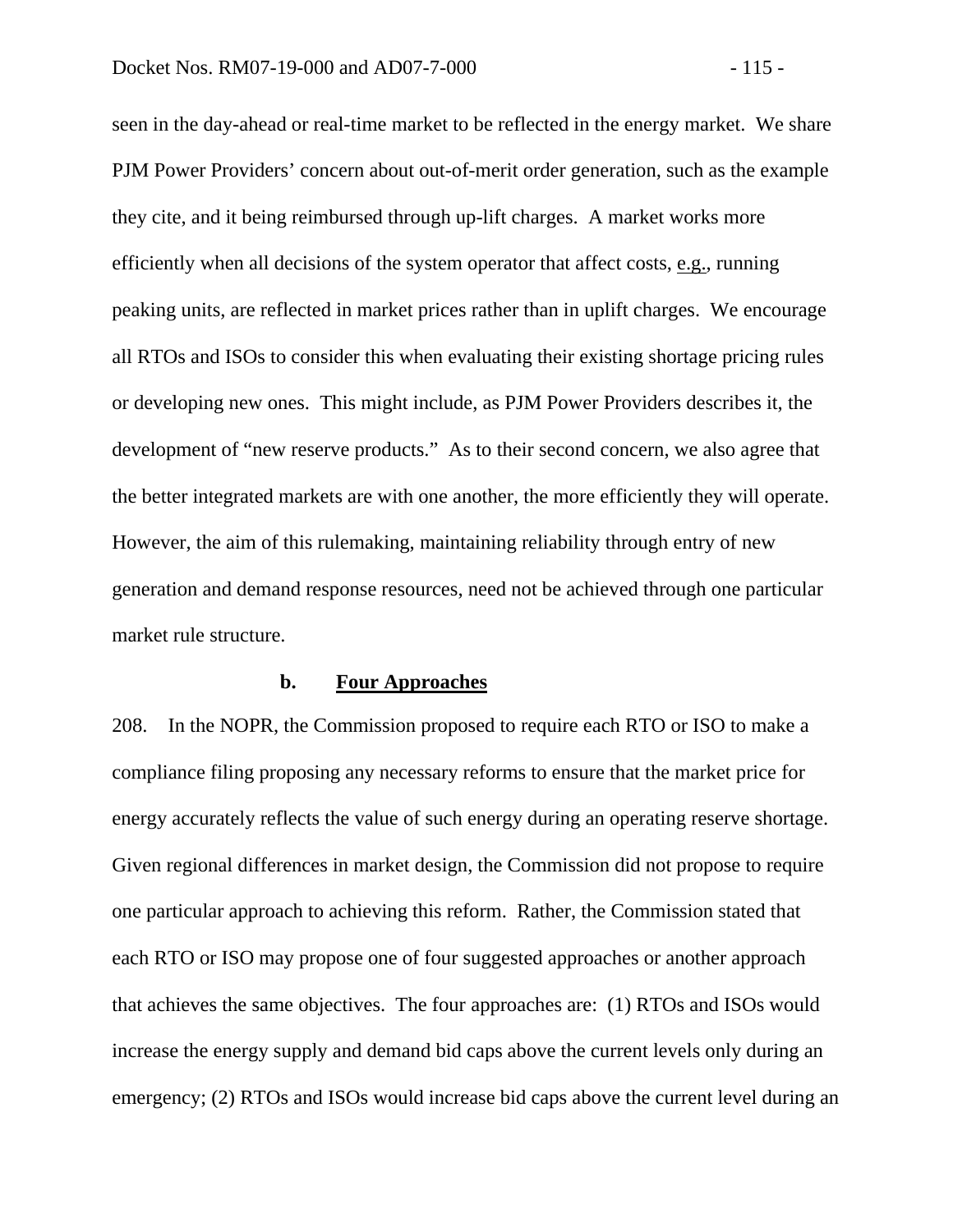emergency only for demand bids while keeping generation bid caps in place; (3) RTOs and ISOs would establish a demand curve for operating reserves, which has the effect of raising prices in a previously agreed-upon way as operating reserves grow short; and (4) RTOs and ISOs would set the market-clearing price during an emergency for all supply and demand response resources dispatched equal to the payment made to participants in an emergency demand response program.

# **i. Comments**

209. Many commenters spoke for or against all four approaches collectively. Those in support state that each of the four approaches is an appropriate means for achieving the goals of the NOPR's proposal on shortage pricing. Supporters of all four approaches typically did not address each approach individually, and their comments are included above among those who spoke in support of the overall proposal. Similarly, many of the commenters that oppose the overall proposal and all four approaches are also summarized above, but a few of these make more detailed collective comments on the NOPR's four suggested approaches, which are presented next. For example, NRECA and APPA state that they are firmly opposed to the Commission's four approaches to change pricing rules during shortage situations and base their opposition on the fundamental disagreement that current prices during shortage periods are unjust and unreasonable.**<sup>280</sup>** NRECA states that the approaches put forward by the Commission would result in rates that are unjust and unreasonable, and would, at a minimum, grant windfall profits to those suppliers that

**<sup>280</sup>** NRECA at 23.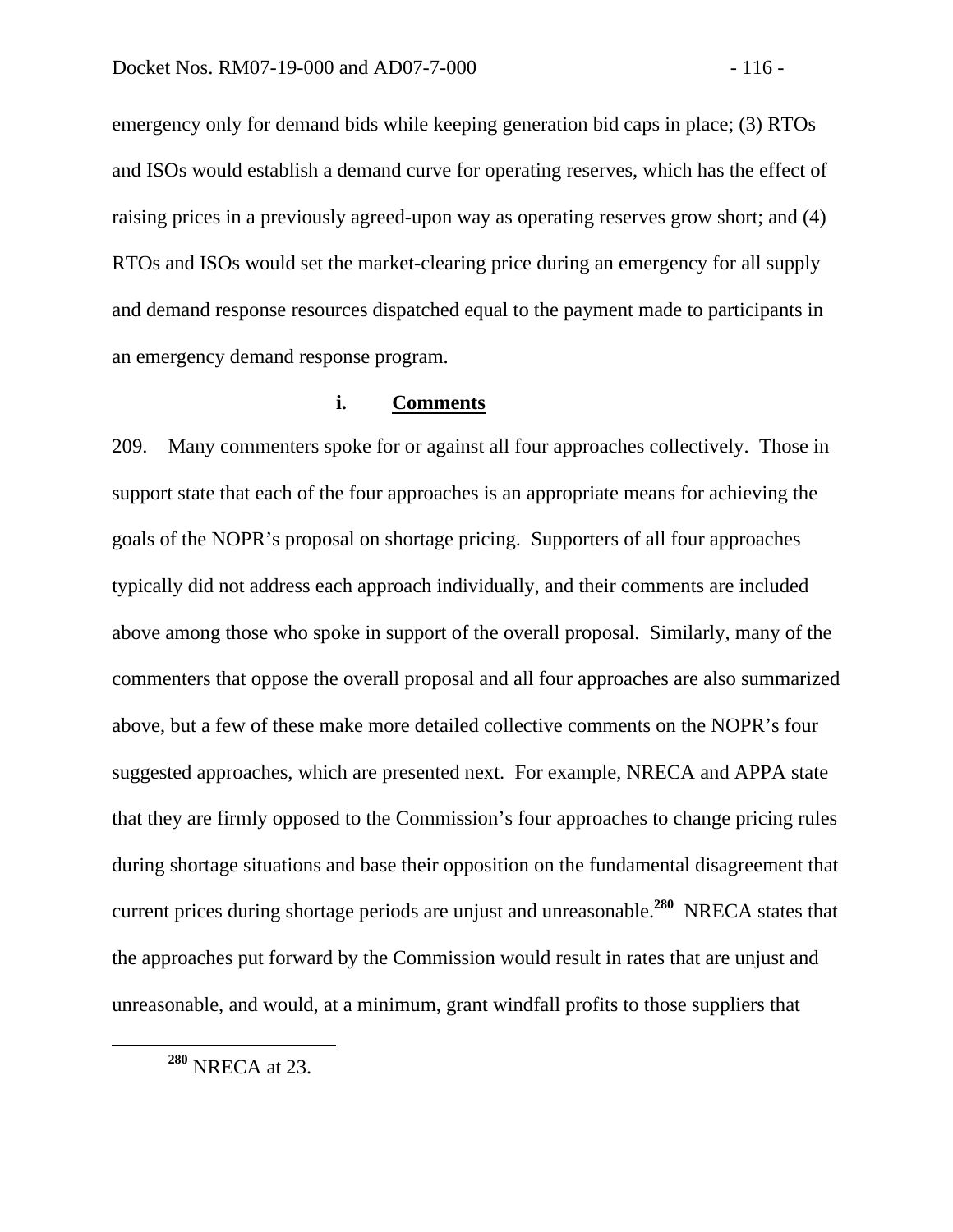have been found by the RTOs' and ISOs' market monitors to possess market power. APPA also states that it does not support any of the four proposed shortage pricing approaches.**<sup>281</sup>** Public Interest Organizations state that it cannot support any of the Commission's proposed approaches at this time because demand response participation is not at a level that will assure customers that prices will be just and reasonable.**<sup>282</sup>** Public Interest Organizations urge that before current market mitigation rules are relaxed, a resource adequacy requirement must be in place and market access and effective demand response resource participation must be demonstrated. It also states that an independent market monitor must be able to monitor shortage pricing behaviors very closely.

210. Numerous commenters spoke for or against some of the four approaches, and their comments on each approach are discussed next.

211. Among those who favored one or more of the four approaches, the demand curve for operating reserves (the third approach) received the most and strongest support.

212. Under the first approach, RTOs and ISOs would increase energy bid caps (for each bidder) and the price cap (for the market-clearing price) above the current level, but only during an operating reserve shortage.**<sup>283</sup>** PJM Power Providers supports this approach

**<sup>281</sup>** APPA at 29.

**<sup>282</sup>** Public Interest Organizations at 17.

**<sup>283</sup>** For example, PJM may choose to increase its current market-wide price cap. Another RTO or ISO could lift individual generator bid caps while keeping its marketwide price cap at its existing level. What exactly will be changed under this proposal depends on existing rules and what the RTO or ISO stakeholders consider for that

(continued…)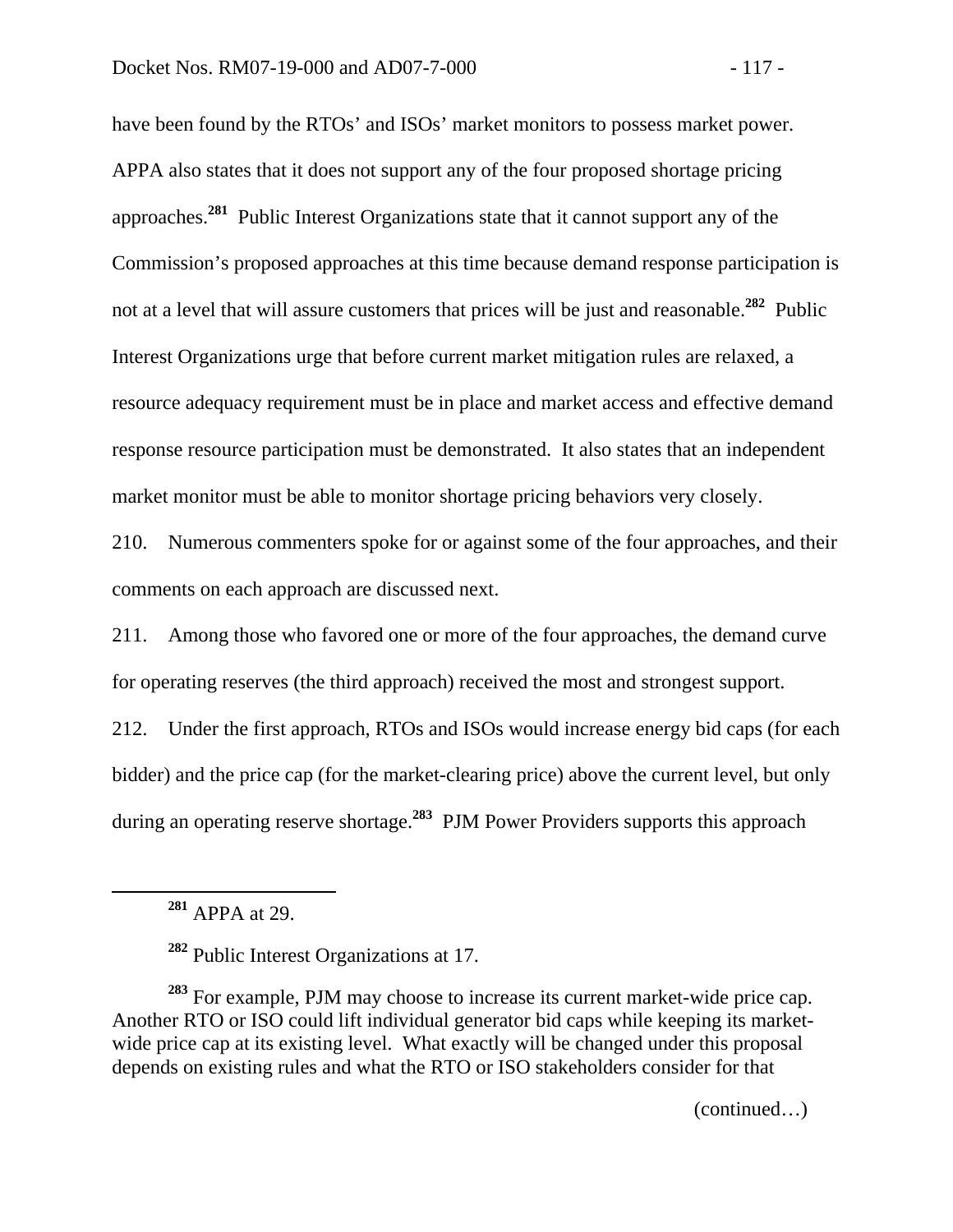and notes that to avoid market power concerns, bids may be assessed for the potential of economic withholding by considering the value of lost load multiplied by the increased probability of outages. FirstEnergy supports lifting bid caps during a shortage if the shortage is genuine, wholesale prices are reflected in retail rates, and energy and demand response are treated on a comparable basis.**<sup>284</sup>** Ohio PUC states that it would recommend this approach only where there are a sufficient number of suppliers or enough demand response to check the exercise of market power.**<sup>285</sup>** In commenting on the four approaches, Mr. Borlick notes that the Commission has correctly concluded that energy prices during periods of supply shortage fail to accurately reflect the value of load reduction.**<sup>286</sup>** Mr. Borlick states that approach 1 would produce energy prices high enough to accurately reflect the marginal value of consumption but would also encourage generators to exercise market power both through economic and physical withholding. Of the four approaches proposed in the NOPR, Mr. Borlick states that this is the least desirable. He states that approach 2 is superior to approach 1 because it would allow the demand side to set economically efficient clearing prices while controlling economic withholding by generators, although generators could still physically withhold capacity.

**<sup>284</sup>** FirstEnergy at 11.

 $\overline{a}$ 

- **<sup>285</sup>** Ohio PUC at 10-11.
- **<sup>286</sup>** Mr. Borlick at 5.

region's market design and on what the RTO or ISO then proposes in its compliance filing.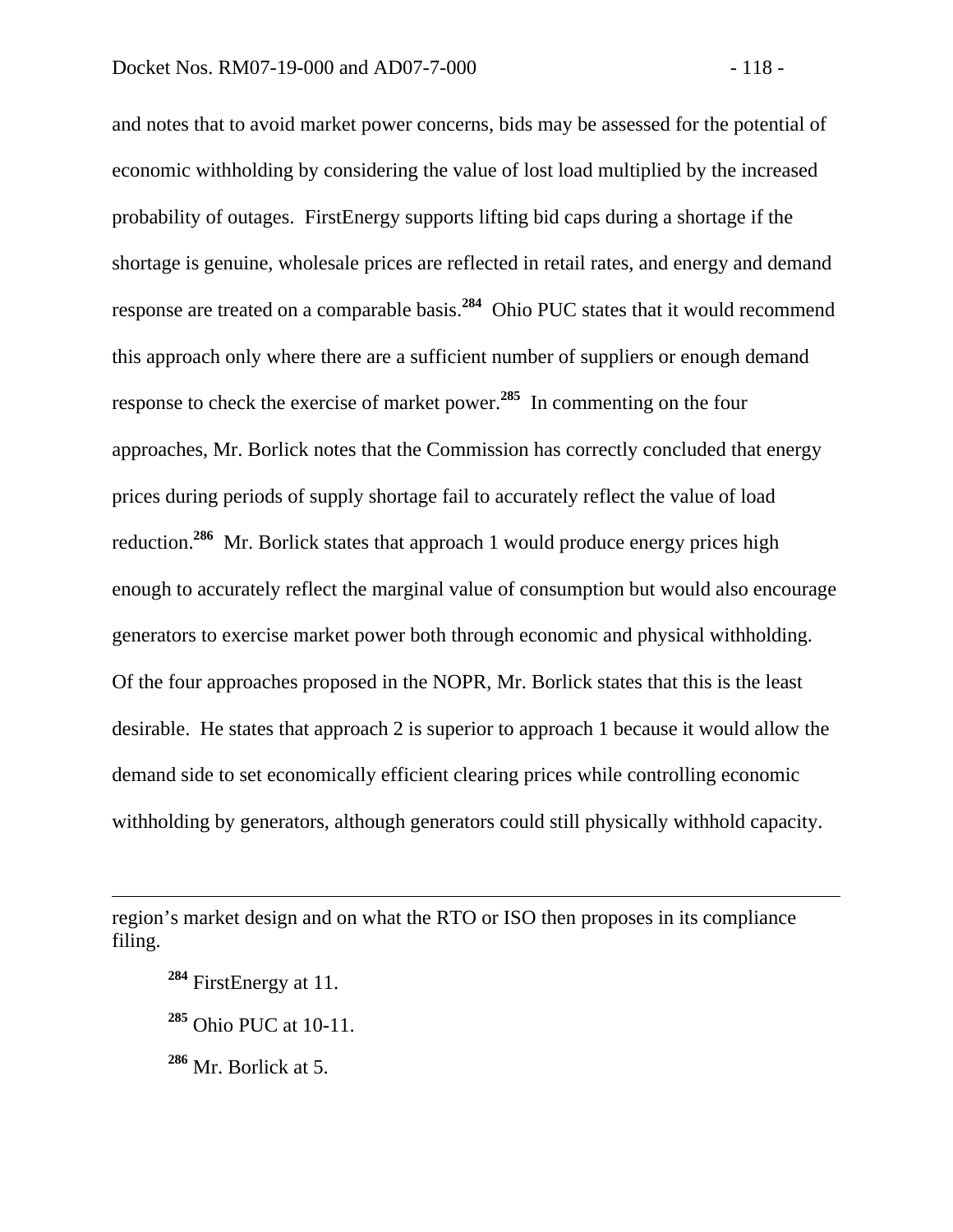Its drawback is that it does not provide a vehicle for efficiently trading off operating reserves for energy production.

213. NRECA opposes the first approach because it would remove price caps that have been established to mitigate market power, exposing consumers to the price bid by the marginal resource. NRECA asserts that the market-clearing price during a system emergency could potentially exceed the cost of the marginal resource dispatched and the cost of new entry.**<sup>287</sup>** Similarly, TAPS opposes the first approach because it offers consumers no protection against the exercise of market power and thus would only produce unjust and unreasonable rates.**<sup>288</sup>** TAPS notes that if demand response is insufficient to restrain prices, the Commission would have to rely on generators, who have neither the ability nor the incentive to set a price that is just and reasonable under shortage conditions.**<sup>289</sup>**

214. Other commenters present a variety of reasons for not supporting the first approach. NEPOOL Participants argues that imposing either of the first two approaches in ISO New England could have unintended effects on New England markets because many market participants agreed to the forward capacity market with the understanding that the \$1000/MWh cap on "energy offers and bids" would not be removed.**<sup>290</sup>** Maine

**<sup>289</sup>** Id.

**<sup>287</sup>** NRECA at 20.

**<sup>288</sup>** TAPS at 40.

**<sup>290</sup>** NEPOOL Participants at 17.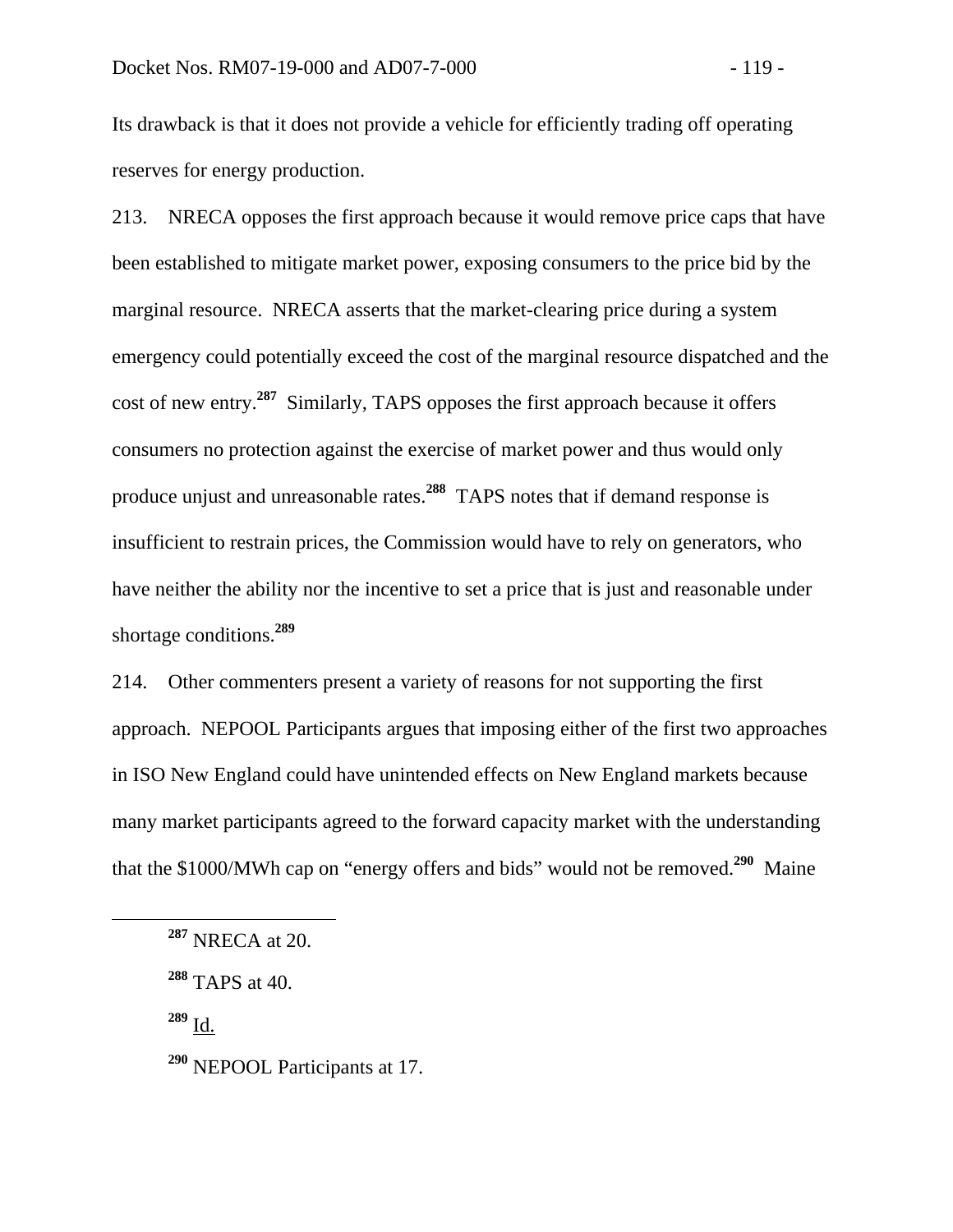PUC claims that in New England, it is particularly unreasonable to impose a requirement to remove bid caps from the energy market or take other steps that remove consumer protections prior to a showing that consumers can change their behavior to avoid being harmed.**<sup>291</sup>**

215. Comverge asserts that the first approach may invite gaming: generators could withhold capacity so that emergency conditions occur and then take advantage of the ensuing higher prices. However, it states that if a much more dispatchable demand response and voluntary price-response were in place the potential for gaming would be substantially reduced.**<sup>292</sup>** Duke Energy states that it is unrealistic to expect resources to accurately predict emergency conditions and tailor their bids appropriately. Thus, it states that this approach would provide generation owners with an incentive to bid above cost, putting upward pressure on prices.**<sup>293</sup>**

216. Potomac Economics recommends that the Commission not encourage this approach because it believes that the theory implicit in this approach is flawed. It states that when the system is in a shortage, relying on supply offers is not the action generally taken by system operators**.** Also, if suppliers do not have market power, they will not have an incentive to raise the price of their offers. Therefore, it concludes that pursuing

- **<sup>292</sup>** Comverge at 21.
- **<sup>293</sup>** Duke Energy at 9.

**<sup>291</sup>** Maine PUC at 5.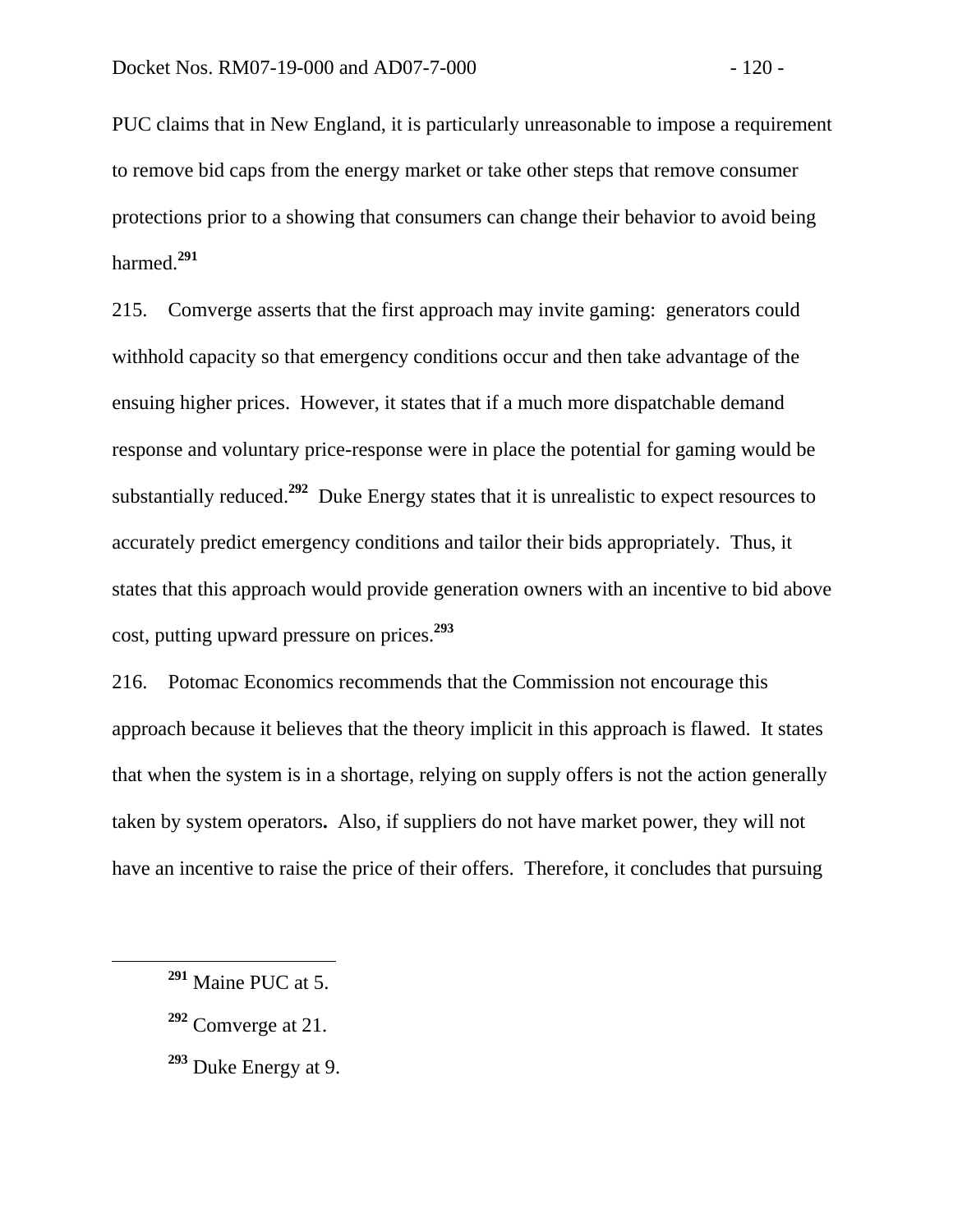an approach that relies on suppliers to raise their offers to achieve efficient price signals during shortage conditions would not be reliable.**<sup>294</sup>**

217. NRECA states that, in presenting the first and second approaches, the NOPR uses the terms bid caps, offer caps, and price caps interchangeably and asks the Commission to specifically define these terms. North Carolina Electric Membership also notes that the NOPR does not clearly distinguish between a generation offer cap in place as a result of mitigation procedures and the \$1,000/MWh umbrella energy offer cap ceiling in place in most RTOs and ISOs.**<sup>295</sup>**

218. Under the second approach, RTOs and ISOs would raise bid caps above the current levels only for demand bids, that is, for bids by customers expressing their willingness to pay more than the market price cap to continue to receive power during an emergency and hence perhaps avoid being curtailed. Ohio PUC states that lifting the caps for only demand bids during system emergencies is a reasonable approach for creating transparent price signals in shortage situations.**<sup>296</sup>**

219. NRECA opposes this approach because these demand bids would set the marketclearing price paid to all resources, including generators. This would result in customers paying rates to generators that exceed the costs of the most expensive generator available on the system, even if those generators do nothing unusual to alleviate the emergency

**<sup>295</sup>** Id.

**<sup>294</sup>** Potomac Economics at 4-5.

**<sup>296</sup>** Ohio PUC at 12.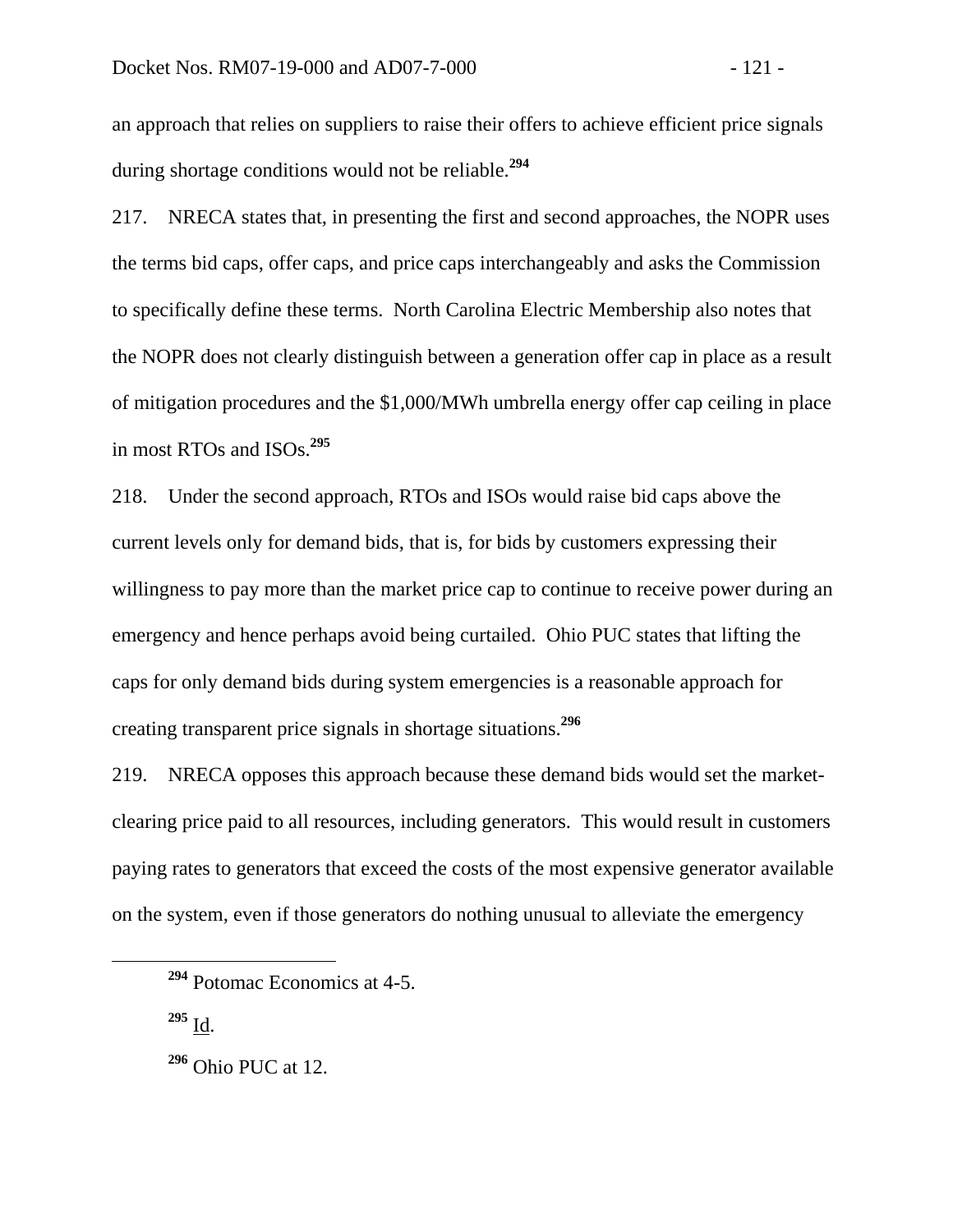condition.**<sup>297</sup>** TAPS states that this approach could also raise market power concerns if the market participant submitting a demand bid also had generation that could benefit from a price increase.**<sup>298</sup>**

220. Duke Energy and FirstEnergy do not support this approach because generation resources would be treated differently from load, which is inconsistent with the comparability principle the Commission proposes for demand resources.**<sup>299</sup>**

221. Under the third approach, RTOs and ISOs would establish a demand curve for operating reserves, which establishes a predetermined schedule of prices according to the level of operating reserves. As operating reserves become shorter, the price increases. Many commenters support this approach and state that it should be implemented.<sup>300</sup> Several commenters assert that this approach: (1) is the most efficient means of moving prices toward the value of lost load during emergency situations;**<sup>301</sup>** (2) would promote reliability by providing greater and timely incentives for market participants to provide

**<sup>297</sup>** NRECA at 20.

**<sup>298</sup>** TAPS at 41-42.

**<sup>299</sup>** Duke Energy at 9; First Energy at 11.

**<sup>300</sup>** E.g., Ameren; Mr. Borlick; Constellation; Duke Energy; Exelon; FirstEnergy; Potomac Economics; PJM Power Providers; and PPL Parties.

**<sup>301</sup>** Duke Energy at 10. Duke Energy explains that the use of predetermined demand curves provides a structure under which the price of energy rises to the level of the value of lost load when firm loads are interrupted. As the probability of falling below target reserve levels rises, the price of energy and reserves also rises. Any load that wishes to respond to higher prices would take appropriate action to curtail demand. Duke Energy believes that the use of such shortage pricing is essential to elicit broader demand response. Id. (citing Robert Stoddard Affidavit, Duke Energy ANOPR Comments).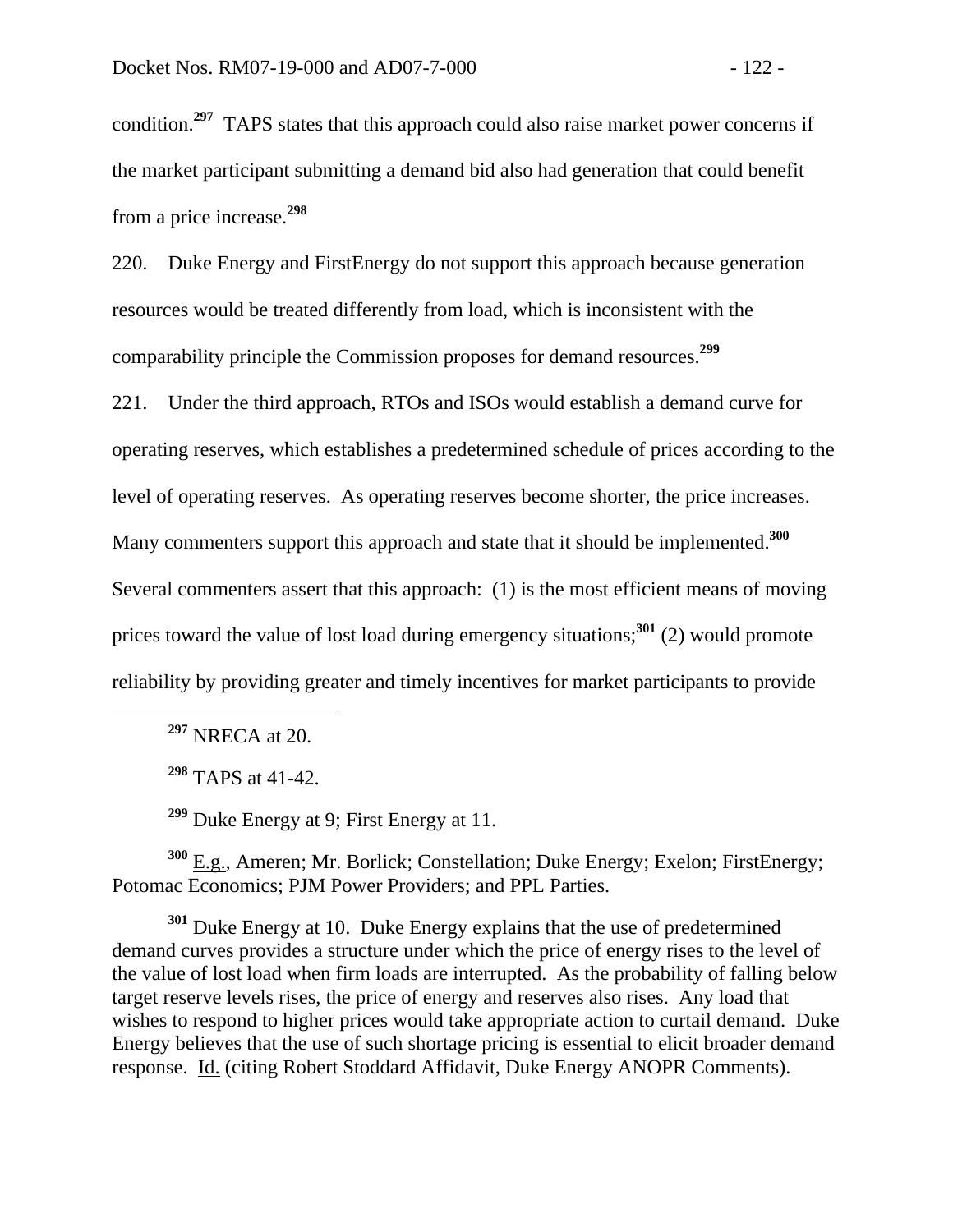capacity;**<sup>302</sup>** (3) can allow RTOs and ISOs to set prices that more accurately reflect the costs of meeting demand and reserve requirements during power shortages;**<sup>303</sup>** and (4) avoids various concerns regarding the exercise of market power. PPL Parties note that the Commission has already approved this approach for the ISO New England, NYISO, and Midwest ISO markets.**<sup>304</sup>** Dominion Resources also emphasizes that the demand curve for operating reserves has proved to be a workable method in ISO New England.**<sup>305</sup>** Of the four approaches, Mr. Borlick states that approach 3 is the most appealing based on economic theory; however, it poses implementation problems because of the computational burden involved in developing a demand curve that would accurately reflect the value of consumption. **<sup>306</sup>**

222. Potomac Economics states that implementing a demand curve for operating reserve is critical for achieving efficient shortage pricing and should be a required element for RTO or ISO markets.**<sup>307</sup>** It states that such demand curves are most effectively implemented in the context of jointly-optimized energy and ancillary services markets. It believes that effective shortage pricing requires jointly-optimized markets

- **<sup>304</sup>** PPL Parties at 6.
- **<sup>305</sup>** Dominion Resources at 7.
- **<sup>306</sup>** Mr. Borlick at 8.
- **<sup>307</sup>** Potomac Economics at 5.

**<sup>302</sup>** PJM Power Providers at 6.

**<sup>303</sup>** Ameren at 28.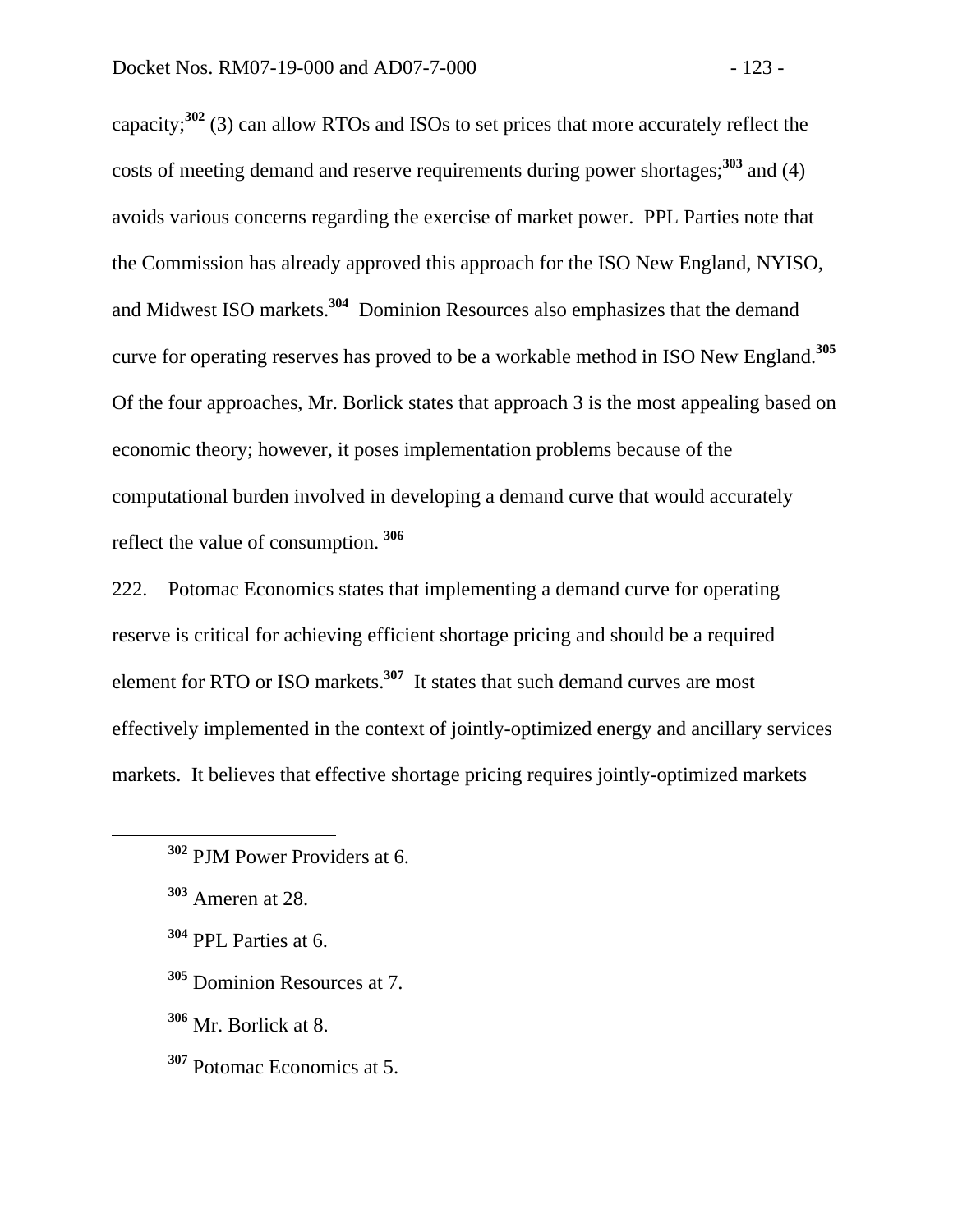with operating reserve demand curves set at levels that reflect the value of reliability that the operating reserves provide to consumers.**<sup>308</sup>** However, Potomac Economics states that the third approach alone is not sufficient and that the fourth approach, allowing payments to emergency demand response resources to set the market-clearing price is a valuable complement.**<sup>309</sup>** It notes that RTOs and ISOs can call on emergency demand response or interruptible retail load to maintain reliability. These forms of demand response are not integrated into the market, and therefore some form of the fourth approach is needed to set efficient shortage prices when the demand response of emergency demand response providers is called on in an emergency.**<sup>310</sup>**

223. PJM Power Providers proposes that PJM should use a downward-sloping operating reserve demand curve simultaneously for both energy and operating reserves, instead of having a fixed operating reserve requirement. It notes that this would (1) remove certain anomalies that occur with the current fixed requirement, (2) provide an adequate incentive for "increased energy demand bidding," and (3) improve reliability by providing greater and timely incentives for market participants to provide capacity.**<sup>311</sup>** Constellation supports the approach of using a demand curve for operating reserves. While acknowledging this approach presents practical problems associated with

**<sup>310</sup>** Id.

**<sup>308</sup>** Id. at 6.

**<sup>309</sup>** Id. at 7.

**<sup>311</sup>** PJM Power Providers at 7.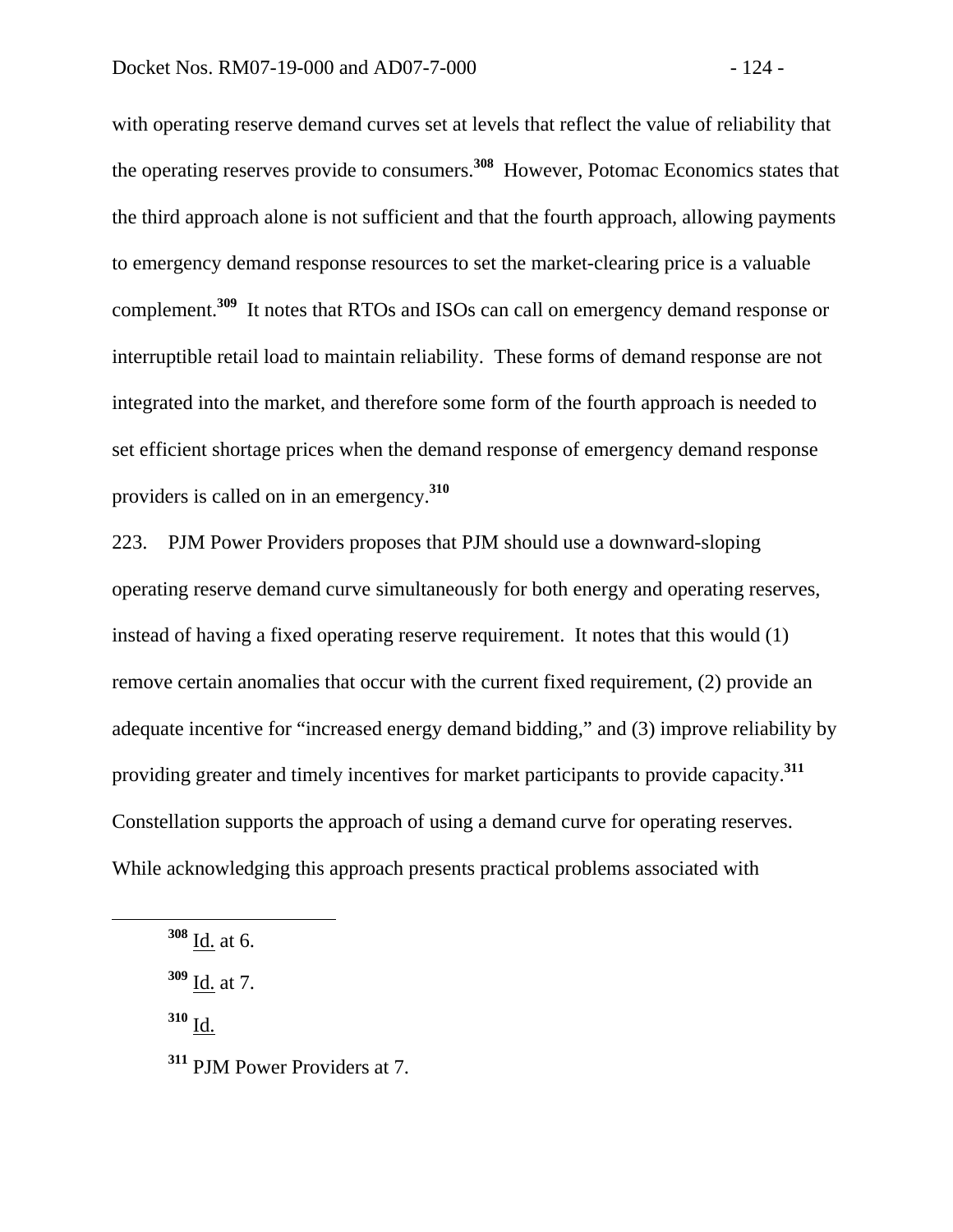developing the demand curve, Constellation states that these can be addressed and the benefits of this solution justify efforts to deal with these challenges.**<sup>312</sup>** Exelon states that the demand curve for operating reserves, the Commission's third approach, would be the most effective of the four approaches (although it recommends an alternative approach, reported below) because it would help induce additional demand response during periods of peak demand. FirstEnergy states that an administratively set demand curve is an acceptable way to set the operating reserve price in times of shortage because the demand side of the market is underdeveloped and cannot respond to market forces on the same scale as supply-side resources. It states that a demand curve can effectively mitigate market power where one market participant becomes the last available supplier in a shortage.**<sup>313</sup>**

224. NRECA opposes the demand curve for reserves approach because it is designed to raise the price above the current maximum level allowed. TAPS states that the third approach risks mandating a particular type of reform, an RTO-run ancillary services market, rather than a reform that originates with stakeholders.<sup>314</sup>

225. Ohio PUC does not support the third approach because a demand curve for operating reserves may not ensure that any new generation will be built.**<sup>315</sup>** Comverge

**<sup>314</sup>** TAPS at 42.

**<sup>315</sup>** Ohio PUC at 11.

**<sup>312</sup>** Constellation at 13.

**<sup>313</sup>** FirstEnergy at 11-12.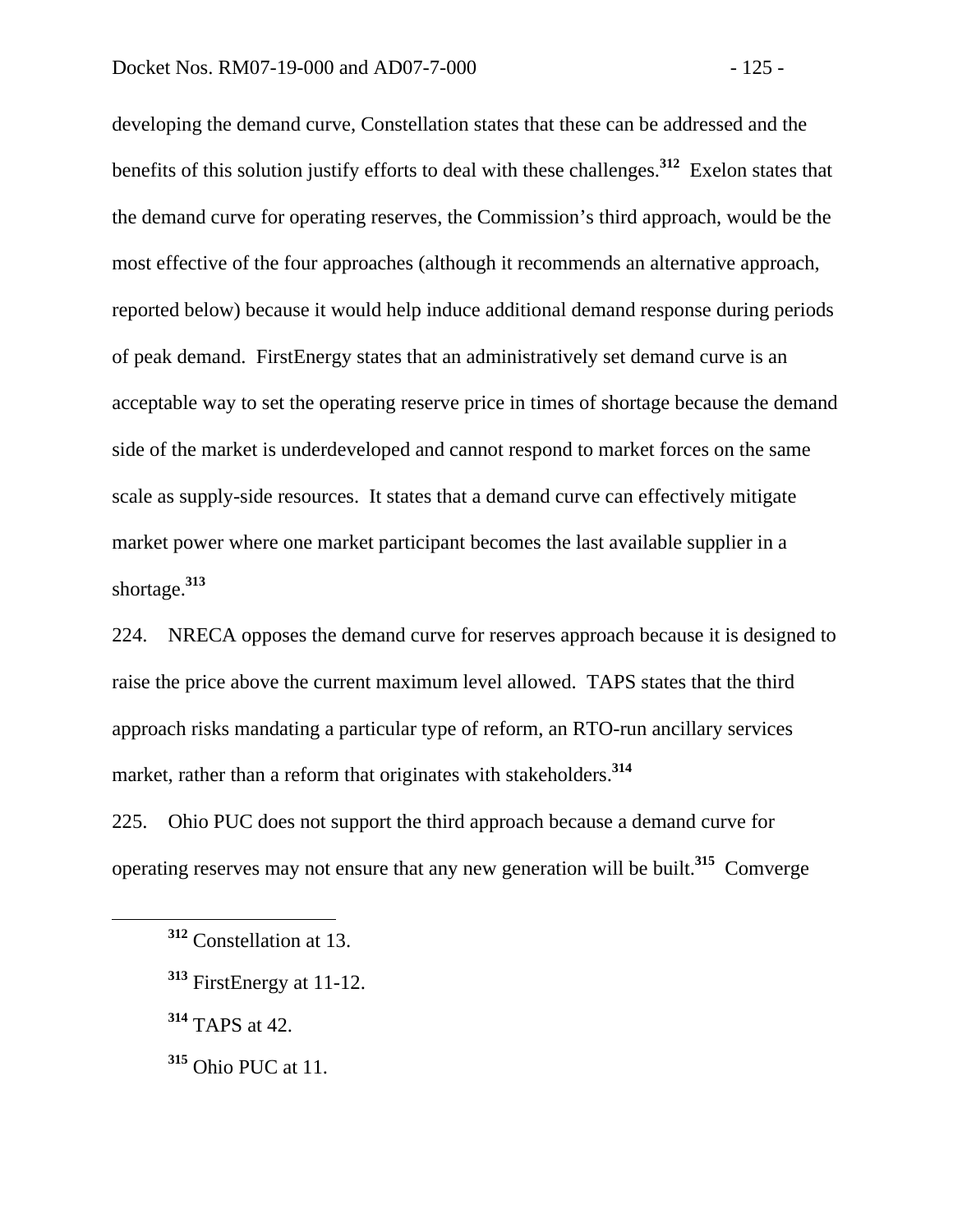states that the third approach is difficult to implement because it requires an administrative determination of the demand curve's characteristics.**<sup>316</sup>**

226. Under the fourth approach, RTOs or ISOs would set the market-clearing price during an operating reserve shortage at the payment made to participants in an emergency demand response program. PJM Power Providers states that this fourth approach is reasonable, but notes that when operating reserves and locational reserve requirements decline below target levels despite use of the fourth approach, the question of how to set and adjust the price must then be addressed.**<sup>317</sup>**

227. TAPS states that the fourth approach appears to allow market-clearing prices to be set by the RTO or ISO at whatever payment an RTO or ISO makes to a demand response resource that reduces consumption during emergencies in return for a contractually established payment that, perhaps, was determined by a regulatory body other than the Commission and, therefore, would be outside of the Commission-approved marketclearing mechanism and on that basis rejects it.**<sup>318</sup>** Comverge believes that the fourth approach presents two issues: (1) participants are likely to ignore the market value of demand response before an emergency is declared; and (2) the emergency value of demand response would be substituted for the market value of power, which may

**<sup>317</sup>** PJM Power Providers at 8.

**<sup>318</sup>** TAPS at 42.

**<sup>316</sup>** Comverge at 22.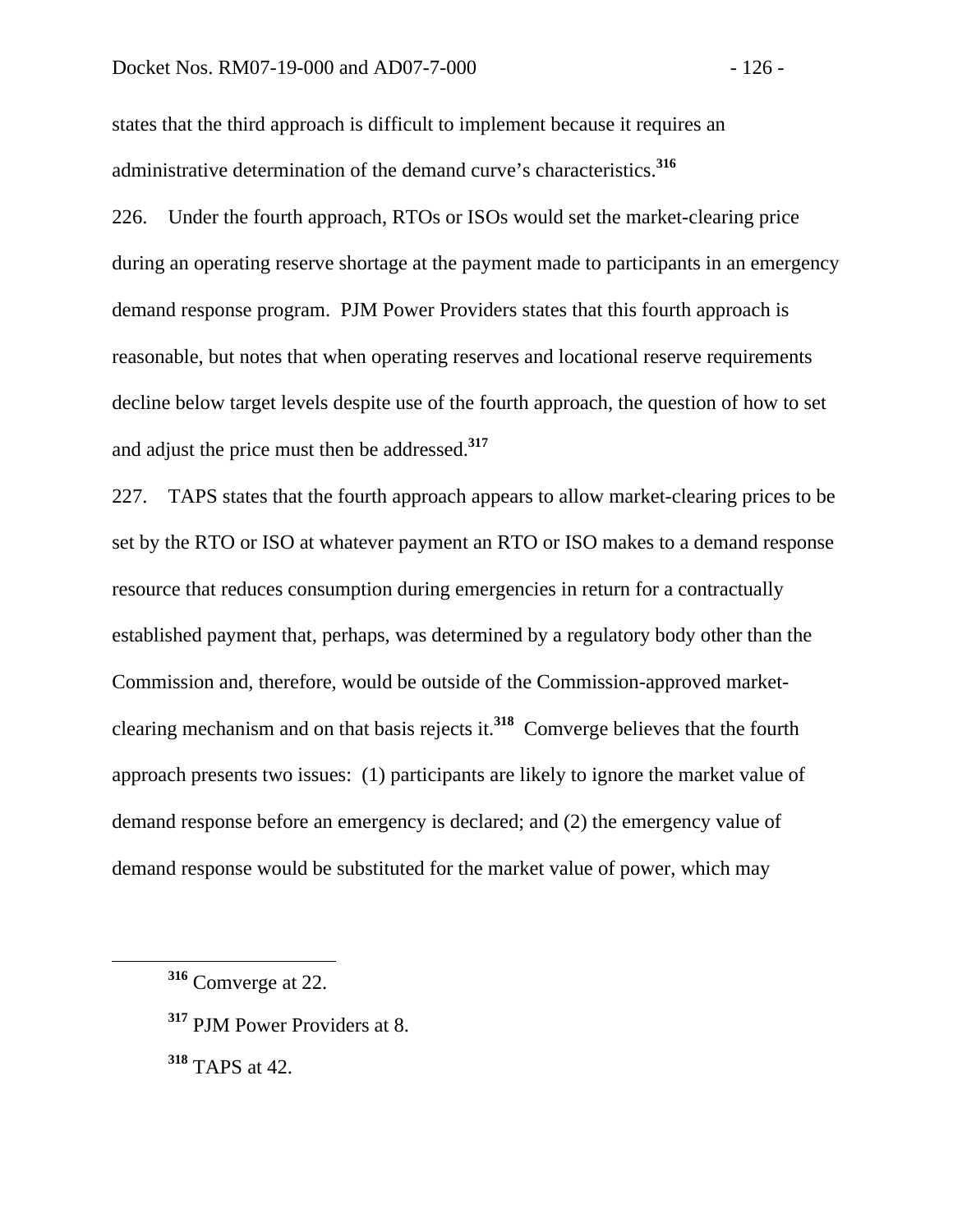reinforce the use of demand resource as an emergency-only resource.**<sup>319</sup>** Similarly, Duke Energy states that this proposal is questionable because it would be difficult to determine exactly what price would be paid to non-demand response market participants, and the program price paid to participating demand response resources may not actually reflect these participants' or other parties' economic assessment of the hourly value of power. Emergency demand response resources do not submit bids, but just receive a payment, against which they must judge the cost of forgoing energy. Because there is no solicitation of value from resources, it would be difficult and unreliable to determine a single price that would be suitable both for the interrupted emergency demand response providers and for payment to other resource providers.**<sup>320</sup>** Mr. Borlick gives approach four the most favorable review on the basis that it creates an incentive of demand response to bid its true interruptible cost and, therefore is more likely to produce economically efficient prices.**<sup>321</sup>**

228. Ameren particularly objects to the fourth approach because of the market distortion and unintended consequences it could cause. It states that load should receive payments for demand response only if the load clears in the day-ahead market, and its

**<sup>319</sup>** Comverge at 22.

**<sup>320</sup>** Duke Energy at 10 (citing Robert Stoddard Affidavit, Duke Energy ANOPR Comments at 16).

**<sup>321</sup>** Mr. Borlick at 9.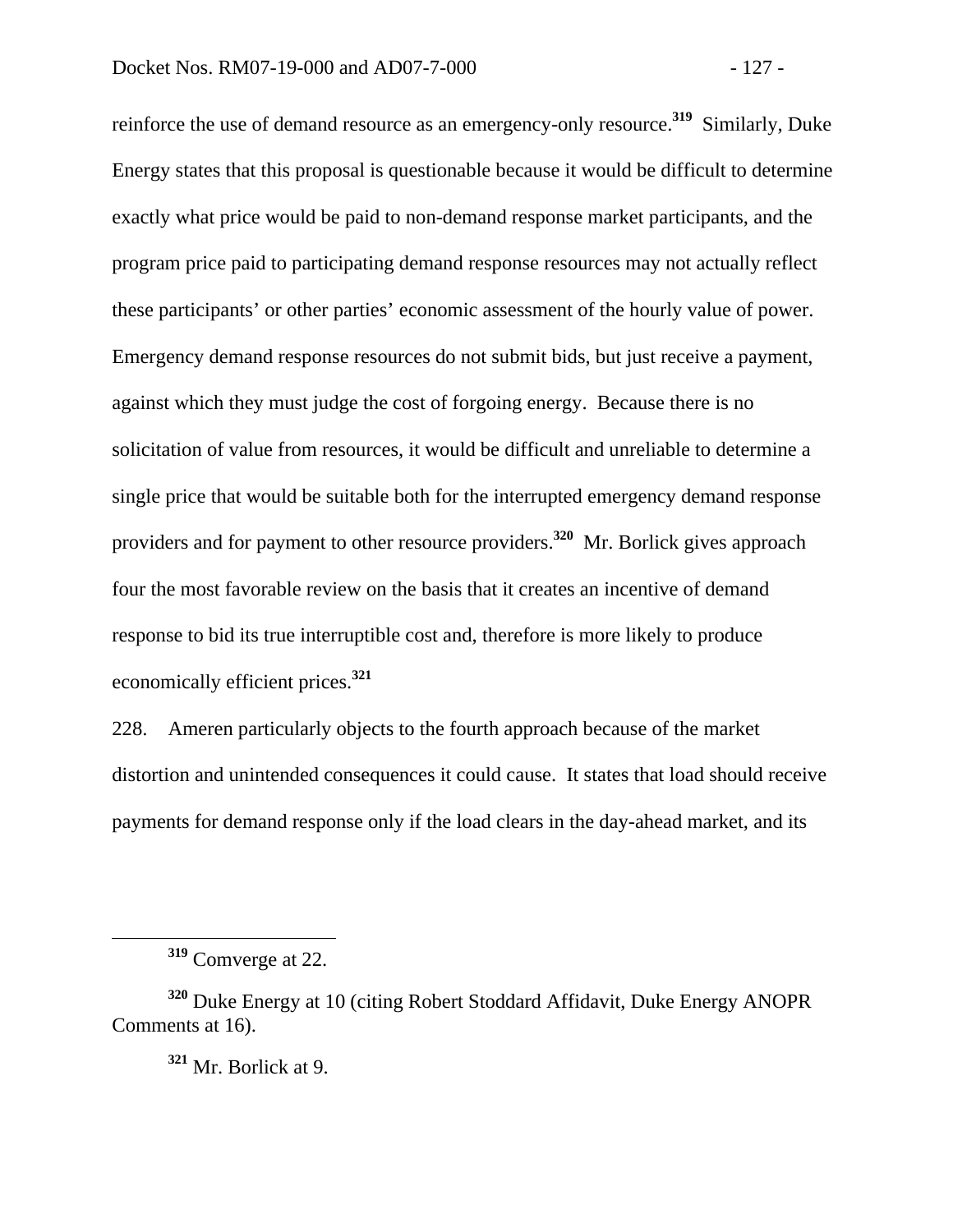payment should be based on the bid that the market participant submitted.**<sup>322</sup>** Ohio PUC does not support the fourth approach, stating that it falls short of resolving the problem at hand.**<sup>323</sup>**

229. A few commenters offer new approaches or variations on one of our four suggested approaches. EPSA points to the 2007 PJM State of the Market Report to assert that other approaches besides these four should be considered. Specifically, in that report PJM's market monitor, Joseph Bowring, recommended that shortage pricing should be defined in several stages with different pricing in each stage. While EPSA does not specifically endorse this proposal, it states that such a proposal should be considered.**<sup>324</sup>** 230. Exelon suggests a variation on the Commission's proposed shortage pricing approaches. Exelon proposes a price cap in the market that would ratchet up as shortage conditions worsen.**<sup>325</sup>** This price cap would rise to predetermined levels as a shortage situation approaches. In essence, this would work like a demand curve, with the price cap increasing as the amount of available operating reserves diminished. Under this approach, the administratively set price levels would function as a moving cap and the market would determine the value of supply, up to that administratively set price cap.**<sup>326</sup>**

**<sup>324</sup>** EPSA at 10.

**<sup>326</sup>** Id. at 12.

**<sup>322</sup>** Ameren at 28-29.

**<sup>323</sup>** Ohio PUC at 12.

**<sup>325</sup>** Exelon at 11.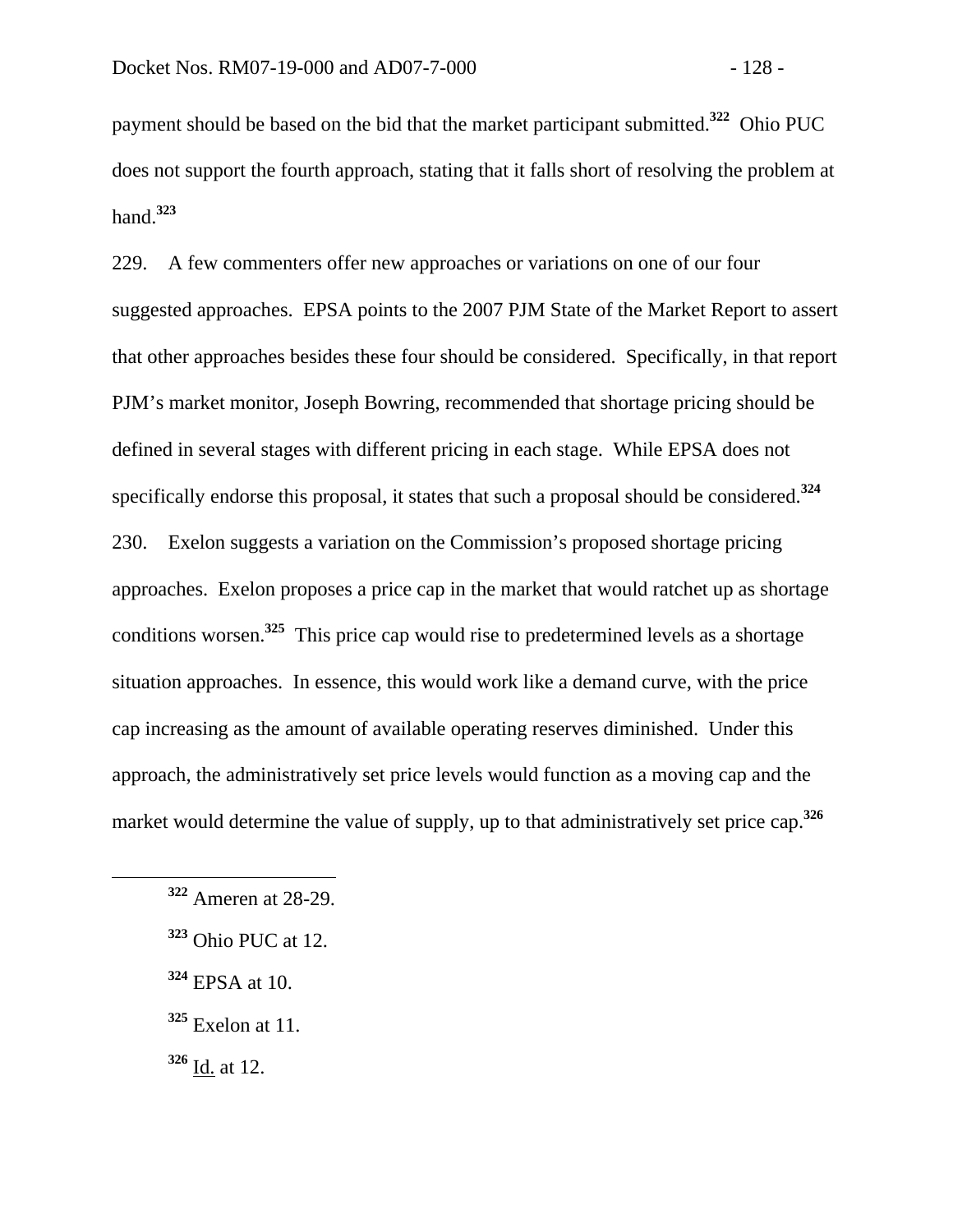Exelon maintains that this approach would elicit demand response to alleviate the shortage before it becomes a real crisis. It makes the point that no bids under this cap would be subject to mitigation procedures**.** Exelon believes that this approach is superior because it allows the market to determine the value of supply, within the cap, rather than requiring the market administrator to impose a value.

231. NRECA offers what it says is a variation on the second approach, and APPA and TAPS support this alternative. They propose allowing only demand response resources to bid higher than the current caps. Demand response resources would be paid the resulting clearing price, but generating resources would not. Instead, generators would receive the highest clearing price among the generating resources. NRECA explains that this approach would encourage additional demand response by allowing demand response resources to obtain a higher price for their response during emergencies. Specifically, it states that this proposal would: (1) encourage additional demand response; (2) contribute to maintaining reliability; (3) help achieve the needed balance between demand and supply on a real-time basis; and (4) not shift rents from consumers to those generators whose market power must be mitigated by supply bid caps in the first place.**<sup>327</sup>** TAPS states that if properly implemented, this proposal should not incent generators to create emergencies because they would not profit from them and, although this proposal would add to the uplift consumers must bear, it would not exact the same degree of extreme hardship on consumers as elevating the market-clearing price across

**<sup>327</sup>** NRECA at 17.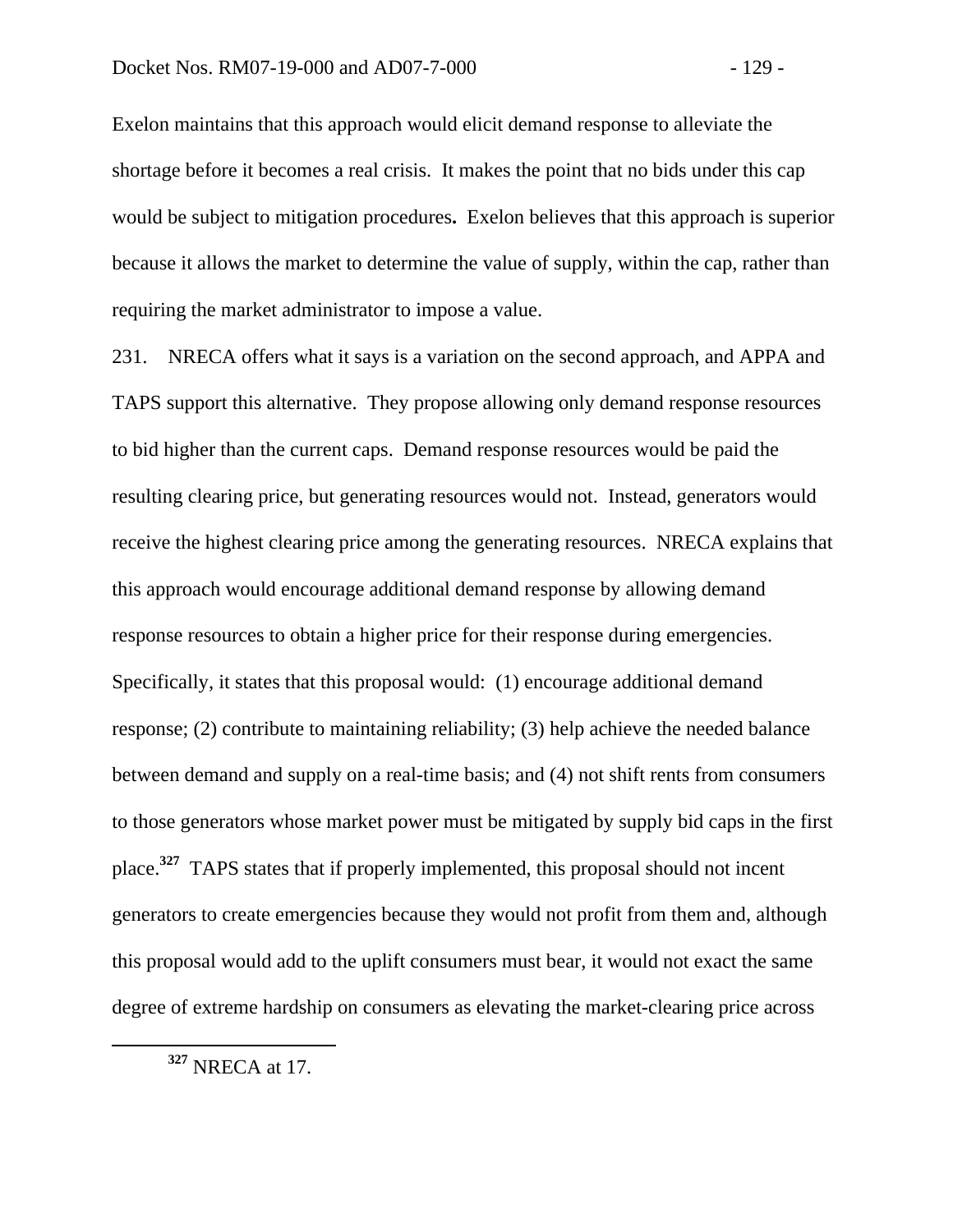"swaths of the nation."**<sup>328</sup>** TAPS asserts that this alternative proposal is an effective way for the Commission to gather data on the willingness of demand response to come to market and on the relative costs of the uplift associated with this method versus allowing the demand response price to be the market-clearing price. In order to guarantee that such a proposal would be allowable, TAPS suggests changes to the proposed regulatory language and the definition of "operating reserve shortage."**<sup>329</sup>** Like NRECA, Steel Manufacturers indicates that it would support the removal of bid caps for demand response resources during a system emergency if the higher bids do not set the marketclearing prices.**<sup>330</sup>**

232. Comverge recommends an alternative approach that allows price caps to be relaxed as the market adds more dispatchable, price-responsive demand response. It states that this would allow for use of the best forms of market power mitigation: dispatchable demand response and customer price response.**<sup>331</sup>**

233. Potomac Economics states that the Commission should add to the four approaches provisions that would set efficient prices when the RTOs and ISOs take other emergency

- **<sup>330</sup>** NRECA at 17; Steel Manufacturers at 13.
- **<sup>331</sup>** Comverge at 22.

**<sup>328</sup>** TAPS at 37.

**<sup>329</sup>** Id. at 39.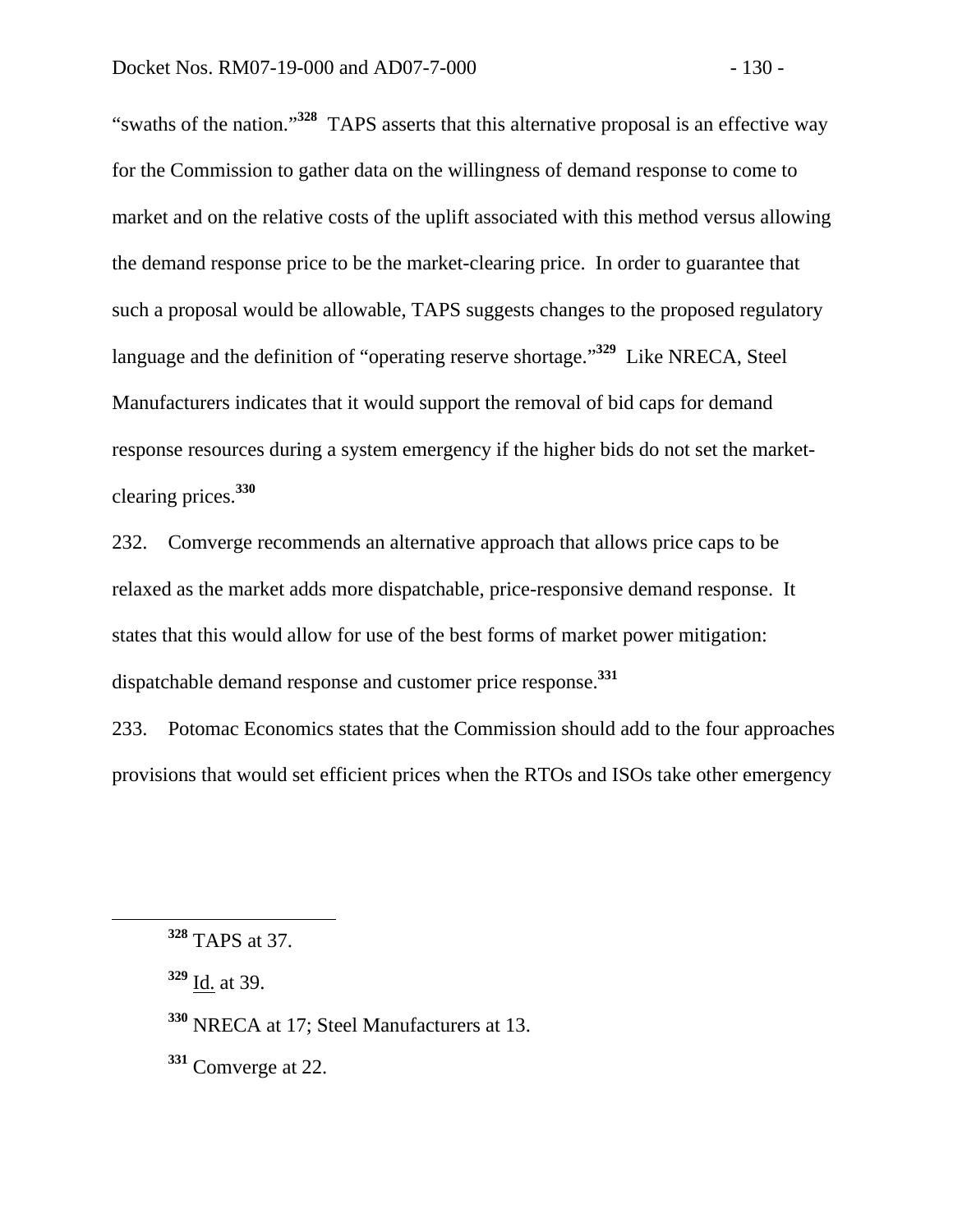actions under shortage conditions, including emergency transactions, export curtailments, voltage reductions, and other emergency actions.**<sup>332</sup>**

## **ii. Commission Determination**

234. Although we require RTOs and ISOs to modify, where necessary, their market rules governing price formation during periods of operating reserve shortage, we will not mandate any specific approach to this reform. Rather, because each market design is different, the changes to market rules should reflect each region's market design. To that end, each RTO or ISO may propose one of four approaches or another approach that achieves the same objectives. Each RTO or ISO should work with its stakeholders to develop a program that is appropriate for its region. Each of the four suggested approaches can be fashioned in a reasonable way upon compliance to achieve the objectives of the reform required here.

235. We address comments on the four approaches below. We will not address individually each comment on the four approaches provided by the Commission because we are not mandating one specific approach that all RTOs and ISOs must follow, and because each RTO and ISO must demonstrate that it currently complies with the rule or has a proposal that will put it in compliance. We cannot make a determination at this point that any particular approach as offered by an RTO or ISO is superior to another. Indeed, that is why a menu of options is offered here. One method of pricing during shortage situations may work better than another for any one RTO or ISO. All four of the

**<sup>332</sup>** Potomac Economics at 7.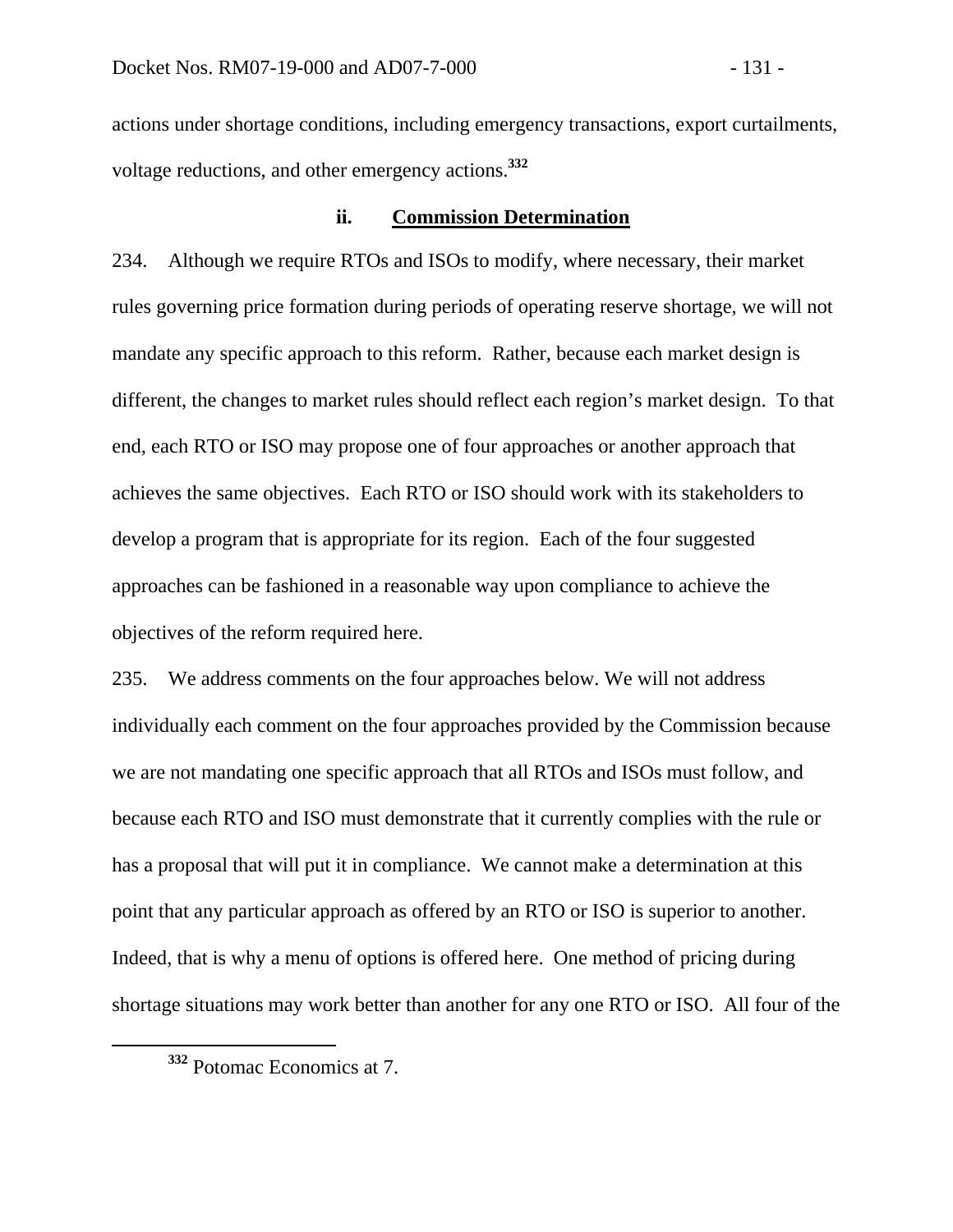approaches presented by the Commission have the potential to meet the goals of this rulemaking: maintaining reliability, eliminating barriers to the comparable treatment of demand response, and allocating energy during a shortage to those who value it most. Any filing by an RTO or ISO will be judged according to the criteria set forth in this Final Rule. We are also requiring the Independent Market Monitor for each RTO and ISO to provide us with its view on any proposed reforms. Finally, any proposal put forth by an RTO or ISO that follows a path different from the four approaches offered here must meet the same criteria set forth above. Only when an RTO or ISO submits a compliance filing can and will the Commission determine if its pricing rules are just and reasonable, not unduly discriminatory and sufficient to meet the stated goals of this rulemaking.

236. NRECA and North Carolina Electric Membership seek clarification on the terms bid cap, offer cap, and price cap. Bid cap refers to the maximum price that a seller (generation or demand response resource) or buyer may bid (i.e., offer to sell or buy) energy.<sup>333</sup> The term price cap-refers to a limit on the price of energy in an organized market.<sup>334</sup> In this rulemaking we have restricted our usage to bid cap or price cap, as appropriate.

**<sup>333</sup>** Although bid cap and offer cap have the same meaning in the NOPR, we use only the term bid cap to avoid confusion.

**<sup>334</sup>** For example, a particular generator may have a bid cap of \$100 and bid \$100 but be paid a higher market-clearing price. A price cap is a limit on the market-clearing price.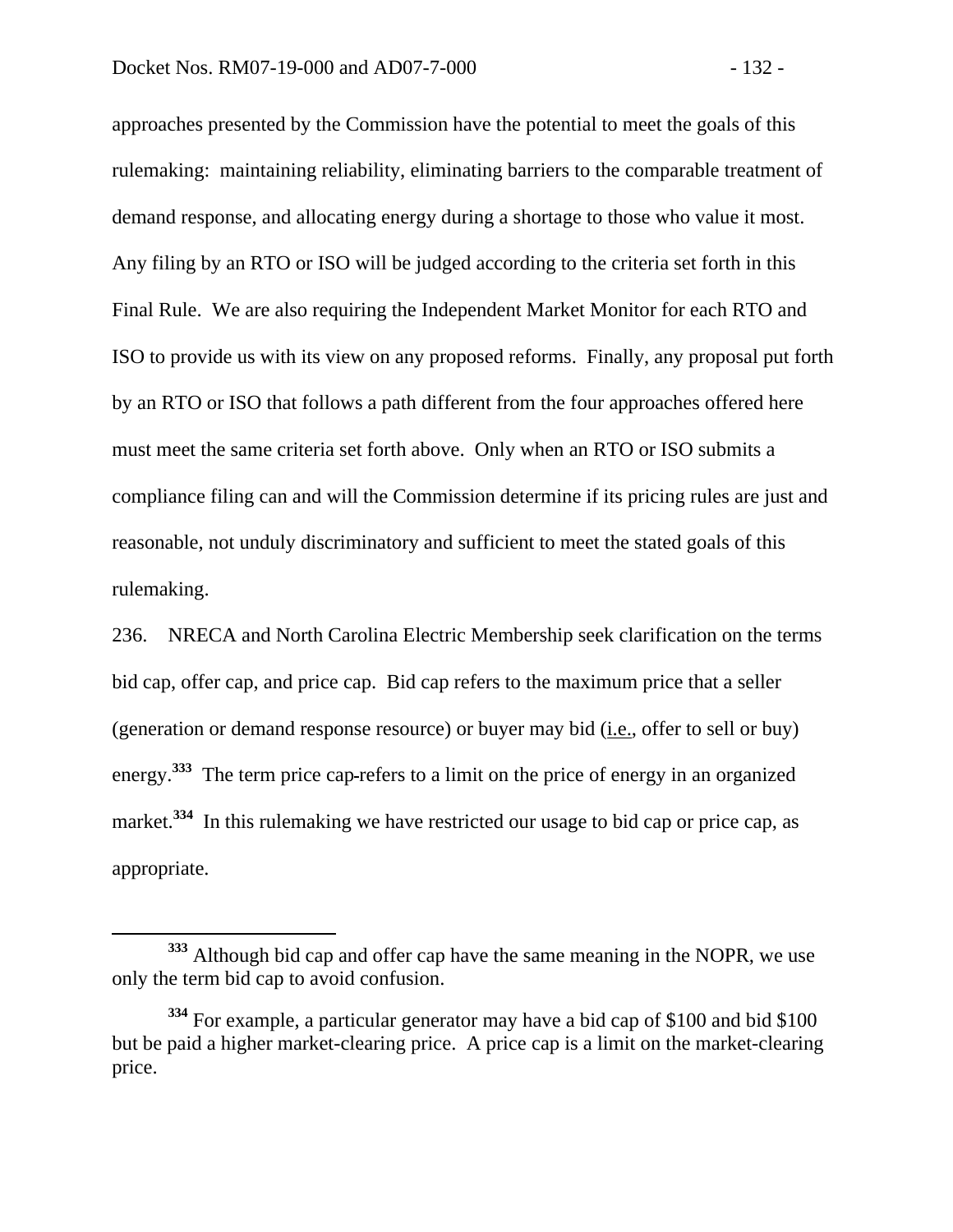237. Several commenters offer alternative approaches to modifying shortage pricing rules. In the NOPR we asked commenters to provide us with, not just barriers, but potential solutions, and these commenters have done just that. While we will not adopt any of these proposed changes explicitly in this rule, we note that RTOs and ISOs and their stakeholders are free to consider these and other possible solutions and propose to us their own method of shortage pricing reform that satisfies the criteria as well as our four approaches.

#### **c. The Commission's Proposed Criteria**

238. The Commission proposed to adopt further requirements to ensure that any proposed reforms of shortage pricing rules or demonstrations of the adequacy of existing rules in the area of shortage pricing have adequate factual support and that RTOs and ISOs show how the proposed reforms are designed to protect consumers against the exercise of market power.**<sup>335</sup>** First, each RTO or ISO proposing to reform or demonstrate the adequacy of its existing market rules in this area must provide an adequate factual record for the Commission to evaluate its proposal. This factual record will allow the Commission to discharge its duty to ensure that any reform is just and reasonable, not unduly discriminatory, and appropriately tailored to the circumstances in the RTO's or ISO's region. Second, the Commission proposed that any change in market rules to implement the proposed reforms must consider the issue of market power and the RTO or ISO proposing reform must address the adequacy of any market power mitigation

**<sup>335</sup>** NOPR, FERC Stats. & Regs. ¶ 32,628 at P 118.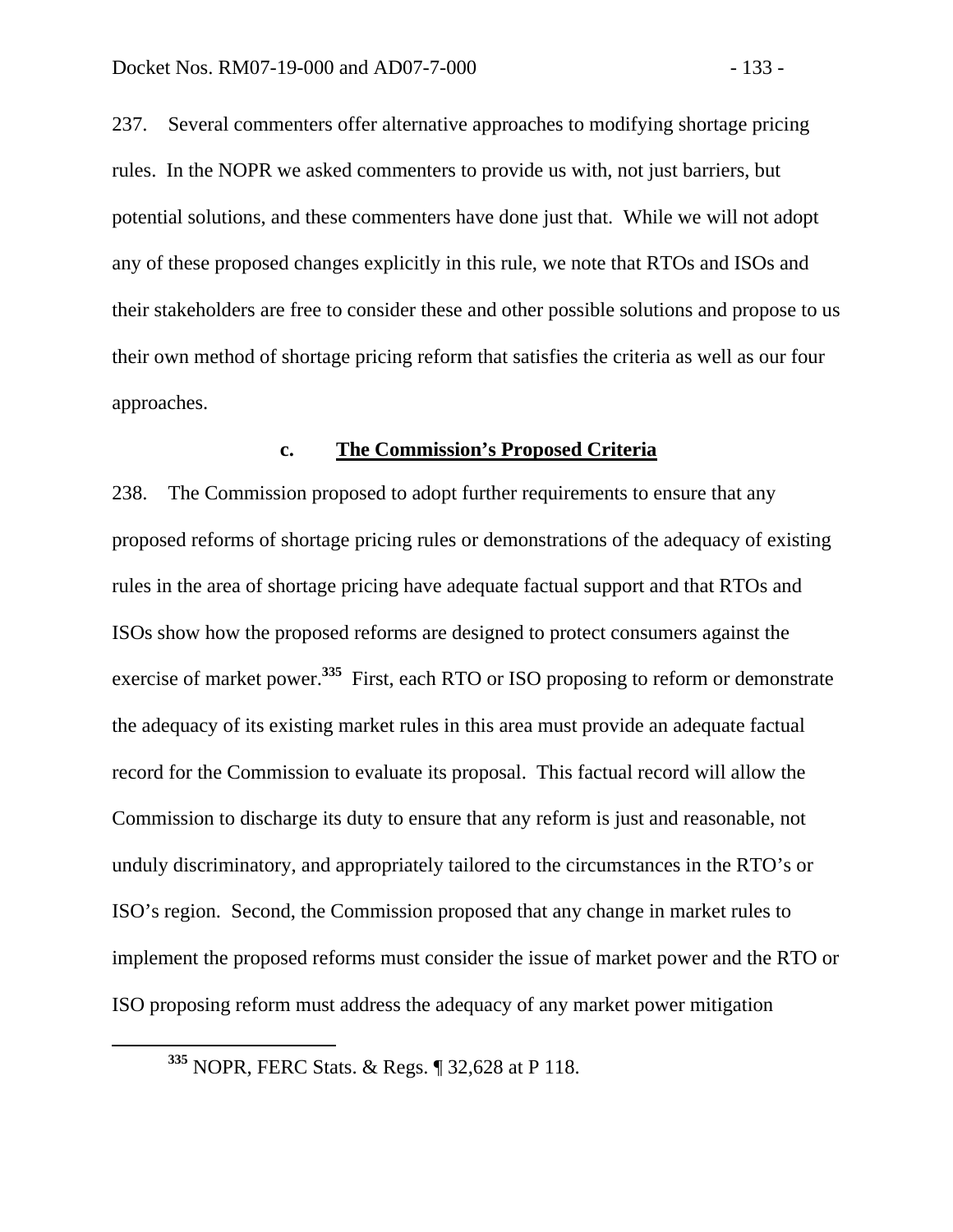measures that would be in place during an operating reserve shortage. In addition, to ensure an adequate record on the issue of market power mitigation, the Commission proposed to solicit the views of the Independent Market Monitor for each RTO or ISO region on any proposed reform.

239. Further, the Commission stated that it would consider the factual record compiled by the RTO or ISO to determine whether its proposal, or its demonstration of the adequacy of its existing market rules, meet six criteria, namely, that the proposal would:

- Improve reliability by reducing demand and increasing generation during periods of operating reserve shortage;
- Make it more worthwhile for customers to invest in demand response technologies;
- Encourage existing generation and demand resources needed during an operating reserve shortage to remain in business;
- Encourage entry of new generation and demand resources;
- Provide comparable treatment and compensation to demand resources during periods of operating reserve shortages; and
- Have provisions for mitigating market power and deterring gaming behavior, including, but not limited to, use of demand resources to discipline bidding behavior to competitive levels during periods of operating reserve shortages.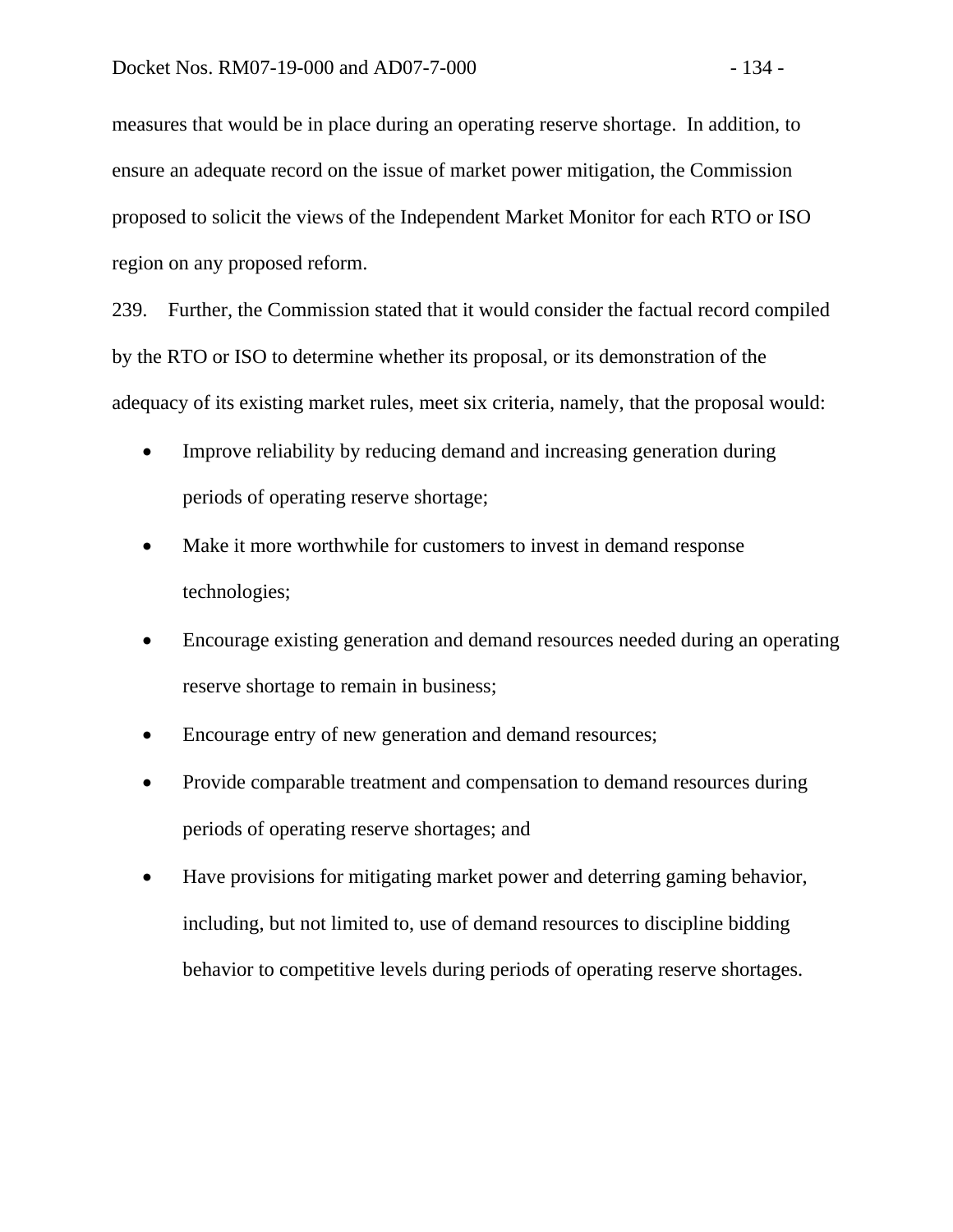240. The Commission requested comment on whether these criteria are appropriate and whether there are additional criteria that we should consider in evaluating a proposal for pricing during a period of operating reserve shortage by RTOs and ISOs.

## **i. Comments**

241. Duke Energy supports the proposed criteria to evaluate RTO's and ISO's filings on proposed reforms for shortage pricing. Wal-Mart states that the criteria are a reasonable approach to providing guidance to RTOs and ISOs in their reform proposals.**<sup>336</sup>** EPSA states that the Commission must be clear in the Final Rule on the principles and the criteria which underpin its proposal.**<sup>337</sup>**

242. Comverge states that it supports each of the six proposed criteria to demonstrate the merits of new energy market rules and the Commission's proposed rulemaking approach for each respective RTO or ISO. However, it recommends that the Commission add the following criterion: "where applicable, require a detailed assessment of the impact of new energy market rules on the respective capacity market participants."**<sup>338</sup>**

243. North Carolina Electric Membership states that if the Commission adopts the proposed rule on price reform during shortage periods, the Commission should adopt additional criteria to protect consumers against the exercise of market power, similar to

**<sup>336</sup>** Wal-Mart at 8.

**<sup>337</sup>** EPSA at 8.

**<sup>338</sup>** Comverge at 23.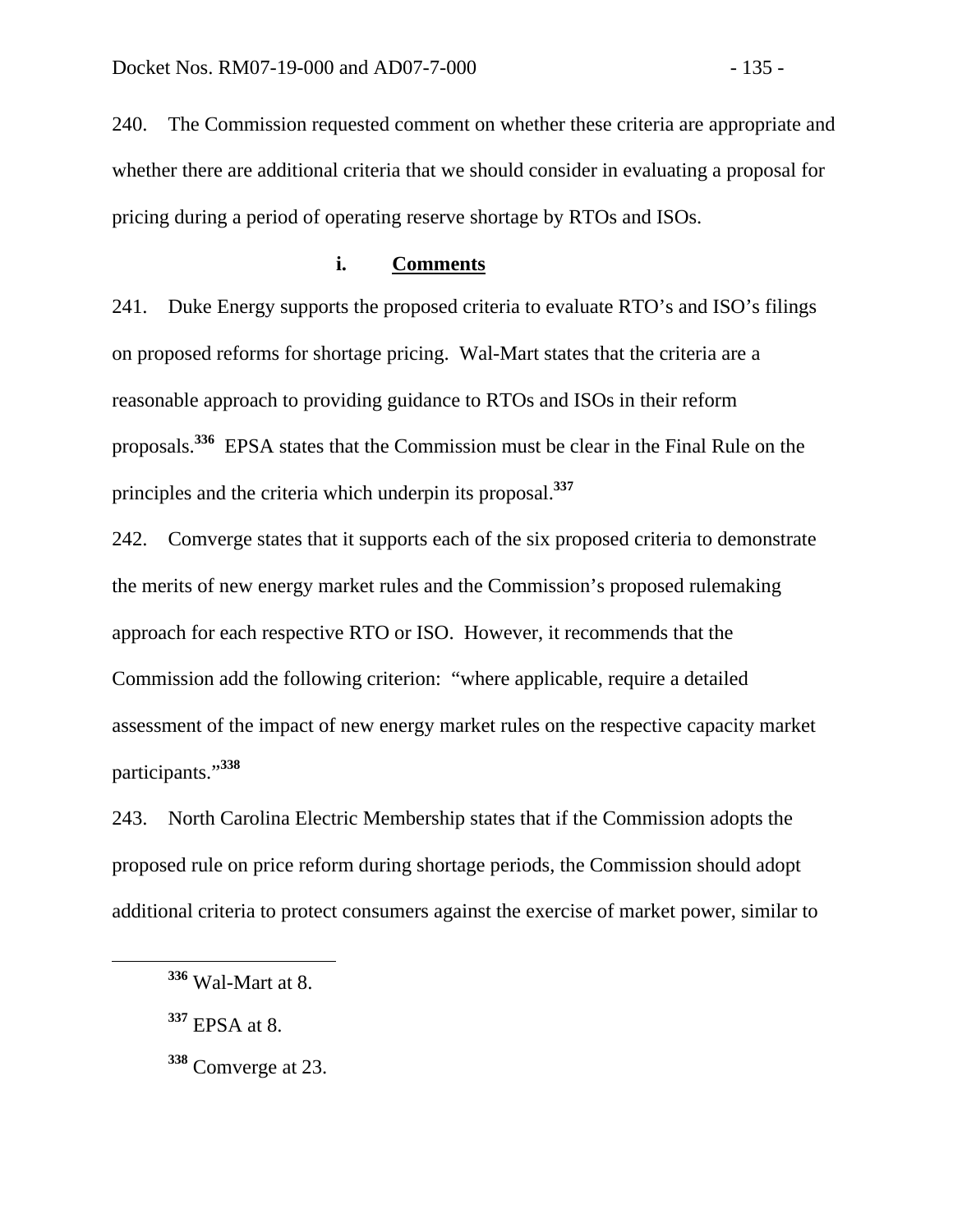the minimum protections included in the PJM shortage pricing settlement.**<sup>339</sup>** It suggests that the Commission should also require RTOs and ISOs to show that any shortage pricing will: (1) protect consumers in the most vulnerable and smallest load pockets where access to available resources is significantly constrained even in non-shortage conditions; (2) define explicit triggers for when shortage prices will apply; (3) ensure that the extra revenues received by generators will be included in the energy and ancillary service revenue offset to capacity market clearing prices paid in forward capacity markets; and (4) require that RTOs and ISOs work with stakeholders to develop a program for setting prices during a power shortage that is acceptable to all.**<sup>340</sup>** 244. Similarly, PG&E states that the proposed criteria should be expanded to include the following: (1) a demonstration that any proposed market rule changes are cost effective, including an evaluation of the impact on reliability and an estimation of the cost of the program; (2) an evaluation that the operating reserve shortage pricing mechanism is adequately coordinated with other key market mechanisms; and (3) an assessment of the readiness of demand response programs that will be called upon to reduce the number and severity of shortage pricing events and help mitigate market power.**<sup>341</sup>**

**<sup>339</sup>** North Carolina Electric Membership at 12-13.

**<sup>340</sup>** Id. at 12.

**<sup>341</sup>** PG&E at 13.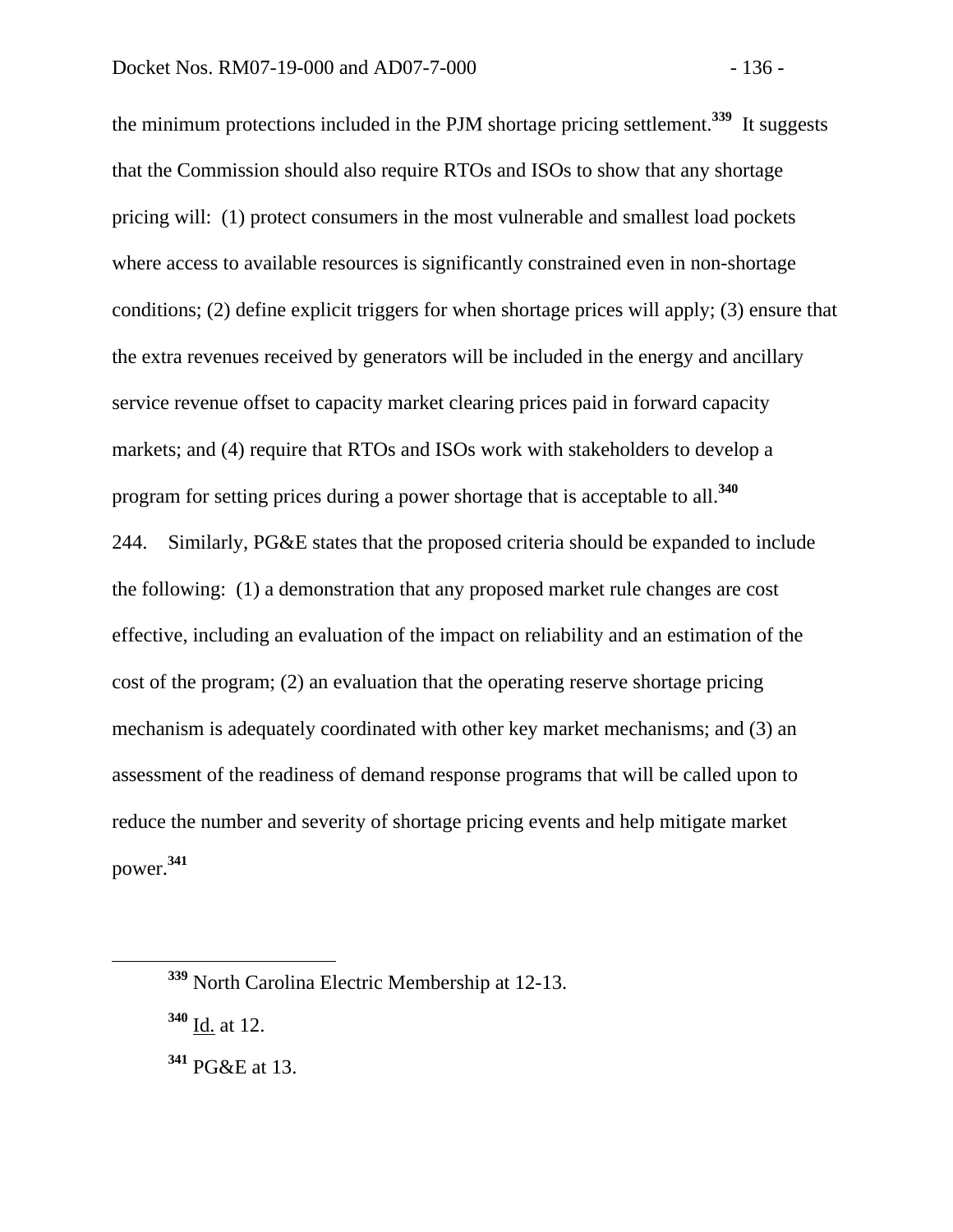245. TAPS asserts that the Commission needs to strengthen the factual showing that RTOs and ISOs must make with respect to shortage pricing reforms. It states that each RTO's or ISO's compliance filing should include the following: (1) market power analysis specifically addressing scarcity conditions, including pivotal supplier, market share, and the delivered price test; (2) an analysis of whether demand response successfully mitigates market power, including empirical evidence, such as critical loss analyses; (3) market power analyses addressing the ability of generation owners to withhold demand response; (4) a demonstration that the RTO has methods for mitigating market power that are effective during shortage periods, for any resources, demand or generation, that can affect prices; (5) an analysis of whether there is enough demand response available to respond under scarcity conditions, given reliance on demand response for capacity reserves and ancillary services; and (6) prepared statistics on past power shortages and expectations of future power shortages.

#### **ii. Commission Determination**

246. In this Final Rule, the Commission adopts the proposal to require each RTO or ISO to support its proposed reform in shortage pricing or its demonstration of the adequacy of its existing rules with adequate factual support. This factual record will allow the Commission to discharge its duty to ensure that any reform is necessary and narrowly tailored to address the circumstances in that region, and that it is designed to protect consumers against the exercise of market power. The Commission here adopts the six criteria proposed in the NOPR, as modified below, and will use these six criteria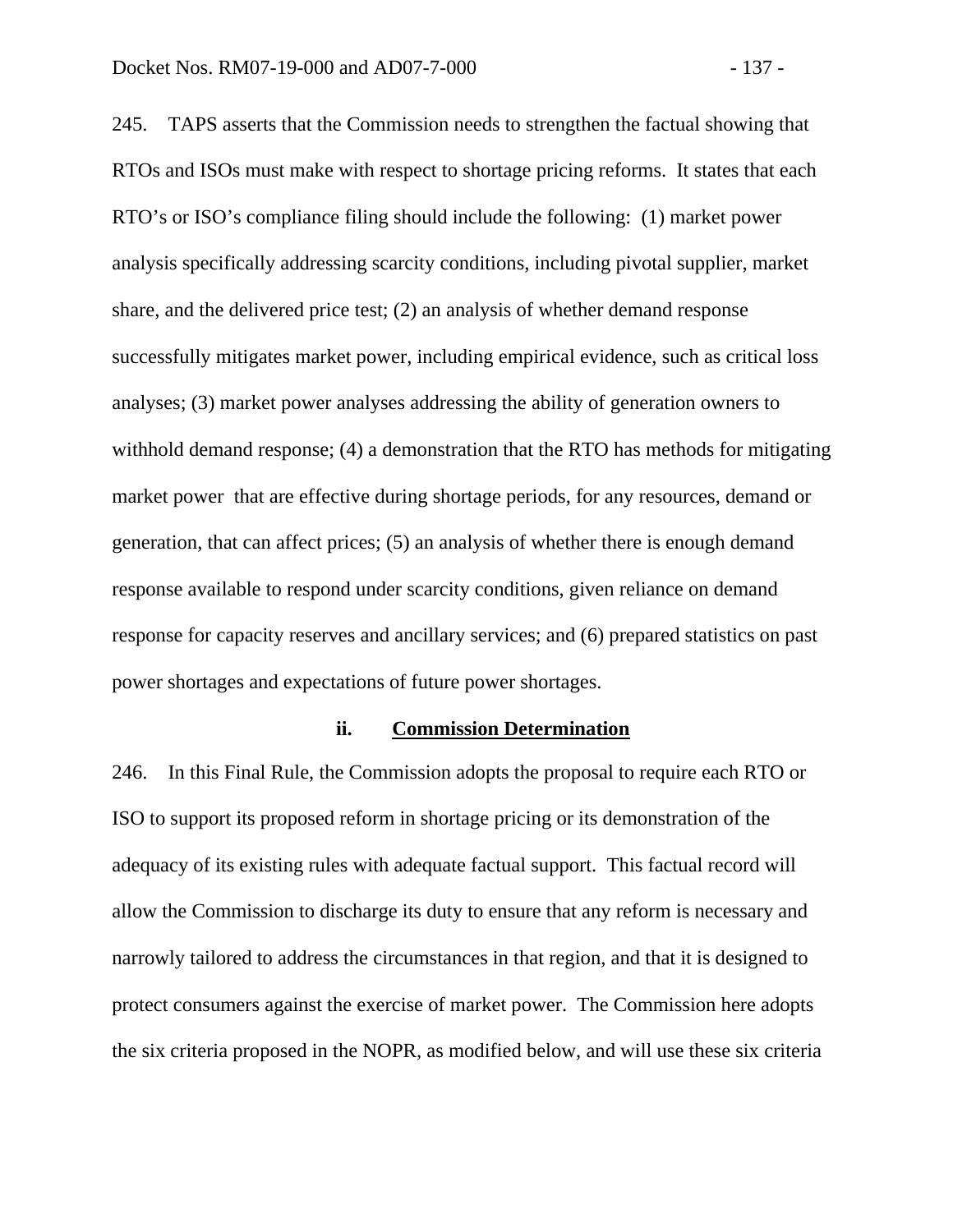to consider whether the factual record compiled by the RTO or ISO meets the requirements adopted in this Final Rule.

247. After further review of the criteria identified in the NOPR, we revise the criteria. The RTO or ISO must describe how its proposal would:

- Improve reliability by reducing demand and increasing generation during periods of operating reserve shortage;
- Make it more worthwhile for customers to invest in demand response technologies;
- Encourage existing generation and demand resources to continue to be relied upon during an operating reserve shortage;
- Encourage entry of new generation and demand resources;
- Ensure that the principle of comparability in treatment of and compensation to all resources is not discarded during periods of operating reserve shortage; and
- Ensure market power is mitigated and gaming behavior is deterred during periods of operating reserve shortages including, but not limited to, showing how demand resources discipline bidding behavior to competitive levels.

248. The criteria we adopt are not significantly different from the criteria proposed in the NOPR. Our intention in revising the criteria is to further clarify what we expect from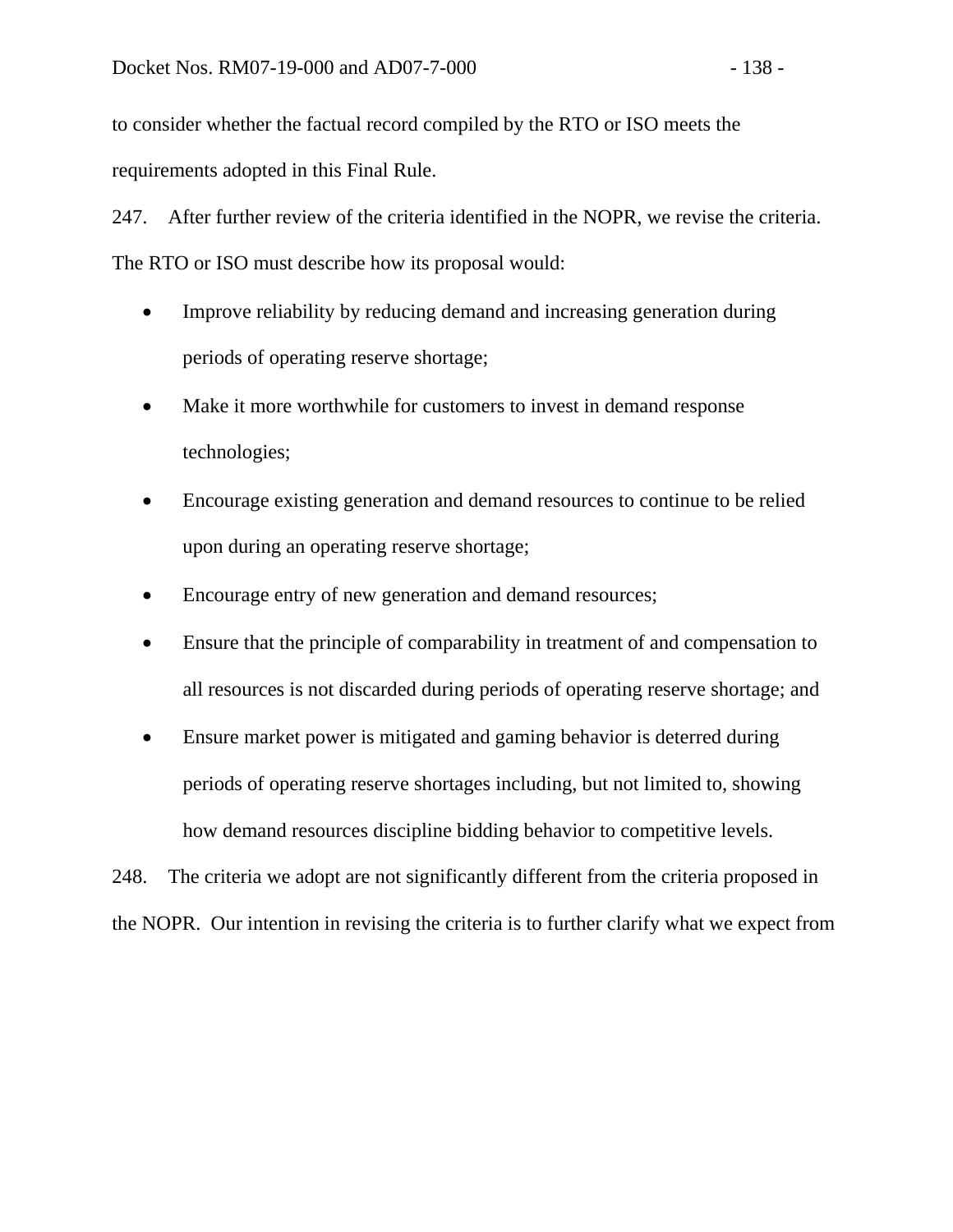an RTO's or ISO's compliance filing.**<sup>342</sup>** Under the revised criteria, we expect an RTO or ISO to explain how its market rules will reduce or avoid periods of operating reserve shortages as well as how its market rules will reliably reduce demand and increase generation during periods of operating reserve shortage. Nothing in this Final Rule dictates the particular market rules or mechanisms an RTO or ISO must adopt. For example, we do not require regions that have not adopted a capacity market to develop such markets. We are intentionally providing latitude to the RTOs and ISOs to work with their stakeholders to determine the appropriate mechanisms for their regions and then explain how those mechanisms meet the revised criteria.

249. Some commenters propose expanding or modifying the criteria. However we conclude, that the following suggestions are already either explicitly part of the required filing or are implicitly required. For example, North Carolina Electric Membership suggests a specific criterion that the Commission should adopt to protect consumers against the exercise of market power. Such a requirement, however, is already implicit in the required analysis of market power mitigation adopted here. Requiring that energy

**<sup>342</sup>** For example, the third criterion in the NOPR sought an explanation of how the market rules encourage existing generation and demand resources needed during an operating reserve shortage to "remain in business." Upon review, the Commission is concerned that this could have been read to require shortage pricing provisions that would subsidize or give preferences to resources to ensure they "remain in business." Instead, our intention is for the RTO or ISO to explain how its shortage pricing proposal, together with existing market rules, encourages existing generation and demand resources to be available in an emergency. Similarly, the fifth criterion in the NOPR could have been read to limit comparable treatment and compensation for all resources to periods of operating reserve shortage. Because neither of these implications was our intention, we clarify the wording of these criteria.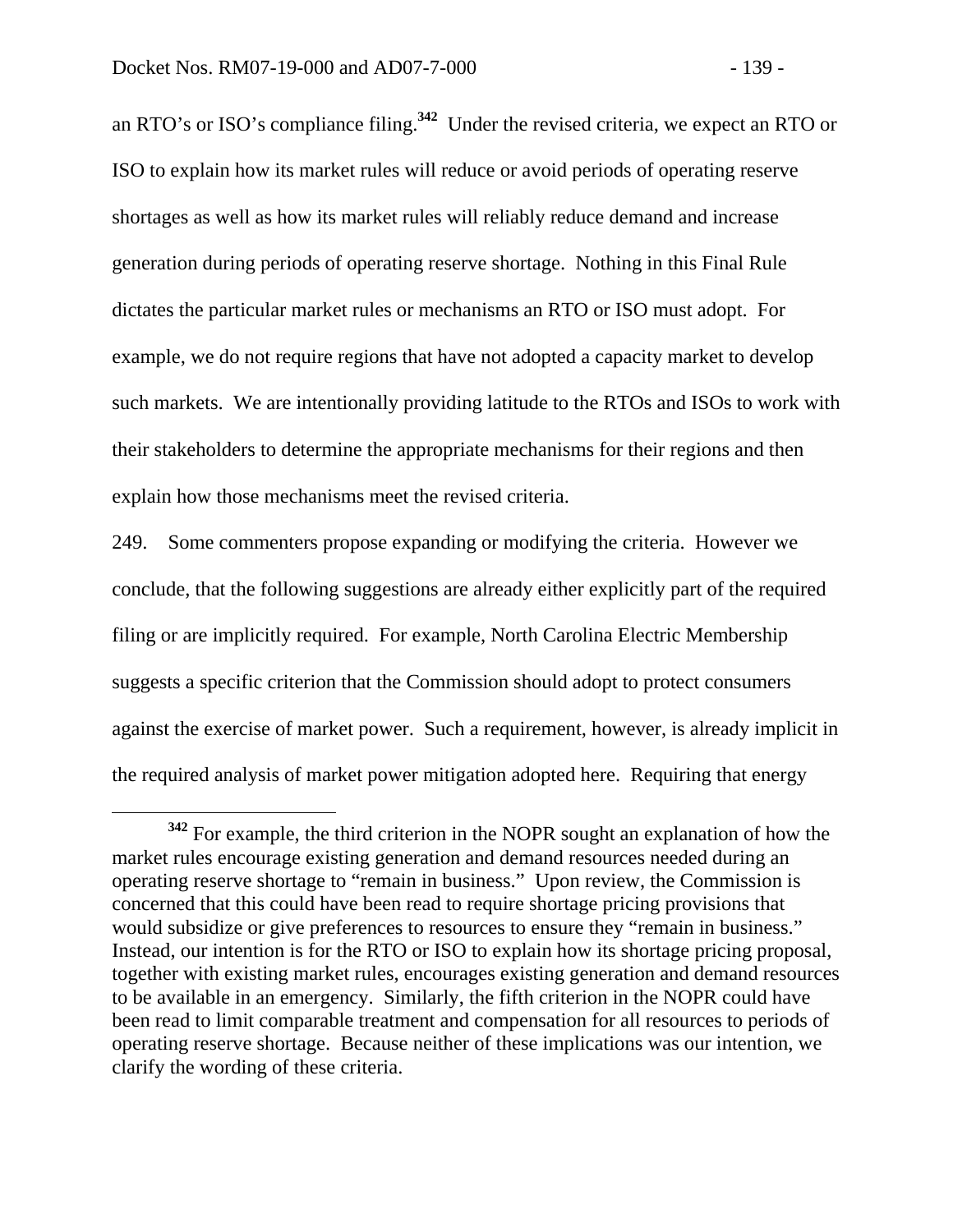and ancillary services revenues be accounted for in the settlement of capacity market payments also is already an explicit requirement for existing capacity markets. Further, all RTOs and ISOs have established procedures by which market rule changes are developed, which generally include consultations with their stakeholders. We expect that RTOs and ISOs will work with their stakeholders to develop any new proposed rules and decline to make this an explicit criterion.

250. Similarly, the changes requested by PG&E are already addressed in the six criteria, as modified above. We note that an explicit requirement to evaluate the effect of a rule change on reliability is not needed. We are firmly of the opinion that the changes mandated in this Final Rule will increase system reliability by inducing additional response by demand- and supply-side resources and that RTO and ISO compliance will not result in a decrease in reliability. Second, requiring an explicit accounting of the costs of the program will not be included. We do not see the usefulness of this exercise. While there will be costs involved, the long-term benefits of maintaining grid reliability are evident.

251. As to when these pricing rules would go into effect, it is when the RTO or ISO has an operating reserve shortage. The reliability standards of the North American Electric Reliability Corporation, which have been approved by the Commission, or of other authorized reliability body, specify system operating reserve requirements, and these standards are well known to system operators such as RTOs and ISOs, as well as to the many stakeholders who helped develop them. The level of operating reserves required by the reliability standards depends on the characteristics of each system and cannot be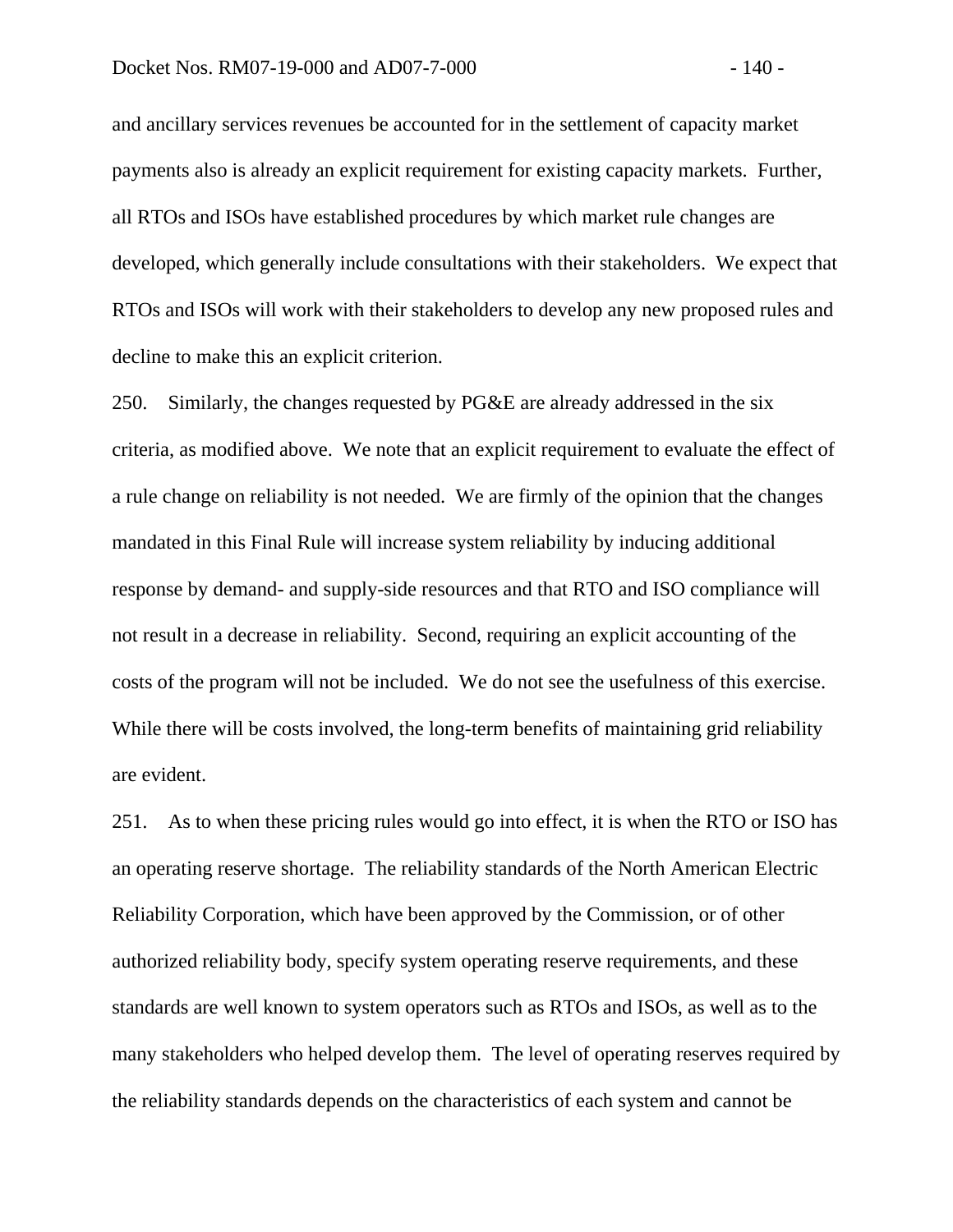correctly reduced to a single number that applies to every system, such as seven percent of peak load. Further, if we were to repeat the reliability standard definition here in our regulations, it would be cumbersome for reliability organizations to improve their definition of operating reserve requirements over time without also having to seek a change in our regulations. We find that this is the best definition of when these price reforms apply; we do not adopt a second, different definition, here, because having two definitions of operating reserve shortage would only cause confusion for system operators.

252. We decline to accept all other suggested criteria because they would represent a level of burden to the RTO or ISO that would exceed the benefit of doing the analysis. 253. We find that the criteria proposed in the NOPR, as modified above, are sufficient to show whether a region's proposed changes to its existing market rules meet the requirements of this rule, while protecting consumers from market power.

#### **d. Phase-In of New Rules**

254. In the NOPR, the Commission stated that each RTO or ISO may also consider a "phase-in" of its specific emergency pricing method over a period of years, giving three years as an example. This would serve to introduce customers gradually to pricing increases during an emergency and allow them to develop ways to reduce demand and avoid higher prices.**<sup>343</sup>**

**<sup>343</sup>** NOPR, FERC Stats & Regs. ¶ 32,628 at P 128.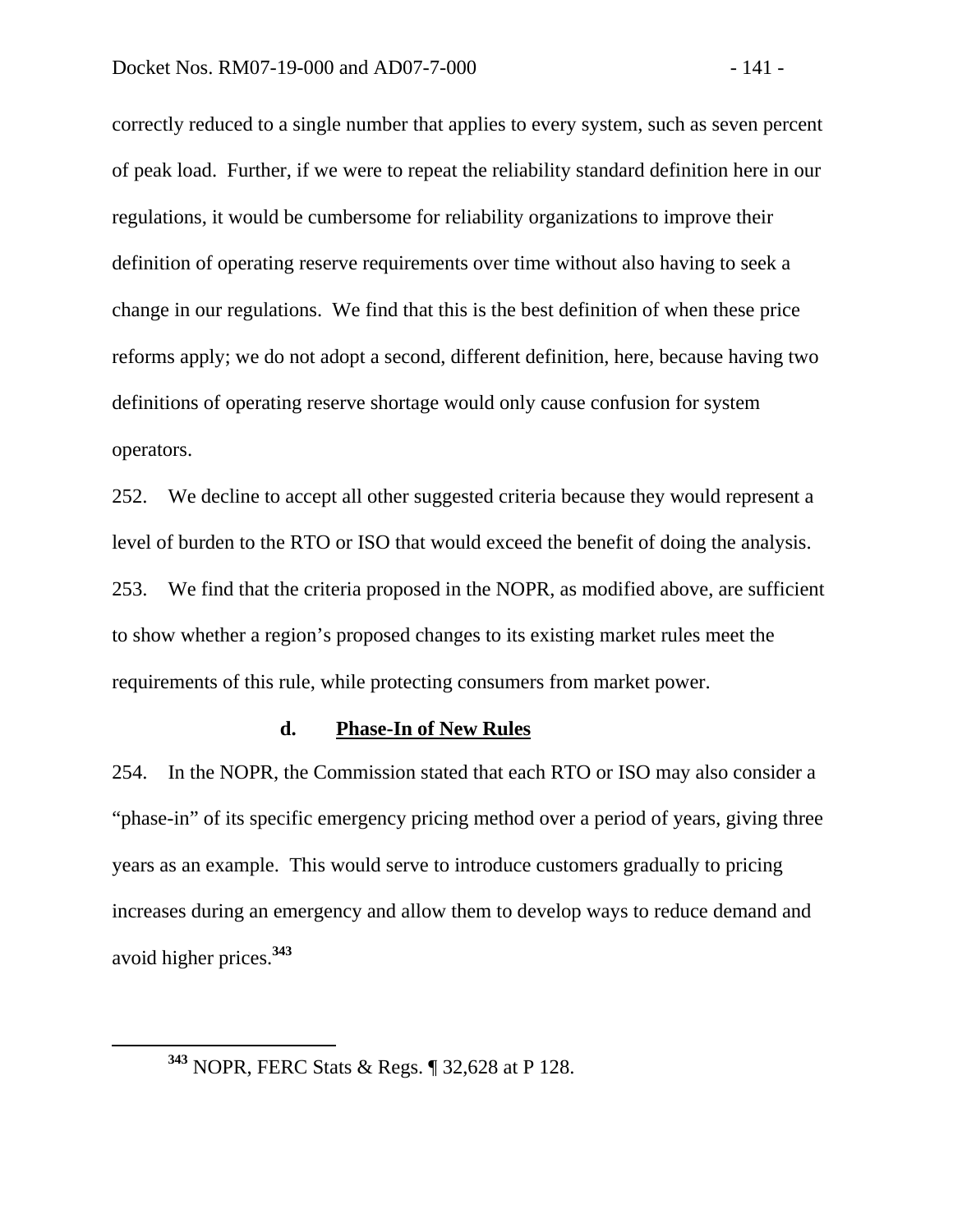## **i. Comments**

255. Duke Energy states that while it prefers that any shortage pricing program start immediately, if a phase-in is deemed worthwhile, this phase-in should not be indefinite.**<sup>344</sup>** EEI also states that these rule changes may best be implemented through a phase-in, provided that it is not protracted.**<sup>345</sup>** It also notes that it is appropriate for the Commission to allow such a phase-in to be linked to key factors such as the deployment of advanced metering. Old Dominion supports a phase-in of emergency pricing. 256. FirstEnergy supports the Commission's proposed phase-in approach because it can allow the Market Monitor to evaluate the market reform, mindful of any unintended consequences including the exercise of market power and gaming.**<sup>346</sup>**

257. Industrial Consumers recommends that the Commission require a phase-in period of at least three to five years, together with benchmarks that measure the ability of specific market factors to protect consumers from the exercise of market power at the time of shortages. It urges that the shortage price levels only be allowed to increase in conjunction with and proportional to four benchmarks: (1) measured and verified amount of new net incremental demand response resources entering the market; (2) net incremental reductions in congestion, whether through enhancement of generation or transmission resources, in the zones where such shortage pricing is implemented; (3)

- **<sup>345</sup>** EEI at 20.
- **<sup>346</sup>** FirstEnergy at 12.

**<sup>344</sup>** Duke Energy at 11.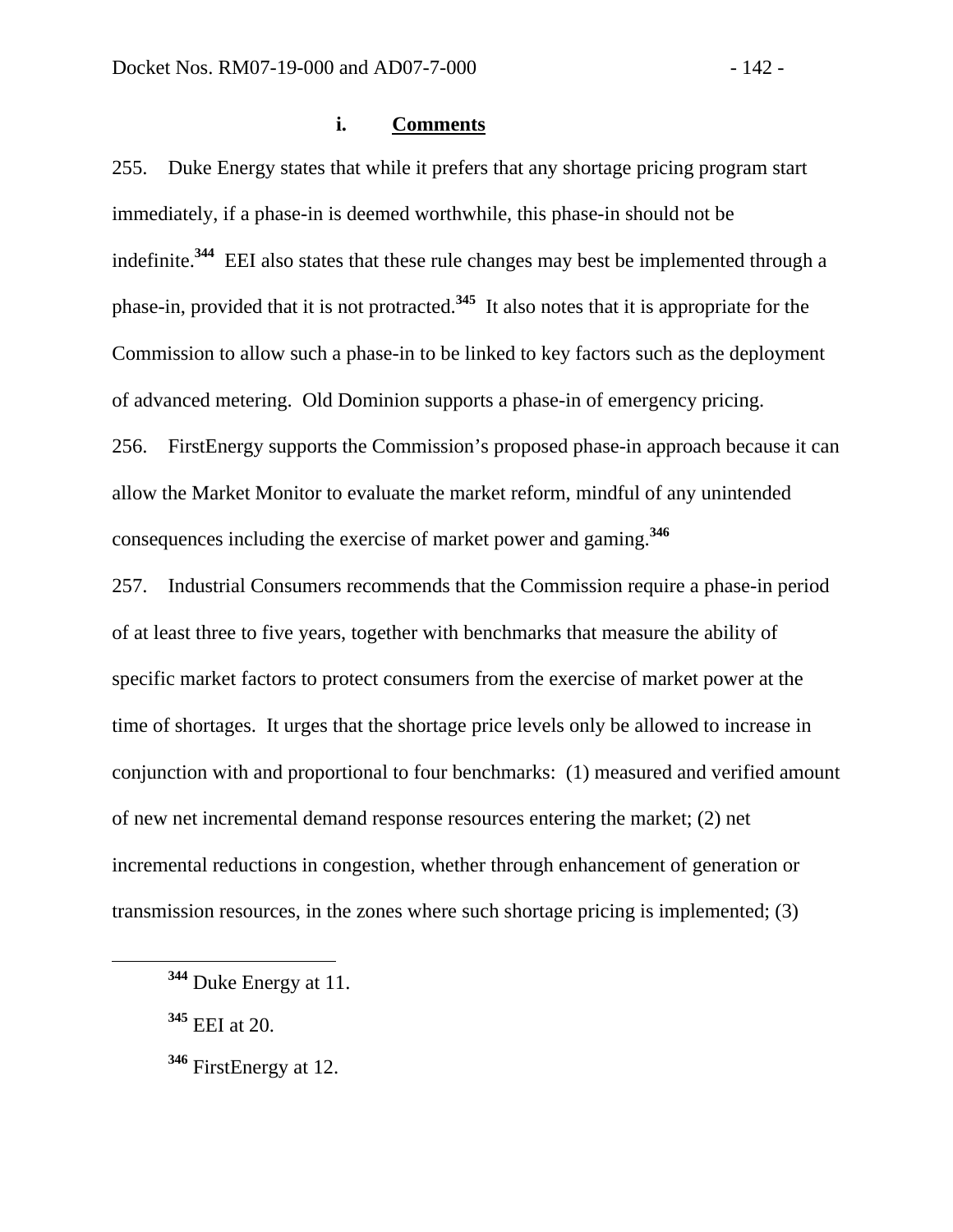sustained increases in the volume of load hedged in long-term forward markets; and (4) development of credible forward price curves of power delivered at RTO and ISO hubs published in support of the third benchmark that are regularly relied upon by market participants.**<sup>347</sup>**

## **ii. Commission Determination**

258. The Commission will allow an RTO or ISO to phase in any new pricing rules for a period of a few years, provided that this period is not protracted. Any phase-in period must be justified as part of the RTO's or ISO's overall proposal to change its pricing rules. No RTO or ISO is required to use a phase-in period, and we will not adopt by rule a requirement that any such phase-in be tied to certain benchmarks as Industrial Consumers and EEI propose. However, an RTO or ISO in consultation with its stakeholders, may propose to tie the phase-in period to certain benchmarks, and we will consider these in the compliance filing. We caution, however, that it should not choose to tie implementation to benchmarks that will not be met over a few years. This would not be consistent with our requirement that the phase-in period must not be protracted.

# **6. Reporting on Remaining Barriers to Comparable Treatment of Demand Response Resources**

259. In the NOPR, the Commission recognized that further reforms may be necessary to eliminate barriers to demand response in the future. The Commission did not wish to delay the adoption of the specific reforms proposed in the NOPR while the Commission

**<sup>347</sup>** Industrial Consumers at 19.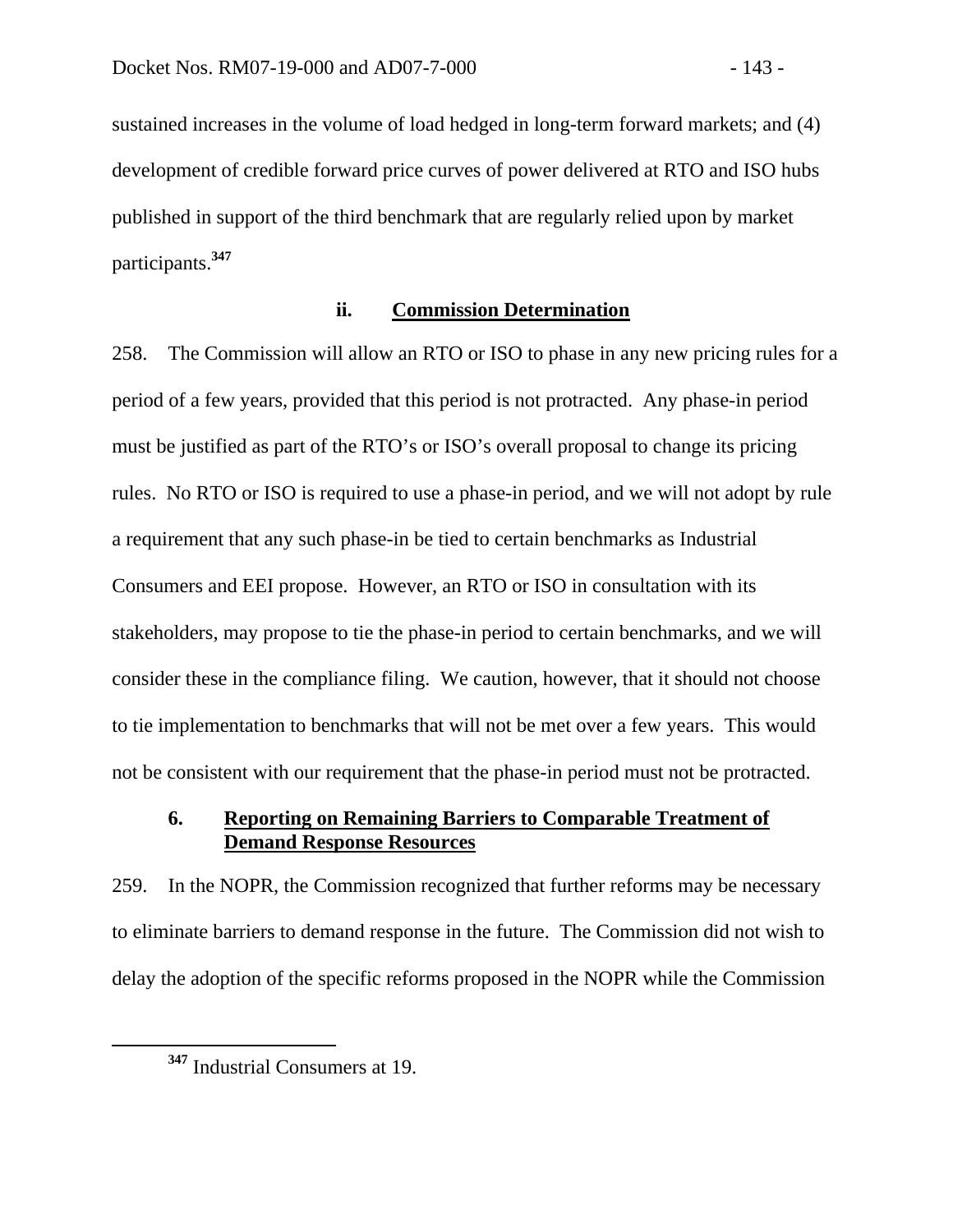and the industry continue to study and consider other advances in this area. Rather, the proposed reforms were to proceed while the Commission and stakeholders studied what additional efforts were necessary and developed a record to support further reform. 260. The Commission directed staff to hold a technical conference to consider the following issues for demand response participation in the wholesale markets: (1) whether there are barriers to comparable treatment of demand response that have not previously been identified, and what they are; (2) potential solutions to eliminate any potential barriers to comparable treatment of demand response; (3) appropriate compensation for demand response; and (4) the need for and the ability to standardize terms, practices, rules and procedures associated with demand response, among other things.**<sup>348</sup>** 261. In the NOPR, the Commission also proposed to require each RTO and ISO to

assess and report on the barriers to comparable treatment of demand response resources that are within the Commission's jurisdiction, including those listed above. The RTOs and ISOs would be required to submit their findings and any proposed solutions, along with a timeline for implementation to address barriers, to the Commission within six months of the Final Rule's publication in the Federal Register. The Commission also proposed to require the Independent Market Monitor for each RTO or ISO to provide its views on this issue to the Commission. To ensure that minority views are adequately

**<sup>348</sup>** NOPR. FERC Stats. & Regs. ¶32,628 at P 95. The technical conference was held on May 21, 2008. See infra note 12.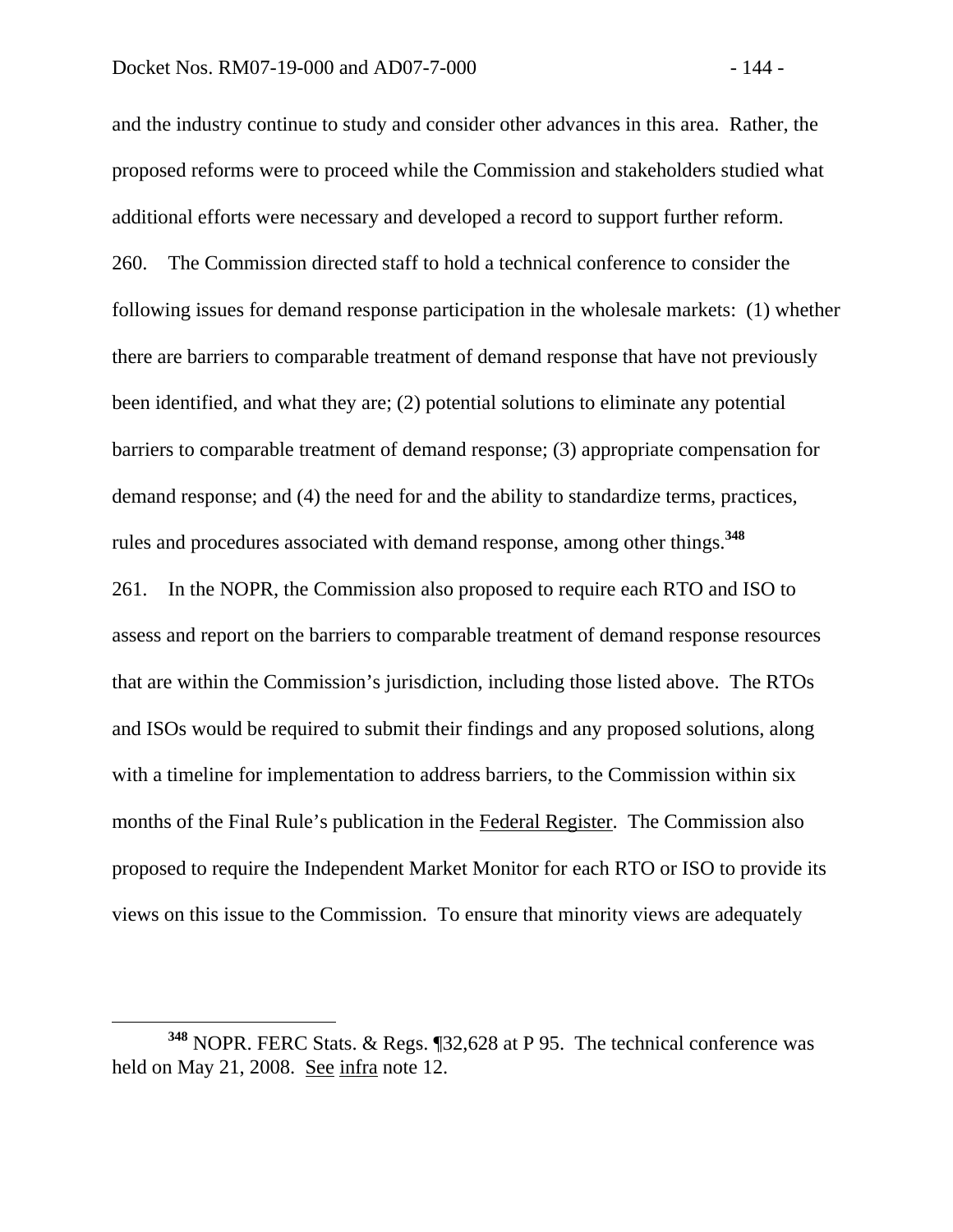represented, the Commission proposed to require that the RTO or ISO identify any significant minority views in its filing.

262. The Commission sought comment on the proposed approach to identify and assess remaining barriers to comparable treatment of demand response as well as any particular issues or areas that should be addressed in the RTO and ISO reports.

#### **a. Comments**

263. A number of commenters indicate their support for the Commission's intention to continue to address barriers to demand response resources, and/or the Commission's proposal to require each RTO and ISO to report on the barriers they currently perceive.**<sup>349</sup>** Some offer suggestions for how the Commission should proceed toward this goal. 264. For example, APPA cautions the Commission, as it seeks to remove barriers to demand response resources, not to unintentionally endanger existing and planned demand response and energy efficiency programs at the retail level.**<sup>350</sup>** EnerNOC is encouraged by the Commission's objective to continue its oversight, to review and approve implementation of reforms for demand response programs and to consider future reforms.**<sup>351</sup>** However, it believes the Commission's continued involvement and active engagement may be necessary to eliminate barriers to demand response resources.

**<sup>349</sup>** E.g., Exelon at 9; Pennsylvania PUC at 12; PG&E at 11; Public Interest Organizations at 8; Reliant at 6; and Steel Producers at 6.

**<sup>350</sup>** APPA at 51.

**<sup>351</sup>** EnerNOC at 22.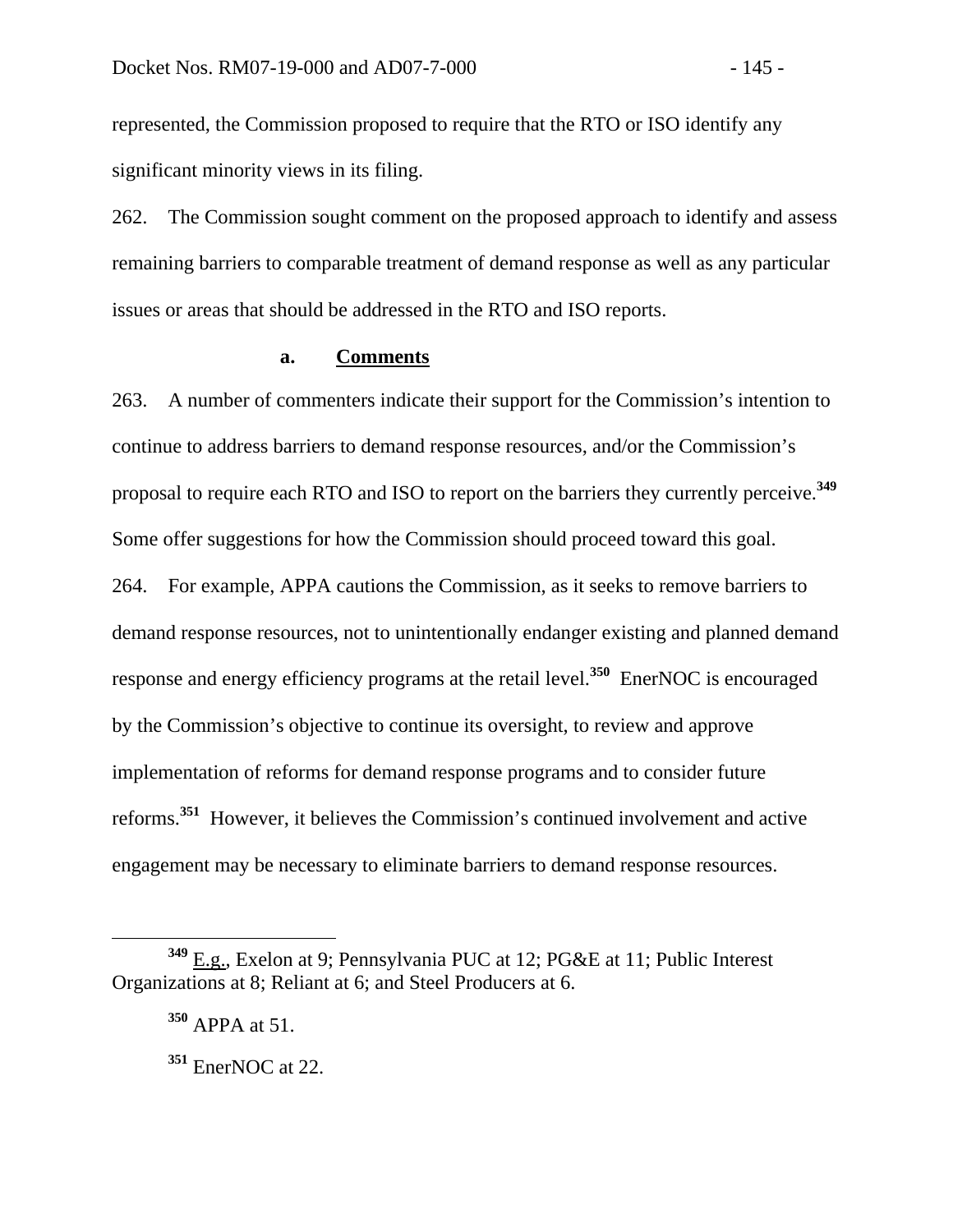265. EEI agrees that the Commission should not delay the adoption of specific reforms for demand response while the Commission and industry stakeholders evaluate additional reforms in this area. However, EEI suggests that the Commission provide additional specification of the parameters of these studies, suggesting that the Commission clarify that such studies should not ignore existing work and should be conducted in a costeffective manner. EEI also urges the Commission to have RTOs and ISOs study whether demand response is cost-effective and to quantify benefits.**<sup>352</sup>**

266. Regional entities report that they are already engaged in some of the issues the Commission described. With regard to future demand response reforms, the ISO/RTO Council says that it is working to develop standards for incorporating small demand response resources into organized markets, and that it is actively engaged with NAESB to standardize measurement and verification protocols.**<sup>353</sup>** These efforts, in combination with the Commission's technical conference, in which the ISO/RTO Council participated, should benefit future discussions on barriers, pricing, and standardization. The ISO/RTO Council looks forward to sharing the results of its standardization initiative.

267. Midwest ISO supports the Commission's approach to identifying additional demand response barriers and solutions, and states that many issues regarding barriers and solutions to demand response resources are already being addressed as part of the Midwest ISO's ongoing emergency demand response and long-term resource adequacy

**<sup>352</sup>** EEI at 18.

**<sup>353</sup>** ISO/RTO Council at 8.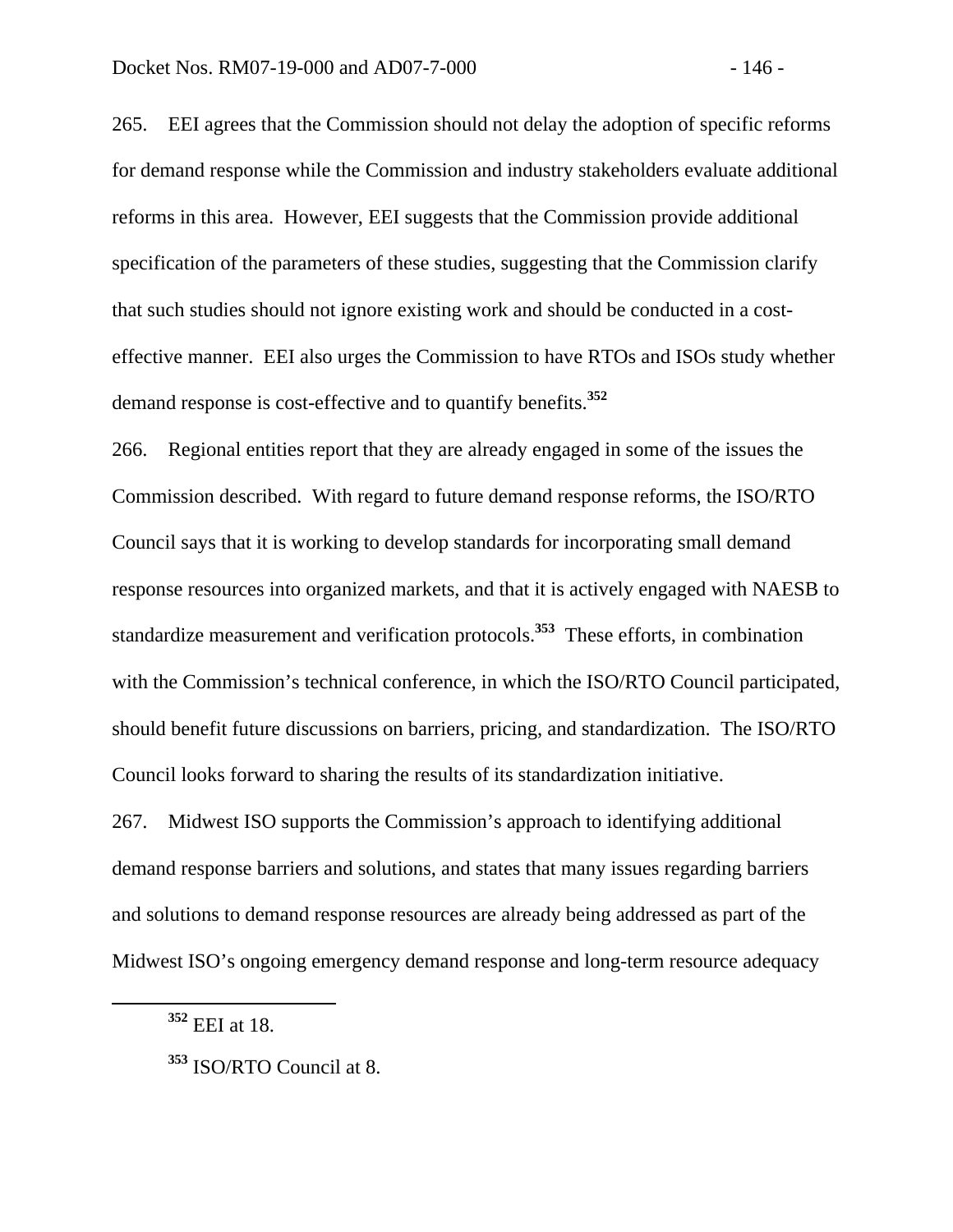proceedings.**<sup>354</sup>** Through the rest of 2008, the Midwest ISO's Demand Response Working Group will facilitate many activities to further identify measures to advance demand response resources.

268. NYISO agrees that this Final Rule should not mark the end of the Commission's efforts in the demand response area and that further improvements and additional enhancements should be explored. NYISO has no objection to preparing the post-Final Rule report that the NOPR proposes.**<sup>355</sup>**

269. SPP notes that it is currently studying what further reforms are necessary to eliminate barriers to demand response in its organized markets. This process is done through its working groups and task forces as well as participating in groups such as the ISO/RTO Council.**<sup>356</sup>**

270. The California PUC believes that two important areas that could be improved are the evaluation of the cost-effectiveness of demand response and how it impacts load. The California PUC is working with stakeholders on both of these issues. The California PUC would also like to see more effective load-shifting and the technology that allows for that to be encouraged to a greater degree.**<sup>357</sup>**

**<sup>356</sup>** SPP at 6.

**<sup>357</sup>** California PUC at 20.

**<sup>354</sup>** Midwest ISO at 14-15.

**<sup>355</sup>** NYISO at 3.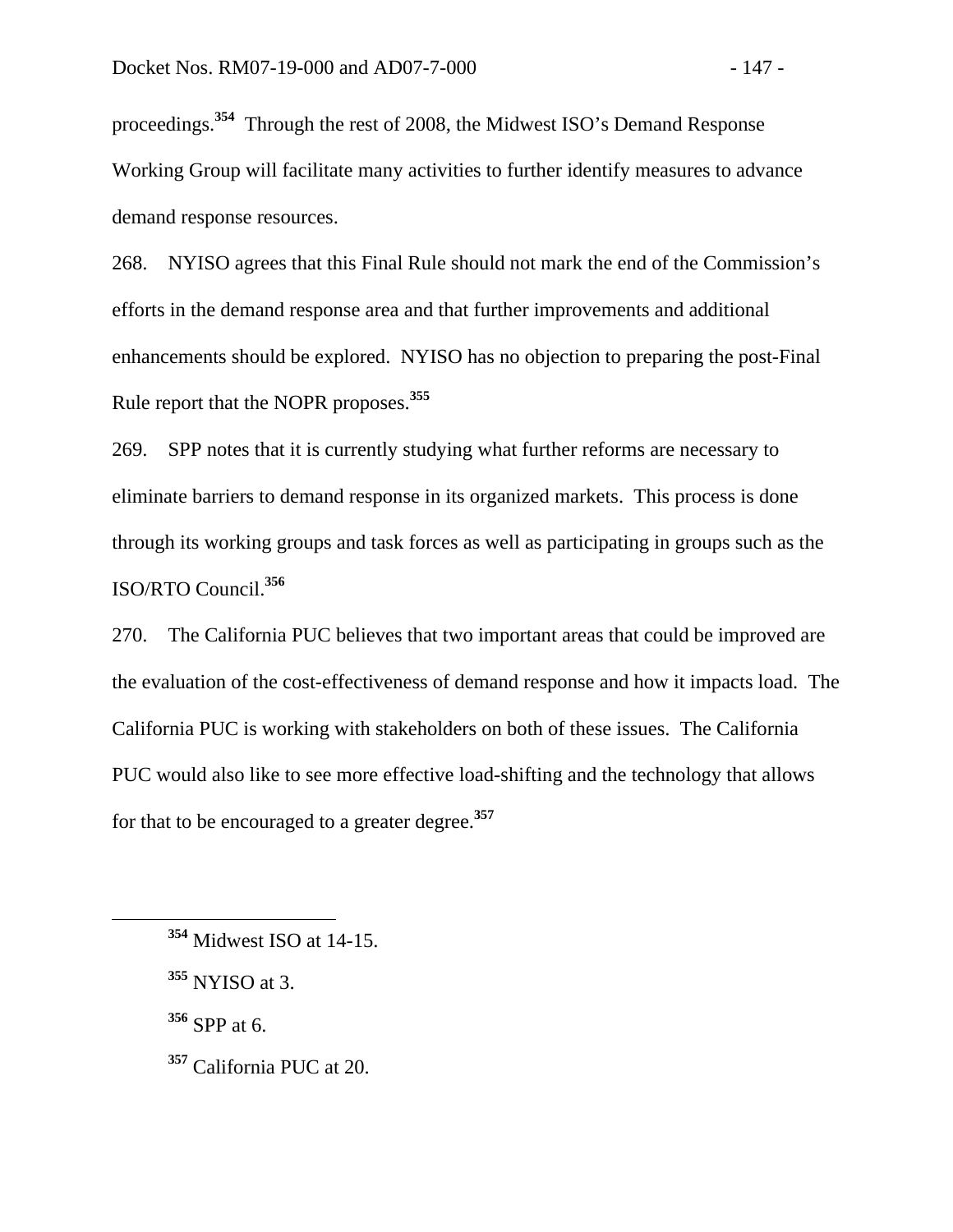271. Old Dominion supports the Commission's proposal to continue discussions on demand response through RTO and ISO studies and suggests that RTOs and ISOs be required to identify all minority views and not just "significant minority views" as currently required by the NOPR. Old Dominion sees lack of telemetry, high implementation costs, institutional barriers related to cost recovery, insufficiently detailed business rules, and demand response gaming as impediments to demand response that should be discussed further.**<sup>358</sup>**

272. Old Dominion also suggests that each RTO and ISO should be directed to work with its stakeholders to develop by a specific date a prioritized list of barriers to demand response and a timeline for developing solutions to the same; that demand response should be considered in the transmission planning process in accordance with engineering-based transmission planning principles; and that implementation of demand response should be evolutionary in accordance with the sufficiency and certainty of business rules and availability of necessary measurement and verification infrastructure. Similarly, California DWR asks the Commission to require RTOs and ISOs to provide a listing of barriers identified by market participants, state or local regulators, the RTO or ISO market monitor, and the RTO or ISO itself; further, the RTOs and ISOs would provide information on their response to each barrier and let the Commission know if additional action is needed.**<sup>359</sup>**

**<sup>358</sup>** Old Dominion at 16-19.

**<sup>359</sup>** California DWR at 37.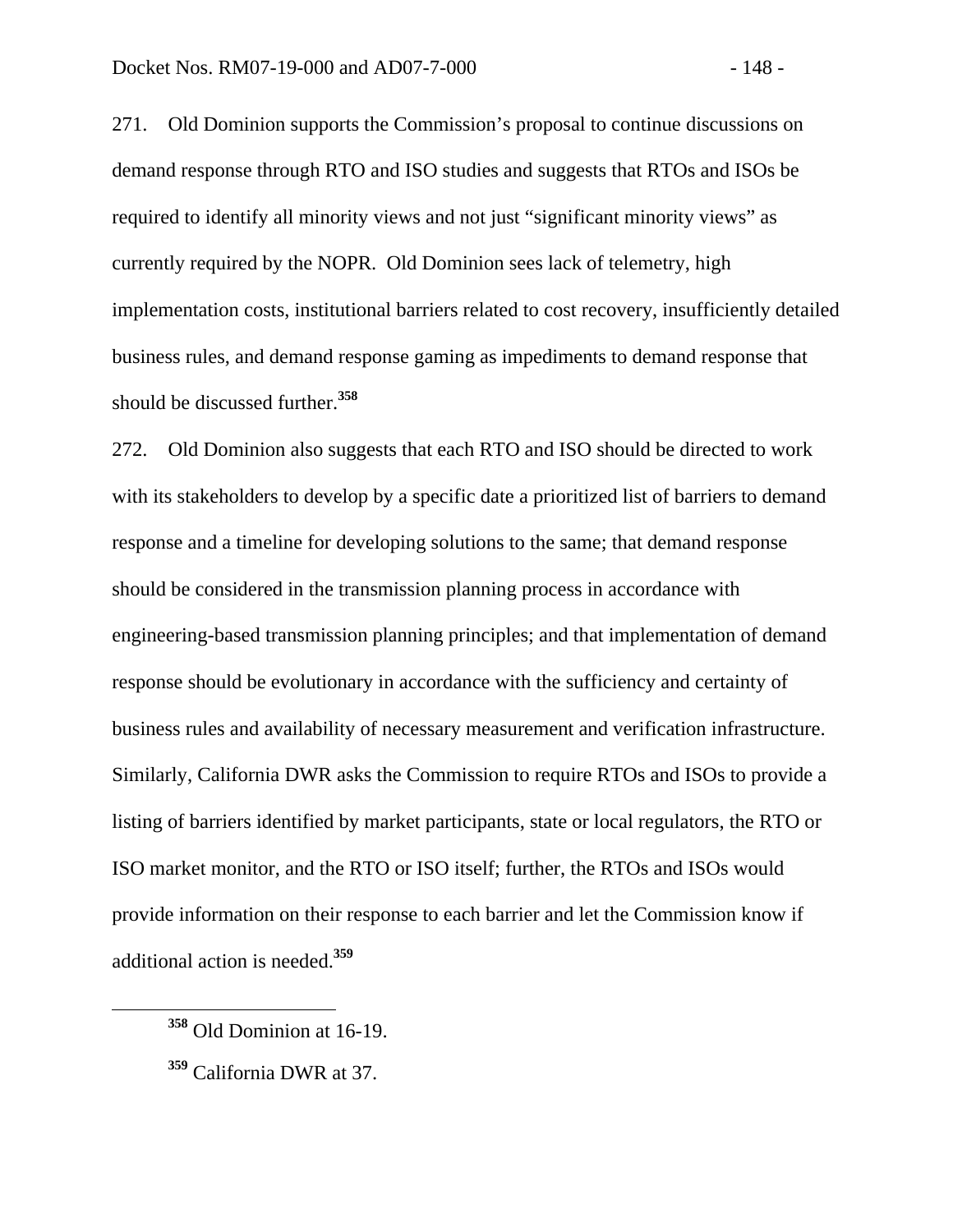273. Public Interest Organizations recommend that the Commission schedule a technical conference in each region to address both general and region-specific barriers.**<sup>360</sup>** Public Interest Organizations also recommend that RTOs and ISOs be required to: (1) assess the potential of other demand-side resources in their control areas, including demand response, energy efficiency, and environmentally benign and efficient behind-the-meter distributed generation; (2) analyze and quantify all local and regional benefits as well as costs and risks of demand side resources available to address grid needs; and (3) assess and report on the longer-term impacts of demand resource participation on wholesale price levels and volatility, grid congestion, and system reliability.

#### **b. Commission Determination**

274. The Commission adopts the requirement that each RTO or ISO assess and report on any remaining barriers to comparable treatment of demand response resources that are within the Commission's jurisdiction and to submit its findings and any proposed solutions, along with a timeline for implementation, to the Commission within six months of the Final Rule's publication in the Federal Register. We further adopt the requirement that each RTO's or ISO's Independent Market Monitor must submit a report describing its views on these issues to the Commission. To ensure that minority views are adequately represented, the Commission requires that the RTO or ISO, in its report,

**<sup>360</sup>** Public Interest Organizations at 8.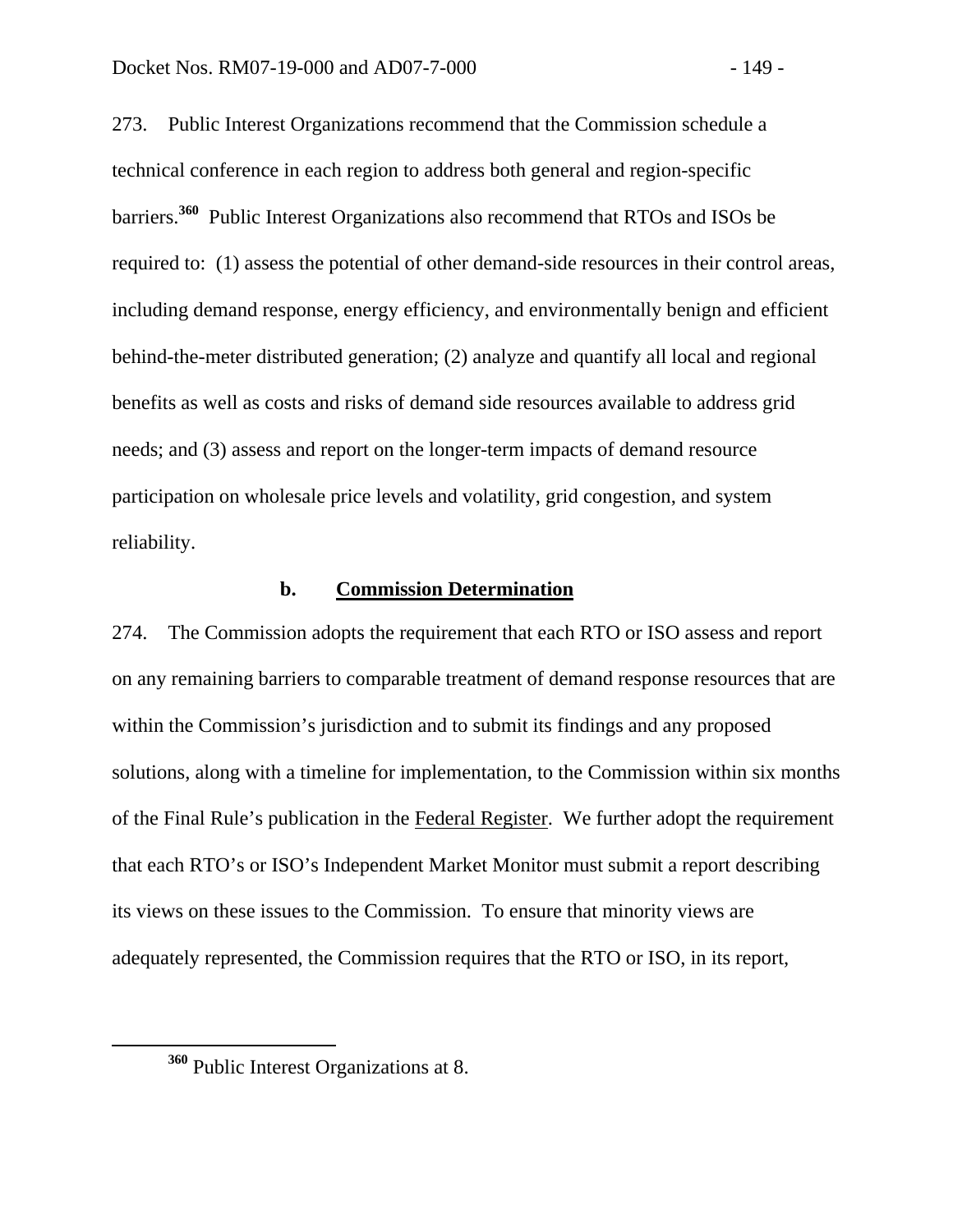identify any significant minority views; this does not, however, require reporting every opinion of every individual stakeholder.

275. The Commission appreciates the many thoughtful comments received in response to this proposal. RTOs and ISOs have a duty to remove unreasonable barriers to treating demand response resources comparably with other resources and the required report will help RTOs, ISOs, and the Commission to identify and address such barriers. The report should identify all known barriers, and provide an in-depth analysis of those that are practical to analyze in the compliance time frame given and a time frame for analyzing the remainder. As commenters have noted, this should include (but is not limited to) technical requirements as well as performance verification limitations. It need not contain, however, a formal cost-benefit analysis of each barrier and a proposal to overcome it. Public Interest Organizations suggest that RTOs and ISOs might hold regional conferences on this topic, and while we agree this may have merit, we leave to each region the means of developing its report.

276. Energy efficiency and distributed generation are valuable resources, as commenters point out; however, the scope of this rule is limited to removing barriers to comparable treatment of demand response resources in the organized markets. Hence, we will not require RTOs and ISOs to study these resources in the report we require. Nevertheless, nothing here precludes RTOs and ISOs from analyzing barriers to energy efficiency measures and distributed generation in their markets and proposing revisions to their tariffs that integrate these measures into their markets.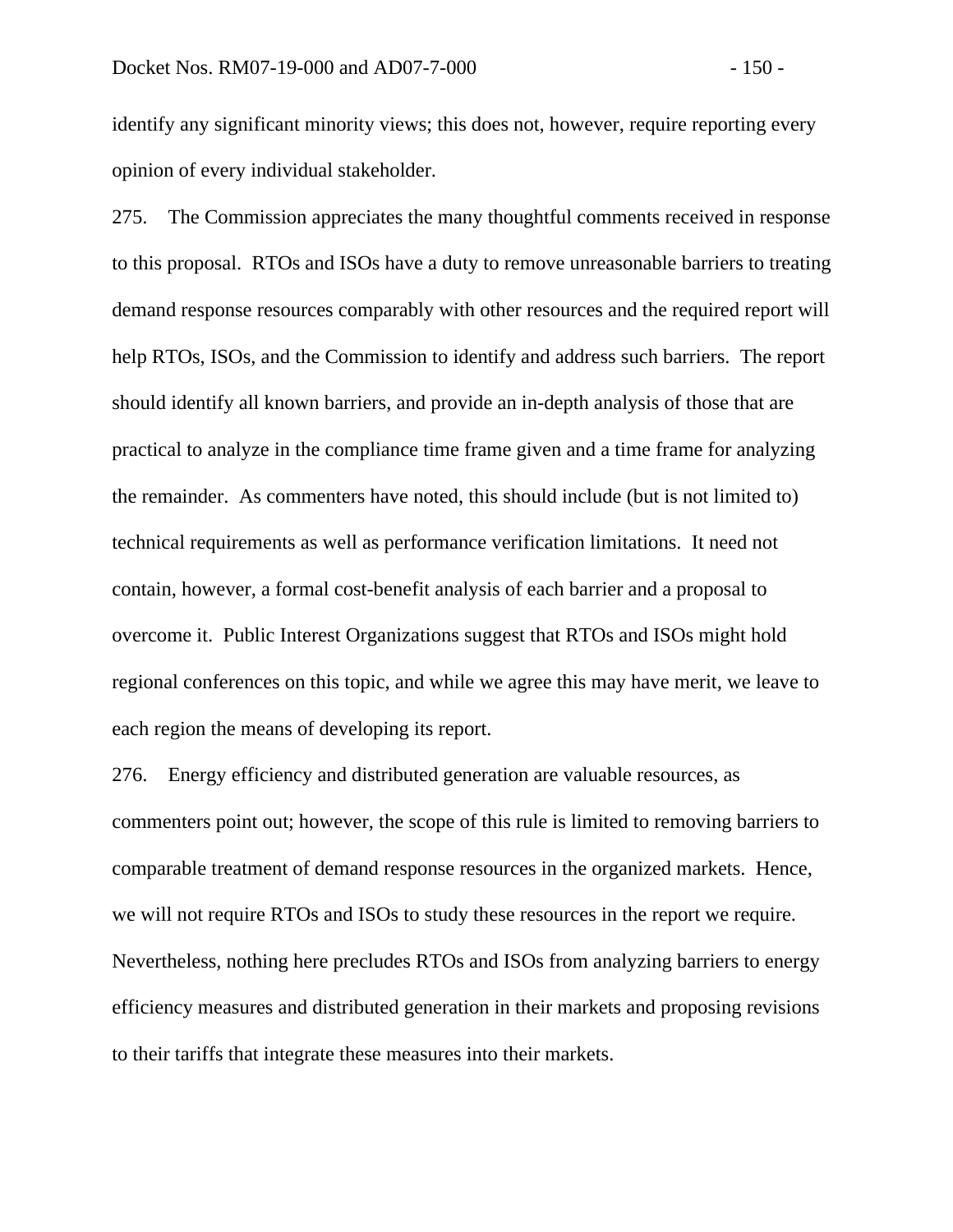## **B. Long-Term Power Contracting in Organized Markets**

277. In this section of the Final Rule, the Commission establishes a requirement that RTOs and ISOs dedicate a portion of their web sites for market participants to post offers to buy or sell electric energy on a long-term basis. This requirement is designed to improve transparency in the contracting process to encourage long-term contracting for electric power. The Commission requires each RTO or ISO to submit a compliance filing describing actions the RTO or ISO has taken, or plans to take, to comply with the requirement and providing information on the bulletin board the RTO or ISO has chosen to implement.

## **1. Background**

278. Long-term power contracts are an important element of a functioning electric power market. Forward power contracting allows buyers and sellers to hedge against the risk that prices may fluctuate in the future. Both buyers and sellers should be able to create portfolios of short-, intermediate-, and long-term power supplies to manage risk and meet customer demand. Long-term contracts can also improve price stability, mitigate the risk of market power abuse, and provide a platform for investment in new generation and transmission.

279. As the Commission noted in the NOPR, having an organized market in a region should facilitate long-term contracting by eliminating pancaked rates for long-distance power sales, eliminating loop flow problems within its footprint, and ensuring reliable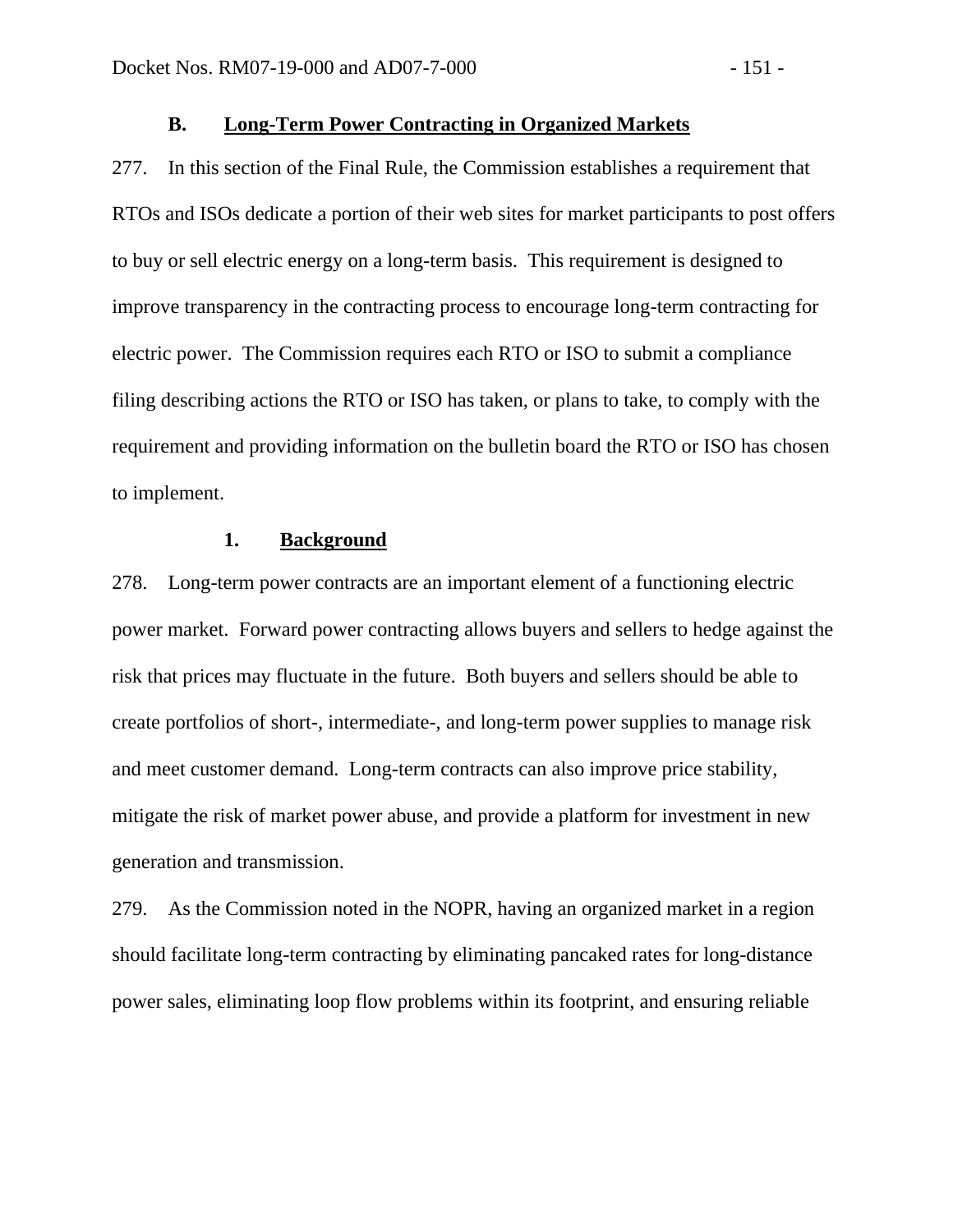transmission operation over a large area.**<sup>361</sup>** RTO and ISO transmission services also expand the size of the markets available to buyers and sellers of long-term power contracts, and provide independent and unified transmission scheduling and operation services over a large area.

280. The Commission has already taken action in other areas to facilitate long-term contracting. In Order No. 681, the Commission adopted a Final Rule on long-term transmission rights for organized market regions designed to assure availability of longterm transmission at a predictable cost.**<sup>362</sup>** The Commission then adopted transmission planning reforms in Order No. 890 to provide an open and transparent process for wholesale entities and transmission providers to plan for the long-term needs of their customers. Interconnection rules for large, small and wind generators in Order Nos. 2003, 2006 and 661 have provided a uniform and transparent interconnection process and provided for interconnection with network integration service to facilitate long-term reliance on new generation.**<sup>363</sup>** The Commission has also reformed capacity markets in

**<sup>361</sup>** NOPR, FERC Stats. & Regs. ¶ 32,628 at P 130.

**<sup>362</sup>** Long-Term Firm Transmission Rights in Organized Electricity Markets, Order No. 681, FERC Stats. & Regs. ¶ 31,226 (2006), order on reh'g, Order No. 681-A, 117 FERC ¶ 61,201 (2006).

**<sup>363</sup>** Standardization of Generator Interconnection Agreements and Procedures, Order No. 2003, FERC Stats. & Regs. ¶ 31,146 (2003), order on reh'g, Order No. 2003- A, FERC Stats. & Regs. ¶ 31,160, order on reh'g, Order No. 2003-B, FERC Stats. & Regs. ¶ 31,171 (2004), order on reh'g, Order No. 2003-C, FERC Stats. & Regs. ¶ 31,190 (2005), aff'd sub nom. Nat'l Ass'n of Regulatory Util. Comm'rs v. FERC, 475 F.3d 1277 (D.C. Cir. 2007); Standardization of Small Generator Interconnection Agreements and Procedures, Order No. 2006, FERC Stats. & Regs. ¶ 31,180, order on reh'g, Order No. (continued…)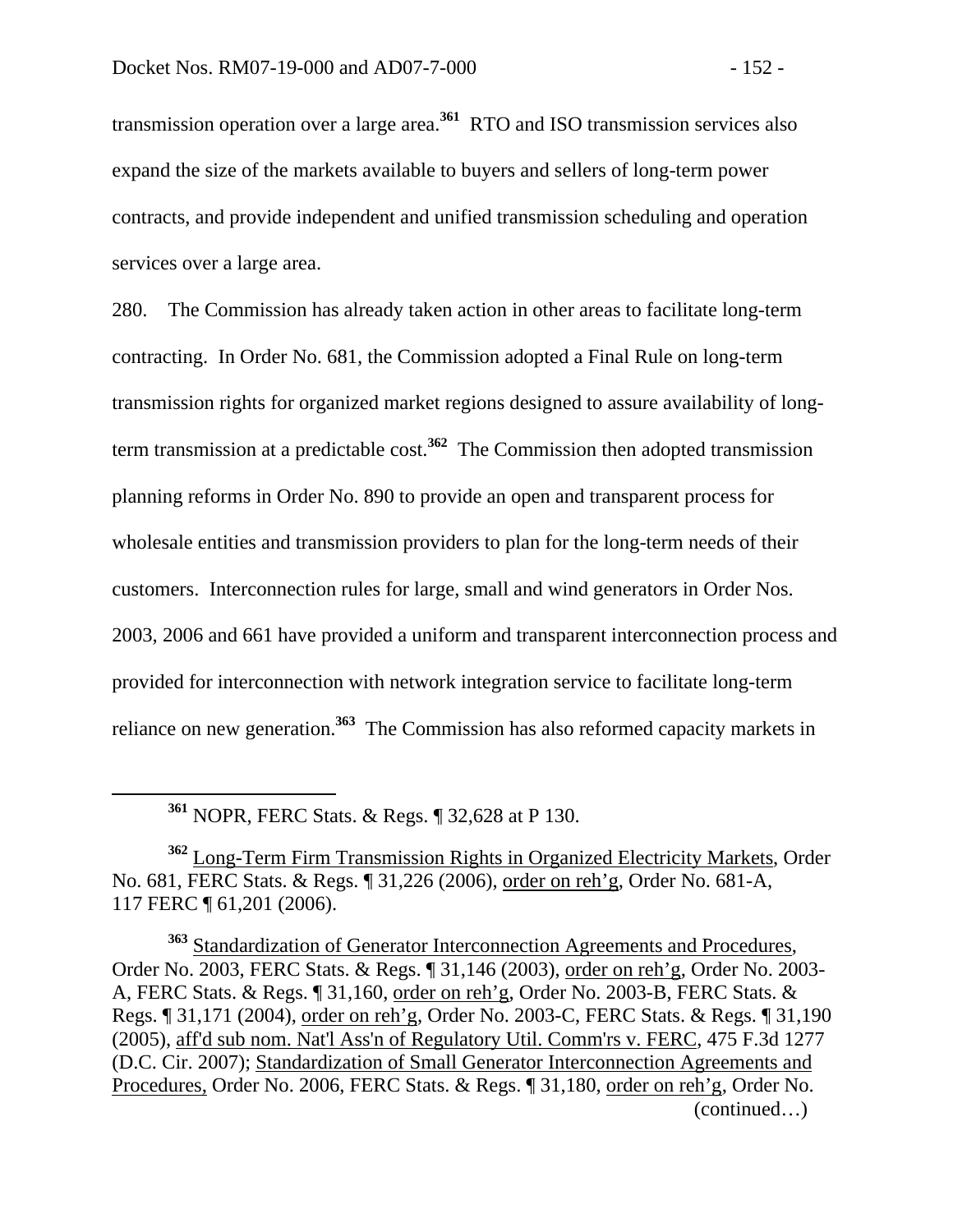$\overline{a}$ 

several regions to shift reliance from short-term purchases to forward markets held sufficiently in advance of delivery  $(e.g.,$  three years) to be more consistent with the time necessary to construct new generation.**<sup>364</sup>**

281. The Commission did not find that there is a fundamental problem with long-term contracting for electric power, either inside or outside of organized markets. The interest among buyers and sellers in engaging in long-term contracting fluctuates depending upon the balance of resources and demand in the market for power. Interest among buyers for long-term arrangements was low when excess generation was readily available.

Although demand for long-term contracting by buyers has increased as reserve margins have shrunk, buyers are still able to enter into long-term contracts. These contracts may be at higher prices than in the past, but this is a result of market factors, such as changes in fuel prices and shifting supply and demand. Finding no fundamental problem preventing parties from contracting on a long-term basis, the Commission proposed to limit its action in this proceeding to improving transparency in long-term contracting in organized markets.

2006-A, FERC Stats. & Regs. ¶ 31,196 (2005), order granting clarification, Order No. 2006-B, FERC Stats. & Regs. ¶ 31,221 (2006), appeal pending sub nom. Consolidated Edison Co. of New York, Inc., et al. v. FERC Docket No. 06-1018, et al; Interconnection for Wind Energy, Order No. 661, FERC Stats. & Regs. ¶ 31,186, order on reh'g, Order No. 661-A, FERC Stats. & Regs. ¶ 31,198 (2005).

**<sup>364</sup>** Devon Power, LLC, 115 FERC ¶ 61,340, order on reh'g, 117 FERC ¶ 61,133 (2006), aff'd in part and rev'd in part sub nom. Maine Pub. Utils. Comm'n v. FERC, 520 F.3d 464 (D.C. 2008); PJM Interconnection, L.L.C., 117 FERC ¶ 61,331 (2006).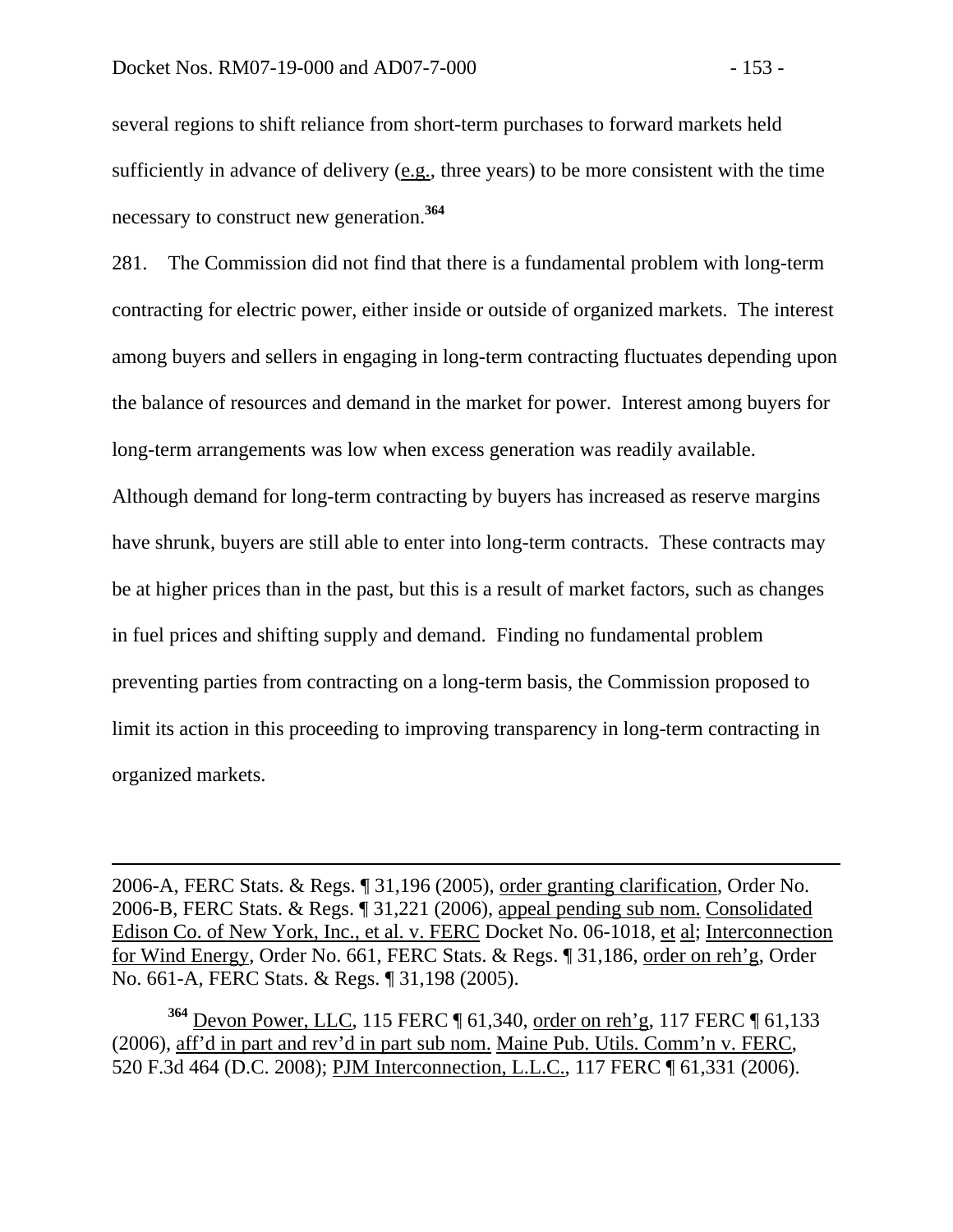282. In the NOPR, the Commission stated that further transparency in long-term electric energy markets would facilitate efforts by both sellers and buyers to include longterm contracts in their energy portfolios. This is especially true for market participants that may not be aware of the full range of contract options available to them, including the full range of potential contract counterparties. While the market has the most important role to play in disseminating information, an RTO or ISO can also promote greater transparency and liquidity in long-term power markets,**<sup>365</sup>** and thus help reduce possible over-reliance on spot markets. In the NOPR, the Commission proposed that regional organizations play a supporting role in encouraging voluntary contracting by providing an online forum in which potential buyers and sellers may exchange information.**<sup>366</sup>**

## **2. Commission Proposal**

283. In the NOPR, the Commission proposed to require that RTOs and ISOs dedicate a portion of their web sites for market participants to post offers to buy or sell electric energy on a long-term basis.**<sup>367</sup>** The Commission stated that the proposal for an RTO or ISO web site "bulletin board" for posting long-term offers to sell or buy electric energy is designed to facilitate the long-term contracting process by increasing the transparency of the availability of potential sellers and buyers for market participants. The Commission

**<sup>365</sup>** Transcript of Conference at 117, Conference on Competition in Wholesale Power Markets, Docket No. AD07-7-000 (May 8, 2007).

**<sup>366</sup>** NOPR, FERC Stats. & Regs. ¶ 32,628 at P 137.

**<sup>367</sup>** Id. P 155.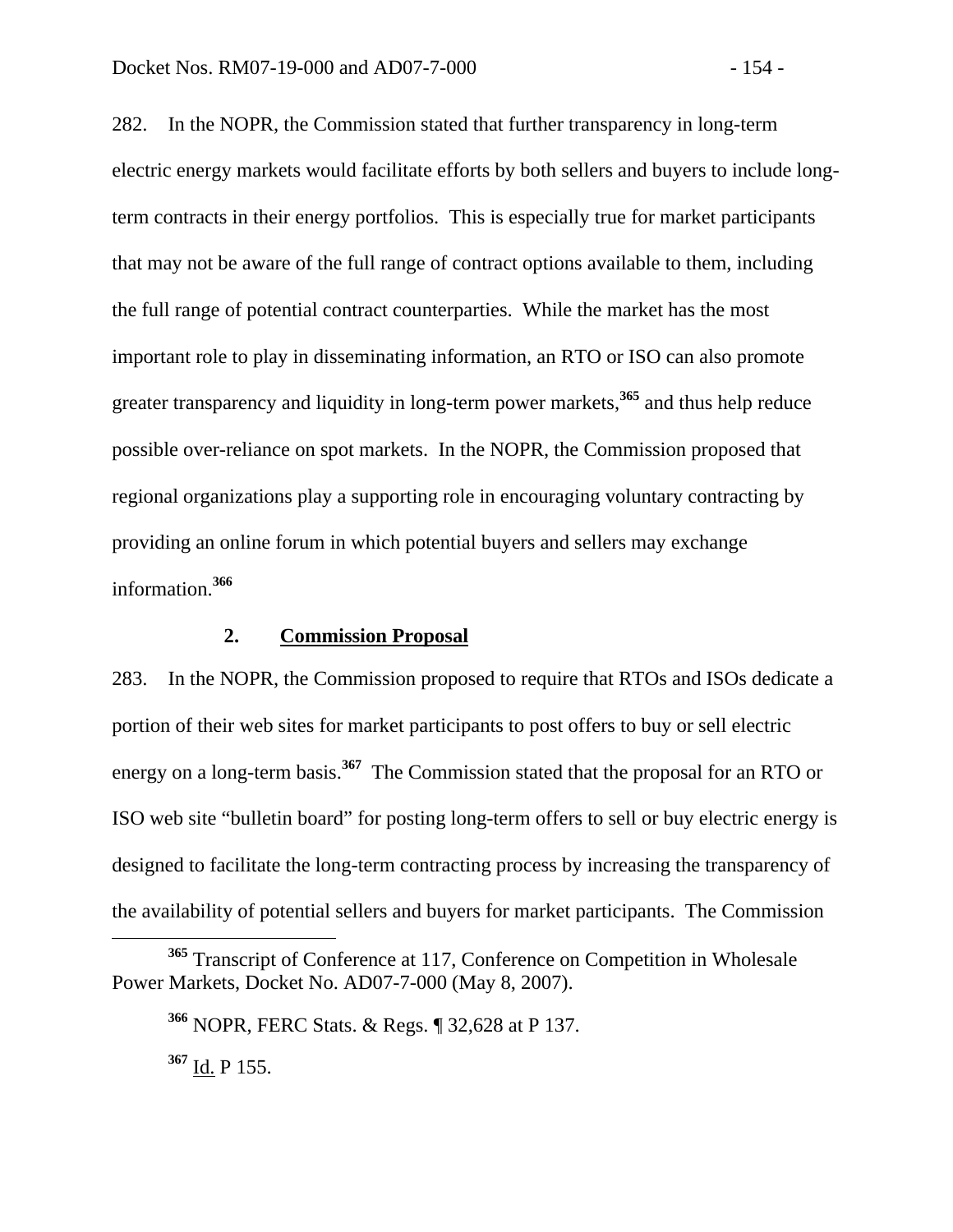did not propose to mandate the specific type of bulletin board that each RTO and ISO must post, but proposed to require each to work with its stakeholders to design a solution that works for its market participants.**<sup>368</sup>** The Commission also encouraged RTOs and ISOs to work with stakeholders to facilitate long-term power contracting.

284. The Commission proposed to require RTOs and ISOs to make a compliance filing within six months of the date of publication of the Final Rule in the Federal Register. This filing should explain the actions the RTO or ISO has taken or plans to take to comply with the long-term contracts bulletin board requirement and provide information on the bulletin board the RTO or ISO has chosen to implement.**<sup>369</sup>**

285. The Commission also sought public comment on a number of questions related to its proposal, including comment on minimum necessary features and processes for the webpage and the proposal that the RTO or ISO should not be responsible for the content of the offers on its bulletin board. Further, the Commission solicited comment on provisions for the disclaimer of liability by the RTO or ISO and by market participants.**<sup>370</sup>**

**<sup>370</sup>** Id. P 159.

**<sup>368</sup>** Id. P 156-57.

**<sup>369</sup>** Id. P 158.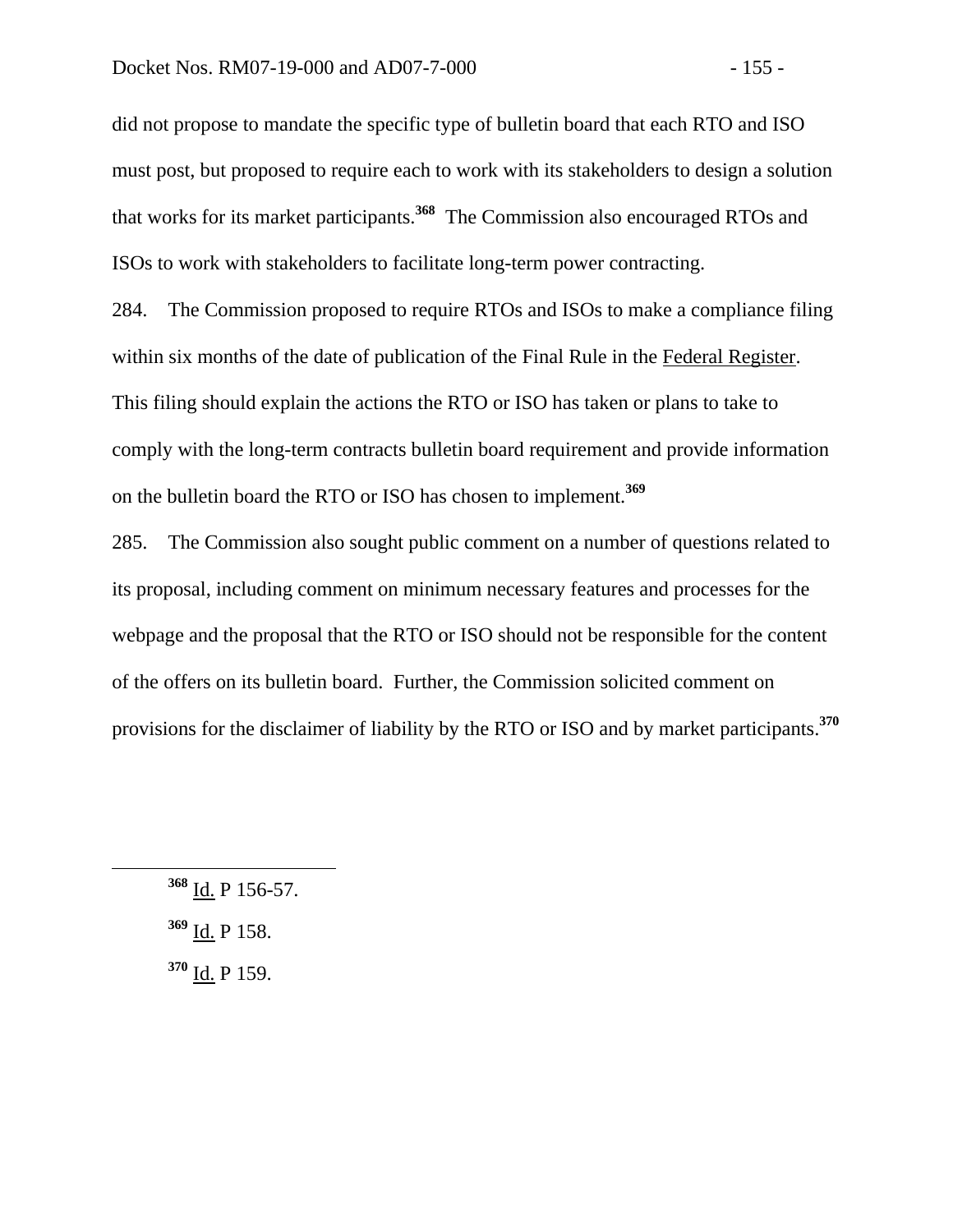#### **3. Comments**

286. A majority of commenters either support**<sup>371</sup>** or do not object**<sup>372</sup>** to the

Commission's proposal to require RTOs and ISOs to implement bulletin boards to facilitate long-term power contracts. Most commenters note that the Commission should not impose conditions on the format of the bulletin board, but should instead leave the creation to RTOs and ISOs in conjunction with their stakeholders.**<sup>373</sup>** Some commenters also state that the Commission should act to ensure that RTOs or ISOs should not be held liable for postings on their bulletin boards.**<sup>374</sup>** For instance, NYISO states that the Commission should allow posted disclaimers against liability by the RTOs on their bulletin board web sites. Midwest ISO also requests that the Commission provide assurance that RTOs and ISOs will not be exposed to antitrust liability for providing a

**<sup>373</sup>** See, e.g., Ameren at 30; APPA at 72; CAISO at 19; DC Energy at 9; EEI at 20; EPSA at 12; Exelon at 15; NEPOOL Participants at 19-20; North Carolina Electric Membership at 13-15; NYISO at 12; Old Dominion at 19; PJM at 2; and Xcel at 11.

**<sup>371</sup>** See, e.g., APPA at 72; DC Energy at 8; EEI at 4; Exelon at 15; LPPC at 4; Midwest ISO at 18; NEPOOL at 19-20; New York PSC at 4; NIPSCO at 15; NRECA at 47; NSTAR at 5; NYISO at 11; OMS at 7; Pennsylvania PUC at 16; Steel Producers at 10; and Xcel at 11. NIPSCO notes that its support is contingent on the bulletin boards having common elements or generic features across all organized markets, and the boards not burdening the RTO.

**<sup>372</sup>** See, e.g., Ameren at 29-30; EPSA at 12; FirstEnergy at 12; Indianapolis P&L at 4; Industrial Coalitions at 32-35; Industrial Customers at 21; North Carolina Electric Membership at 13-15; Ohio PUC at 16; Old Dominion at 19-20; OMS at 7-8; PJM at 2; and TAPS at 3.

**<sup>374</sup>** See, e.g., Ameren at 30; CAISO at 19; Exelon at 15; Midwest ISO at 18; NRECA at 48; NYISO at 12; Ohio PUC at 16; Reliant at 11; and SPP at 7.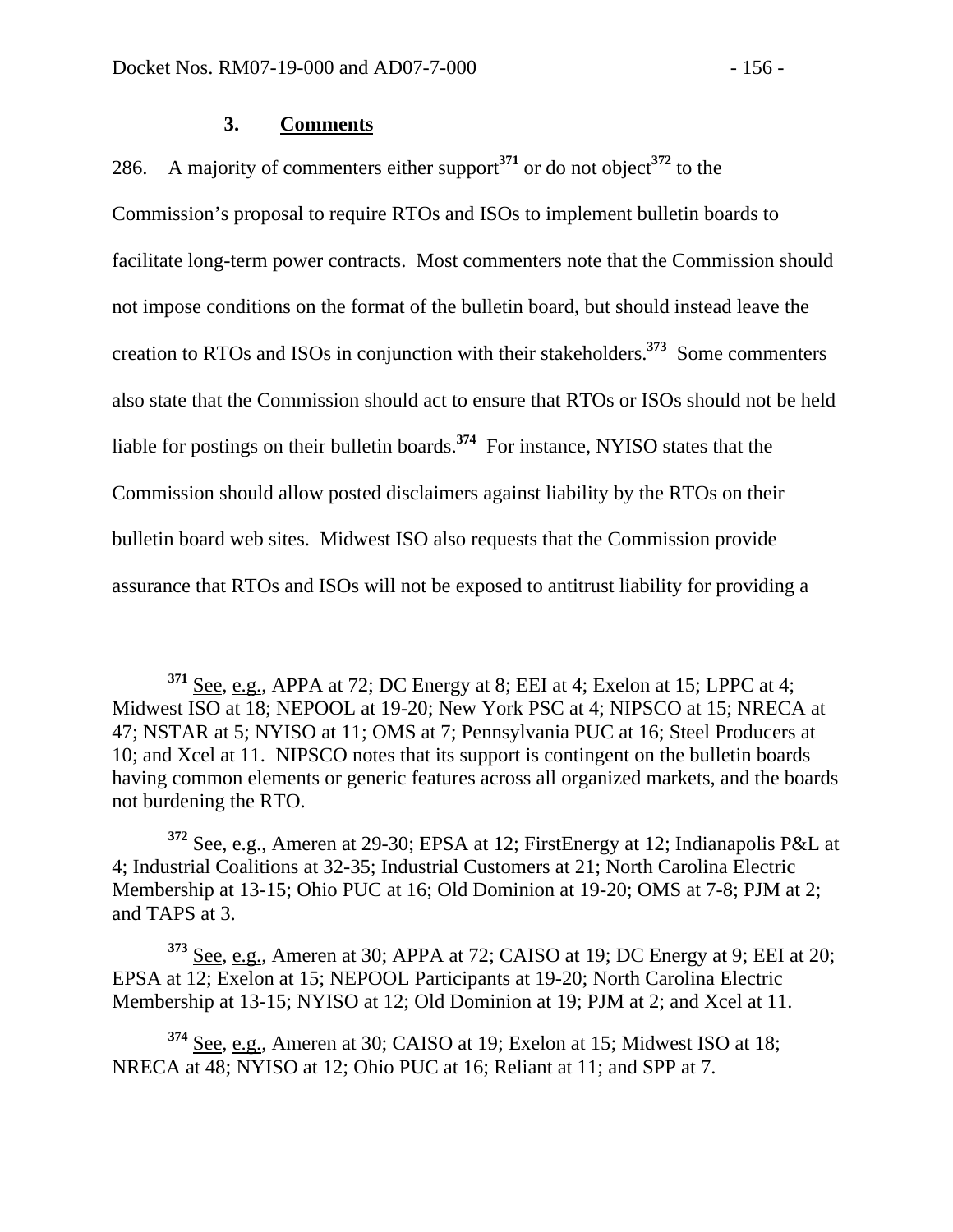contracting forum. Finally, commenters generally believe that the cost of a bulletin board will be low for RTOs and ISOs.**<sup>375</sup>**

287. Those commenters who do not support the Commission's proposal generally argue that a bulletin board would be an unnecessary requirement. Both CAISO and California Munis state that CAISO is busy with other projects, and that a bulletin board would be low on the list of necessary items.**<sup>376</sup>** CAISO is concerned over the proposed deadline for implementation, and argues that any deadline should be after the launch of its MRTU. It also believes that regions should be allowed to be flexible on whether to develop bulletin boards and how many features the board should have. California PUC agrees that a federal requirement is unnecessary, and that the Commission should authorize, rather than require, action on bulletin boards. SPP also advocates that the Commission should make its proposal a voluntary one, rather than a regulatory requirement. Some commenters, such as EPSA, NIPSCO, Ohio PUC, Steel Producers and North Carolina Electric Membership, who do not object to the proposal, indicate that they do not believe that bulletin boards will have a significant effect on long-term contracting. FirstEnergy indicates that, although it does not object to the proposal, it believes that sufficient information on the market is already provided by private companies and thus RTOs do not need to be further involved. Reliant states that bulletin boards would not resolve any

**<sup>376</sup>** CAISO at 19; California Munis at 18.

**<sup>375</sup>** See, e.g., Ameren at 30; CAISO at 19; EEI at 20; Midwest ISO at 18; and PJM at 2.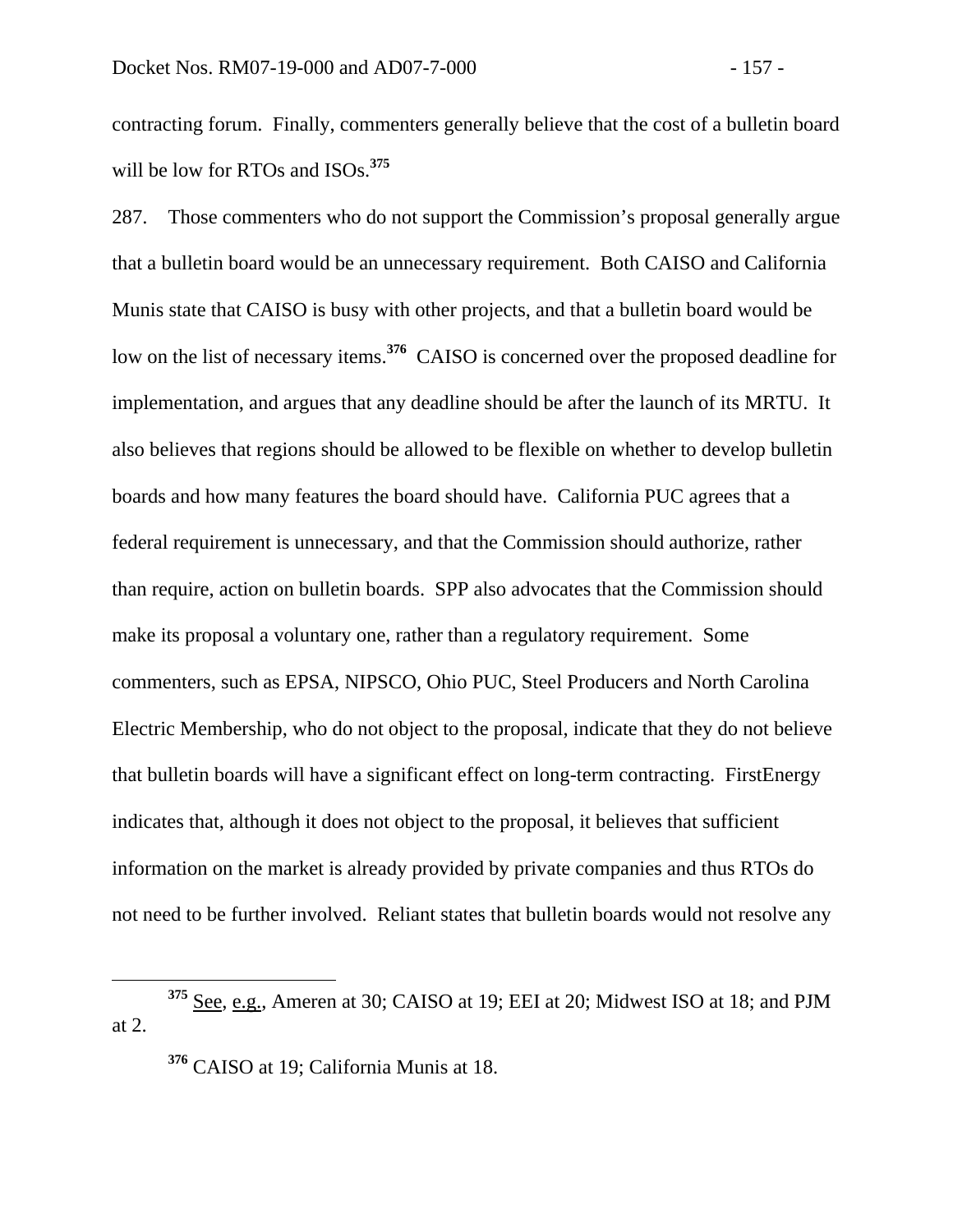of the current impediments to long-term contracts, as there are already sufficient mechanisms in the market to provide information for buyers and sellers.

288. Commenters' suggestions for implementing the bulletin board requirement include: (1) a requirement that posts should not be viewed as binding offers but rather as voluntary postings;**<sup>377</sup>** (2) a suggestion that price information not be required in postings to the bulletin board;**<sup>378</sup>** (3) a requirement that any significant costs of the bulletin board should be borne by its users;**<sup>379</sup>** (4) an expansion of the data posted to include percentage and volume of bilaterally contracted energy;**<sup>380</sup>** (5) an expansion of the bulletin board to cover other products such as ancillary services;**<sup>381</sup>** (6) a requirement that RTOs and ISOs collect and disseminate information on the usefulness of bulletin boards;**<sup>382</sup>** (7) a requirement that bulletin boards provide common elements or generic features across all organized markets; and (8) a mandated cost analysis of the bulletin board by the RTO/ISO.**<sup>383</sup>**

- **<sup>379</sup>** CAISO at 18-20; EEI at 21.
- **<sup>380</sup>** Industrial Coalitions at 33-35.
- **<sup>381</sup>** NEPOOL Participants at 18-21.
- **<sup>382</sup>** Pennsylvania PUC at 16.
- **<sup>383</sup>** Old Dominion at 19-20.

**<sup>377</sup>** Ameren at 30-31.

**<sup>378</sup>** Xcel at 11-12.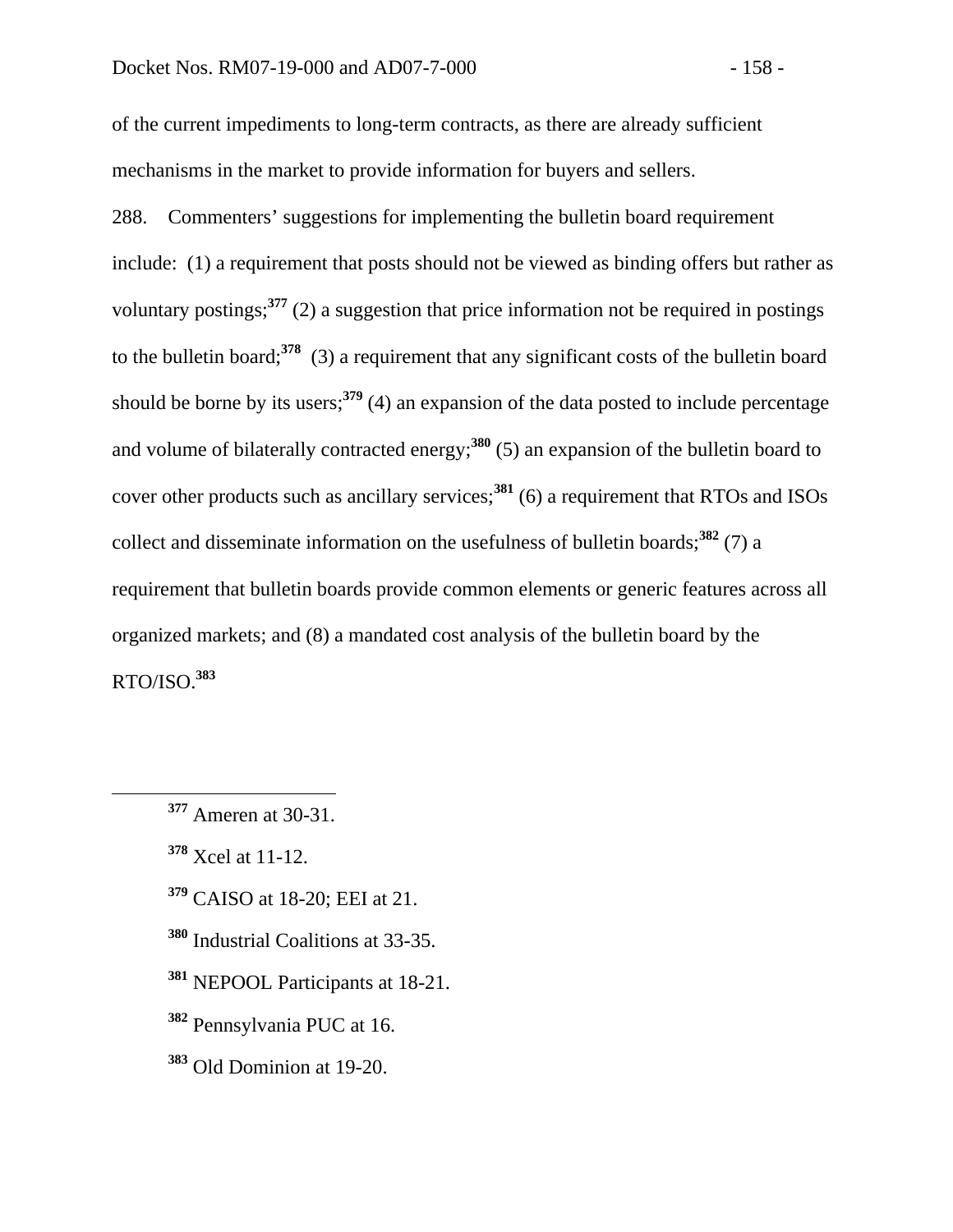289. Midwest ISO states that it already has an early version of a portal in place on its web site, and that it would involve minimal costs to create a bulletin board for long-term contracts. Midwest ISO recommends that, as an intermediate measure prior to the implementation of a web portal, contracting parties provide essential terms – including price, quantity, term, and receipt and delivery points – to the RTO or ISO and fill out a form indicating the data they wish to be kept confidential.**<sup>384</sup>**

290. NEPOOL Participants raises some legal and other issues for the Commission to consider when developing its bulletin board requirement. These include: (1) ensuring that postings are not considered binding offers under the Uniform Commercial Code; (2) not allowing the board to substitute for regulated markets; and (3) ensuring that the same antitrust and market manipulation rules that apply to market behavior also apply to activity on the bulletin board.**<sup>385</sup>**

291. NSTAR states that it is concerned that data from the bulletin board containing prices for long-term power could influence market prices. Accordingly, it asks the Commission to consider additional requirements to ensure that information posted on the boards is from a representative cross-section of market participants, to reduce the impact of the bulletin board on market prices.**<sup>386</sup>**

**<sup>385</sup>** NEPOOL Participants at 20.

**<sup>386</sup>** NSTAR at 5-6.

**<sup>384</sup>** Midwest ISO at 19.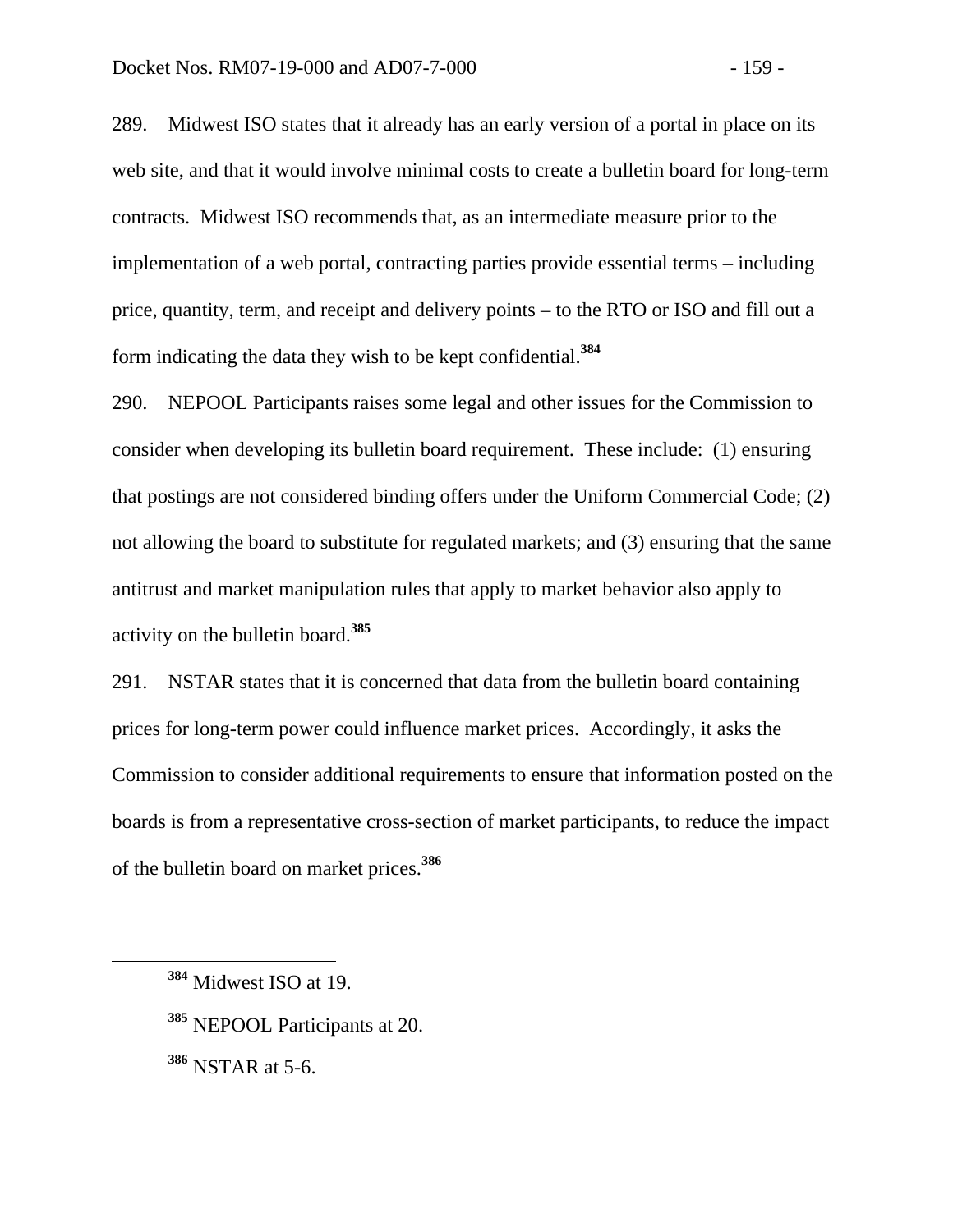292. Industrial Customers state that the Commission should define "long-term" as substantially more than one year and consistent with building cycles of new or expanded production capacity. They argue that any entity making construction decisions on new facilities needs knowledge of prices going forward to make investment decisions. 293. Many commenters argue that the Commission did not address in its proposed regulations the actual causes behind the lack of long-term contracts in the market. Several commenters point to the structure of markets within the RTO system, which they assert causes an over-reliance on spot markets and a lack of long-term contracts. They say this structure includes LMP pricing, which provides a disincentive for producers to contract for lower prices on a long-term basis. For instance, APPA points to studies including one performed by Synapse Energy Economics, Inc., indicating that there are structural barriers to long-term contracting in the organized markets. Other commenters point to the need for stability of market rules and uncertainty about climate change policies as key factors in keeping parties from contracting on a long-term basis.**<sup>387</sup>** Reliant indicates that the issue is actually a difference in perceptions between buyers and sellers about the appropriate price of energy and the allocation of risk between the buyers and sellers. NRECA points to several other issues that affect long-term contracting in organized markets, including price volatility, price risk, delivery risk and resource availability. Ohio PUC echoes some of these concerns, noting that risks with recovering capital costs are preventing new generation from being built in states with retail access,

**<sup>387</sup>** See, e.g., SoCal Edison-SDG&E at 4; EPSA at 11-12.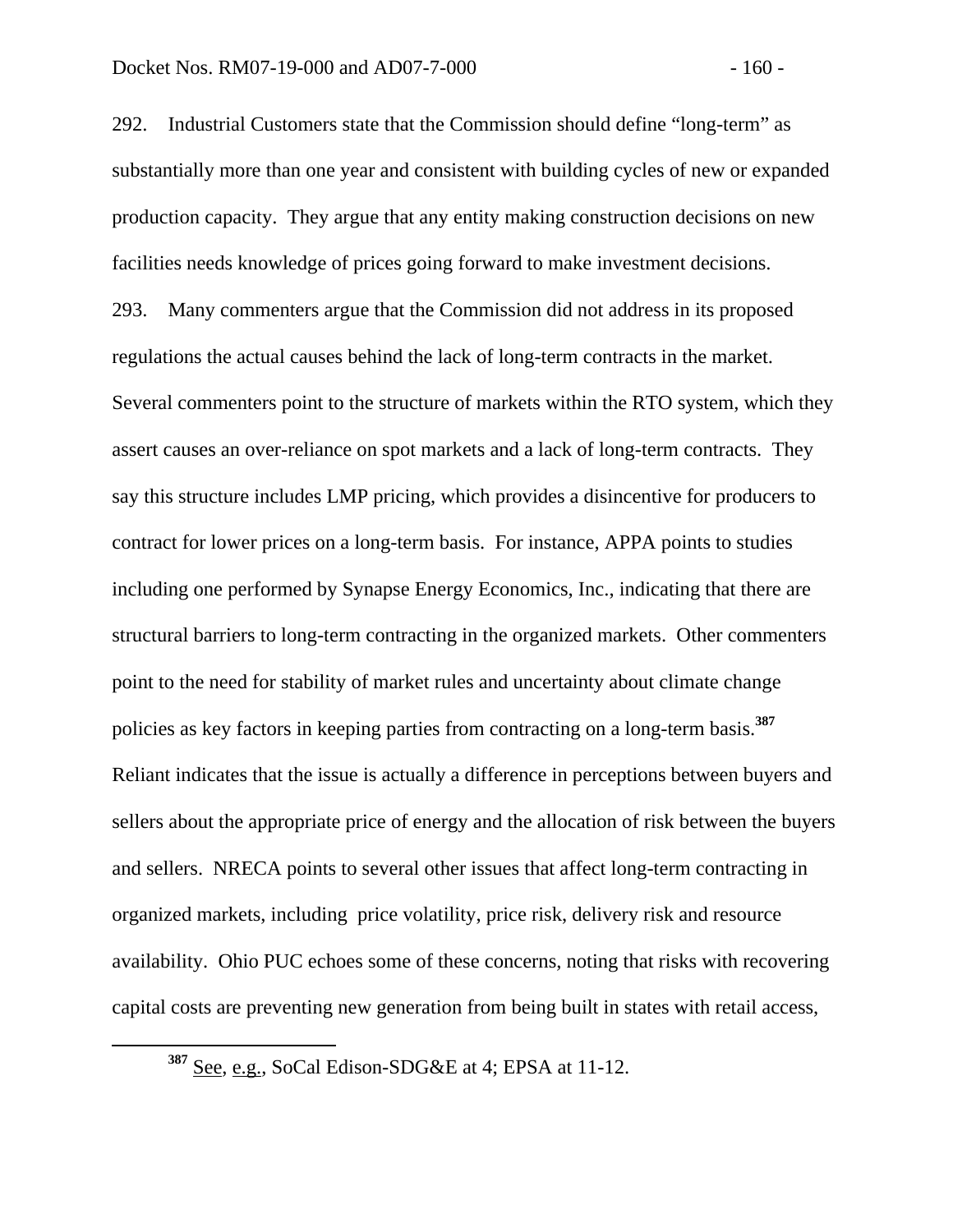and that unpredictable congestion charges and uncertainty surrounding the working of RTO markets are also hurting long-term contracting.

294. Commenters suggest several actions that the Commission should take to remedy these broader concerns. Commenters, including NRECA, Industrial Coalitions and Blue Ridge, ask the Commission to do its own investigation of the bilateral contracting process and over-reliance on the spot markets. North Carolina Electric Membership notes that a requirement of "full support" from stakeholders for more complex RTO or ISO market design changes may increase the stability and predictability to these markets, which may facilitate longer term contracting.Constellation states that the Commission should promote rules to encourage contracting across seams and take measures to provide sufficient transparency, information and regulatory certainty to manage transactional risk. Cogeneration Parties argue that the Commission should take action to improve price transparency in organized markets, and assist in the creation of standard products and contracting terms for long-term contracting. SoCal Edison-SDG&E argue that local measures to improve regulatory stability would do more to support long-term contracting than a Commission rulemaking. They point to the California PUC proceeding to develop long-term resource adequacy requirements as one such local measure, and argue that the Commission should focus on the merits of individual RTO or ISO proposals rather than a nationwide rulemaking. Finally, TAPS notes that an important way to facilitate longterm contracts is to ensure that load-serving entities can access necessary transmission resources. However, TAPS is concerned by recent orders indicating that the Commission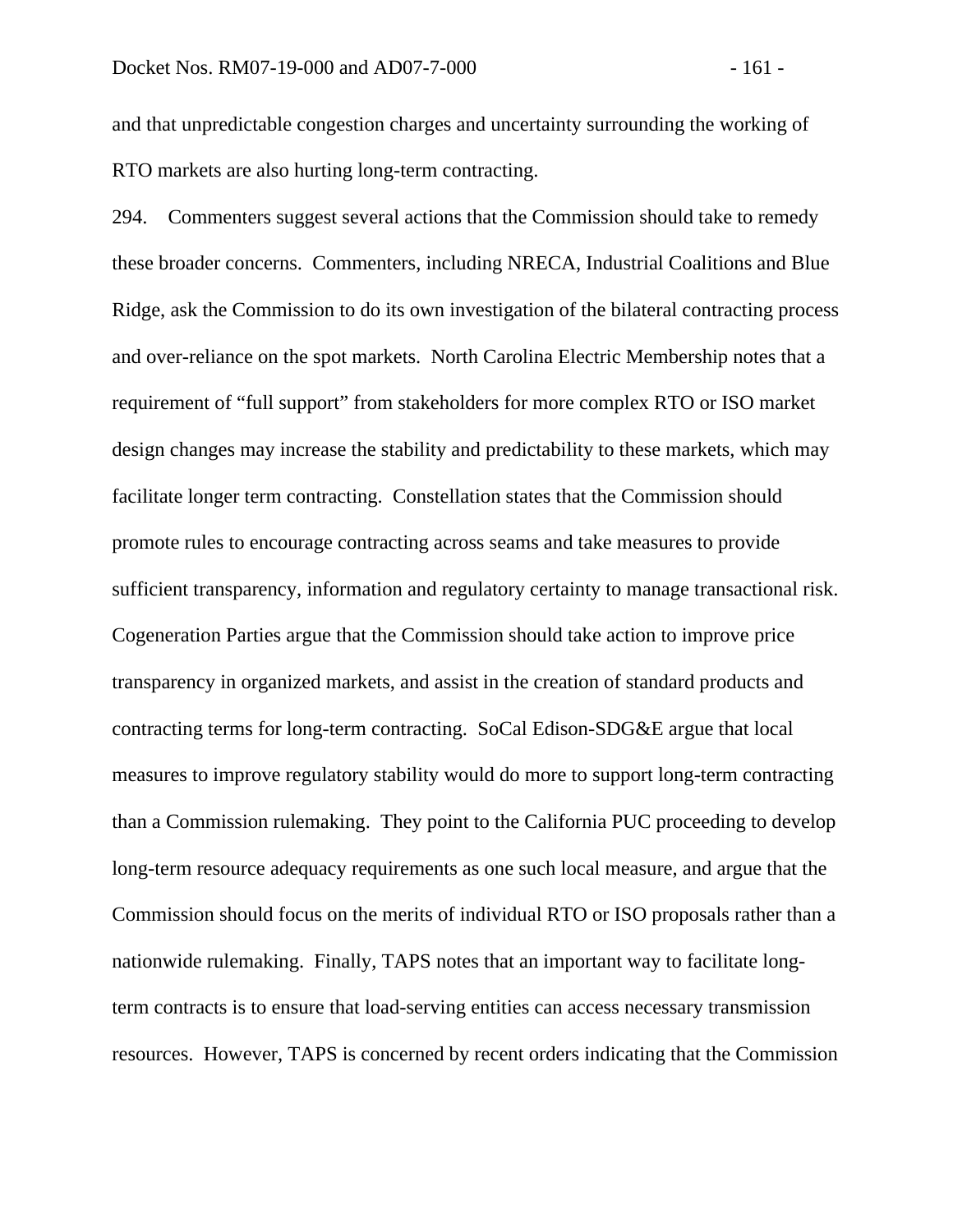may relieve RTOs of certain responsibilities they have under Order No. 681**<sup>388</sup>** to plan for resource adequacy and maintain simultaneous feasibility of financial rights. It argues that if the Commission is serious about facilitating long-term contracts, it should require RTOs and ISOs to live up to the letter and spirit of Order No. 681.

295. Several commenters call on the Commission to hold a technical conference and require a stakeholder process to address the lack of certain financial hedging instruments so as to reduce price uncertainty for long-term contracts. For instance, both California Munis and SMUD argue that buyers in CAISO lack options-type instruments for hedging LMP congestion costs and lack a means to hedge against the cost of marginal losses. Providing these hedges, they argue, would encourage long term contracting.

296. Commenters raise a variety of other issues related to long-term contracting. Midwest Energy states that it is concerned about the impact of a Day-2 market on longterm contracts, and appreciates that the Commission is not imposing Day-2 market structures on all RTOs and ISOs.

297. California PUC notes that it is presently addressing long-term contracting within its procurement proceedings. For instance, under the California PUC's Resource Adequacy program, all California PUC jurisdictional LSEs are required to procure necessary capacity on a year-ahead basis. Additionally, California PUC requires LSEs to identify longer-term needs and procure energy necessary to meet those needs through a

**<sup>388</sup>** Long-Term Firm Transmission Rights in Organized Electricity Markets, Order No. 681, FERC Stats. & Regs. ¶ 31,226 (2006), order on reh'g, Order No. 681-A, 117 FERC ¶ 61,201 (2006).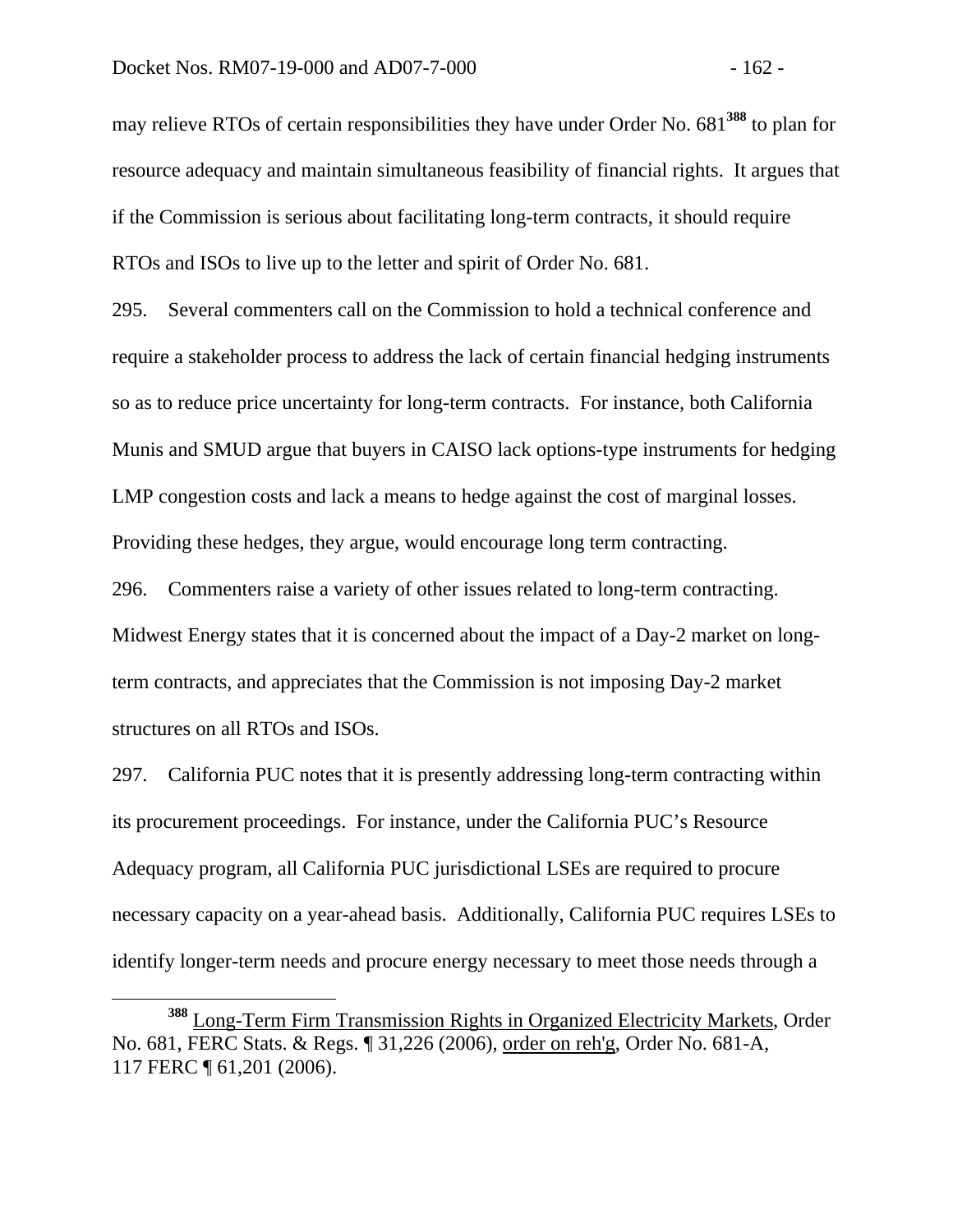request for offer process that includes both long and short-term contracts. California PUC questions the Commission's legal basis for intervening in long-term contracting, stating that the NOPR does not explain the statutory authority for the Commission's proposed involvement in long-term energy supply contracts between generators and LSEs. It notes that FPA section 215 does not authorize the Commission to set or enforce compliance with standards for resource adequacy, and that EPAct 2005 "expressly retains state authority to assure the reliability of the energy supply within their jurisdictions."**<sup>389</sup>** It seeks assurance that the Commission does not intend to exercise jurisdiction over the wholesale energy market as a method of indirectly modifying California's reliability processes.

298. Both New York PSC and NARUC state that the Commission should not attempt to standardize long-term contracts. NARUC argues that standardization would hurt state policy objectives such as integrated resource planning, renewable portfolio standards and resource adequacy requirements. New York PSC notes that any standardized forward products should be developed through the RTO or ISO stakeholder process.

299. PJM notes that it held a stakeholder forum in January 2008 to discuss greater opportunities for long-term contracting in PJM. This forum resulted in identification of areas for future action, which included: (1) education of policy makers and the public on the need for new infrastructure; (2) improved coordination of various agency and regulatory decision makers on market issues; (3) predictability and stability in regulatory

**<sup>389</sup>** California PUC at 28 (citing 16 U.S.C. 824o(i)).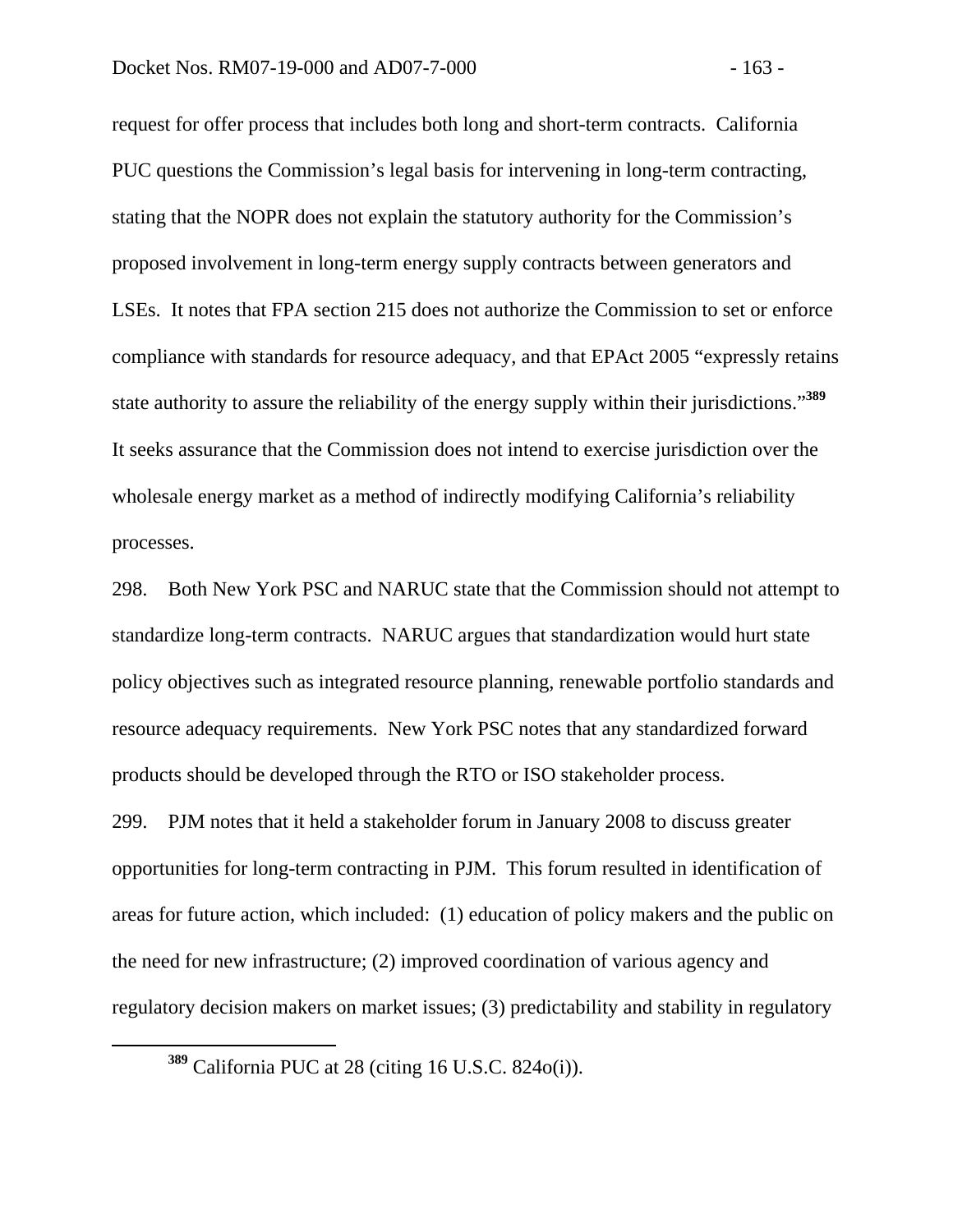rules; (4) improvements in siting for transmission and generation; (5) ways of steering revenue to increase the amount of new generation; (6) more effective demand response programs to increase market elasticity and reduce potential for exercise of market power; (7) a portfolio of purchases to vary prices and terms for state-sanctioned auctions; (8) further examination of existing market models such as the AF&PA proposal; and (9) additional credit support for parties interested in long-term contracting, through methods such as syndication of credit risk and government guarantees.**<sup>390</sup>**

300. Finally, APPA notes that although it appreciates the effort that PJM put into holding its long-term contracting forums, APPA understands that no concrete proposals for improving long-term contracting have emerged as a result of the forums. Accordingly, APPA cannot endorse the idea of similar efforts by other RTOs as suggested by the Commission in the NOPR, given the scarce resources of RTOs and market participants. Instead, APPA supports preparation of an in-depth analysis of longterm contracting practices for each RTO region by the RTO's MMU, given the MMU's knowledge of conditions "on the ground." This analysis should consider impediments to long-term contracting and measures that could be taken to support long-term contracts of sufficient length to support the building of new generation.

#### **4. Commission Determination**

301. We will require each RTO and ISO to dedicate a portion of its web site for market participants to post offers to buy or sell power on a long-term basis. The Commission

**<sup>390</sup>** PJM at 3-4.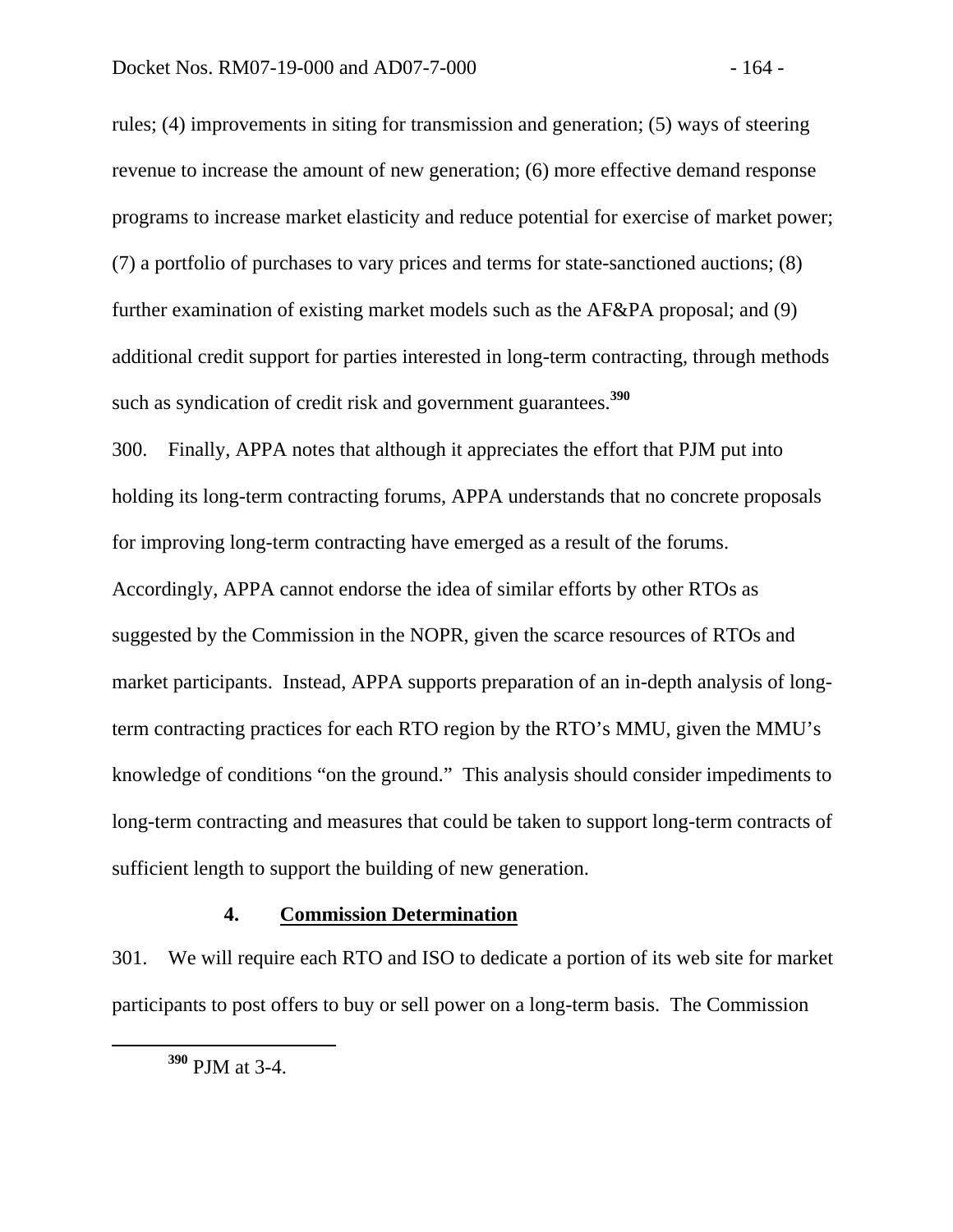defines "long-term" as one year or more for the purposes of this rule, but RTOs and ISOs may include offers for contracts of less than a year on their web sites as well. The web site should allow both buyers and sellers to post and read offers for long-term power transactions. A majority of commenters support this proposal, and we conclude that greater transparency from a bulletin board for long-term power sales will benefit longterm contracting.

302. We are convinced by the comments that the costs involved for creation and upkeep of the bulletin board are likely to be minimal and are justified by the increased transparency for potential sellers and buyers, and should thus be recovered similarly to other web site costs. A few commenters suggest that bulletin board costs should be borne by its users. If an RTO or ISO in consultation with its stakeholders believes that costs of the bulletin board will be significant, it may explain in its compliance filing how it plans to recover the costs, including whether it plans to charge users of the bulletin board. 303. The Commission is not mandating any specific form for the web site beyond the requirements above. We will instead leave the implementation to RTOs and ISOs and their stakeholders. This discretion includes decisions over the type and amount of data to be posted by participants, whether participants must include a proposed price in their posting, as well as password and security requirements. Commenters who have specific suggestions about the form and content of the web site bulletin boards, or concerns over cost issues, should raise these suggestions with their RTOs or ISOs through the stakeholder process. The compliance filing of each RTO or ISO will provide an opportunity for interested persons to comment to the Commission on each RTO's and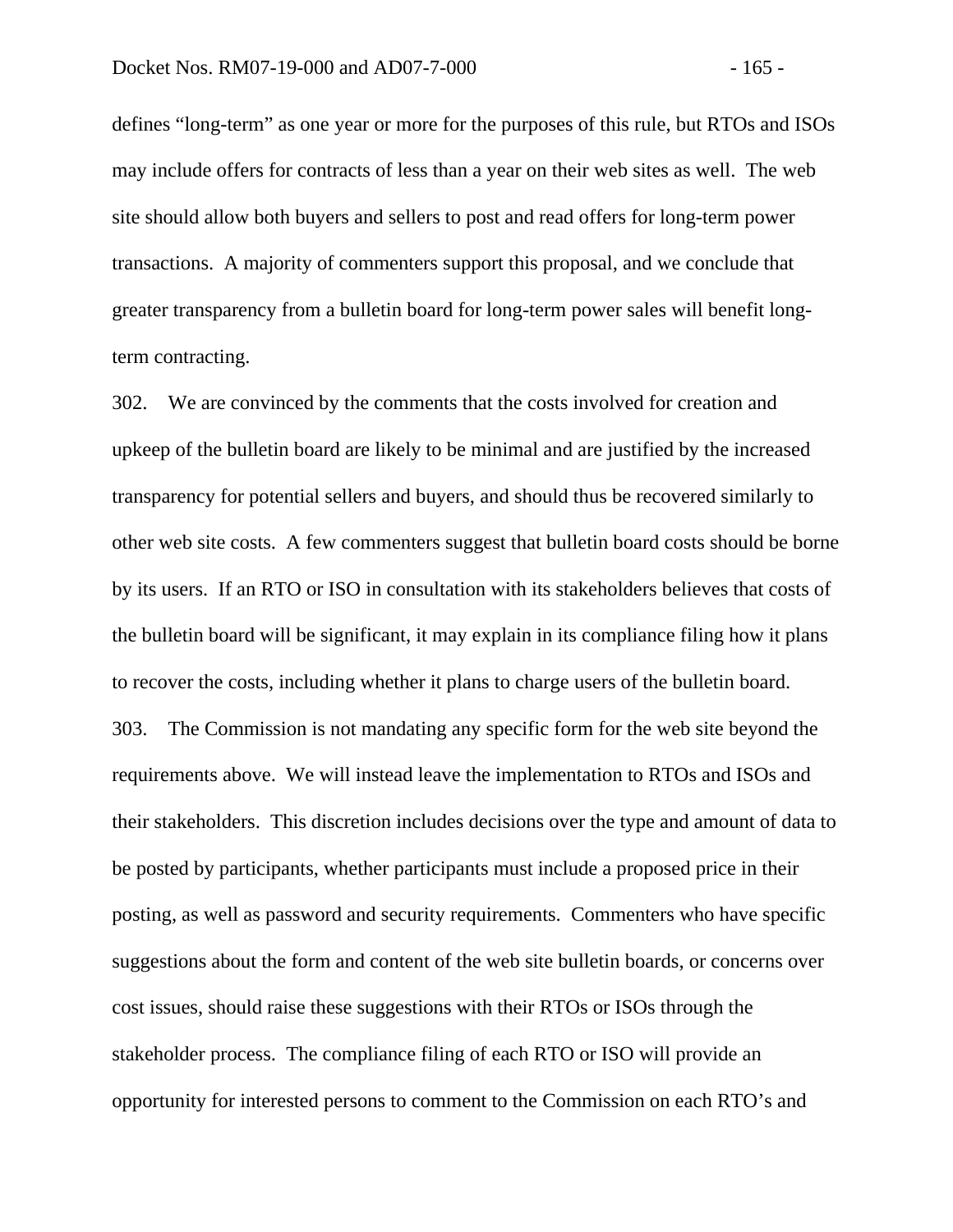ISO's method of compliance, such as the legal and other concerns raised by NEPOOL Participants and others. The Commission does not find it necessary to make a generic determination about these concerns.

304. The Commission agrees with commenters that RTOs and ISOs should not be held liable for the postings of contracting parties.**<sup>391</sup>** Significant liability protection for message board operators is already provided under federal law by the safe harbor provisions of the Communications Decency Act.**<sup>392</sup>** We anticipate that these provisions will apply to RTOs and ISOs. Consistent with comments received, however, we encourage RTOs and ISOs to post a disclaimer on their web sites indicating that they are not responsible for the content posted by users, and outlining the terms and conditions under which users may post offers to buy or sell under long-term agreements.

305. In response to comments from NSTAR, the Commission is not persuaded to forego the advantages of posting long-term contract term proposals just because an entity might attempt to use the bulletin board inappropriately. Further, we see no reason to mandate in this proceeding specific limits on types of posting on RTO or ISO web sites.

<sup>&</sup>lt;sup>391</sup> The Commission does not see why having such a bulletin board should necessarily expose an RTO or ISO to antitrust liability, as suggested by Midwest ISO. However, the Commission suggests that RTOs and ISOs explain any such concerns in their compliance filings.

**<sup>392</sup>** 47 U.S.C. 230(c)(1) ("No provider or user of an interactive computer service shall be treated as the publisher or speaker of any information provided by another information content provider."). See, e.g., Universal Commun. Sys. v. Lycos, Inc., 478 F.3d 413 (1st Cir. 2007) (dismissing a suit against a content provider for liability for posts on a community message board based on the safe harbor provisions of the Communications Decency Act).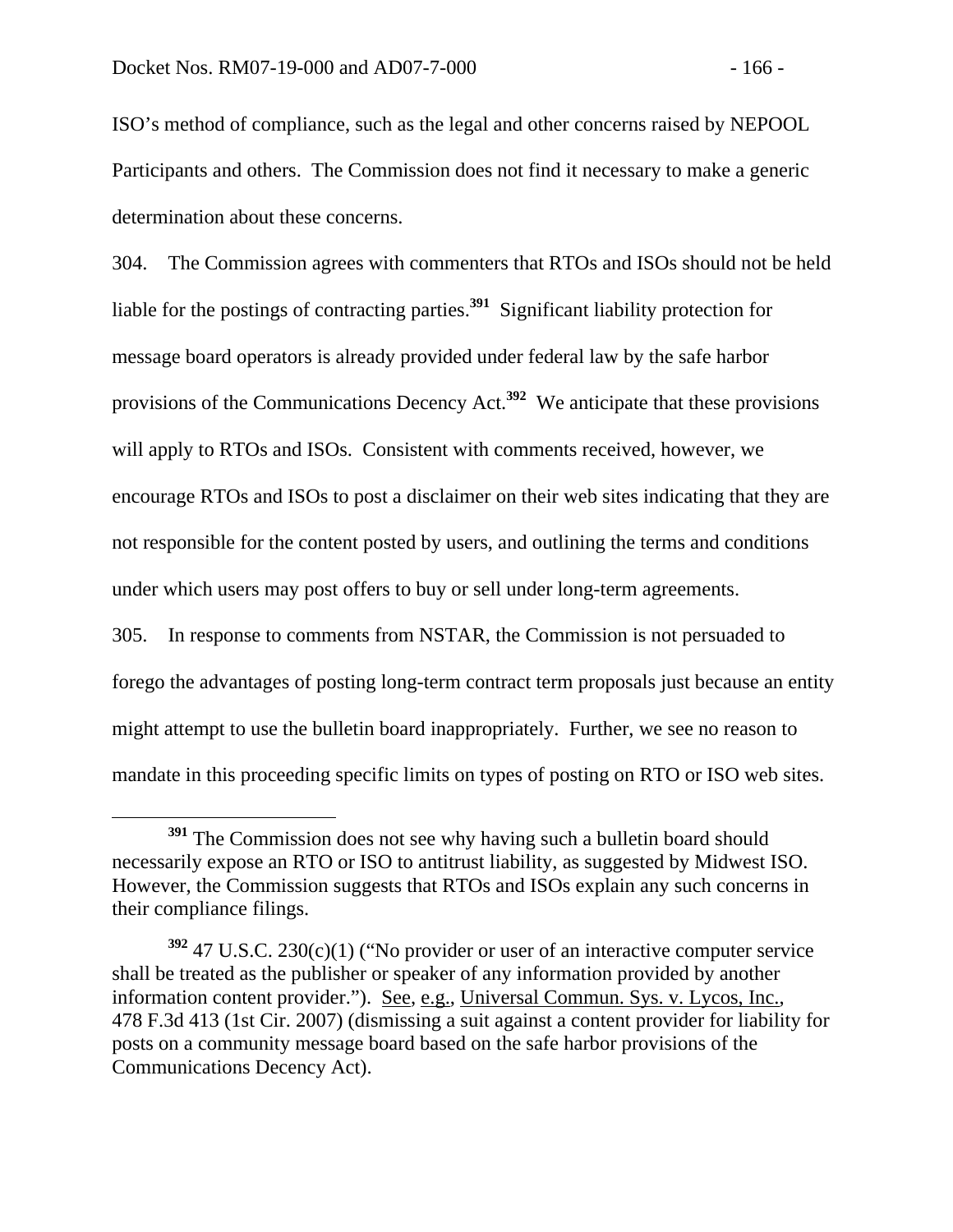However, any attempt by posters to use this new feature to manipulate the market price or market price indices will be subject to Commission penalty or referral to other agencies having jurisdiction.**<sup>393</sup>**

306. In response to the concerns raised by California PUC, New York PSC and NARUC, the Commission notes that it is not taking any action at this time to standardize long-term contracts, nor does the Commission intend this bulletin board posting requirement to be a reliability standard, to set a resource adequacy requirement, or to infringe on state regulatory jurisdiction.

307. We anticipate that this requirement will enhance transparency and help foster long-term contracting without standardizing RTO and ISO approaches or intruding unduly into matters more appropriate for markets and the private sector. The comments provide strong support for the bulletin board proposal, and do not persuade us that there is any reason to delay implementation of this requirement, despite CAISO's request that we postpone it until after MRTU is complete. Some of the other requirements commenters propose would require more standardization and set requirements that are better left to the free market and to the private sector. We do not wish to delay or undermine this process by imposing too many requirements. Therefore, the Commission will not require in this rulemaking other actions related to long-term contracting recommended by some commenters.

**<sup>393</sup>** See Price Discovery in Natural Gas and Electric Markets, 104 FERC ¶ 61,121, at P 38 (2003).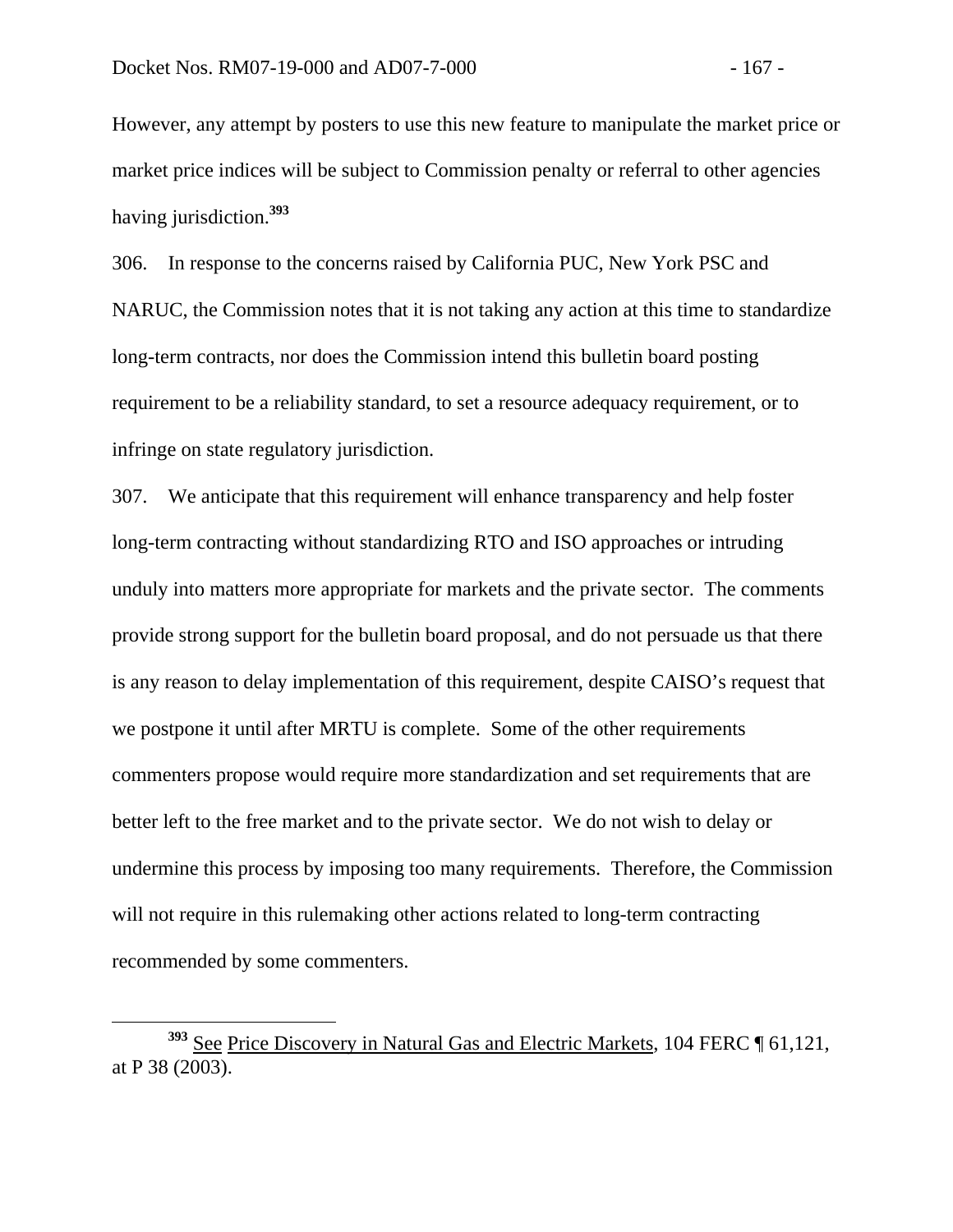308. As discussed in the NOPR, many of the broader issues commenters raise herein regarding the structure and functionality of organized markets are beyond the scope of this proceeding and would require further development to be ripe for inclusion in a rulemaking.**<sup>394</sup>** The Commission further explored many of the issues during the recent technical conference held to discuss the proposals of American Forest and Portland Cement Association, et al.**<sup>395</sup>** The Commission continues to review the information it received at the technical conference for possible action.

309. RTOs and ISOs are required to make a compliance filing within six months of the date of publication of this rule in the Federal Register. The filing should explain the actions the RTO or ISO has taken or plans to take to comply with the long-term contracts bulletin board requirement and provide information on the bulletin board the RTO or ISO has chosen to implement. The Commission appreciates concerns of commenters that RTOs and ISOs, such as CAISO, have market reforms in progress, and these entities may take into account the timetable of reforms in progress when developing their compliance plans. We find that the compliance period of six months is an adequate time to make any necessary adjustments to planned reforms and explain them in the compliance filings.

**<sup>394</sup>** NOPR, FERC Stats. & Regs. ¶ 32,628 at P 153, 161.

**<sup>395</sup>** Supplemental Notice of Technical Conference, Capacity Markets in Regions with Organized Electric Markets, Docket No. AD08-4-000 (April 25, 2008).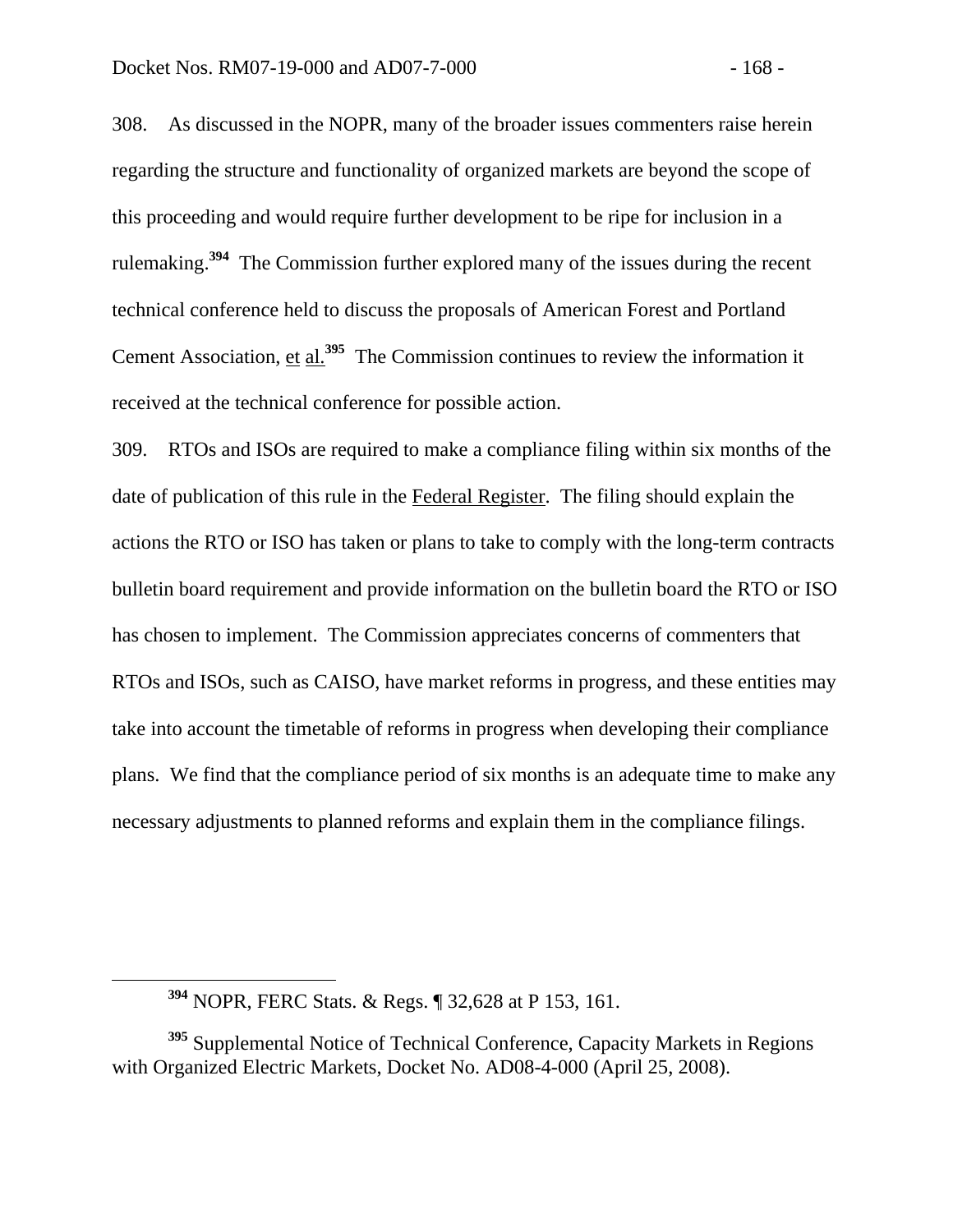## **C. Market-Monitoring Policies**

310. In this section of the Final Rule, the Commission makes reforms to enhance the market monitoring function and thereby improve the performance and transparency of organized RTO and ISO markets. The two principal areas addressed are the independence and functions of the MMU, and information sharing. The Final Rule requires tariff provisions that will remove the MMU from the direct supervision of RTO or ISO management, and requires, in most instances, that the MMU report directly to the RTO or ISO board of directors.

311. The Final Rule also imposes obligations on the RTOs and ISOs to provide the MMU with adequate tools with which to carry out its duties. The Final Rule broadens the reporting duties of the MMU, clarifies that it is to refer to Commission staff any instances of misconduct by the RTO or ISO, as well as by a market participant, and expands the MMU's referral obligations to include perceived market design flaws as well as instances of tariff or rule violations.

312. In the area of mitigation, the Final Rule separates the duties of internal and external MMUs in the case of RTOs and ISOs that employ a hybrid structure, and provides that for non-hybrid MMUs, mitigation by the MMU should center on retrospective mitigation and the calculation of inputs required for the RTO or ISO to conduct prospective mitigation. Given the critical nature of MMU duties, the Final Rule requires RTOs and ISOs to include in their tariffs ethical standards for their MMUs. The Final Rule also requires RTOs and ISOs to consolidate all of their MMU provisions into one section of their tariffs.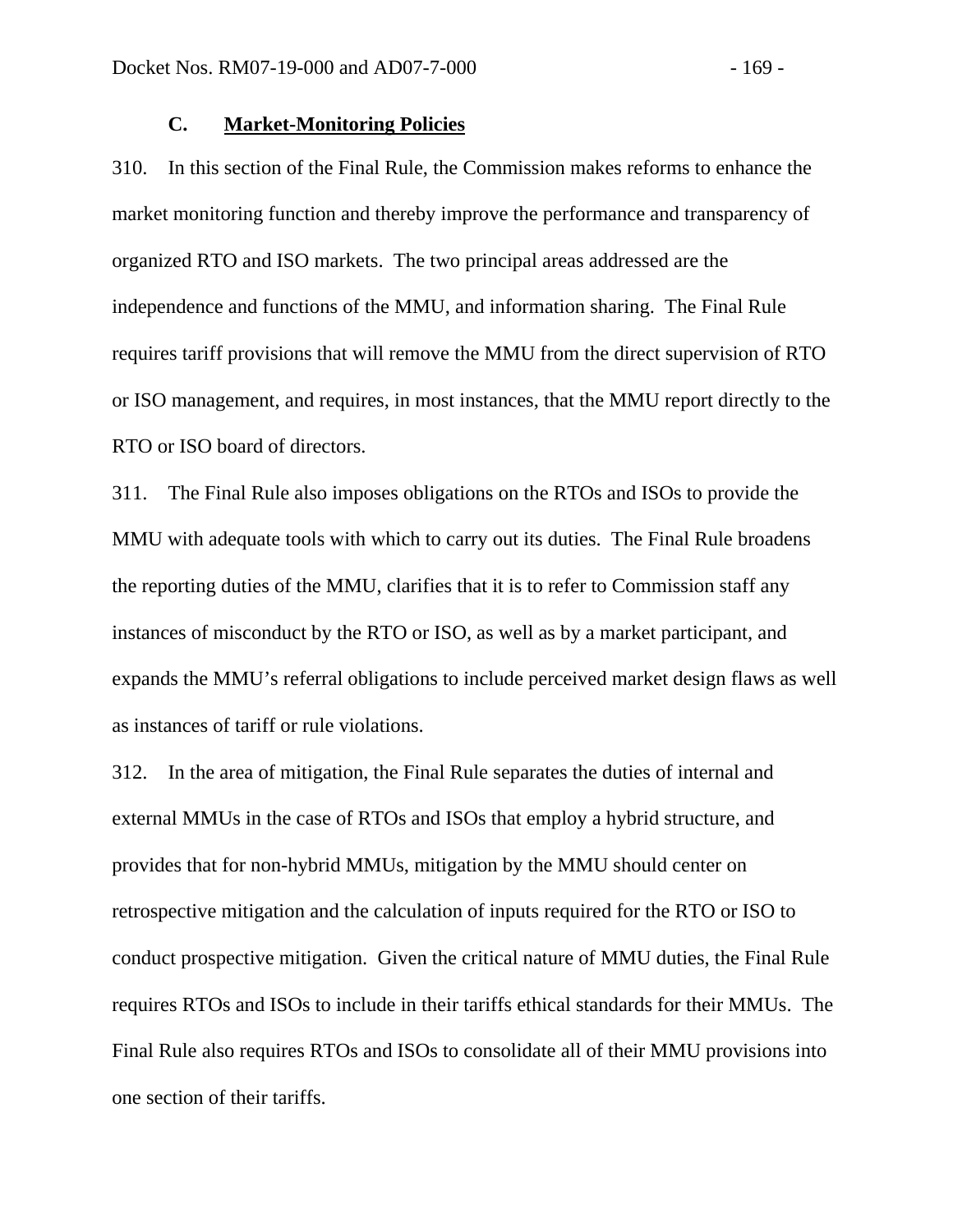313. In the area of information sharing, the Final Rule expands the category of recipients for the information gathered by the MMU, and broadens MMU reporting requirements. It also expands the abilities of state commissions to obtain additional and more tailored information from MMUs, while preserving confidentiality protections. The Final Rule also reduces the lag time for the release of offer and bid data.

### **1. Background**

314. Since the inception of organized energy markets, the Commission has required RTOs and ISOs to employ a market monitoring function. MMUs have consistently played a vital role in reporting on the state of the markets and ferreting out wrongdoing by market participants. In May of 2005, the Commission issued a Policy Statement on Market Monitoring Units,<sup>396</sup> which set forth the tasks MMUs were expected to perform, and established a procedure for MMU referral of suspected violations to Commission staff.

315. Concerns raised by interested entities in the context of individual RTOs and ISOs led the Commission to undertake a generic examination of MMUs at a technical conference held on April 5, 2007.**<sup>397</sup>** At that conference, the issues receiving the bulk of the attention centered on the perceived need for, and suggested methods of achieving, independence on the part of MMUs so they can perform their assigned functions, and the

**<sup>396</sup>** Market Monitoring Units in Regional Transmission Organizations and Independent System Operators, 111 FERC ¶ 61,267 (2005) (Policy Statement).

<sup>&</sup>lt;sup>397</sup> Notice and Agenda for the Conference, Review of Market Monitoring Policies, Docket No. AD07-8-000 (Mar. 30, 2007).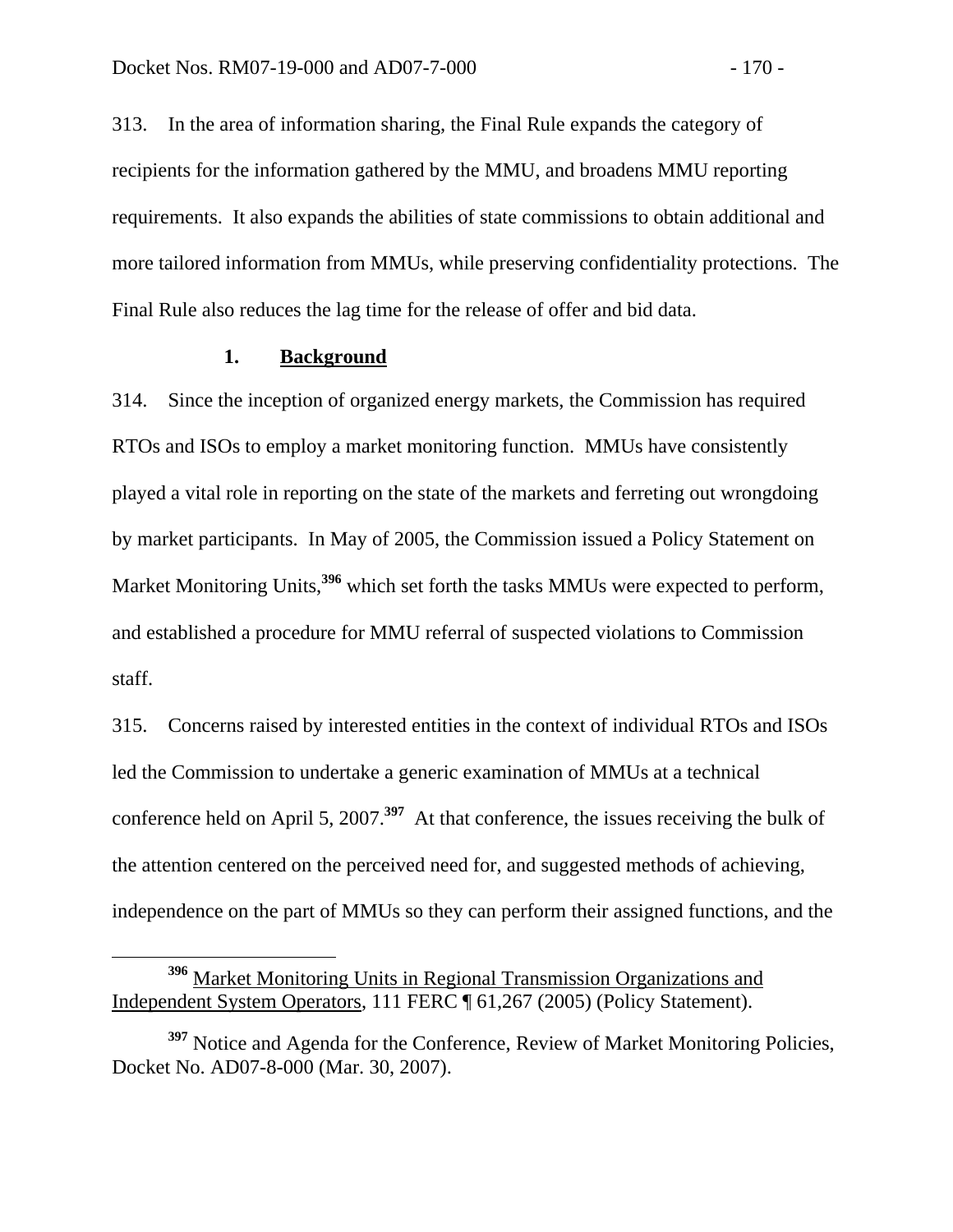content and proper recipients of the MMUs' market data and analysis. These issues accorded with the Commission's perception of the areas within the market monitoring function that needed review and strengthening.

316. In the ANOPR and the NOPR, the Commission proposed numerous reforms designed to strengthen MMU independence and broaden information sharing by the MMUs. Many of these proposed reforms have been carried forward to this Final Rule, while others have been modified or, in a few cases, eliminated, based on the comments received from interested entities. The resulting reforms set forth in the Final Rule provide the MMUs with enhanced ability to monitor the markets and provide interested entities with the ability to receive additional market information, thereby improving market performance and transparency.

## **2. Independence and Function**

317. In the NOPR, the Commission acknowledged the importance of MMU independence, and stated that there are several means by which to balance independence and accountability. The Commission proposed a balanced and flexible approach that included oversight protection, tariff safeguards and tools, the elimination of conflicts of interest, and certain changes in the functions MMUs are expected to perform. The Commission solicited comments on the proposed changes.

#### **a. Structure and Tools**

#### **i. Commission Proposal**

318. The Commission proposed that each RTO and ISO decide for itself, through its appropriate stakeholder process, whether it will have an external, internal or hybrid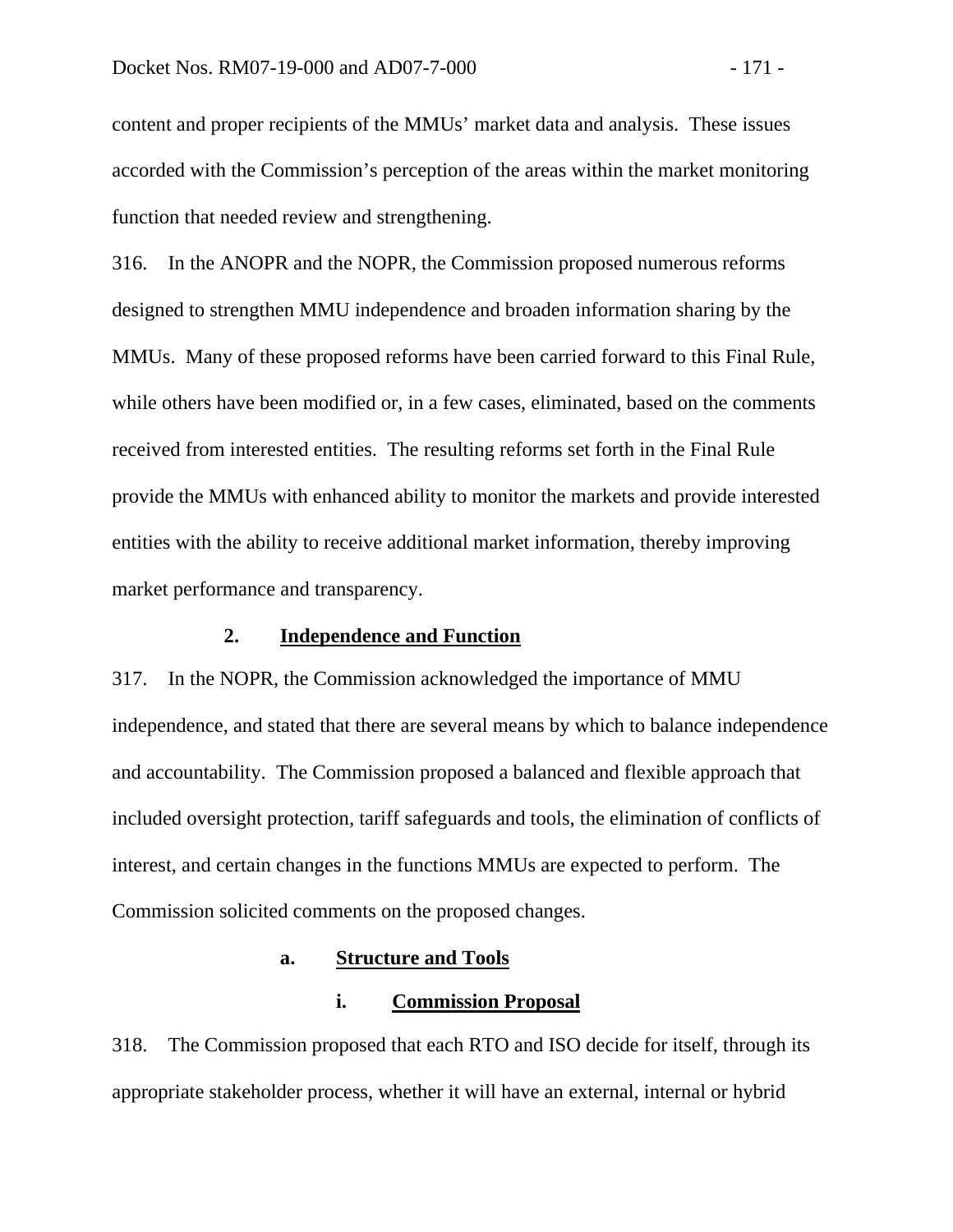MMU structure. The Commission declined to remove MMUs from oversight by their RTOs and ISOs, as the MMU's principal duties involve monitoring RTO and ISO markets and advising the RTO or ISO on market performance. The Commission noted that the fact that MMUs also have reporting obligations to outside parties does not change their relationship with the RTOs and ISOs, which are, by Commission policy, required to maintain a market monitoring function.

319. The Commission further proposed that each RTO or ISO include in its tariff a provision imposing upon itself the obligation to provide its MMU with access to market data, resources, and personnel sufficient to enable the MMU to carry out its functions. The Commission noted that the RTO or ISO should, in addition, be mindful of these obligations in developing its market monitoring budget. Furthermore, to ensure independence of the MMU and its analyses, the RTO or ISO tariff should specifically provide that the MMU shall have access to the RTO's or ISO's database of market information. The tariff should also specify that any data created by the MMUs, including reconfiguring of the RTO or ISO data, be kept within the MMU's exclusive control.

### **ii. Comments**

320. Constellation states the Commission's proposals are on the right track.**<sup>398</sup>** Dominion Resources and EPSA agree.**<sup>399</sup>** Potomac Economics states that the Commission's proposals appear generally to be consistent with the nature of the existing

**<sup>398</sup>** Constellation at 16.

**<sup>399</sup>** Dominion Resources at 8; EPSA at 12-13.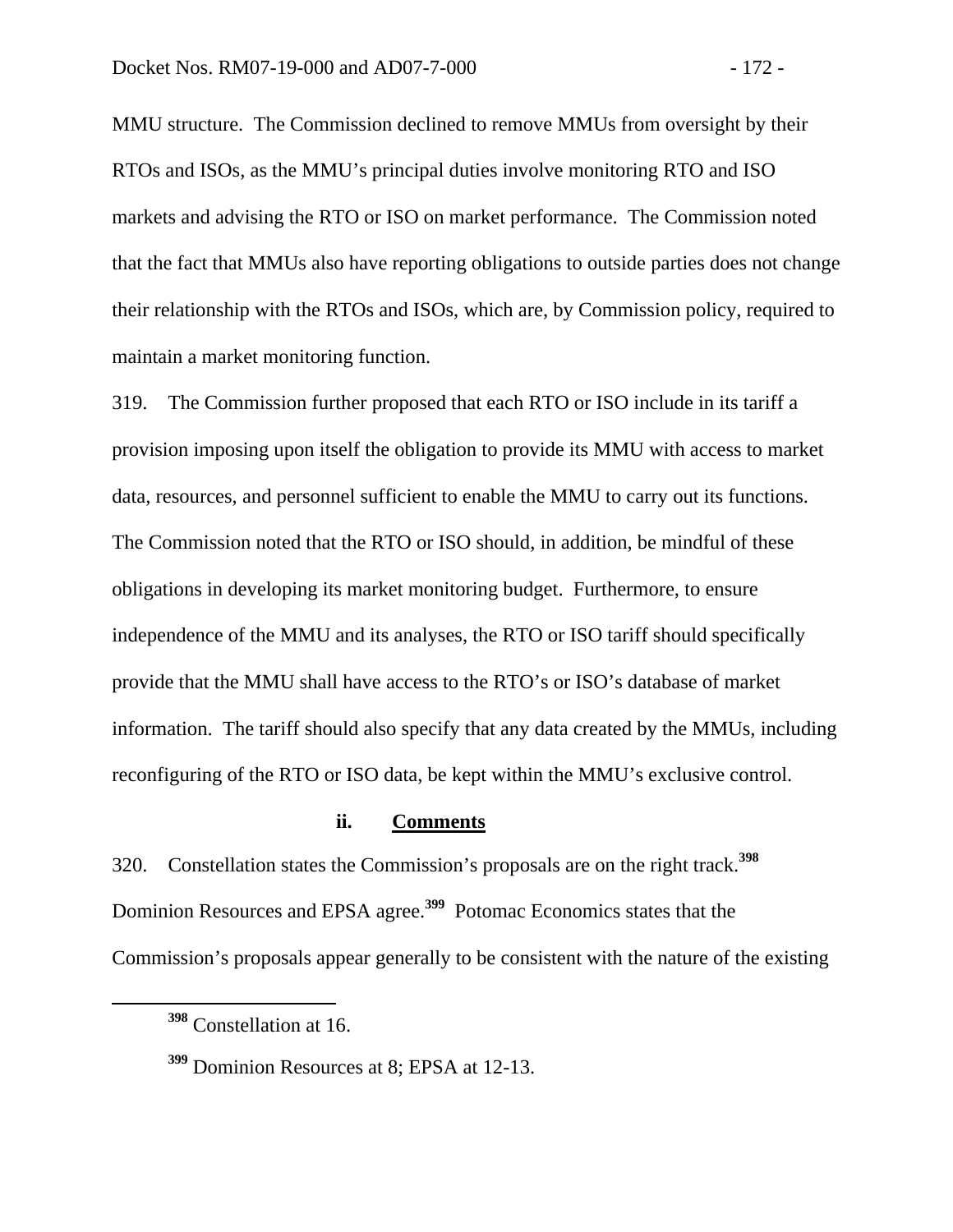relationship between Potomac Economics and the Midwest ISO, which allows Potomac Economics sufficient independence to monitor both the market participants and the market operator. Further, Potomac Economics, the Midwest ISO and state regulators all see the current structure as providing needed independence while ensuring responsiveness to regional needs.**<sup>400</sup>**

321. Most commenters agree that the Commission should allow each RTO or ISO to determine its own structural relationship with its MMU through its stakeholder process.**<sup>401</sup>**

322. PG&E endorses the use of hybrid MMU structures (internal MMU reporting to RTO or ISO management and external MMU reporting to the RTO or ISO board), but emphasizes the RTO or ISO must meet the following conditions: (1) both MMUs must have access to all data and the ability to request data and information from market participants if needed to perform market analysis functions; (2) both MMUs should cooperate in assessing any issues regarding the markets, including sharing identification of market problems developed by either MMU, and sharing complaints or requests for investigation raised by any market participant to either MMU; and (3) both MMUs must

**<sup>400</sup>** Potomac Economics at 7-8.

**<sup>401</sup>** Ameren, California PUC, EEI, EPSA, FirstEnergy, and North Carolina Electric Membership.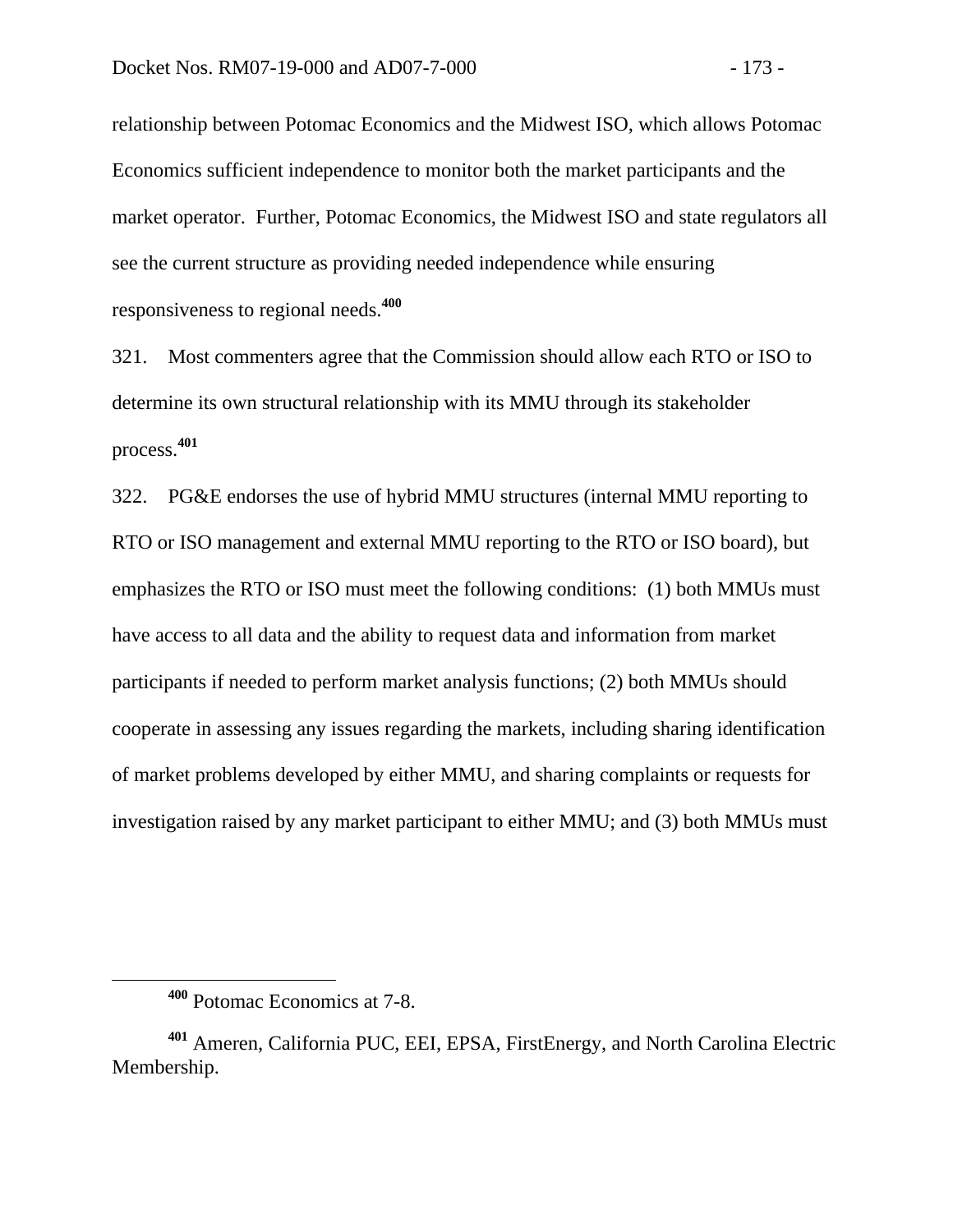have adequate resources and authority to refer matters to the Commission and its Office of Enforcement.**<sup>402</sup>**

323. Industrial Consumers believe the Commission should mandate the hybrid structure for all RTOs or ISOs, reasoning that the external MMU, if not dependent for its main salary or contract on services performed for the RTO or ISO, is presumed to be independent. It cites the California ISO's Market Surveillance Committee as a successful example.**<sup>403</sup>**

324. Most commenters agree that the Commission should require each RTO or ISO to include a tariff provision imposing on itself the obligation to provide its MMU with access to market data, resources and personnel sufficient to enable the MMU to carry out its functions. They also agree that to ensure the MMU's independence, the MMU should have access to the RTO's or ISO's database of market information. Further they agree that any data created by the MMUs should be kept within the exclusive control of the MMU.**<sup>404</sup>** Three commenters state that the Commission should consider the provisions of a recent settlement agreement it approved as constituting "best practices."**<sup>405</sup>** Further,

**<sup>403</sup>** Industrial Consumers at 21.

**<sup>404</sup>** Ameren, APPA, Exelon, California Munis, CAISO, EPSA, FirstEnergy, Industrial Consumers, ISO New England, Midwest Energy, Midwest ISO, Old Dominion, Pennsylvania PUC, PJM Power Providers, Reliant, and SPP.

**<sup>405</sup>** APPA, Exelon and Pennsylvania PUC (citing Allegheny Electric Cooperative, Inc., et al. v. PJM Interconnection, L.L.C., 122 FERC ¶ 61,257 (2008) (PJM MMU Settlement Order)).

**<sup>402</sup>** PG&E at 14-15.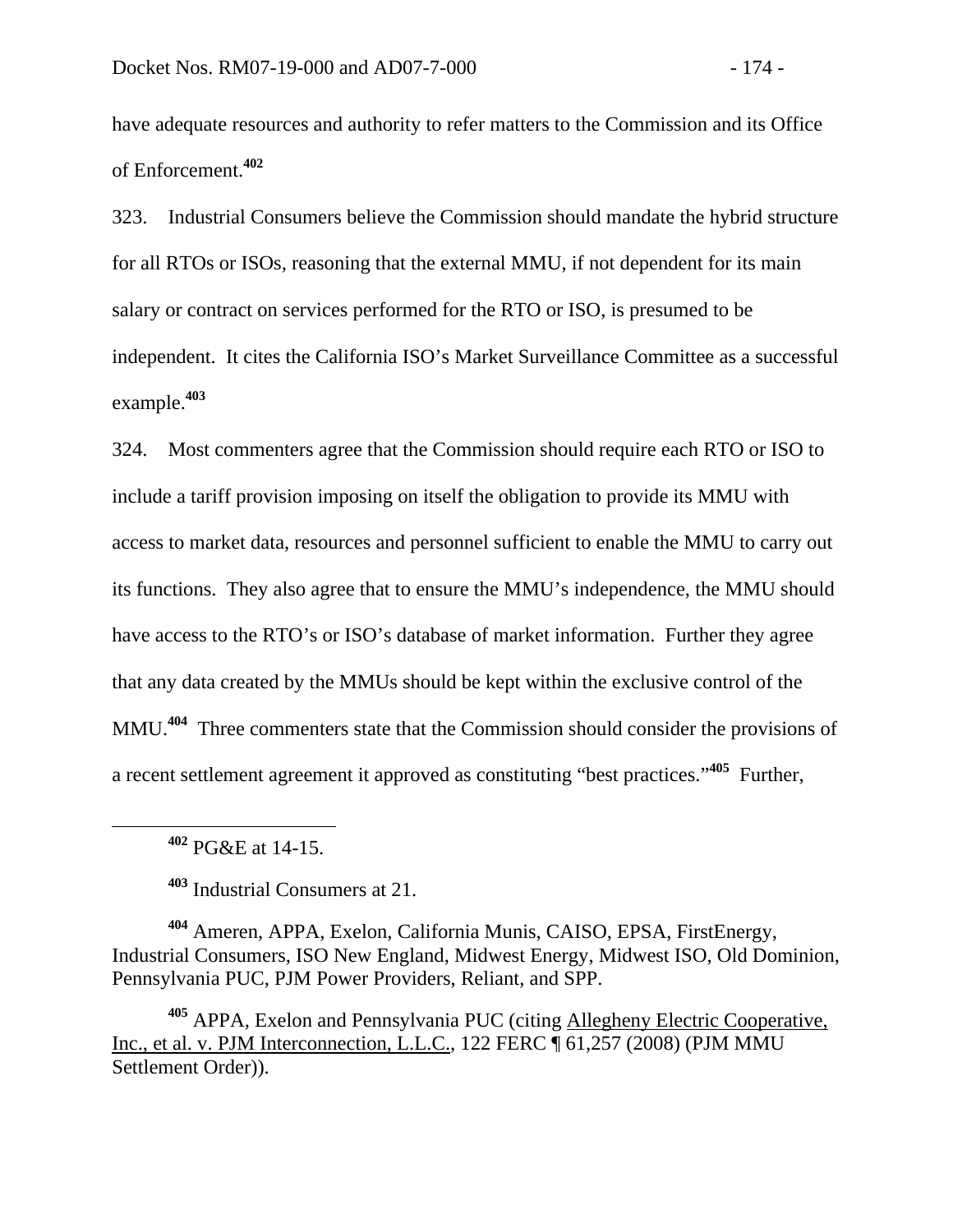APPA states that the Commission must specifically incorporate all of the MMU-related provisions of the PJM MMU Settlement Order into the Final Rule because the provisions now appear in a settlement agreement and have no precedential value.**<sup>406</sup>** CAISO asks the Commission to clarify that "exclusive control" means that an MMU has the right to keep data it creates within its control, but has the option to share such data. CAISO states it appears this right is implicit in the Commission's proposal, but the Commission should make it explicit.<sup>407</sup> Reliant suggests that the Commission should clarify that MMUs should have full access to RTO or ISO operational information to determine if RTO operational decisions are negatively impacting appropriate price signals.**<sup>408</sup>**

325. APPA and Ohio PUC state that MMU offices should be at the RTO or ISO site.**<sup>409</sup>** APPA, California PUC and TAPS believe that the Commission should require a tariff provision directing an MMU to report to the Commission any concerns it has with inadequate access to market data, resources, or personnel.

## **iii. Commission Determination**

326. The Commission adopts the NOPR proposal that each RTO or ISO should decide for itself the structural relationship it desires for its MMU. Regional variances and

**<sup>408</sup>** Reliant at 13.

**<sup>409</sup>** APPA at 80-81; Ohio PUC at 23.

**<sup>406</sup>** APPA at 6-7, 78-80.

**<sup>407</sup>** CAISO at 12-13.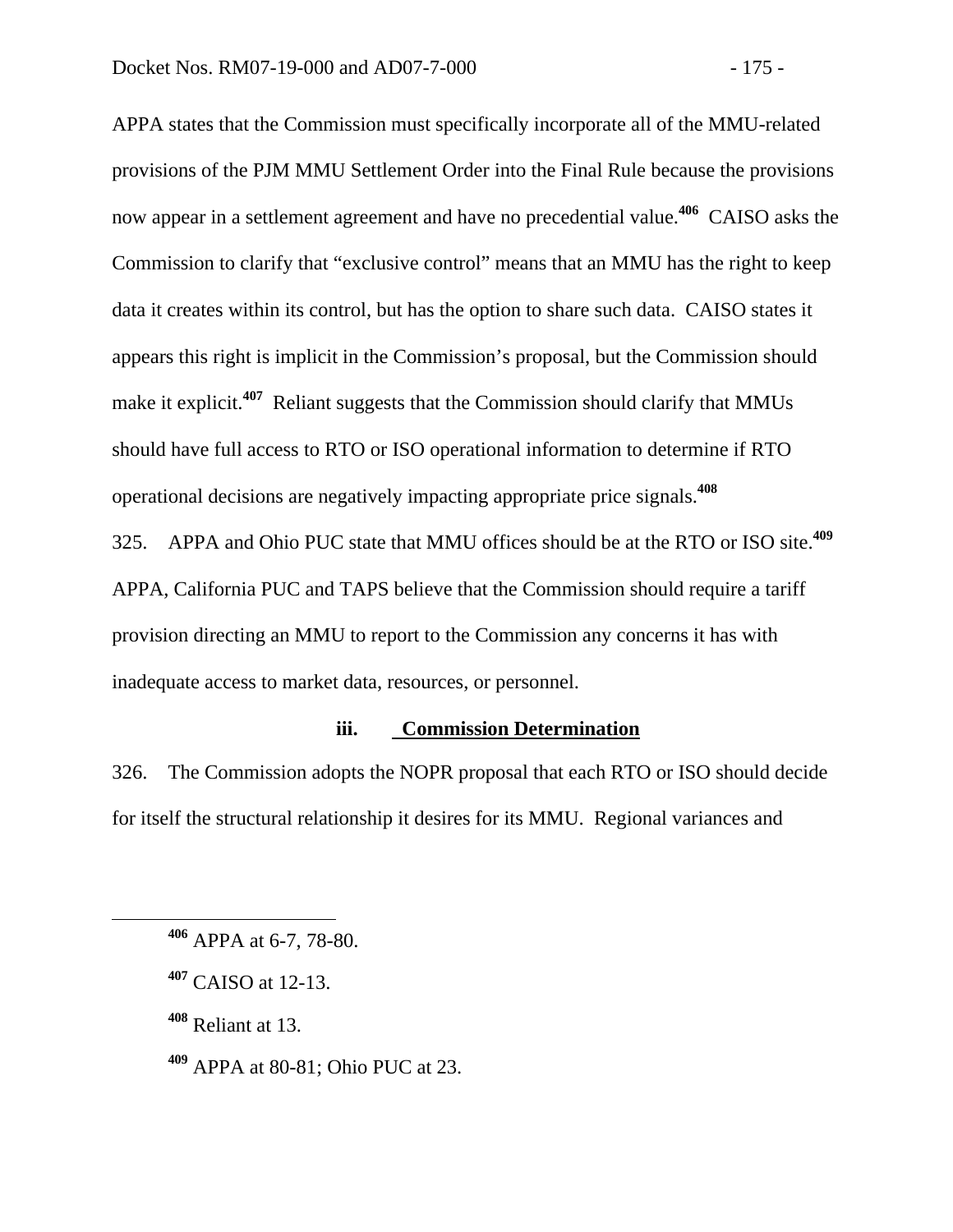preferences in this regard should be respected, and we decline to mandate any one structure for the MMU function.

327. We therefore reject the suggestion from Industrial Consumers that we mandate a hybrid-type MMU structure consisting of both an internal and an external monitor. While the hybrid structure can provide many benefits, we have not observed that any RTOs or ISOs with purely internal or external MMUs suffer deficiencies in performance as a result. Nor would a hybrid MMU necessarily be more or less independent than an internal or an external MMU: hybrid MMUs receive funding from their RTOs or ISOs, just as do internal and external MMUs. Neither Industrial Consumers nor other commenters have presented examples of dysfunctional MMUs, much less a dysfunction that can be attributed to a particular organizational structure.

328. We also adopt the NOPR proposal that RTOs and ISOs include provisions in their tariffs: (1) obliging themselves to provide their MMUs with access to market data, resources and personnel sufficient to enable them to carry out their functions; (2) granting MMUs full access to the RTO or ISO database; and (3) granting MMUs exclusive control over any MMU-created data. Without the proper tools, it would be impossible for MMUs to perform their functions.

329. We clarify, in accordance with CAISO's request, that MMUs may share data under their exclusive control, subject to pertinent confidentiality provisions. We also clarify, as requested by Reliant, that access to the RTO or ISO database includes access to RTO or ISO operational information.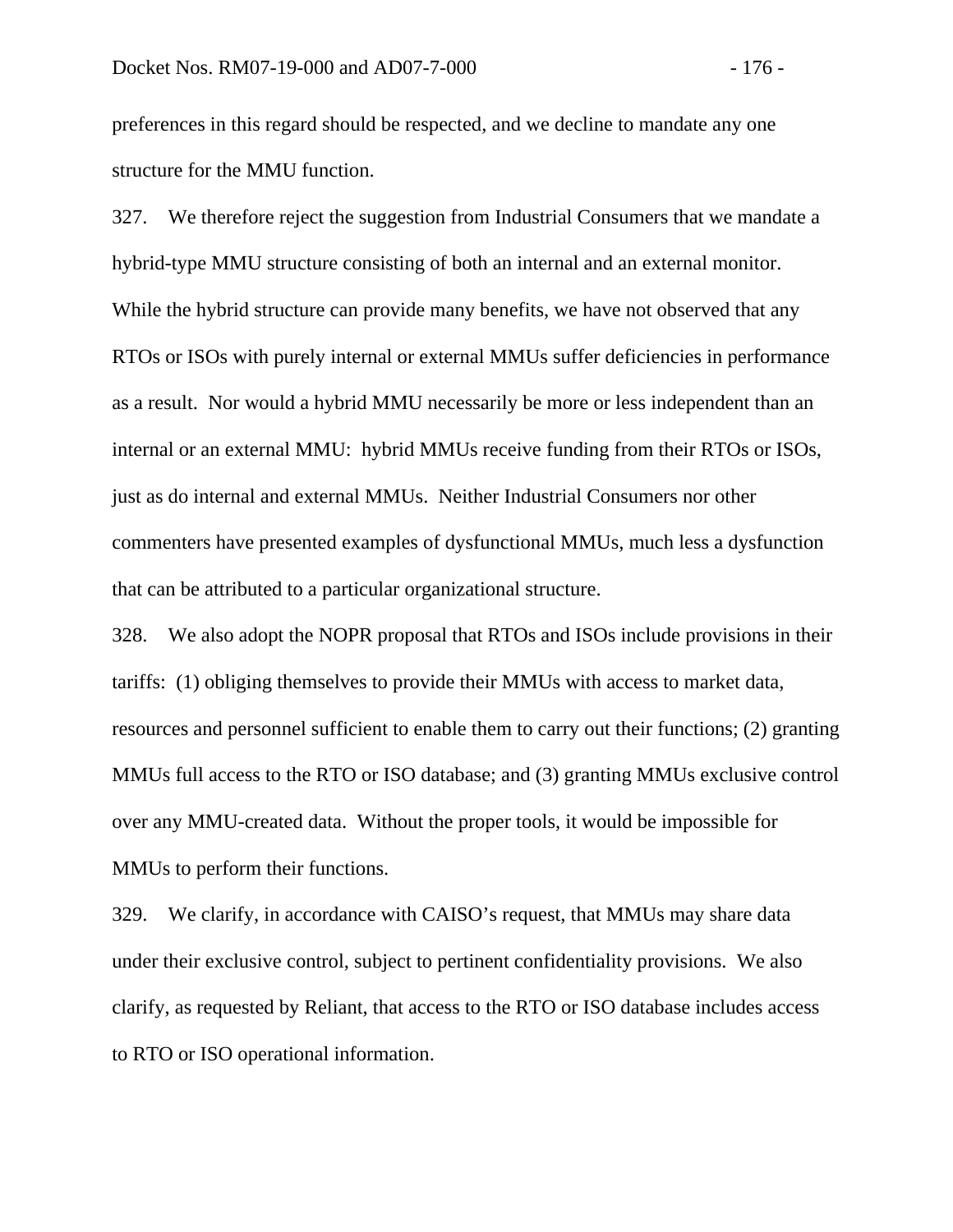330. We decline to adopt as "best practices" the provisions of the recent settlement agreement entered into by PJM and a number of interested parties concerning the structure, function and independence of PJM's MMU (PJM/MMU Settlement Agreement).**<sup>410</sup>** The provisions of that agreement were specific to one RTO, and represented a negotiated balancing of interests. It would be inappropriate to impose the specifics of that settlement on all other RTOs and ISOs, and especially to do so without notice and the opportunity to comment. However, we observe that the PJM/MMU Settlement Agreement is in accord with our determinations in this Final Rule regarding the appropriate MMU structure and tools.**<sup>411</sup>**

331. We decline to require that MMU offices be at the RTO or ISO site. While such a location may well have its advantages, it is also possible that, in this age of electronic communications, other forms of access may be satisfactory. In any event, this is a level of detail that is best worked out on a case-by-case basis.

332. We find it unnecessary to require inclusion of a tariff provision directing the MMU to report to the Commission any concerns it may have with inadequate access to market data, resources or personnel. As we noted in the NOPR, there are already

**<sup>410</sup>** See PJM MMU Settlement Order, 122 FERC ¶ 61,257.

**<sup>411</sup>** In the event of any inconsistencies, the requirements imposed in this Final Rule, which have the force of regulation, would control. Indeed, the PJM/MMU Settlement Agreement itself so acknowledges, as the Commission noted in its order approving the settlement. Id. P 24.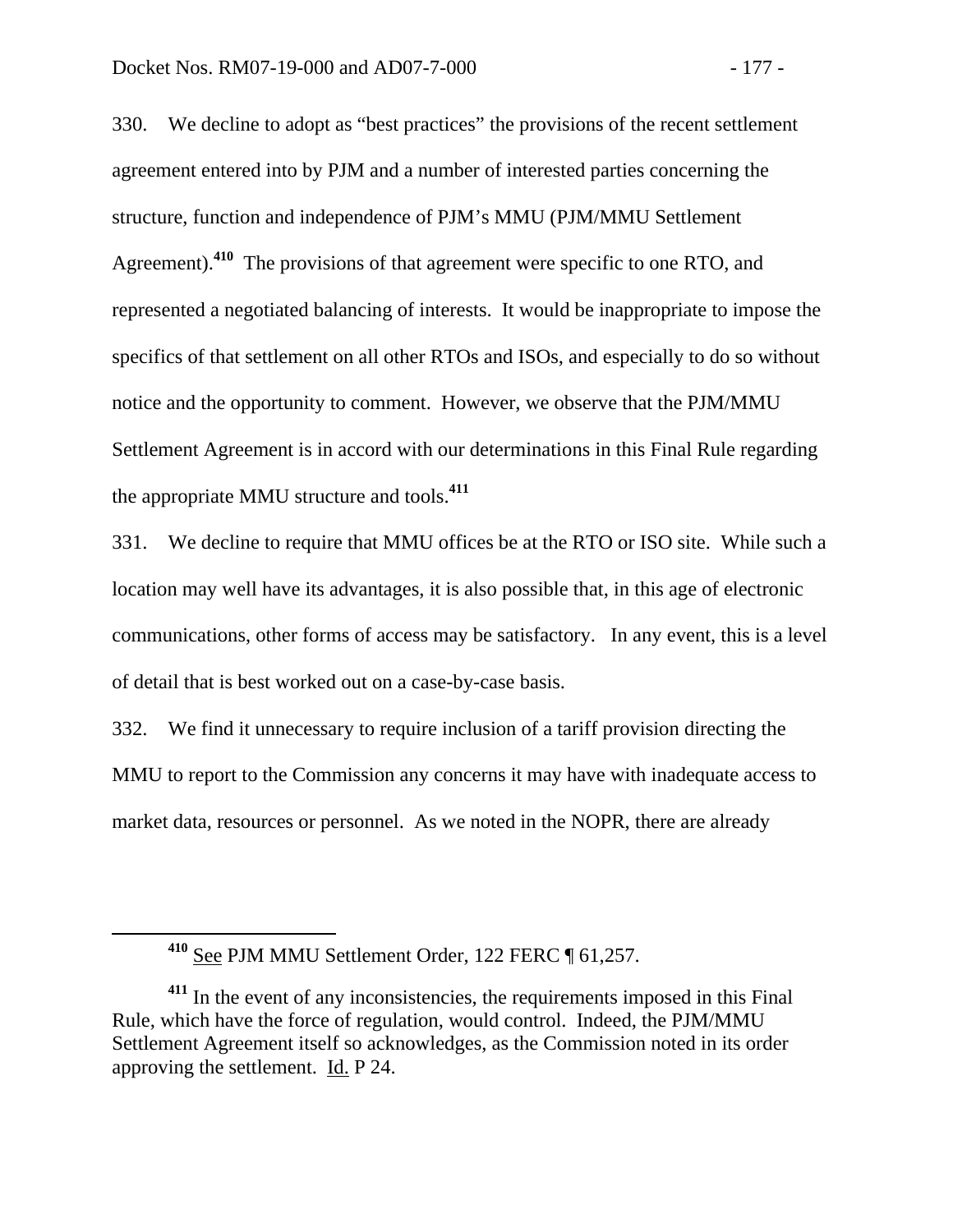adequate mechanisms for the MMU to bring any noncompliance in this regard to the Commission's attention.**<sup>412</sup>**

# **b. Oversight**

## **i. Commission Proposal**

333. The Commission proposed in the NOPR that the MMU, for purposes of supervision over its market monitoring functions, should report to the RTO or ISO board rather than to management. The Commission further proposed that management representatives on the board be excluded from this oversight function. However, the Commission noted that, if RTOs and ISOs deem it appropriate, they may have the MMU report to management for administrative purposes, such as pension management, payroll and the like. The Commission also proposed that, if an RTO or ISO has a hybrid MMU structure with two market monitoring bodies, an internal and an external one, the RTO or ISO may have the internal market monitor report to management with respect to both its market monitoring and administrative functions, and the external market monitor report to the board. The Commission rejected the suggestion that the MMU should report to a body outside of the RTO or ISO structure.

334. The Commission also declined to impose a blanket requirement that major changes in MMU status, such as termination of employment, be made subject to Commission review. Such requirements are included in the contractual arrangements of

**<sup>412</sup>** NOPR at P 182.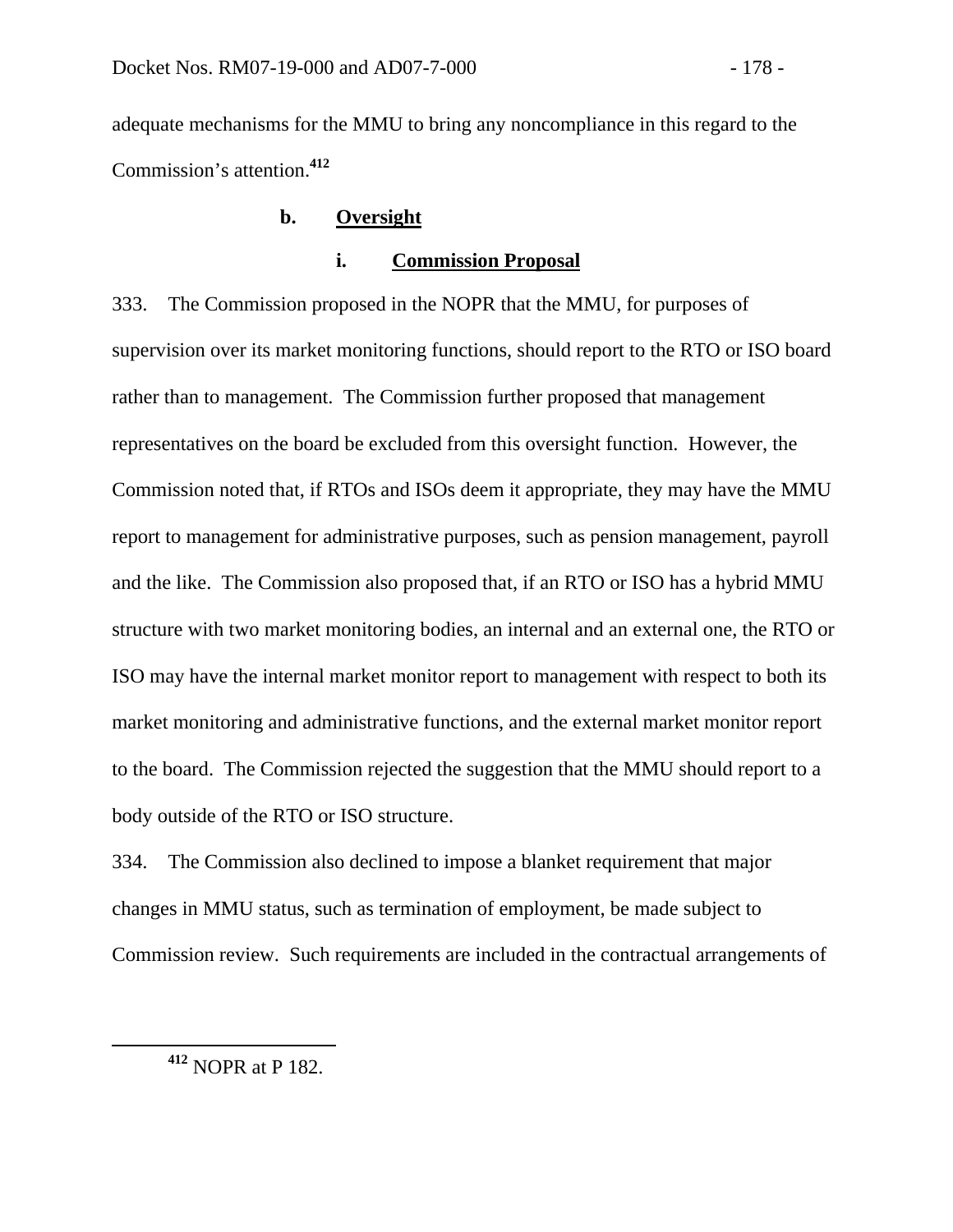certain RTOs or ISOs, but the Commission rejected imposing a "one size fits all" requirement on the remaining RTOs or ISOs absent their consent.

### **ii. Comments**

335. Commenters addressing the subject generally agreed that an MMU should report to an RTO or ISO board rather than to management.**<sup>413</sup>** APPA cautions that an RTO or ISO board must be prepared to take appropriate oversight action when an MMU reports to it.**<sup>414</sup>** FTC states that given the importance of MMU independence and recent concerns in this area, the Commission may wish to earmark this topic for periodic review, including an analysis of best practices both in the United States and abroad.**<sup>415</sup>**

336. With respect to the proposed exception for hybrid MMUs, five commenters support the proposal.**<sup>416</sup>** For hybrids, most commenters agree that the internal monitor may report to management if the external monitor reports to the board. Another commenter, DC Energy, opposes this proposal, arguing that all market monitors should report to the board to ensure independence. TAPS states that the mix of duties between internal and external market monitors varies from region to region, with the external market monitor being "weak" in some cases and the internal market monitor performing

**<sup>413</sup>** American Forest, APPA, CAISO, DC Energy, EPSA, FTC, Industrial Consumers, ISO New England, LPPC, Midwest ISO, New York PSC, North Carolina Electric Membership, NRECA, NYISO, Old Dominion, PJM Power Providers, Reliant, SPP and TAPS.

**<sup>414</sup>** APPA at 81.

**<sup>415</sup>** FTC at 30.

**<sup>416</sup>** CAISO; California PUC; EEI; NYISO; and Reliant.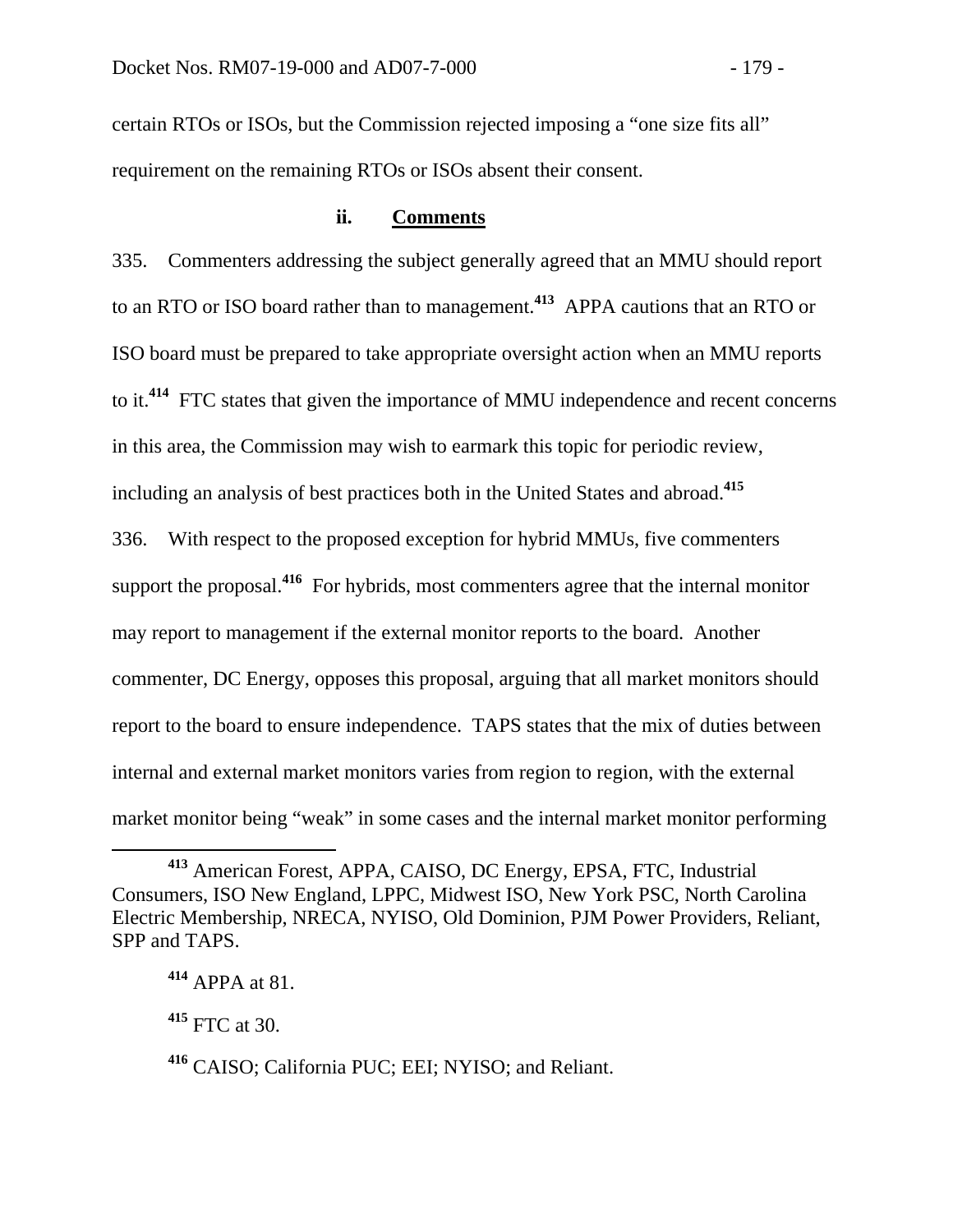the essential duties. TAPS proposes that the Commission require that the external market monitor be responsible for the MMU duties spelled out in the NOPR (e.g., identifying ineffective market rules, reviewing the performance of the market, and making referrals to the Commission).

337. On the issue of reporting to a body other than the RTO or ISO, Ohio PUC believes that an external MMU should report to the RTO's or ISO's board of directors only as an interim step. It states that the Commission's long-term goal should be total MMU independence, with the MMUs reporting as consultants to a Federal-State Joint Board on Market Monitor Oversight or to some other form of a joint-board construct, manned by a Commissioner and state commissioner or their designees. Ohio PUC believes this construct would provide MMU autonomy and relieve the board of directors of the RTO or ISO from arbitrating disputes between an RTO or ISO and the MMU.**<sup>417</sup>** 338. Four commenters disagree with the Commission's proposal not to impose a blanket requirement that major changes in the MMU's employment arrangements be subject to Commission review and approval.**<sup>418</sup>** APPA states that substantial changes such as contract termination and renewal for external market monitors, or major changes in employment arrangements for internal market monitors, should be subject to Commission review and approval. It also suggests that the Commission adopt the pertinent provision of the PJM/MMU Settlement Agreement as a "best practice,"

**<sup>417</sup>** Ohio PUC at 16-21.

**<sup>418</sup>** APPA; California PUC; Steel Producers; and TAPS.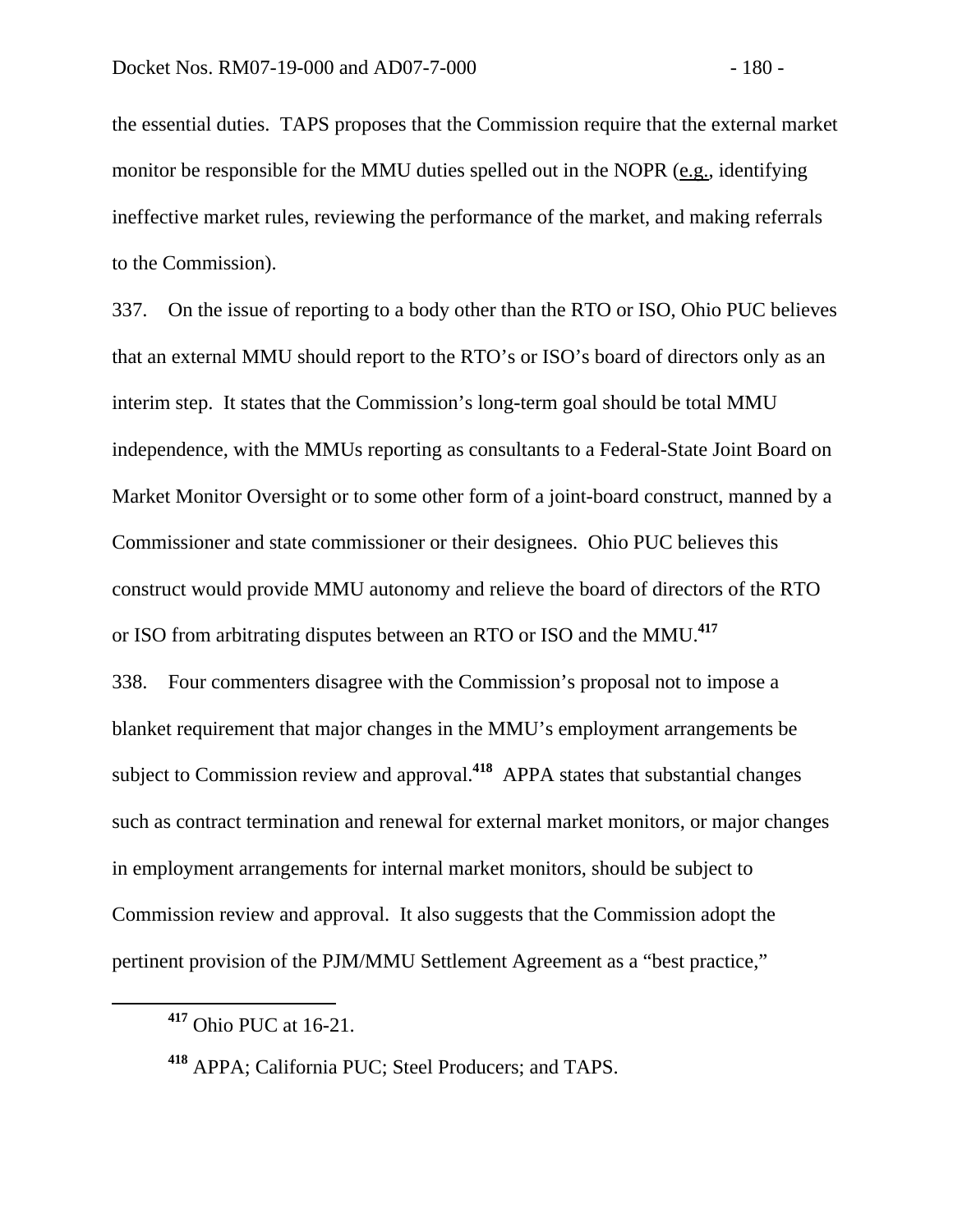reasoning that this would give MMUs a measure of job security that might allow them to be more independent in their assessments.**<sup>419</sup>** California PUC and Steel Producers agree that significant relational changes should be subject to Commission review, including changes to the structure of an MMU or the dismissal of key MMU personnel.**<sup>420</sup>** TAPS states that Commission review of important changes would provide a backstop to ensure MMU independence, and would give market participants and the Commission a mechanism to assess whether an RTO or ISO has fulfilled its obligations toward the MMU. It argues that the Commission has not provided a valid reason not to require approval of such MMU changes.**<sup>421</sup>**

# **iii. Commission Determination**

339. We adopt the NOPR proposal requiring MMUs to report to the RTO or ISO board of directors, with management representatives on the board excluded from this oversight function. Removing the MMU from reporting to management will give it the separation needed to foster independence. If occasion demands, we will revisit this decision. However, we decline to "earmark" it for periodic review as requested by the FTC. We also adopt the NOPR proposal allowing RTOs and ISOs, if they deem it appropriate, to permit the MMU to report to management for administrative purposes, such as pension management, payroll and the like.

**<sup>421</sup>** TAPS at 49.

**<sup>419</sup>** APPA at 82.

**<sup>420</sup>** California PUC at 34; Steel Producers at 11-12.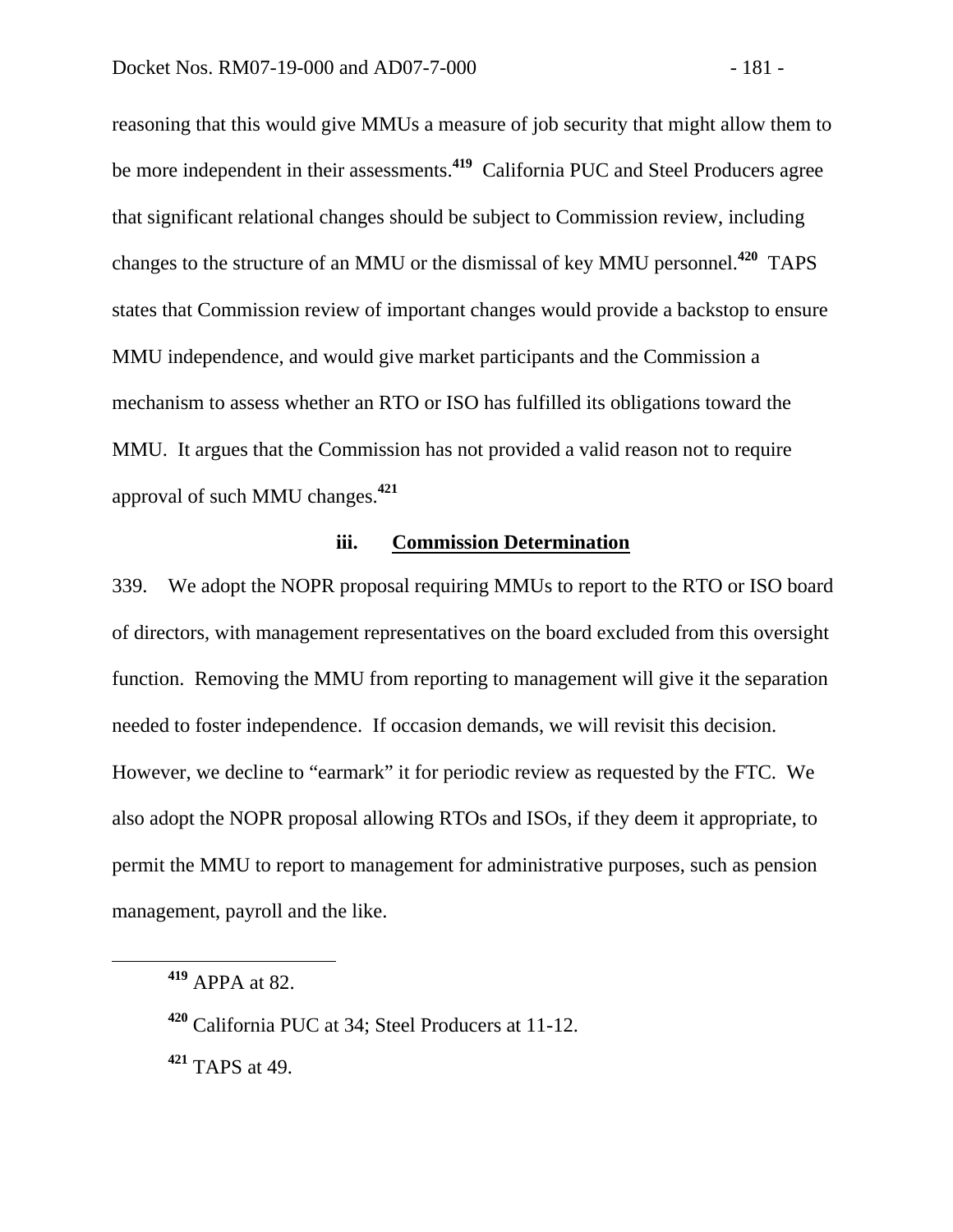340. Commenters generally agreed with our proposed exception for hybrid MMUs, in which we suggested that the internal market monitor may continue to report to management, while the external market monitor should report to the board. But TAPS points out that in some hybrid structures, the most important functions of the MMU are performed by the internal market monitor, with the external market monitor playing a much "weaker" role. We agree that such a division of labor presents a problem, and could result in the rule being swallowed by the exception.

341. However, we decline to adopt TAPS's suggested solution of requiring the external market monitor to assume responsibility for the core MMU duties spelled out in this order (identifying ineffective market rules, reviewing the performance of the markets, and making referrals to the Commission). This solution might impose upon the RTO or ISO an MMU structure that it does not want. Instead, we will require that if the internal market monitor is responsible for carrying out any or all of the above-cited core MMU functions, it must report to the board (as must the external market monitor). This solution allows the RTO or ISO to structure its MMU function in the way it deems most suitable, while also ensuring that the market monitor that performs the core MMU functions enjoys the independence from management that reporting to the board accomplishes. 342. Ohio PUC suggests that reporting to the RTO or ISO board should be an interim step only, and that ultimately MMUs should report to a Federal-State Joint Board on Market Monitor Oversight. Not only does an arrangement of this type raise jurisdictional concerns, it is difficult to see how such a potentially cumbersome structure could oversee MMUs in a timely and responsive manner. It is also doubtful that such an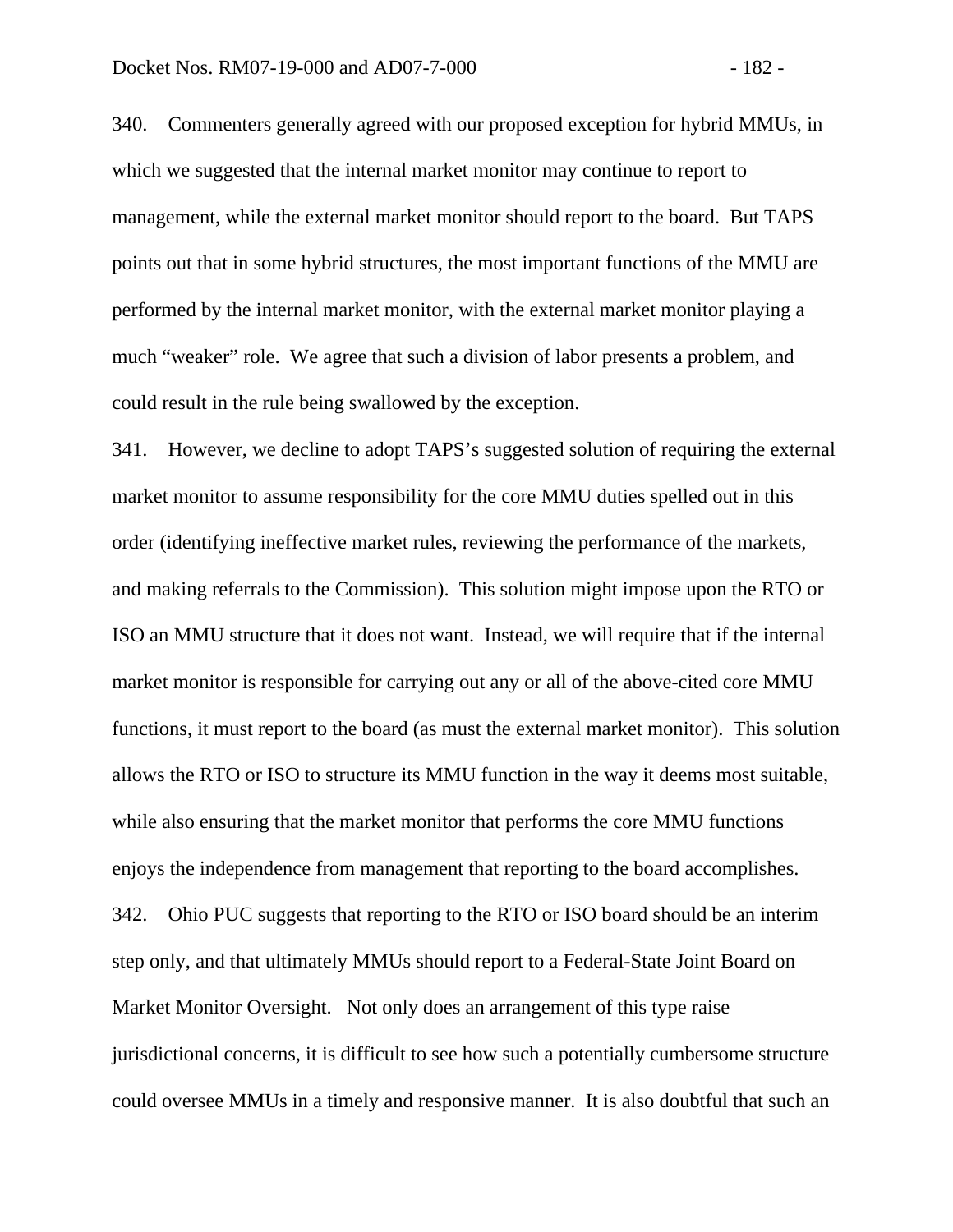arrangement could effectively replicate the existing close exchange of data between the RTO or ISO and its MMU. Should the reforms we adopt in this Final Rule fail to achieve the needed independence we envision for MMUs, we will not hesitate to rectify the situation.

343. Several commenters propose that changes in the RTO/ISO/MMU relationship, such as contract termination or the dismissal of key MMU personnel, should be made subject to Commission review.**<sup>422</sup>** We noted in the NOPR that as of the date of its issuance, three of the RTOs and ISOs had agreements in place that provided for such review.**<sup>423</sup>** Since that date a fourth has been added, that of PJM.**<sup>424</sup>**

**<sup>424</sup>** Settlement Agreement and Explanatory Statement of the Settling Parties, Docket Nos. EL07-56-000 and EL07-58-000 (December 19, 2007), Attachment M, PJM Market Monitoring Plan, III.F.3.e. This agreement was approved by the Commission in the PJM MMU Settlement Order.

**<sup>422</sup>** To the extent commenters request that structural changes be made subject to Commission review, we note that such matters are governed by tariff and any change to the MMU structure (such as whether an MMU is internal, external or a hybrid) would require a tariff filing.

**<sup>423</sup>** Midwest ISO cannot terminate its agreement with its market monitor (an independent contractor) without Commission approval. Open Access Transmission and Energy Markets Tariff for the Midwest Independent Transmission System Operator, Inc., Attachment S-1, FERC Electric Tariff, Third Revised Volume No. 1, Second Revised Sheet No. 1659 (2005). SPP cannot terminate its agreement with its external market monitor without Commission approval. Southwest Power Pool Open Access Transmission Tariff, FERC Electric Tariff Fourth Revised Volume 1, Attachment AJ, § 11, Second Revised Sheet No. 699 (2006). The same is true for ISO New England. Participants Agreement among ISO New England, Inc. and the New England Power Pool, et al., § 9.4.5.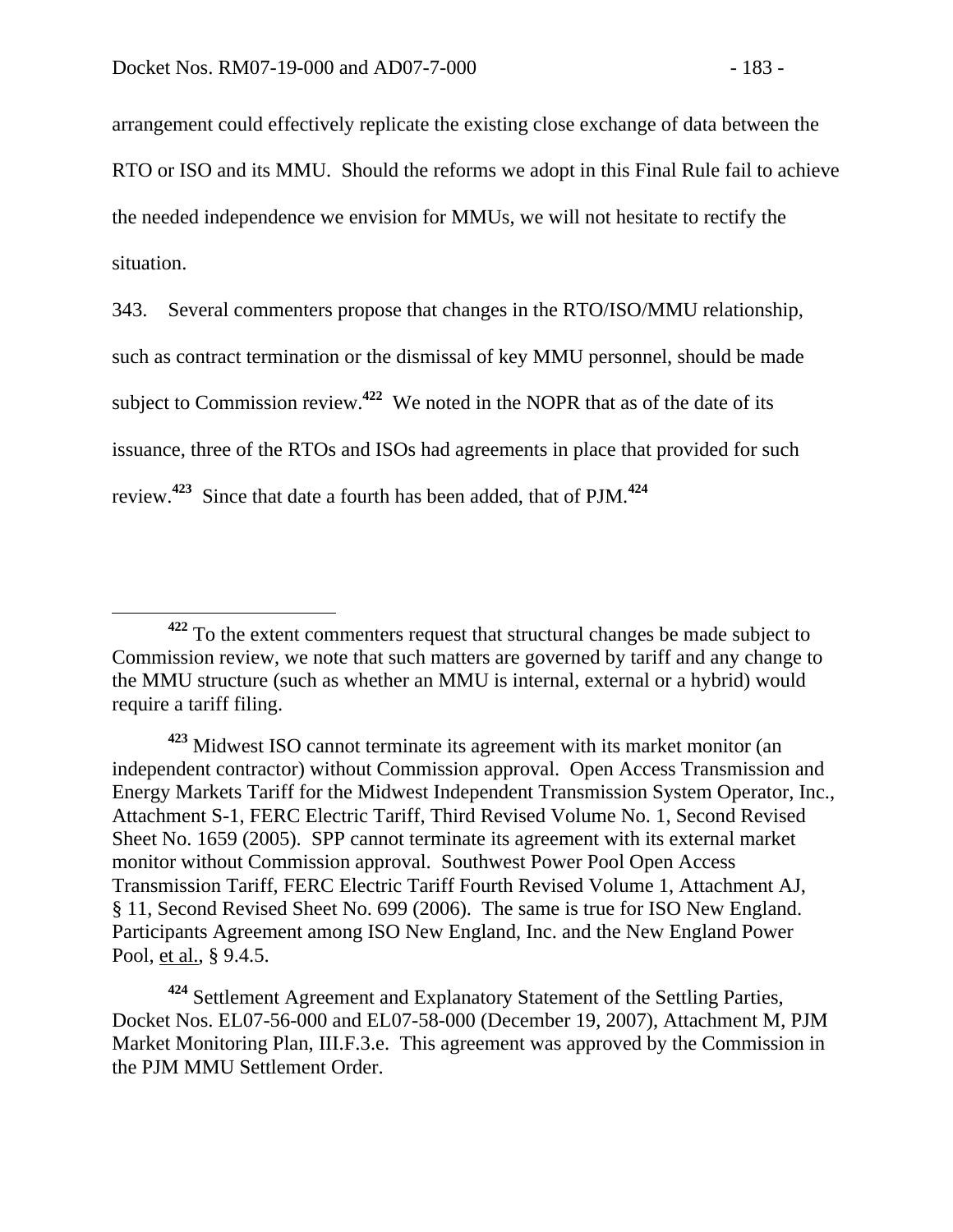344. These RTOs and ISOs have voluntarily consented to such review. In the absence of such consent, we decline to impose a blanket requirement that RTOs and ISOs make their MMUs' contractual and employment arrangements subject to Commission review. Should the situation arise in which an RTO or ISO terminates its MMU in such a way as to violate its tariff requirements concerning MMU independence, the Commission will address such a violation on case-by-case basis.

#### **c. Functions**

## **i. Commission Proposal**

345. In the NOPR, the Commission proposed updating and expanding the core tasks that our May 2005 Policy Statement on Market Monitoring Units required MMUs to perform. We proposed that the MMU be responsible for evaluating market rules, tariff provisions and market design elements for their effectiveness, and proposing recommended changes; reviewing and reporting on the performance of the wholesale markets; and referring suspected wrongdoing to the Commission.

346. In furtherance of its goal of ensuring independent analysis on the part of MMUs, the Commission also proposed that RTOs and ISOs include a provision in their tariffs specifying that they may not alter the reports generated by the MMUs or dictate the conclusions reached by the MMUs, although they may establish a reasonable mechanism for review and comment on MMU reports that are still in draft form. The Commission noted that this proposal will enable the MMU to receive potentially helpful comments, while removing the ability of the RTO or ISO to unreasonably influence or impede the MMU's analysis.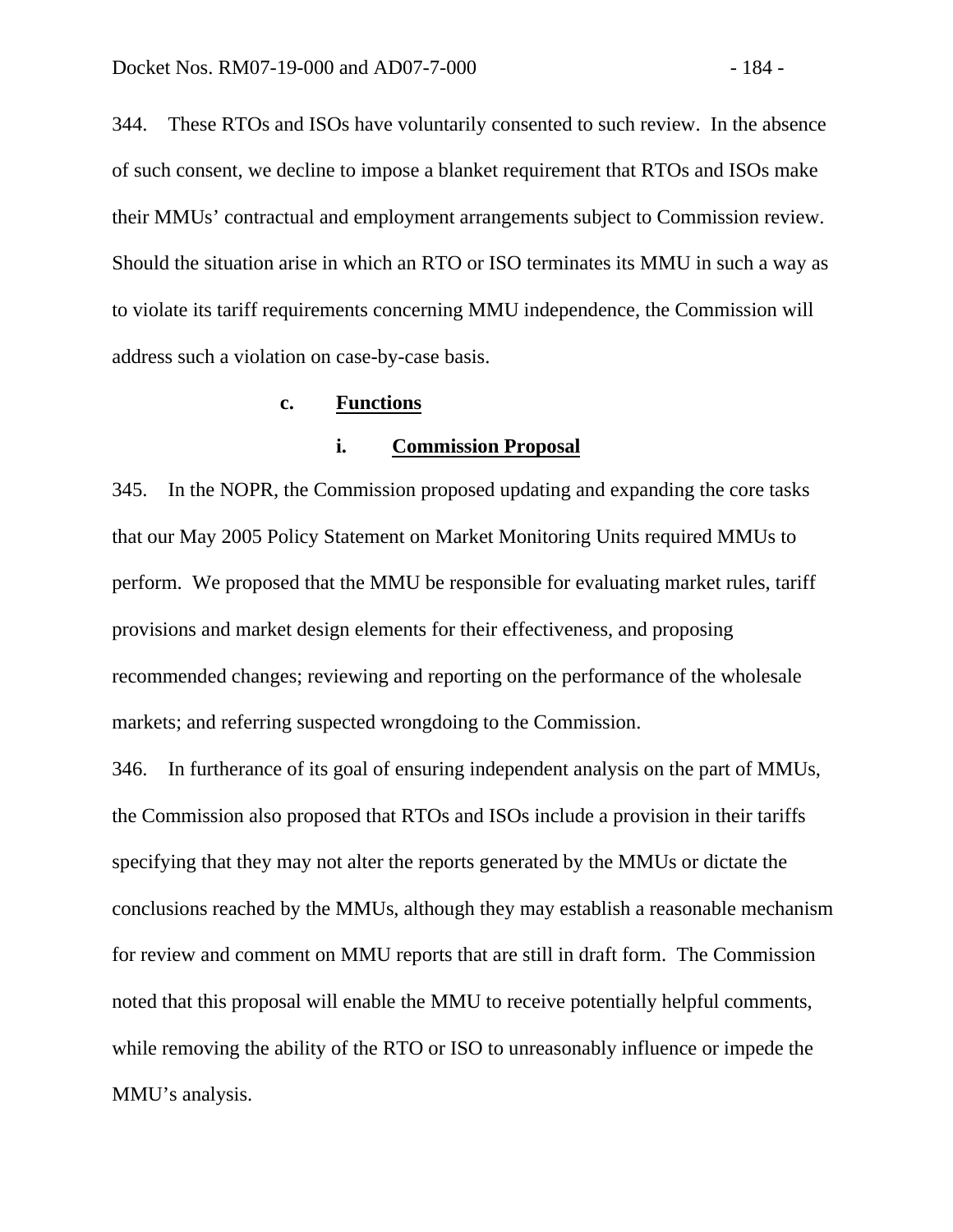### **ii. Comments**

347. All but two commenters support the Commission's proposal regarding the three core functions of an MMU.**<sup>425</sup>** ISO New England would add a fourth function, that of regular daily monitoring of the wholesale market in order to obtain timely access to information that would provide a broader context for evaluating particular types of conduct, and that could speed and enhance detection of manipulative behavior.**<sup>426</sup>** TAPS would also add a fourth function, that of assessing whether RTO benefits flow to consumers. It suggests that the MMU could make this consumer-value assessment by examining, for example, whether in LMP markets investment in transmission, generation and demand response is occurring in areas with higher prices, and whether FTRs are available , and are being used, to hedge transmission congestion costs experienced by LSEs.**<sup>427</sup>**

348. CAISO requests clarification that when an MMU evaluates existing and proposed market rules, the Commission expects it to employ its best judgment about effective use of resources, and does not expect a formal evaluation for every existing market rule.**<sup>428</sup>** California PUC agrees that an MMU should identify ineffective market rules and tariff

**<sup>425</sup>** CAISO; California PUC; DC Energy; EEI; Industrial Consumers; ISO New England; Midwest ISO; North Carolina Electric Membership; NY TOs; PG&E; PJM; Reliant; SPP; and TAPS.

**<sup>426</sup>** ISO New England at 18.

**<sup>427</sup>** TAPS at 51-52.

**<sup>428</sup>** CAISO at 14.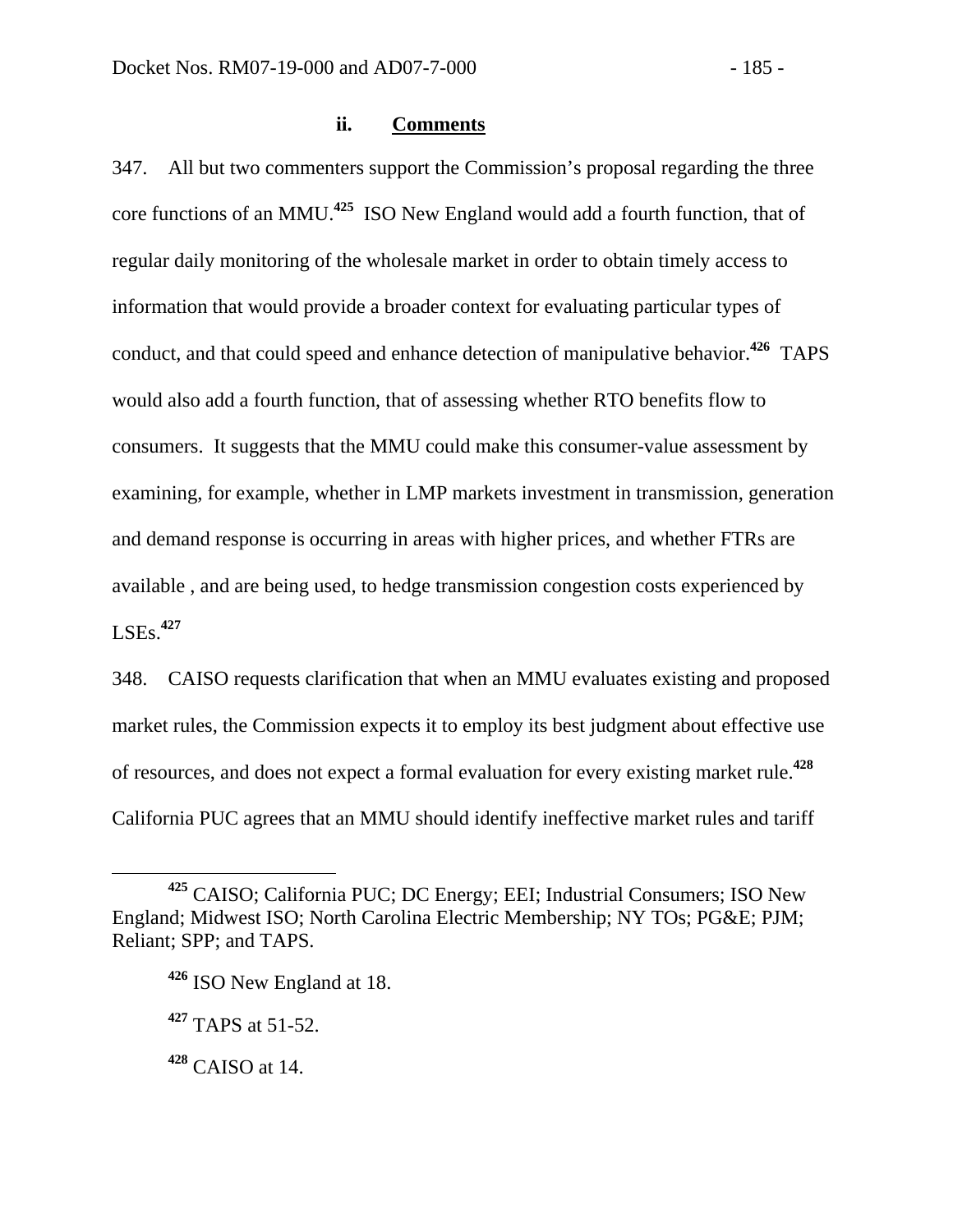provisions and recommend proposed rule and tariff changes; however, it suggests the MMU's participation be limited to an advisory role.**<sup>429</sup>** NY TOs and PJM state that MMUs should evaluate changes, but should not get involved in implementing changes.**<sup>430</sup>** PG&E believes the Final Rule should authorize MMUs to access data necessary to assess the impact of behavior outside of an RTO's or ISO's geographic footprint, commenting that such access is needed in California because the state is very dependent on imports. It also states that MMUs should report on the effectiveness and comprehensiveness of mitigation as part of their duties, even when they are not themselves directly involved in implementation of such mitigation.**<sup>431</sup>**

349. Two commenters agree with the Commission's proposal that MMUs should limit dissemination of information in those cases where disclosure of a market design loophole could be exploited.**<sup>432</sup>** APPA believes MMUs should disclose such information at an appropriate time, such as when tariff changes or software upgrades are adopted, in order to maintain transparency.**<sup>433</sup>** Reliant requests clarification as to whether MMUs should

- **<sup>430</sup>** NY TOs at 3; PJM at 6.
- **<sup>431</sup>** PG&E at 15-16.
- **<sup>432</sup>** APPA; Reliant.
- **<sup>433</sup>** APPA at 83.

**<sup>429</sup>** California PUC at 34-35.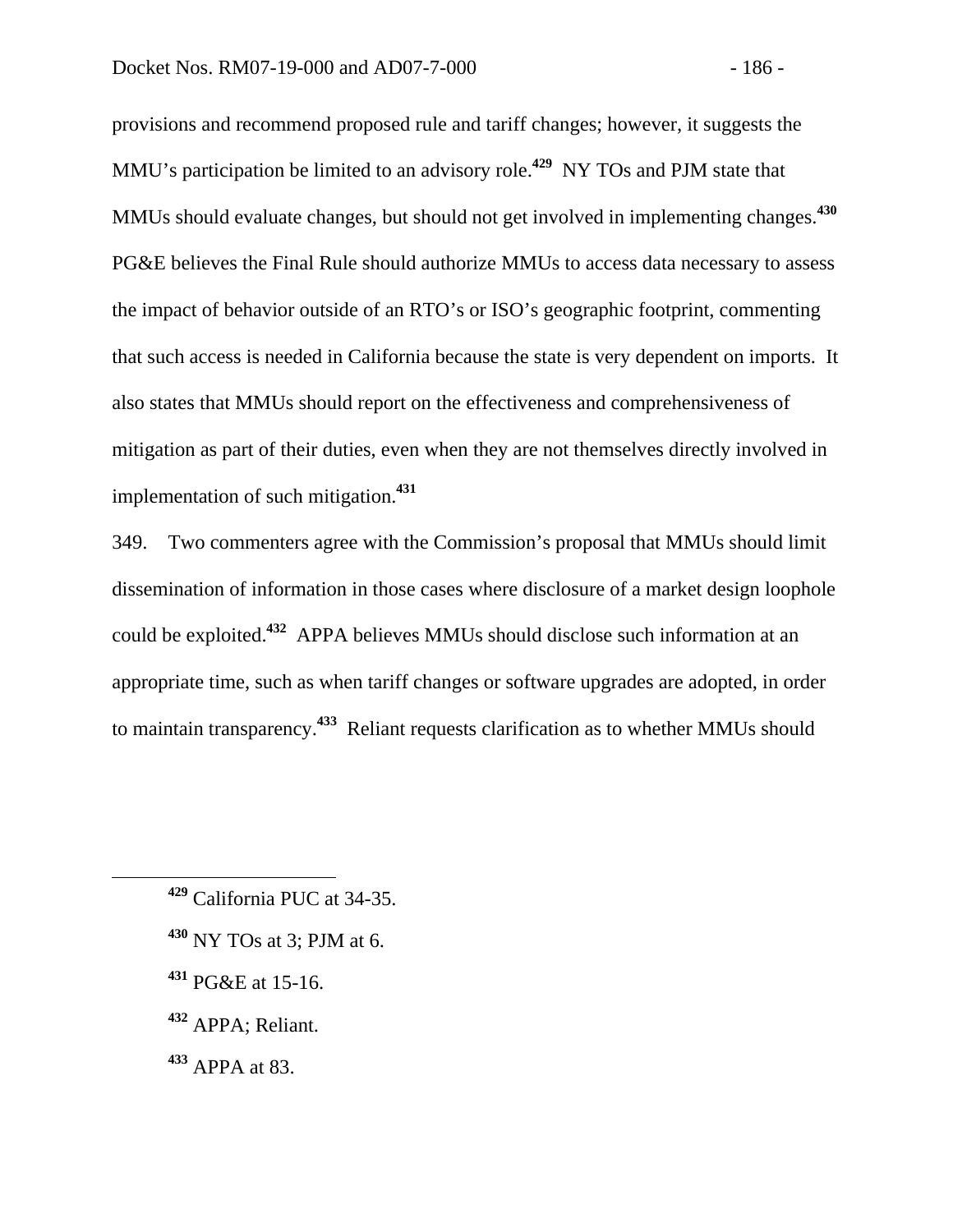provide the RTO or ISO, stakeholders and the Commission with their views as to whether existing operations interfere with appropriate market signals.**<sup>434</sup>**

350. All three commenters addressing the subject agree that MMUs should report violations of Standards of Conduct (18 CFR Part 158) or Affiliate Restrictions rules (18 CFR 35.39) rules if uncovered in the ordinary course of business.**<sup>435</sup>** California PUC states that violations should be referred to the appropriate state commission as well as to the Commission.**<sup>436</sup>**

351. Commenters agree that RTOs should not be allowed to alter reports generated by an MMU.**<sup>437</sup>** APPA does not support a tariff provision allowing MMUs to submit their reports in draft form to RTOs for review and comment. It states that the Commission approved a specific prohibition against such review in the PJM/MMU Settlement Agreement, and should adopt such a prohibition in this proceeding.**<sup>438</sup>**

352. Old Dominion suggests that if the MMU disagrees with a tariff change that the RTO or ISO proposes to the Commission, the RTO or ISO should file both its proposal and that of the MMU.**<sup>439</sup>**

- **<sup>435</sup>** California PUC; EPSA; and Midwest ISO.
- **<sup>436</sup>** California PUC at 36-37.
- **<sup>437</sup>** APPA; NRECA; NSTAR; Old Dominion; PJM; and SPP.
- **<sup>438</sup>** APPA at 83-84.
- **<sup>439</sup>** Old Dominion at 21-22.

**<sup>434</sup>** Reliant at 12-13.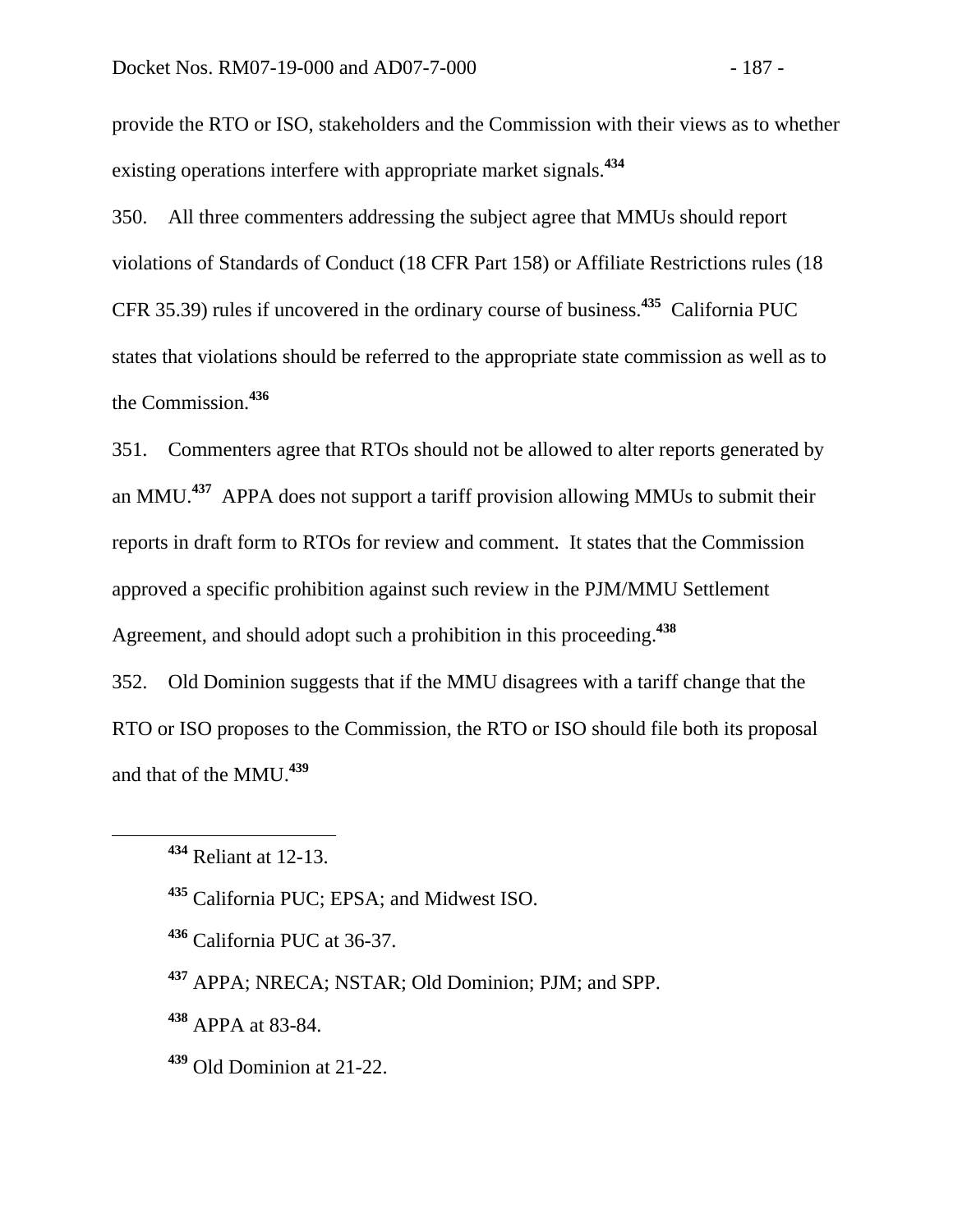# **iii. Commission Determination**

353. We adopt the MMU functions proposed in the NOPR, with clarifying rewording. These functions expand and update the functions already performed by MMUs in accordance with the Policy Statement and codify the protocols for referrals to the Commission discussed therein.**<sup>440</sup>** The revised functions should provide MMUs with ample authority to evaluate any needed changes to the markets and bring them to the attention of concerned entities, to review and report on the performance of the markets, and to refer suspected wrongdoing to the Commission.

354. As we have previously acknowledged:

MMUs perform an important role in assisting the Commission in enhancing the competitiveness of ISO/RTO markets. Competitive markets benefit customers by assuring that prices properly reflect supply and demand conditions. MMUs monitor organized wholesale markets to identify ineffective market rules and tariff provisions, identify potential anticompetitive behavior by market participants, and provide the comprehensive market analysis critical for informed policy decision making.[**<sup>441</sup>**]

Thus, the MMU functions we adopt are as follows:

(1) evaluating existing and proposed market rules, tariff provisions and market design elements, and recommending proposed rule and tariff changes not only to the RTO or ISO, but also to the Commission's Office of Energy Market Regulation staff and to other interested entities such as state commissions and market participants, with the caveat that the MMU is not to effectuate its proposed market design itself (a task belonging to the RTO or ISO), and with the further caveat that the MMU should limit distribution of its identifications and recommendations to the RTO or ISO

**<sup>441</sup>** Id. P 1.

**<sup>440</sup>** Policy Statement, 111 FERC ¶ 61,267 at Appendix A.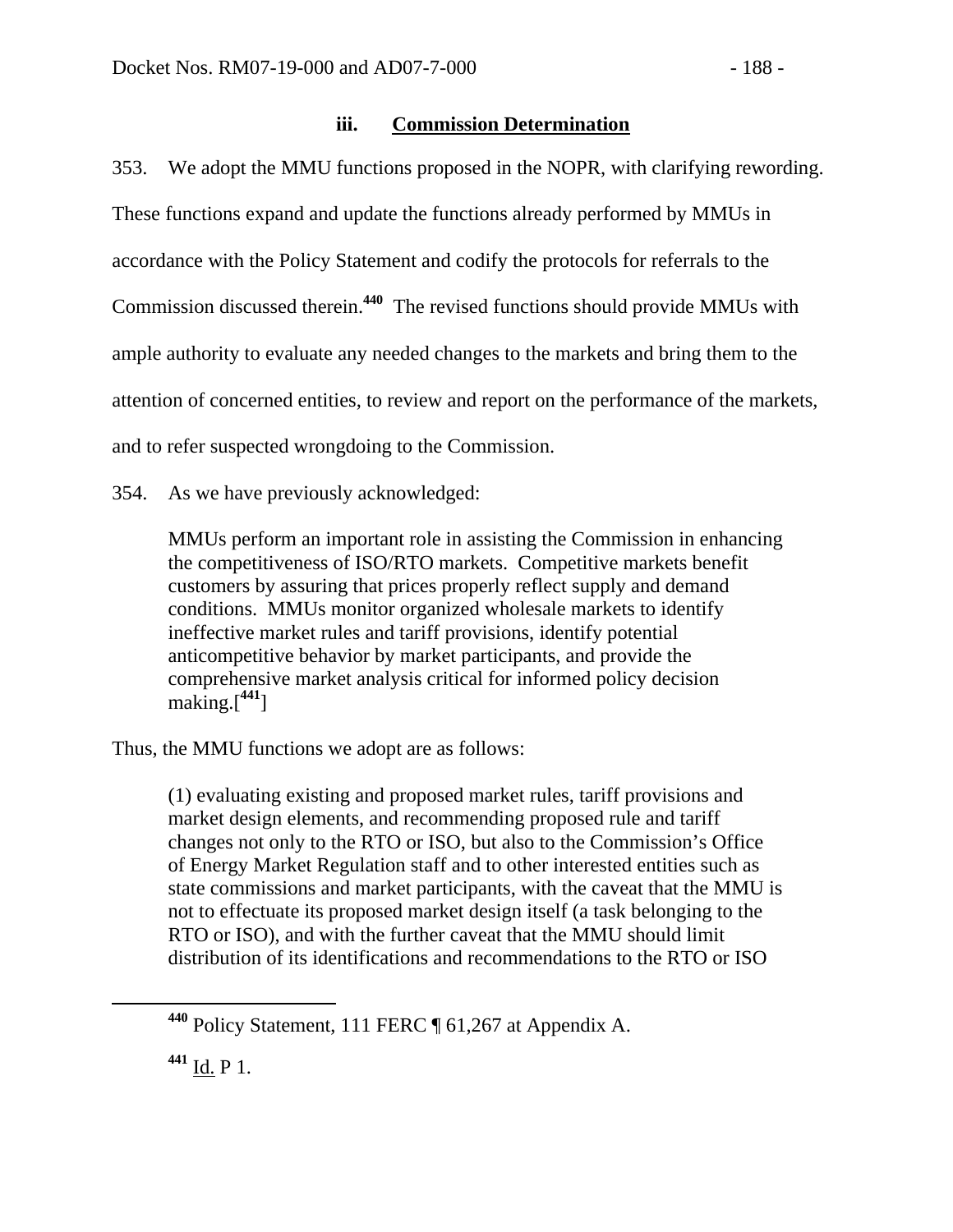and to Commission staff in the event it believes broader dissemination could lead to exploitation, with an explanation of why further dissemination should be avoided at that time;

(2) reviewing and reporting on the performance of the wholesale markets to the RTO or ISO, the Commission, and other interested entities such as state commissions and market participants; and

(3) identifying and notifying the Commission's Office of Enforcement staff of instances in which a market participant's behavior, or that of the RTO or ISO, may require investigation, including suspected tariff violations, suspected violations of Commission-approved rules and regulations, suspected market manipulation, and inappropriate dispatch that creates substantial concerns regarding unnecessary market inefficiencies.

355. We decline to add as a fourth function ISO New England's proposal regarding

daily monitoring of the wholesale market, as this function is included in the existing

requirement to review and report on the performance of the wholesale markets.

356. CAISO requests clarification that the Commission does not expect an MMU to

make a formal evaluation of every existing market rule. We agree. The MMU's role is

one of monitoring, not auditing, and we do not expect it to make a systematic and

comprehensive review of every one of the thousands of existing market rules. For this

reason, we decline to adopt TAPS's suggested fourth function of assessing whether RTO

or ISO benefits flow to consumers. Finally, we expect MMUs to be vigilant in

identifying problems and bringing them to the attention of the RTO or ISO, the

Commission, and other interested entities.

357. We agree that the MMU's role in recommending proposed rule and tariff changes is advisory in nature, and that the MMU should not become involved in implementing rule and tariff changes (unless a tariff provision specifically concerns actions to be undertaken by the MMU itself). Both the filing of proposed rule and tariff changes, and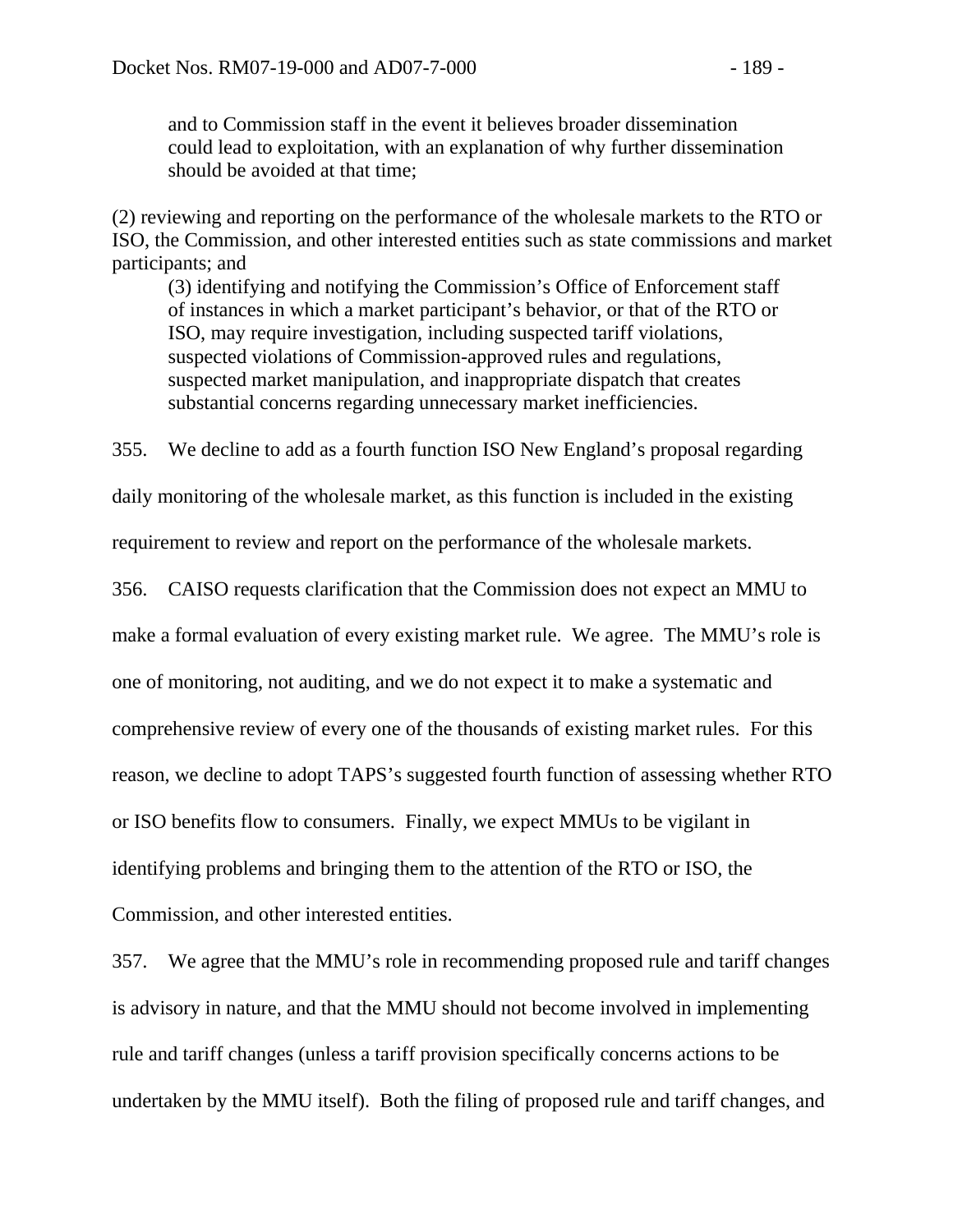the implementation of rule and tariff changes, are within the purview of the RTO or ISO. However, we do expect the MMU to advise the Commission, the RTO or ISO, and other interested entities of its views regarding any needed rule and tariff changes. Likewise, in the event an RTO or ISO files for a proposed tariff change with which the MMU disagrees, we expect the RTO or ISO to inform the Commission of that disagreement, although not necessarily to include a written MMU proposal with its filing.

358. We also concur with PG&E that where data concerning activity outside the geographical footprint of the RTO or ISO would be helpful to the MMU in carrying out its functions, the MMU should seek out such data. Likewise, where an MMU believes market design flaws interfere with appropriate price signals, these flaws should be brought to the attention of concerned entities. And, where information about a market design flaw was not broadly disseminated because the MMU felt such information could alert market participants to a market loophole, such information can, and should, be provided once the danger of exploitation of the loophole is past.

359. The California PUC requests that violations of the Standards of Conduct or Affiliate Restrictions should be reported to the appropriate state commission as well as to the Commission. We decline to adopt this proposal. These are violations of Commission rules, not of state rules or statutes, and therefore the Commission is the proper body to investigate them.

360. We adopt the NOPR proposal that, by tariff, each RTO or ISO may require its MMU to submit its report in draft form to the RTO or ISO for review and comment, but may not alter the reports generated by the MMU or dictate the MMU's conclusions.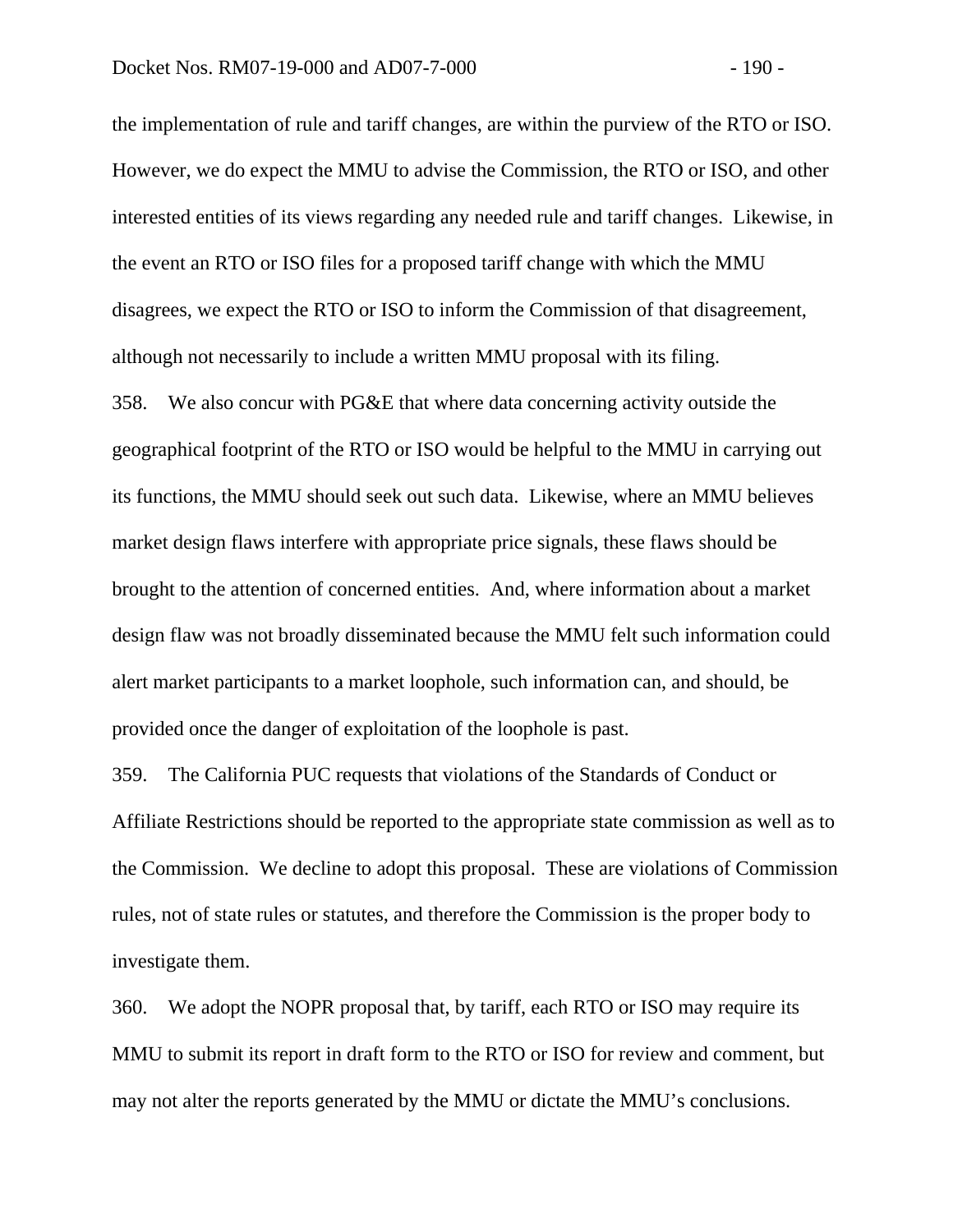RTOs or ISOs need not require submission of draft reports, but if they do, input from knowledgeable employees may serve to strengthen the end product or catch errors of fact or reasoning. In any event, the MMU is free to disregard any suggestions with which it disagrees.

## **d. Mitigation and Operations**

#### **i. Commission Proposal**

361. In order to strengthen MMU independence, the Commission proposed in the NOPR that MMUs be removed from tariff administration, including mitigation. This proposal was designed to free MMUs from a role that might make them subordinate to the RTO or ISO. The Commission regulates public utilities, and it is the public utilities that we hold accountable for tariff implementation. To the extent this function is performed by MMUs, the MMUs are assisting the RTOs and ISOs in the administration of their tariff, which places the MMUs in a subordinate position to the RTOs and ISOs. The proposal was also designed to remove the bias that might arise from the MMUs' analyzing the health of the markets they themselves had affected. The Commission solicited comments on the activities that would be needed to make the transition to RTO or ISO-administered mitigation, on any difficulties the MMU might be anticipated to experience in monitoring mitigation performed by the RTO or ISO, and any additional sensitivities that commenters wished to raise regarding the proposal.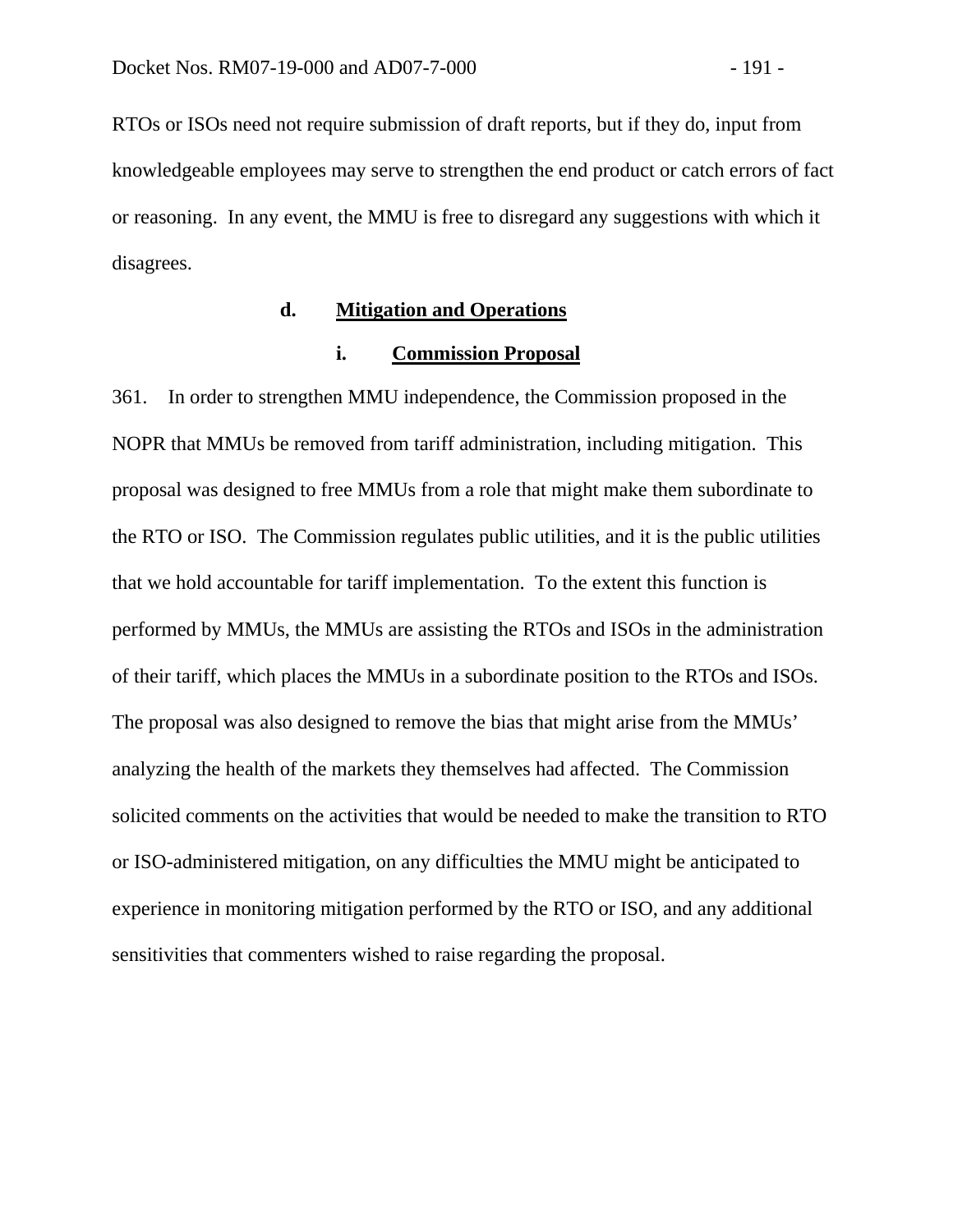### **ii. Comments**

362. Several commenters support the Commission's proposal to remove MMUs from RTO and ISO tariff administration, including mitigation.**<sup>442</sup>** However, many more oppose it.**<sup>443</sup>**

363. The commenters who agree with the Commission's proposal advance several arguments in support of it. Two entities cite two conflicts of interest that may arise when an MMU is involved in mitigation and tariff administration, the first occurring when an MMU both evaluates market performance and conducts mitigation,**<sup>444</sup>** and the second occurring when an MMU assists in designing and finalizing a rule for filing with the Commission and subsequently evaluates the effectiveness of the rule in practice.**<sup>445</sup>** Another commenter states that an MMU should be limited to the three core functions the Commission enunciated in the NOPR, leaving it free to advise the Commission of perceived instances where the RTO or ISO itself has failed to conduct economic dispatch in an efficient manner.**<sup>446</sup>** Other commenters state that the rules and actions related to

**<sup>442</sup>** Ameren; EPSA; FirstEnergy; Industrial Consumers; PG&E; PJM; Reliant; SoCalEdison-SDG&E; and SPP

**<sup>443</sup>** American Forest; California PUC; Indianapolis P&L; Industrial Coalitions; Maine PUC; NARUC; NEPOOL Participants; New York PSC; North Carolina Electric Membership; Ohio PUC; Old Dominion; OMS; Potomac Economics; and Xcel.

**<sup>444</sup>** Ameren at 33; PJM at 4-6.

**<sup>445</sup>** Ameren at 33; PJM at 5-6.

**<sup>446</sup>** FirstEnergy at 14-15.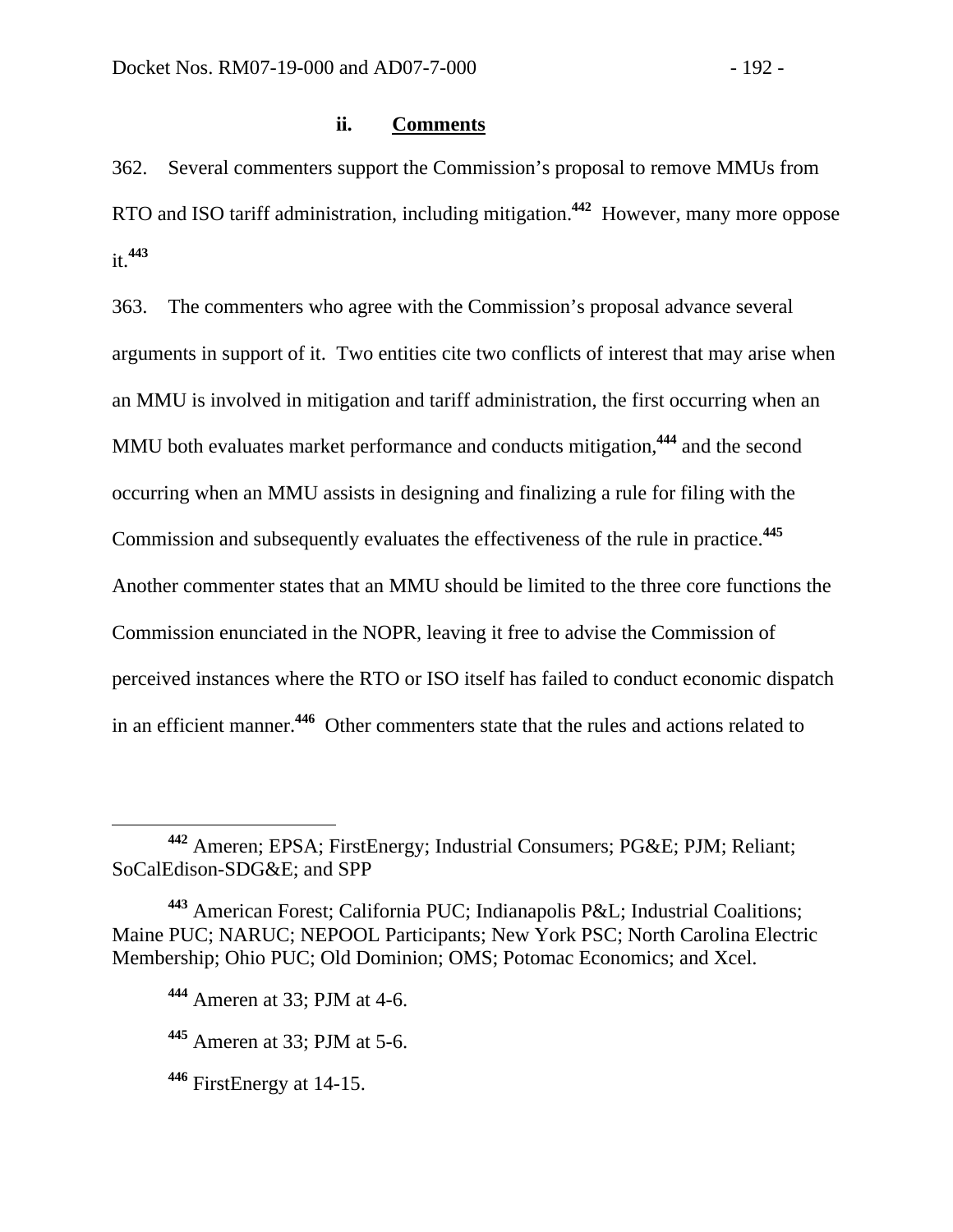mitigation should be made explicit and, to the extent possible, be automated and implemented via bright-line tests, in order to eliminate discretion in their application.**<sup>447</sup>** 364. The commenters who oppose the Commission's proposal advance several arguments why RTOs and ISOs should not perform mitigation. Commenters suggest that the RTO or ISO staff and personnel who have designed and implemented the markets, and whose compensation is based upon those tasks, may have a vested interest in not identifying or correcting problematic behavior, and may have an interest in not imposing enforcement measures on what in effect are their customers, or in refraining from mitigating a member that threatens to leave the RTO or ISO.**<sup>448</sup>** Other commenters remark that removing the MMU from mitigation activities may deprive the MMU of much of the hands-on administrative interaction with participants that is essential to consumer protection.**<sup>449</sup>** One commenter suggests that a better way to address the issue is to issue additional orders limiting discretion in applying mitigation, rather than removing MMUs from mitigation activities.**<sup>450</sup>** Other commenters argue that moving mitigation responsibility from an MMU to the RTO or ISO would deprive the MMU of timely, firsthand access to crucial information that could speed and enhance detection of

**<sup>447</sup>** Reliant at 13; Potomac Economics at 8-9.

**<sup>448</sup>** American Forest at 6; California PUC at 37-38; Indianapolis P&L at 4; Industrial Coalitions at 21-22; Midwest ISO at 24-26; Ohio PUC at 24-25; and OMS at 16-17.

**<sup>449</sup>** American Forest at 7; ISO New England at 19-22; and NARUC at 12-13. **<sup>450</sup>** American Forest at 7.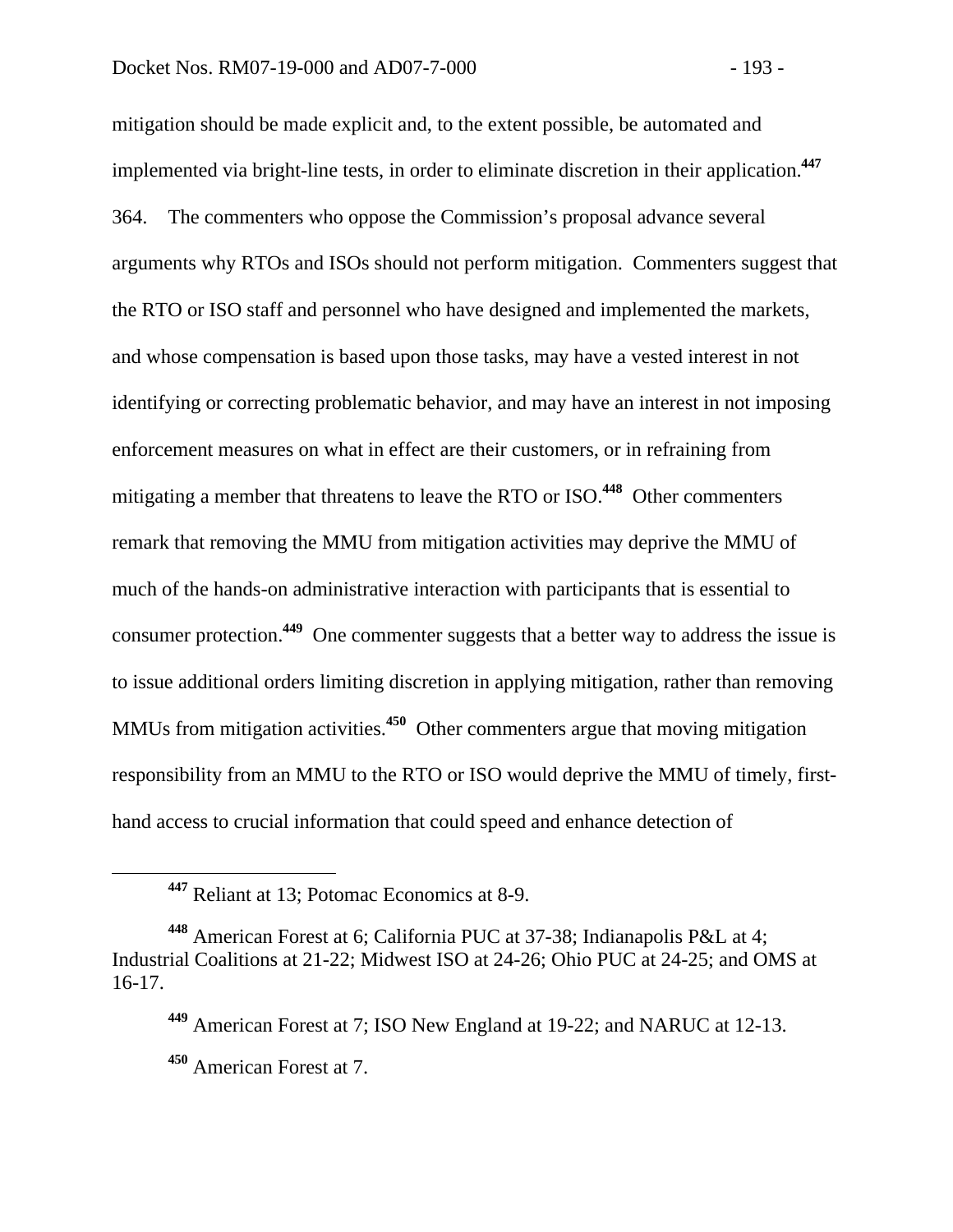manipulative behavior, noting that after-the fact mitigation (settlement price adjustment) would not be a function of the market that the MMU would be able to view once it was removed from tariff administration.**<sup>451</sup>** ISO New England states that mechanistic application of mitigation criteria by RTOs or ISOs would not readily address shifts in bidding behaviors, and that as market participants continuously search for more profitable bidding strategies, the discretion of a skilled MMU to investigate unusual bidding behavior inhibits experimentation with deviant strategies and enhances deterrence.**<sup>452</sup>** ISO New England states that the Commission's conflict of interest concern is inconsistent with grounding MMU independence and objectivity in its code of conduct and contractual obligations, and notes that the MMU has nothing to gain financially from mitigation.**<sup>453</sup>** ISO New England and Maine PUC state that moving the mitigation activity to the RTO or ISO could require additional operational staff to perform tasks that MMU employees can accomplish on an integrated basis and more efficiently, thereby increasing RTO or ISO costs.**<sup>454</sup>** NYISO estimates that an additional five to eight

**<sup>451</sup>** ISO New England at 20-21; Xcel at 12-13.

**<sup>452</sup>** ISO New England at 21.

**<sup>453</sup>** Id. at 21-22 (citing ISO New England Inc., 119 FERC ¶ 61,045, at P 123 (2007), reh'g granted in part and denied in part, 120 FERC ¶ 61,087 (2007)); NEPOOL Participants at 23 (citing ISO New England Inc. 106 FERC ¶ 61,280, P 187 (2004), reh'g granted in part and denied in part, 109 FERC ¶ 61,147 (2004); Order Authorizing RTO Operations; 110 FERC ¶ 61,111 (2005); order on reh'g, 111 FERC ¶ 61,344 (2005); ISO New England Inc., 120 FERC ¶ 61,087, at P 52 (2007)).

**<sup>454</sup>** ISO New England at 22; Maine PUC at 7.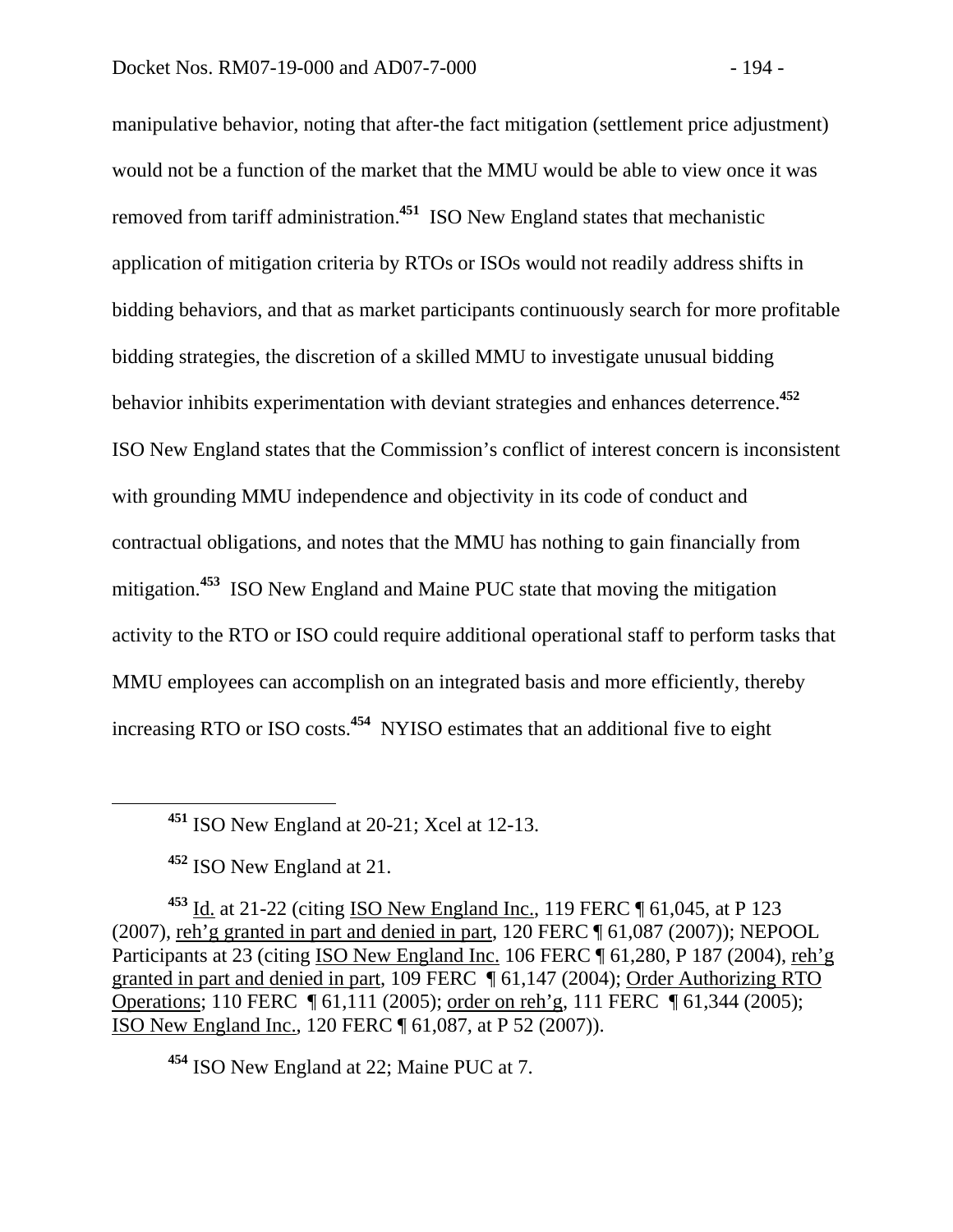employees would be required because of the need to duplicate some functions in order for the MMU to monitor the RTO or ISO's conduct of mitigation.**<sup>455</sup>**

365. Indianapolis P&L states that moving the mitigation function to the RTO or ISO raises the potentially serious problem of retaliation, because if RTO or ISO stakeholders disagree with the direction in which the RTO or ISO wishes to move, the RTO or ISO could be tempted to use the market mitigation power as a tool of persuasion.**<sup>456</sup>** OMS states that in the absence of a specific showing that an MMU is incapable of applying mitigation measures appropriately, the Commission should respect the decision of the RTO or ISO and stakeholders in this regard. It also observes that RTOs and ISOs have greater incentive than MMUs not to mitigate, as an entity might be inclined to withdraw from membership in response. It does not regard a referral to the Commission of an RTO's or ISO's failure to properly mitigate as a sufficient remedy, as such referrals are kept confidential.**<sup>457</sup>**

366. SoCal Edison-SDG&E support the Commission's proposal only if the following conditions occur: (1) adequate assurance of effective mitigation is provided; (2) MMUs have full access to data used for mitigation; and (3) MMUs are allowed to participate in all activities used to develop mitigation rules and specific mitigated bid levels for

**<sup>457</sup>** OMS at 8-9.

**<sup>455</sup>** NYISO at 16.

**<sup>456</sup>** Indianapolis P&L at 4.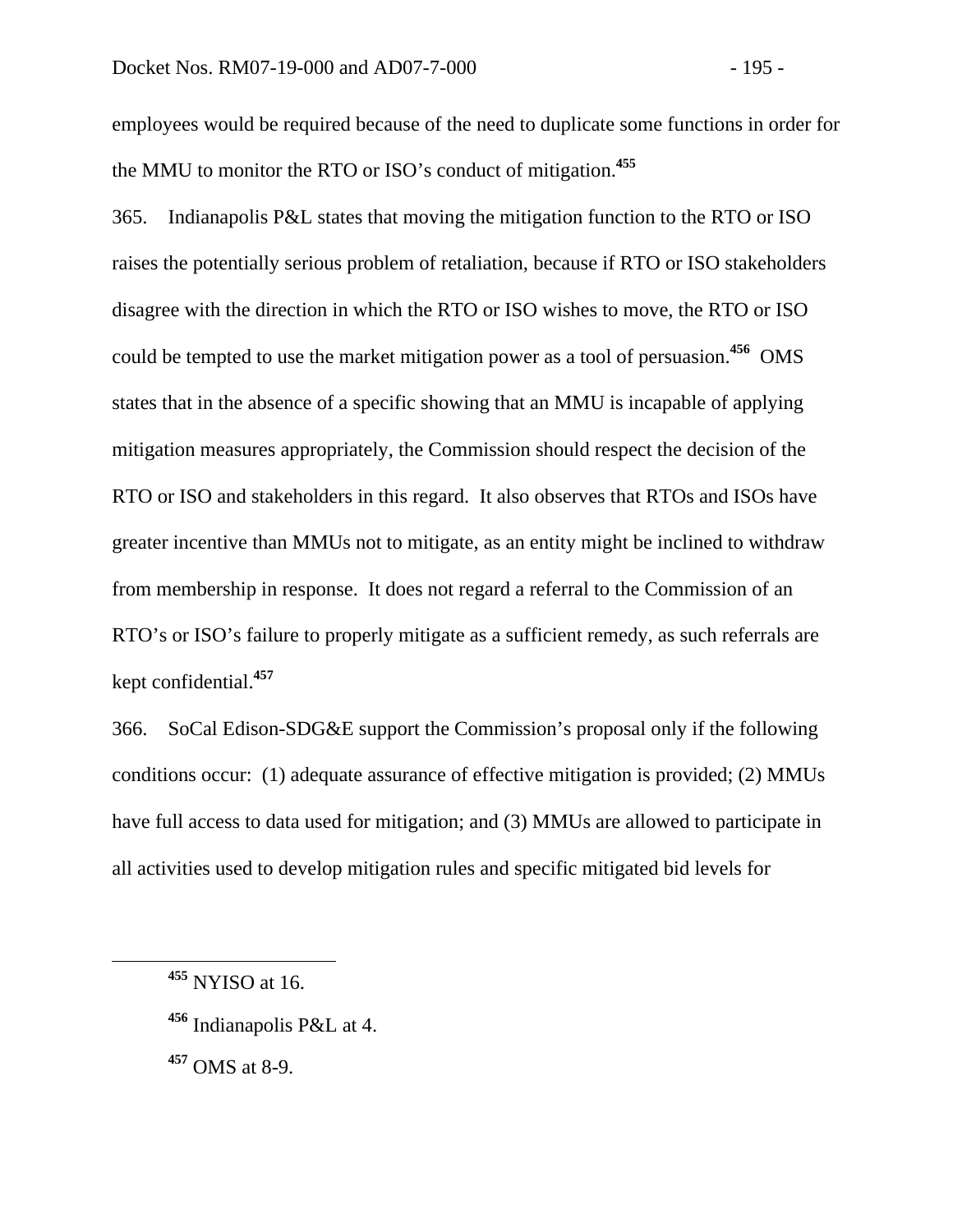individual generators.**<sup>458</sup>** PG&E supports it only if: (1) RTO and ISO tariffs are modified to include sufficient staff resources to perform mitigation; (2) mitigation staff are free from the influence of other RTO staff; and (3) mitigation staff has the right to report to the Commission and its Office of Enforcement any loopholes or deficiencies in mitigation design or implementation.**<sup>459</sup>**

367. EEI, ISO New England, Maine PUC and New York PSC oppose the proposal for cases where the RTO or ISO has a hybrid MMU structure.**<sup>460</sup>** Midwest ISO opposes the proposal when it is applied mechanically to all RTOs and ISOs.**<sup>461</sup>** NRECA states that any changes in the Final Rule should not weaken mitigation, should not supersede the PJM/MMU Settlement Agreement, and should follow the Final Rule in Order No. 697.**<sup>462</sup>** CAISO notes that its internal monitor does not administer mitigation, but does administer an Enforcement Protocol related to late fees and the untimely submission of outage

**<sup>458</sup>** SoCal Edison-SDG&E at 4.

**<sup>459</sup>** PG&E at 17.

**<sup>460</sup>** EEI at 24-25, ISO New England at 19-22; Maine PUC at 7; and New York PSC at 6-8.

**<sup>461</sup>** Midwest ISO at 24-26.

**<sup>462</sup>** Market-Based Rates For Wholesale Sales Of Electric Energy, Capacity, And Ancillary Services By Public Utilities, Order No. 697, FERC Stats. & Regs. ¶ 31,252, at P 241 (2007), order on reh'g, Order No. 697-A, 73 FR 25,832 (May 7, 2008), FERC Stats. & Regs. ¶ 31,268 (2008).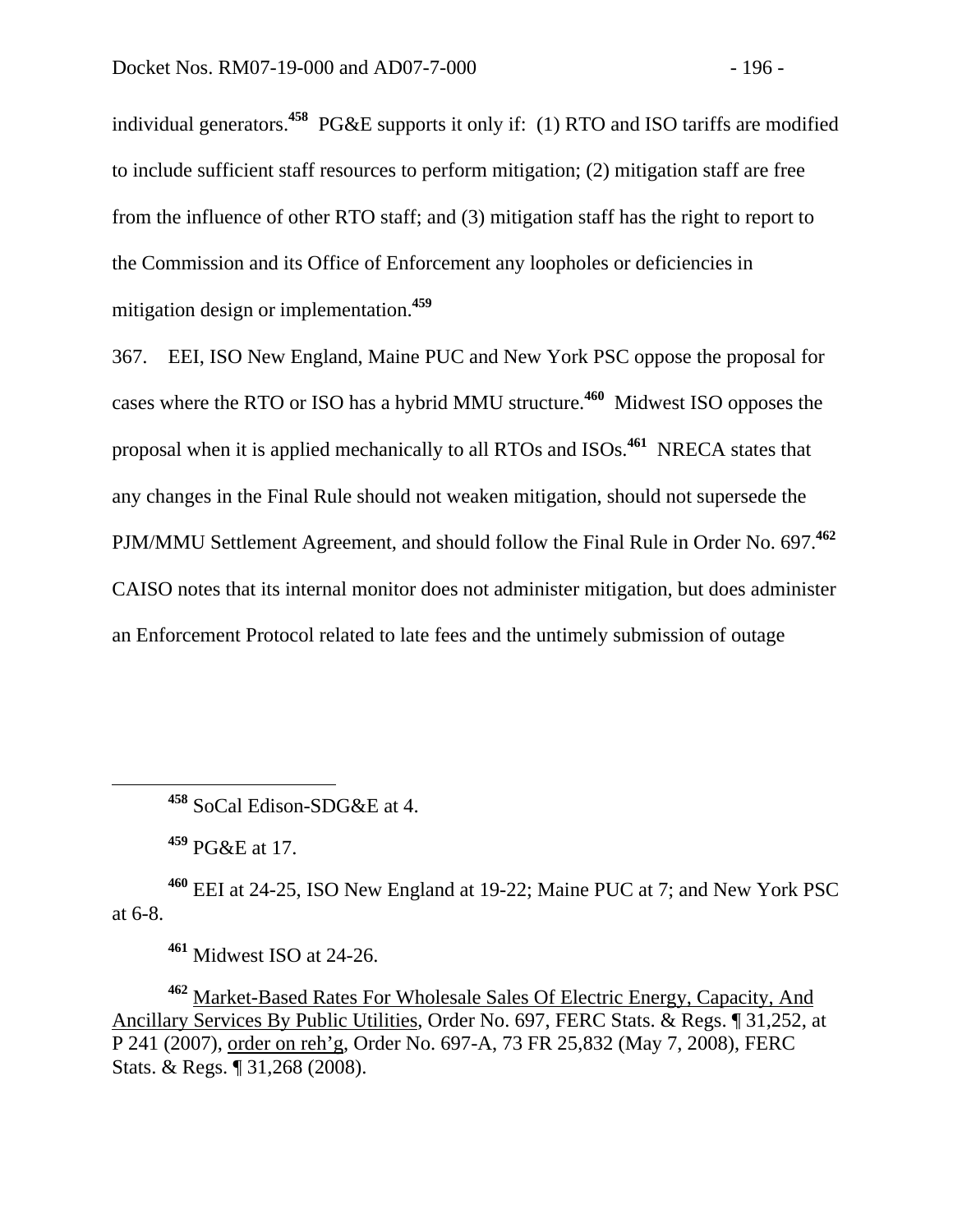reports and meter data,**<sup>463</sup>** and seeks guidance as to whether these activities would constitute "tariff administration" under the Final Rule.**<sup>464</sup>** TAPS does not oppose the proposal, but thinks MMUs can function better doing mitigation.**<sup>465</sup>**

368. Potomac Economics and APPA offer compromise positions and clarifications. APPA suggests that the MMU continue to review bids, but refrain from participating directly in drafting proposed changes to the mitigation rules; rather, the MMU would comment on the proposed rules and, if necessary, become a separate intervenor in a Commission proceeding if one were to occur.**<sup>466</sup>**

369. Potomac Economics observes that the aspects of mitigation that the Commission appears to find objectionable are those that are applied prospectively to participant offers and thus affect market outcomes (such as altering the prices of offers or altering the physical parameters of offers such as ramp rates and start-up time). Potomac Economics proposes that the Commission clarify that the RTO or ISO should be responsible for implementing these prospective mitigation measures, while the MMU be allowed to be responsible for implementing retrospective measures such as calculation of after-the-fact mitigation true-ups for billing purposes and settlement price adjustments. Potomac

<sup>463</sup> Calif. Indep. Sys. Operator Corp., 106 FERC ¶ 61,179, at P 154; order on reh'g, 107 FERC ¶ 61,118; reh'g denied, 109 FERC ¶ 61,089 (2004); order on reh'g, 110 FERC ¶ 61,333 (2005).

**<sup>464</sup>** CAISO at 15-16.

**<sup>465</sup>** TAPS at 52-53.

**<sup>466</sup>** APPA at 84-85.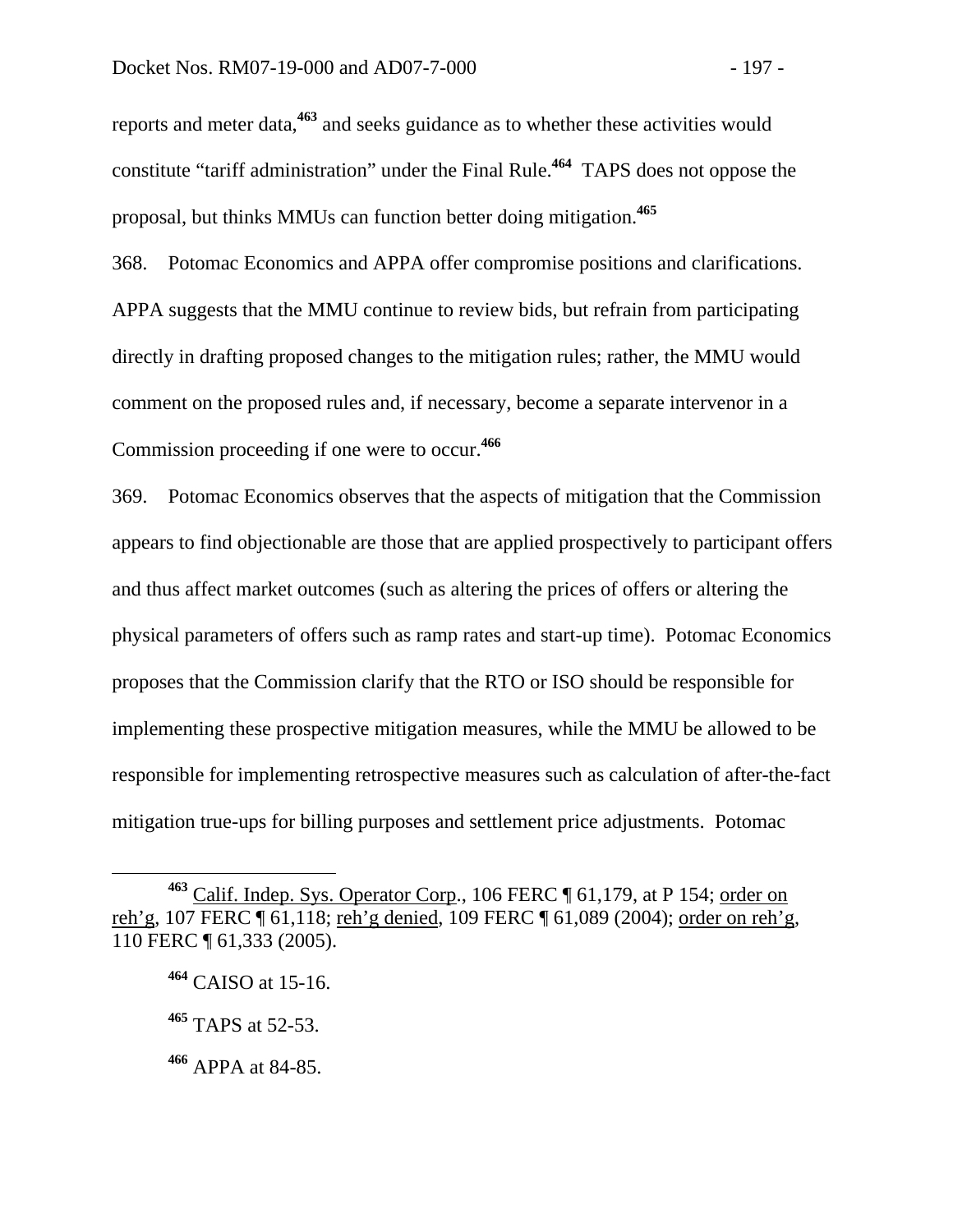Economics also suggests that MMUs continue to be responsible for the production of inputs into the mitigation process, such as reference levels and the identification of system constraints, which rely on the MMUs' intimate knowledge of the market and their software capabilities. Potomac Economics believes that this bifurcation of labor would avoid the wasteful duplication of software, staff and expertise that would be needed for the RTO or ISO to mirror all of the MMU's mitigation capabilities, that it contends the MMU would have to retain in order to satisfy its market monitoring obligations.**<sup>467</sup>**

#### **iii. Commission Determination**

370. The proposal in the NOPR to remove MMUs from tariff administration, and in particular from mitigation, engendered heated disagreement amongst the commenters. Several supported the proposal, although the majority disagreed with removing the MMU from mitigation. The Commission has given careful consideration to the comments, and acknowledges that there are valid concerns on both sides.

371. As we observed in the NOPR, and as many commenters noted as well, there is an inherent conflict of interest in an MMU conducting mitigation and also opining on the state of the market, the health of which may in part reflect the results of its mitigation. We also observed that by supporting RTOs and ISOs in tariff administration, MMUs become subordinate to the RTO or ISO, thus weakening their independence.

372. Many commenters, however, raise substantial concerns over removing MMUs from mitigation, including the following: (1) there is a greater conflict of interest for the

**<sup>467</sup>** Potomac Economics at 8-10.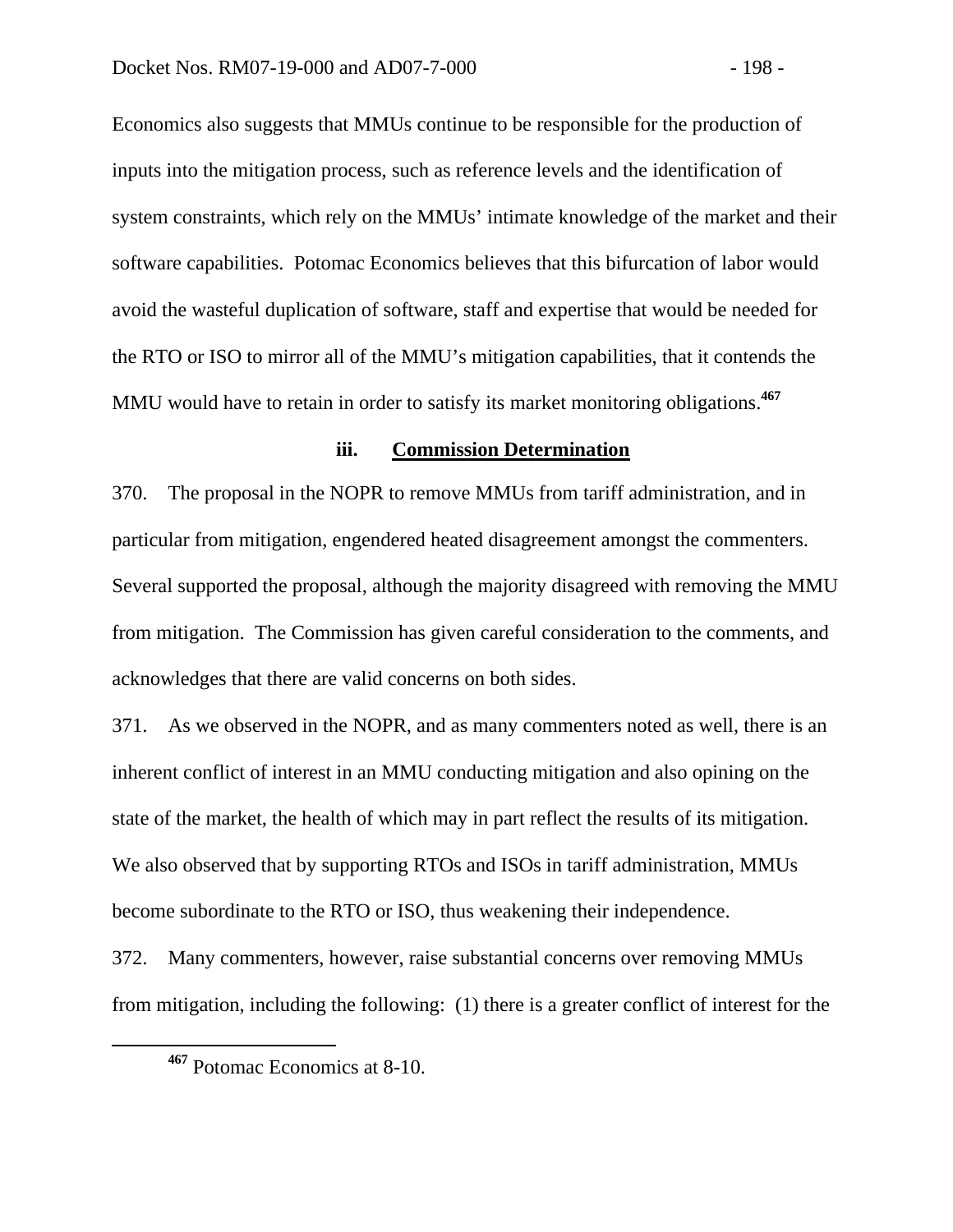RTO or ISO to administer mitigation, as it has a vested interest in keeping its market participants happy, especially the larger players who can threaten to leave the RTO or ISO if they choose; (2) the MMU serves as a useful buffer between the RTO or ISO and the market participants, performing what is often viewed as a hostile act; (3) there is an inherent tension between mitigation and the RTO or ISO goal of promoting new markets; (4) the MMU is better equipped by training and market access to detect the need for mitigation; (5) removing the MMU from mitigation would distance it from the market insights it needs to perform its monitoring functions; (6) if removed from tariff administration, the MMU would not have access to the mitigation settlement process and thus could not adequately monitor the RTO's or ISO's mitigation performance; (7) there would be much duplication of costs, since the MMU would have to retain most of its mitigation capabilities in order to monitor the RTO's or ISO's conduct of mitigation; (8) there would be extensive transition costs and software licensing concerns; and (9) there is no empirical evidence of an existing problem with the MMUs performing mitigation. 373. We find many of the objections raised by commenters meritorious. However, we

remain concerned that the unfettered conduct of mitigation by MMUs makes them subordinate to the RTOs and ISOs and raises conflict of interest concerns. Therefore, we adopt a compromise approach, one that strikes the appropriate balance between allowing modified participation by the MMUs in mitigation, while protecting against the conflict of interest and subordination inherent in their unfettered participation.

374. As the first element of this approach, we direct that in the event an RTO or ISO employs a hybrid MMU structure, it may authorize its internal MMU to conduct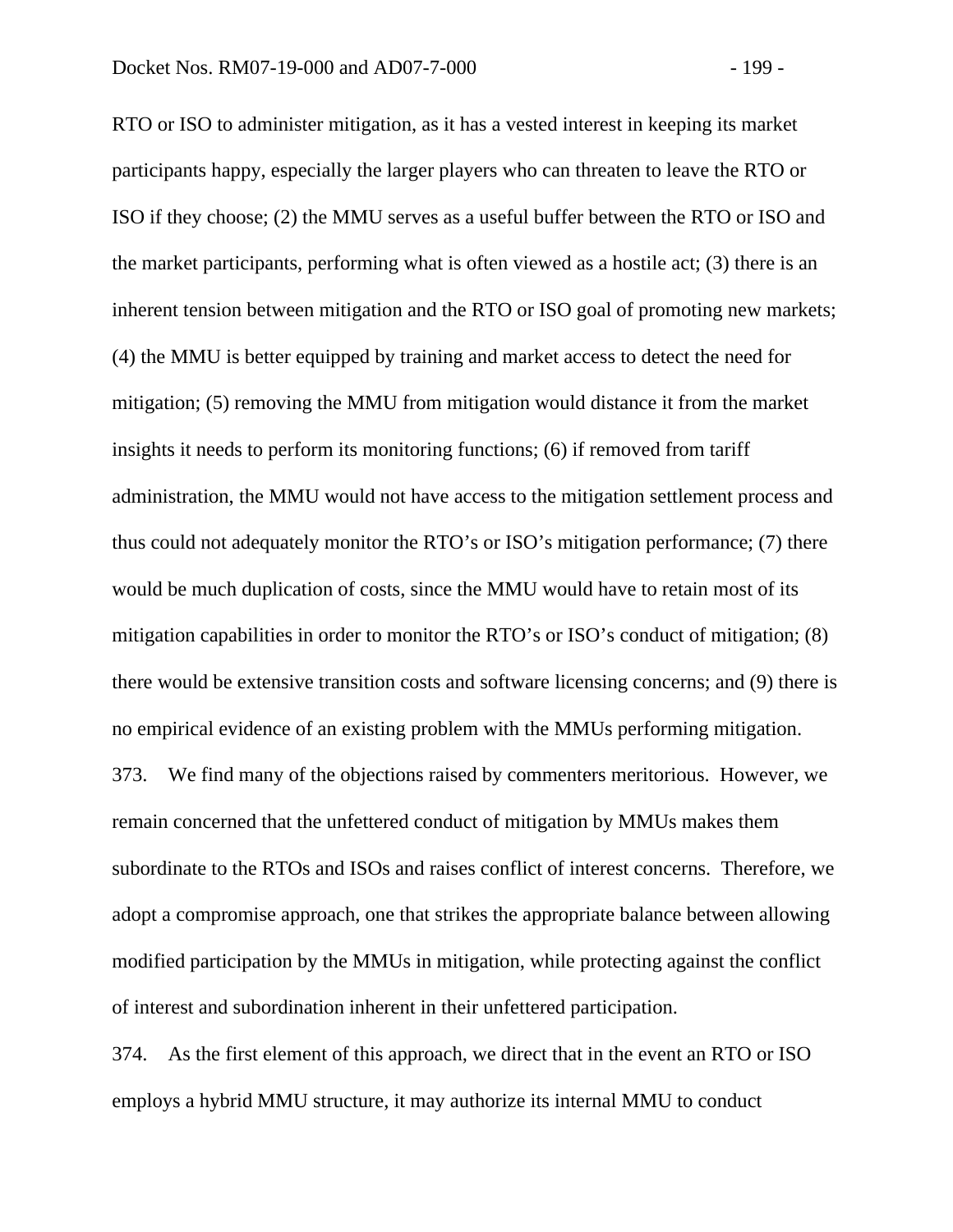mitigation. An internal MMU is a part of the RTO or ISO, and allowing it to conduct mitigation adequately separates it from the monitoring duties of the external market monitor and places mitigation within the RTO or ISO itself. However, this solution only works if the external market monitor is charged with the responsibility of reviewing the quality and appropriateness of the mitigation conducted by the internal market monitor. We therefore require that in the event an RTO or ISO with a hybrid MMU structure permits its internal market monitor to conduct mitigation, it must assign its external market monitor the responsibility, and give it adequate tools, to monitor the quality and appropriateness of that mitigation.

375. As the second element of our approach, we find useful Potomac Economics' distinction between prospective and retrospective mitigation. It is only prospective mitigation that affects the operation of the market, and therefore it is only prospective mitigation that creates a potential conflict of interest for an MMU. Therefore, we direct that RTOs and ISOs may allow their MMUs, regardless of whether it uses a hybrid structure, to conduct retrospective mitigation. For these purposes, we consider prospective mitigation to include only mitigation that can affect market outcomes on a forward-going basis, such as altering the prices of offers or altering the physical parameters of offers (e.g., ramp rates and start-up times) at or before the time they are considered in a market solution. All other mitigation would be considered retrospective. We also determine that the MMU may provide the inputs required by the RTO or ISO to conduct prospective mitigation, including determining reference levels, identifying system constraints, cost calculations and the like. This will enable the RTO or ISO to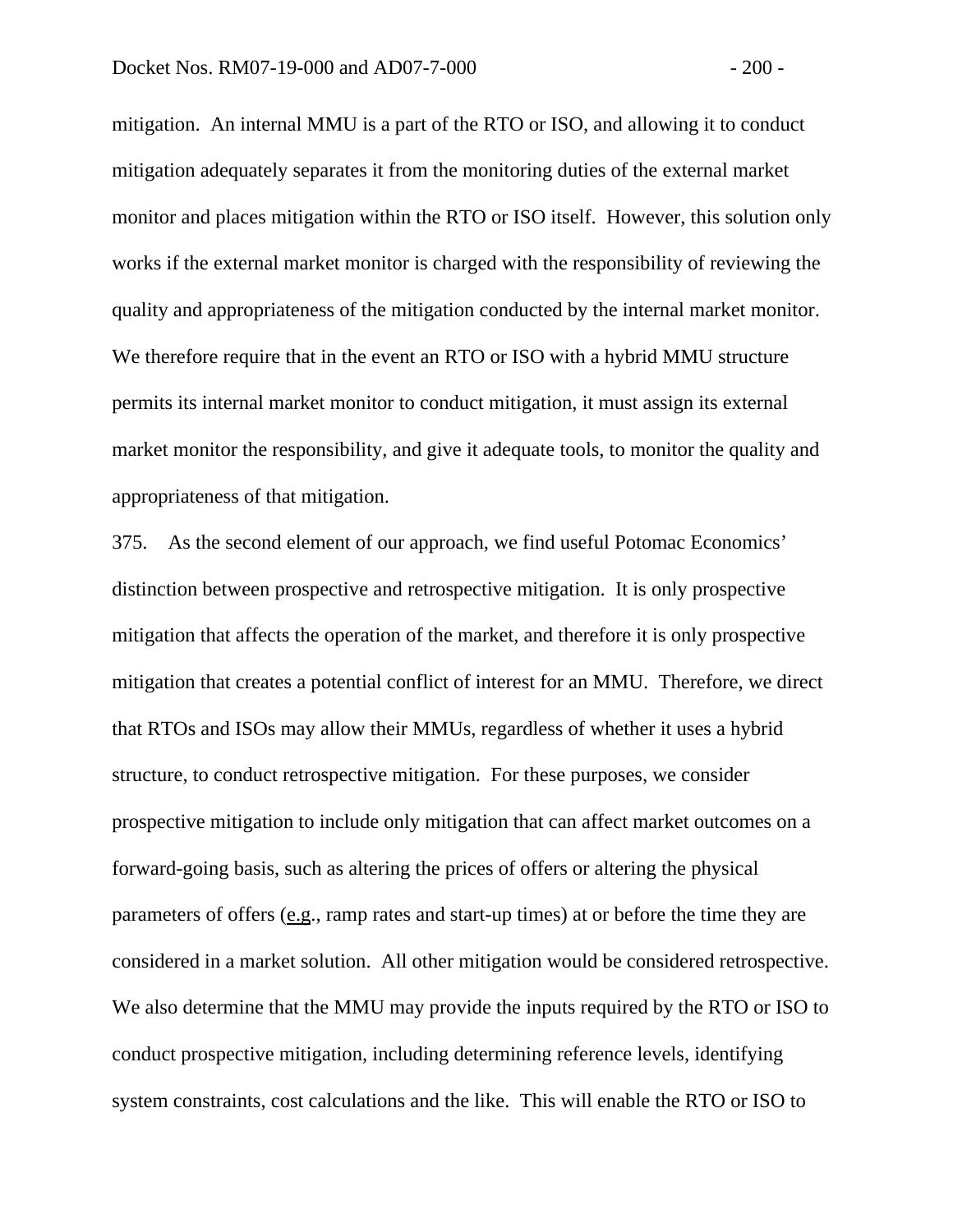utilize the considerable expertise and software capabilities developed by their MMUs, and reduce wasteful duplication.

376. As noted by Potomac Economics and by PJM in its supplemental comments, a number of our orders specifically lodge elements of mitigation and administration within the MMUs. Many of these may properly be considered retroactive mitigation, and the RTOs' or ISOs' tariffs would not need to be adjusted to remove these responsibilities from the MMU's purview. Should there be any question of categorization, whether for existing or proposed tariff provisions, the RTO or ISO may seek guidance from the Commission in its compliance filing.

377. We also direct that purely administrative matters, such as those identified by CAISO (enforcement of late fees and the untimely submission of outage reports and meter data), should be conducted by the RTO or ISO, rather than the MMU. Such activities are remote from the core duties that this Final Rule assigns to the market monitoring function.

378. We also direct that the tariffs of RTOs and ISOs clearly state which functions are to be performed by MMUs, and which by the RTO or ISO. This separation of functions will serve to eliminate RTO or ISO influence over the MMUs, and remove the concern that MMU assistance in mitigation makes it subordinate to the RTO or ISO.

379. Finally, we direct the RTOs and ISOs to review their mitigation tariff provisions with a view to making them as non-discretionary as possible, whether performed by the MMU or by the RTO or ISO, and to reflect any needed changes in their compliance filings. This will go a long way toward removing the ability of either entity to act in a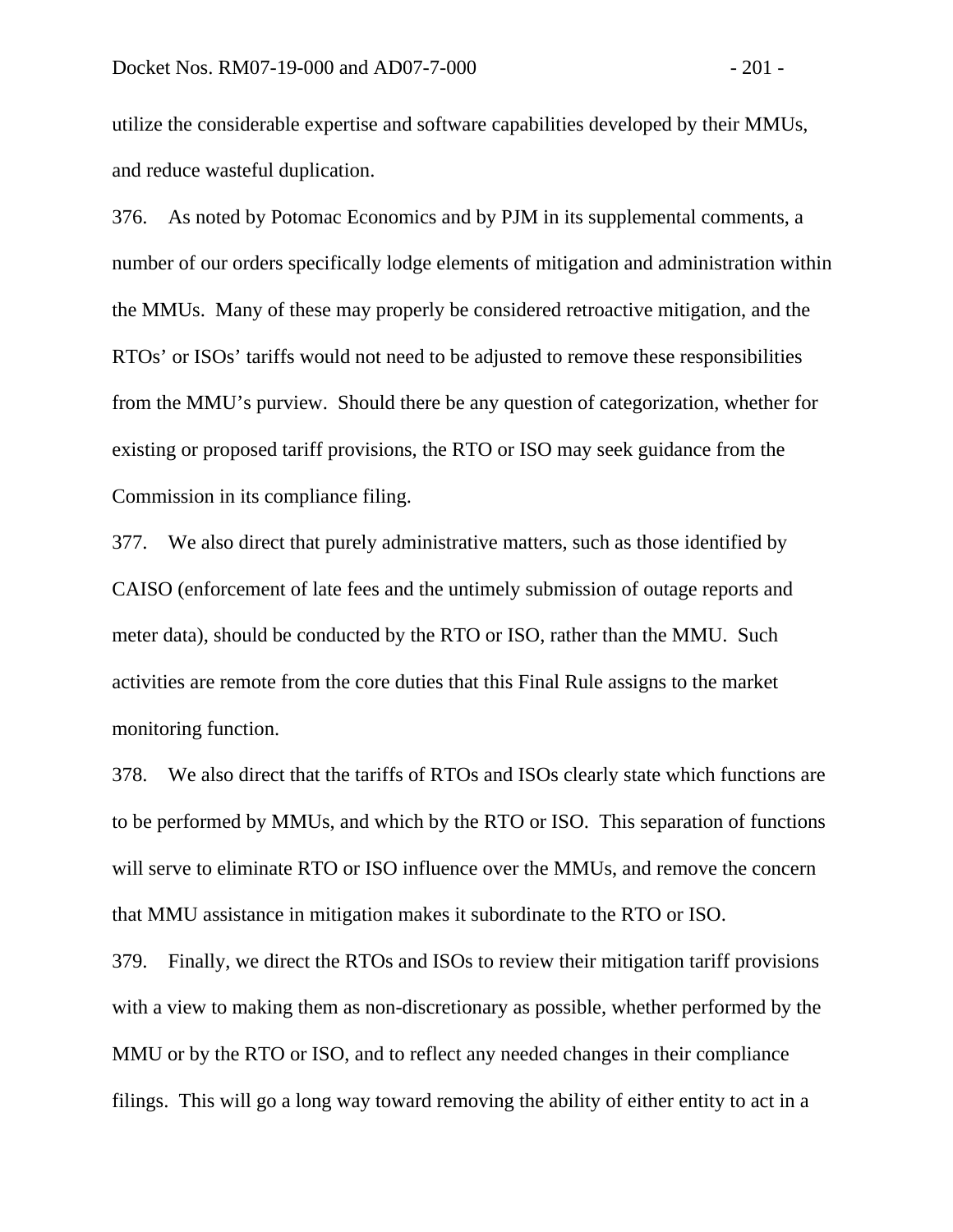discriminatory manner, and will facilitate the monitoring and review of mitigation activities.

# **e. Ethics**

## **i. Commission Proposal**

380. In the NOPR, the Commission proposed that development of particular ethics standards to be applied to MMUs should be left in the first instance to the discretion of the RTOs and ISOs. However, the Commission noted that these standards should include certain minimum requirements, as follows: (1) employees shall have no material affiliation (to be defined by the RTO or ISO) with any market participant or affiliate; (2) employees shall not serve as an officer, employee, or partner of a market participant; (3) employees shall have no material financial interest in any market participant or affiliate (allowing for such potential exceptions as mutual funds and non-directed investments); (4) employees shall not engage in any market transactions other than the performance of their duties under the tariff; (5) employees shall not be compensated, other than by the RTO or ISO, for any expert witness testimony or other commercial services to the RTO or ISO or to any other party in connection with any legal or regulatory proceeding or commercial transaction relating to the RTO or ISO or to the RTO or ISO markets; (6) employees may not accept anything of value from a market participant in excess of a de minimis amount, to be decided on by the RTO or ISO; and (7) employees must advise their supervisor (or, in the case of the MMU manager, advise the RTO or ISO board) in the event they seek employment with a market participant and must disqualify themselves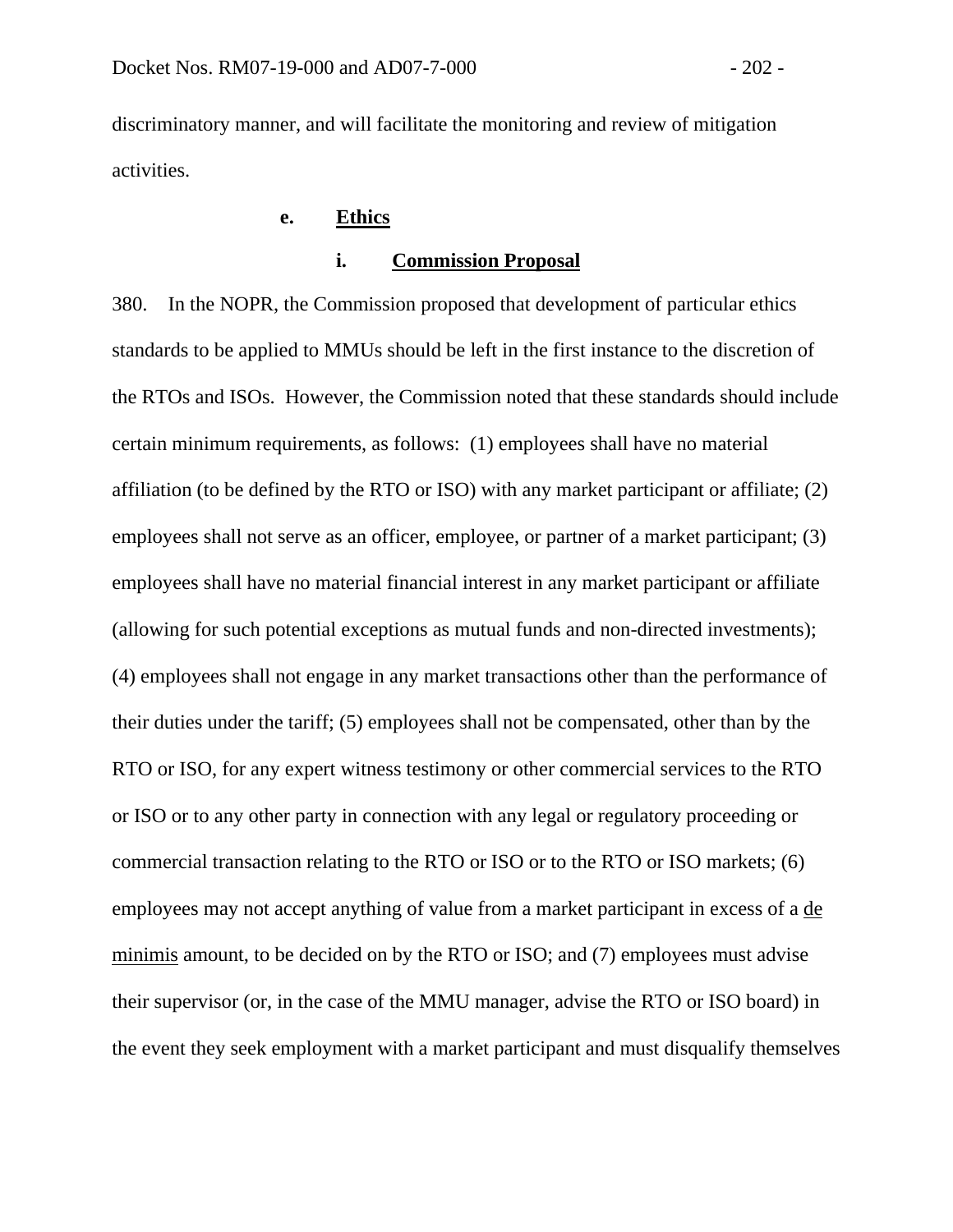from participating in any matter that would have an effect on the financial interest of such market participant.**<sup>468</sup>**

## **ii. Comments**

381. All commenters addressing the subject agree that ethical standards should be imposed on MMU employees.**<sup>469</sup>** All but one of these commenters agree that the standards should appear in a tariff provision, thus making the MMU subject to an enforcement action. However, FirstEnergy, stating that it is opposed to collecting from RTO or ISO members any penalties assessed to an RTO or ISO, prefers that the MMU adopt ethics standards internally and implement them by managing and disciplining its employees.**<sup>470</sup>** APPA and Ohio PUC suggest adding a provision to the standards covering post-employment activities.**<sup>471</sup>** Midwest ISO states its market monitor performs independent work for other entities under Commission-approved monitoring plans, and requests clarification that the minimum guidelines the Commission proposes would not prohibit other employees of the MMU's firm from performing independent monitoring

**<sup>471</sup>** APPA at 86; Ohio PUC at 25-26.

**<sup>468</sup>** The Commission noted that some external MMUs may currently have business associations that would be prohibited under these proposed minimum requirements, such as unrelated consulting work for participants in its RTO's or ISO's markets. If that is the case, the Commission proposed that the RTO or ISO should propose a suitable transition plan in its compliance filing. NOPR, FERC Stats. & Regs. ¶ 32,628 at n.200.

**<sup>469</sup>** Ameren; APPA; CAISO; California PUC; DC Energy; EEI; FirstEnergy; Industrial Consumers; ISO New England; Midwest ISO; North Carolina Electric Membership; NRECA; Ohio PUC; PG&E; PJM Power Providers; Potomac Economics; Reliant; SPP; and TAPS.

**<sup>470</sup>** FirstEnergy at 15-16.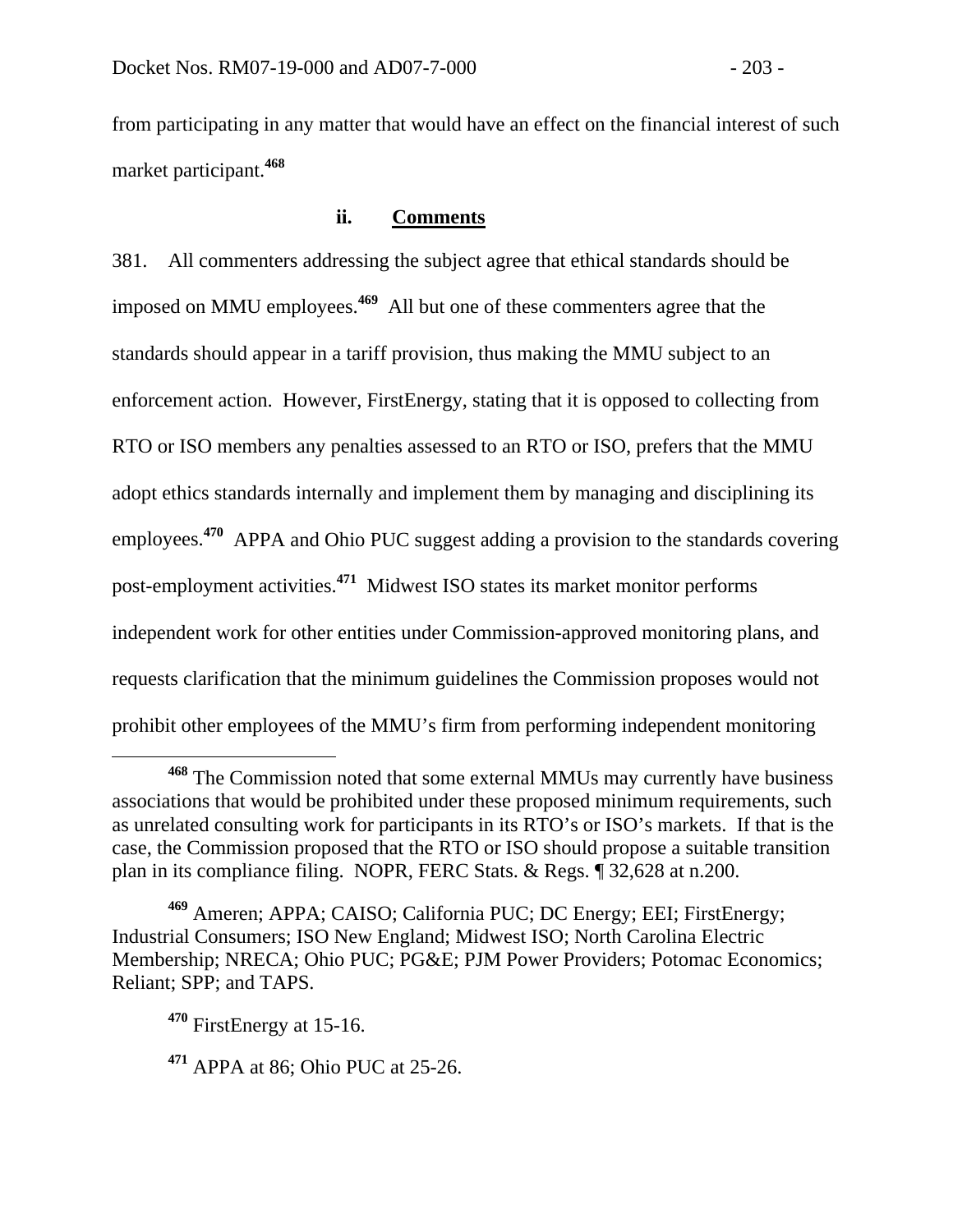for other entities. Potomac Economics, the Midwest ISO's MMU, requests the same clarification, noting that the work is not done on behalf of the company.**<sup>472</sup>** NRECA asserts that ethics standards should include civil penalties.**<sup>473</sup>**

382. Potomac Economics proposes that the Commission should include the phrase "other than the RTO or ISO" after the first clause in proposed minimum requirement (5), as omission of the phrase would prohibit compensation of MMU employees for any expert witness testimony or other commercial services on behalf of the Commissionapproved RTO or ISO, thus preventing the MMU from performing many of the required market monitoring functions.**<sup>474</sup>**

# **iii. Commission Determination**

383. There was widespread agreement among the commenters that ethics standards should be imposed, and the importance of such standards calls for their inclusion in the RTO's or ISO's tariff, subject to enforcement by the Commission. (The manner of such potential enforcement, including whether civil penalties might be imposed and the avenue by which any such penalties might be collected, is beyond the scope of this Final

**<sup>472</sup>** Midwest ISO at 26-27; Potomac Economics at 13.

**<sup>473</sup>** NRECA at 53-54.

**<sup>474</sup>** Potomac Economics at 11-13.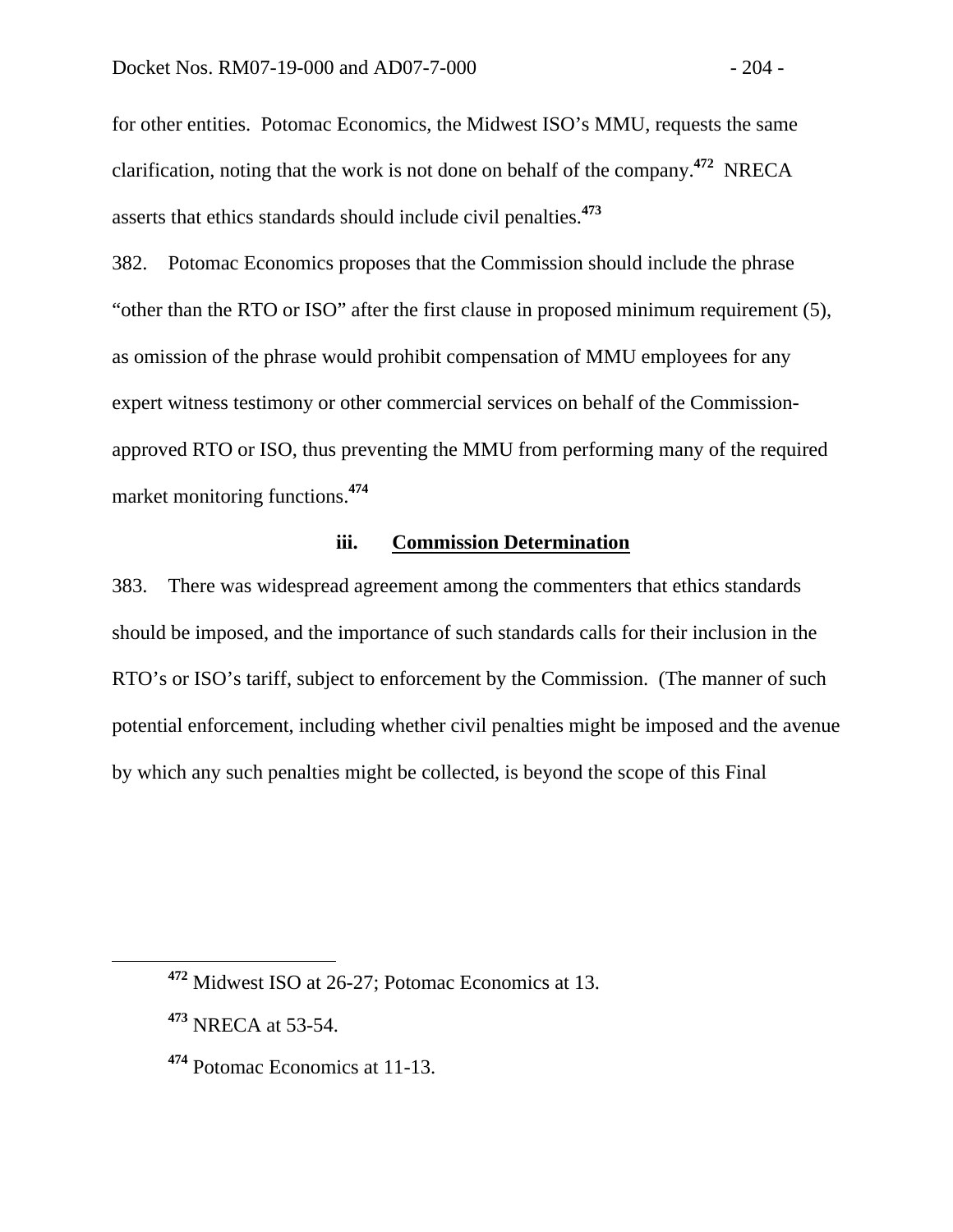Rule.**<sup>475</sup>**) Therefore, we direct that each RTO and ISO include in its tariff the minimum ethics standards set forth in the NOPR, with certain modifications as set forth below. 384. We note that the requirements we impose are minimums, and an RTO or ISO is free to propose more stringent ones. Therefore, the appropriate place to request additional requirements, such as the suggested extension of the standards to postemployment activities, would be in stakeholder meetings, or before the Commission when the RTO or ISO makes its tariff compliance filing.

385. Midwest ISO and Potomac Economics request clarification that the ethics standards do not prohibit employees of the MMU from performing monitoring for entities other than RTOs or ISOs. We clarify that if the employing entity is not a market participant in the particular RTO or ISO for whom the MMU already performs market monitoring, such engagement is permissible. However, if the employing entity is a market participant in the RTO or ISO for whom the MMU already performs market monitoring, the proposed work would entail the same conflict of interest as would any other consulting services. We are cognizant of the fact that if an MMU currently has such engagements in place, it will take a certain amount of time to unwind the association or make other suitable arrangements. We direct the RTO or ISO to apprise the Commission of such engagements in its compliance filing, and to propose a transition

**<sup>475</sup>** See Revised Policy Statement on Enforcement, 123 FERC ¶ 61,156 (2008) (discussing the factors to be considered in determining what, if any, remedies are to be imposed in the case of violations of Commission rules and regulations).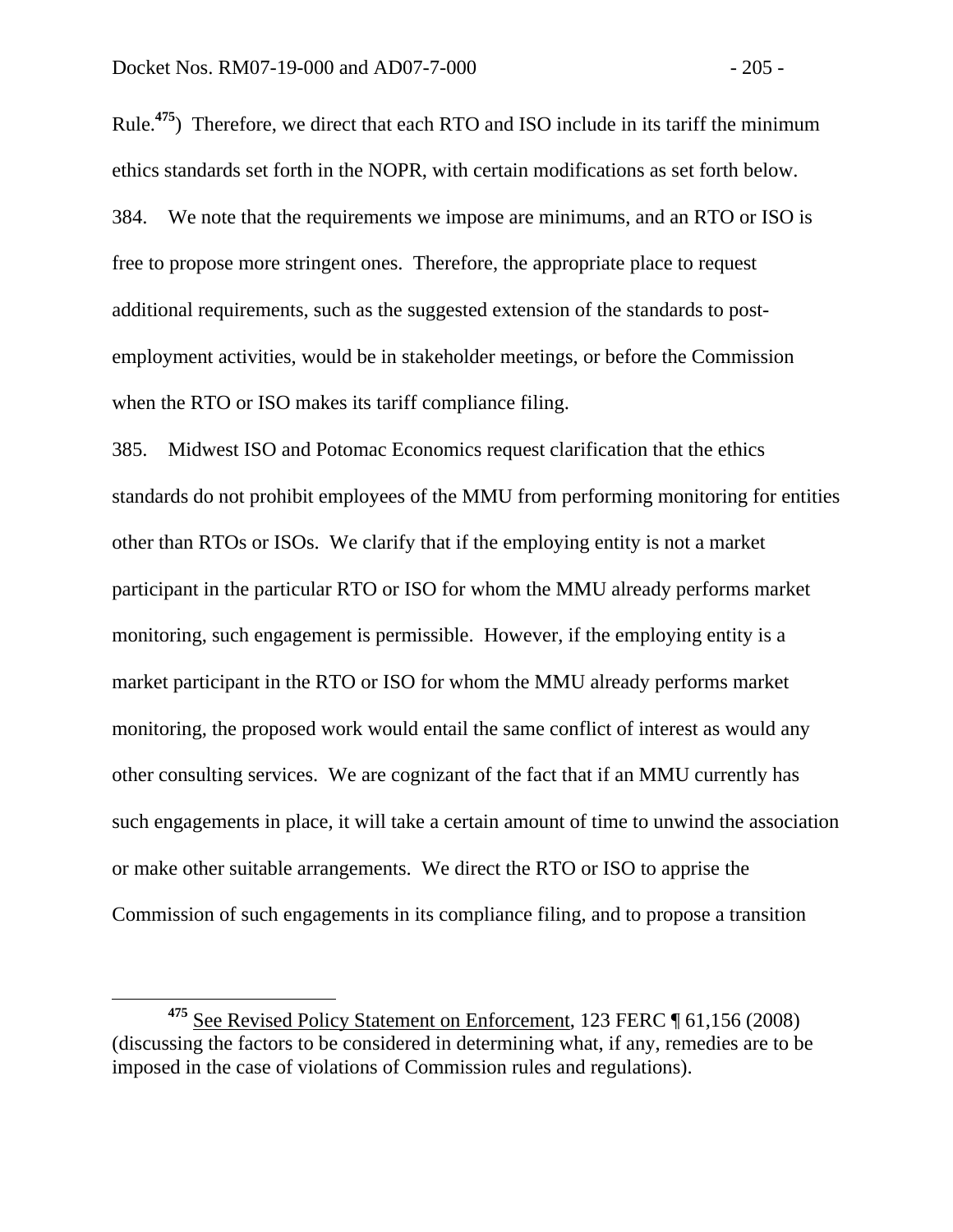plan for dealing with them in a manner consistent with the aims expressed in this Final Rule, as the Commission proposed in the NOPR.**<sup>476</sup>**

386. We agree with Potomac Economics that the NOPR's regulatory text inappropriately omitted the phrase "other than the RTO or ISO" after the first clause of proposed minimum ethical requirement (E). (The phrase was included in the body of the NOPR itself). We direct that the RTO and ISO tariffs should include the omitted phrase, and we correct the regulatory text in this Final Rule.

387. We also note that both the body of the NOPR and the regulatory text refer to "employees," whereas the intent of the provision encompasses both the MMU itself as well as its employees. We therefore direct the RTOs and ISOs to specify that their MMU ethics standards apply to the MMU itself as well as to its employees.

## **f. Tariff Provisions**

### **i. Commission Proposal**

388. The Commission proposed in the NOPR that RTOs and ISOs be required to include in their tariffs, and centralize in one section, all of their MMU provisions. We noted that including all MMU provisions in the tariff will ensure they are made subject to the compliance requirements that attach to tariff provisions, and thus will give to interested parties notice and an opportunity to intervene when a tariff filing is made. 389. The Commission also proposed that RTOs and ISOs include an MMU mission statement in the introductory portion of its MMU tariff section, setting forth the goals to

**<sup>476</sup>** NOPR, FERC Stats. & Regs. ¶32,628 at P 200.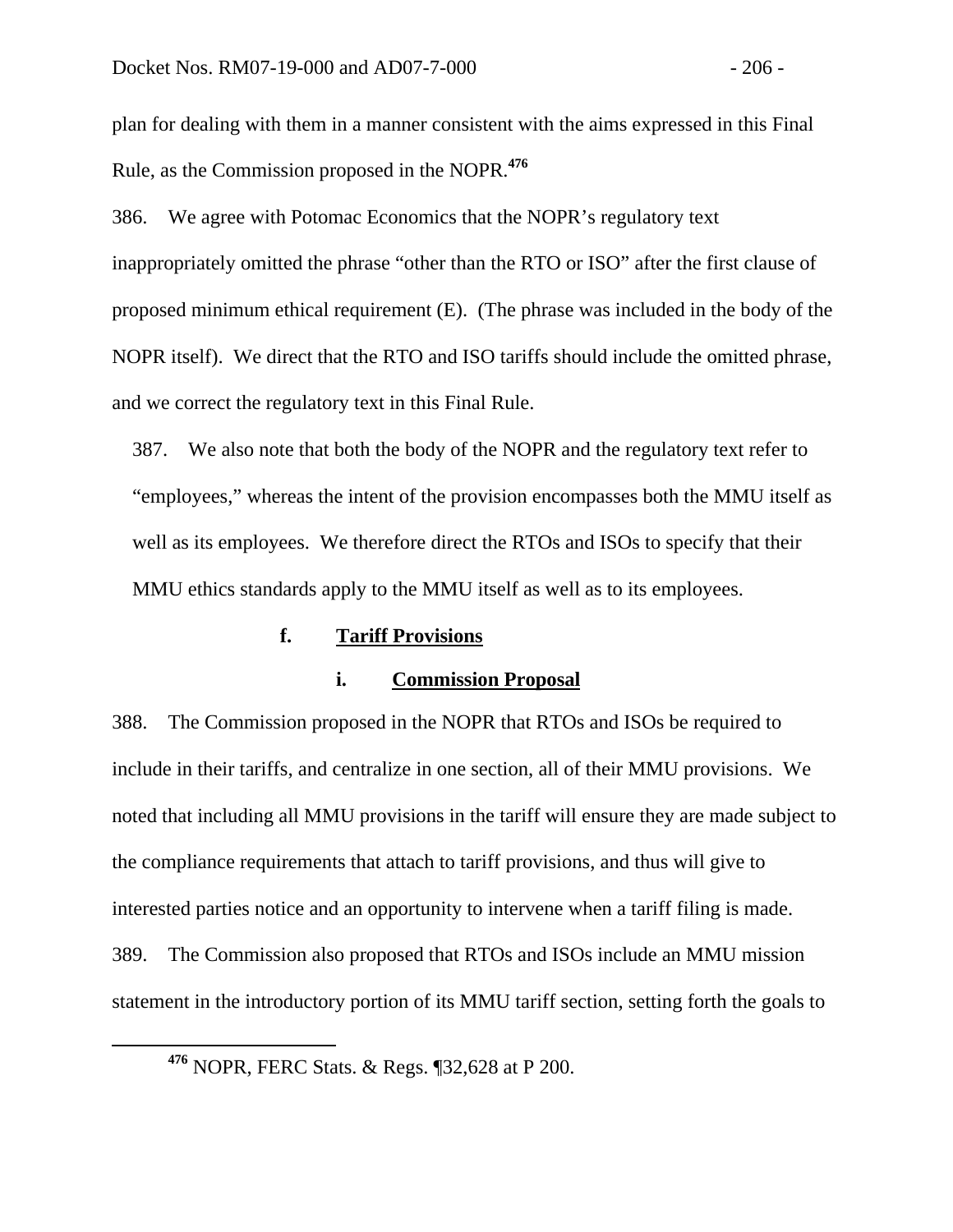be achieved by the MMU, including the protection of both consumers and market participants by the identification and reporting of market design flaws and market power abuses.

390. The Commission further proposed that the RTOs and ISOs meet these requirements at the time they make their compliance filings in connection with this proceeding.

## **ii. Comments**

391. Commenters support the proposal to locate all MMU provisions in one section of the RTO or ISO tariffs.**<sup>477</sup>** Two commenters agree these provisions should include a mission statement.<sup>478</sup> APPA states the best starting point for this kind of statement is Attachment M to the PJM/MMU Settlement Agreement.**<sup>479</sup>** FirstEnergy opposes the option of leaving existing MMU provisions in their current location in addition to placing them in a new section of the tariff, since it believes this would be administratively inconvenient and has the potential to create inconsistencies.**<sup>480</sup>** PG&E does not oppose

- **<sup>479</sup>** APPA at 87.
- **<sup>480</sup>** FirstEnergy at 14.

**<sup>477</sup>** Ameren; APPA; California PUC; Constellation; DC Energy; EEI; FirstEnergy; Industrial Consumers; ISO New England; Midwest ISO; North Carolina Electric Membership; Old Dominion; PG&E; Reliant; SPP; and Xcel.

**<sup>478</sup>** APPA at 87; EEI at 25.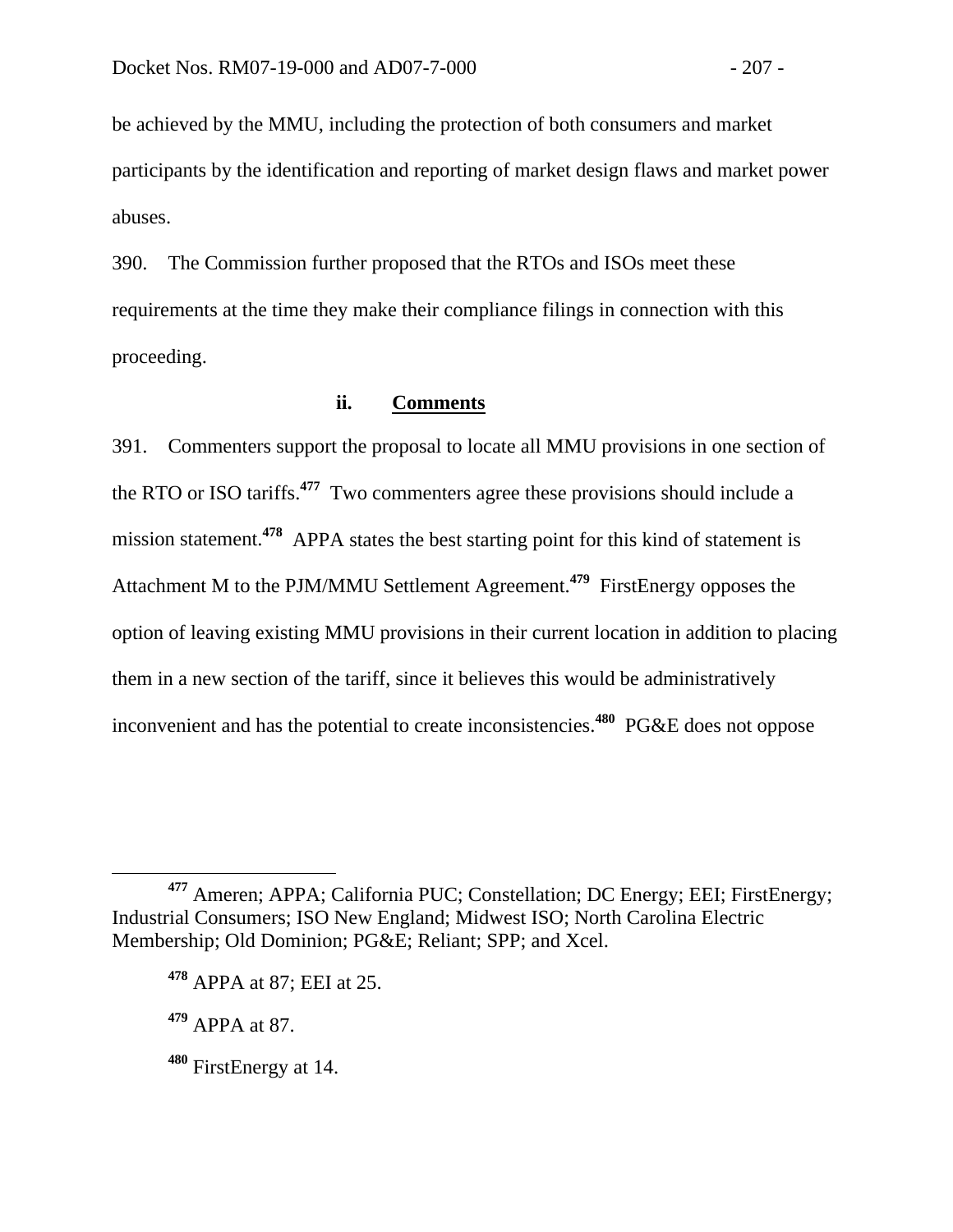posting MMU provisions elsewhere than in the MMU section, so long as appropriate cross-referencing is made.**<sup>481</sup>**

## **iii. Commission Determination**

392. We adopt the NOPR proposal and direct RTOs and ISOs to include in their tariffs, and centralize in one section, all of their MMU provisions. We also direct RTOs and ISOs to include a mission statement in the introductory portion of their MMU tariff section, which is to set forth the goals to be achieved by the MMU, including the protection of both consumers and market participants by the identification and reporting of market design flaws and market power abuses.

393. We adopt the suggestion that RTOs and ISOs may include various MMU provisions elsewhere in their tariff as well as in the centralized MMU section, if they believe context and clarity so require. However, we are sympathetic to the concern that this duplicative listing may create confusion. Therefore, we require RTOs and ISOs, if they make such a duplicative listing, to clearly note that the provision in question is also found in the centralized MMU section. We also direct the RTO or ISO to include in its tariff a provision stating that in the event of any inconsistency between provisions in the centralized MMU section and provisions set forth elsewhere, the provisions in the centralized MMU section control. Of course, the RTO or ISO should attempt to avoid any such inconsistencies.

**<sup>481</sup>** PG&E at 18-19.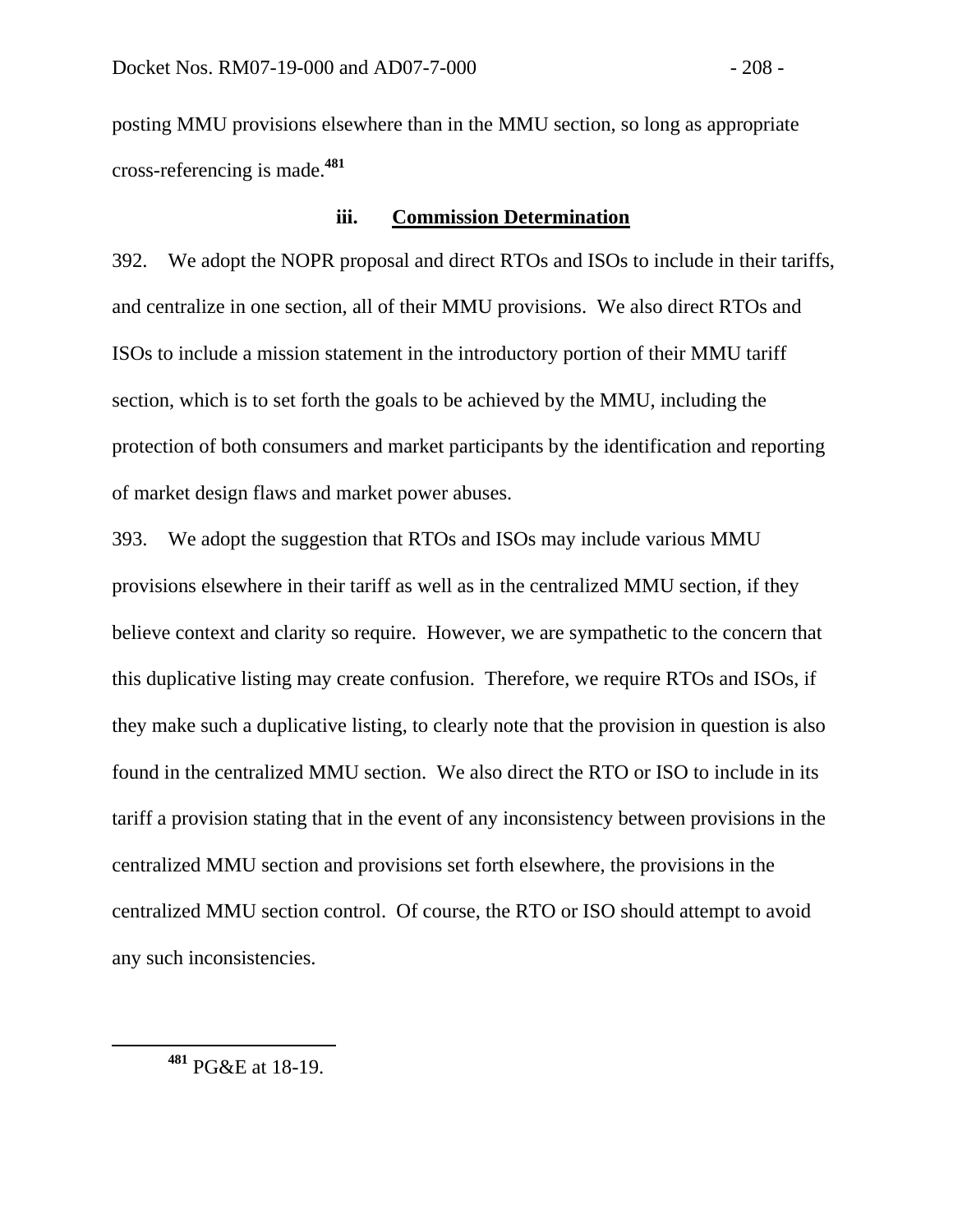394. We direct RTOs and ISOs to include their centralized MMU tariff sections in their compliance filings to be made in connection with this Final Rule.

### **3. Information Sharing**

#### **a. Enhanced Information Dissemination**

#### **i. Commission Proposal**

395. The Commission carried forward proposals in the NOPR that had been advanced in the ANOPR, and which were designed to enhance the dissemination of information by MMUs in several areas. Specifically, the Commission proposed that MMUs report on aggregate market performance on no less than a quarterly basis to Commission staff, to staff of interested state commissions, and to the management and board of directors of the RTOs or ISOs. The Commission also proposed the MMUs make one or more of their staff members available for regular conference calls with representatives from the Commission, state commissions and the RTO or ISO. In the NOPR, the Commission stated that the type of information to be released by the MMU may most fruitfully continue to be developed on a case-by-case basis, so long as it generally consists of market analyses of the type regularly gathered by the MMUs in the course of business, and so long as it remains subject to appropriate confidentiality restrictions.

396. The Commission proposed that market participants be included in the dissemination of reports, which could be accomplished via posting them on the RTO or ISO web site. However, the Commission stated that including market participants on conference calls would be unwieldy, and proposed limiting participation on such calls to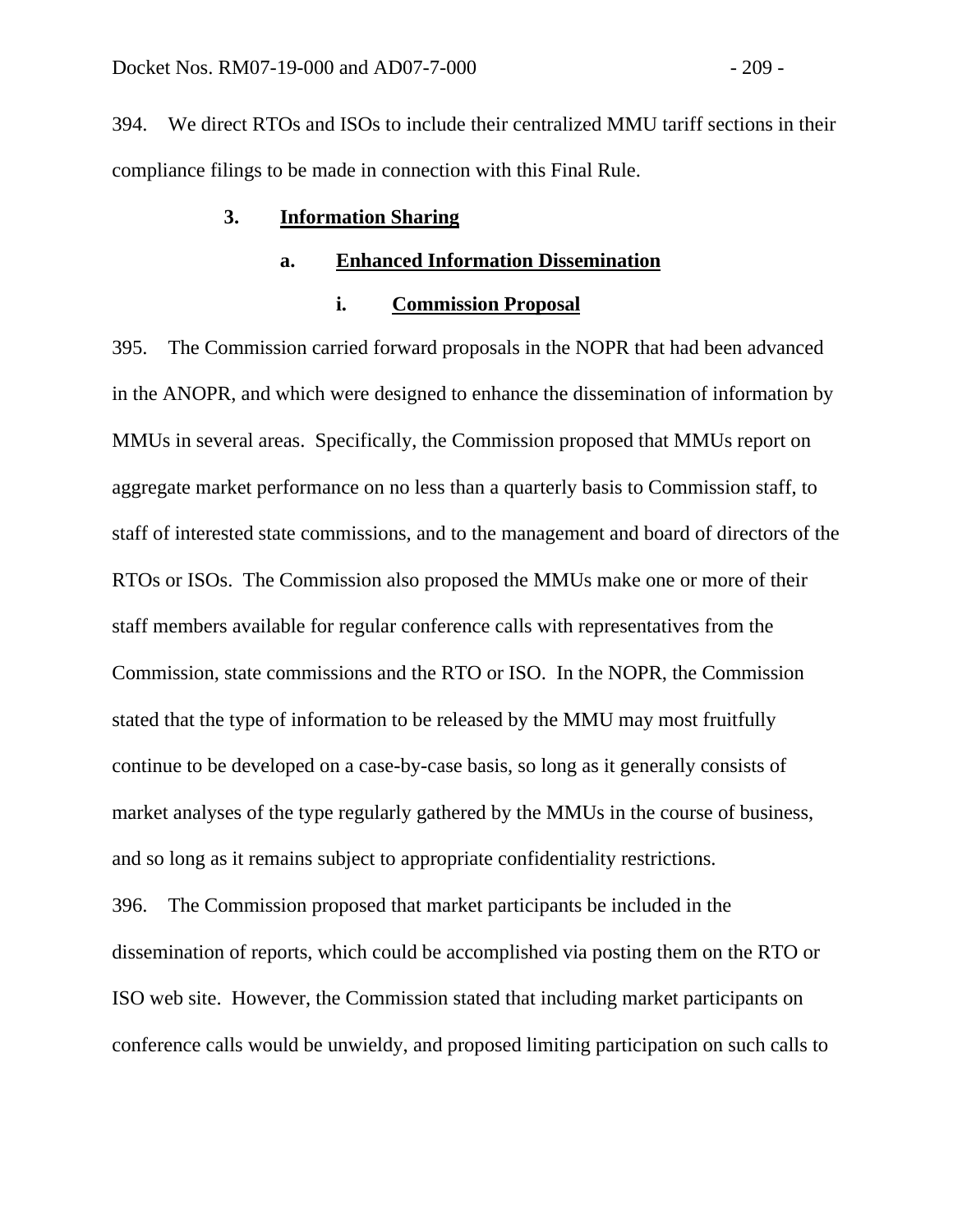Commission staff, RTO and ISO staff, staff of interested state commissions, and staff of state attorneys general should they express a desire to attend.

397. While the Commission noted that quarterly reports should not be as extensive as the annual state of the market report, it also stated that the annual state of the market reports have proven to be useful documents, and proposed that the RTOs and ISOs include in their tariffs a requirement for the MMUs to produce them, with the same dissemination (or broader, if desired) as the quarterly reports.

398. The Commission also proposed that the time period for the release of offer and bid data be reduced to three months, but that an RTO or ISO could propose a shorter period with accompanying justification or, if it demonstrates a potential collusion concern, a four-month lag period or some other mechanism to delay the release of a report if the release were otherwise to occur in the same season as reflected in the data.

399. Additionally, the Commission proposed to retain the practice of masking the identity of participants when releasing offer and bid data. The Commission further proposed that the RTO or ISO include in its compliance filing a justification of its policy regarding the aggregation or lack thereof of offer data and of cost data, discussing the manner in which it believes its policy avoids participant harm and the possibility of collusion, while fostering market transparency.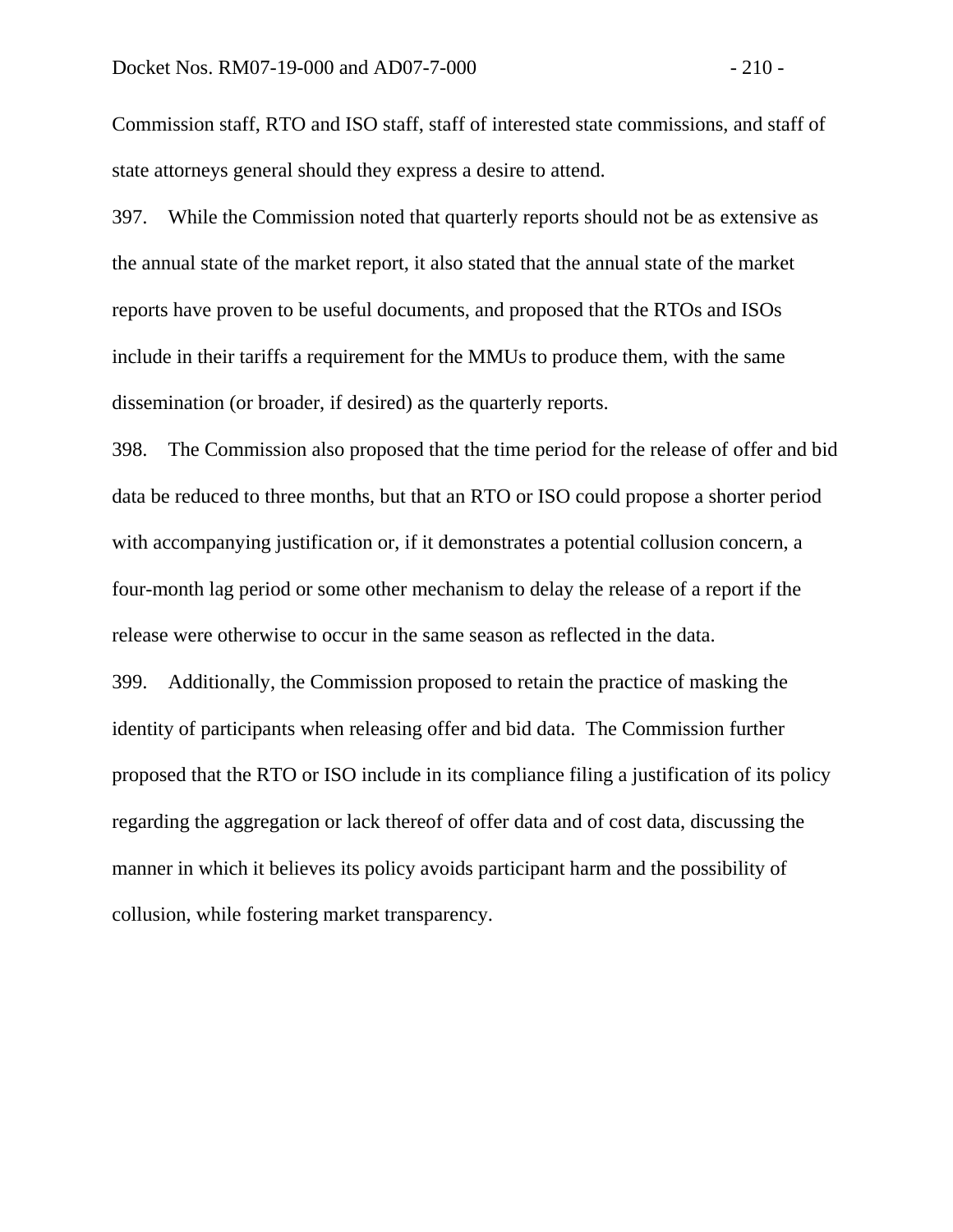400. Commenters in general support information sharing policies for MMUs,**<sup>482</sup>** and many commenters noted that the Commission struck a good balance between the need for information and the limitations of the MMUs.**<sup>483</sup>**

401. Several commenters generally support the approach of developing the types of material to be disseminated on a case-by-case basis.**<sup>484</sup>** EEI supports this flexible approach as long as the information is developed in the ordinary course of business by the MMU and is subject to the same confidentiality restrictions that are applied to release of information as determined by each RTO or ISO, or the Commission.**<sup>485</sup>** Midwest Energy comments that as regulators of retail markets, state commissions should be aware of how the market is functioning.**<sup>486</sup>** New York PSC states that the Commission should clarify that its proposed rule is the minimum standard for the dissemination of information and the MMUs that currently provide information to state commissions under working procedures will not be limited by the proposal.**<sup>487</sup>**

**<sup>483</sup>** See, e.g., EEI; EPSA.

**<sup>484</sup>** See, e.g., EEI; FirstEnergy; Midwest Energy; Ohio PUC; and PJM Power Providers.

**<sup>485</sup>** EEI at 26.

**<sup>486</sup>** Midwest Energy at 4-5.

**<sup>487</sup>** New York PSC at 10.

**<sup>482</sup>** See, e.g., DC Energy; EEI; EPSA; Exelon; NEPOOL Participants; and Northeast Utilities.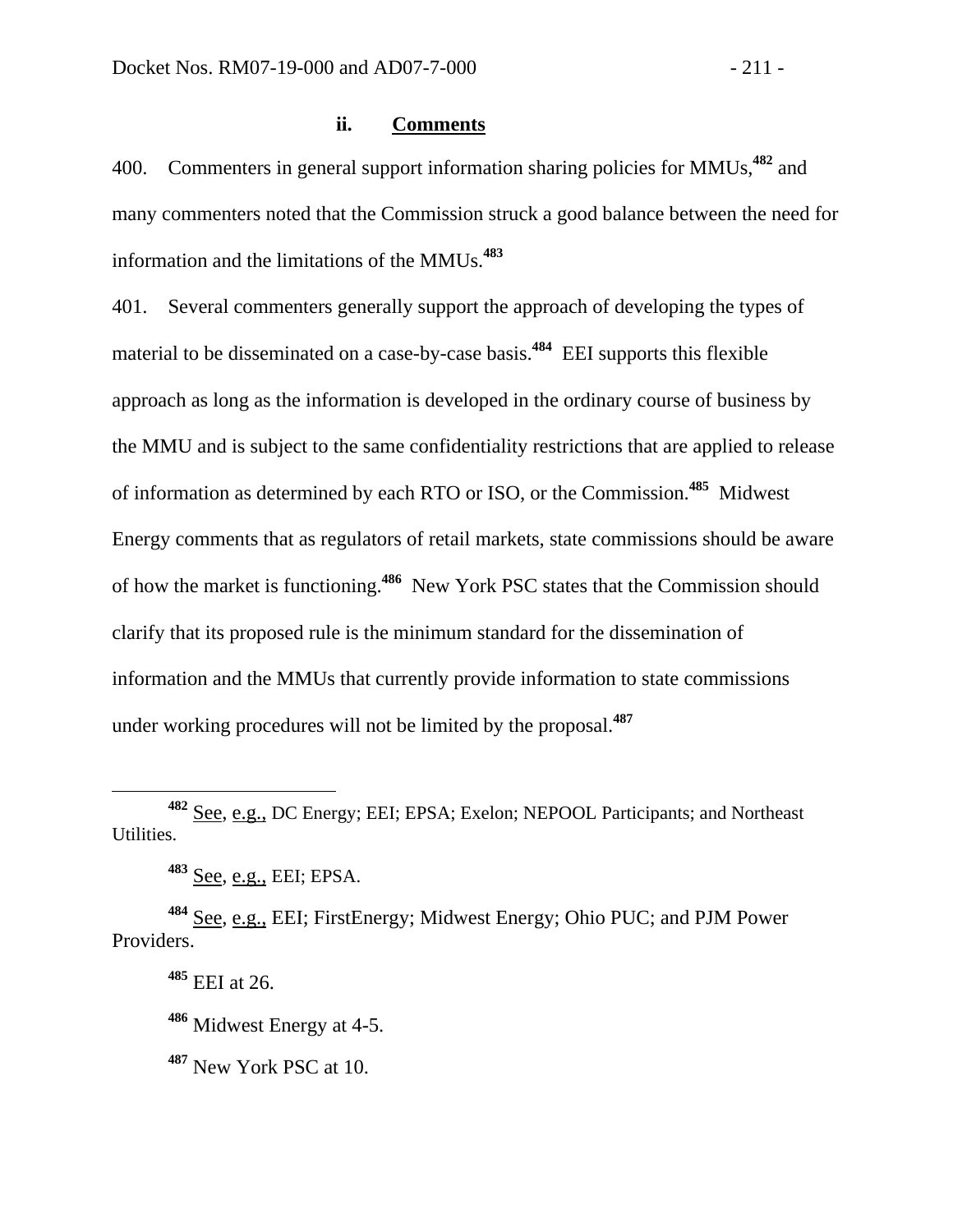402. APPA does not oppose this proposal but comments that a provision like the one in PJM's tariff, which allows the MMU to respond to requests for studies or reports by states, should be included in all RTO/ISO/MMU tariff sections.**<sup>488</sup>** PG&E believes that to the extent that state commissions need information about markets and market monitoring reports, it should be made clear that if the MMUs have data available as part of their overview of markets or preparation of reports, such data should be made available to state commissions for their use in analysis and oversight of market efficiency and trends.**<sup>489</sup>** Joint Commenters support an evaluation of the type of data each RTO or ISO should provide, stating that RTOs and ISOs can further improve their markets by describing in their compliance filings additional information they will disseminate.**<sup>490</sup>** Joint Commenters urge the Commission to require each RTO or ISO to engage in a stakeholder process to develop a detailed document governing the identification of the type of additional information the RTO or ISO will disseminate, and to describe the information to be disseminated in the compliance filing. Joint Commenters recommend that the Commission require each RTO or ISO to apply the following criteria: (1) RTOs and ISOs should provide information to the extent it reasonably can be expected (a) to facilitate improved market transparency, reliability or efficiency; (b) to assist stakeholders in detecting market design or software flaws and/or suspected market

**<sup>488</sup>** APPA at 87.

**<sup>489</sup>** PG&E at 20.

**<sup>490</sup>** Joint Commenters at 5.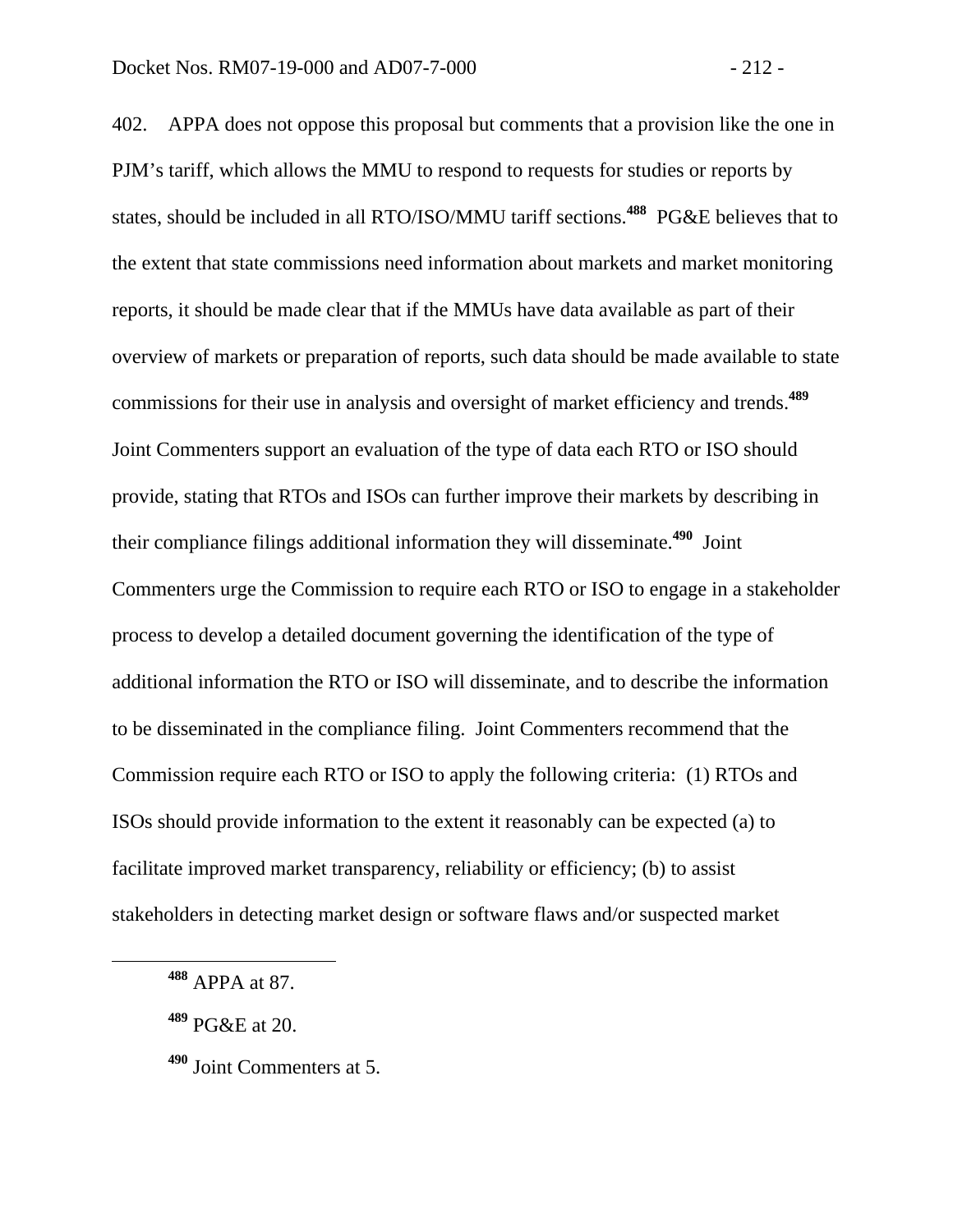manipulation; or (c) to assist market participants in their transaction activity; (2) provided that (a) the dissemination of the information will not harm the competitive dynamics of the market and (b) it is feasible from a resource allocation standpoint for the RTO to disseminate the information.**<sup>491</sup>**

403. NARUC believes that the Commission's proposal is a mistake, commenting that the Commission should provide explicit standards that assure that the states have the same access to data as does the Commission.**<sup>492</sup>** NARUC comments that (1) by granting such access, the Commission can leverage market oversight while, as explicitly acknowledged in the NOPR, giving state regulators access to data they need to fulfill their statutory responsibilities; (2) states need underlying data imbedded in aggregate information to verify and analyze MMU findings; and (3) states also recognize the need to protect from public disclosure information that could harm market participants or facilitate collusion.**<sup>493</sup>**

404. Commenters support the proposal to include market participants in the dissemination of reports.**<sup>494</sup>** NRECA, while supporting the proposal, is concerned that these reports may be insufficient if they do not provide the underlying data and assumptions used by the MMU to reach its conclusions, on the ground recipients may

**<sup>491</sup>** Id.

**<sup>493</sup>** Id.

**<sup>492</sup>** NARUC at 13-14.

**<sup>494</sup>** See, e.g., APPA; California PUC; Midwest ISO; Old Dominion; and NSTAR.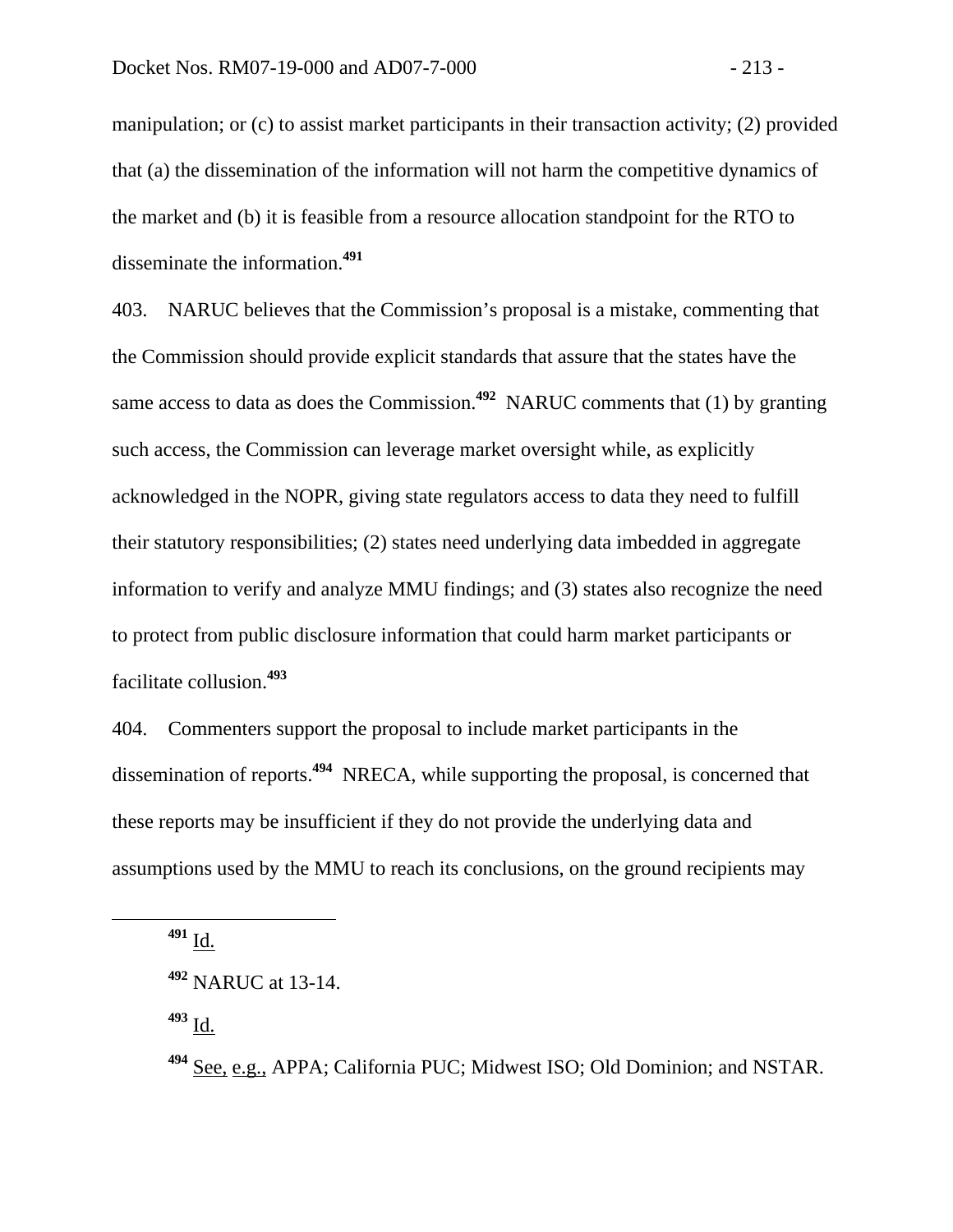only be getting the RTO's or ISO's "spin" on the situation. NRECA suggests that the Commission should ensure the MMU reports provide sufficient information or provide a process whereby stakeholders can obtain access, subject to appropriate confidentiality restrictions, to the data and findings underlying MMU reports.**<sup>495</sup>** NSTAR strongly supports including market participants in the dissemination of information on market abuses, and states that the reporting should be transparent as a deterrent and so market participants can assess how well the markets are working and whether changes are necessary.**<sup>496</sup>**

405. Several commenters do not support the Commission's proposal to limit access by market participants to conference calls.**<sup>497</sup>** APPA recommends that conference calls be archived and posted on the RTO or ISO web site for market participants who cannot be on the call.**<sup>498</sup>** Steel Producers and TAPS comment that the exclusion of market participants from such conference call is inappropriate, and that RTO or ISO stakeholder conference calls with numerous participants are commonplace.**<sup>499</sup>**

**<sup>498</sup>** APPA at 88.

**<sup>499</sup>** Steel Producers at 12; TAPS at 57.

**<sup>495</sup>** NRECA at 54-55.

**<sup>496</sup>** NSTAR at 8.

**<sup>497</sup>** See, e.g., APPA; Steel Producers; and TAPS.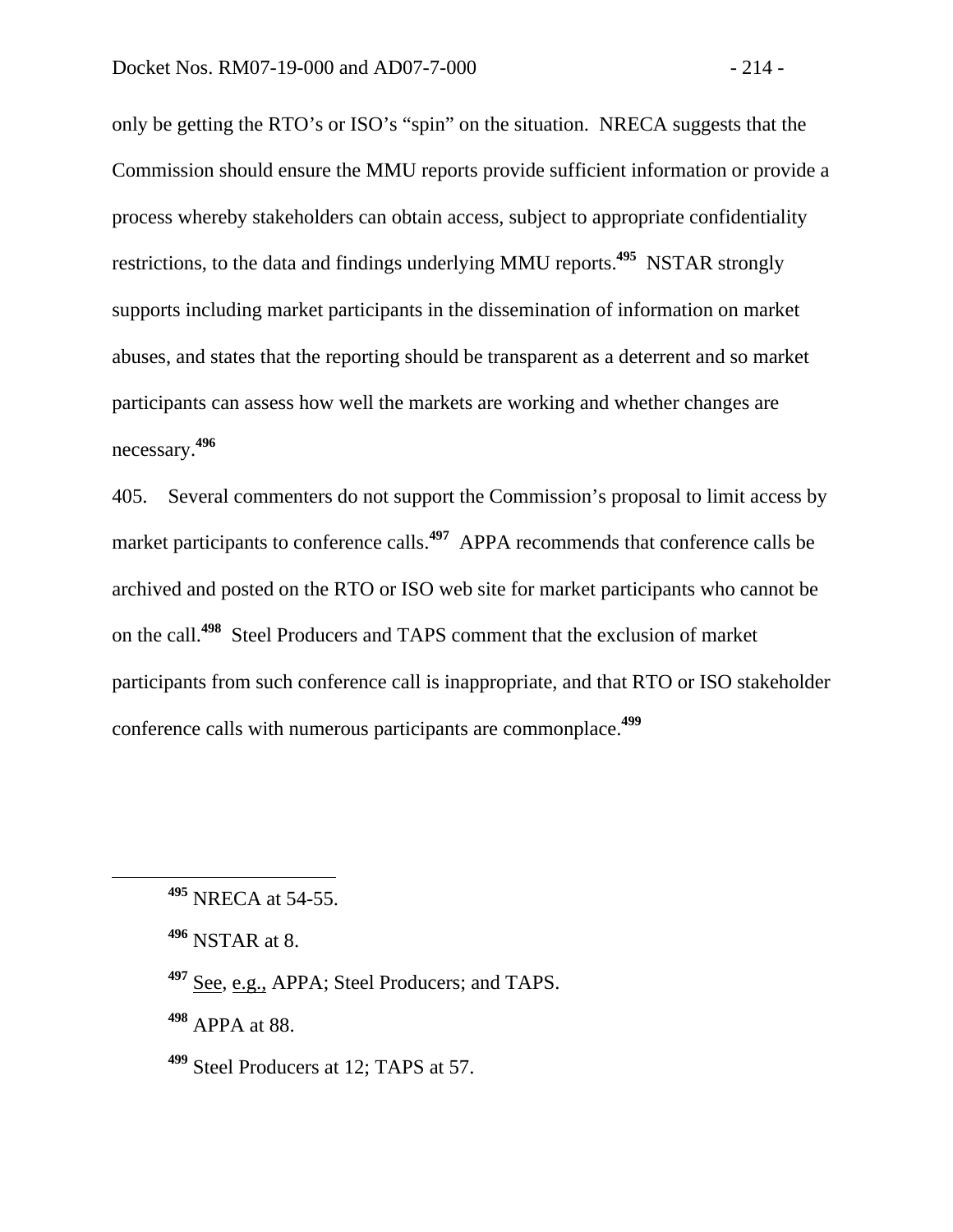406. Commenters generally supported the Commission's proposal and conclusions regarding quarterly and state of the market reports.**<sup>500</sup>** APPA comments that certain annual state of the market reports are both over-inclusive with the amount of data reported and under-inclusive in terms of relevant data provided, and that MMUs should strive for quality as well as quantity in the data provided. EPSA supports the Commission's conclusion that the quarterly reports should not be as extensive as the annual state of the market reports.**<sup>501</sup>**

407. Most commenters supported the reduction in lag time for offer and bid data to three months.**<sup>502</sup>** Several others wanted a shorter lag time: one month,**<sup>503</sup>** one week or less,**<sup>504</sup>** or immediate disclosure.**<sup>505</sup>** Several commenters suggested giving RTOs and ISOs flexibility to propose shorter or longer times.**<sup>506</sup>** Citing two studies, APPA argues

**<sup>500</sup>** See, e.g., EPSA; California PUC .

**<sup>501</sup>** EPSA at 14-15.

**<sup>502</sup>** See, e.g., EEI; California PUC; Industrial Consumers; ISO New England; Joint Commenters; Midwest ISO; North Carolina Electric Membership; NRECA; Reliant; SCE-SDG&E; and SPP.

**<sup>503</sup>** Industrial Consumers at 23.

**<sup>504</sup>** TAPS at 53-56.

**<sup>505</sup>** APPA at 89-91.

**<sup>506</sup>** EEI at 26-27 (citing regional factors); California PUC at 44; Joint Commenters at 4; and North Carolina Electric Membership at 19 (citing the need to prevent collusion); National Grid at 9; and SoCalEdison-SDG&E at 4.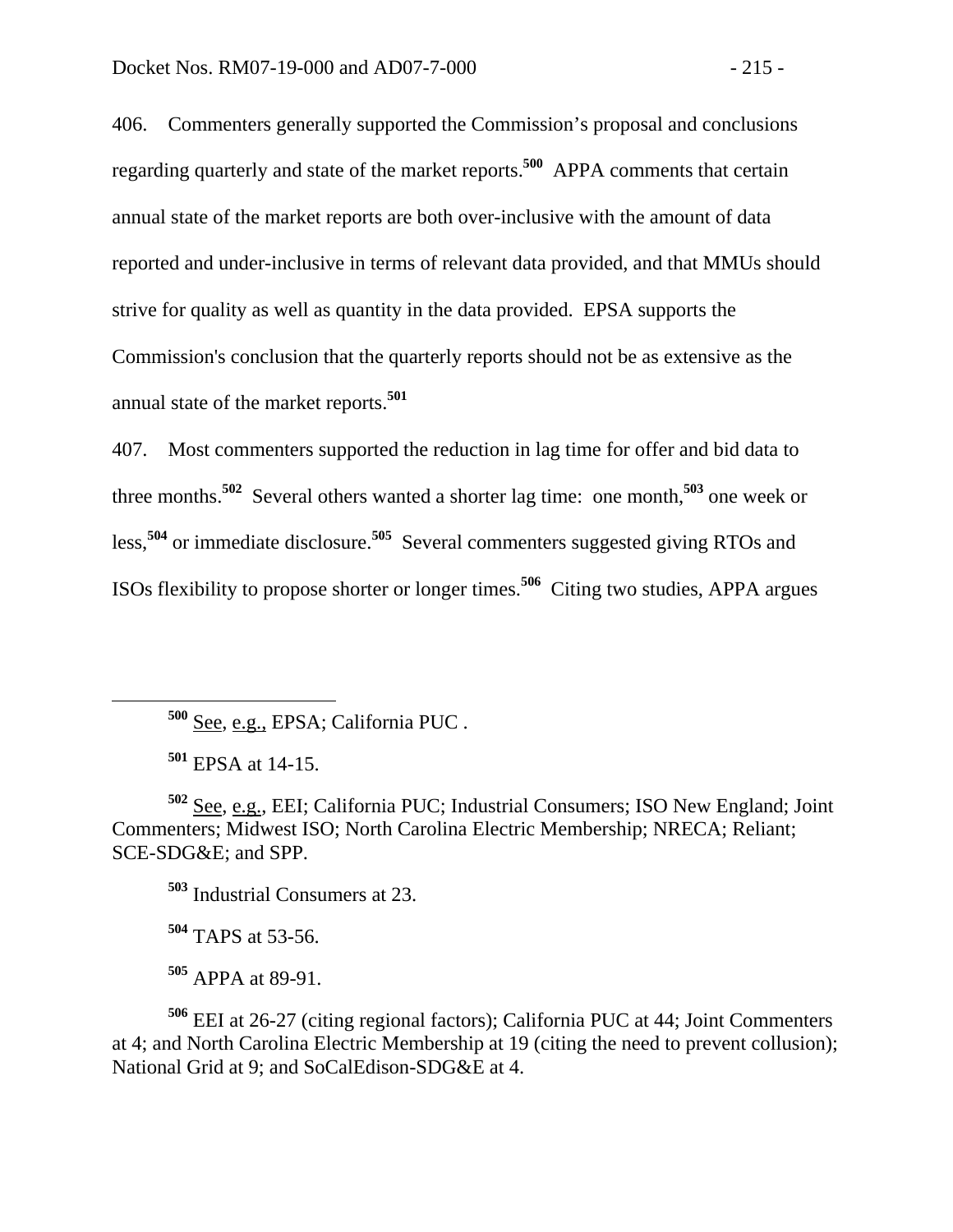that system lambdas should be disclosed at the same time as bid and offer data.**<sup>507</sup>** If the Commission requires a shorter period of time to release offer and bid data, EEI argues it should maintain and enhance the masking and aggregation features.**<sup>508</sup>** Although it supports the three-month period, Midwest ISO prefers leaving the decision to the stakeholders.**<sup>509</sup>**

408. PG&E states that it is important that information about offer and bid data be increasingly available as prices and price caps rise, with disclosure of bid data sufficiently timely to permit review of bids before the necessity to undertake any challenge to such sales. PG&E also states that there is a need for increased market transparency when prices hit established bid or price caps, as such bidding may be designed to manipulate market prices and take advantage of temporary conditions. PG&E requests the Commission to consider modifying its disclosure requirements to provide for greater market transparency for bids at caps, with discretionary authority to disclose participants who bid in the region of any applicable price cap.**<sup>510</sup>**

**<sup>507</sup>** APPA at 89-91 (citing McCullough and Stewart, Ann, The Missing Benchmark in Electricity Deregulation, McCullough Research (Dec. 20, 2007); Dunn, William, Data Required for Market Oversight—A Concept Paper for the Electric Market Reform Initiative of the American Public Power Association, Sunset Point LLC (Dec. 8, 2007) (Dunn Study)).

**<sup>508</sup>** As an example, bid data should be aggregated in categories of size and the coding used to describe bidders should be changed periodically. EEI at 26-27.

**<sup>509</sup>** Midwest ISO at 28-29.

**<sup>510</sup>** PG&E at 20-22.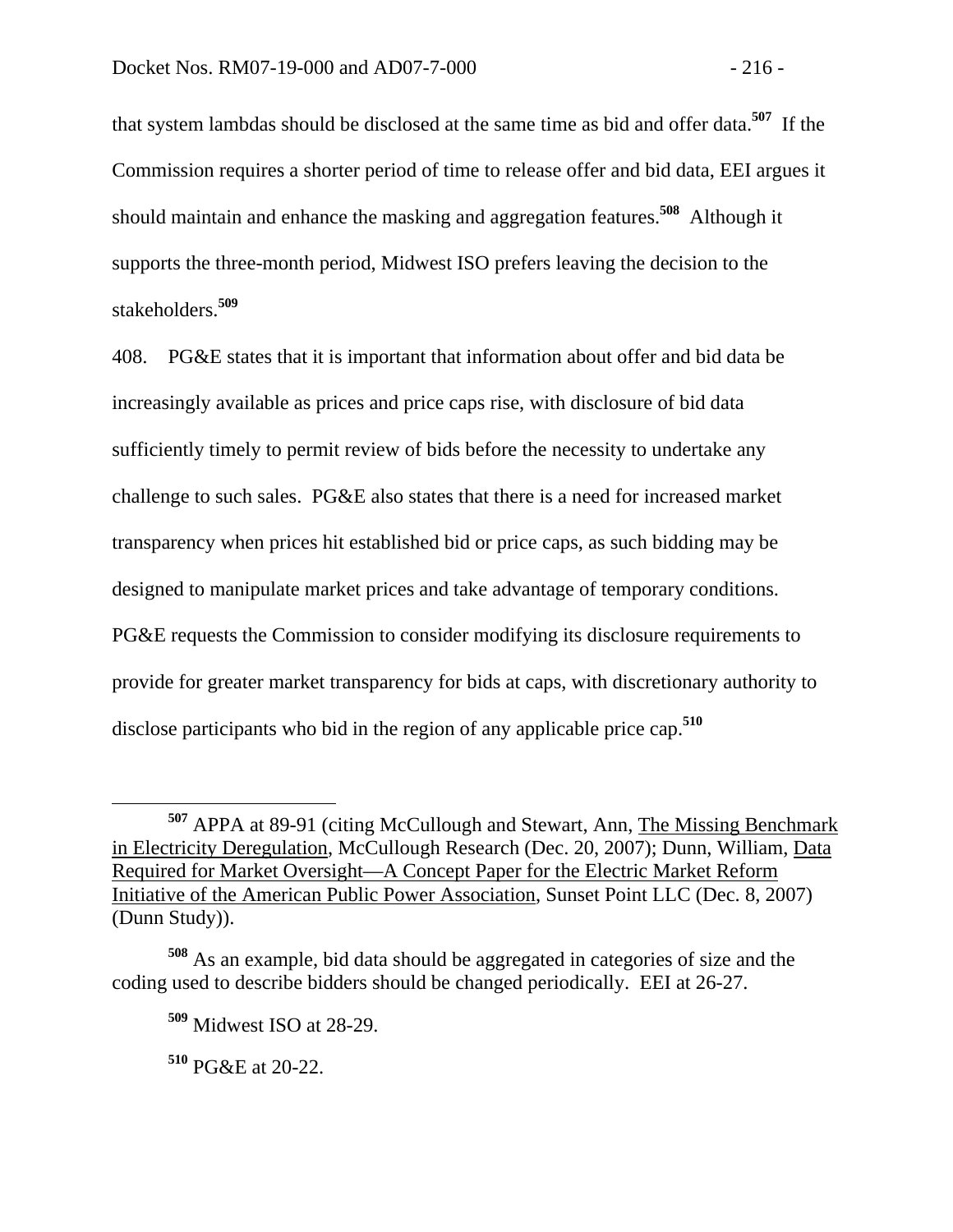409. TAPS proposes immediate disclosure, arguing that competitive markets thrive on information, not secrecy. More information in the hands of a larger number of competitors, in its opinion, would reduce the likelihood of collusion. TAPS cites competitive electric markets operating successfully in Australia, England and Wales, where the markets provide near real-time and historical data, including bid and offer data. TAPS also asserts that large generation-portfolio holders already know their offers for each of their multiple resources, and allowing RTOs or ISOs to make it available for free and more quickly would enable smaller market participants to compete on a level playing field and assist with market monitoring.**<sup>511</sup>**

410. A few commenters opposed the Commission's proposal to reduce the lag time from six to three months.**<sup>512</sup>** Ameren states that six months is a more appropriate time period to protect commercially sensitive data and guard against abuse.**<sup>513</sup>** Constellation does not support the reduction in lag time for release of information, but says if the Commission decides to do so, it should apply this policy to all areas of the market and require MMUs to post bid and offer data for demand and virtual markets under the same confidentiality provisions.**<sup>514</sup>** Ohio PUC states that the entities most likely to use the data are the market participants themselves, and believes there is little protection offered by

**<sup>514</sup>** Constellation at 17.

**<sup>511</sup>** TAPS at 53-56 (citing the Dunn Study).

**<sup>512</sup>** See, e.g., Ameren; Constellation; and Ohio PUC.

**<sup>513</sup>** Ameren at 36.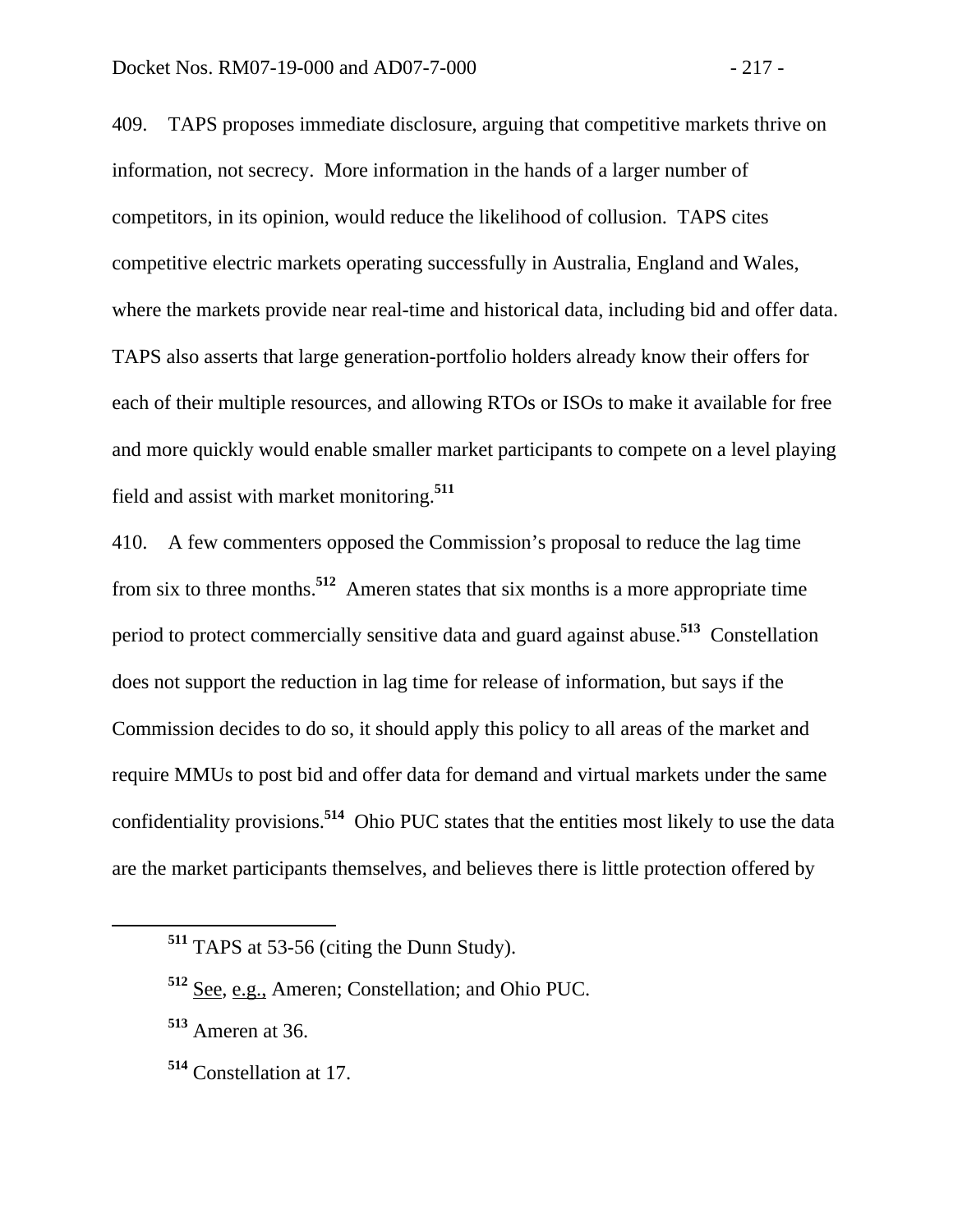masking the bidders' identities. It agrees with the Commission's analysis of the tradeoffs in reducing the lag period.**<sup>515</sup>**

411. All but two commenters support masking participant identity.**<sup>516</sup>** Ameren emphasizes the need to protect sensitive market data.**<sup>517</sup>** Dominion Resources and EEI oppose unmasking, Dominion Resources stating that masking is needed to avoid the possibility of bid or offer fixing, collusion, or other behavior detrimental to the market.**<sup>518</sup>** California PUC suggests unmasking after two years; it also proposes to change masking on January 1 of each year to prevent market participants from being able to figure out the market participants in current data.<sup>519</sup> SPP requests guidelines from the Commission on aggregating the data to protect the participant's identity.**<sup>520</sup>** Ameren proposes a mechanism where MMUs could give parties who have submitted false or inaccurate data the opportunity to correct any inaccuracies before the report is made final and submitted to the Commission.**<sup>521</sup>**

**<sup>520</sup>** SPP at 9.

**<sup>521</sup>** Ameren at 36-37.

**<sup>515</sup>** Ohio PUC at 28.

**<sup>516</sup>** See, e.g., Ameren; California PUC; Dominion Resources; EEI;; ISO New; England; Midwest ISO; SoCal Edison and SDG&E; and SPP.

**<sup>517</sup>** Ameren at 36.

**<sup>518</sup>** Dominion Resources at 8; EEI at 26.

**<sup>519</sup>** California PUC at 44.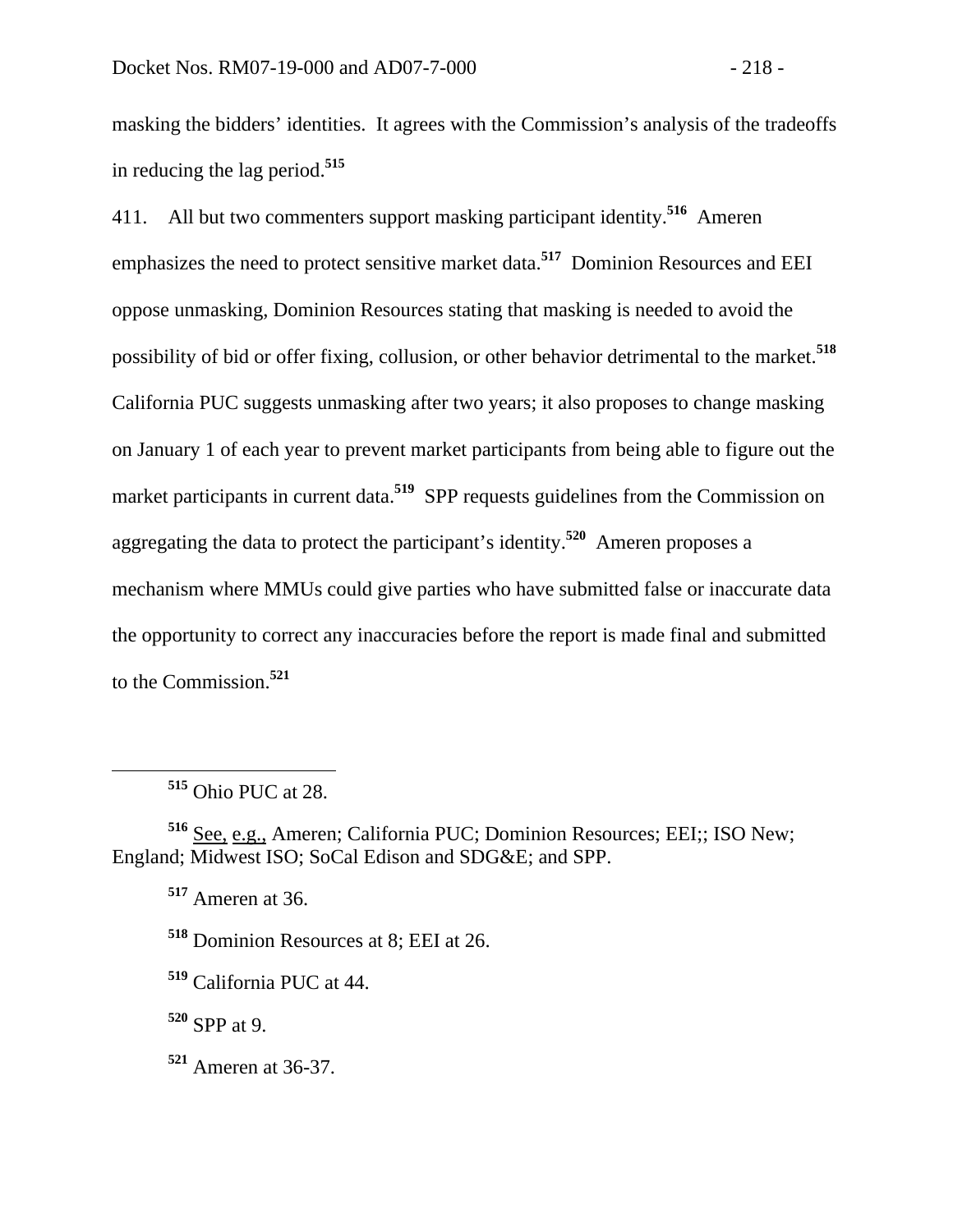412. Two commenters oppose masking bidders' identities. Ohio PUC and OMS believe there is little protection offered by such masking, arguing that the more sophisticated market participants will infer those identities and thus gain some further advantage over less sophisticated market participants. These commenters further assert that allowing third-party analysts to access data would increase the number of parties examining the bid and offer data to determine if collusive behavior exists.**<sup>522</sup>** APPA states that market bid and offer data should not be kept confidential, and the term "commercially sensitive" should not be used as a blanket exception.**<sup>523</sup>**

### **iii. Commission Determination**

413. We adopt the proposal made in the NOPR, with certain modifications. The Commission's goal of broadening information sharing by the MMUs met with widespread approval, with a number of commenters expressing the opinion that the Commission had struck the right balance between the need for information on the one hand while recognizing the MMUs' inability to provide unrestricted and unlimited amounts and types of information on the other.

414. The information to be disseminated should consist of market trends and the performance of the wholesale market, with details to be developed on a case-by-case basis. In response to our request for comments on whether there were a generic standard or test that could be used to determine what specific information should be provided to

**<sup>522</sup>** Ohio PUC at 28; OMS at 9-10.

**<sup>523</sup>** APPA at 93.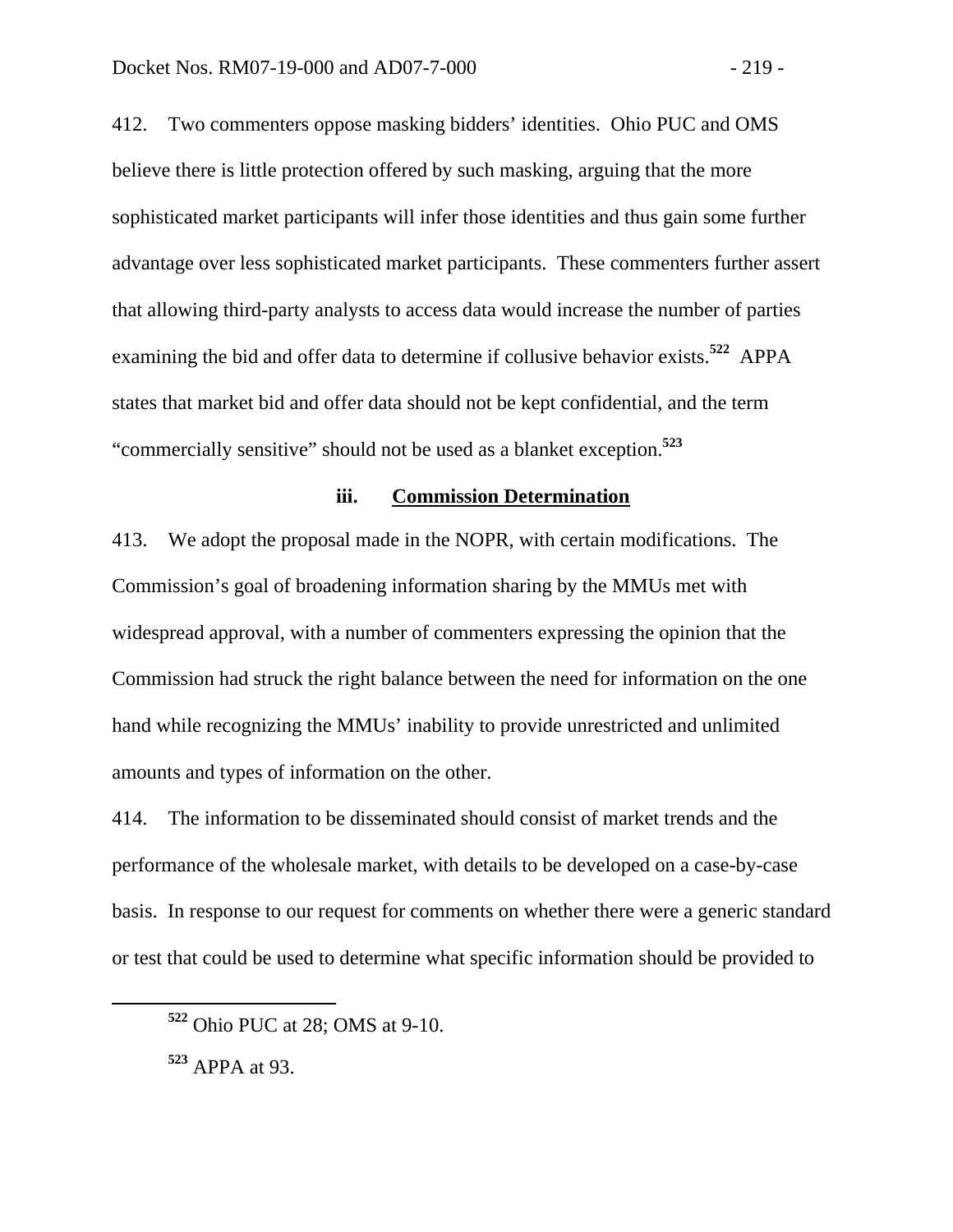state commissions, Joint Commenters propose a two-part test, which we find generally helpful. However, the test does not include some of the confidentiality protections we have determined to be necessary, and we decline to adopt it. We also hesitate to require RTOs and ISOs to include in their tariffs specific details of the types of information that an MMU might find useful to provide, or that stakeholders might request. The nature of the information that may be helpful may vary from region to region, and may well evolve over time. Therefore, while an RTO or ISO is free to propose in its tariff details of the information it desires its MMU to provide, we will not require any particular menu. We are confident that MMUs will be responsive to reasonable requests from interested parties, subject to time and resource commitments.

415. Moreover, the degree of inclusion of underlying data and assumptions is an area also best dealt with on a case-by-case basis. It is not to be expected that MMUs would include all the raw data in their possession. However, we would expect that they would provide, or make available on request, sufficient data to enable users of their reports to reasonably test the validity of their conclusions.

416. We also clarify that our proposed rule is not intended to limit existing arrangements between MMUs and state commissions regarding the provision of information, subject to appropriate restrictions related to confidentiality concerns. Such arrangements are an example of the sort of case-by-case determination we envision developing in the area of information dissemination.

417. We disagree with NARUC's suggestion that explicit standards be put in place guaranteeing that states have the same access to data as does the Commission. While we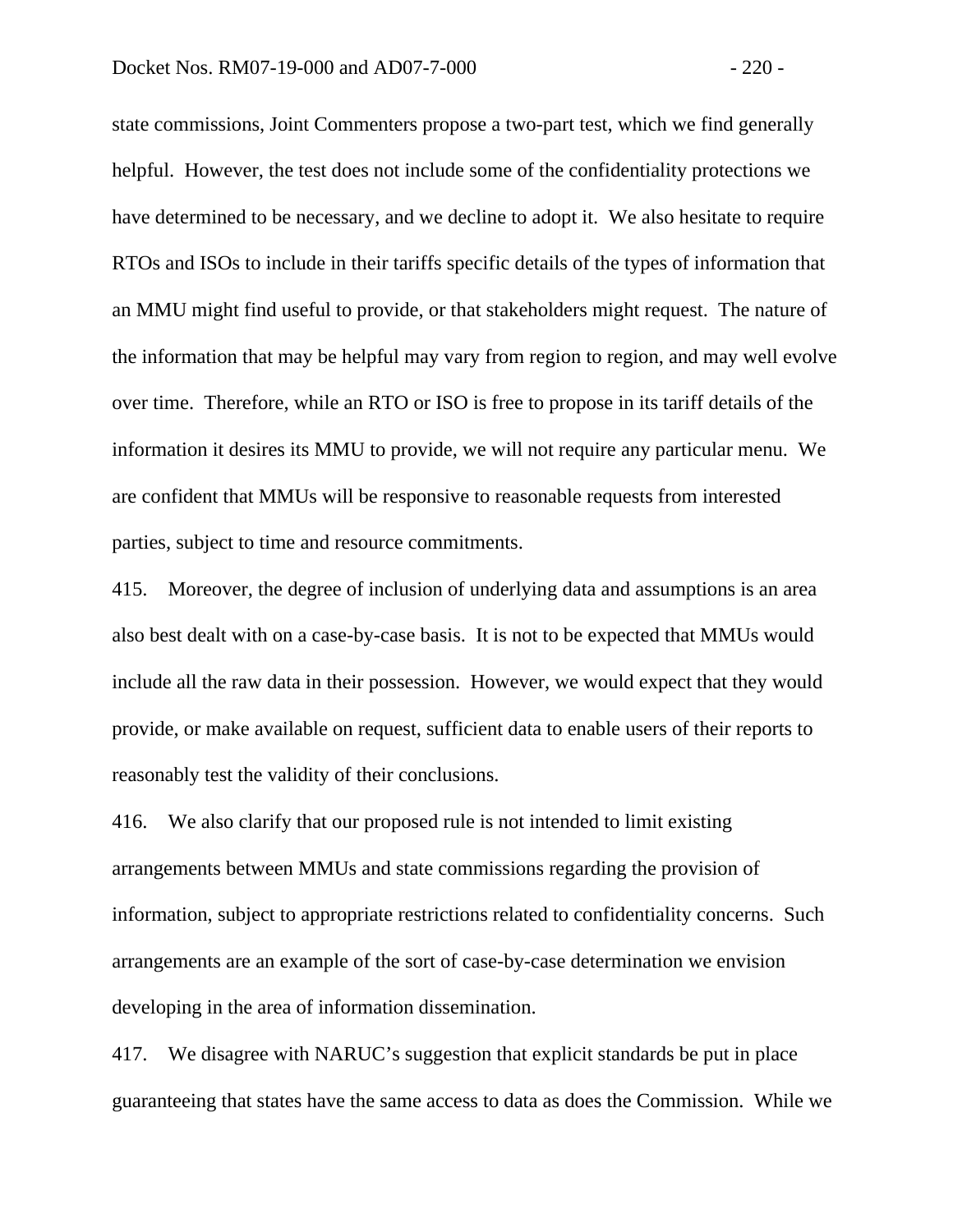favor the enhanced dissemination of information to the states, there are some matters that are uniquely within the purview of the Commission, such as referrals by MMUs of suspected tariff violations or manipulation. We therefore decline to adopt such explicit standards.

418. We agree with EPSA that quarterly reports should not be as extensive as the annual state of the market reports. It was not our intention that MMUs should be required to spend all their time on report preparation, which could easily be the case if quarterly reports were too extensive. Rather, we envision such quarterly reports as serving the function of timely updates to the annual state of the market report, emphasizing issues of concern. The details of what should be included in these reports can be worked out by the MMUs with input from interested stakeholders. We also agree with APPA that quality rather than quantity is crucial, and urge MMUs to ensure that the data they include in both their quarterly and their annual reports meets the anticipated needs of the extended community that will make use of them.

419. Several commenters object to the Commission's suggestion that market participants be excluded from conference calls regarding market updates. They note that stakeholder conference calls are commonplace, and see no reason why a similar practice should not be adopted with respect to MMU briefings. Upon reflection, we agree that the current state of the technology permits such calls with little difficulty. Therefore, we determine that market participants should not be excluded from such calls, absent pressing technical concerns in any given situation.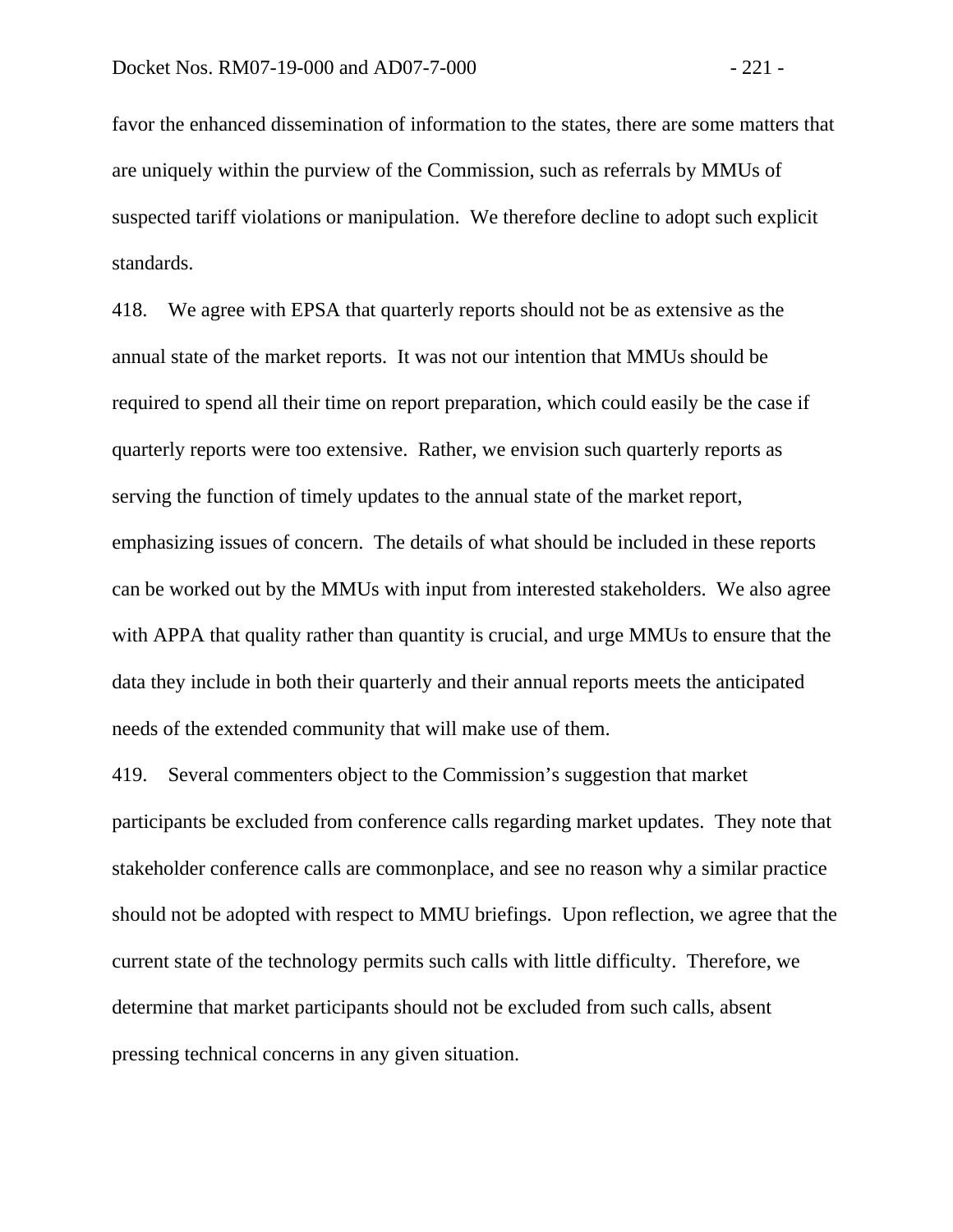420. Our proposal to reduce the lag time for release of offer and bid data to three months was supported by most commenters. Some commenters requested a shorter lag time or immediate release. Others proposed the release of additional information, such as system lambda.

421. Our proposal cuts the current lag time for most RTOs and ISOs in half. Because this is a substantial change, RTOs and ISOs should become accustomed to the new release time and observe its effects before committing to an even shorter time. However, as we proposed in the NOPR, we permit the RTOs and ISOs to propose a shorter time, with accompanying justification, or a longer time of four months if they can demonstrate a collusion concern. Alternatively, they may propose an alternative mechanism if release of a report were otherwise to occur in the same season as reflected in the data. These options provide the flexibility requested by commenters.

422. We assume the data to be released would consist not only of physical offers and bids but demand and virtual offer and bids as well. However, if RTOs and ISOs object to such inclusion, they may address it in their compliance filings. Likewise, if they desire to release additional data such as system lambda, they may propose it in their filings.

423. We adopt the NOPR proposal to retain the masking of identities. The objection that sophisticated market participants may be able to infer identities of those submitting offers and bids does not resolve confidentiality concerns; if anything, it argues for more protection, rather than less. We decline to establish a time period for the eventual unmasking of identities, but invite RTOs and ISOs to propose a period when such unmasking might be permitted, if they believe it to be desirable.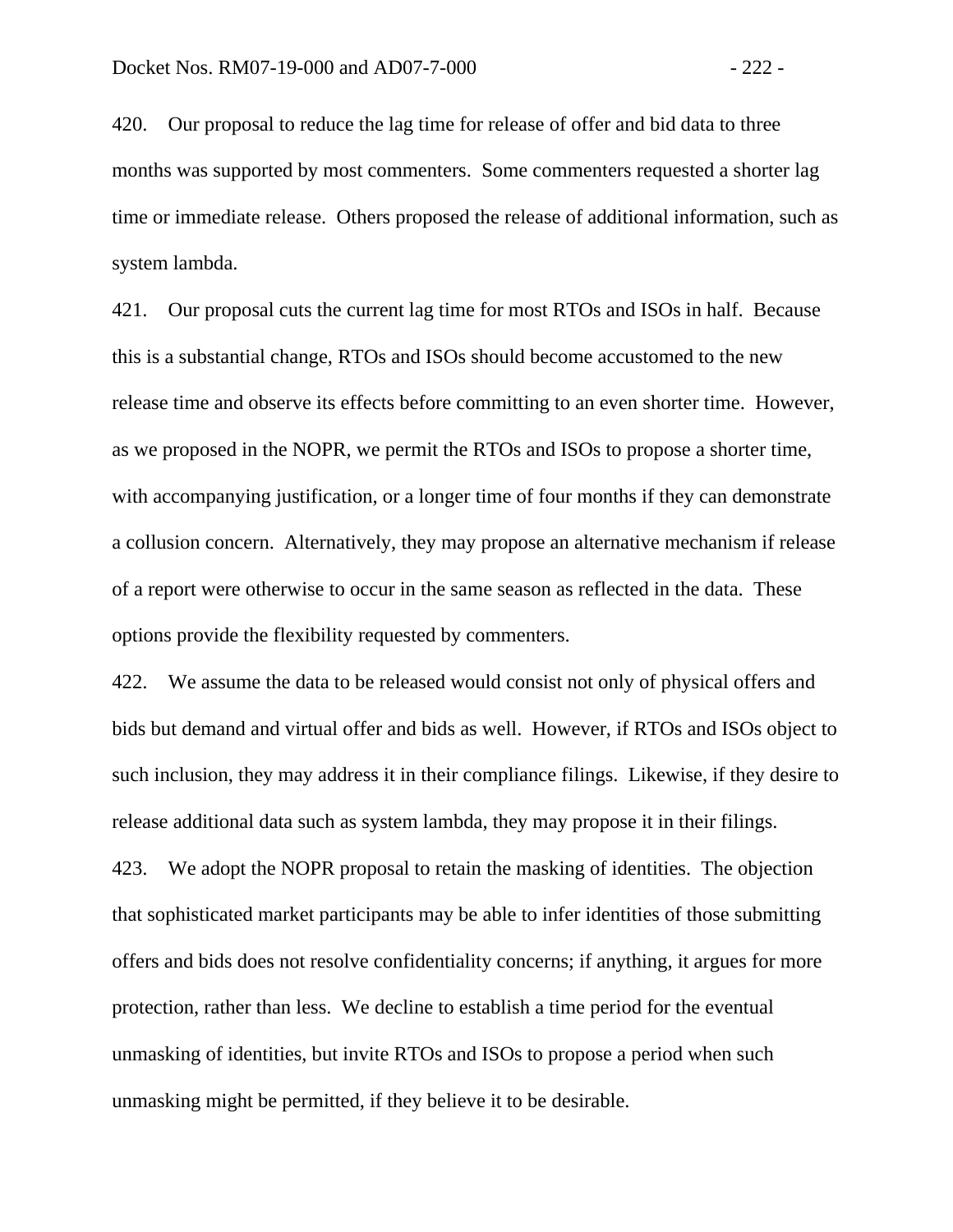424. We therefore adopt the proposals advanced in the NOPR, modified as indicated. Each RTO and ISO is to include in its tariff a requirement that the MMU is to prepare an annual state of the market report on market trends and the performance of the wholesale market, as well as less extensive quarterly reports, all of which are to be disseminated to Commission staff, to staff of interested state commissions, to the management and board of directors of the RTOs or ISOs, and to market participants, with the understanding that dissemination may be accomplished by posting on the RTO's or ISO's web site. MMUs are also to make one or more of their staff members available for regular conference calls, which may be attended, telephonically or in person, by Commission and state commission staff, by representatives of the RTO or ISO, and by market participants. The information to be provided in the MMU reports and in the conference calls may be developed on a case-by-case basis, but is generally to consist of market data and analyses of the type regularly gathered and prepared by the MMU in the course of its business, subject to appropriate confidentiality restrictions. We also determine that the lag time for the release of offer and bid data be reduced to three months; however, an RTO or ISO may propose a shorter period with accompanying justification. Furthermore, if the RTO or ISO demonstrates a potential collusion concern, it may propose a four-month lag period or, alternatively, some other mechanism to delay release of the data if it were otherwise to occur in the same season as reflected in the data. The identity of market participants is to remain masked, although the RTO or ISO may propose a time period for eventual unmasking. The RTO or ISO is to include in its compliance filing a justification of its policy regarding the aggregation or lack thereof of offer data and of cost data,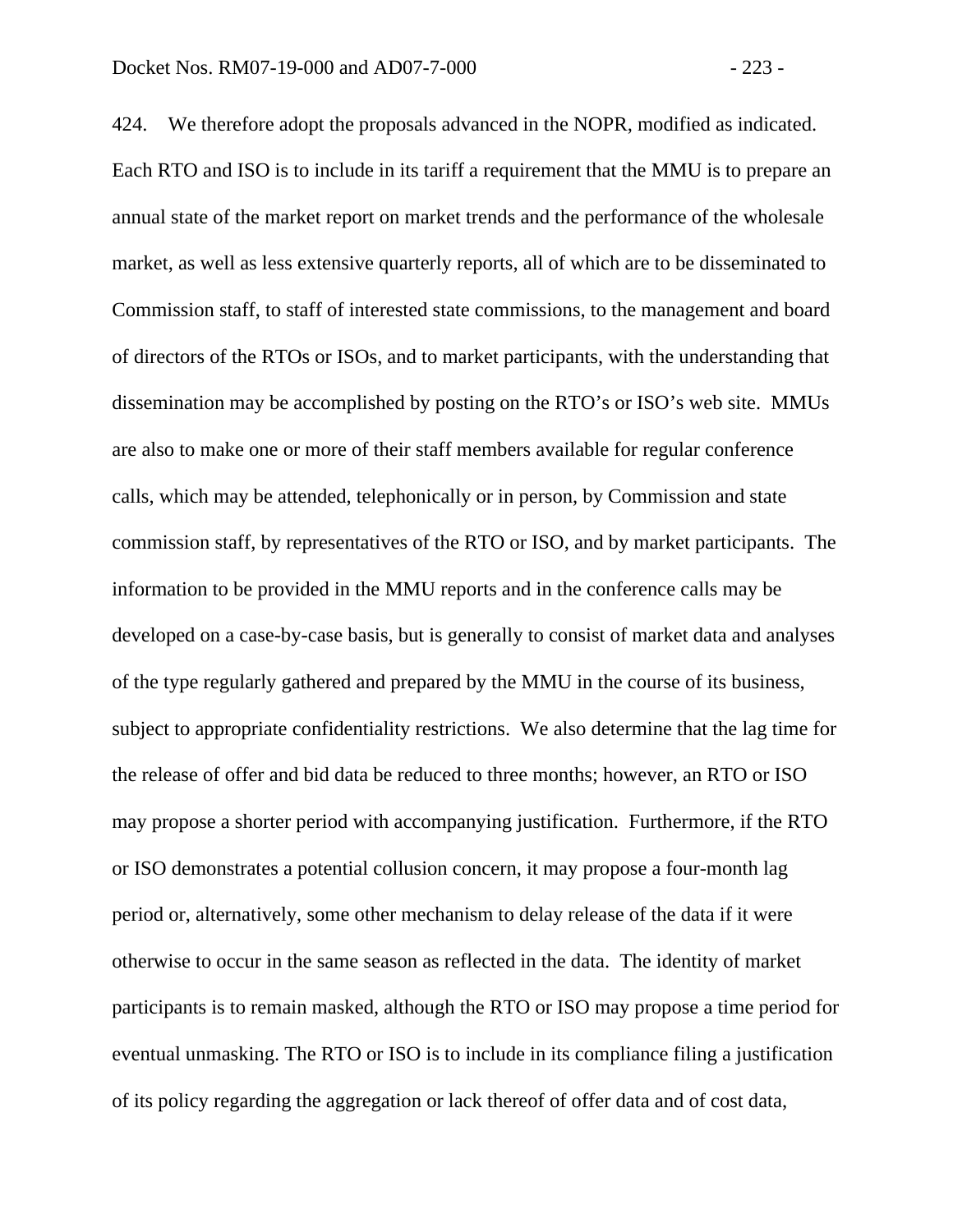discussing the manner in which it believes its policy avoids participant harm and the possibility of collusion, while fostering market transparency.

# **b. Tailored Requests for Information**

## **i. Commission Proposal**

425. In the NOPR, the Commission carried forward the ANOPR proposal allowing state commissions to make tailored requests for information from MMUs regarding general market trends and performance, not to include information designed to aid state enforcement actions against individual companies. The Commission also proposed that a state commission could, on a case-by-case basis, request the Commission to authorize the release of otherwise proscribed data, if the state commission demonstrated a compelling need for the information and could insure adequate protections for commercially sensitive material. The Commission proposed that before an MMU be allowed to release information pertaining to a particular market participant, that the participant be given the opportunity to object and to correct any inaccurate information proposed to be released, and that the availability of this protection be included in the RTO or ISO tariff. The Commission also proposed that RTOs and ISOs develop, and include in their tariffs, confidentiality provisions that would protect commercially sensitive material, but which would not be so restrictive as to permit the release of little if any information.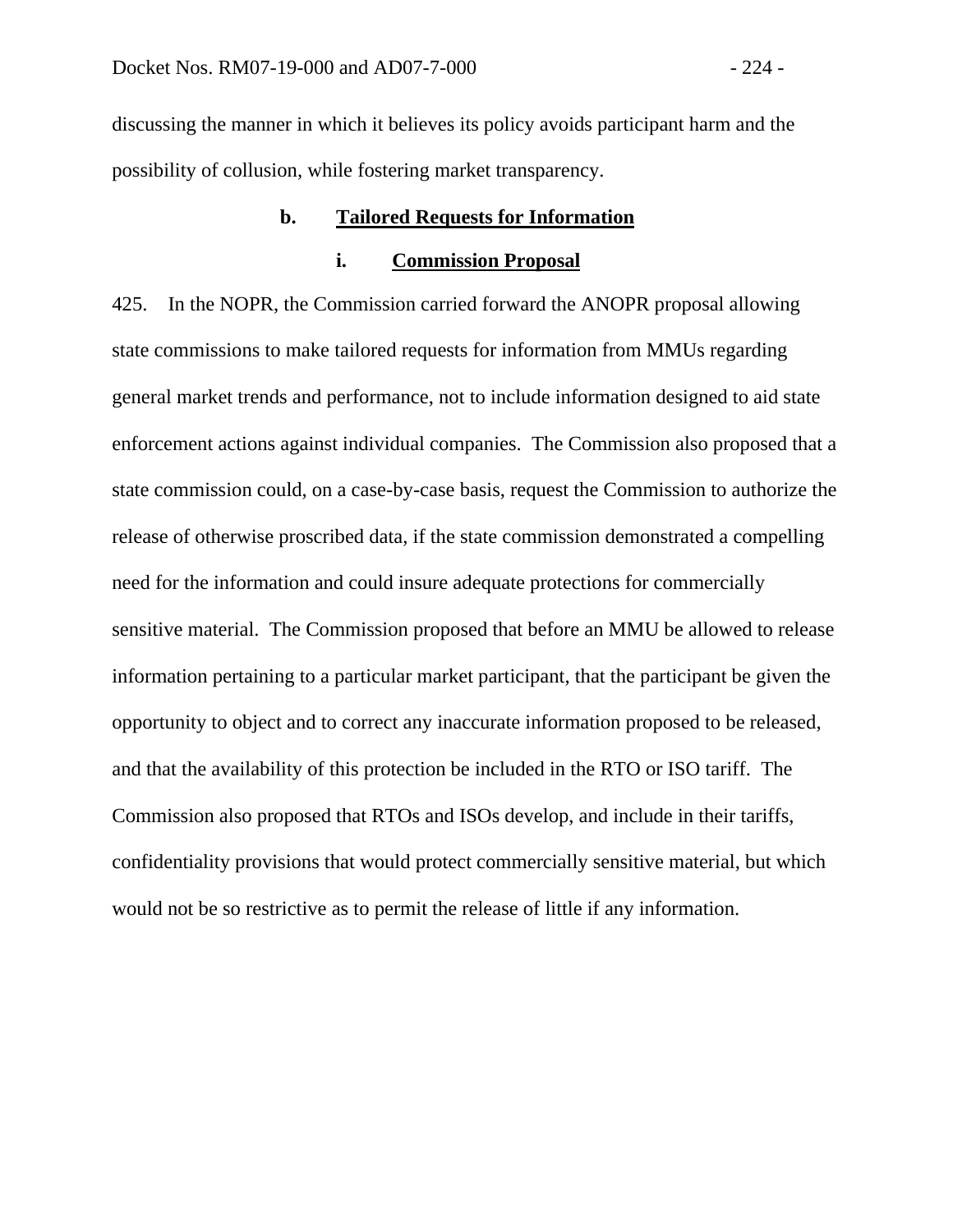#### **ii. Comments**

426. Several commenters generally support the Commission's proposal regarding tailored requests for information.**<sup>524</sup>** APPA comments that the Commission should not bar MMUs from providing such assistance to the states if MMUs believe they can do so without harming their own mission.<sup>525</sup> ISO New England states it has an information policy that already allows it to release confidential market information to state commissions under certain circumstances and subject to non-disclosure protections.**<sup>526</sup>** Duke Energy is concerned with giving the MMUs too much discretion and potentially imposing an unreasonable burden on them, but states that the guiding parameters set out by the Commission make the proposal more acceptable.**<sup>527</sup>** FirstEnergy states the MMU should share analyses and information with state commissions only when directly necessary to support state regulatory obligations, and agrees that tailored requests from state commissions should not detract from the MMU's core duties and must be made in light of budget and time limitations.**<sup>528</sup>**

427. The California PUC agrees that requests by state commissions should not overly burden the MMUs but comments that this need not be the case, noting that in California,

- **<sup>526</sup>** ISO New England at 26.
- **<sup>527</sup>** Duke Energy at 11.
- **<sup>528</sup>** FirstEnergy at 16.

**<sup>524</sup>** See, e.g., PJM Power Providers; SoCalEdison-SDG&E.

**<sup>525</sup>** APPA at 92-93.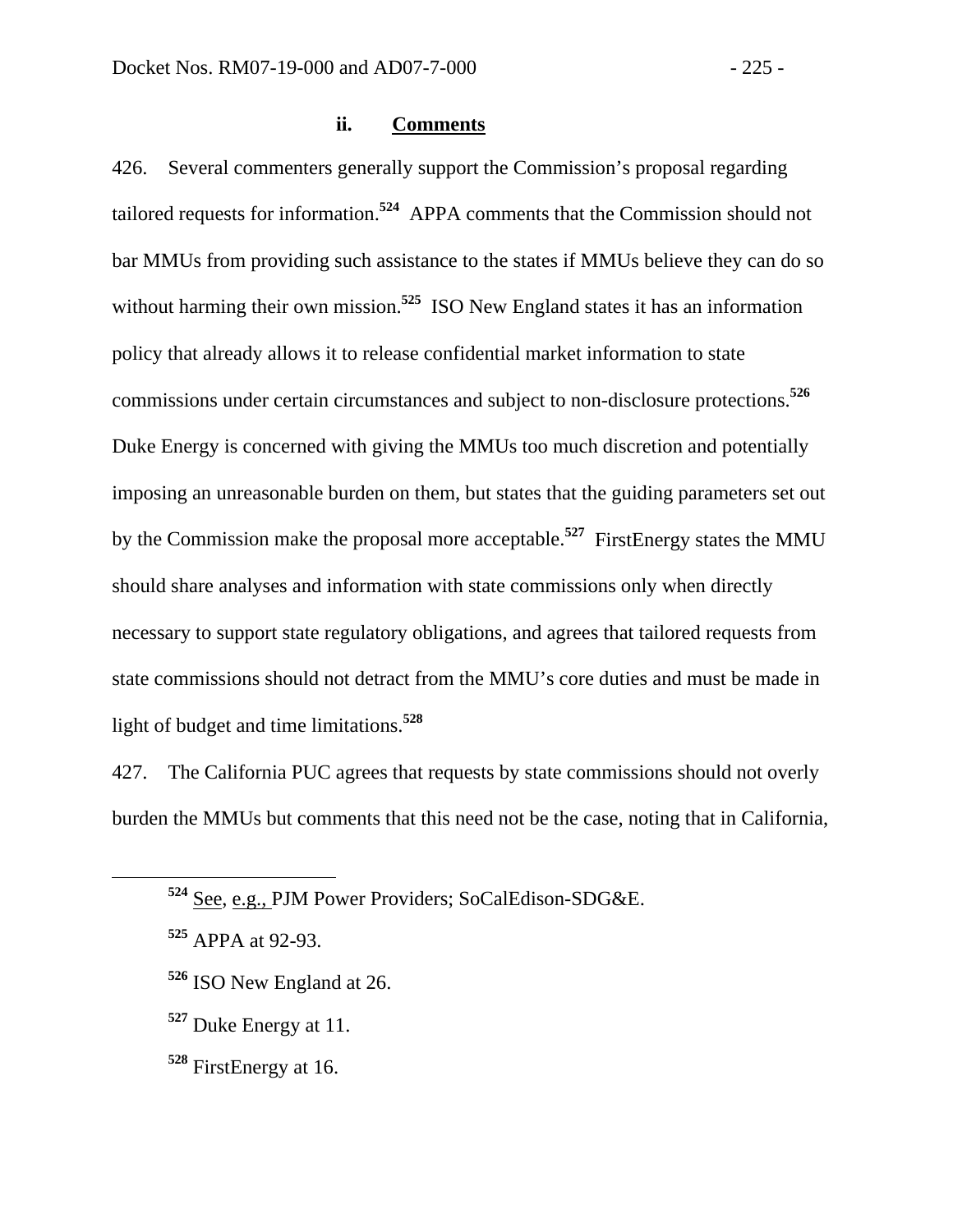CAISO and the California PUC have been able to work out the wording, scope and timing of the California PUC information requests in a reasonable and cooperative manner, including the protection of sensitive commercial information with a nondisclosure agreement. The California PUC and PG&E also comment that the MMU's core function of reviewing and reporting on the performance of wholesale markets should be understood to include reporting to state commissions, and assert that data used in making MMU assessments of market efficiency or competitiveness, reports to CAISO management or boards, or reports to the Commission should be available to state commissions as well.**<sup>529</sup>**

428. EEI and Reliant support allowing the MMUs to be receptive to requests for information, as long as the information pertains to market trends and is developed in the ordinary course of business. EEI and Reliant comment that it is not reasonable for the MMUs to provide new studies or analysis beyond their annual and quarterly reports, and assert that state commissions may not treat MMUs as private consultants to perform studies. These commenters also assert that states have their own enforcement programs and should not rely on the MMU. Reliant suggests that, if a state commission requesting MMU information cannot agree with the RTO's or ISO's confidentiality provisions, the Commission should clarify that the MMU should not be required to disclose information to the state commission.**<sup>530</sup>**

**<sup>529</sup>** See, e.g., California PUC; PG&E.

**<sup>530</sup>** See, e.g., EEI; Reliant.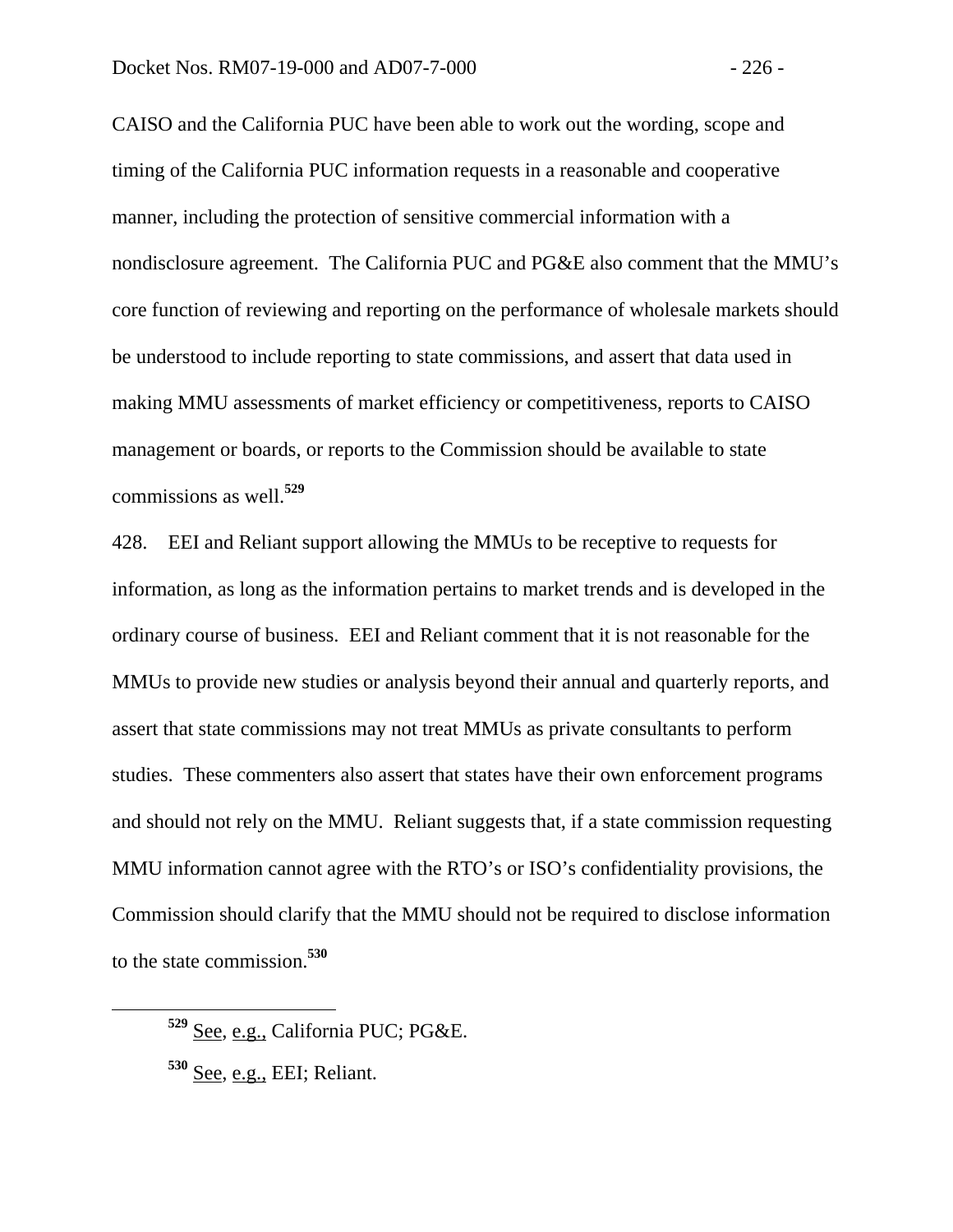429. The Kansas CC agrees with the Commission's proposal not to require MMUs to provide information to aid in state enforcement efforts or actions against individual utilities. However, it suggests that sensitive market information could be provided to state commissions in a manner that would uphold the confidential nature of the information and protect the market. The Kansas CC requests that the Commission consider alternative solutions that will preserve confidentiality, while providing state commissions with information necessary to fulfill their statutory and regulatory charges.**<sup>531</sup>**

430. The Ohio PUC, noting the interconnectedness of retail rates to wholesale markets, proposes a test to determine the type of information that should be disseminated to state commissions. In its view, if a state commission asks for it, and the MMU has it or can get it without undue burden, it should be provided subject to confidentiality provisions.**<sup>532</sup>** 431. Several commenters do not support various aspects of the Commission's proposal on tailored requests from state commissions. The California PUC contends that the restrictions would cripple state market monitoring, and asks the Commission how it would distinguish between information designed to aid state enforcement actions from information designed to allow states to monitor the market.**<sup>533</sup>**

- **<sup>532</sup>** Ohio PUC at 27, 29.
- **<sup>533</sup>** California PUC at 48-49.

**<sup>531</sup>** Kansas CC at 2.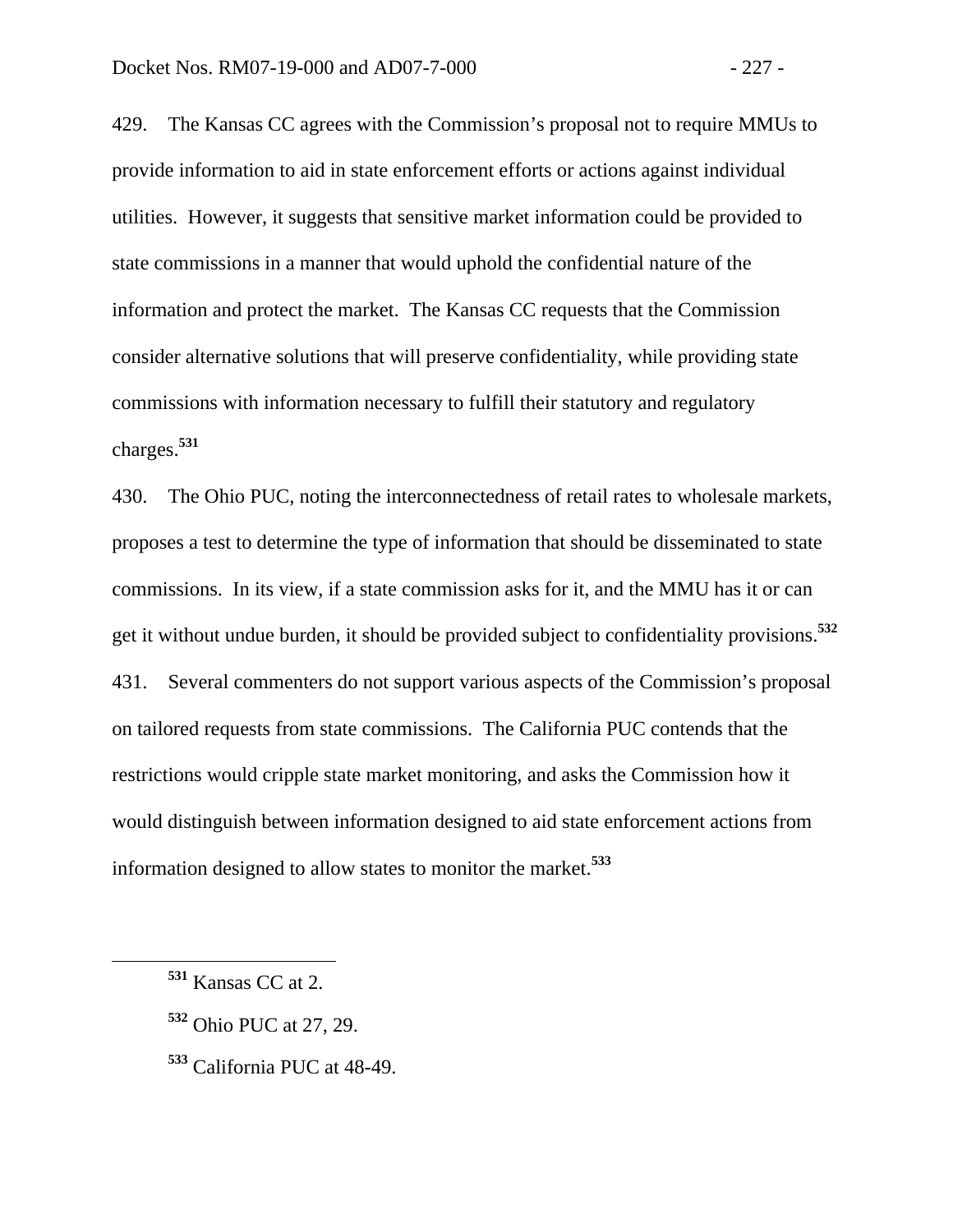432. NARUC states that imposing the proposed limitations on state access to information is inefficient and unnecessary, observing that states operate in the public interest. NARUC argues that requiring unnecessary proceedings over specific requests, at taxpayer or ratepayer expense, is not good policy, and asserts that state commissions have demonstrated their ability to maintain the integrity of commercially sensitive materials.**<sup>534</sup>**

433. The New York PSC states that limiting its ability to obtain such information is unnecessary and unsupported by the record in this proceeding, contending that the Commission has not demonstrated that providing information to state commissions for state enforcement purposes violates any provision of law or policy, and noting that the purpose of the information may not be apparent in any event. It suggests that in the event the MMU is concerned about budgetary and time limitations, it could simply provide the state commission with the raw data and allow the state commission to employ its resources to derive the information or analysis sought. It proposes that if a state commission is able to maintain the information on a confidential basis, the MMU should be allowed to determine whether to provide the requested information.**<sup>535</sup>**

434. OMS disagrees with the Commission that its proposed restrictions on information access by state commissions are reasonable. It asserts that the NOPR proposal limiting state commission requests to the MMU to "general market trends and performance"

**<sup>534</sup>** NARUC at 15.

**<sup>535</sup>** New York PSC at 10-12.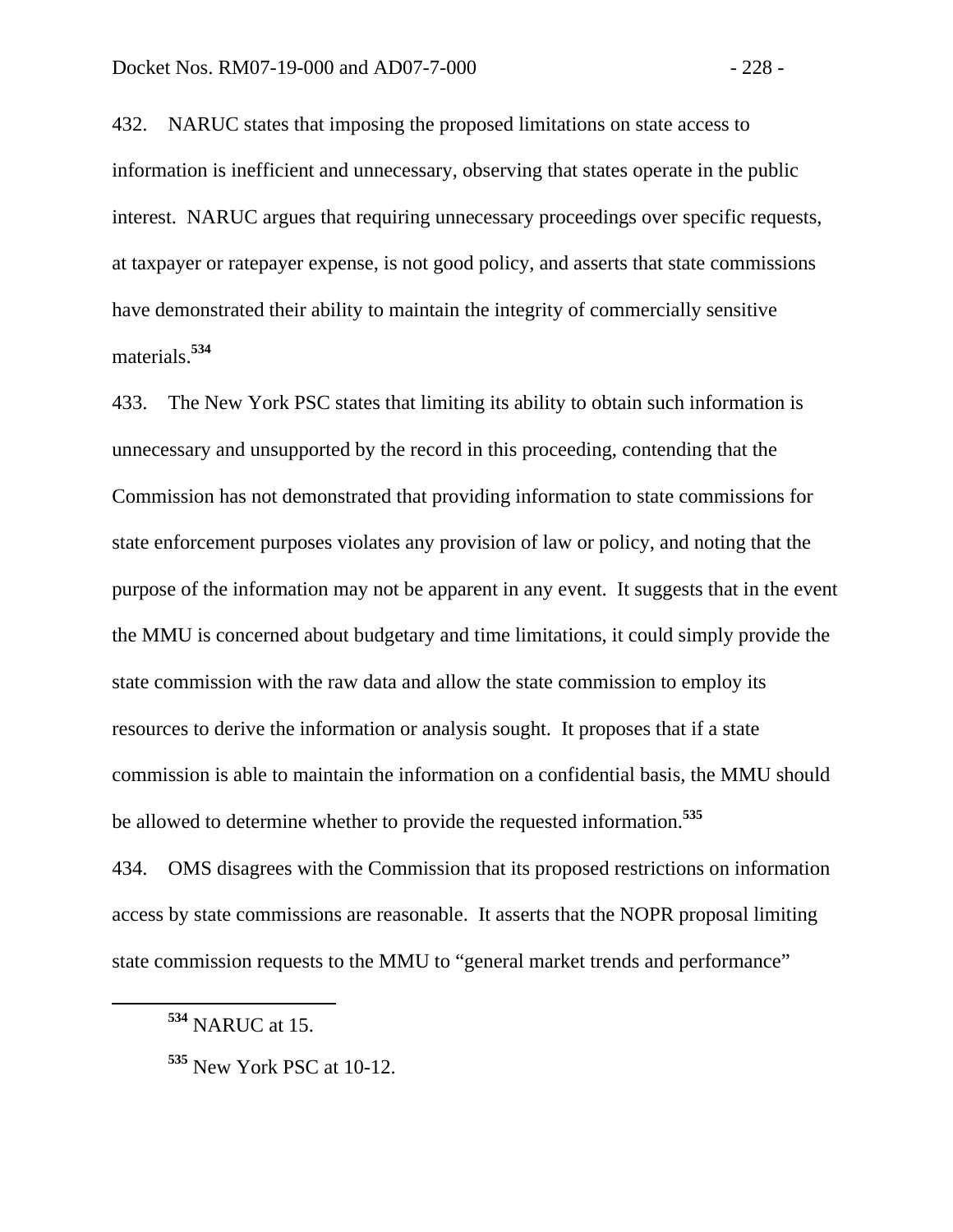represents a significant reduction in the information its members already receive in accordance with the Midwest ISO's tariff. OMS states that the Commission should respect the arrangement currently in place for the Midwest ISO, and permit that arrangement to be expanded, as necessary, to meet the need of OMS and its state commission members. OMS also asserts that state commissions should not be put in a position of merely having to trust the findings of the MMU, but rather, should be provided with the data and information necessary to evaluate and verify the MMU's findings. It also states that the Commission's proposal to prohibit state commissions from seeking information from the MMU that would aid state enforcement is unreasonable, as many state commissions do not have access to the data and information necessary to initiate investigative actions that might eventually lead to enforcement actions.**<sup>536</sup>**

435. Other commenters provided suggestions and points of clarification. The FTC encourages the Commission to devise ways that would allow MMUs to provide services to state and federal agencies even when the MMU does not have the extra resources. For example, it suggests that the Commission could authorize fees to be paid by state and federal agencies for services that primarily assemble and organize existing MMU data, which is similar to how other agencies deal with FOIA requests.<sup>537</sup> The California PUC comments it is unclear if "information regarding general market trends and performance"

**<sup>536</sup>** OMS at 13-14.

**<sup>537</sup>** FTC at 31.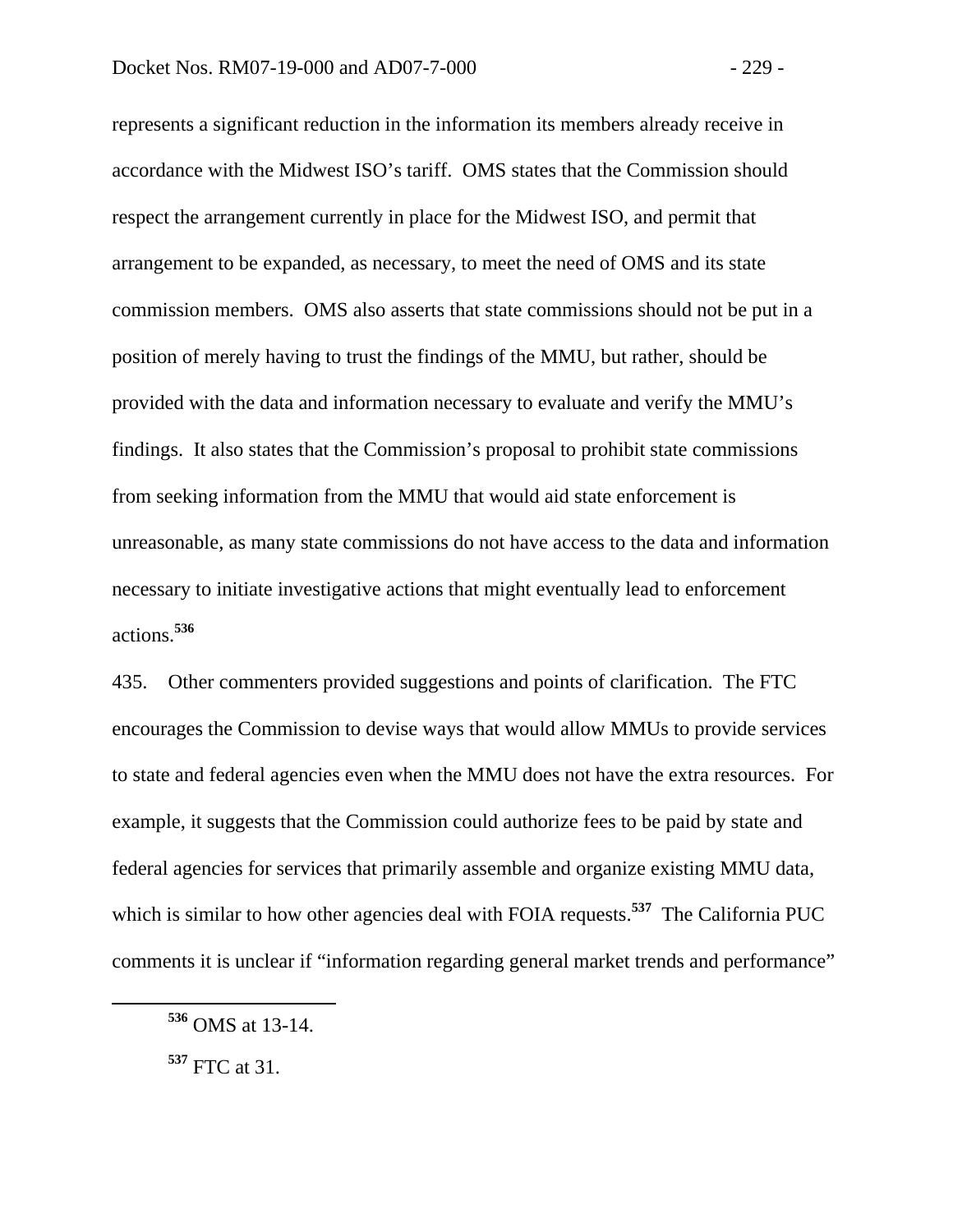would be limited to aggregated data or if the state commissions would also have access to raw data. It also states that this proposal would restrict existing access to data, and would require states to obtain Commission authorization and make a showing of a "compelling need" for that information.**<sup>538</sup>** CAISO states that the Commission should clarify whether its proposal applies only to requests or also to subpoenas and court orders.**<sup>539</sup>** TAPS opposes giving state commission staffs preferential treatment in the ability to make requests for information from the MMU.**<sup>540</sup>**

436. Several of the commenters support the provision regarding the development of confidentiality provisions, with limitations. The California PUC asserts that the language is too vague, and suggests it be revised to read "The RTO should develop confidentiality provisions in their tariffs that will protect commercially sensitive material, but will be no more restrictive than necessary to protect that information." The California PUC also notes that the California PUC and CAISO have an established practice for sharing market information that preserves confidentiality of data, and argues that the proposed limitations are unnecessary and would disrupt already existing state access to market data.**<sup>541</sup>**

- **<sup>538</sup>** California PUC at 47-48.
- **<sup>539</sup>** CAISO at 16-17.
- **<sup>540</sup>** TAPS at 57.
- **<sup>541</sup>** California PUC at 46, 49.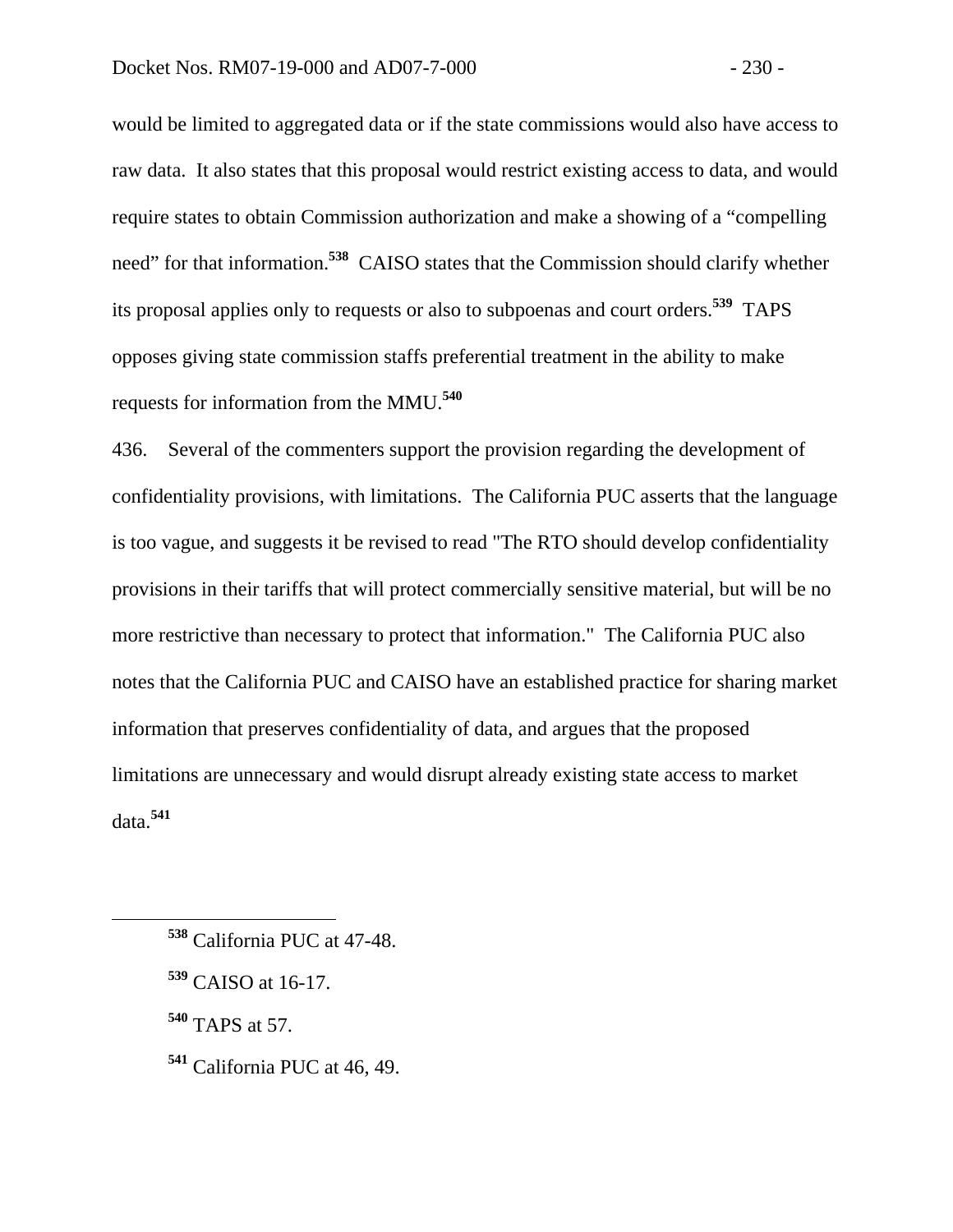437. The Maine PUC stresses the need for a greater level of information sharing by ISO New England with state commissions. It proposes that where there are protections in place to ensure that confidential information remains confidential when disclosed to a state commission, the Commission should direct ISO New England to share confidential information with the state commissions in the same or similar manner to its information sharing with the Commission.**<sup>542</sup>**

438. The Ohio PUC and PJM request clear rules and definitions relating to confidential information. The Ohio PUC states that the Commission should require RTOs or ISOs to revisit the definitions of "Confidential Information" in their tariffs, asserting that in the cases of PJM and the Midwest ISO, confidential information is whatever a market participant declares it to be. PJM is concerned about the treatment of confidential information, such as cost data, particularly in the area of aggregated data that may be "reverse engineered." PJM states that the release of these data, in conjunction with other industry information not necessarily known or even available to PJM, could inflict commercial harm on a market participant and adversely impact the competitiveness of the market. PJM requests clear, bright-line rules regarding the treatment of confidential information, noting it must deal with large volumes of such information that frequently are the subject of requests from numerous public and private entities.**<sup>543</sup>**

**<sup>542</sup>** Maine PUC at 8-9.

**<sup>543</sup>** See, e.g., Ohio PUC; PJM.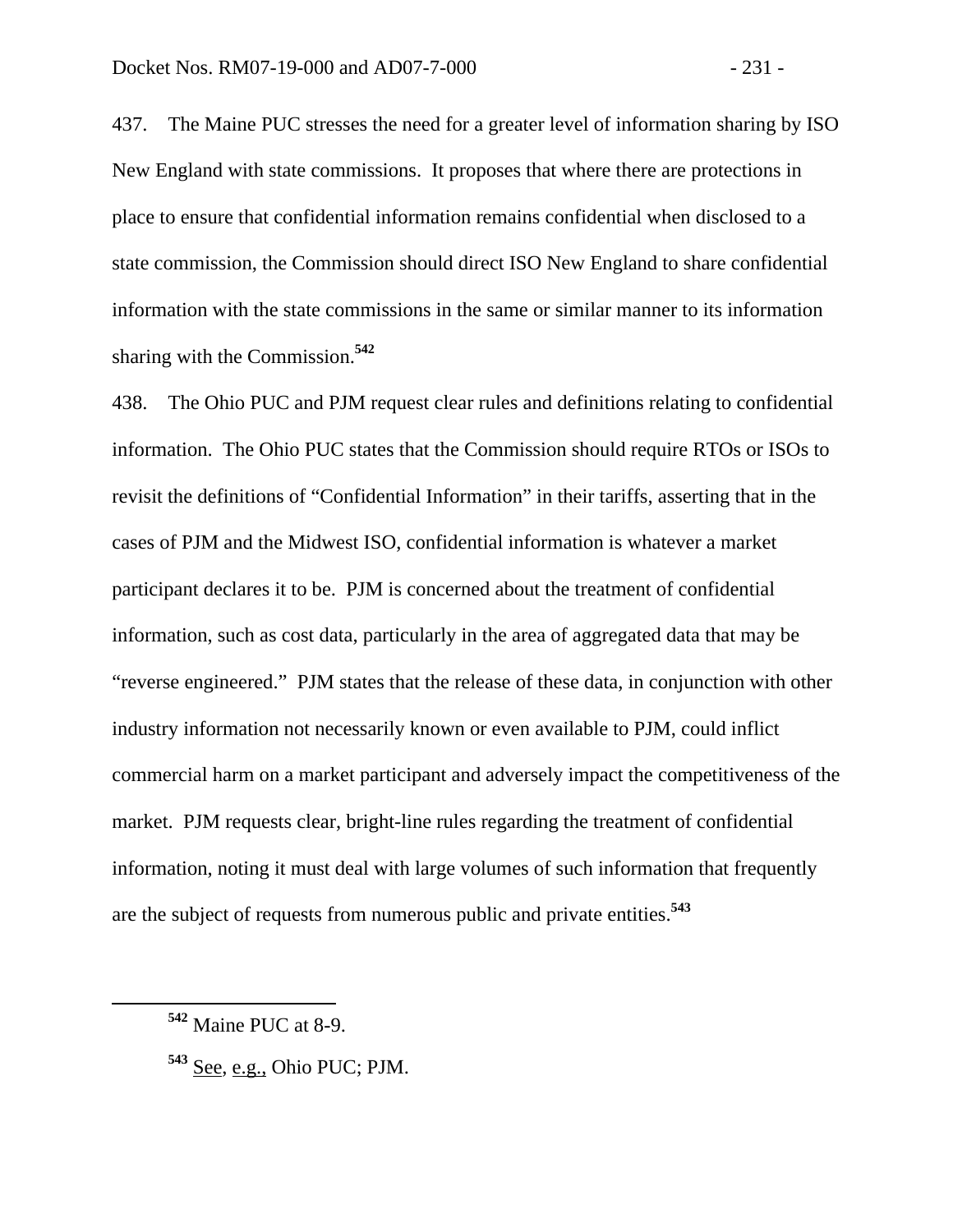439. Reliant and SPP are concerned about the treatment of confidential materials once in the hands of the state commissions. Reliant is of the view that state commissions should be required to identify the person who will have access to the information, the person who will be the official custodian for the information, and the purpose for the request. It states that a state official should be required to sign a non-disclosure agreement as a pre-condition of receiving data and, in situations where the state cannot guarantee data confidentiality, such as in the case where a state's public records regulations might require disclosure, such data should not be shared. SPP is concerned that unless the state commission can provide proof that information can and will be kept confidential, that SPP should not be required to provide that information to the state commission, and asks that the Commission address the issue of relieving the RTO or ISO from any liability.**<sup>544</sup>**

440. PJM Power Providers states that given the serious potential consequences associated with an improper release of sensitive market data, the Commission should go to great lengths to ensure the confidentiality of this information.**<sup>545</sup>**

441. Commenters generally agree with the proposal to permit market participants the opportunity to contest any data specific to them that the MMU proposes to release. Duke Energy supports allowing market participants an opportunity to contest information, but comments that market participants should also have an opportunity to respond to data and

**<sup>544</sup>** See, e.g., Reliant; SPP.

**<sup>545</sup>** PJM Power Providers at 18.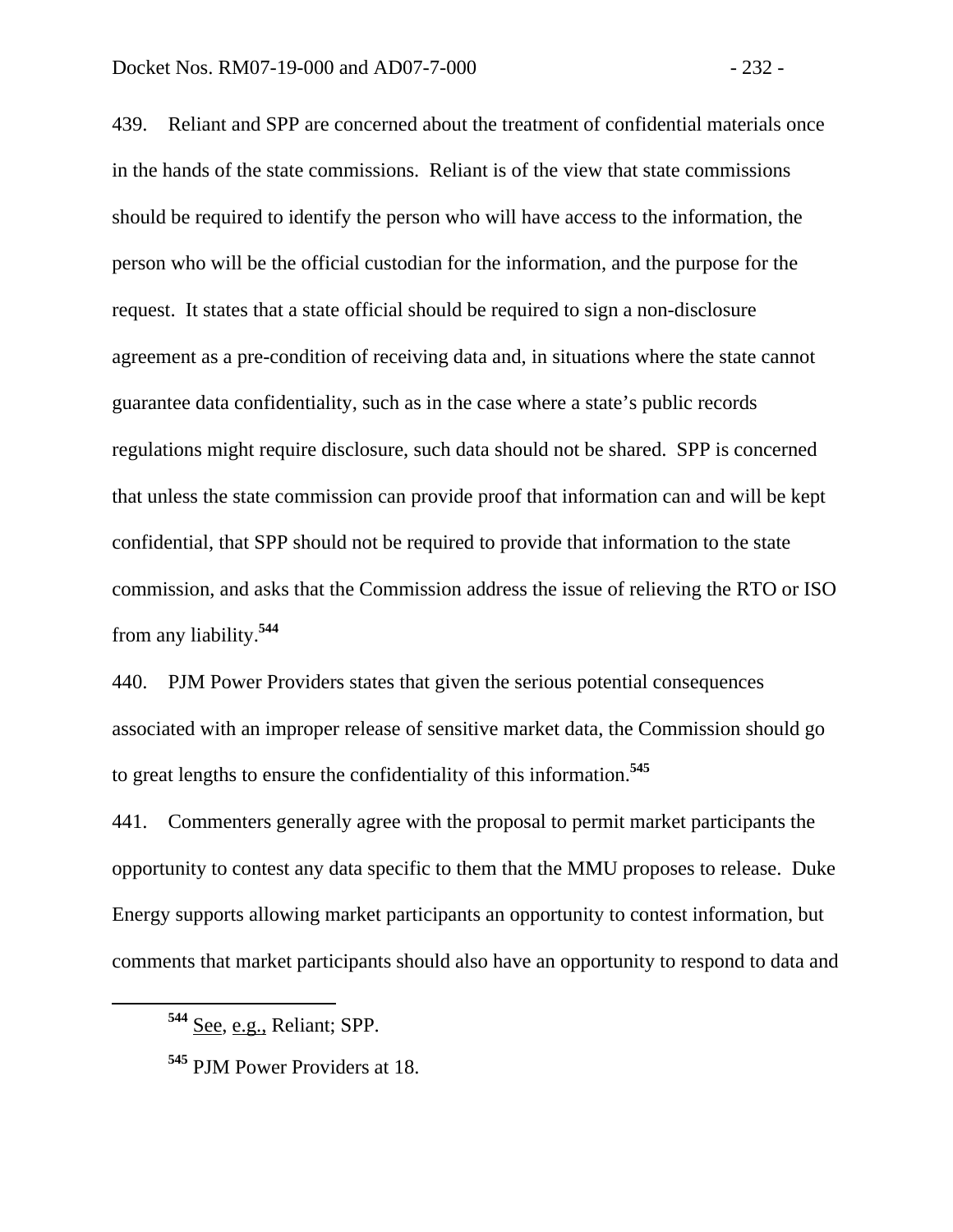not just contest them, as they may want to provide context to data even if they do not wish to dispute them.<sup>546</sup> FirstEnergy agrees that affected utilities should be given notice and have the opportunity to comment.**<sup>547</sup>**

442. Several commenters support the Commission's proposal to allow state commissions to request release of data from the Commission, with limitations or additions. EEI supports the Commission releasing data if the state demonstrates a compelling need and cannot obtain the data from any other source, and if the Commission can adequately protect commercially sensitive data.**<sup>548</sup>** APPA believes that state entities (including commissions, state attorney generals, legislators, governors, and relevant electric retail regulatory authorities for public power systems) and third parties should be allowed to request information on a case-by-case basis directly from an MMU; if the MMU believes it can provide the needed information it should not have to go through the Commission, and only in the event the requestor is refused the information by the MMU, would it be necessary to petition the Commission.**<sup>549</sup>** Duke Energy comments that affected market participants should have recourse to appeal an MMU decision to the Commission, just as a requester can petition the Commission.**<sup>550</sup>**

- **<sup>548</sup>** EEI at 28.
- **<sup>549</sup>** APPA at 94.

**<sup>550</sup>** Duke at 12.

**<sup>546</sup>** Duke at 11-12.

**<sup>547</sup>** FirstEnergy at 16.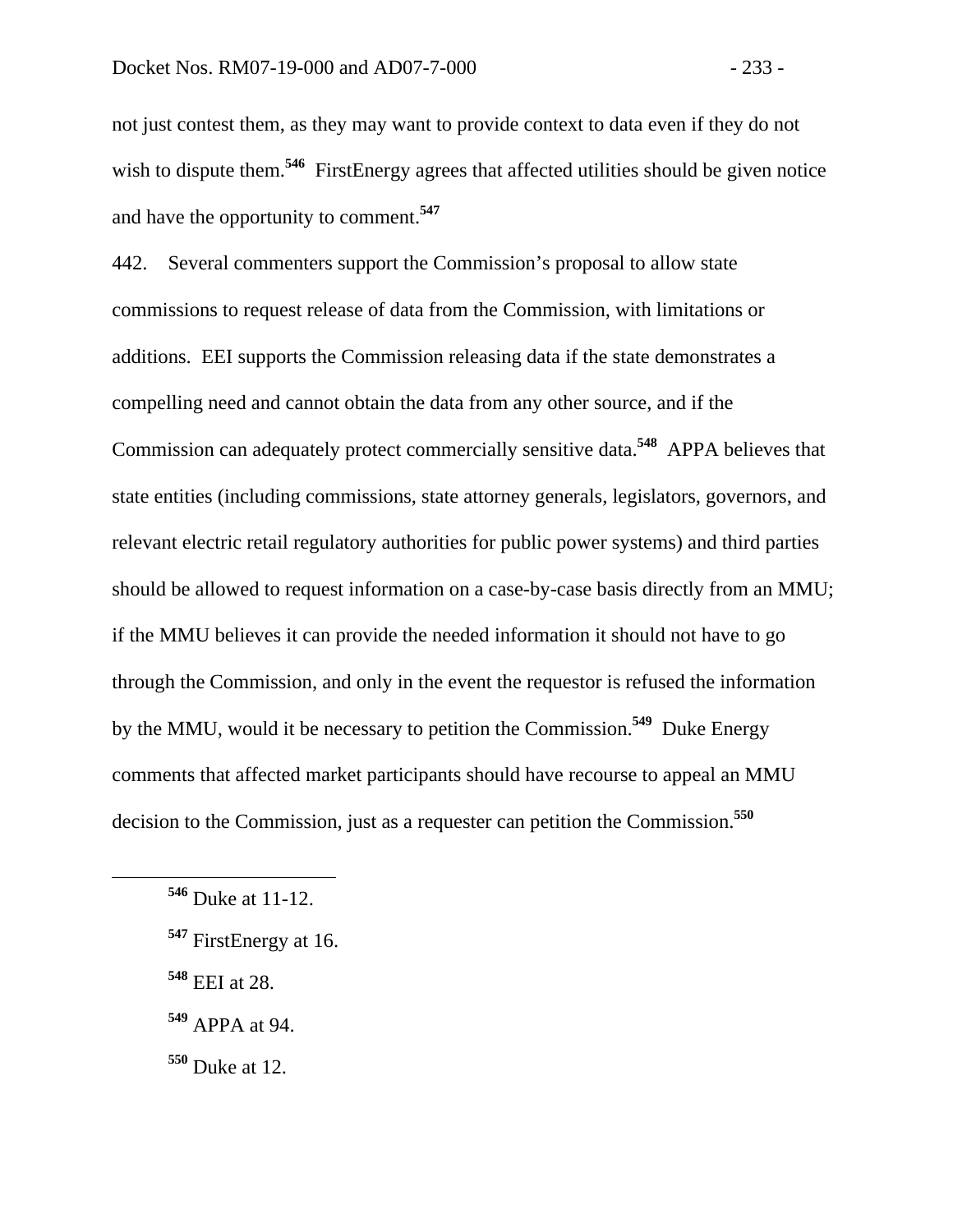443. Other commenters strongly oppose the Commission's proposal regarding submitting a request for the release of otherwise proscribed information. NARUC believes the proposal is likely to hamper proper state oversight, and argues that the Commission should not impose a gatekeeper function to evaluate state commission information needs or the legitimacy of their requests. NARUC argues this can only waste both state and federal resources and ratepayer funds on unnecessary proceedings.**<sup>551</sup>** 444. The Ohio PUC questions how enforcement can occur without access to market information, which it argues the Commission currently controls. It asserts that the Commission must reevaluate its position on this matter to ensure that state commissions have timely access to market information and possess all the necessary tools to make certain that customers' interests are protected against market abuses and manipulation. It also suggests that it could take entity-specific information subject to a confidentiality agreement, and then use that information to pursue its own discovery under state law, in order to pursue an enforcement action.**<sup>552</sup>** OMS states that state commissions should not be required to petition the Commission for access to data and information that it feels should be theirs in the first place. OMS strongly urges the Commission to reconsider its position in this regard.**<sup>553</sup>**

- **<sup>552</sup>** Ohio PUC at 35.
- **<sup>553</sup>** OMS at 14-15.

**<sup>551</sup>** NARCU at 15-16.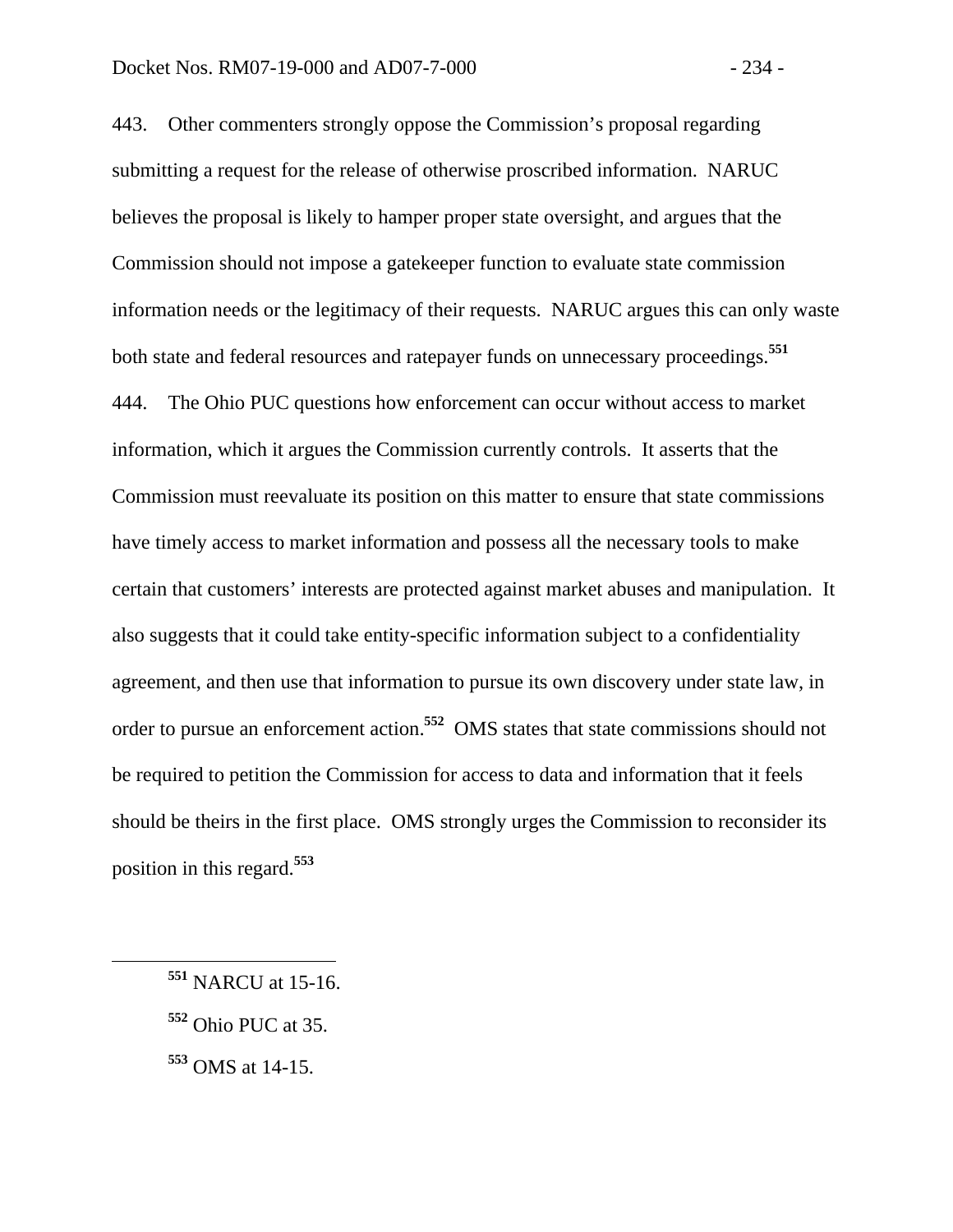445. OPSI does not agree with the Commission's proposal and recommends that any rules adopted in this proceeding reflect the data availability practices established in the PJM/MMU Settlement Agreement.

## **iii. Commission Determination**

446. The enhanced information sharing provisions we adopt in this Final Rule significantly expand the materials that state commissions may receive. However, we are cognizant that state commissions might from time to time desire additional information pertinent to their particular needs. Therefore, we adopt the NOPR proposal that state commissions may make tailored requests for information from the MMUs, so long as the request is limited to information regarding general market trends and the performance of the wholesale market. This limitation is needed in light of the limited resources of the MMUs, whose first order of business is evaluating market design, monitoring the markets, and referring suspected wrongdoing to the Commission. If this limitation were not imposed, the MMU could rapidly become an unpaid consultant for the states, and would be unable to perform its core functions.

447. We are cognizant of the observations by EEI and Reliant that state commission requests for information, which would necessarily be in addition to the information already produced in the MMUs' annual and quarterly reports, may place an unreasonable burden on the MMUs. We therefore direct that the MMUs, in the first instance, determine whether a request would be unduly burdensome. If so, it need not perform the requested study.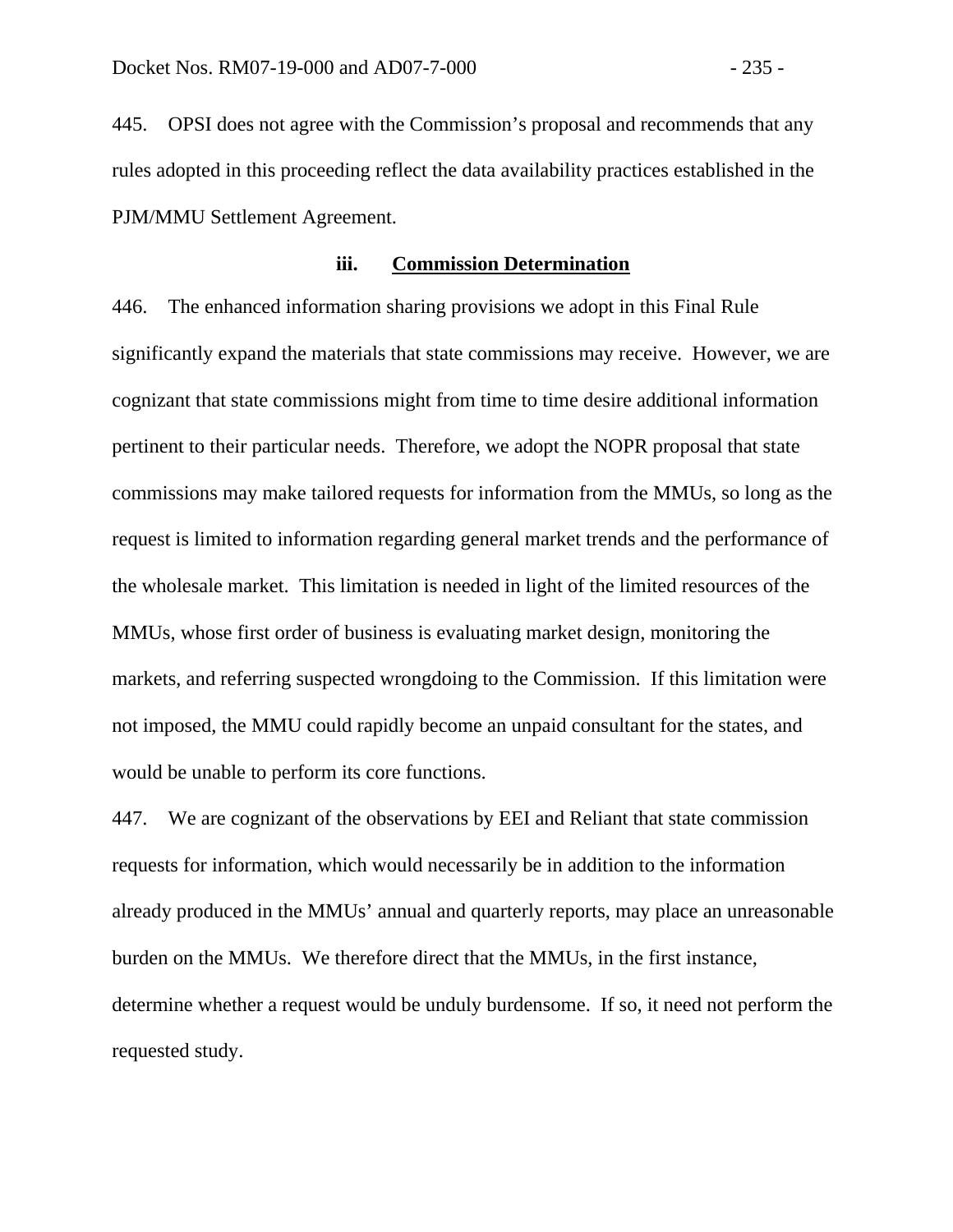448. Many comments centered on the need for the confidentiality of the materials provided by the MMU, and the means by which confidentiality concerns could be addressed. Inasmuch as the material to be provided in response to tailored requests for information will consist of market trends and the performance of the wholesale market, such confidentiality concerns may not prove to be as great a stumbling block as some suggest. Where information to be provided raises confidentiality concerns, the information may nonetheless be provided, if appropriate non-disclosure agreements are executed. We direct the RTOs and ISOs to develop confidentiality provisions for their tariffs, and adopt the California PUC suggestion that such provisions be designed so as to protect commercially sensitive material, but be no more restrictive than necessary to protect that information. It will be up to each RTO or ISO, together with its stakeholders, to propose the confidentiality provisions they deem most appropriate, and to propose them to the Commission in a tariff filing.

449. We note that our directive regarding the ability of state commissions to make tailored requests for information is designed to increase the dissemination of information, not restrict it. As we have indicated elsewhere, the type of information to be provided by the MMU may vary from region to region, and is governed principally by the workload such requests impose on the MMU. Therefore, unless the information violates confidentiality restrictions regarding commercially sensitive material, is designed to aid state enforcement actions, or impinges on the confidentiality rules of the Commission with regard to referrals, it may be produced, so long as it does not interfere with the MMU's ability to carry out its core functions.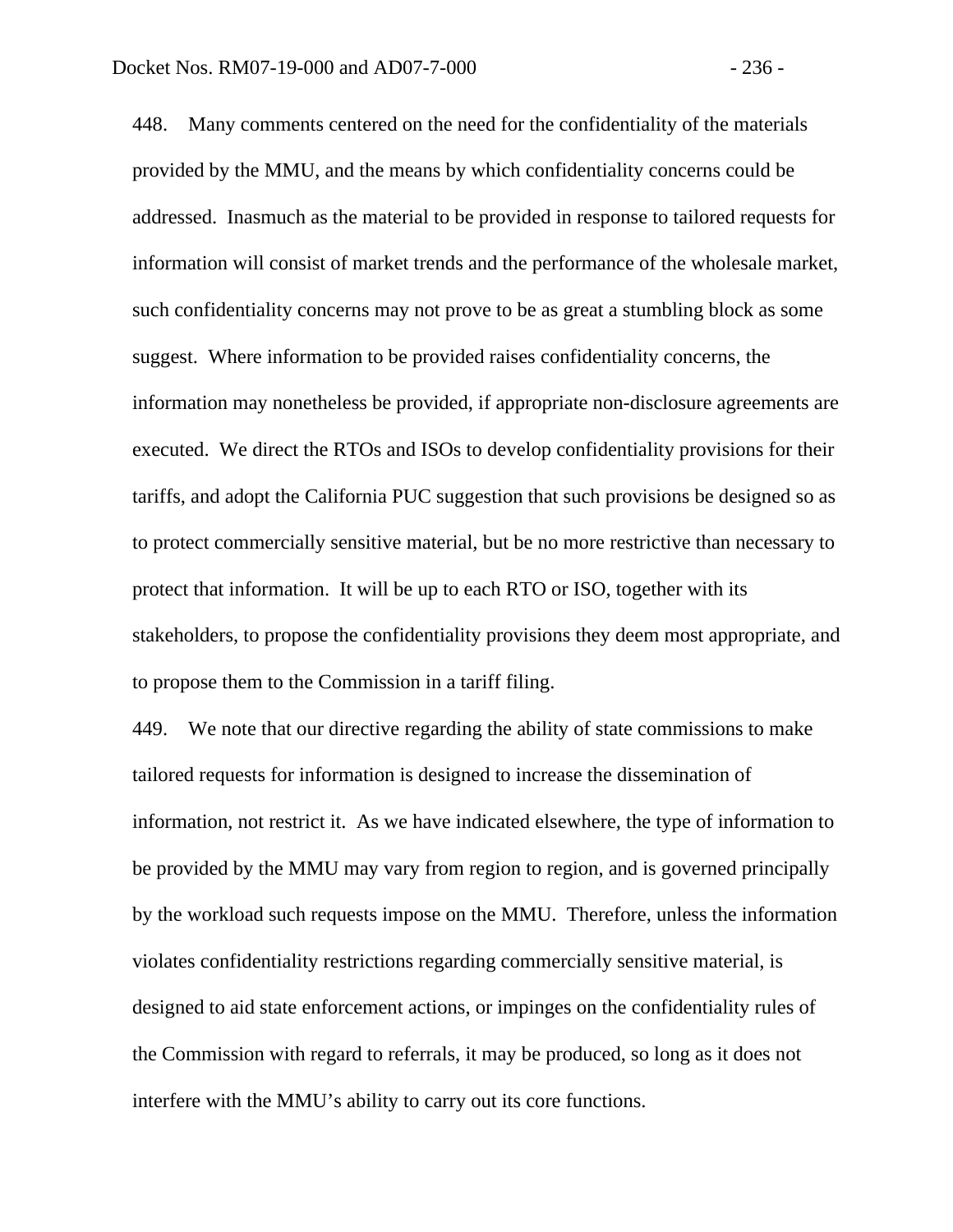450. We decline to require MMUs to turn over raw data if they do not have the time to comply with a tailored request for information. If the MMU determines that raw data may be provided, appropriately redacted to meet confidentiality concerns, it may do so. However, it is quite possible that gathering, organizing, reviewing, and explaining such data might prove nearly as time consuming as responding in a narrative fashion to a request for information. The MMU is not a consultant for the states, and should not be placed in the position of having to respond to every request for information submitted to it.

451. We also decline to eliminate our restriction on the state commissions' ability to request information designed to aid state enforcement actions. Of course, if a state receives information regarding general market performance, and chooses to pursue a more focused study with its own resources, there is no prohibition to its doing so. The key considerations here are the burden placed on the MMU, the nature of the material to be provided, and the need for confidentiality. The MMU will be in the best position to determine if the material requested would be unduly burdensome to produce. And the RTO or ISO confidentiality provisions, as well as those of the Commission, will govern whether the state commission can receive information of a confidential nature.

452. A state commission need not turn an MMU into an arm of its investigatory processes in order to carry out its duties. If a state has information suggesting the need for an investigation, it can use the full panoply of its powers and resources to pursue the matter on its own. We know from long experience that investigations are very time and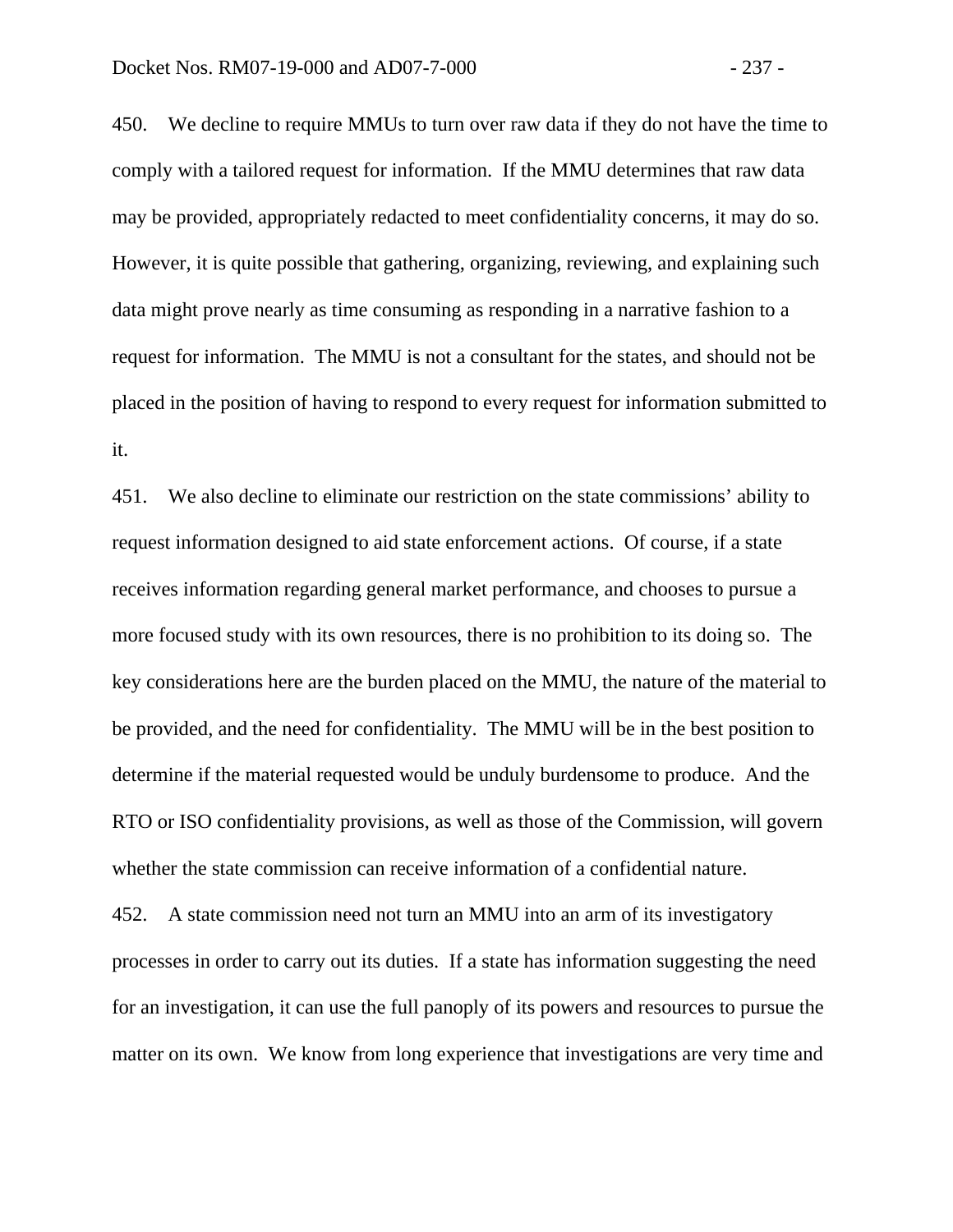resource-intensive, and were states to enlist the MMU's assistance in this regard, it would leave the MMU with little ability to carry out its core functions.

453. We note, however, that from time to time Commission staff investigates matters of mutual interest to state commissions. It has been staff's practice to work cooperatively with the states in such cases, bearing in mind the confidentiality of materials obtained by Commission staff in the course of an investigation. We direct staff to continue its practice in this regard.

454. Whether requested information is designed to aid an enforcement action can generally be answered by the particularized nature of the request and the extent of the questions. As we have stated, the information to be provided in response to a tailored request for information should consist of market trends and the performance of the wholesale market. At least one comment reinforces the need for caution in this regard. The comment suggested that a state body could take entity-specific information subject to a confidentiality agreement and then use that information to pursue its own discovery. This end run around the confidentiality provisions might raise liability concerns on the part of both the MMU and the RTO or ISO, and possibly the Commission itself, and underscores the need to be sensitive to requests designed to support enforcement actions. 455. We adopt the NOPR proposal that market participants be given the opportunity to contest any data specific to them. We also adopt the proposed expansion of this provision to include the right to provide context to the data, so long as the process does not unduly delay release of the information.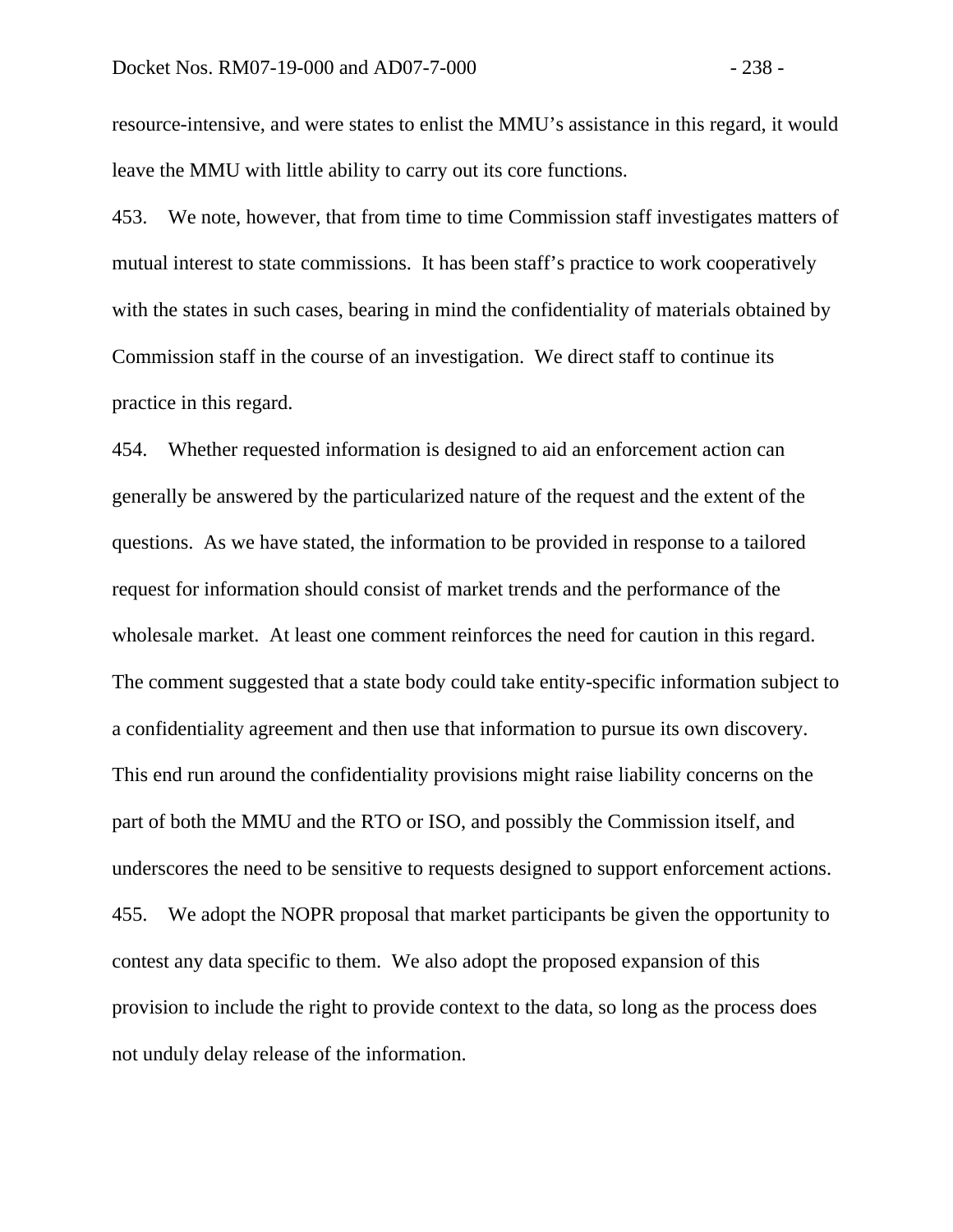456. CAISO asks that we clarify whether our proposal applies only to requests or also to subpoenas and court orders. We clarify that our proposal applies to requests. Whether subpoenas or court orders are to be honored or contested lies outside the scope of this Final Rule and is a matter to be addressed by the MMU and by the RTO or ISO, in consultation with their attorneys.

457. We decline to adopt the FTC's suggestion that state and federal agencies be given the ability to obtain data from the MMU through the payment of fees. Such a fee arrangement could raise conflict of interest concerns. More significantly, however, it would reduce the MMU to the position of a consultant for hire, a role which would necessarily distract it from its core functions.

458. We also adopt our NOPR proposal permitting state commissions to petition the Commission for the release of otherwise proscribed information. This provision is intended as a safety net to increase the ability of states to receive information, not as a further restriction. State commissions are free to direct their requests to the MMUs in the first instance, but such requests should comply with the restrictions we note above. If they do not, waiver of such restrictions is up to the Commission, not to the MMUs. 459. Therefore, we carry forward our proposal from the NOPR, modified as noted herein. MMUs are to entertain from state commissions tailored requests for information regarding general market trends and the performance of the wholesale market, but not for information designed to aid state enforcement actions. Granting or refusing such requests will be at the MMU's discretion, based on agreements worked out between the RTO or ISO and the states, or otherwise based on time and resource availability. Release of any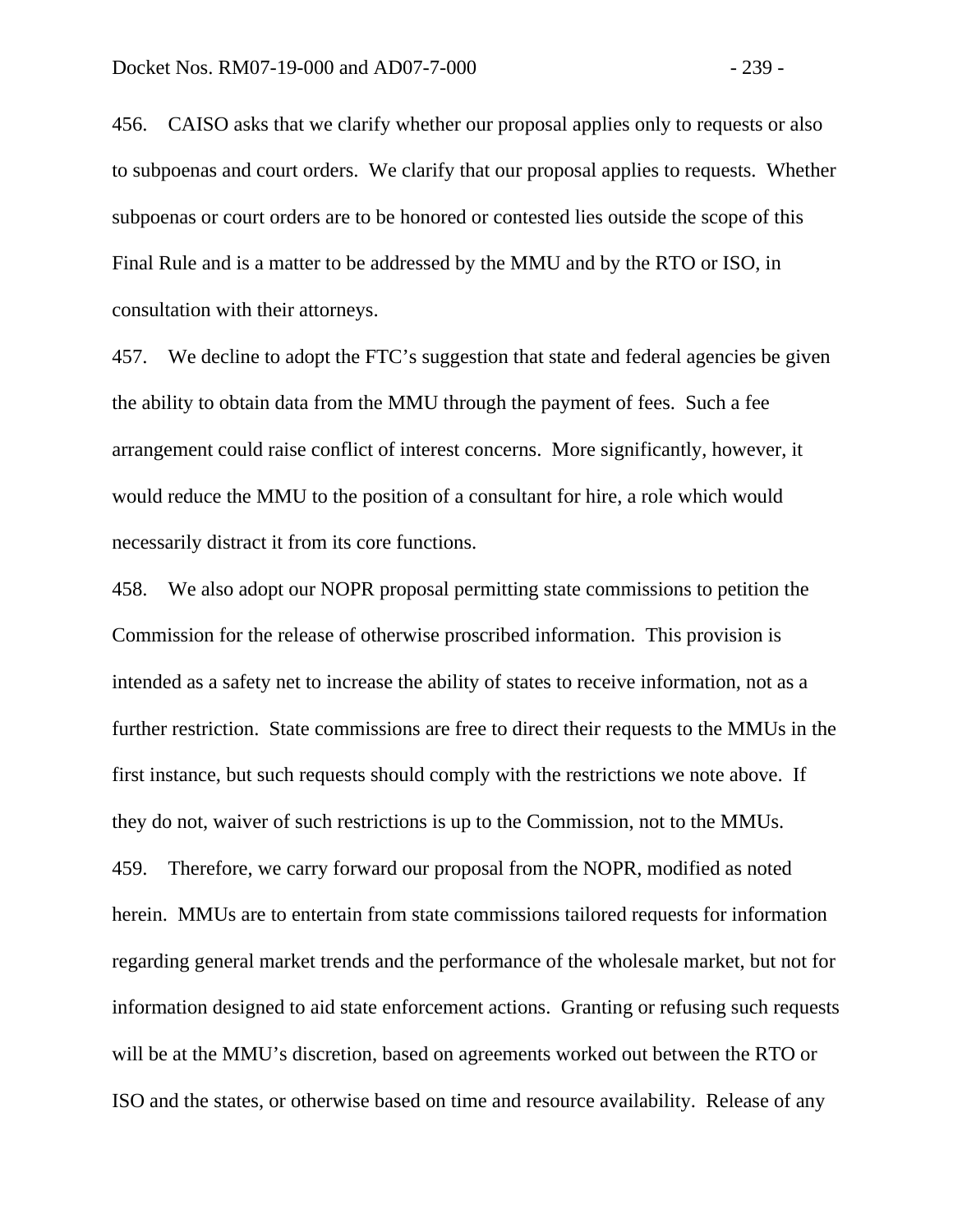confidential information is to be subject to the confidentiality provisions in the RTO's or ISO's tariff, and to the Commission's confidentiality restrictions. RTOs and ISOs are to develop confidentiality provisions that will protect commercially sensitive material, but which will be no more restrictive than necessary to protect that information. State commissions are also free to petition the Commission for the release of information that does not fall within the parameters noted. And market participants are free to contest the factual content of information to be released, or to provide context for it, so long as such material does not unduly delay release of the information.

## **c. Commission Referrals**

# **i. Commission Proposal**

460. In the NOPR, the Commission noted that its rules require that information regarding its investigations be kept nonpublic unless, in any given case, the Commission authorizes that it be publicly disclosed. We proposed that the existing provisions regarding the confidentiality of MMU referrals to the Commission, as well as the confidentiality of the progress and results of its own investigations, be retained. The Commission also noted that it intended to continue the practice of Commission staff providing the MMUs with generic feedback regarding enforcement issues.

## **ii. Comments**

461. Several commenters support the Commission's proposal.**<sup>554</sup>** APPA also suggests that the Commission has the obligation to act as quickly as possible, so other government

**<sup>554</sup>** See, e.g., APPA, EEI, Midwest ISO, Reliant, and SPP.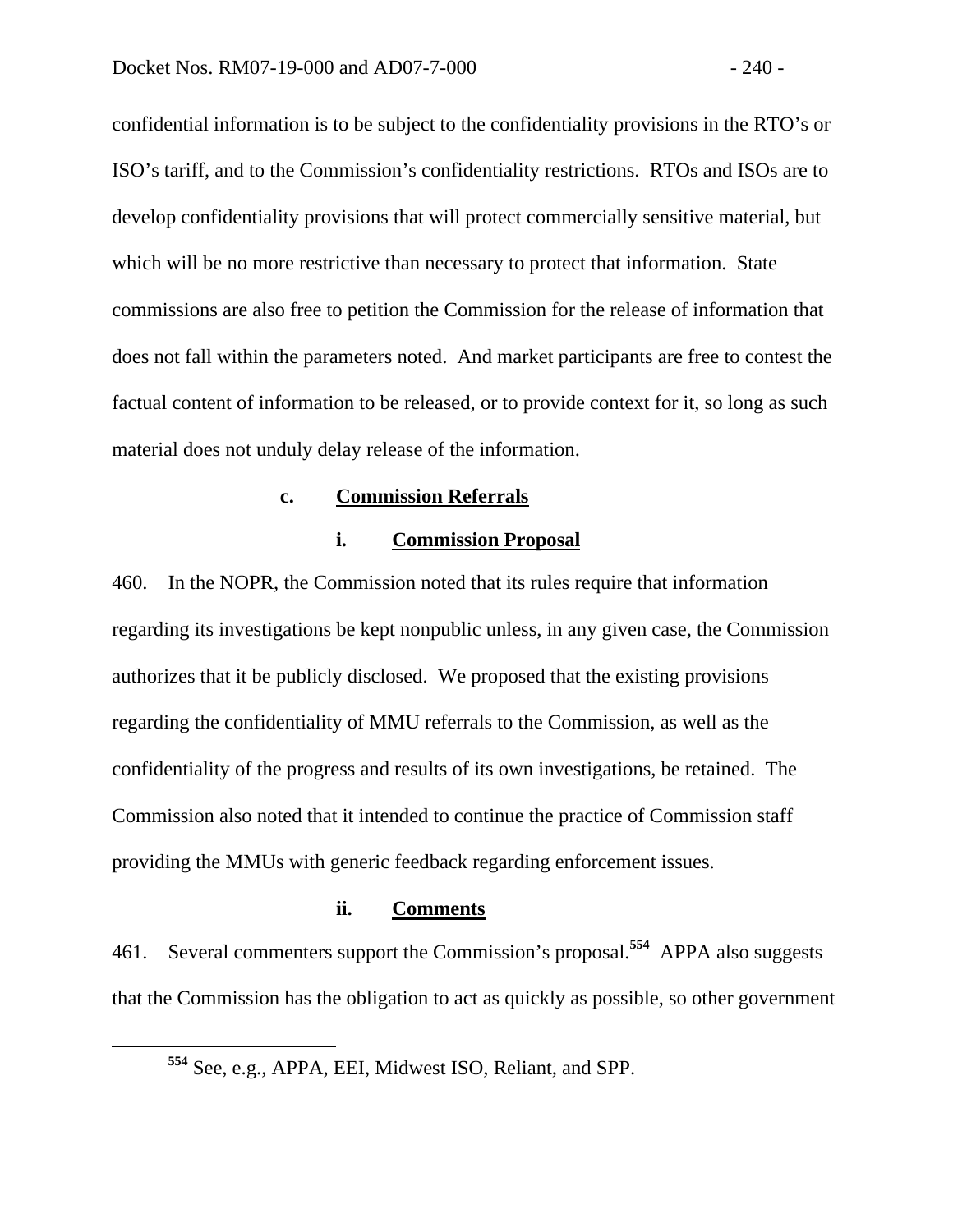entities with a legitimate interest in the matter are kept informed.**<sup>555</sup>** ISO New England comments that the proposed referral provisions are generally consistent with, but more detailed than, ISO New England's existing rules concerning the obligation of its MMU to identify and report on market design flaws and to refer potential market manipulation to the Commission.**<sup>556</sup>**

462. Many commenters urge the Commission to reconsider its position that state commissions not be informed when an MMU refers a matter to the Commission.**<sup>557</sup>** Some commenters assert that several states maintain sufficient safeguards against public disclosure of information, and any assumptions regarding the potential mishandling of confidential information are misdirected and should be discounted.**<sup>558</sup>** The California PUC and NRECA comment that the Commission should provide information to the MMUs and state commissions about matters an MMU has referred to the Commission, because it would help increase confidence that the Commission investigates attempts to manipulate the market.**<sup>559</sup>** The Ohio PUC maintains that there must be a free exchange of

**<sup>555</sup>** APPA at 94.

**<sup>556</sup>** ISO New England at 27.

**<sup>557</sup>** See, e.g., California PUC, NARUC, New York PSC, NRECA, Ohio PUC, and OMS.

**<sup>558</sup>** See, e.g., New York PSC, Ohio PUC, and OMS.

**<sup>559</sup>** California PUC at 52-53.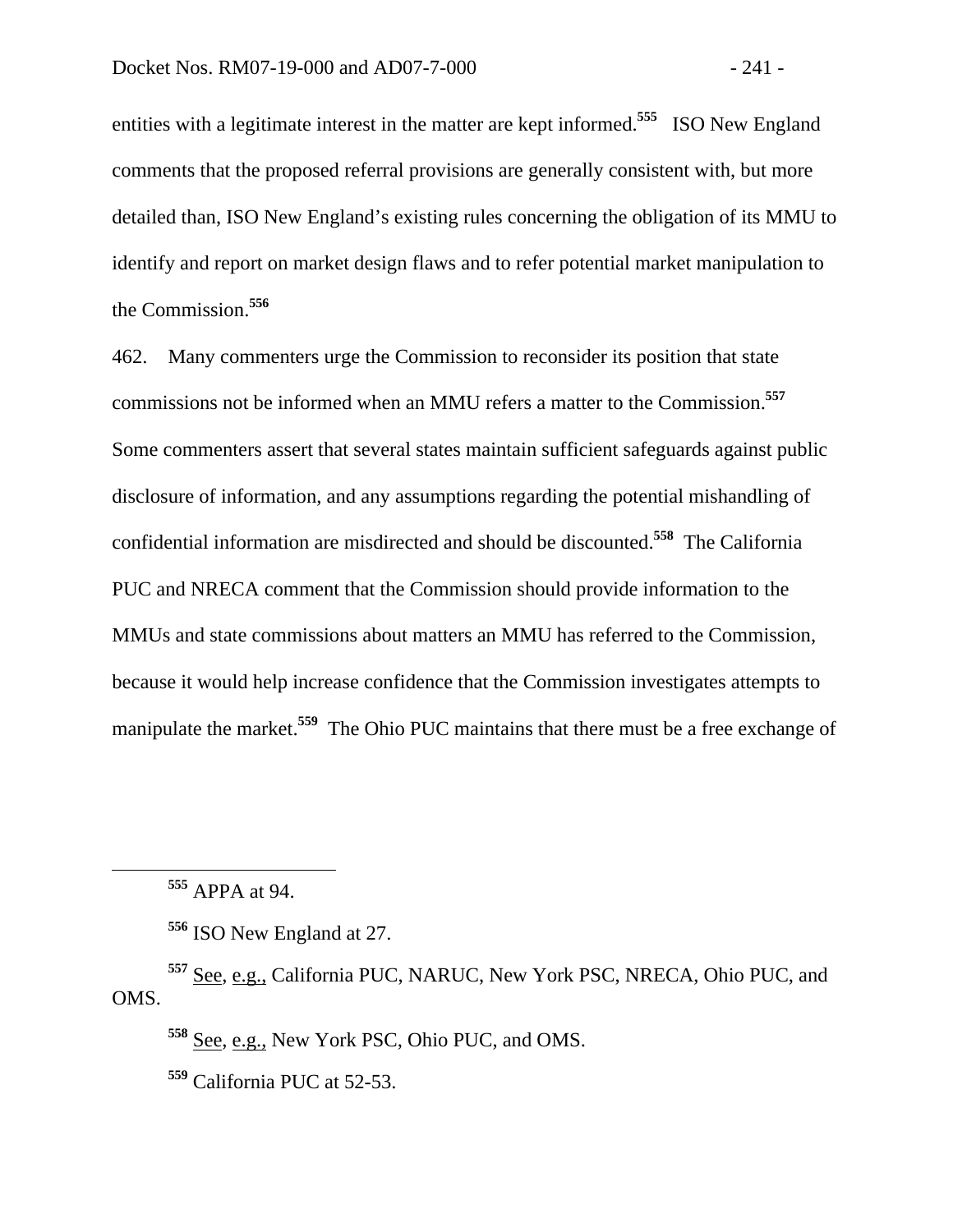market data among the RTO or ISO, the MMU, and state commissions to ensure markets are flourishing and to avoid manipulation.**<sup>560</sup>**

463. NARUC comments that the Commission should inform affected state commissions of MMU referrals because the commissions need information about specific market participants both to properly exercise their own regulatory authority and to avoid potentially inconsistent outcomes and duplicative efforts.**<sup>561</sup>** The New York PSC comments that it is vital that state commissions be able to demonstrate that the presence of a competitive market does not disable the state from protecting retail ratepayers, and that the state commission is capable of carrying out its statutory obligation in a competitive market.**<sup>562</sup>**

464. NRECA believes that an appropriate balance can be struck with respect to information and emphasized that it is not seeking the release of the names of individual entities or any competitively sensitive information but is merely requesting statistical information on, for example, numbers of entities referred, typed of infractions, and the resolution of referrals.**<sup>563</sup>** OMS comments that state commissions could be effective allies with the Commission in the investigation and evaluation of the market participant behavior that led the MMU to make the referral, and the Commission's concern that

- **<sup>561</sup>** NARUC at 16.
- **<sup>562</sup>** New York PSC at 13-15.
- **<sup>563</sup>** NRECA at 56.

**<sup>560</sup>** Ohio PUC at 32.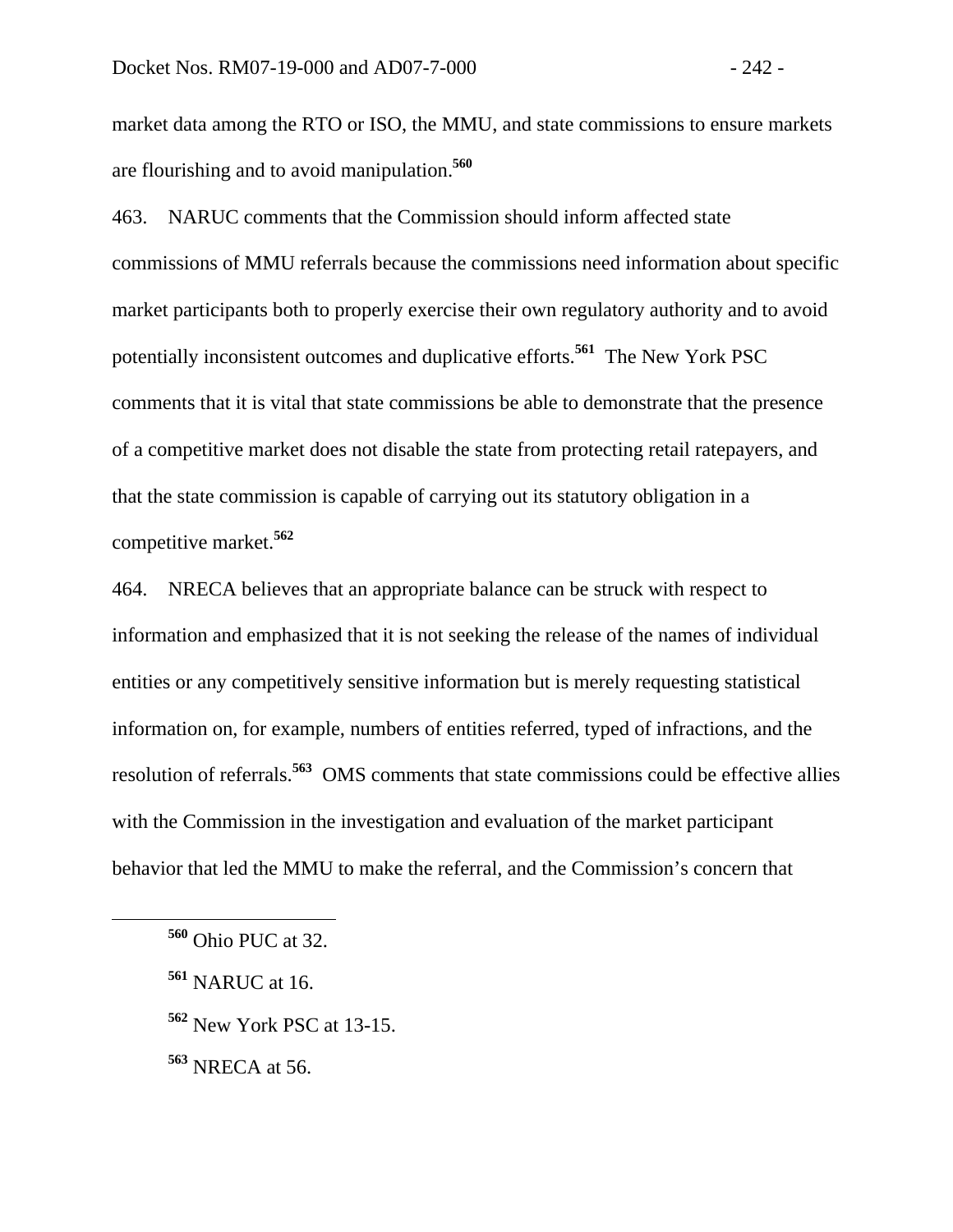informing state commissions of MMU referrals might discourage market participants from self-reporting objectionable behavior is not applicable to MMU referrals, as these referrals happen only because a market participant has failed to self-report.**<sup>564</sup>**

## **iii. Commission Determination**

465. We adopt the NOPR proposal retaining the confidentiality of MMU referrals to the Commission, as well as the confidentiality of any investigations that result from such referrals. By Commission rule, all information and documents obtained during the course of an investigation are non-public. They may not be released except to the extent the Commission directs or authorizes in a given instance, unless the material is already made public during an adjudicatory proceeding or disclosure is required by the Freedom of Information Act.**<sup>565</sup>** There are sound policy reasons for this rule. As we noted in the NOPR, release of such confidential information would impede the willingness of market participants to cooperate in the investigation and to self-report in the future. It could also injure innocent persons who might be erroneously implicated or adversely affected by simply being associated with an investigation.

466. The Commission can only answer for its own abilities to keep material confidential, and cannot put itself in the position of having to interpret the extent of protections afforded by all the relevant state rules, statutes, and case law that govern disclosure. Nor can it expose itself to the potential liability it might incur by turning over

**<sup>564</sup>** OMS at 11.

**<sup>565</sup>** 18 CFR 1b.9.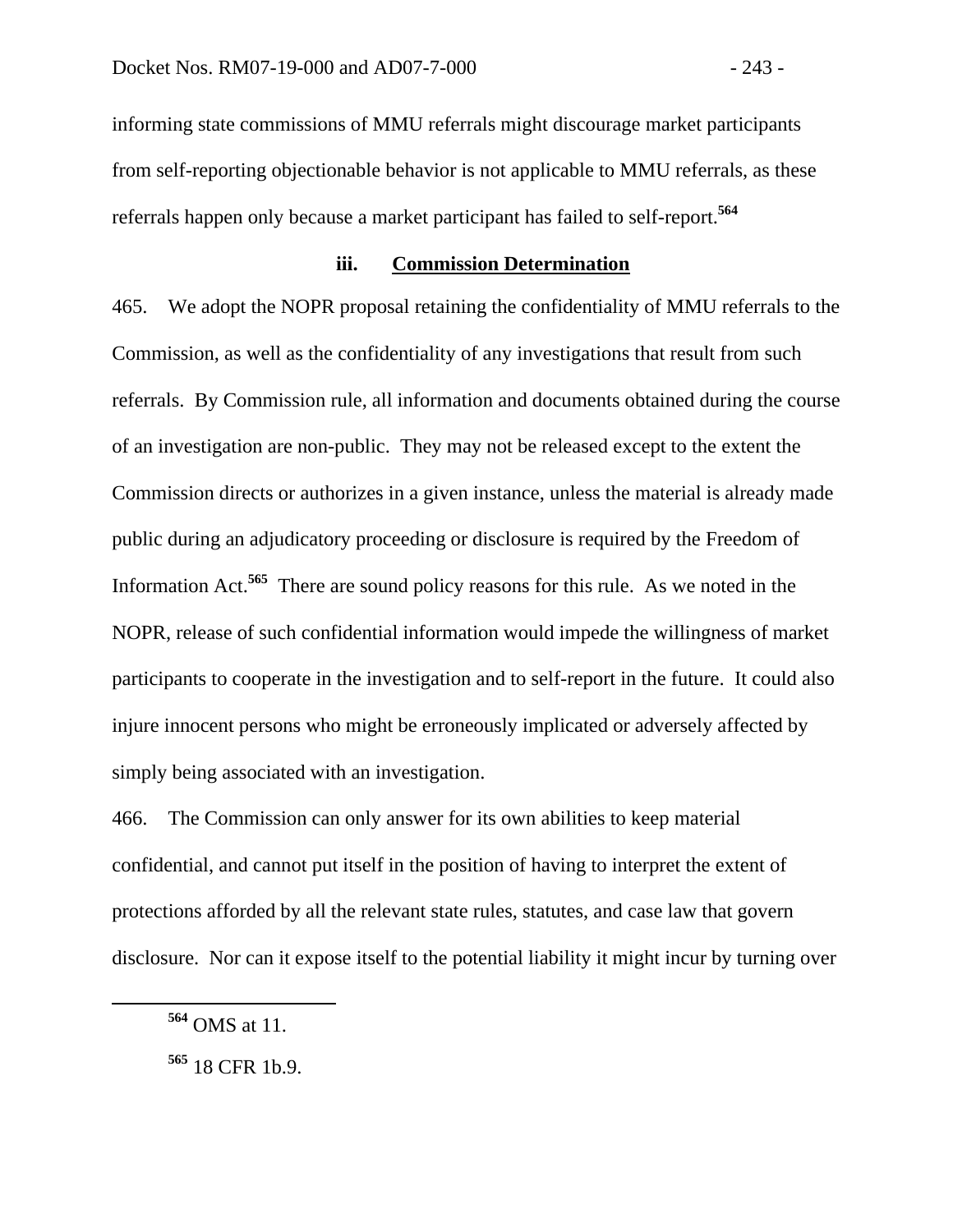confidential materials, should such materials be misused by agencies or individual state employees over whom the Commission has no control.

467. We also are not persuaded that release of information about MMU referrals would avoid potentially inconsistent outcomes and duplicative efforts. For that to be true, one would have to assume that the scope of jurisdiction and the governing laws of the states in question are identical to those of the Commission, which is clearly not the case. 468. We are sympathetic to NRECA's request for statistical information, and agree that, to the extent we can make our enforcement actions more transparent, it is desirable to do so. To that end, we recently announced that the staff of the Office of Enforcement will prepare and publicly release annual reports summarizing its enforcement activities for the preceding year, to be released at the close of our fiscal year, September 30.**<sup>566</sup>** The first such report was released on November 14, 2007.**<sup>567</sup>** In addition, it is the practice of Commission staff to provide the MMU with generic feedback regarding enforcement issues, and we will ensure that staff continues to do so.

469. We therefore decline to alter our rule and policy regarding the confidential nature of MMU referrals to the Commission.

**<sup>566</sup>** Revised Policy Statement on Enforcement, 123 FERC ¶ 61,156, at P 12 (2008). **<sup>567</sup>** Report on Enforcement, Docket No. AD07-13-000 (2007).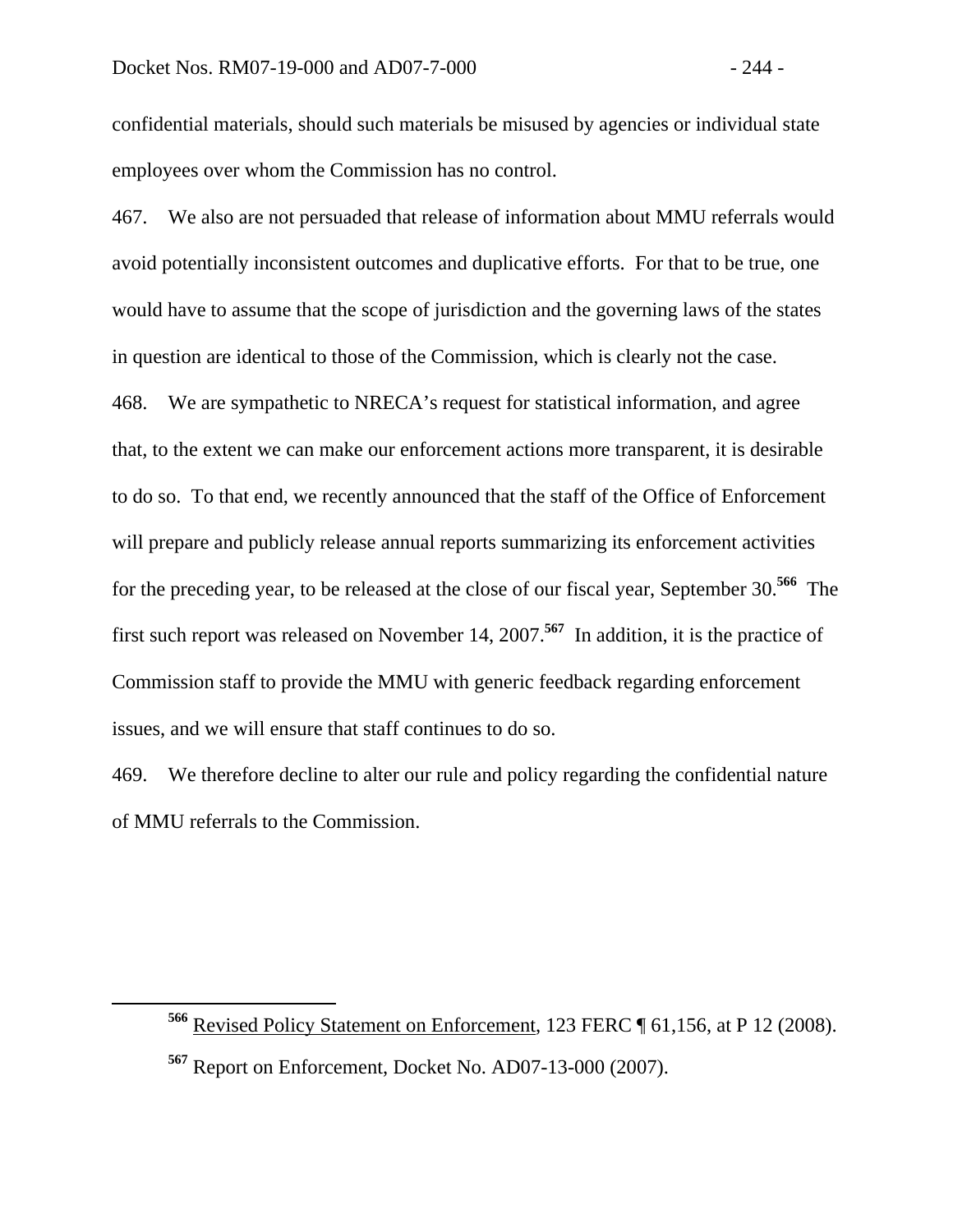# **4. Pro Forma Tariff**

## **a. Commission Proposal**

470. In the NOPR, the Commission declined to propose a pro forma tariff for the MMU sections of an RTO or ISO OATT, instead proposing that RTOs and ISOs conform their tariffs to the requirements set forth in this Final Rule. The Commission also proposed that each RTO or ISO include protocols for the referral of tariff, rule, and market manipulation violations to the Office of Enforcement, and for the referral of perceived market design flaws and recommended tariff changes to the Office of Energy Market Regulation.

## **b. Comments**

471. A limited number of entities filed comments on the Commission's proposal. The Midwest ISO agrees that requiring each RTO or ISO to conform its tariff to the requirements of the Final Rule is preferable to a pro forma tariff.**<sup>568</sup>** EEI agrees that the Commission has appropriately permitted RTOs and ISOs flexibility to tailor their market monitoring provisions to their own regional variations.**<sup>569</sup>** APPA suggests that the Commission use, as a possible template for the relevant tariff provisions, the revised Attachment M to the PJM tariff approved in the PJM MMU Settlement Order.**<sup>570</sup>** SPP believes that it already complies with the majority of the proposals the Commission has

**<sup>568</sup>** Midwest ISO at 27.

**<sup>569</sup>** EEI at 24.

**<sup>570</sup>** PJM MMU Settlement Order, 122 FERC ¶ 61,257.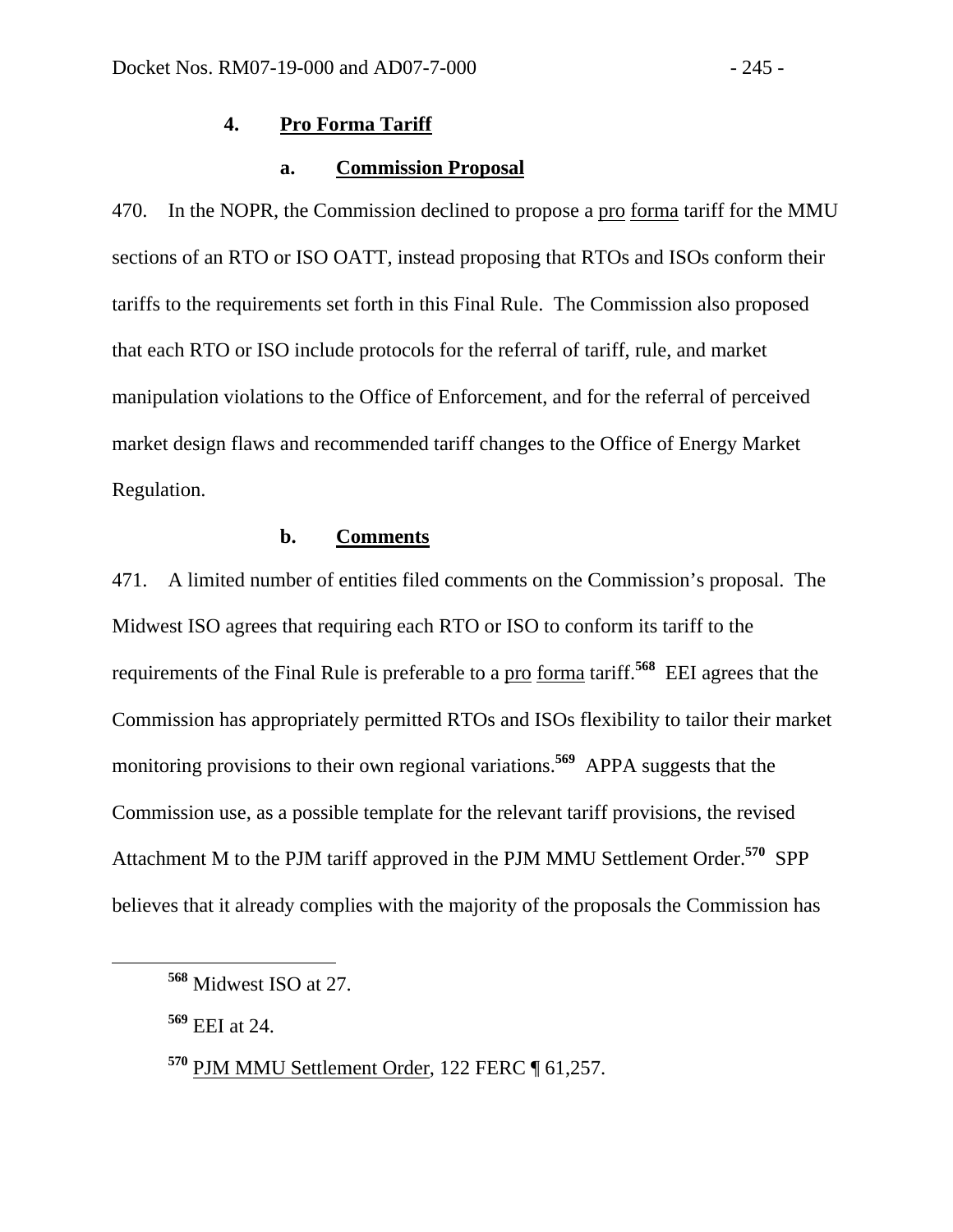set forth in this proceeding, but will comply with any revisions that may be required by the Final Rule.**<sup>571</sup>**

472. The California PUC, on the other hand, states that it does not support a pro forma tariff because of its objections to several of the MMU proposals in the NOPR, particularly the issues surrounding state access to data.**<sup>572</sup>**

## **c. Commission Determination**

473. Given the degree of discretion this Final Rule allows RTOs and ISOs to structure their relationship with their MMUs in the manner they deem most suitable, a pro forma MMU tariff section would be impractical. Therefore, we will not impose one.

474. We also decline to adopt PJM's MMU tariff section, Attachment M, as a template for a centralized MMU tariff section. That document is particularized to the needs of that RTO, and we therefore will not require other RTOs and ISOs to follow it. We agree, however, that some uniformity is desirable, particularly for market participants who operate in multiple regions, and for regulators who often have occasion to compare and contrast tariff provisions amongst the various RTOs and ISOs.

475. We therefore suggest, but do not require, that RTOs and ISOs consider structuring their MMU tariff sections to include the following general categories, preferably in this general order: Introduction and Purpose; Definitions; Independence and Oversight; Structure; Duties of Market Monitor; Duties of RTO or ISO; Data Access, Collection,

**<sup>571</sup>** SPP at 10.

**<sup>572</sup>** California PUC at 53.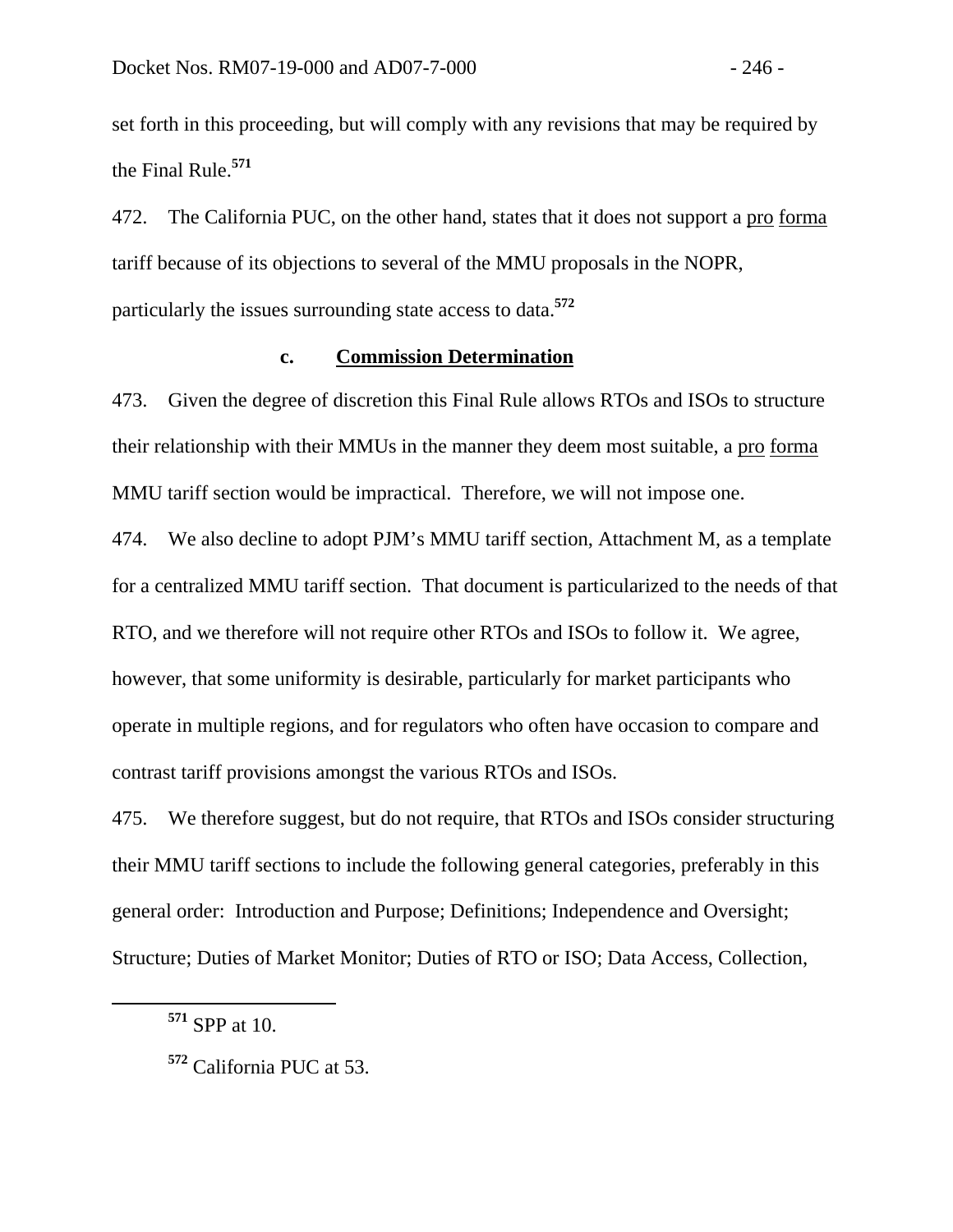and Retention; Information Sharing; Ethics; RTO- or ISO-Specific Provisions; Protocol on Referrals of Investigations to the Office of Enforcement; Protocol on Referrals of Perceived Market Design Flaws and Recommended Tariff Changes to the Office of Energy Market Regulation.

476. We note that in our Policy Statement on Market Monitoring Units,**<sup>573</sup>** we prescribed the form and contents of an MMU referral to the Office of Enforcement. We likewise include in this Final Rule updated protocols for such referrals, as well as protocols for referrals to the Office of Energy Market Regulation of perceived market design flaws and recommended tariff changes.

# **D. Responsiveness of RTOs and ISOs to Customers and Other Stakeholders**

477. In this section of the Final Rule, the Commission requires RTOs and ISOs to establish a means for customers and other stakeholders to have a form of direct access to the board of directors, and thereby to increase the boards of directors' responsiveness to these entities. (By responsiveness, we mean an RTO or ISO board's willingness, as evidenced in its practices and procedures, to directly receive concerns and recommendations from customers and other stakeholders, and to fully consider and take actions in response to the issues that are raised.) The Commission requires each RTO or ISO to submit a compliance filing demonstrating that it has in place, or will adopt, practices and procedures to ensure that its board of directors is responsive to customers

**<sup>573</sup>** Policy Statement, 111 FERC ¶ 61,267 at Appendix A.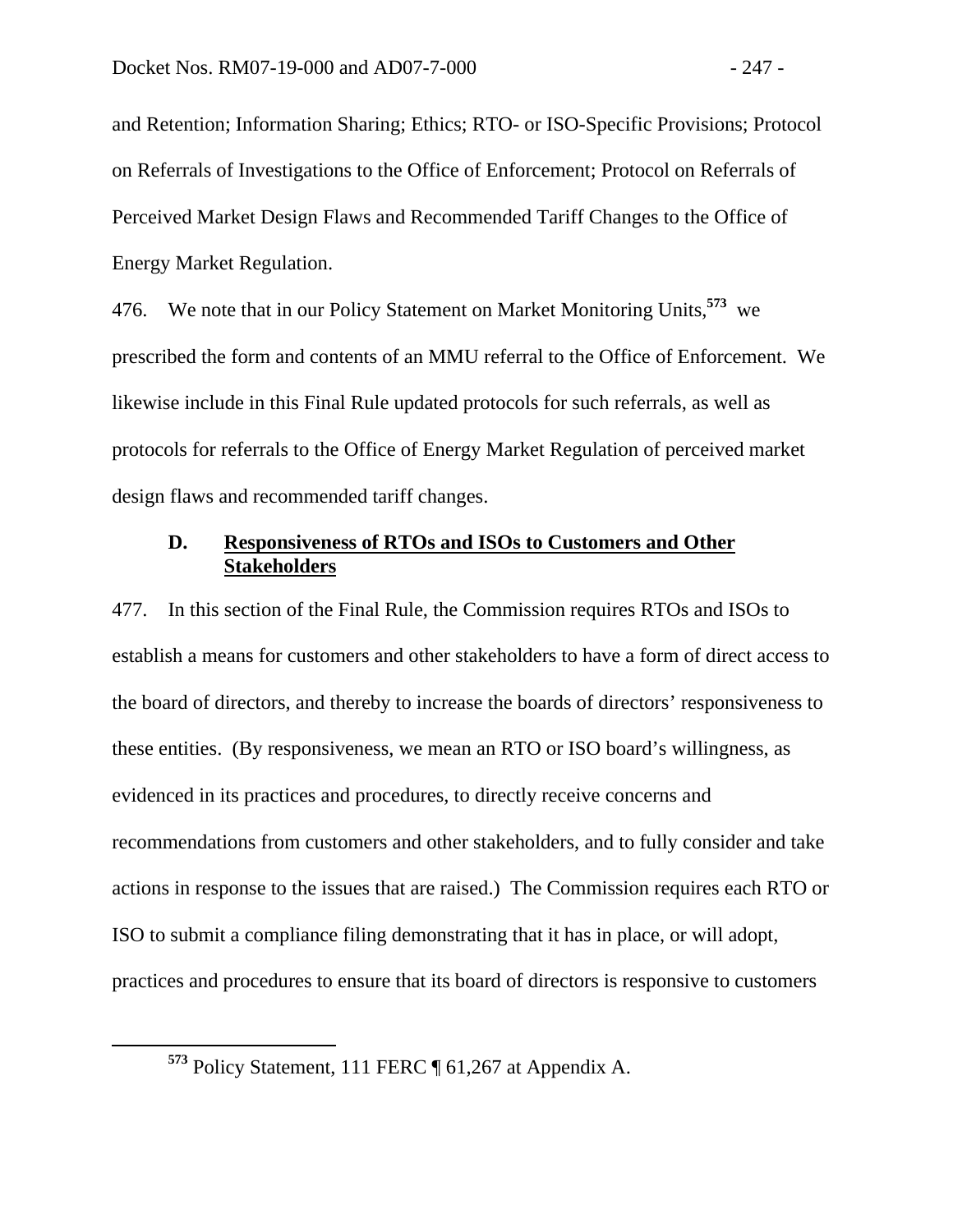and other stakeholders. The Commission will assess each RTO's or ISO's filing using four criteria: (1) inclusiveness; (2) fairness in balancing diverse interests; (3) representation of minority positions; and (4) ongoing responsiveness.

478. The Commission also directs each RTO and ISO to post on its web site its mission statement or organizational charter. The Commission encourages each RTO and ISO to set forth in these documents the organization's purpose, guiding principles, and commitment to responsiveness to customers and other stakeholders, and ultimately to the consumers who benefit from and pay for electricity services.

## **1. Background**

479. Neither Order No. 888**<sup>574</sup>** nor Order No. 2000**<sup>575</sup>** mandated specific RTO board governance requirements. In Order No. 2000, the Commission stated that, given the early stage of RTO formation, it would be counterproductive to impose a one-size-fits-all approach to governance when RTOs may have varying structures based on their regional

**<sup>574</sup>** Promoting Wholesale Competition Through Open Access Non-Discriminatory Transmission Services by Public Utilities; Recovery of Stranded Costs by Public Utilities and Transmitting Utilities, Order No. 888, FERC Stats. & Regs. ¶ 31,036 (1996), order on reh'g, Order No. 888-A, FERC Stats. & Regs. ¶ 31,048, order on reh'g, Order No. 888-B, 81 FERC ¶ 61,248 (1997), order on reh'g, Order No. 888-C, 82 FERC ¶ 61,046 (1998), aff'd in relevant part sub nom. Transmission Access Policy Study Group v. FERC, 225 F.3d 667 (D.C. Cir. 2000), aff'd sub nom. New York v. FERC, 535 U.S. 1 (2002).

**<sup>575</sup>** Regional Transmission Organizations, Order No. 2000, FERC Stats. & Regs. ¶ 31,089 (1999), order on reh'g, Order No. 2000-A, FERC Stats. & Regs. ¶ 31,092 (2000), aff'd sub nom. Pub. Util. Dist. No. 1 of Snohomish County, Washington v. FERC, 272 F.3d 607 (D.C. Cir. 2001).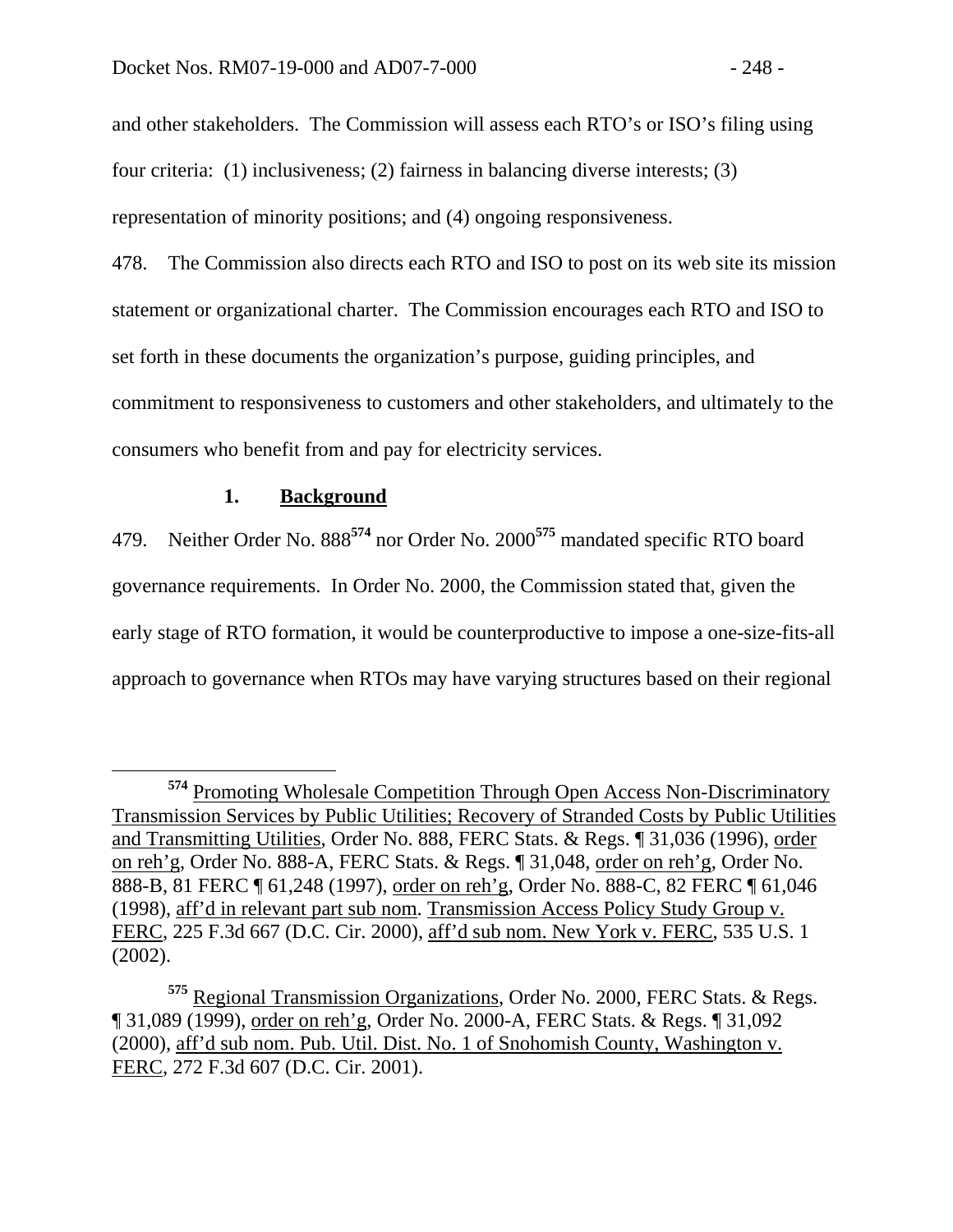needs.**576** Therefore, the Commission indicated that it would review governance proposals on a case-by-case basis.**<sup>577</sup>** The Commission also emphasized the importance of stakeholder input regarding both the creation of RTOs and ongoing operations.**<sup>578</sup>** The Commission added that, in the case of a non-stakeholder board, it is important that the board not become isolated.**<sup>579</sup>**

480. In the ANOPR, the Commission noted stakeholders' concerns that RTOs and ISOs are not sufficiently responsive to customers and other stakeholders, and that those parties should have some form of effective direct access to the RTO or ISO board of directors.**580**  The Commission inquired whether RTOs and ISOs should be required to create and institute practices and procedures to ensure that customers and other stakeholders have such access.<sup>581</sup> The Commission also made a preliminary proposal that the goal of

 $\overline{a}$ 

**<sup>579</sup>** Id*.*

**<sup>581</sup>** Id*.* P 149.

**<sup>576</sup>** The Commission noted that existing ISOs have varying forms of governance. Some used a two-tier form of governance with a non-stakeholder board and advisory committees of stakeholders while one, CAISO, employed a decision making board consisting of both stakeholders and non-stakeholders. Order No. 2000-A, FERC Stats. & Regs. at 31,073.

**<sup>577</sup>** Id. at 31,073-74.

**<sup>578</sup>** Id.

**<sup>580</sup>** ANOPR, FERC Stats. & Regs. ¶ 32,617 at P 148.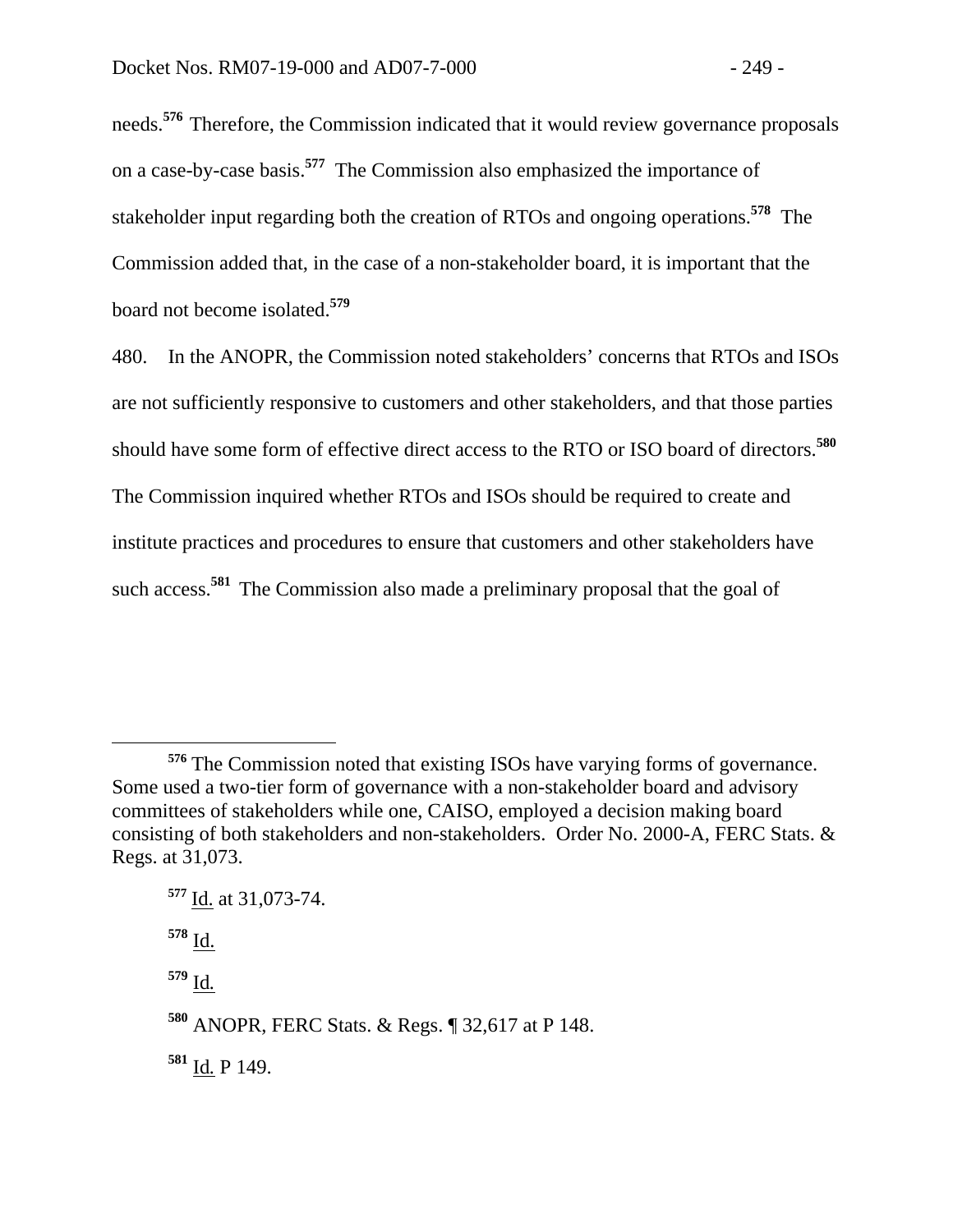enhancing customer and other stakeholder access to the board could be achieved by either a board advisory committee or a hybrid board.**<sup>582</sup>**

#### **2. Commission Proposal**

#### **Responsiveness Obligation and Proposed Criteria**

481. In the NOPR, the Commission proposed to require that customers and other stakeholders have some form of effective direct access to the RTO or ISO board of directors. The Commission indicated that while it viewed the board advisory committee as particularly suitable for enhancing responsiveness, it anticipated that each RTO or ISO and its stakeholders would develop practices and procedures that best suit their needs.**<sup>583</sup>** The Commission reiterated its position that a one-size-fits-all approach may not be beneficial given the varying structure and needs of each regional entity. It therefore proposed to establish a set of four criteria for RTOs and ISOs designed to ensure that RTO and ISO boards are responsive to their customers and other stakeholders.**<sup>584</sup>** 482. In order to demonstrate that RTOs and ISOs meet the responsiveness obligation, the Commission proposed to require each one to submit a compliance filing showing that it has in place or will adopt practices and procedures to ensure responsiveness. The

**<sup>582</sup>** Id*.* P 151, 153. The Commission explained that a hybrid board would be composed of both independent members and stakeholder members, with each member holding a seat on the board and participating fully in board decisions with an equal vote. Id. P 152.

**<sup>583</sup>** Id*.* P 277.

**<sup>584</sup>** NOPR, FERC Stats. & Regs. ¶ 32,628 at P 275.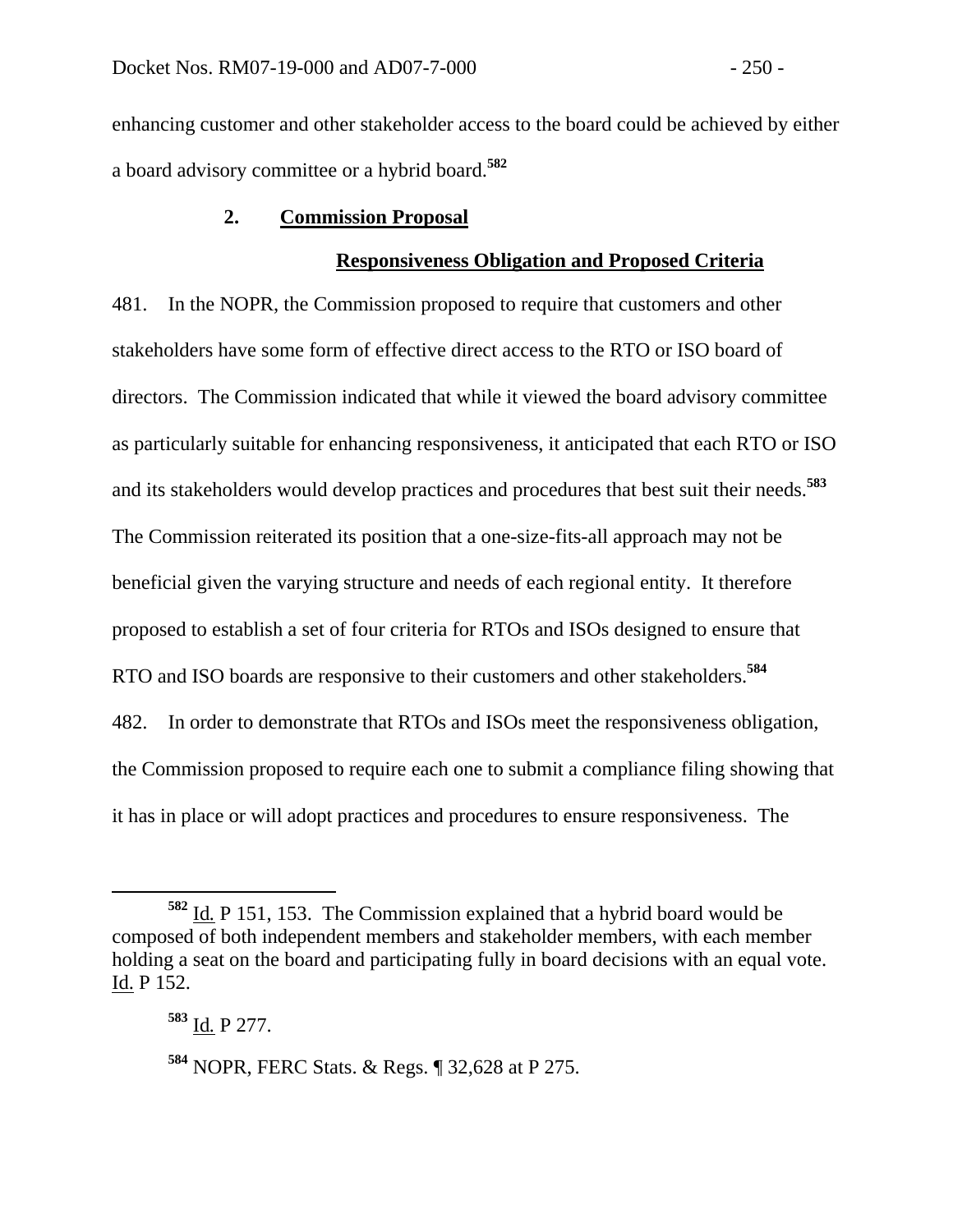Commission proposed to assess the filed practices and procedures of each RTO and ISO using four criteria:

- Inclusiveness The business practices and procedures must ensure that any customer or other stakeholder affected by the operation of the RTO or ISO, or its representative, is permitted to communicate its views to the RTO's or ISO's board of directors.
- Fairness in Balancing Diverse Interests The business practices and procedures must ensure that the interests of customers or other stakeholders are equitably considered and that deliberation and consideration of RTO and ISO issues are not dominated by any single stakeholder category.
- Representation of Minority Positions The business practices and procedures must ensure that, in instances where stakeholders are not in total agreement on a particular issue, minority positions are communicated to the RTO's or ISO's board of directors at the same time as majority positions.
- Ongoing Responsiveness The business practices and procedures must provide for stakeholder input into the RTO's or ISO's decisions as well as mechanisms to provide feedback to stakeholders to ensure that information exchange and communication continue over time.

483. The Commission proposed that each RTO or ISO compliance filing would be required to be submitted within six months of the date the Final Rule is published in the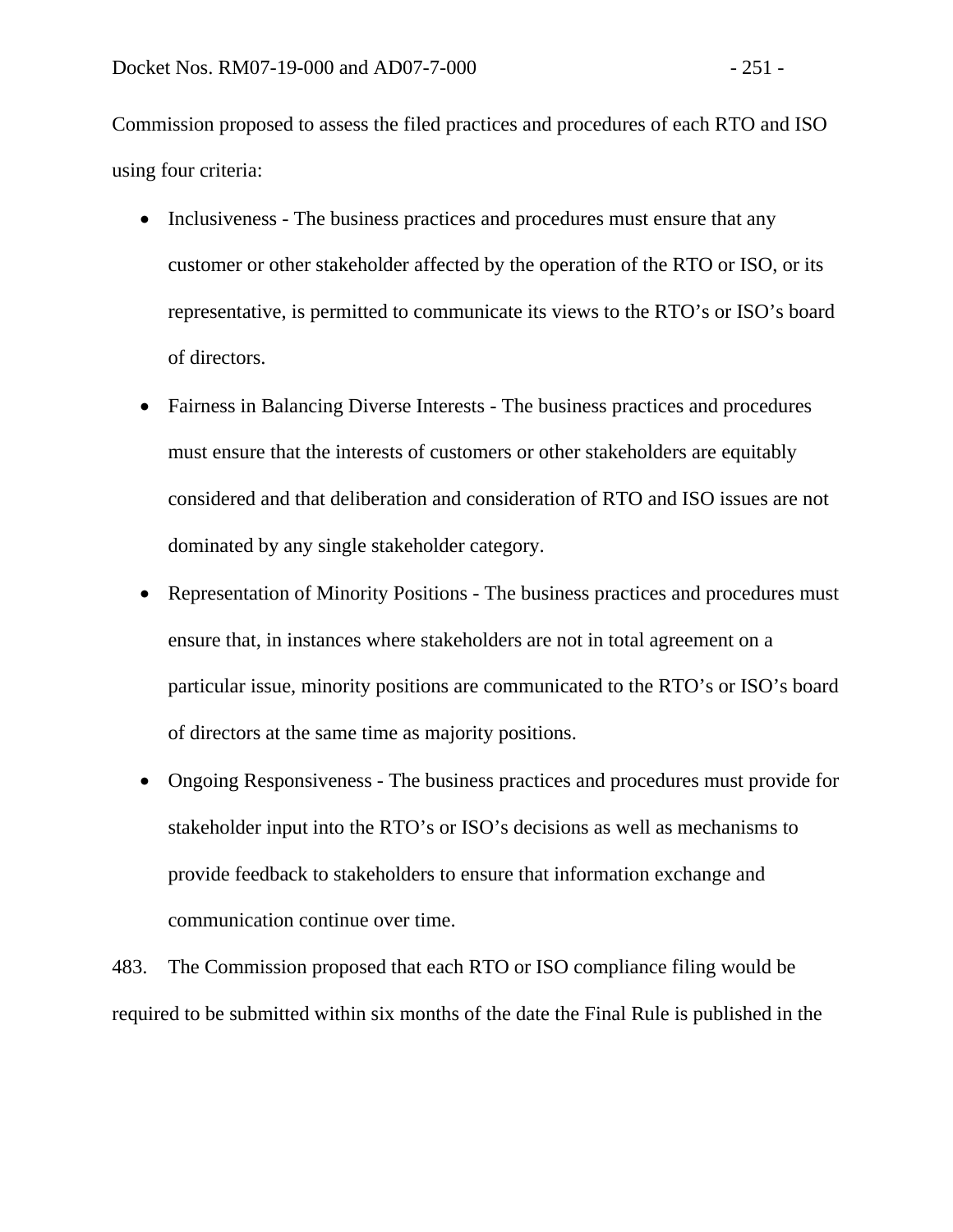Federal Register, and stated that it would assess whether each filing satisfies the proposed requirement and issue additional orders as necessary.**<sup>585</sup>**

## **3. Comments**

484. Most of the commenters support the Commission's proposal and the four responsiveness criteria that the Commission proposed in the NOPR.**<sup>586</sup>** Many also express support for the Commission not proposing a one-size-fits-all solution, but instead allowing regions flexibility in meeting the criteria.**<sup>587</sup>** The comments fall loosely into three categories: (1) whether to establish an obligation for responsiveness; (2) whether the four responsiveness criteria are appropriate or need greater specificity; and (3) whether additional criteria should be required.

485. Among the RTOs and ISOs, CAISO, Midwest ISO, NYISO, PJM and SPP argue that they already have responsiveness policies that they believe satisfy the Commission's proposed criteria. Some stakeholders concur that their RTO's or ISO's policies meet the proposed criteria.**<sup>588</sup>** APPA is skeptical that the proposals would have any effect, arguing

**<sup>586</sup>** See, e.g., Ameren; Comverge; Constellation; EEI; Exelon; Indianapolis P&L; Midwest ISO; New York PSC; NYISO; PJM; and PG&E.

**<sup>587</sup>** See, e.g., Ameren; ATC; Constellation; Midwest ISO; NYISO; PJM; and SoCal Edison-SDG&E.

**<sup>588</sup>** See Ameren and ATC discussing Midwest ISO; California PUC discussing CAISO; New York PSC discussing NYISO; and NEPGA, NEPOOL and NU discussing ISO New England.

**<sup>585</sup>** Id. P 92.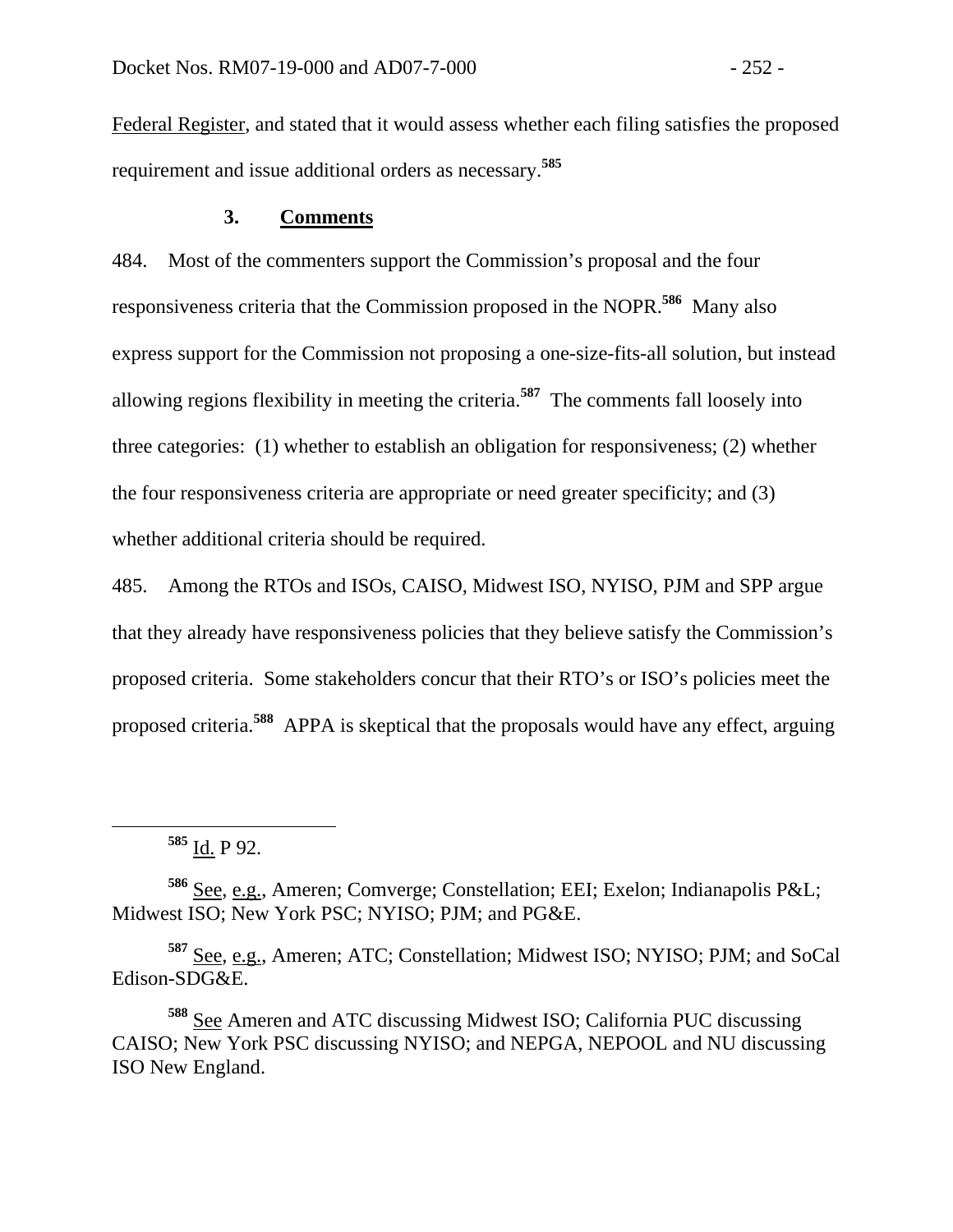that the RTOs and ISOs would likely say that their practices are already sufficiently responsive.**<sup>589</sup>**

486. Many commenters present examples of RTO or ISO practices that are not fully effective. For example, IID notes that during consideration of CAISO's proposal to subsidize the financing of certain interconnection facilities, CAISO did not adopt any of the specific tariff language IID recommended or sufficiently explain why it was rejecting so many of IID's suggestions.**<sup>590</sup>** TANC opines that time frames for stakeholder review of CAISO initiatives are too short and therefore appear to diminish the value of stakeholder input. As a result, TANC submits that the Commission should require RTOs and ISOs to employ methods of interacting with stakeholders that are intended to achieve consensus on issues and that incorporate stakeholders early in the decision-making process.**<sup>591</sup>**

487. Connecticut and Massachusetts Municipals encourage the Commission to not solely rely on an inclusive stakeholder process to ensure that organized wholesale electric markets and market administrators are providing, or facilitating the provision of, reliable electric service at the lowest reasonable cost. They do not agree that developing a stakeholder process that meets the four criteria will alleviate the need for the Commission

**<sup>590</sup>** IID at 5.

**<sup>589</sup>** APPA at 9, 97.

**<sup>591</sup>** TANC at 12.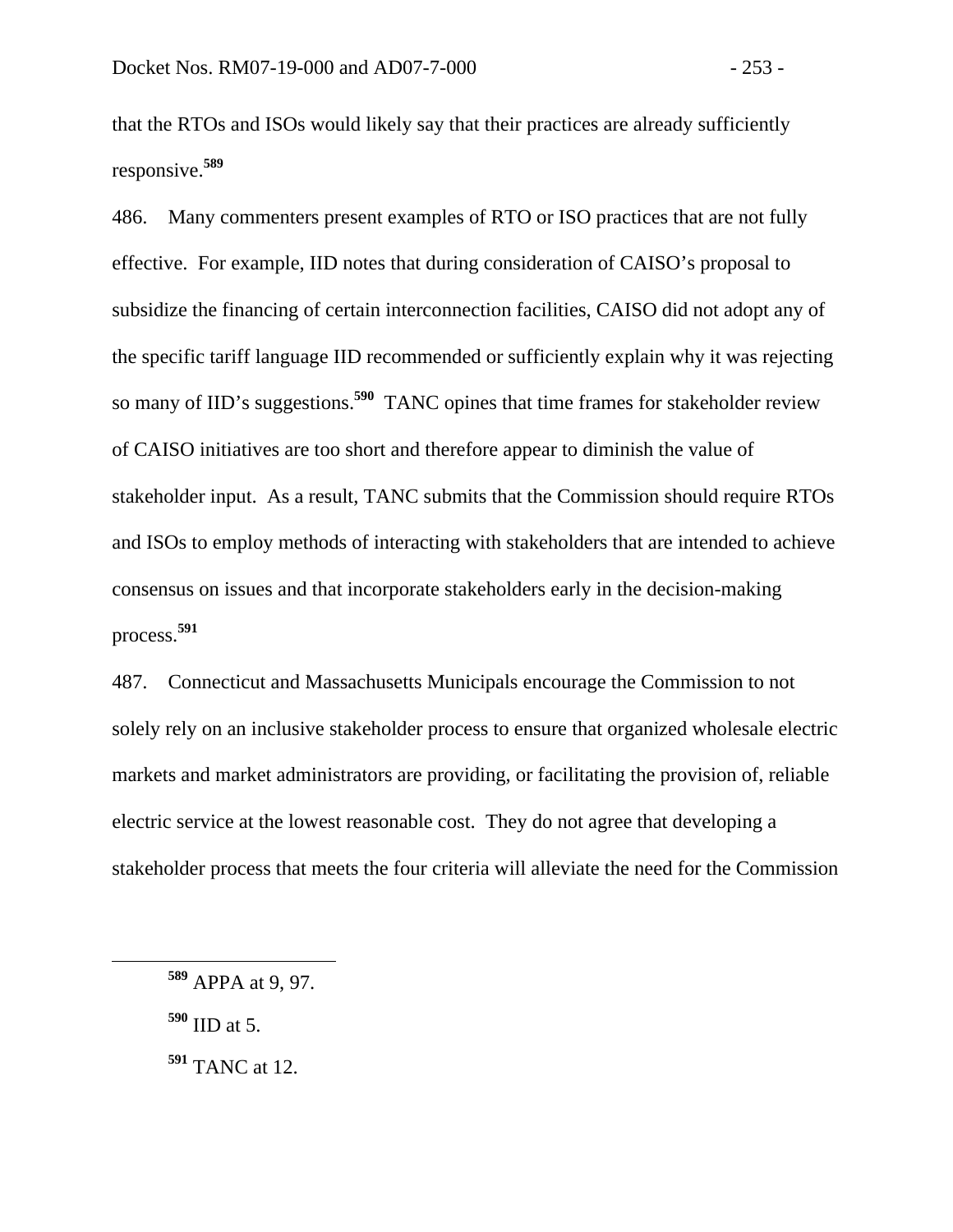to conduct its own investigation into the justness and reasonableness of proposed rates, charges, market rules, and design changes.**<sup>592</sup>**

488. Several commenters make recommendations about the four criteria proposed by the Commission. For instance, Ameren urges the Commission to make sure that the third criterion, representation of minority positions, is not allowed to outweigh the second criterion, fairness in balancing diverse interests. One way to do this, Ameren argues, would be to ensure that entities that will ultimately incur a major portion of the costs related to the changes to RTO or ISO market rules have a proportionate say in the development of these rules and any related modifications, through bicameral voting.**<sup>593</sup>** 489. TAPS asserts that the balancing criterion invites greater deference to wellrepresented classes to the detriment of other customers that the FPA requires the Commission to protect. CAISO requests that the Commission consider clarifying one of the four proposed criteria, fairness in balancing diverse interests, regarding how an RTO or ISO would be expected to establish generically that the consideration given to diverse interests is equitable.**<sup>594</sup>**

490. Constellation asks the Commission to clarify its definition of the term "customer" in its statement that "access by customers and other stakeholders to the board based on these criteria will provide them with the opportunity to ensure that their concerns are

**<sup>594</sup>** CAISO at 10.

**<sup>592</sup>** Connecticut and Massachusetts Municipals at 9-10.

**<sup>593</sup>** Ameren at 15-16, 37-40.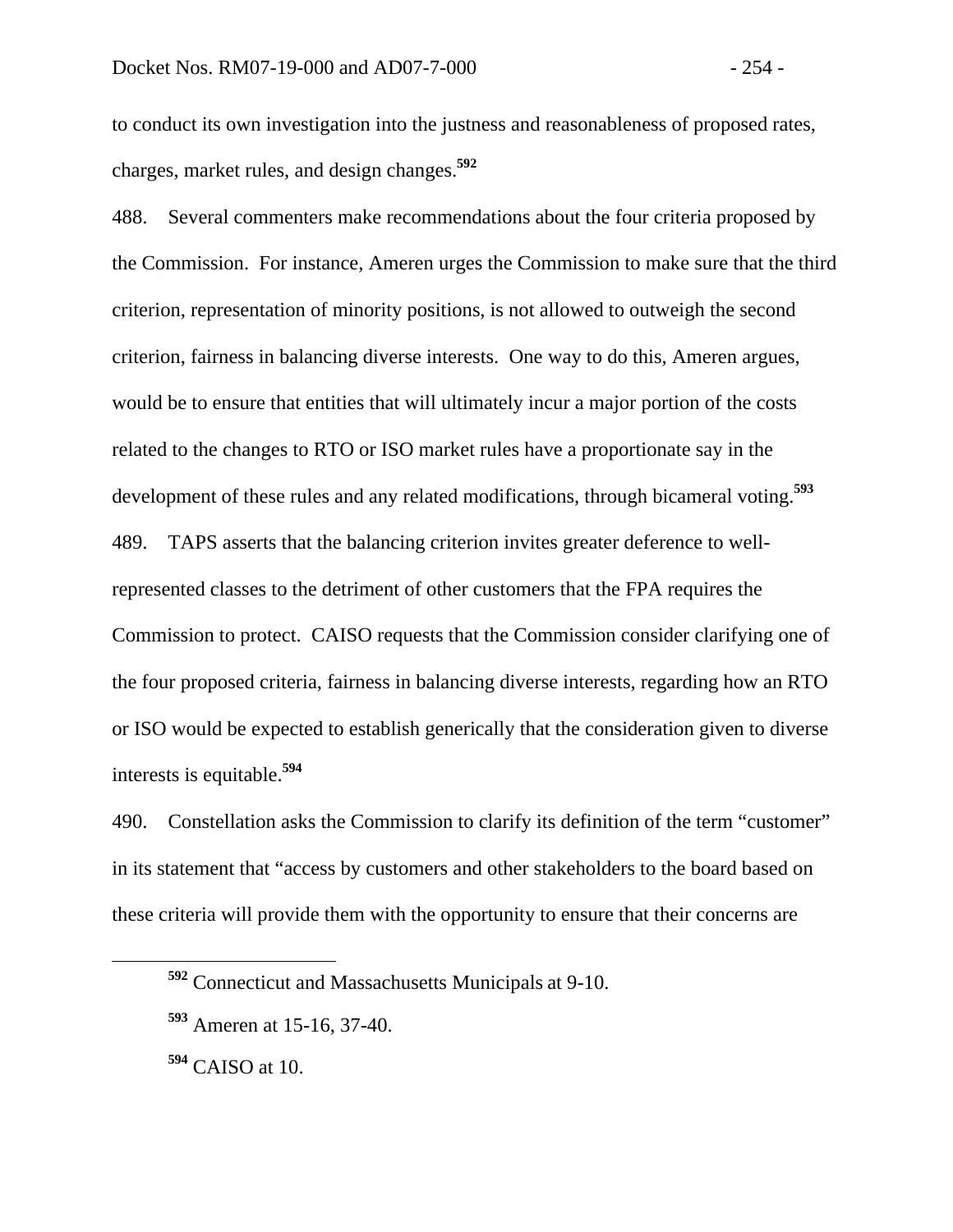considered." It states that the term customer could be applied to non-jurisdictional entities such as retail customers, and the Commission has already ensured that state agencies that regulate the retail market have access to RTO and ISO boards.**<sup>595</sup>** 491. Other commenters recommend more detail regarding the application of the proposed criteria. For example, APPA suggests new mandates for RTO and ISO stakeholder processes to help meet the proposed criteria:**<sup>596</sup>** mandated direct stakeholder access to RTO and ISO boards at frequent intervals; presentation of minority positions on RTO and ISO proposals directly to the board by minority stakeholders; consideration of the use of both stakeholder advisory committees and hybrid boards; open RTO and ISO board meetings, with agendas made public in advance and opportunity for stakeholder comment on agenda items; elimination of "self-perpetuating" RTO and ISO boards; directors elected by stakeholder vote, with multiple candidates for each seat and stakeholder input into the slate selection; and administration of customer satisfaction surveys by outside entities. ATC wants a formalized mechanism within an RTO's or ISO's main stakeholder committee for communicating minority views of stakeholder sectors to an RTO's or ISO's board of directors.

492. SMUD states that RTOs and ISOs should be required to demonstrate that: (1) there is evenly divided industry sector representation, (2) no one sector (or entity) can dominate the process, (3) votes are taken to measure stakeholder sentiment, (4) there is a

**<sup>595</sup>** Constellation at 19.

**<sup>596</sup>** APPA at 10, 102.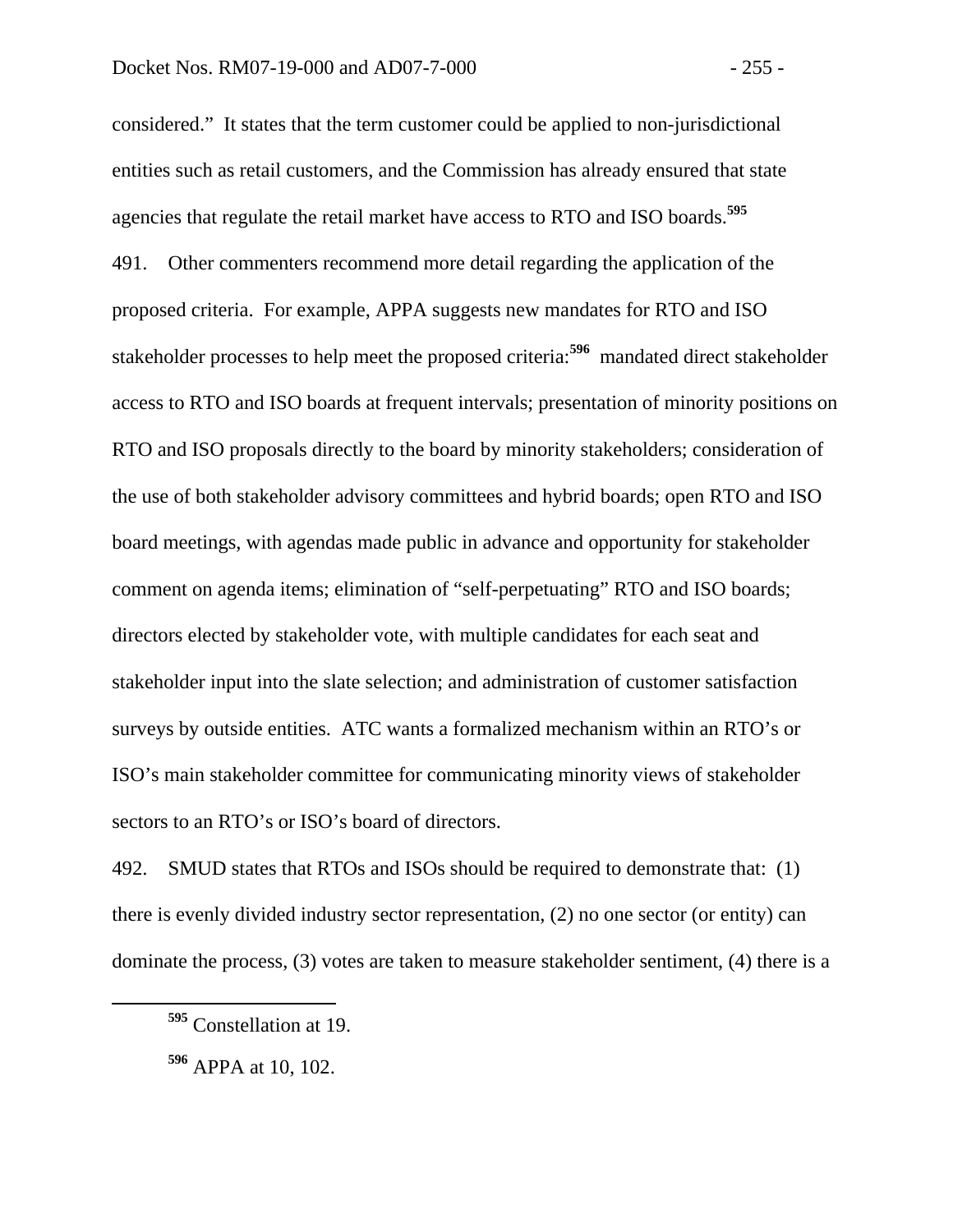formal process for the RTO or ISO to consider adoption of stakeholder initiatives and (5) before the RTO or ISO can reject a stakeholder position supported by a supermajority of stakeholders, it must articulate its reasons in writing, including in any filing it makes with the Commission.**<sup>597</sup>**

493. Others suggest new criteria for improving responsiveness, such as providing opportunities for customer and other stakeholder feedback on budgets and costs. The Maine PUC argues that ISO New England has insufficient cost incentives, and that the Commission should consider requiring RTOs and ISOs to place a stronger emphasis on cost-containment in administration and development of wholesale electric markets.**<sup>598</sup>** North Carolina Electric Membership and NRECA suggest an additional criterion: reliable service at just and reasonable rates. According to NRECA, the Commission's goals in creating RTOs and ISOs require that these entities ensure accountability to stakeholders for keeping costs down while maintaining a high level of service quality. NRECA also states that the Commission should require RTOs and ISOs to present annual budget information to customers and stakeholders, along with adequate detail, transparent assumptions and calculations of estimates, and cost support. It further recommends that the Commission require RTOs or ISOs with formula rates to develop their budget presentations for stakeholders and customers using the format required for a filing with the Commission to change previously approved rates. NRECA states that the RTO's or

**<sup>597</sup>** SMUD at 9.

**<sup>598</sup>** Maine PUC at 8.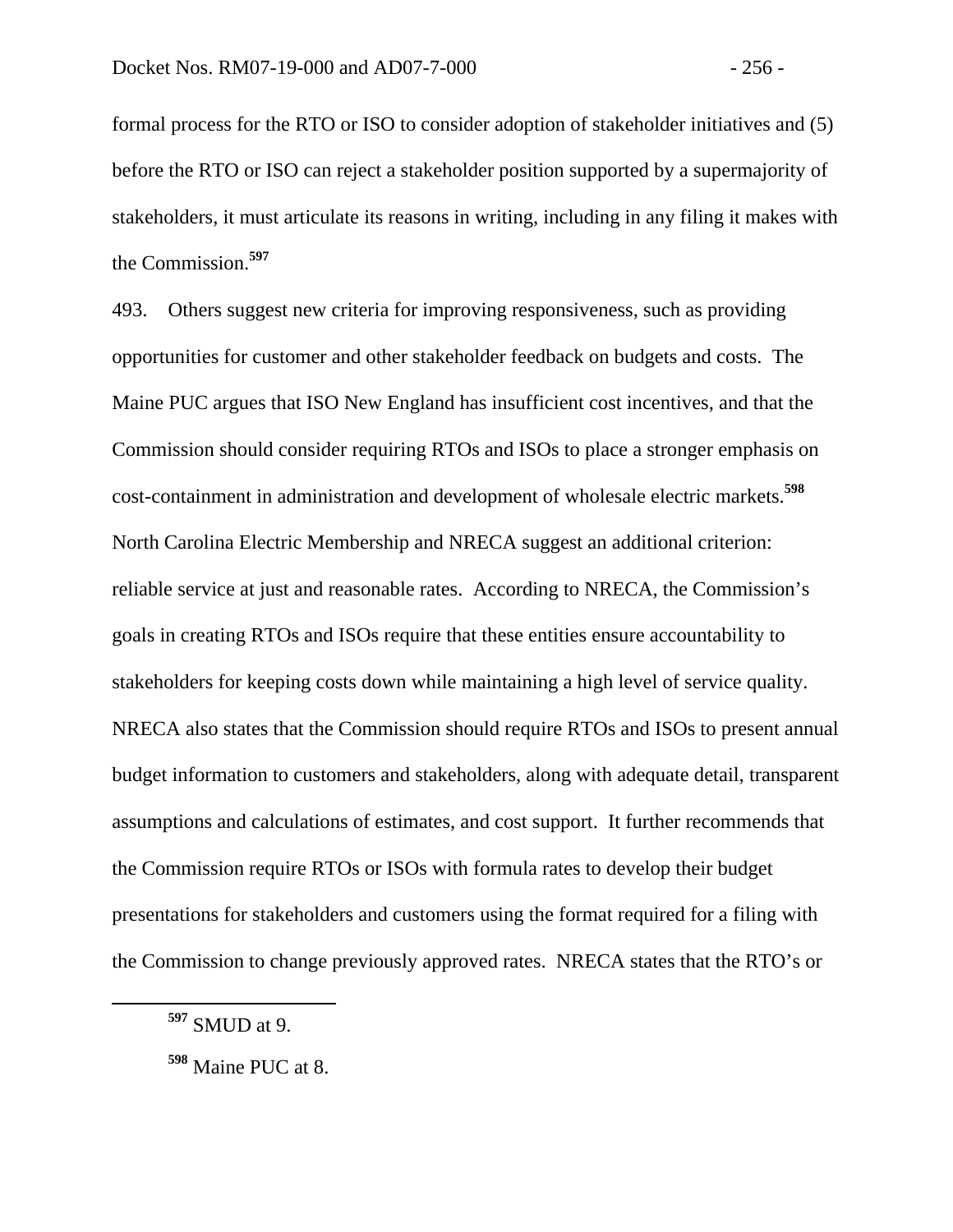ISO's budgeting process should ensure that customers and other stakeholders have a timely opportunity for review of the budget proposals offered and that each RTO or ISO should submit to the Commission ,as an informational filing, all of the budget materials provided to stakeholders for review.**<sup>599</sup>**

494. Ameren suggests that RTOs and ISOs should be required to post longer-term budgets, such as five-year budgets, so that market participants can better monitor the costs and benefits of participating in RTO and ISO Day 2 markets.**<sup>600</sup>** NRECA states that the NOPR is silent with respect to the matter of transparency in RTO and ISO budgets. Old Dominion also requests that the Commission reinstate the proposals contained in the ANOPR that would have improved transparency in the budget process.**<sup>601</sup>**

495. Some commenters ask for a formal cost-benefit review of any significant action. Connecticut and Massachusetts Municipals request that the Commission require RTOs and ISOs to perform cost-benefit studies in support of proposed rates, charges, and related rules. FirstEnergy also recommends that significant new RTO or ISO proposals should require a formal cost-benefit analysis before being submitted to the stakeholder process. If these proposals are implemented, they argue, post-implementation costbenefit analyses should be employed to see if actual benefits have materialized. RTO or ISO initiatives that fail to produce stakeholder benefits or achieve their stated objectives

- **<sup>600</sup>** Ameren at 15-16, 37-40.
- **<sup>601</sup>** Old Dominion at 5.

**<sup>599</sup>** NRECA at 59.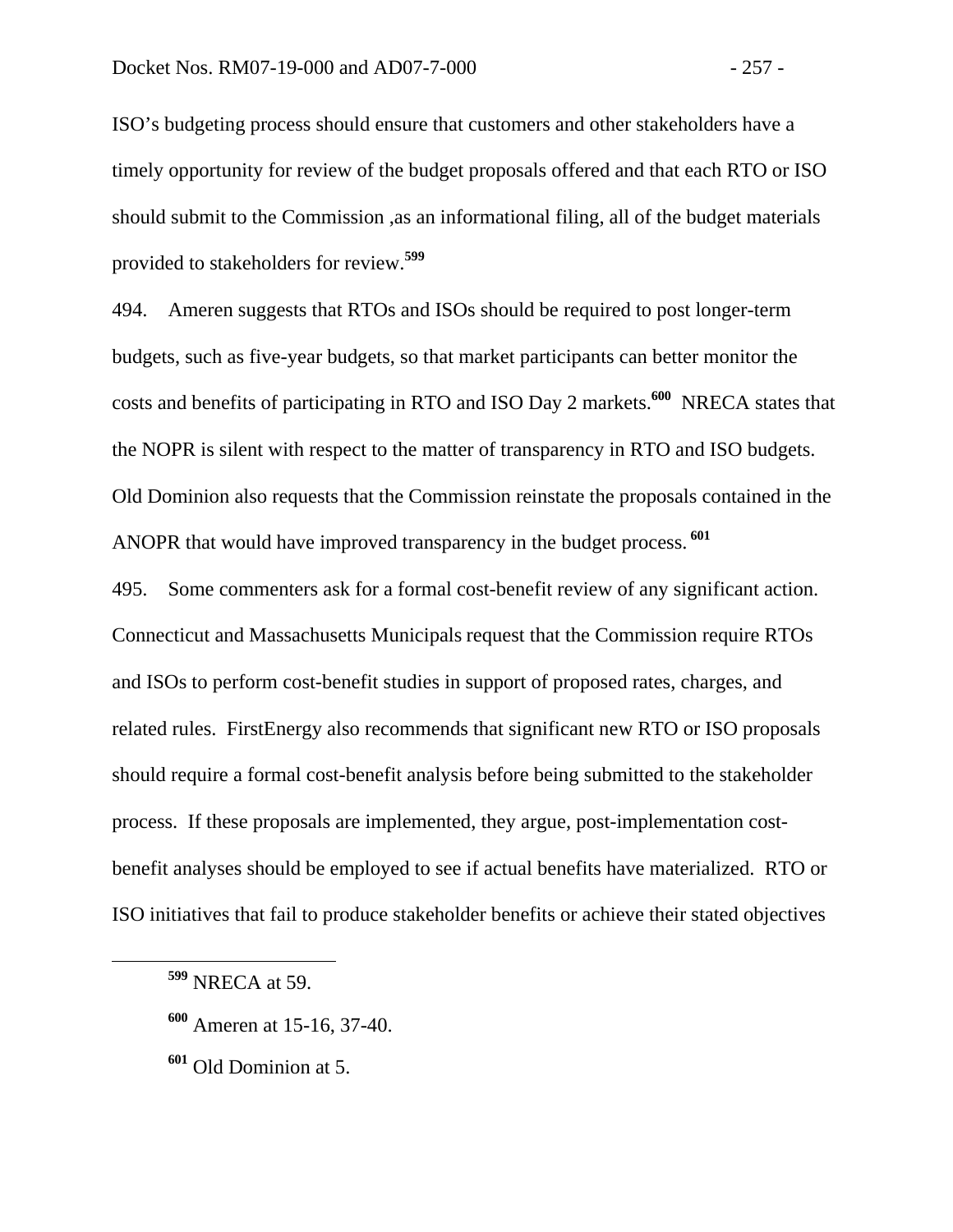should be modified, or if necessary, rescinded.**<sup>602</sup>** LPPC also suggests that the Commission should require cost-benefit analyses to be filed in conjunction with any significant capital expenditures or tariff changes. These cost-benefit analyses would be submitted with the annual budgets for approval by the Commission in the case of capital expenditures, or with section 205 filings for tariff changes.**<sup>603</sup>**

496. Other commenters want improvements regarding notice of meetings and time to review new proposals. TANC asserts that the Commission should set minimal standards as to what constitutes sufficient notice for convening stakeholder meetings and conference calls, for the submission of stakeholder comments, and for subsequent consideration of those comments prior to the RTO or ISO taking action.**<sup>604</sup>** ATC calls for a minimum amount of time afforded to stakeholders to review and provide suggestions and feedback on final versions of RTO or ISO filings before they are submitted to the Commission. California Munis suggests that unless there is a physical threat to system reliability or an exigent market condition, no stakeholder meeting should be held without two weeks, and preferably four weeks, minimum notice. It also argues that major market design and policy meetings should not be held the same day, and preferably not on backto-back days. It further suggests that policy white papers should be available no less than two weeks before the relevant stakeholder meeting.

**<sup>602</sup>** FirstEnergy at 17.

**<sup>603</sup>** LPPC at 19.

**<sup>604</sup>** TANC at 13.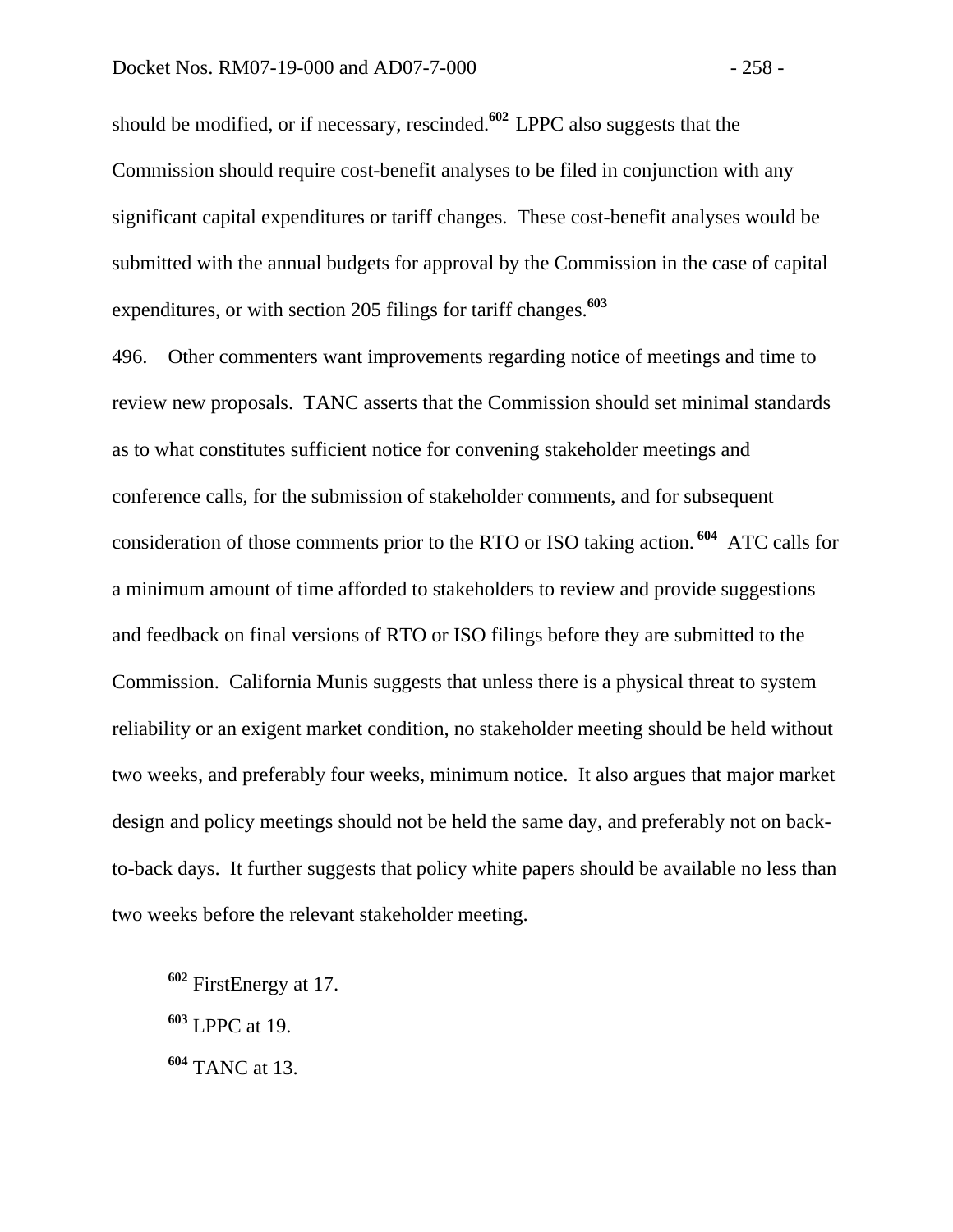497. Other commenters want feedback from the RTO or ISO on how their views were taken into account in the decision-making process. ATC calls for establishment of a formal "feedback loop" that would provide greater transparency in how stakeholder views are received, reviewed, and considered in an RTO's or ISO's decision-making process. TANC argues that the Commission should require RTOs and ISOs to explain how they considered comments during their decision-making processes.**<sup>605</sup>** TANC also asks the Commission to require the RTO or ISO to answer specific questions that would describe the stakeholder process employed for developing tariff revisions, and how customer and other stakeholder concerns were rectified.

498. Other commenters call for periodic reviews of the effectiveness of stakeholder processes. LPPC suggests having a periodic survey of customer satisfaction. ATC recommends that RTOs and ISOs be required to submit annual reports to the Commission detailing their adherence to the proposed responsiveness criteria. These reports would provide the Commission with an ongoing mechanism for assessing whether an RTO or ISO is following its approved practices for adhering to the Commission's responsiveness criteria, whether those practices maintain their effectiveness in meeting stakeholders' needs, and whether these practices should be changed.**<sup>606</sup>** California Munis believes that RTOs and ISOs should be required to make a regular showing to the Commission reviewing their stakeholder processes. NSTAR also encourages the Commission to

**<sup>605</sup>** Id. at 20.

**<sup>606</sup>** ATC at 10.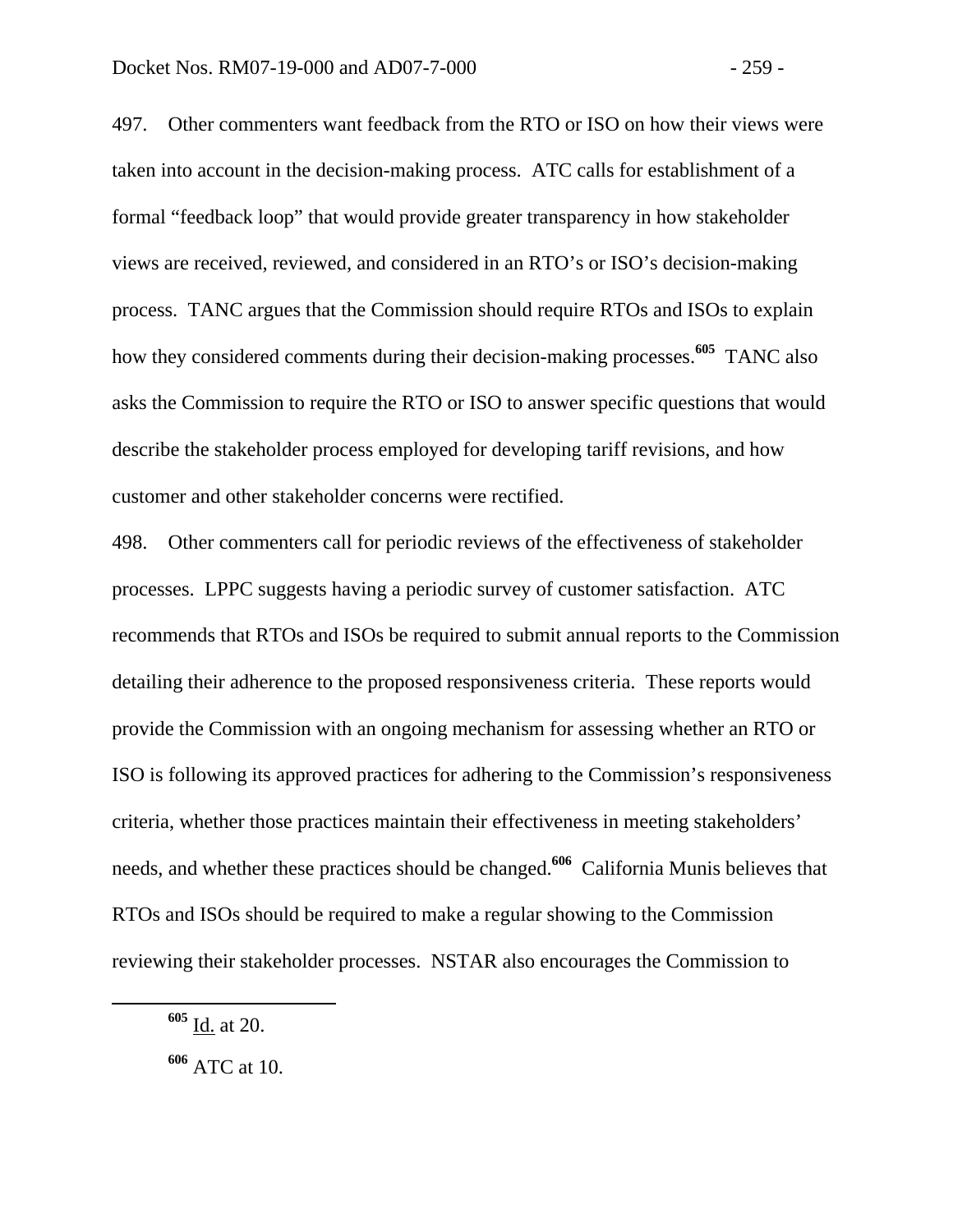require RTOs and ISOs to undergo a periodic, independent review of its stakeholder processes including sector membership qualifications, voting weights, and other measures. It contends that the Commission should oversee the review rather than leave it to the stakeholders. This review and recommendation should then be used to make constructive changes to the stakeholder processes to ensure that all parties are properly represented.**<sup>607</sup>**

499. Other commenters want RTOs and ISOs to adopt one another's best practices. For example, NRECA states that the Commission should add a criterion for RTOs and ISOs to follow best practices. NRECA describes the PJM liaison committee meeting process, which allows for direct board access by requiring board member attendance at such meetings, and criteria for vote reporting. NRECA further states that requiring board member participation in substantive committee meetings would provide opportunity for improved communications between stakeholders and the board.**<sup>608</sup>**

500. Other commenters have further suggestions for improving responsiveness to the needs of customers and other stakeholders. Joint Commenters urge the Commission to adopt three additional requirements for RTOs and ISOs to include in their compliance filings: (1) improved dissemination of information, (2) well-designed independent operational audits of RTOs and ISOs with stakeholder input, and (3) clarification of the

**<sup>607</sup>** NSTAR at 11.

**<sup>608</sup>** NRECA at 60.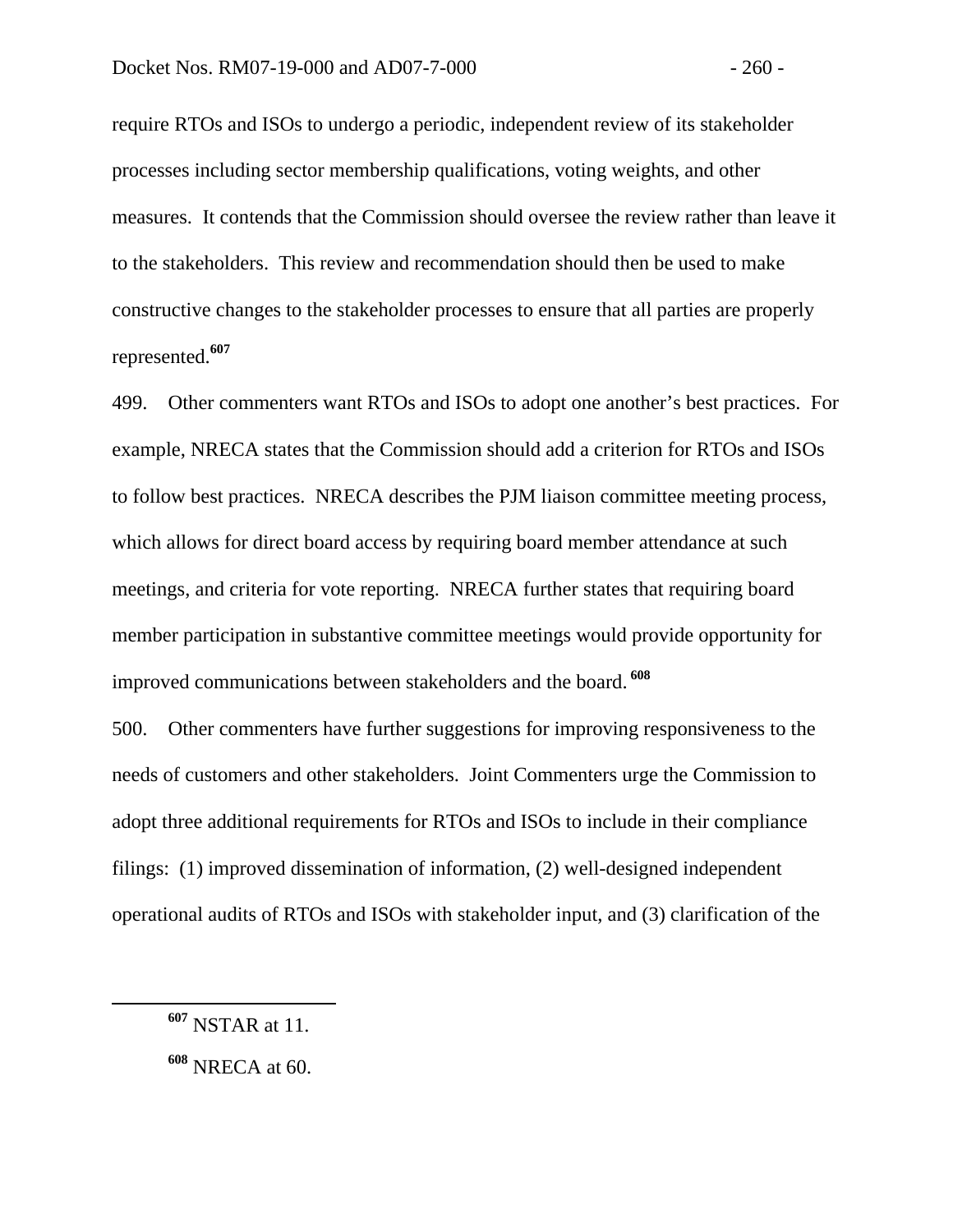need to adhere to manuals and market rules except under clearly predefined circumstances.**<sup>609</sup>** LPPC suggests requiring the annual publication of a strategic plan.

# **4. Commission Determination**

501. Based on the various aspects of the proposed responsiveness criteria that the comments address, we discuss three topics in order: whether to establish an obligation for responsiveness and whether the four responsiveness criteria are appropriate; whether the criteria need greater specificity; and whether additional criteria should be required.

## **a. Responsiveness Obligation and Appropriateness of the Four Responsiveness Criteria**

502. The Commission adopts its proposal from the NOPR and establishes by rule an obligation for each RTO and ISO to make reforms, as necessary, to increase its responsiveness to the needs of customers and other stakeholders. As further detailed below, each RTO and ISO must explain in a filing to the Commission how it is fulfilling, or will fulfill, this obligation. The Commission will assess each RTO's or ISO's filing using the responsiveness criteria discussed below.

503. Although some commenters argue that this requirement is not needed or that RTOs and ISOs are already sufficiently responsive, we find this requirement necessary. For those RTOs and ISOs that may already be satisfying customer needs adequately, this formal requirement will help to focus the attention of RTO and ISO boards and senior management on improvements in this area of great concern to their customers and other

**<sup>609</sup>** Joint Commenters at 3.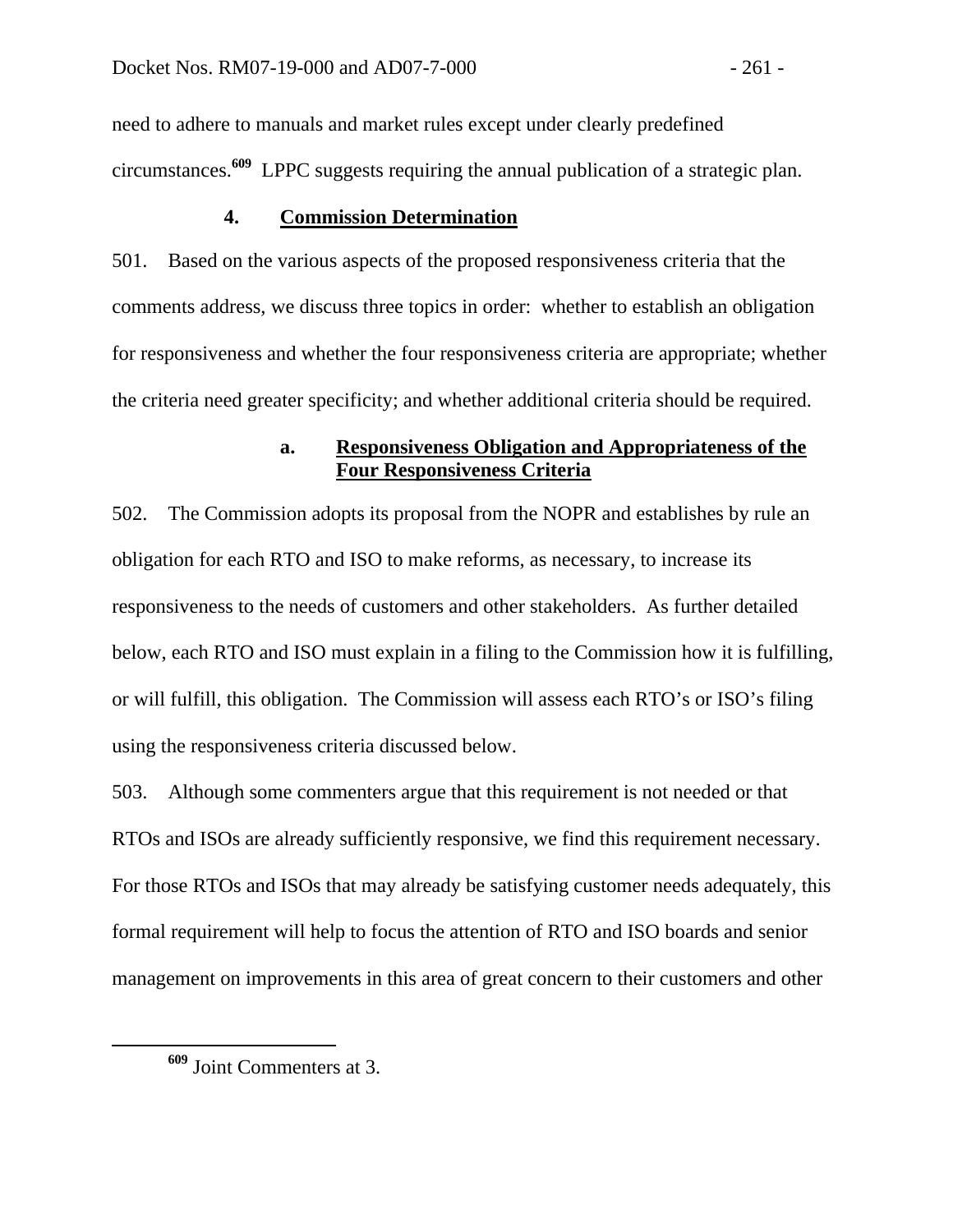stakeholders. As RTOs and ISOs developed, the Commission emphasized that their decision-making processes must be independent of control of any market participant or class of participants. RTO and ISO independence remains fundamental, and we will preserve it; however, we find that RTOs and ISOs must provide an avenue for customers and other stakeholders to present their views on RTO and ISO decision-making, and to have those views considered. Establishing practices and procedures that would allow RTO and ISO boards to be responsive to the concerns of customers and other stakeholders is important to providing these entities with confidence in RTOs' and ISOs' independent governance processes.

504. We will adopt the four responsiveness criteria as proposed in the NOPR. Based on the comments received, we conclude that each of the four criteria has a role in helping us to assess each separate dimension of responsiveness. We also require each RTO and ISO to submit a compliance filing demonstrating how it is responsive to customers and other stakeholders, and we will assess each demonstration based on the four criteria adopted herein.

505. In adopting the four criteria, we have carefully sought to balance customers' and other stakeholders' need for effective access to the boards of RTOs and ISOs, with the need for the independent management of each RTO and ISO. Upon consideration of the comments, the Commission finds that the four criteria are appropriate, balanced, and suitably tailored to improve the responsiveness of RTOs and ISOs to customers and stakeholders.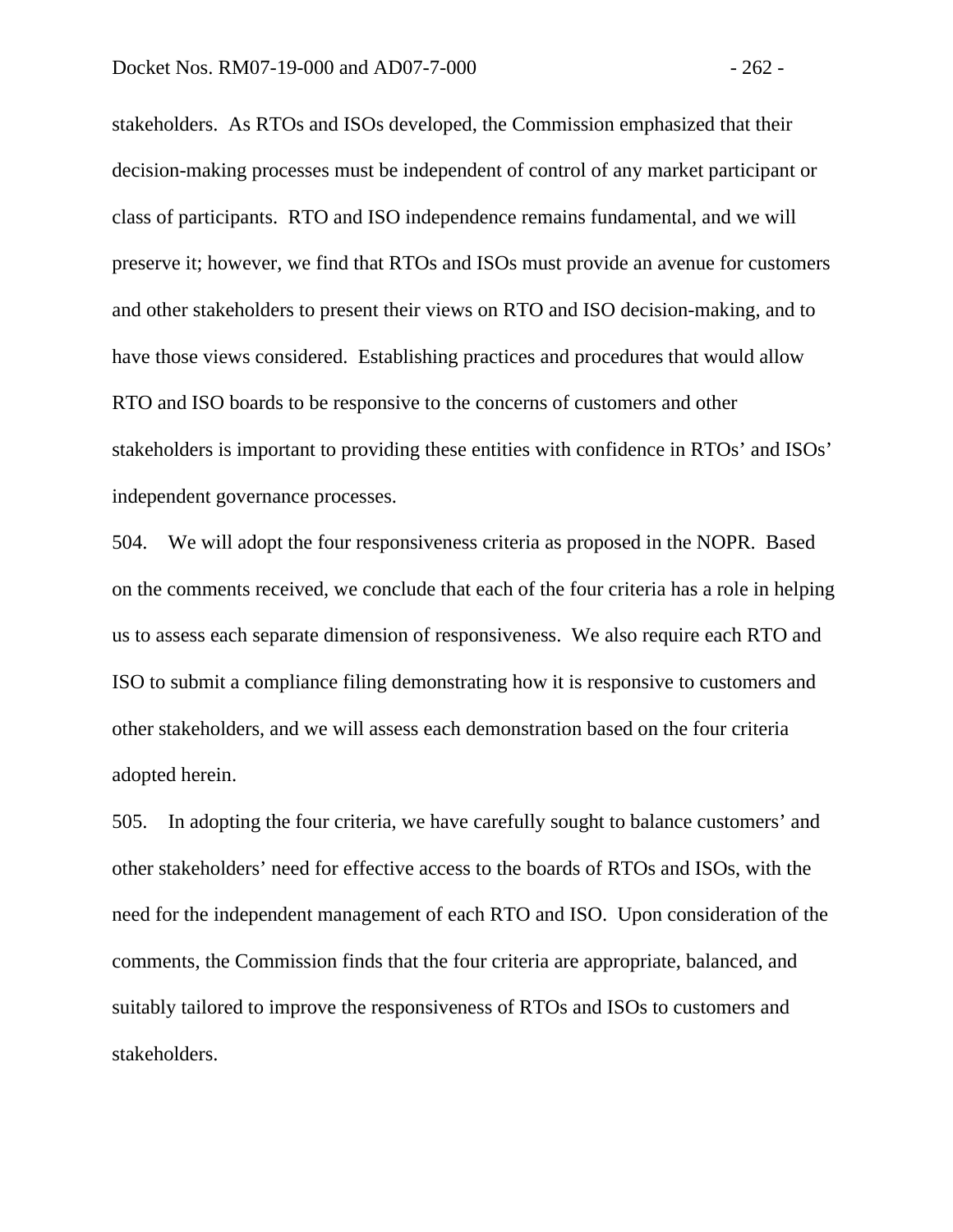506. The first criterion, inclusiveness, is intended to ensure that existing or newlydeveloped practices and procedures, are adequate to bring the views of all customers or other stakeholders before the board. Meeting this criterion will demonstrate that the RTO or ISO actively provides for presenting customer and other stakeholder issues, concerns, or proposals to its boards.

507. The second criterion, fairness in balancing diverse interests, requires that each RTO and ISO ensures that its practices and procedures for decision making consider and balance the interests of their customers and stakeholders, and ensures that no single stakeholder group can dominate. This is necessary to ensure that the RTO or ISO may make well-informed decisions that reflect the full range of competing interests that may be affected.

508. The third criterion, representation of minority interests to the RTO and ISO boards, is also critical to ensure that customers and other stakeholders have confidence in the decisions that come out of RTO and ISO processes. This criterion will ensure that the minority views of customers and stakeholders are forwarded, at the same time as the majority views, to the boards during the deliberation process. The Commission has often been notified that RTO and ISO decisions have been made based only on the single view of the majority vote. While the Commission will not intrude on the governance and decision-making process of RTO and ISO boards and management, it will require that those processes provide for appropriate consideration of minority interests.

509. Finally, through the fourth criterion, ongoing responsiveness, the Commission will require that RTOs and ISOs continue over time to consider customer and other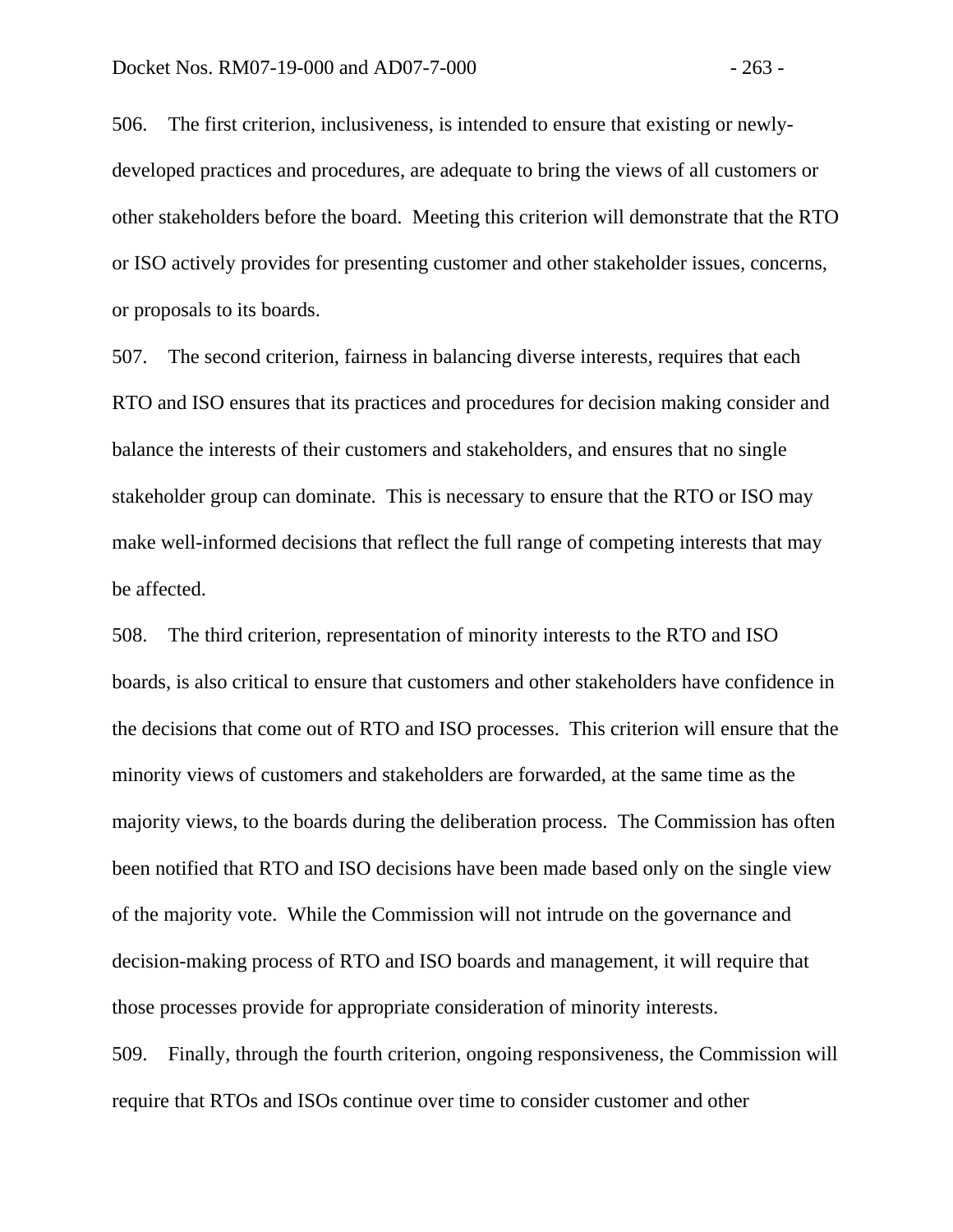stakeholder needs as the architecture or market environment of the RTO or ISO changes. This criterion is necessary to ensure that responsiveness continues into the future. As with the overall operations of each RTO and ISO, responsiveness to customers and other stakeholders should continually be evaluated for improvement.

510. In response to comments, we clarify that compliance with each criterion must not diminish or limit the requirements for compliance with the remaining criteria. For example, in response to Ameren, we note that the third criterion does not mandate that minority interests overrule majority decisions, rather it requires that the board be made aware of the minority position where necessary. Taken together, the criteria require that RTO and ISO boards be fully aware of the positions of customers and other stakeholders to ensure that issues are fully and fairly vetted.

## **b. Specificity of the Responsiveness Criteria**

511. While some commenters state that the four responsiveness criteria should be more specific,<sup>610</sup> others support the criteria as proposed, and we conclude that the Commission struck the appropriate balance in the NOPR. The Commission's approach in addressing the responsiveness of RTO and ISO boards is to create a regulatory obligation for RTOs and ISOs to provide greater access in order to better serve the needs of customers and other stakeholders, and to leave the detailed implementation of this obligation for the RTOs and ISOs to work out with their own customers and other stakeholders.

**<sup>610</sup>** See, e.g., APPA; ATC; California Munis; NRECA; and SMUD.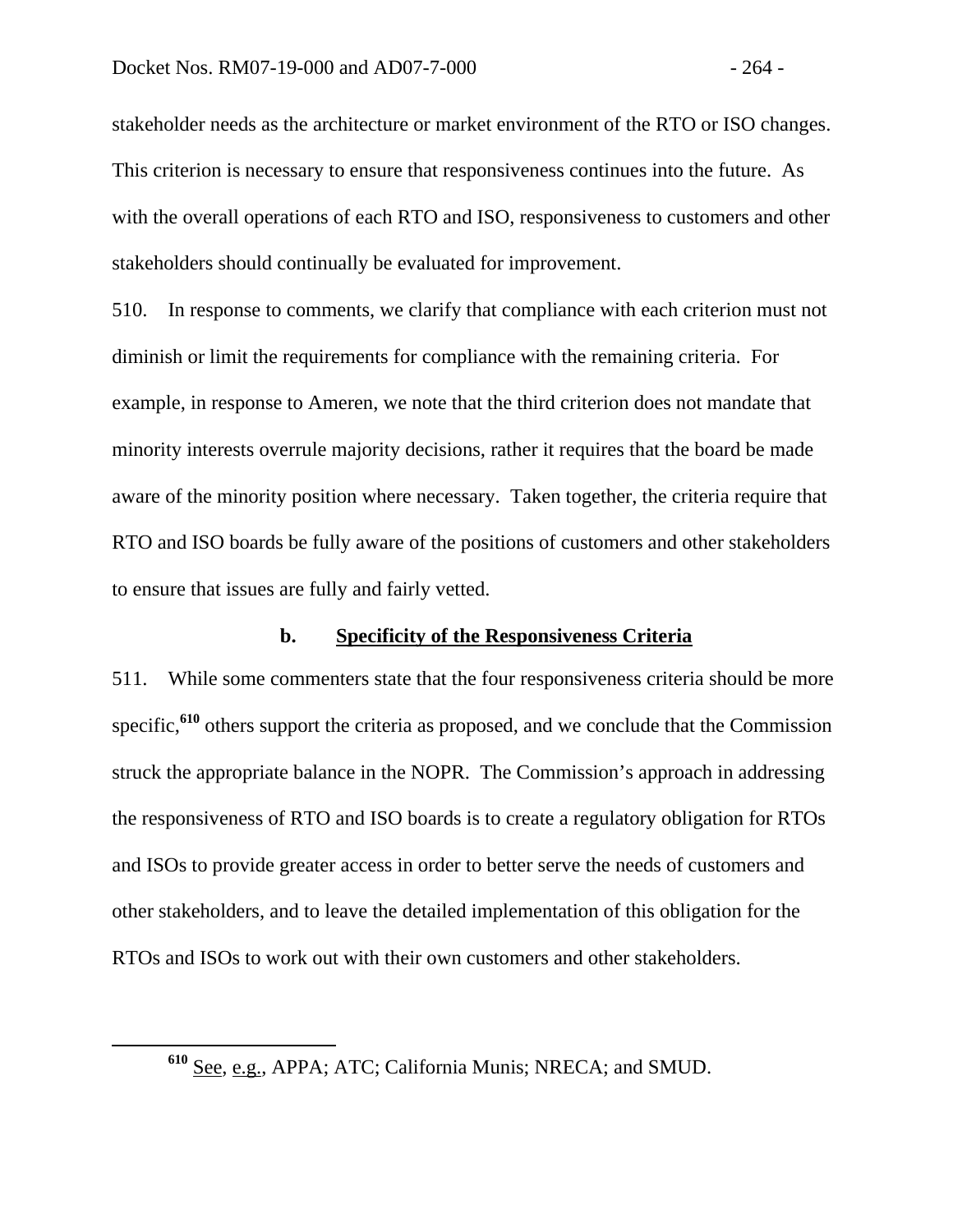512. As was discussed in the NOPR, and the ANOPR prior to that, during the evolution of RTOs and ISOs, the Commission has allowed each RTO and ISO to develop the necessary operational practices that best suit the needs of its customers and other stakeholders. Differing market designs, governance structures, and existing stakeholder processes should be balanced with the need for independent decision making to provide the greatest benefits to customers and other stakeholders. To create a more expansive set of one-size-fits-all rules would undo that long-held determination.

513. As a result, we do not agree with those commenters who contend that the criteria should be made more specific or set out in more detail. To the contrary, the requirements in this Final Rule will achieve the Commission's goal: RTOs and ISOs will be obligated to demonstrate that they are responsive to the needs of customers and other stakeholders through a direct collaboration among the RTOs and ISOs and their constituencies. Therefore, to specify how an RTO or ISO would be expected to demonstrate compliance with the criteria, as requested by some commenters, would not be consistent with our stated objective in this section of the Final Rule. Upon each RTO's or ISO's submittal of its compliance filing, parties will be free to raise responsiveness issues specific to each RTO or ISO that they believe have not been resolved satisfactorily. With regard to Constellation's request, we clarify that we define "customer" as is defined in the RTO's or ISO's tariff.

514. Each RTO or ISO should consider in a collaborative process prior to the submittal of compliance filings the issues or methods that customers and other stakeholders want to raise that they believe will be helpful in satisfying the responsiveness criteria. As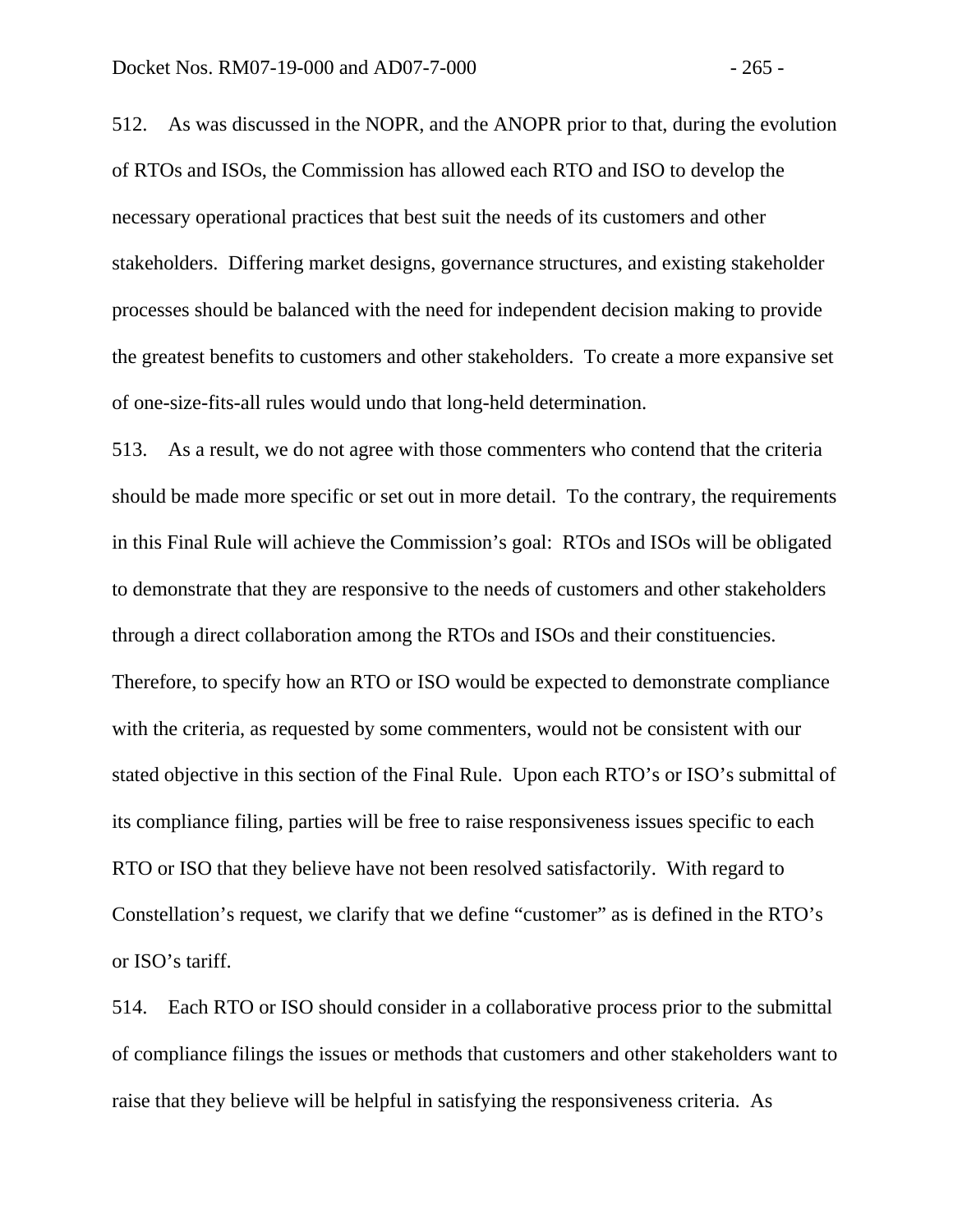suggested in comments filed on the NOPR, such issues and/or methods may include, but need not be limited to, changes of stakeholder processes, board selection methodologies, and monitoring and reporting on the effectiveness of the RTO or ISO in meeting the responsiveness criteria.

### **c. Additional Criteria**

515. We do not agree that additional criteria for responsiveness are necessary at this time. Many of the criteria commenters propose would require specific mandates from the Commission on items that could be resolved by RTOs and ISOs through their own stakeholder procedures. For example, establishing cost-containment requirements or requiring the application of cost/benefit analyses for each RTO or ISO decision in and of themselves are not measures of responsiveness, but rather are practices and procedures that are best developed through the collaborative efforts of each RTO or ISO and their respective customers and other stakeholders. Our objective in requiring RTOs and ISOs to demonstrate their responsiveness to customers and other stakeholders is to ensure that the RTOs and ISOs, in collaboration with their customers and other stakeholders, work toward developing regional solutions suited to the region's needs.

#### **5. Board Advisory Committee and Hybrid Board**

516. In the NOPR, the Commission emphasized that various approaches may satisfy the responsiveness criteria and encouraged each RTO or ISO to develop an approach that best suits its own governance structure and stakeholder needs. The Commission asked for comments on two proposed approaches for achieving board responsiveness—a board advisory committee composed of stakeholders and a hybrid board that includes both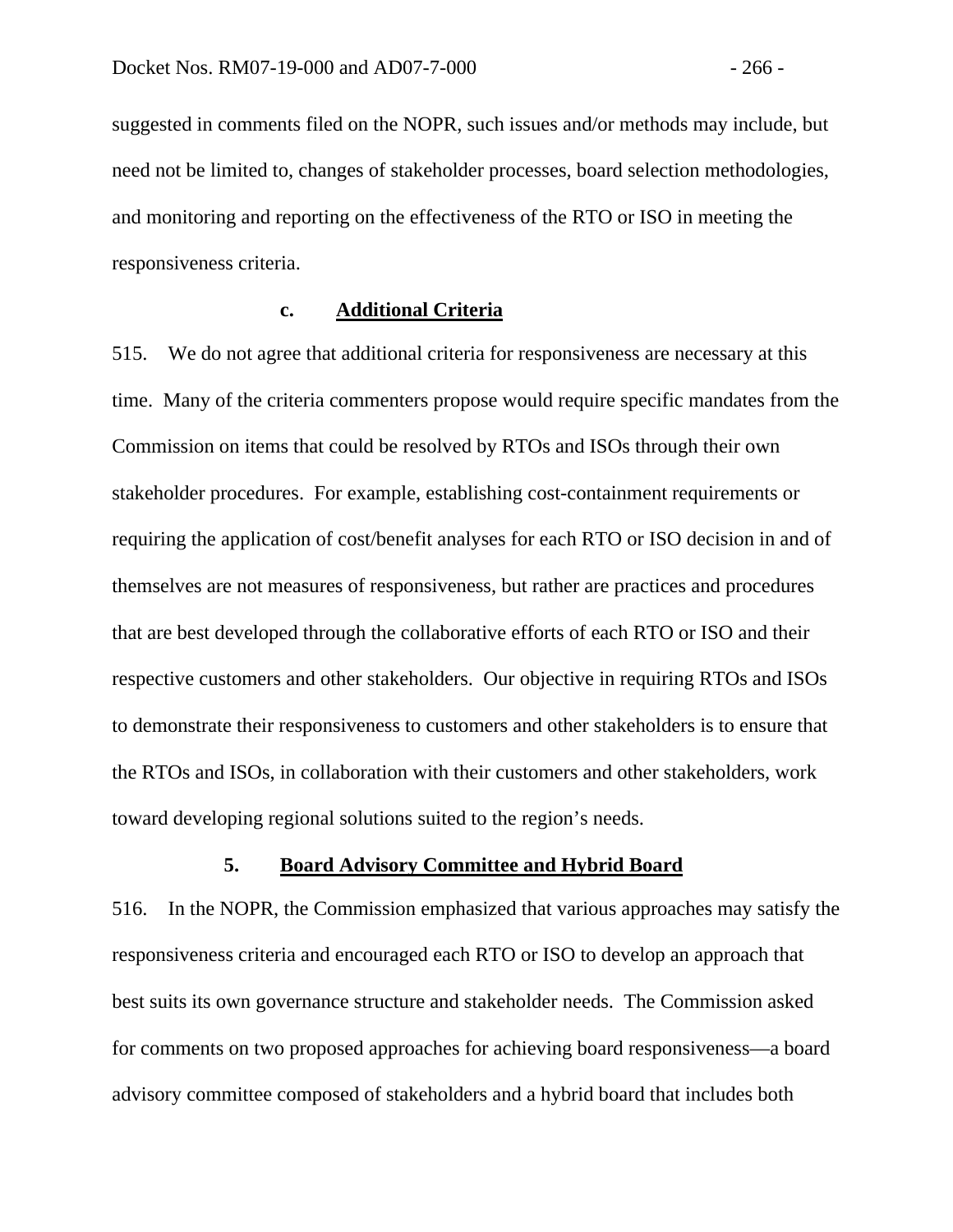independent and stakeholder members. The Commission indicated that a board advisory committee would be a particularly strong approach to improving RTO and ISO responsiveness.**<sup>611</sup>**

#### **a. Comments**

517. Commenters generally express support for the board advisory committee as a method of ensuring board responsiveness.<sup>612</sup> They argue that the advisory committee is the better method of balancing the interests of stakeholders without sacrificing the independence of RTO or ISO boards. Others argue, however, that advisory boards do not always allow for meaningful input from stakeholders because they do not have decisional authority.

518. National Grid urges the Commission to resist the inclination to micromanage RTO and ISO governance structure. It states that stakeholders who voluntarily participate in an RTO or ISO should be able to develop their own governance.**<sup>613</sup>** National Grid states that the governance structures already in place among RTOs and ISOs are products of stakeholder agreements and the Commission should not overturn these compromises.**<sup>614</sup>**

**<sup>614</sup>** Id*.* at 10.

**<sup>611</sup>** NOPR, FERC Stats. & Regs. ¶ 32,628 at P 277.

**<sup>612</sup>** See, e.g., DRAM at 27; Duke Energy at 2-3; Exelon at 16-17; FirstEnergy at 17; ITC at 12-13; Midwest ISO at 38; NARUC at 19; Old Dominion at 5; OMS at 17-18; Pennsylvania PUC at 20; PJM Power Providers at 12 (board liaison committee); and Steel Producers at 14.

**<sup>613</sup>** National Grid at 9.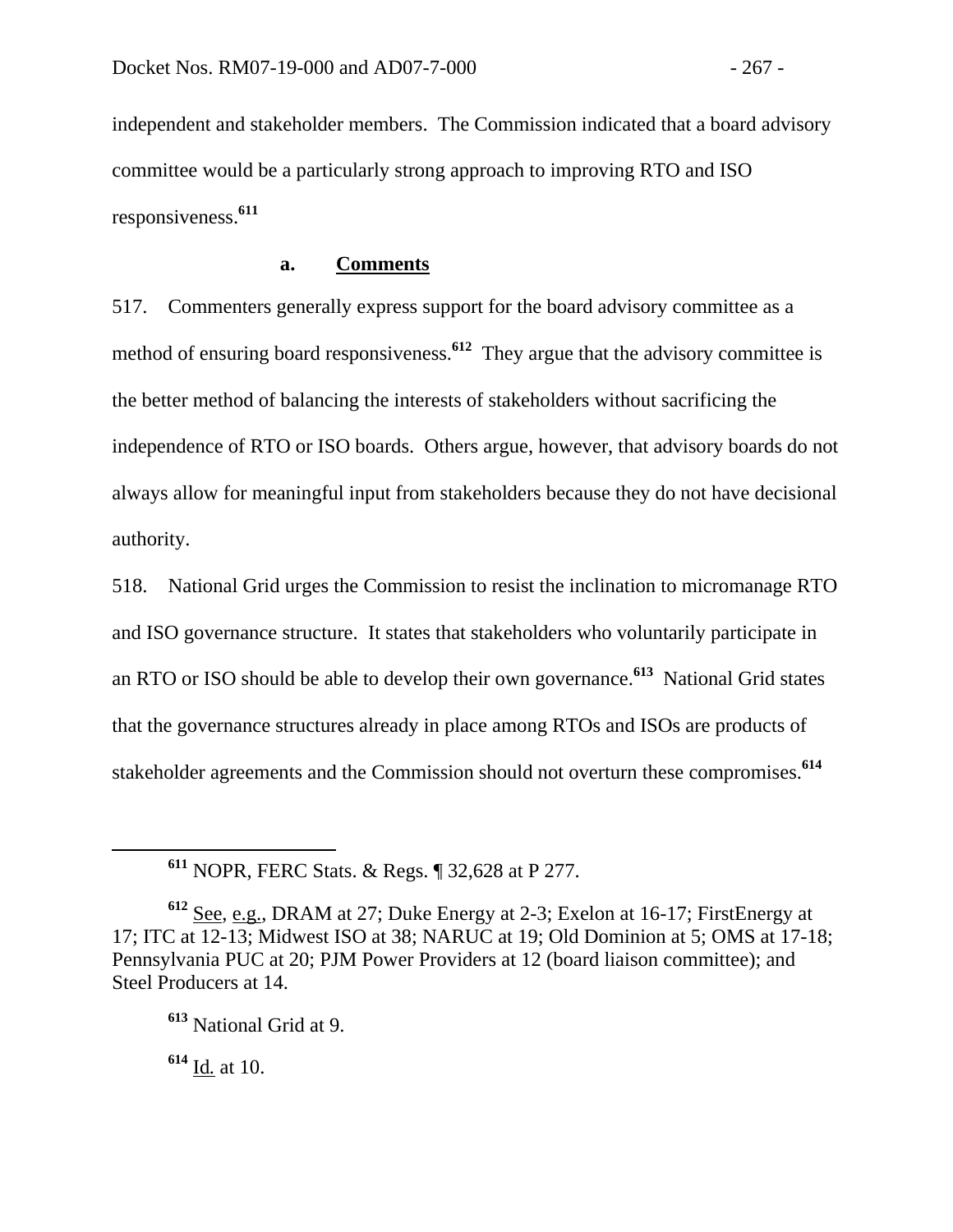519. Several RTOs and ISOs note their support for the advisory board concept by pointing to their own existing advisory boards. For example, the Midwest ISO's Advisory Committee consists of 23 representatives from nine stakeholder groups. The Advisory Committee is required to consider separately any measure that is the product of a close vote in committee.**<sup>615</sup>** PJM states that it successfully worked with its stakeholders to develop and implement a Liaison Committee in 2007. PJM describes the Liaison Committee structure as an attempt to respect the Board's independence in decision making while ensuring accountability and clear communication with the membership.**<sup>616</sup>** 520. Commenters provide several suggestions to the Commission on how best to structure an advisory board. NARUC suggests that the Commission require that these advisory committees have open positions for state commissions and state consumer advocates.**<sup>617</sup>** PJM Power Providers recommends that the Commission encourage RTOs or ISOs that select an advisory board approach to recognize diversity as an essential attribute for compliance with the Commission's criteria.

521. PJM Power Providers also suggests that representation on the advisory board should be subject to term limits to ensure diversity over time.**<sup>618</sup>** PJM Power Providers urges that the Commission encourage representation on the advisory board to be limited

**<sup>617</sup>** NARUC at 19.

**<sup>615</sup>** Midwest ISO at 38.

**<sup>616</sup>** PJM at 8.

**<sup>618</sup>** PJM Power Providers at 11.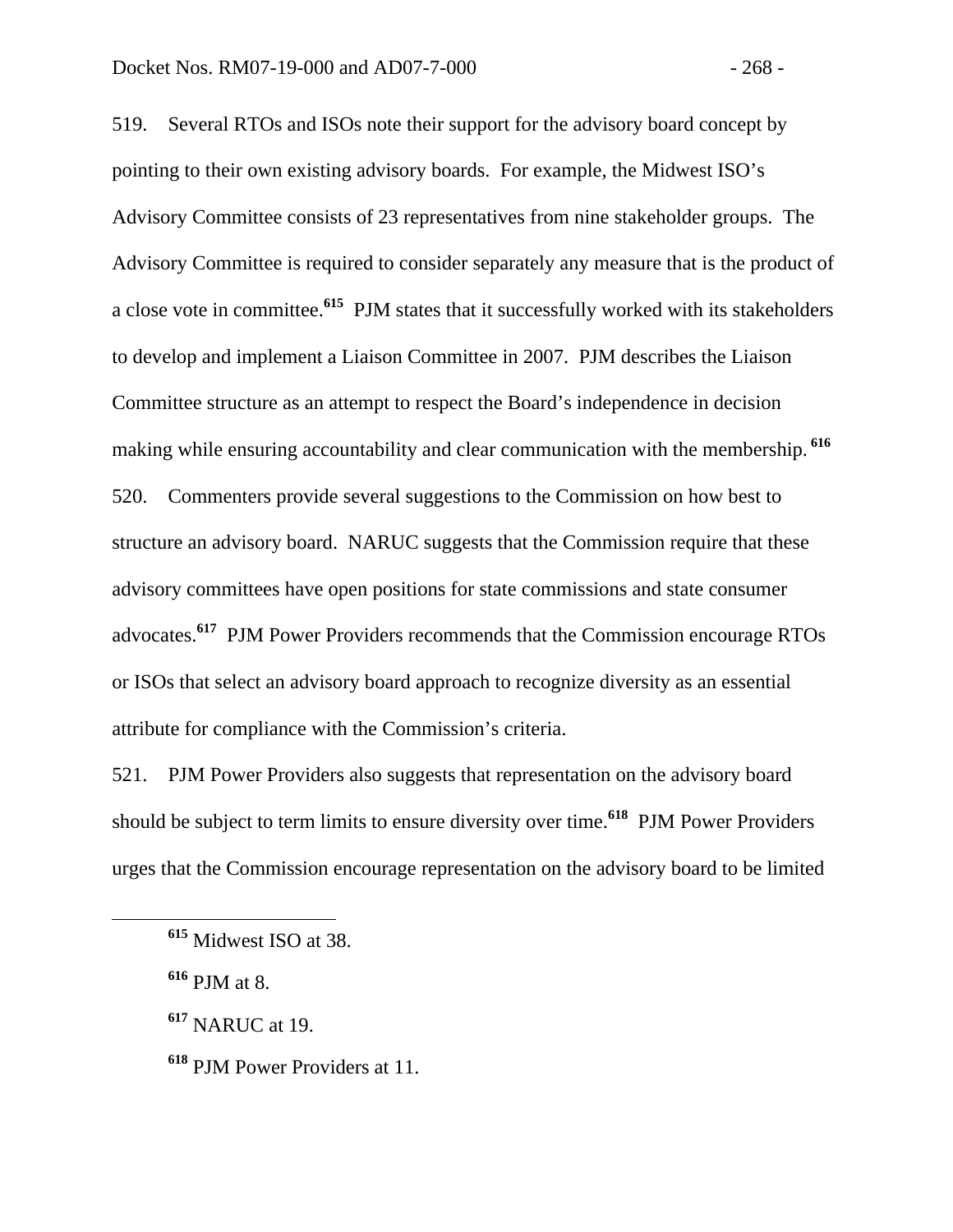to a defined period with rotating membership. PJM Power Providers recommends that no entity or its affiliates be permitted to have more than one representative on the board advisory committee simultaneously. The Midwest ISO TOs suggest that the advisory committee structure be changed so that transmission owners have a percentage of votes commensurate with the costs they would bear on major expenditures. DRAM agrees with the use of a representative board advisory committee and supports equal representation for demand resources.**<sup>619</sup>** IID recommends the establishment of an advisory committee to the CAISO Board comprising voluntary representatives from neighboring balancing authority areas bordering or internal to the CAISO.**<sup>620</sup>** 522. ATC suggests that the Commission should require stakeholder sector

representatives to explain the degree to which a vote they cast was supported by their sector's members, and why any minority within a sector disagreed with the majority position. ATC also recommends that RTOs and ISOs and their stakeholders should be allowed to propose exactly how sectors' minority views on main stakeholder committee votes should be conveyed to RTO and ISO boards.**<sup>621</sup>**

523. Others comment on board selection and composition. The Pennsylvania Commission suggests that the Commission may wish to increase board responsiveness to

**<sup>620</sup>** IID at 8-9.

**<sup>621</sup>** ATC at 9. IID also suggests that the Commission's oversight would be aided by requiring RTOs and ISOs to report both majority and minority stakeholder positions to the Commission when they file proposed changes to their rates and tariffs.

**<sup>619</sup>** DRAM at 27.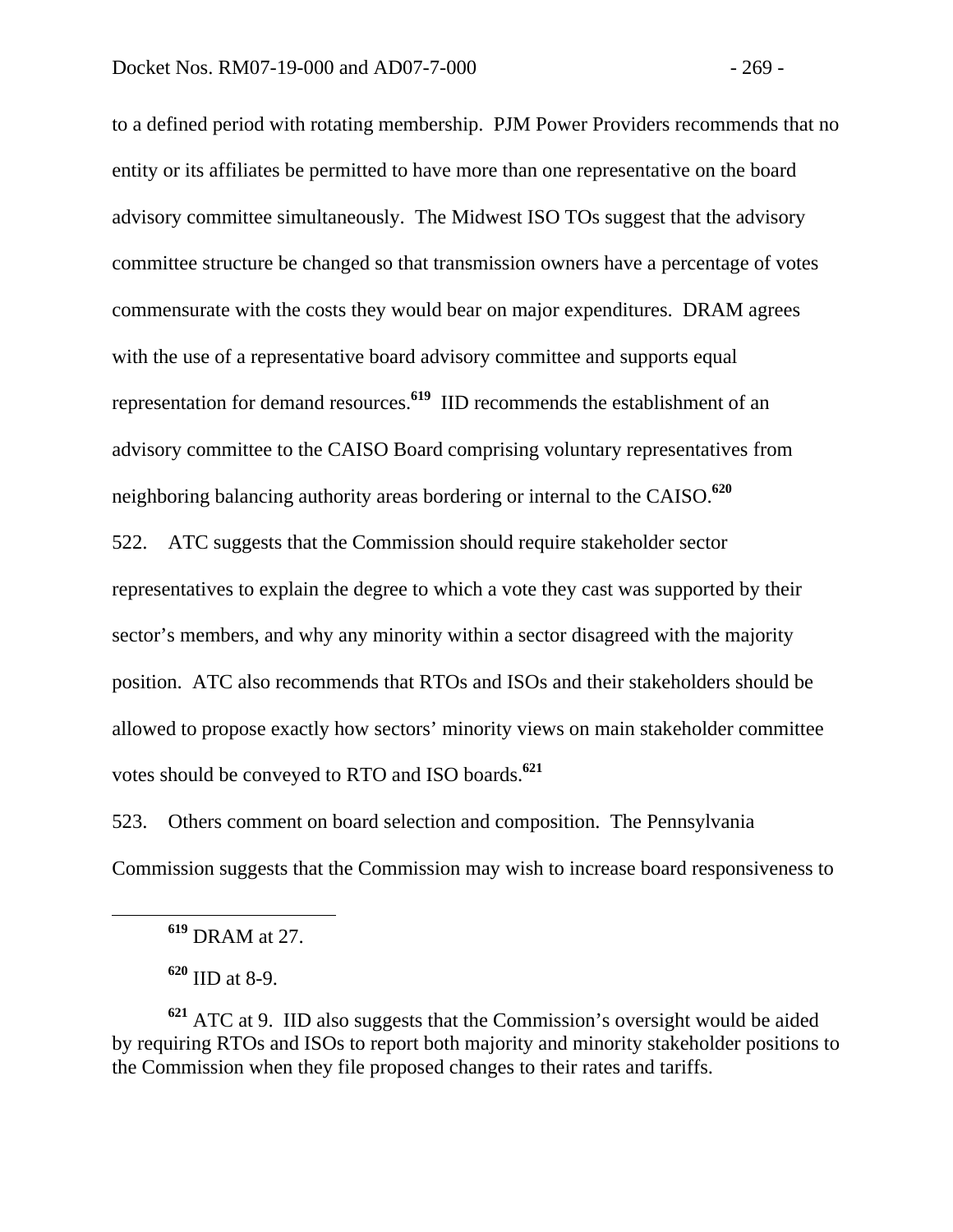stakeholders through modifications to the board nominating and selection process. It says that one approach might be to require that all board nominees be selected from an outside consultant's list by a nominating committee that is largely or entirely composed of stakeholder representatives, and/or representatives of the states that the RTO or ISO serves. The Pennsylvania Commission further offers that the Commission should consider prohibiting RTO or ISO management from being part of, or participating in the deliberations of, the board member nominating committee; this will avoid obligating board members to management for their nomination or retention.**<sup>622</sup>**

524. NSTAR states that while there are requirements for business and technical expertise to serve on the ISO New England board, there is no requirement that any of the members have any experience serving the customers who ultimately pay for the entire market. As a result, NSTAR requests that the Commission consider providing guidance on the composition of boards to include more consumer representatives.**<sup>623</sup>** The Ohio Commission recommends that the Commission require each RTO and ISO to include on its board at least one individual with extensive state regulatory experience.**<sup>624</sup>** Moreover, it states that the Commission should compel the RTO's or ISO's board to work with the relevant regional state advisory committee.

- **<sup>623</sup>** NSTAR at 10.
- **<sup>624</sup>** Ohio PUC at 38.

**<sup>622</sup>** Pennsylvania PUC at 19.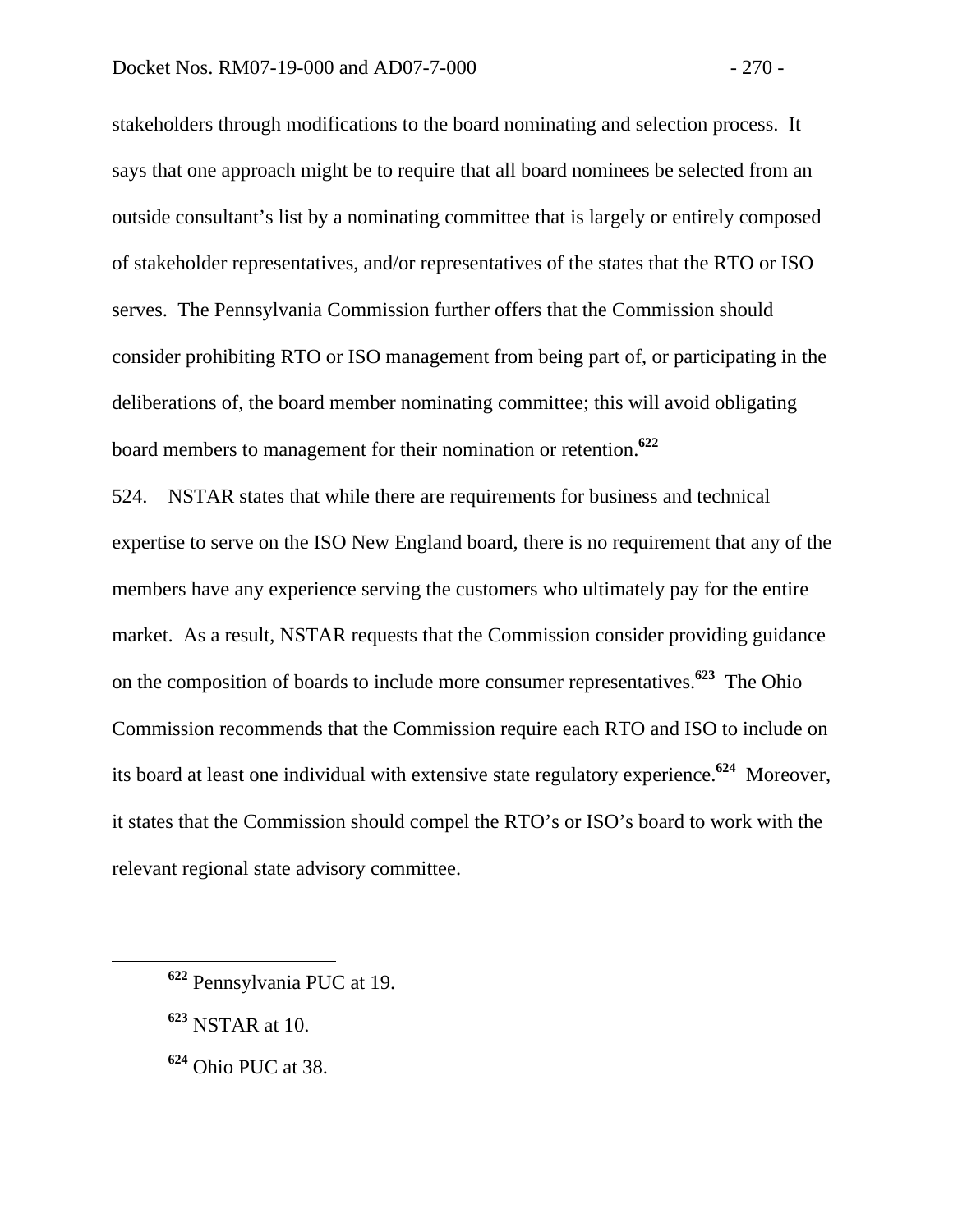525. Regarding hybrid boards, commenters are split on whether a hybrid board represents a valid approach to ensuring board responsiveness. Some commenters argue that a hybrid board is a good alternative to a board advisory committee, and would provide a good way for stakeholders to have input on RTO and ISO decision making. Many more commenters, however, argue that the Commission should not allow hybrid boards. They point to the potential to endanger the independence of the RTO or ISO board and to create conflict of interest for stakeholder board members.

526. TAPS supports the hybrid board approach and says that, with adequate protections, appropriately structured hybrid boards are a better means of achieving a responsive, accountable RTO or ISO than another board advisory committee of stakeholders.**<sup>625</sup>** TAPS also notes that, by making stakeholders vested partners in board decision making, hybrid boards can change the dynamic of the RTO or ISO, which, it claims, often pits stakeholders against the RTO or ISO. Industrial Consumers also support the hybrid board approach, and suggest that stakeholder members be split equally between representatives of supplier and consumer interests.**<sup>626</sup>**

527. Other commenters object to the idea of hybrid boards. Industrial Coalitions state that hybrid boards would be unlikely to provide adequate representation for end-use customers, and would further diminish customers' already limited voice in RTO and ISO governance. Industrial Coalitions argue that the proposed criteria for hybrid boards are

**<sup>625</sup>** TAPS at 64.

**<sup>626</sup>** Industrial Consumers at 24.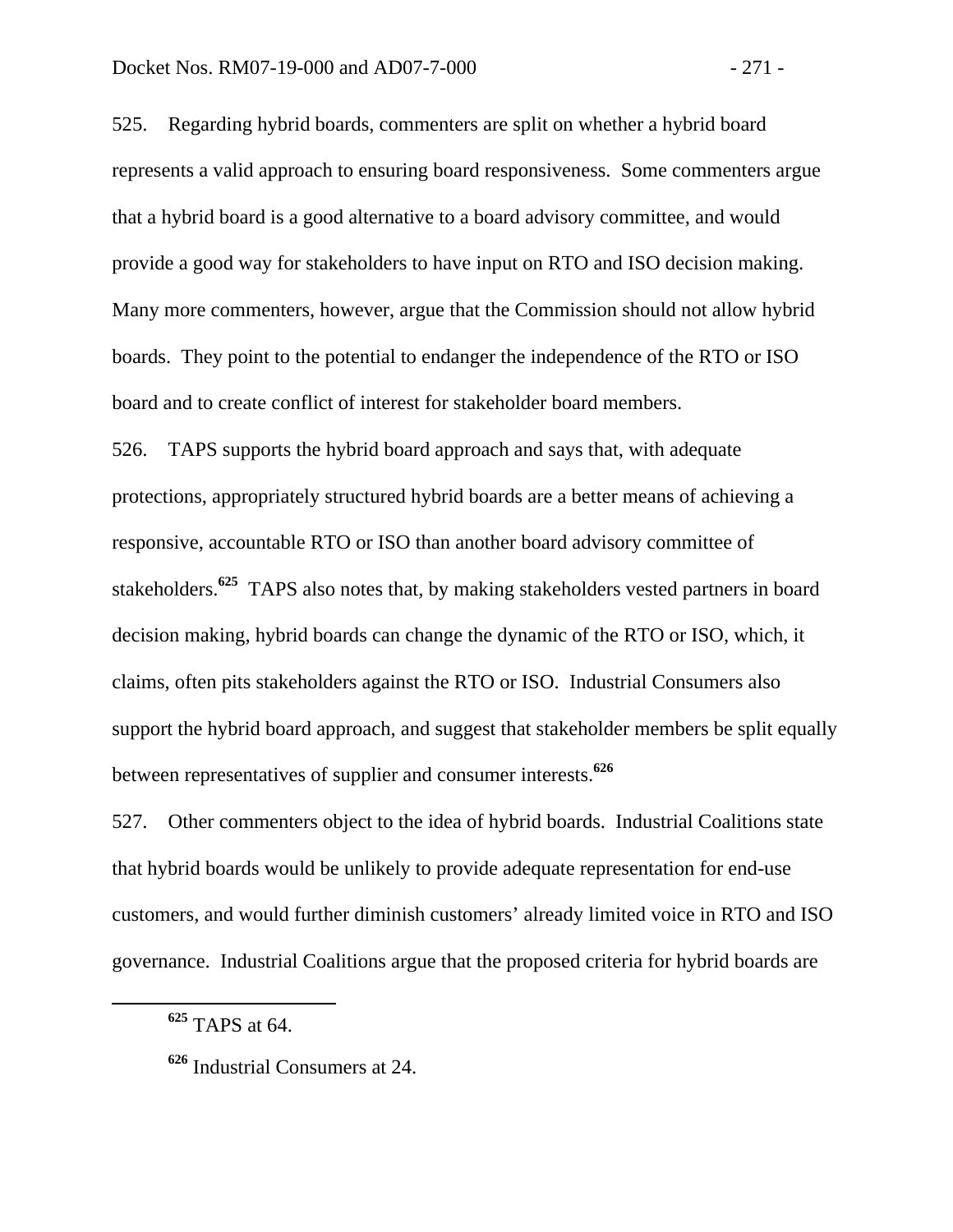not sufficient to prevent conflicts of interest on the part of board members.**<sup>627</sup>** Also, NARUC argues that a hybrid board conflicts with the goal of RTO and ISO independence, and would be unwieldy and ineffective.**<sup>628</sup>**

528. Duke Energy argues that hybrid boards could create the appearance of, and provide the opportunity for, undue preference in favor of stakeholder board members.**<sup>629</sup>** ITC argues that mandating or allowing hybrid boards would be a mistake, as this would sacrifice RTO and ISO independence. ITC states that as long as the Commission allows hybrid boards, there will be tremendous pressure on RTOs and ISOs to form a hybrid board, or else be seen as being "unresponsive" by stakeholder groups. ITC argues that hybrid boards would violate the principles outlined in Order No. 890, and would allow stakeholders with no interest in new development to block transmission projects. ITC also states that hybrid boards will make it more difficult to develop appropriate transmission pricing systems; for example, stakeholder board members may seek to serve their own interests through allocation of new project costs to others.

529. The Pennsylvania PUC also notes concern regarding stakeholder board members when the board may be required to review competitively sensitive information in making

- **<sup>628</sup>** NARUC at 18-19.
- **<sup>629</sup>** Duke Energy at 2-3.

**<sup>627</sup>** Industrial Coalitions at 24-32.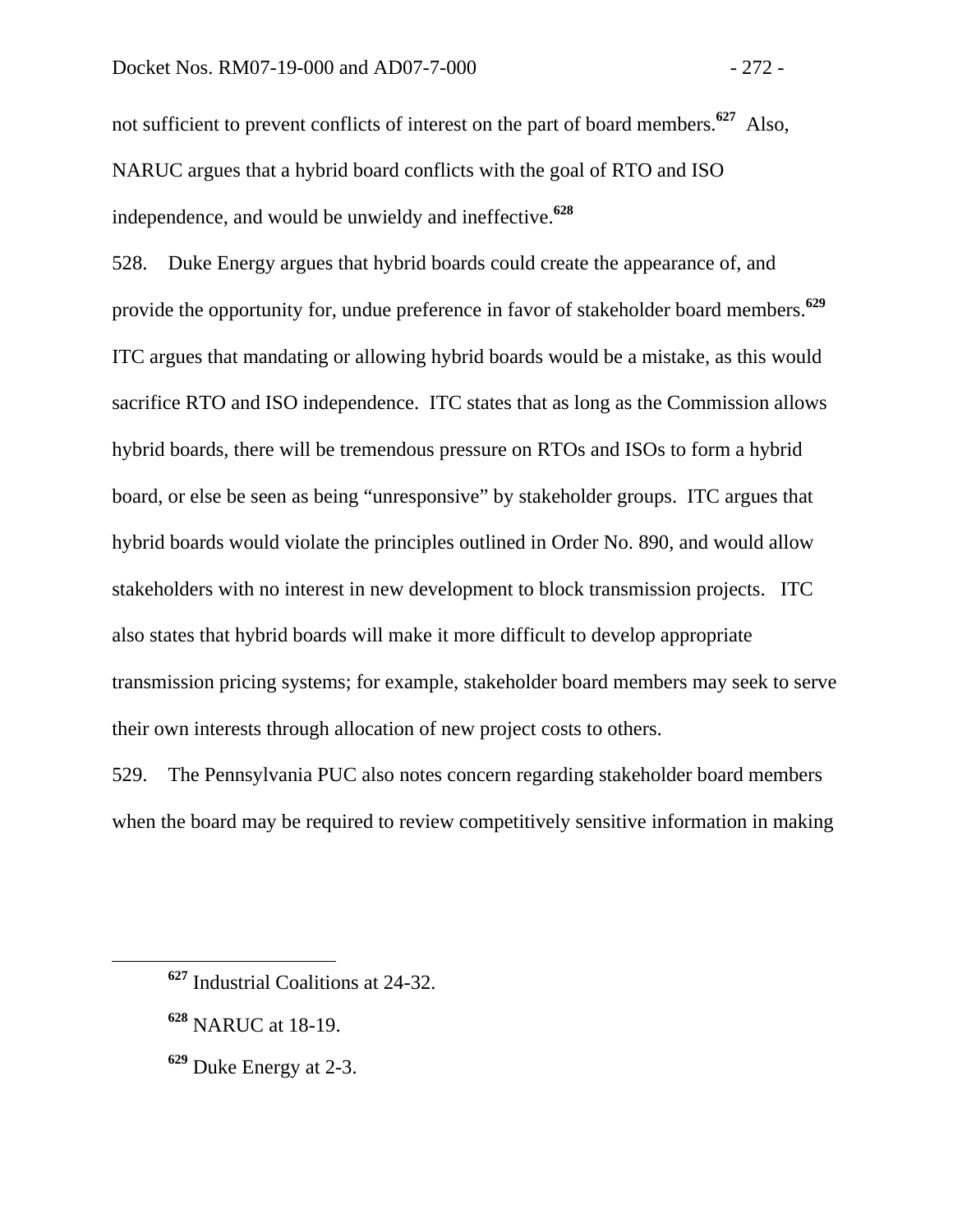decisions. It states that it is unclear how, or whether, non-independent members would be prevented from reviewing such material.**<sup>630</sup>**

530. FirstEnergy opposes giving particular stakeholder constituencies preferential rights or privileges under the name of responsiveness, and states that attempts by state commissions to elevate their stakeholder status to advice and approval over RTO or ISO initiatives represent a serious threat to RTO and ISO independence.**<sup>631</sup>**

531. OMS argues that allowing market participants to hold seats on an RTO or ISO board would jeopardize independence. OMS explains that stakeholder board members can be expected to act in the interests of the companies with which they are affiliated.**<sup>632</sup>** OMS is also concerned that the members of a hybrid board would create directors unable to fully and fairly exercise their business judgment consistent with general corporate governance law.**<sup>633</sup>**

532. PJM concurs that hybrid boards are a poor solution given the legal and practical pitfalls associated with these structures.**<sup>634</sup>** PJM concludes that the NOPR does not

- **<sup>631</sup>** FirstEnergy at 17.
- **<sup>632</sup>** OMS at 15.
- **<sup>633</sup>** Id*.* at 15-16.
- **<sup>634</sup>** PJM at 9.

**<sup>630</sup>** Pennsylvania PUC at 18.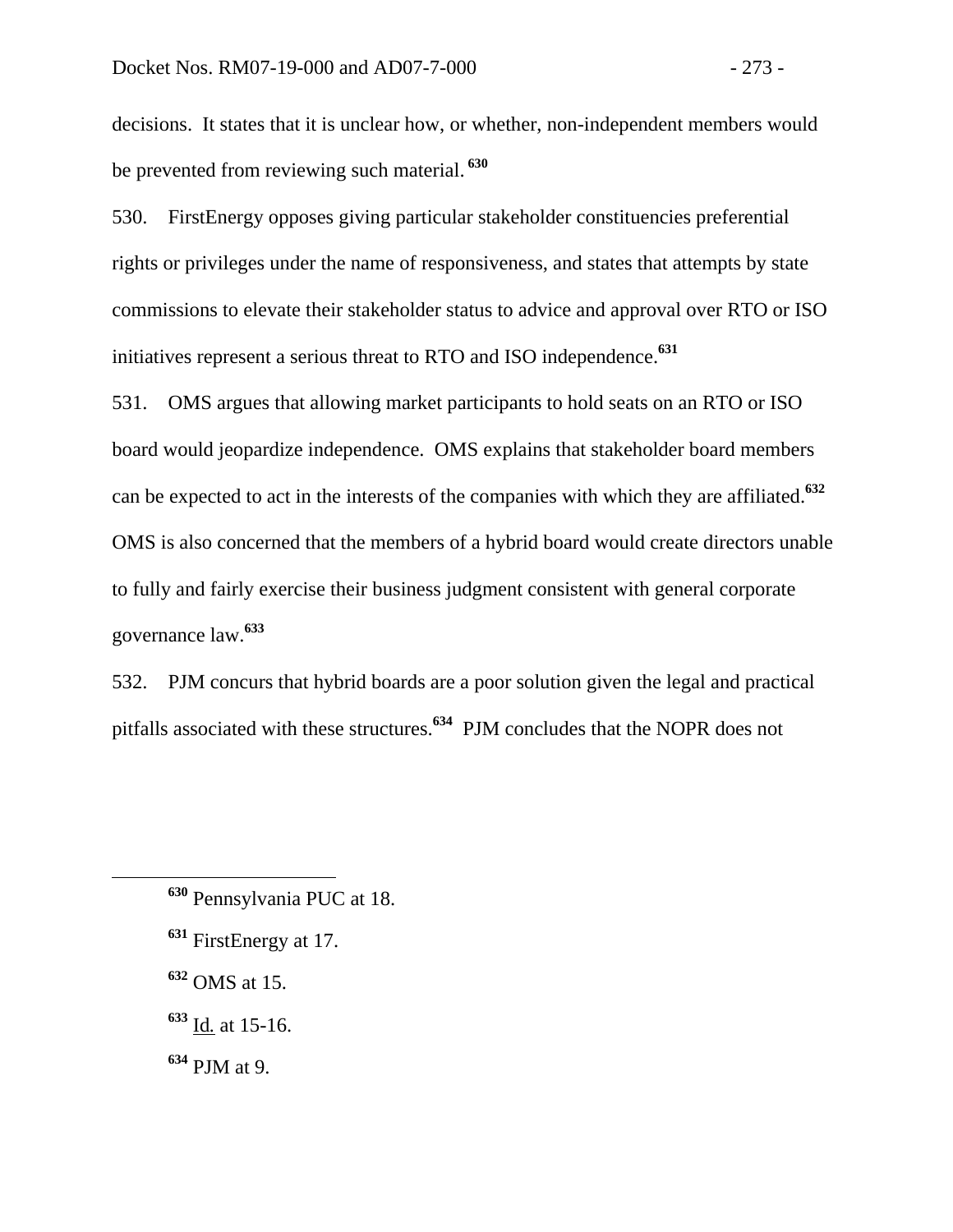demonstrate how the inherent conflicts in fiduciary duties (as well as issues of access to confidential data) would be resolved through a hybrid board structure.**<sup>635</sup>**

533. The California PUC is sympathetic to the Commission's objectives to improve customer access to RTO and ISO boards of directors and believes that the Commission's proposal of flexibility on this issue is appropriate. However, it states that the requirement that RTOs and ISOs establish a board advisory committee is preferred over the hybrid board approach and the CAISO already has such a mechanism in place and could easily demonstrate to the Commission that it already satisfies the objectives of the NOPR on this issue.**<sup>636</sup>** The California PUC also states that it is questionable whether the Commission has the legal authority to take the type of actions to reform RTO and ISO boards of directors that are being considered in the NOPR and urges the Commission to proceed only by means of an RTO- or ISO-specific adjudicative process under section 206 of the Federal Power Act. It states that the creation of a hybrid board of directors would violate Order Nos. 888 and 2000, and that the Commission lacks legal authority to impose any reform pertaining to the makeup of the board of directors of a state-created ISO.**<sup>637</sup>**

**<sup>636</sup>** Id. at 56.

**<sup>637</sup>** California PUC at 54.

**<sup>635</sup>** Id*.* at 10.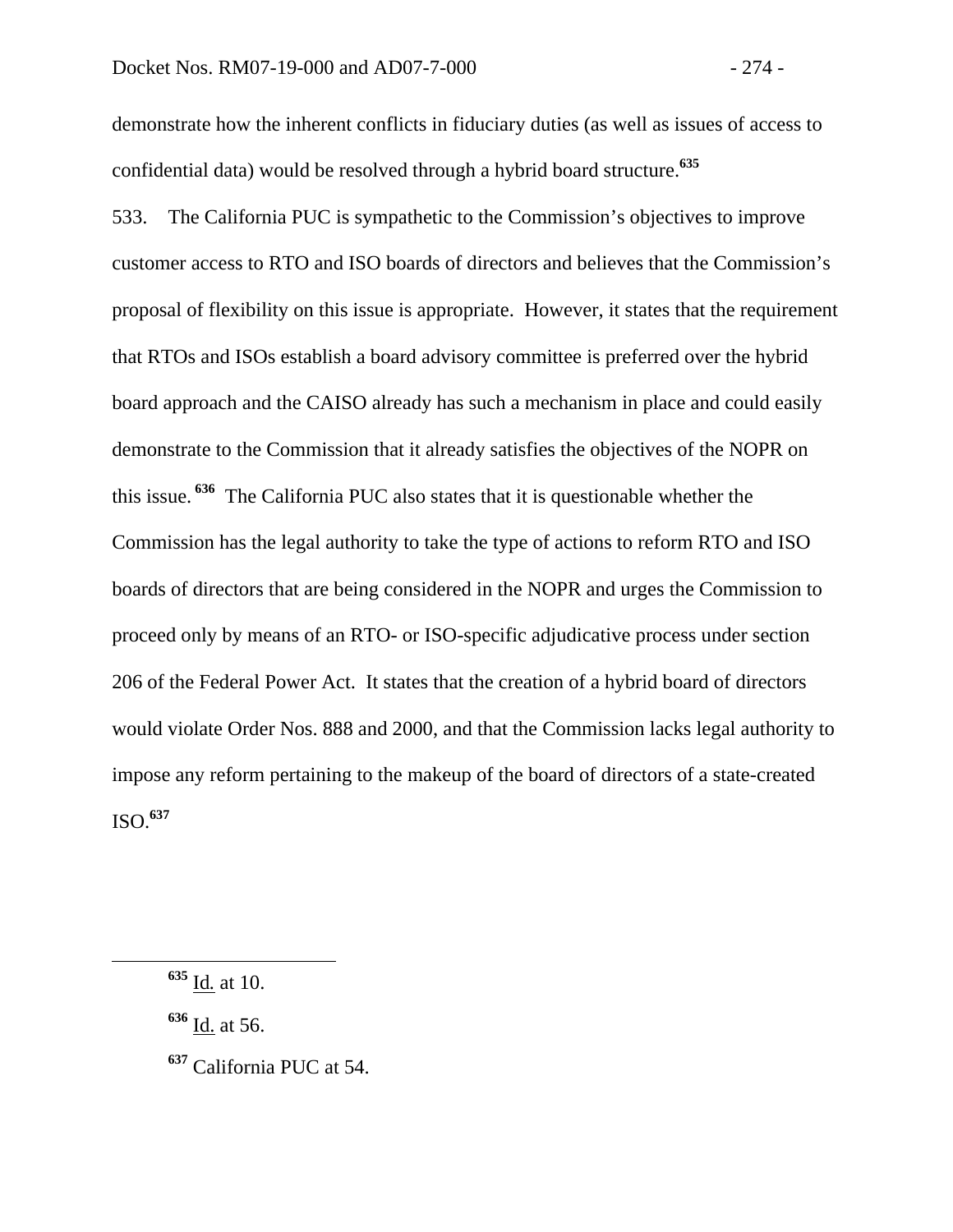#### **b. Commission Determination**

534. The Commission will not require RTOs or ISOs to adopt a specific form of board structure – whether board advisory committee, hybrid board, or other – in this rule or when evaluating their compliance filings to determine whether their existing or proposed structures and procedures are appropriately responsive to customers and other stakeholders. The Commission agrees with commenters that a one-size-fits-all approach is not appropriate, given the different needs of each region. As the Commission noted in the NOPR, it views the board advisory committee as a particularly strong mechanism for enhancing responsiveness, and expects each RTO and ISO to work with its stakeholders to develop the mechanism that best suits its needs.

535. The Commission will not require, as proposed by the Ohio Commission, that at least one member of RTO or ISO boards have state regulatory experience. Similarly, the Commission will not require, as proposed by NARUC, that board advisory committees have open positions for state commissions and state consumer advocates. However, these suggestions may be considered by RTOs and ISOs during their own deliberations on compliance with this Final Rule.

536. In response to the comments of California PUC, the Commission notes that the approach adopted in this Final Rule to require each RTO or ISO to submit a compliance filing demonstrating that it has in place or will adopt practices and procedures to ensure that its board of directors is responsive to customers and other stakeholders is within its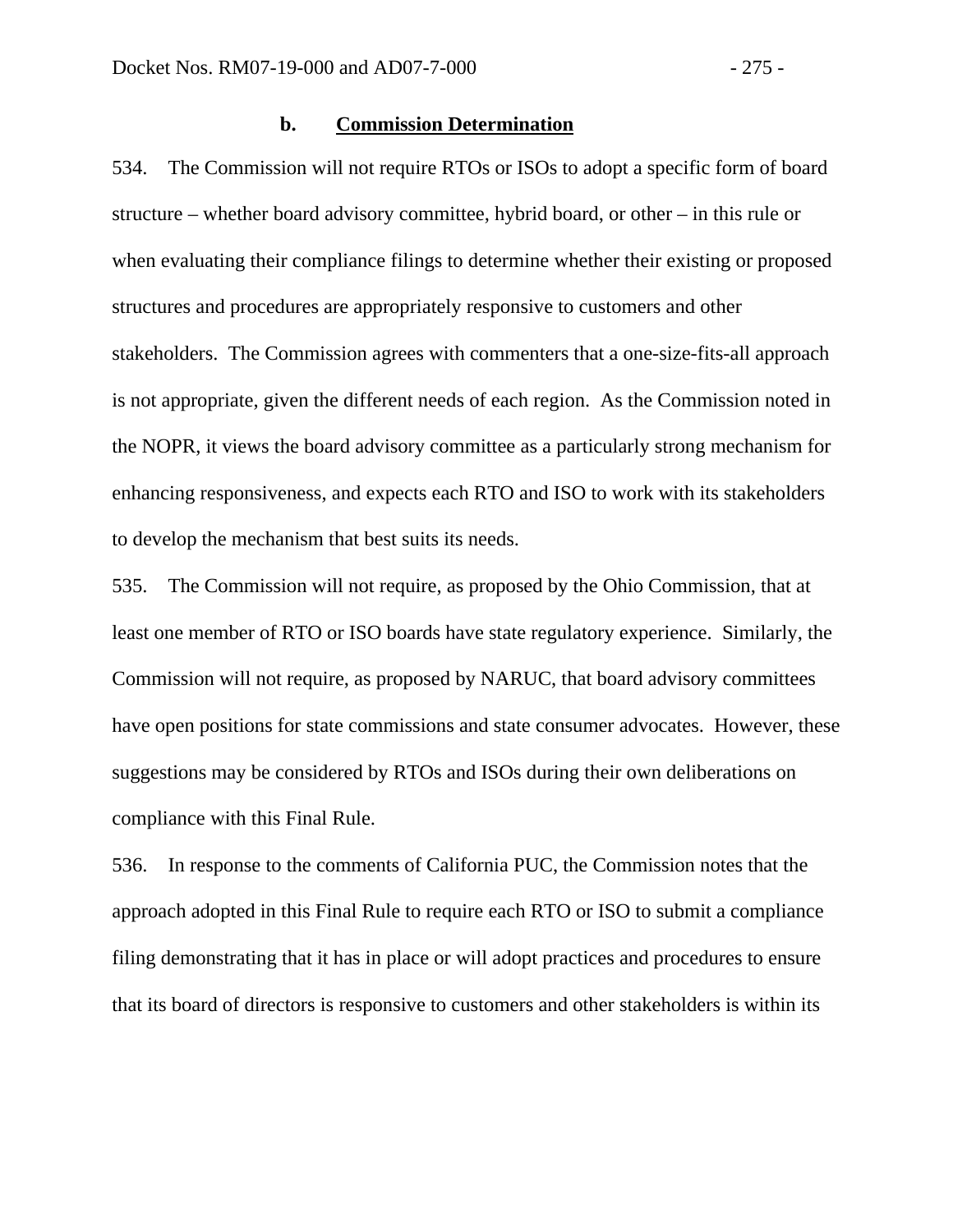jurisdictional authority.**<sup>638</sup>** The Commission is not mandating a specific approach such as a hybrid board of directors in this rulemaking, but is instead establishing a responsiveness objective that each RTO or ISO may meet in its own way.

537. Several commenters argue that the Commission should not allow hybrid boards for legal or practical reasons, including concerns over the independence of RTO and ISO boards. The Commission denied similar requests to disallow hybrid boards in Order No. 2000, noting that RTOs take many different forms to reflect the various needs of each region.**<sup>639</sup>** The Commission found that a case-by-case review of each RTO board structure was best, with the general guidance that any board including market participants should ensure that no one class would be allowed to veto a decision reached by the rest of the board and that no two classes could force through a decision that is opposed by the rest of the board.**<sup>640</sup>** We choose to follow our decision on hybrid boards in Order No. 2000 here. As the Commission has found in other circumstances, a hybrid governance structure may be constructed in a way that allows for the expertise of various groups to inform the decision-making process, while still remaining independent such that no

**<sup>638</sup>** See Order No. 2000, FERC Stats & Regs ¶ 31,089 at 31,039.

**<sup>639</sup>** Id. at 31,073-74.

**<sup>640</sup>** Id.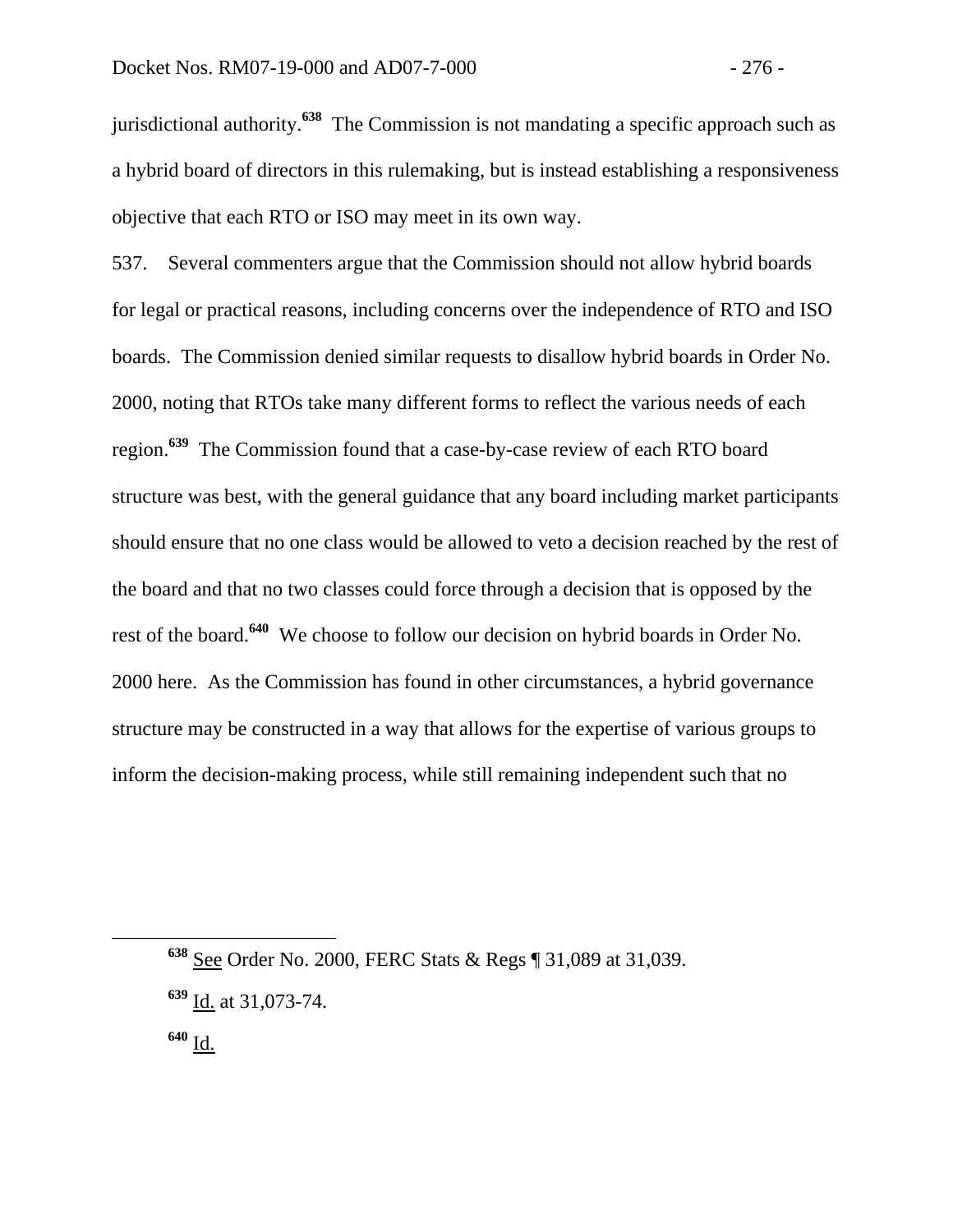individual market participant is given undue influence over the decisions of the board.**<sup>641</sup>** Our ruling here is not meant to imply that all hybrid board structures are acceptable. RTOs or ISOs wishing to adopt a hybrid board will have to show in their compliance filings that their proposals are consistent with the principles of Order No. 2000 and other relevant precedent. Commenters are free to raise any specific objections to a hybrid board proposal in response to the RTO's or ISO's compliance filing, and the Commission will be able to determine the validity of those objections against a concrete proposal from the RTO or ISO, if any such proposal is made.

#### **6. Supermajority Requirement**

538. In the NOPR, the Commission requested comment on whether RTOs and ISOs should be encouraged (or required) to base their process for selecting non-independent members of a board advisory committee, or the board itself, on a supermajority vote of eligible stakeholders.

## **a. Comments**

539. The few commenters that address the issue are split on whether the Commission should require members of advisory boards or hybrid boards to be chosen by a supermajority of stakeholders. Some commenters are skeptical of using a supermajority. Others, such as Steel Producers, believe that it could be beneficial for ensuring that

**<sup>641</sup>** See Western Systems Coordinating Council, 96 FERC ¶ 61,348, at 62,296 (2001) (approving a hybrid board for WECC). While the WECC is not an RTO, the Commission applied a similar standard to the formation of the WECC board as it applied to RTOs in Order No. 2000.)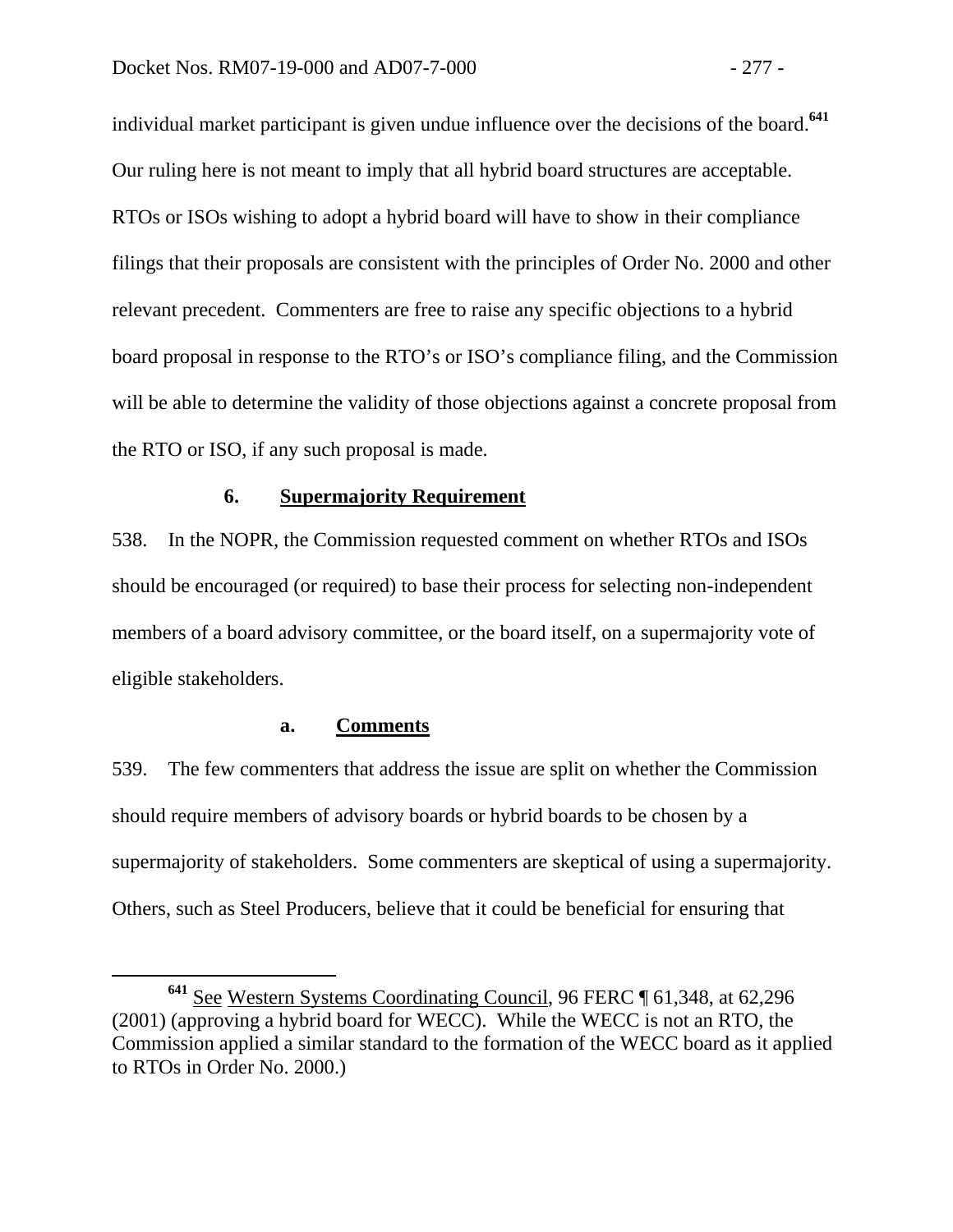minority perspectives are heard, as those elected to the board by a supermajority would be more likely to be responsive to viewpoints beyond those of their own company or stakeholder segment. Steel Producers argue that a supermajority voting requirement would provide "minority" stakeholders a meaningful voice and prevent one group of stakeholders from selecting a disproportionate number of board members.**<sup>642</sup>**

540. A few commenters suggest that supermajority requirements may be more useful for choosing representatives for specific market sectors; members of each market sector would be allowed to choose their own representatives by a supermajority rather than having voting among the RTO or ISO as a whole.**<sup>643</sup>** Other commenters argue that the Commission should leave the decision on whether to require a supermajority to regional preference.

541. On the other hand, Comverge is concerned that the use of a supermajority vote to choose board representatives would make it difficult to reconcile minority positions with demand response interests and suggests that the Commission consider support for separate board advisory committees that are intended primarily to represent demand response and demand-side resources.**<sup>644</sup>**

542. Xcel believes that the Commission should narrowly define "stakeholder" to ensure that a stakeholder is not simply any person in the room. For example, in some organized

**<sup>642</sup>** Steel Producers at 14.

**<sup>643</sup>** See APPA; California Munis.

**<sup>644</sup>** Comverge at 24.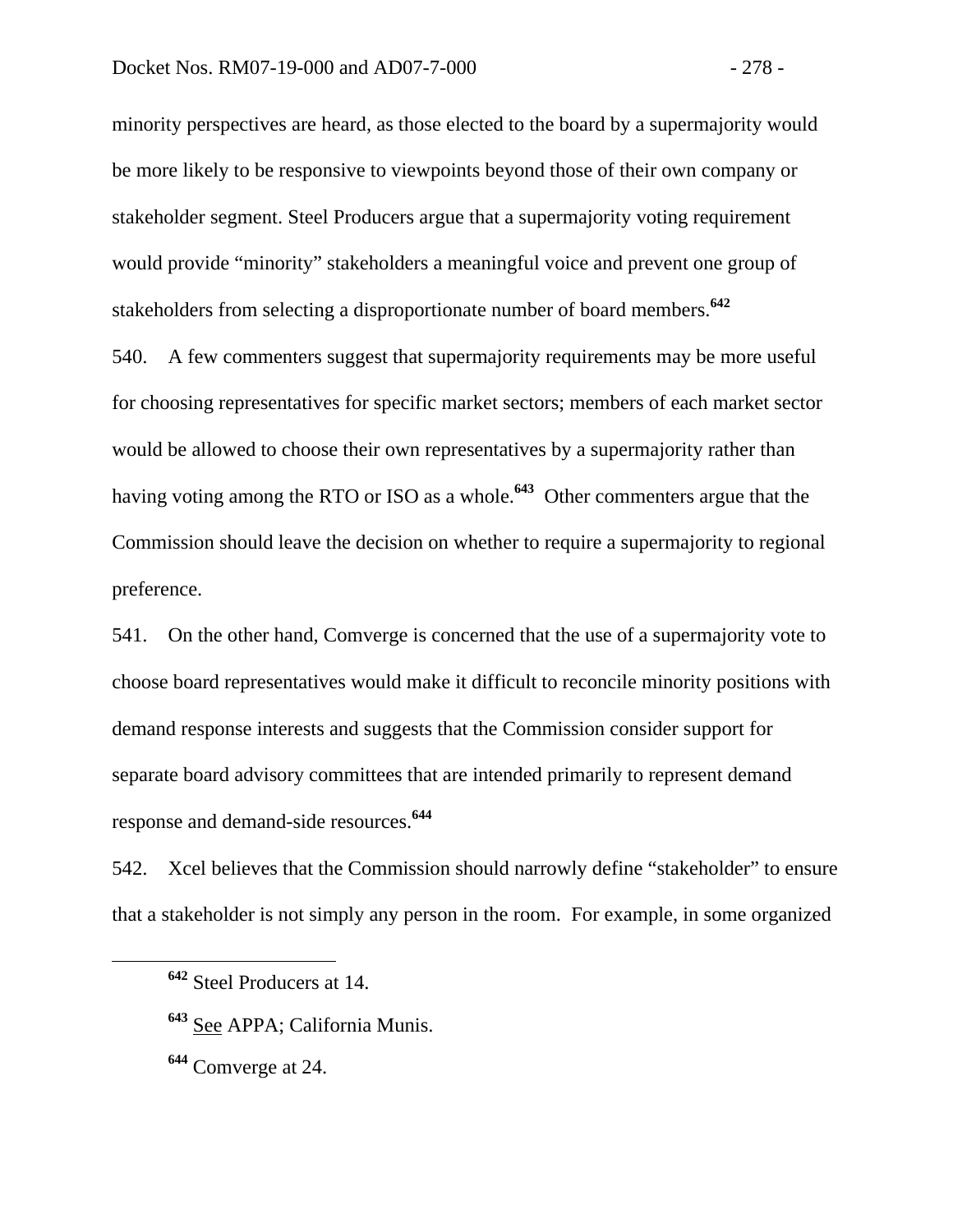markets, e.g., the Midwest ISO, the advisory structure permits each stakeholder sector to ballot only within its own sector, which reduces the risk of one sector dominating the overall ballots.**<sup>645</sup>**

543. SMUD indicates that its comments on the ANOPR urged adoption of requirements that: (1) the RTO or ISO give stakeholders a formal voting process to express their views, and (2) the RTO or ISO explain when it ignores supermajority sentiments.**<sup>646</sup>** SMUD claims that the NOPR's more vague requirements are insufficient; thus specific directives should be set forth in any final action.

544. PJM suggests that a supermajority requirement is not a necessary or sufficient one, and argues that the Commission should instead encourage RTOs or ISOs that choose to establish an advisory board to recognize diversity as an essential attribute for compliance with the Commission's guidelines.

545. Finally, ITC notes that a supermajority requirement, as suggested in the NOPR, may or may not be beneficial for hybrid boards and would further politicize the board selection process. Additionally, ITC argues that because advisory committees do not have decision making authority, a supermajority would not be necessary or appropriate for choosing advisory committee members.**<sup>647</sup>**

**<sup>646</sup>** Id*.* at 12.

**<sup>647</sup>** ITC at 12-13.

**<sup>645</sup>** Xcel at 14.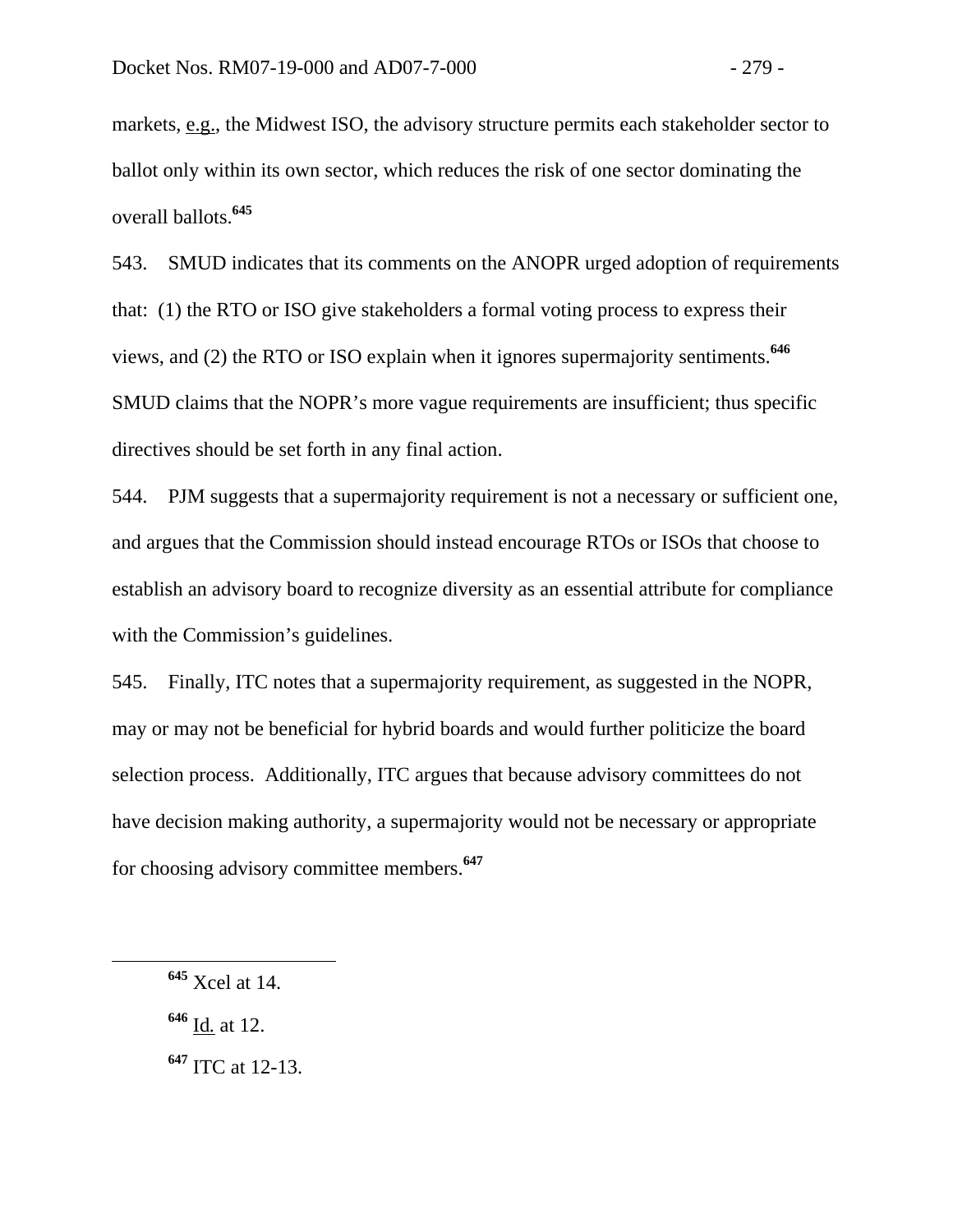### **b. Commission Determination**

546. The Commission will leave it to each RTO or ISO, in consultation with its customers and other stakeholders, whether to select by supermajority vote members of any board advisory committee or any non-independent board member. When determining whether to implement a supermajority requirement, RTOs and ISOs should consider the goals of achieving a voice for minority interests while also having a workable process.

# **7. Posting Mission Statement or Organizational Charter on Web Site**

547. In the NOPR, the Commission proposed to require that each RTO and ISO post on its web site a mission statement or charter for its organization. The Commission encouraged each RTO and ISO to set forth in either the mission statement or the organizational charter its purpose, guiding principles, and commitment to responsiveness to customers and other stakeholders, and ultimately to the consumers who benefit from and pay for electricity services.

#### **a. Comments**

548. Most commenters who discuss the topic indicate that they support the Commission's proposed requirement for RTOs or ISOs to post a mission statement or organizational charter on their web sites. Both CAISO and NYISO report that they already post mission statements on their web site.**<sup>648</sup>**

**<sup>648</sup>** CAISO at 12; NYISO at 18.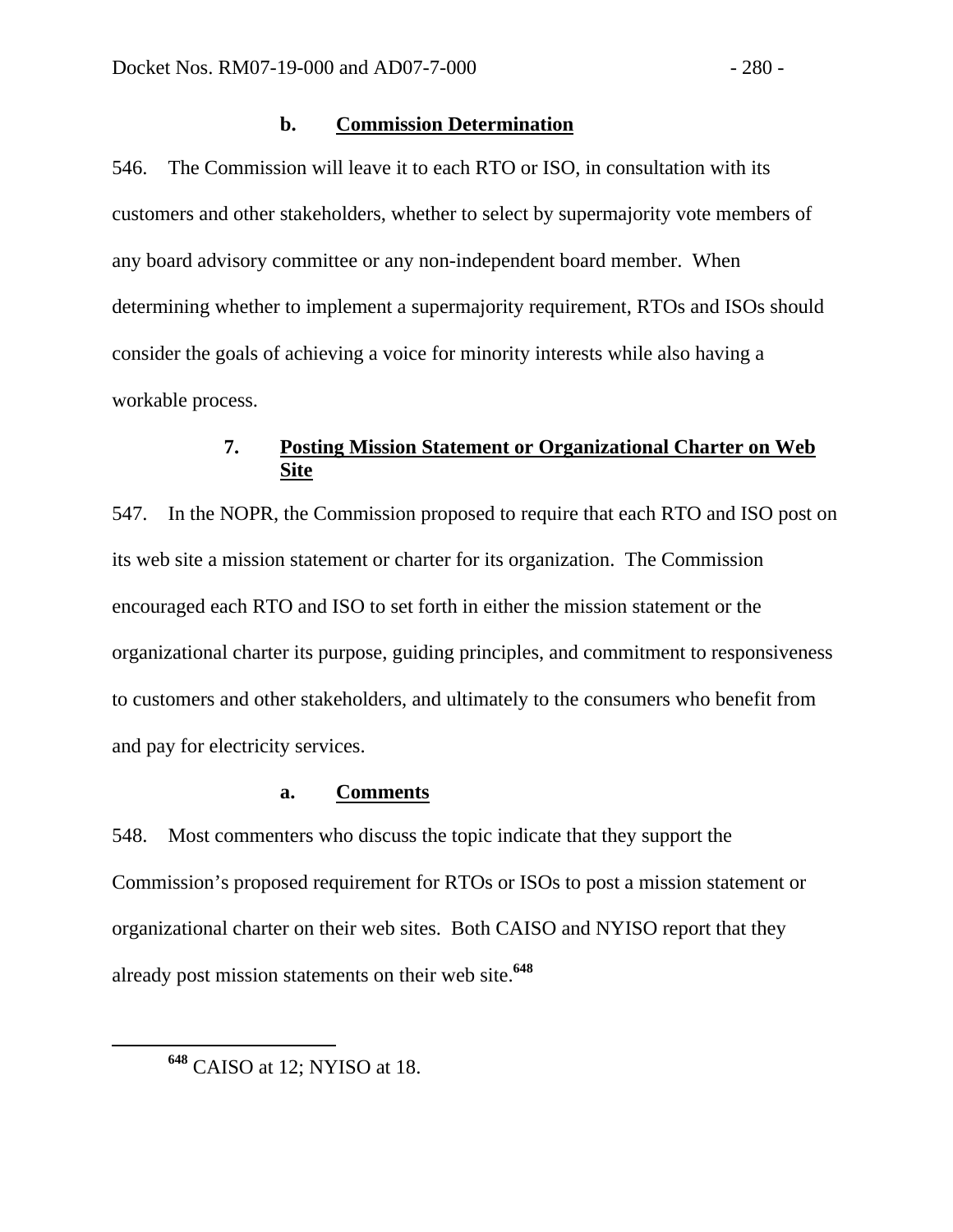549. Other commenters provide additional thoughts on RTO and ISO mission statements on a more general level. Constellation also supports having a requirement that each RTO and ISO publish a mission statement setting forth the organization's purpose, guiding principles, and commitment to responsiveness to customers and other stakeholders. It advocates that the mission statement should reflect and include the minimum characteristics and functions that the Commission has required for each RTO and ISO in Order No. 2000.**<sup>649</sup>**

550. North Carolina Electric Membership requests that the Commission require RTOs and ISOs revisit their mission statements to ensure that the statements are consistent with the Order No. 2000 core objectives. It asserts that paramount among the core objectives should be the twin goals of facilitating open access to the transmission grid and providing reliable electric service at an affordable cost to consumers. North Carolina Electric Membership adds that the mission statements should also set forth defined roles for the RTO and ISO boards and management, as well as defined roles for stakeholders in accomplishing the objectives set forth in those statements. Old Dominion also sees value in defining within the mission statement the roles of the board, RTO and ISO management and stakeholders to provide the clarity necessary to be sure that the organization is aligned with the RTO's and ISO's mission.**<sup>650</sup>**

**<sup>649</sup>** Constellation at 19.

**<sup>650</sup>** Old Dominion at 5.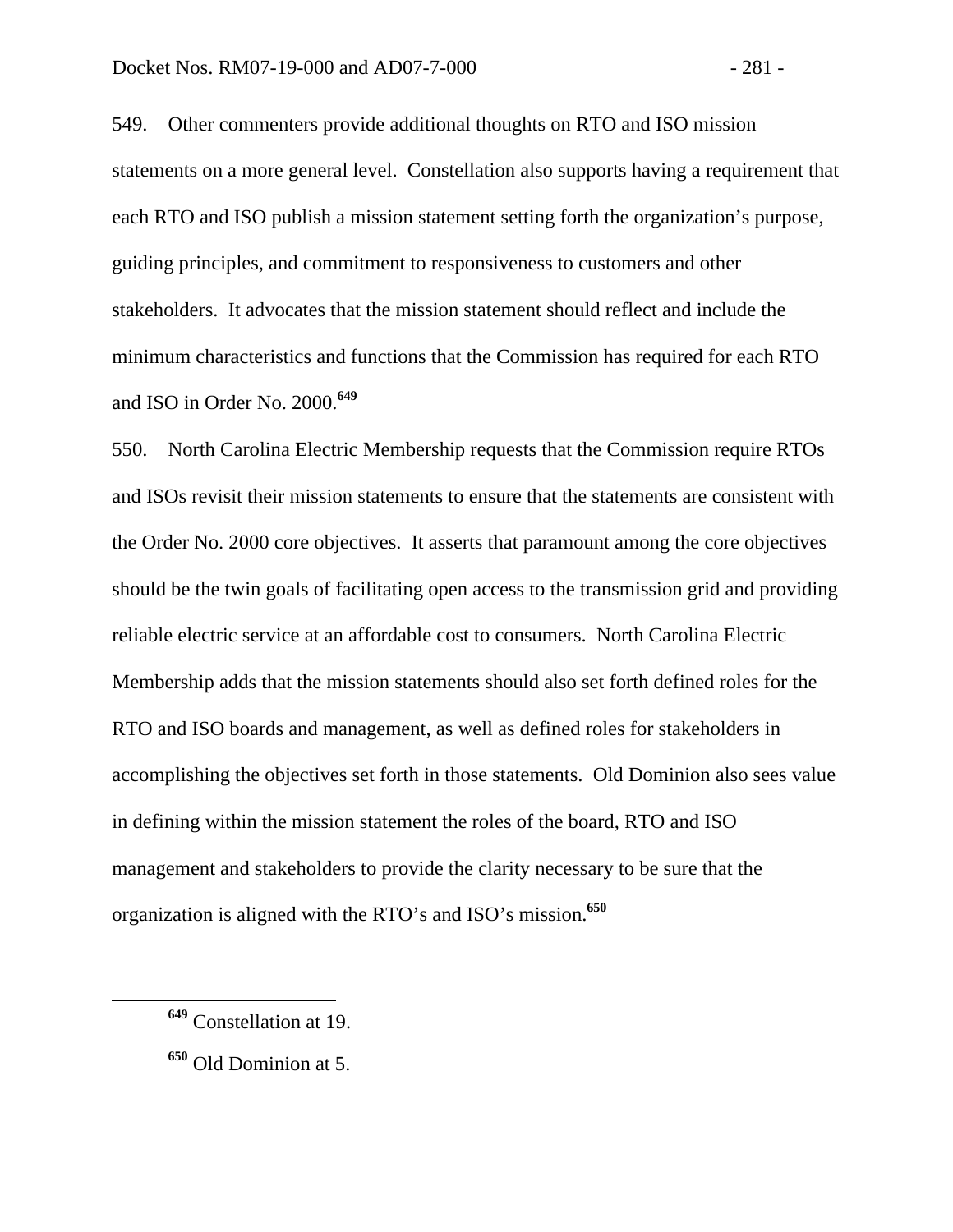551. NRECA and Old Dominion argue that RTOs and ISOs should be required to include their mission statements in their tariffs and that the mission statements should include a focus on lowering costs for transmission and wholesale power customers. NRECA notes that absent from the mission statements currently posted on many RTO and ISO web sites is a focus on ensuring that overall costs to consumers are consistent with the objective of ensuring just and reasonable rates for consumers.<sup>651</sup>

552. Steel Producers note that an RTO's or ISO's mission statement and/or charter should not be utilized by the RTO and ISO, its stakeholders, or market participants to limit the range or scope of potential issues that the RTO or ISO and/or its respective stakeholder group(s) may need to address. They conclude that mission statements and charters should provide guidance, but should not foreclose discussion and action on pertinent matters of interest.**<sup>652</sup>**

553. TAPS asserts that "the Final Rule should require each RTO to file a mission statement that makes it accountable to consumers for meeting the purposes of the Federal Power Act."<sup>653</sup> TAPS argues that the Federal Power Act's purpose is to ensure that electricity consumers pay the lowest prices possible for reliable service. TAPS concludes that by establishing consumer value as a core goal for RTOs and ISOs, the Commission

**<sup>652</sup>** Steel Producers at 14-15.

**<sup>653</sup>** TAPS at 60.

**<sup>651</sup>** NRECA at 62.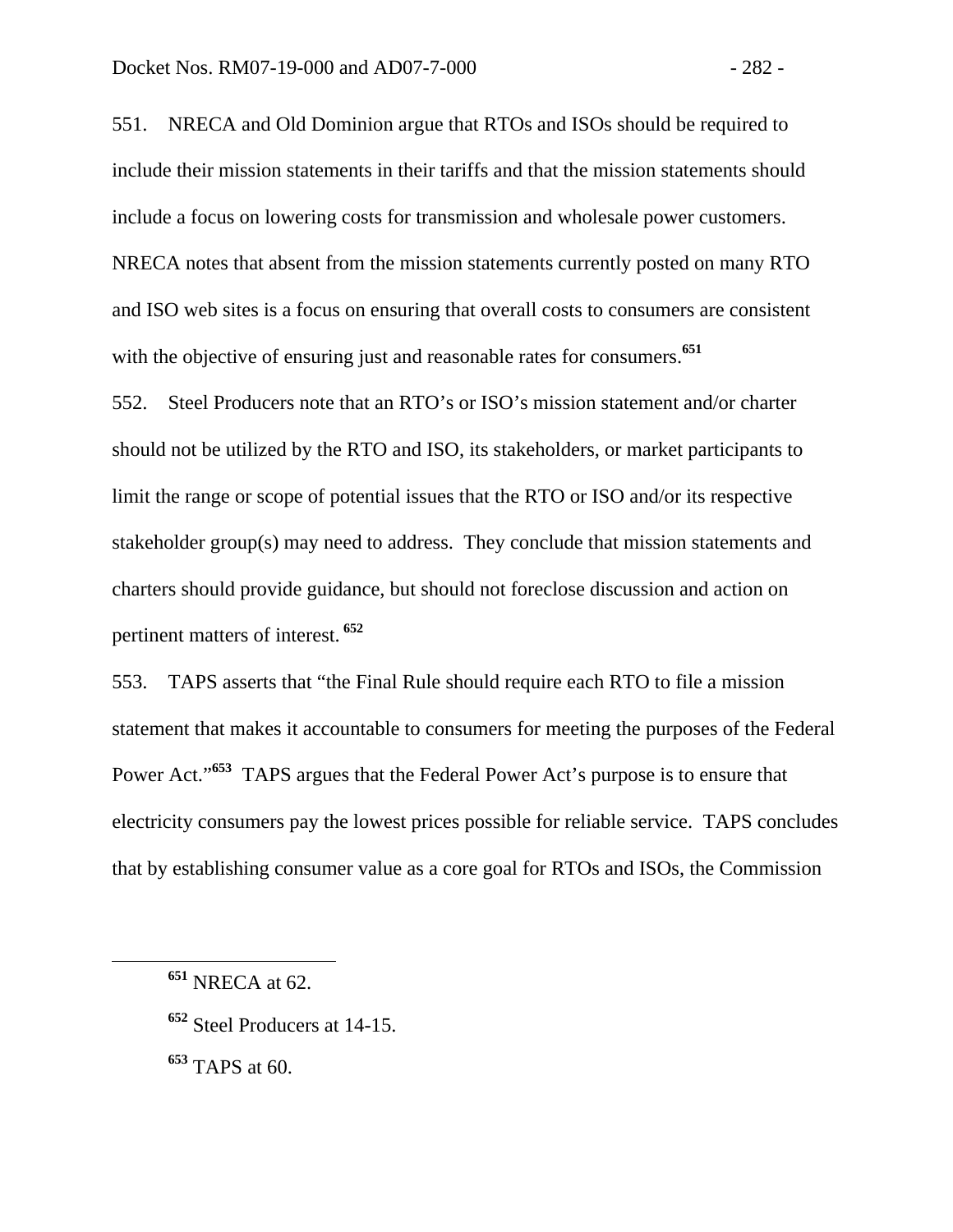would align the goals of these regional organizations with the objectives of state regulators, federal policy makers, and consumers.

554. SMUD states that the NOPR failed to further discuss the issue of whether RTOs and ISOs should be required to publish a strategic plan, as was raised in the ANOPR. SMUD avers, however, that such a requirement is implicit in the NOPR discussion where RTOs and ISOs would be required to show that they have satisfied the criteria, including responsiveness to stakeholders. SMUD requests that the Commission clarify that its intent was to require RTOs and ISOs to publish strategic plans.

555. FirstEnergy opposes an RTO or ISO mission statement that deviates from the contractual and tariff obligations under which the RTO or ISO currently operates, and states that any effort to adopt such a statement would be problematic, and a source of additional and unneeded controversy among RTO and ISO stakeholders.**<sup>654</sup>**

#### **b. Commission Determination**

556. The Commission will require each RTO and ISO to post on its web site a mission statement or organizational charter. The Commission encourages each RTO and ISO to include in its mission statement, among other things, the organization's purpose, guiding principles, and commitment to responsiveness to customers and other stakeholders, and ultimately to the consumers who benefit from and pay for electricity services. The mission statement or organizational charter may include additional information, such as elements from the RTO or ISO governing documents. The Commission does not expect

**<sup>654</sup>** FirstEnergy at 17.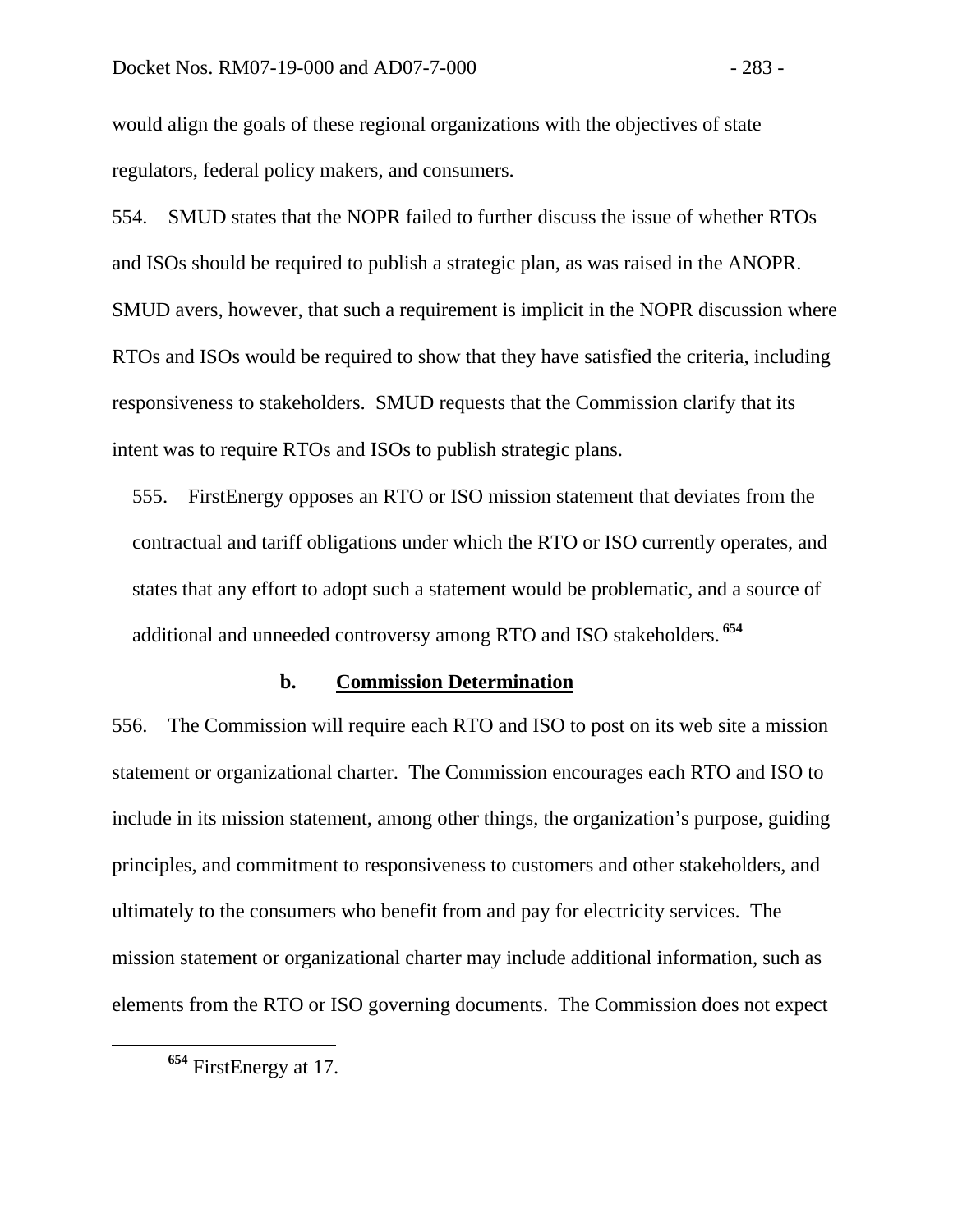that any explicit statement of the responsiveness objective would conflict with existing elements of the RTO's or ISO's mission.

557. We find that this requirement will improve communication between RTOs and ISOs and their stakeholders and the community at large, as well as provide a statement of goals by which the RTO's and ISO's progress may be judged. If any RTO or ISO believes that there is a conflict between this requirement and the existing mission statement, contracts or tariff, the RTO or ISO may address this conflict in its compliance filing. In response to SMUD, we clarify that publication of a strategic plan is not implicit in the responsiveness obligation.

# **8. Executive Compensation**

558. In the NOPR, the Commission encouraged, but did not propose to require, each RTO and ISO to ensure that its management programs, including, but not limited to, incentive compensation plans for executive managers, give appropriate weight to stakeholder responsiveness.

## **a. Comments**

559. Commenters generally agree that RTOs and ISOs should link compensation plans for executive managers to customer service measures of performance, as indicated by customer satisfaction surveys and complying with the responsiveness criteria.

560. LPPC asks for establishment of objective criteria for performance and executive compensation.**<sup>655</sup>** Additionally, North Carolina Electric Membership argues that the Final

**<sup>655</sup>** LPPC at 18.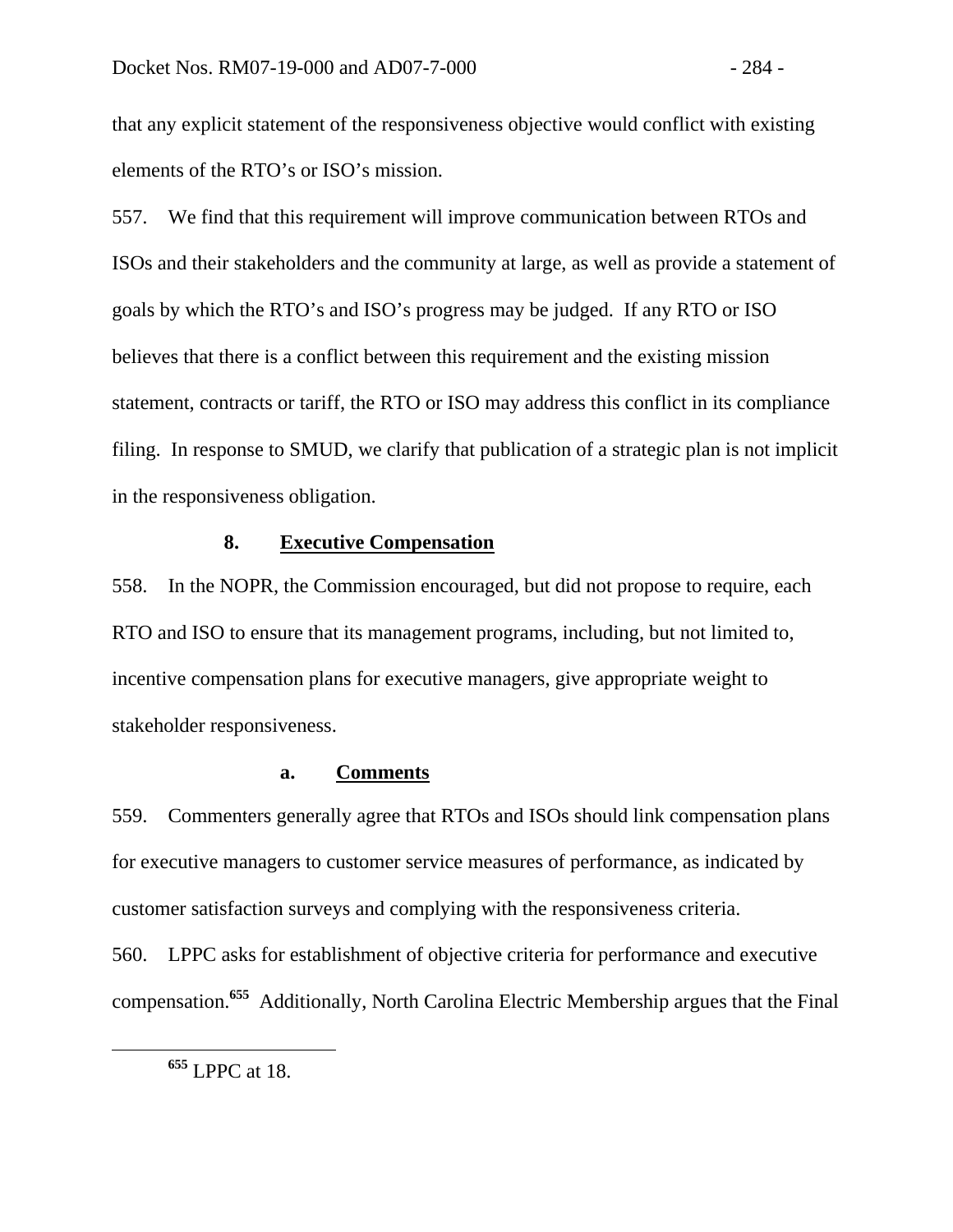Rule should require RTOs and ISOs to demonstrate that their executive management incentive programs are tied to their mission statements, including a focus on improving customer service, properly managing their markets, being responsive and accountable to stakeholders and consumers, and providing consumers with reliable service at an affordable cost.**<sup>656</sup>**

## **b. Commission Determination**

561. The Commission continues to encourage, but not require, each RTO and ISO to ensure that its management programs, including executive compensation, give appropriate weight to responsiveness to customers and other stakeholders. If the RTO or ISO board is well-informed about the needs of customers and various stakeholders, it will set criteria for performance, appropriate goals and targets for the organization and its management and institute measures for achieving those targets. By focusing our requirements on having a well-informed board, we decline to intrude further into board prerogatives regarding management compensation.

## **9. Compliance Filing Requirement**

562. In the NOPR, the Commission determined that each RTO or ISO must comply with this proposed requirement by submitting a filing that proposes changes to its board responsiveness practices and procedures to comply with the proposed criteria or that demonstrates its practices and procedures already satisfy the criteria for board

**<sup>656</sup>** North Carolina Electric Membership at 25-26.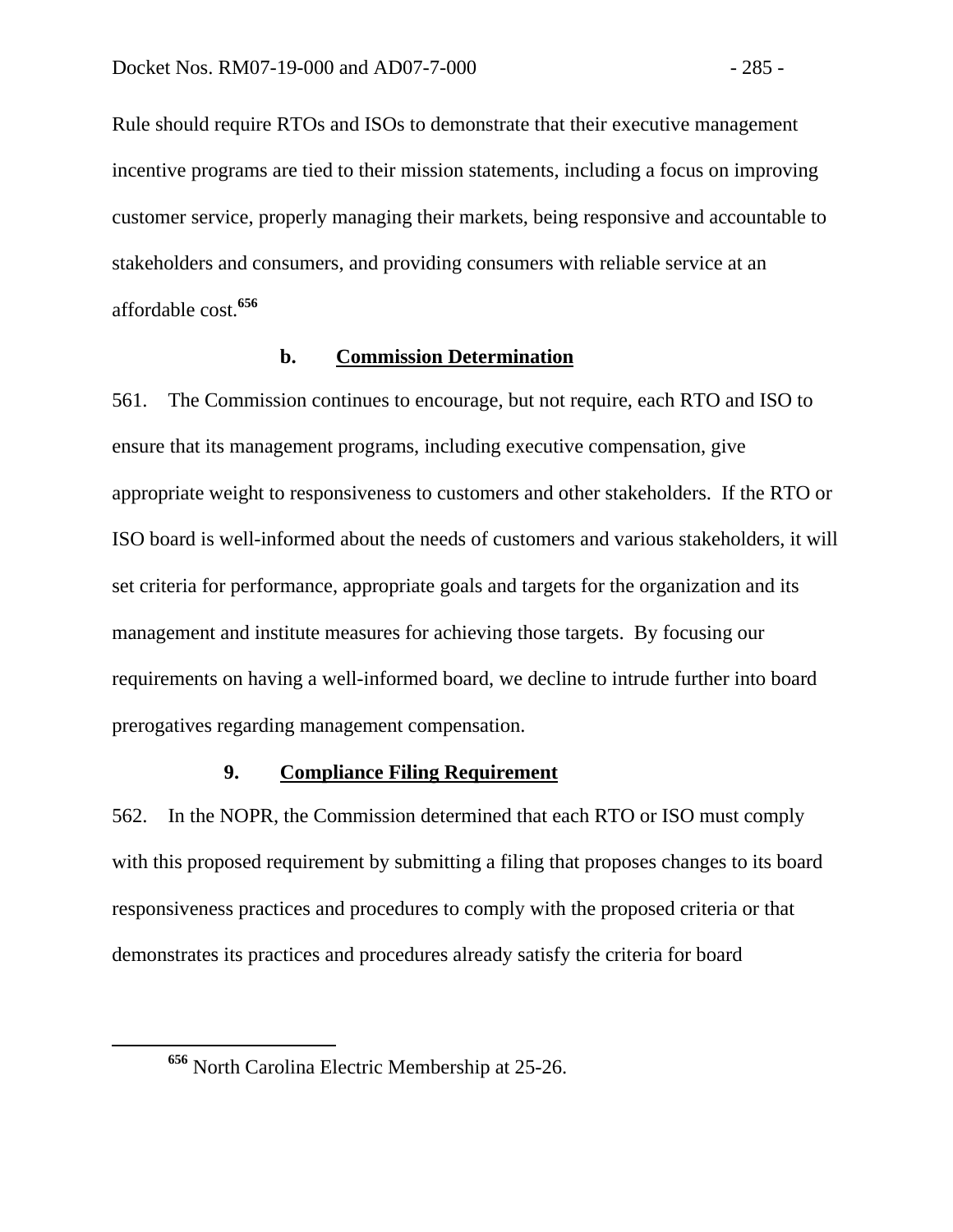responsiveness.**<sup>657</sup>** This filing would be submitted within six months of the date the Final Rule is published in the Federal Register. The Commission also stated that it will assess whether each filing satisfies the proposed requirement and issue additional orders as necessary.

#### **a. Comments**

563. Most commenters support a compliance filing requirement. However, some commenters expressed concern that RTOs and ISOs will merely submit documentation asserting that their existing processes already satisfy the responsiveness criteria, without working seriously with stakeholders to ensure that stakeholder input is sought on compliance. The California PUC states that it believes that CAISO already meets the requirements of the NOPR and asks the Commission to refrain from taking any further action regarding the responsiveness of RTOs and ISOs to stakeholders and customers needs.**<sup>658</sup>**

564. Industrial Coalitions state that the Final Rule should not delegate to the RTO or ISO stakeholder processes the task of working out the details of the Commission's proposals. Industrial Coalitions are concerned that the Commission's approach will delay resolution of these important matters, to the detriment of customers. Accordingly,

**<sup>657</sup>** NOPR, FERC Stats. & Regs. ¶ 32,628 at P 276.

**<sup>658</sup>** California PUC at 56.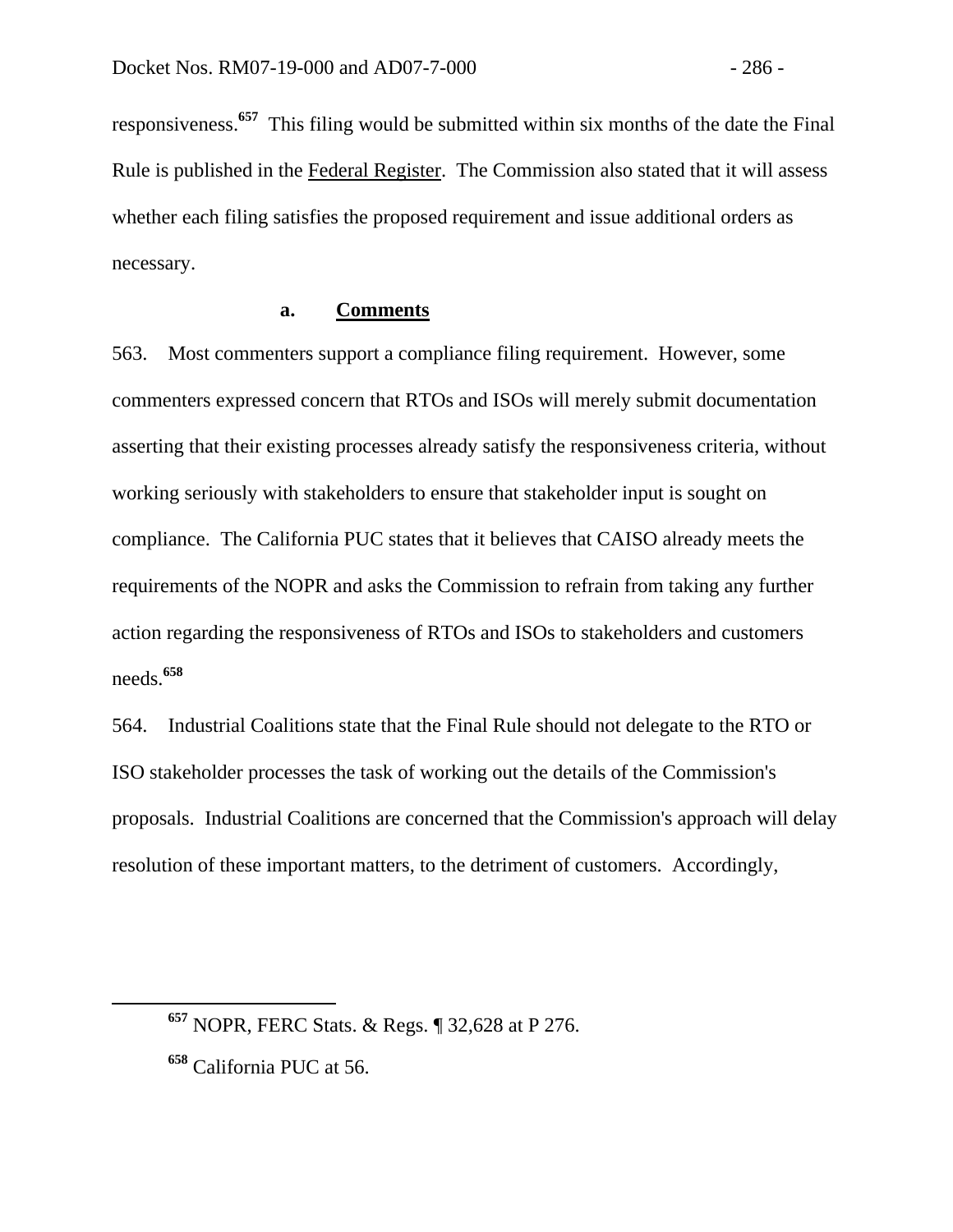Industrial Coalitions urge the Commission to provide clear and consistent directives regarding the subject matter and timing of the RTO and ISO compliance filings.**<sup>659</sup>**

## **b. Commission Determination**

565. The Commission requires each RTO or ISO to make a compliance filing that proposes changes to its responsiveness practices and procedures to comply with the responsiveness requirement or that demonstrates that its practices and procedures already satisfy the requirement for responsiveness. The compliance filing also must propose posting, or report the posting, of the RTO's or ISO's mission statement or organizational charter on its respective web site. This filing shall be submitted within six months of the date this Final Rule is published in the Federal Register.

566. We recognize that many of the existing RTOs and ISOs have a form of committee (whether advisory board or stakeholder committee) that functions within the RTO or ISO governance structure to provide stakeholder feedback. Given the number of comments from interested parties seeking improvement to their interactions with RTO and ISO boards and the effectiveness of these committees, it is important that the compliance filings required herein follow from consultation with customers and other stakeholders regarding satisfaction with existing processes and the appropriateness of improved processes. In the end, however, the filing is the RTO's or ISO's to make; we urge them to seek consensus but realize that complete agreement is not always achievable. This

**<sup>659</sup>** Industrial Coalitions at 4.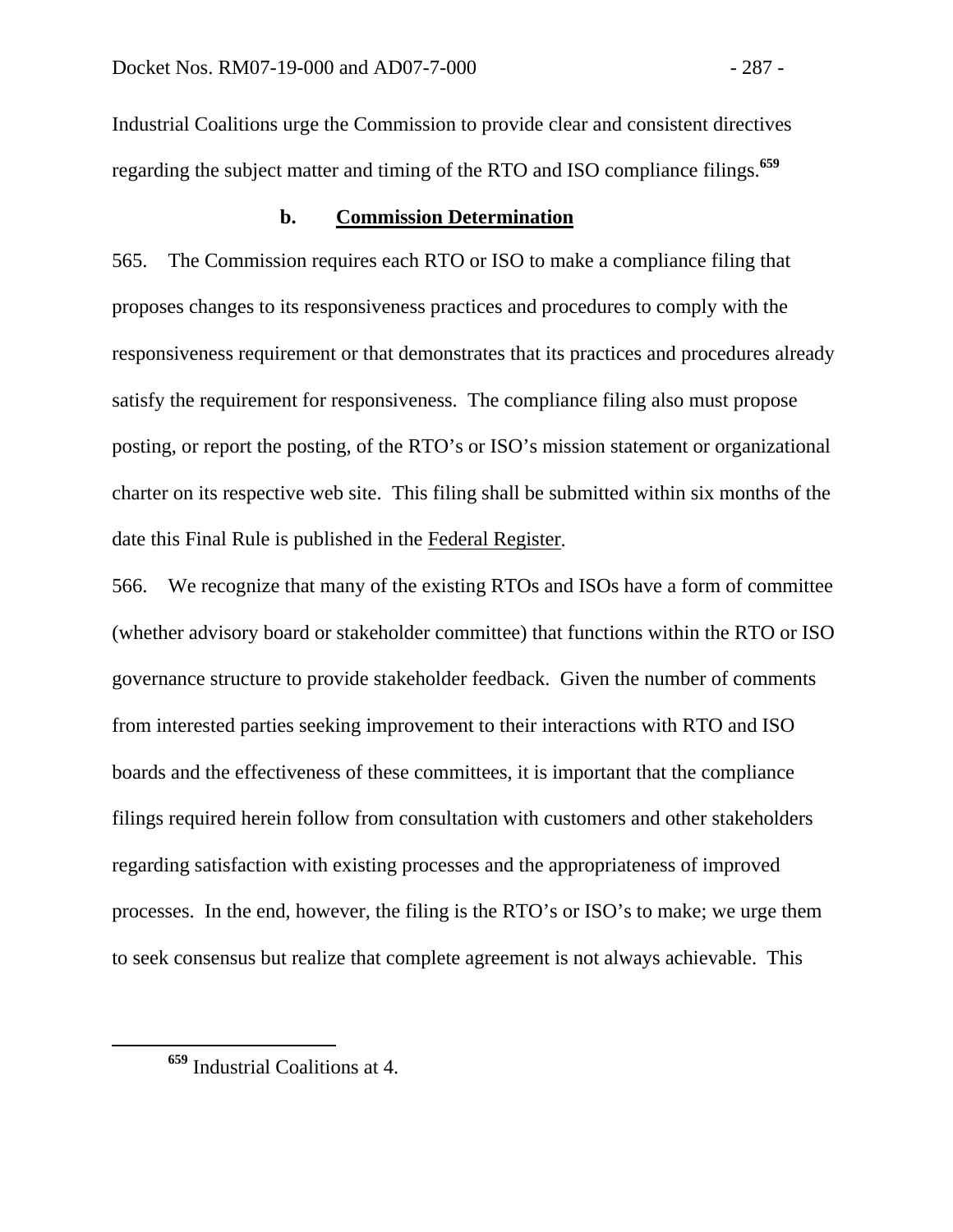consultation process is worth additional time and effort, and should not cause an excessive delay, given the six-month time allowed for filing.

567. Each RTO or ISO should explain in its compliance filing how it plans to satisfy, or currently satisfies, each responsiveness criterion. Furthermore, each RTO and ISO should include in its compliance filing, for each criterion, an explanation of the process (e.g., stakeholder meetings, technical conferences, board discussions) that the RTO and ISO used to develop its compliance filing demonstration and describe major dissenting views. In the event RTOs or ISOs, working with their customers and other stakeholders, complete the responsiveness compliance requirements in less than six months, they may file them ahead of the specified due date. The Commission will assess whether each filing satisfies the proposed requirement and issue additional orders as necessary.

## **E. Other Comments**

#### **1. Comments**

568. A few commenters address topics other than the specific proposals in the NOPR. For example, some suggest we require, or promote as part of the Final Rule, the review of RTO and ISO seams and rate levels, performance benchmarking, moratoriums on new RTO or ISO products and services, cost-benefit analyses,**<sup>660</sup>** time-sensitive rates for transmission and other non-market services with marginal costs caused by on-peak

**<sup>660</sup>** AMPA at 2-6; APPA at 10, 19, 102-03; Indianapolis P&L at 5; Industrial Coalitions at 23-24.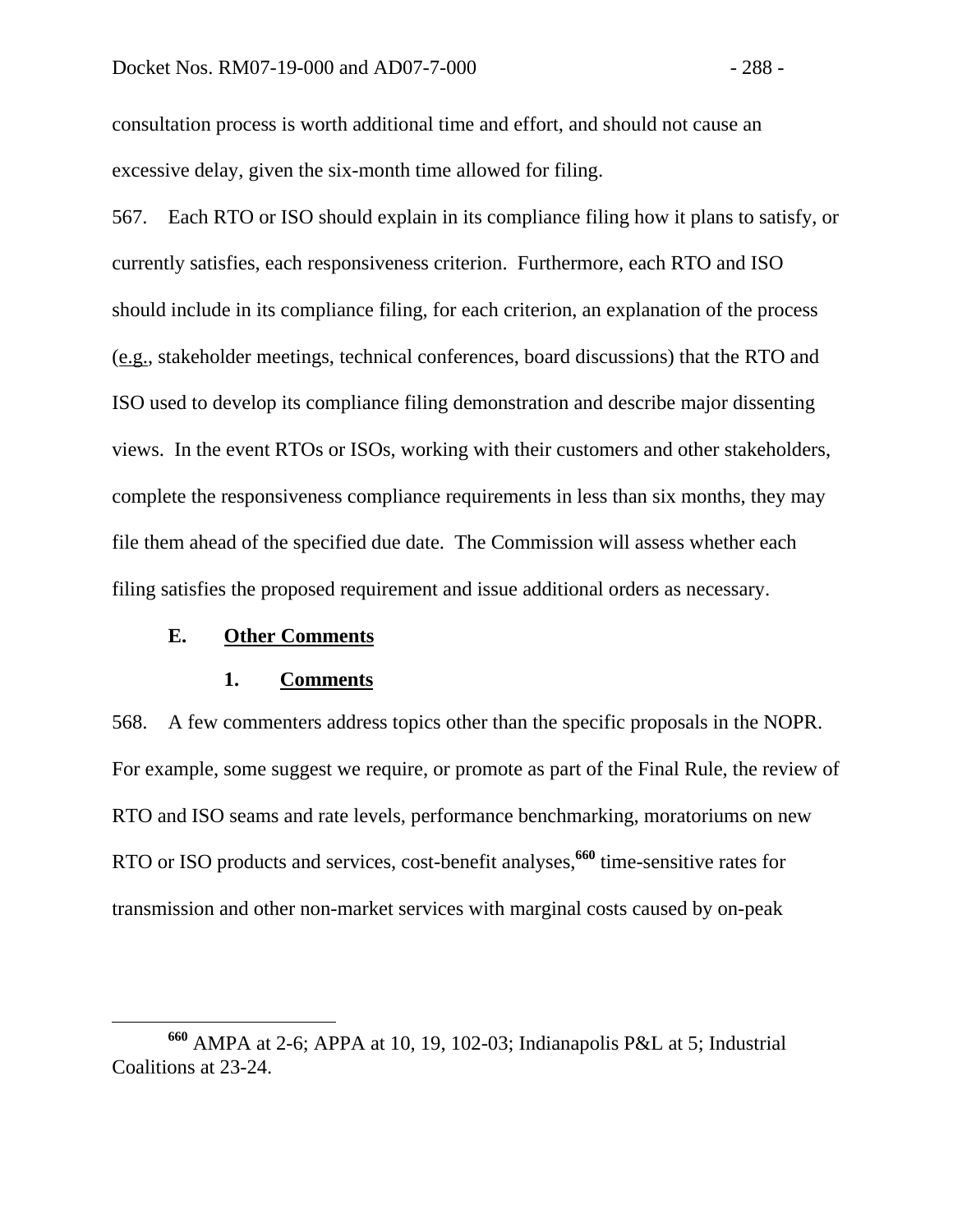usage,**<sup>661</sup>** interconnection requirements,**<sup>662</sup>** tariff filings, and reviews related to the design and scope of independent operational audits of RTOs and ISOs.**<sup>663</sup>** CAISO and the Cities filed reply comments in opposition to implementing time-sensitive rates.**<sup>664</sup>**

569. First Energy is opposed to RTOs and ISOs recovering from market participants penalties for NERC reliability violations caused by RTOs.**<sup>665</sup>**

570. Another commenter asked that the Commission avoid, to the extent possible, requiring compliance filings at times when RTOs and ISOs are focused on start up of new markets.**<sup>666</sup>**

571. In its comments, Sorgo expresses concern that the April 2007 Report to Congress on Competition in Wholesale and Retail Markets failed to address anticompetitive policies that may favor old power plants.**<sup>667</sup>**

572. Allied Public Interest Groups states that the Commission should direct RTOs and ISOs to give comparable consideration to demand response resources in regional

**<sup>662</sup>** American Forest at 2.

**<sup>663</sup>** Joint Commenters at 6-10.

**<sup>664</sup>** CAISO and the Cities at 3.

**<sup>665</sup>** FirstEnergy at 19.

**<sup>666</sup>** Ameren at 16.

**<sup>667</sup>** Sorgo at 1. The April 2007 Report to Congress on Competition in Wholesale and Retail Markets was developed by the Electric Energy Market Competition Task Force as directed by Section 1815 of the Energy Policy Act of 2005.

**<sup>661</sup>** California DWR at 3, 21-36, and 38-39.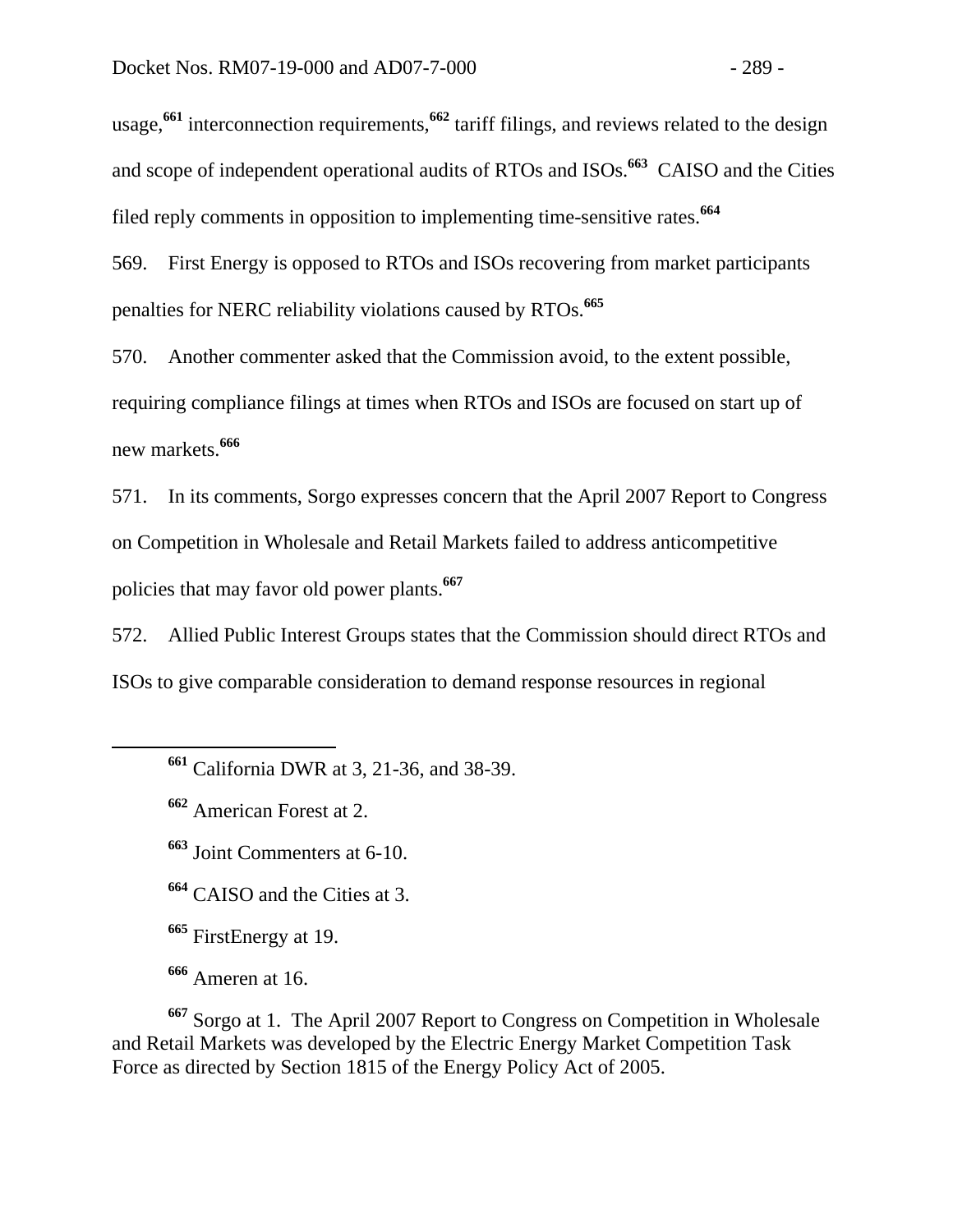planning, and that regional planning should include scenario analyses evaluating the amounts of potentially available demand response resources.**<sup>668</sup>**

## **2. Commission Determination**

573. The Commission appreciates the efforts involved in developing these comments and proposals submitted in this rulemaking. We note that these topics have already been addressed by the Commission in Order No. 890**<sup>669</sup>** and Order No. 693.**<sup>670</sup>** Accordingly, the Commission declines to expand the scope of this proceeding to encompass topics not presented in the NOPR. RTOs and ISOs and their stakeholders may address these topics, if they so choose, through their own processes for evolving RTO and ISO services and markets.

# **IV. Applicability of the Final Rule and Compliance Procedures**

## **A. NOPR Proposal**

574. In the NOPR, the Commission proposed to apply the Final Rule to all RTOs and ISOs, and to require them to demonstrate compliance with the requirements in each of the

**<sup>670</sup>** Order No. 693 requires the Electricity Reliability Organization to revise its reliability standards so that all technically feasible resource options, including demand response and generating resources, may be employed in the management of grid operations and emergencies. Order No. 693, FERC Stats. & Regs. ¶ 31,242.

**<sup>668</sup>** Allied Public Interest Groups at 13-14.

**<sup>669</sup>** Order No. 890 requires any public utility with an OATT to allow qualified demand response resources to participate in its regional transmission planning process on a comparable basis to generation resources and to allow qualified demand response to provide certain ancillary services. Order No. 890, FERC Stats. & Regs. ¶ 31,241 at P 479, 494, and 888.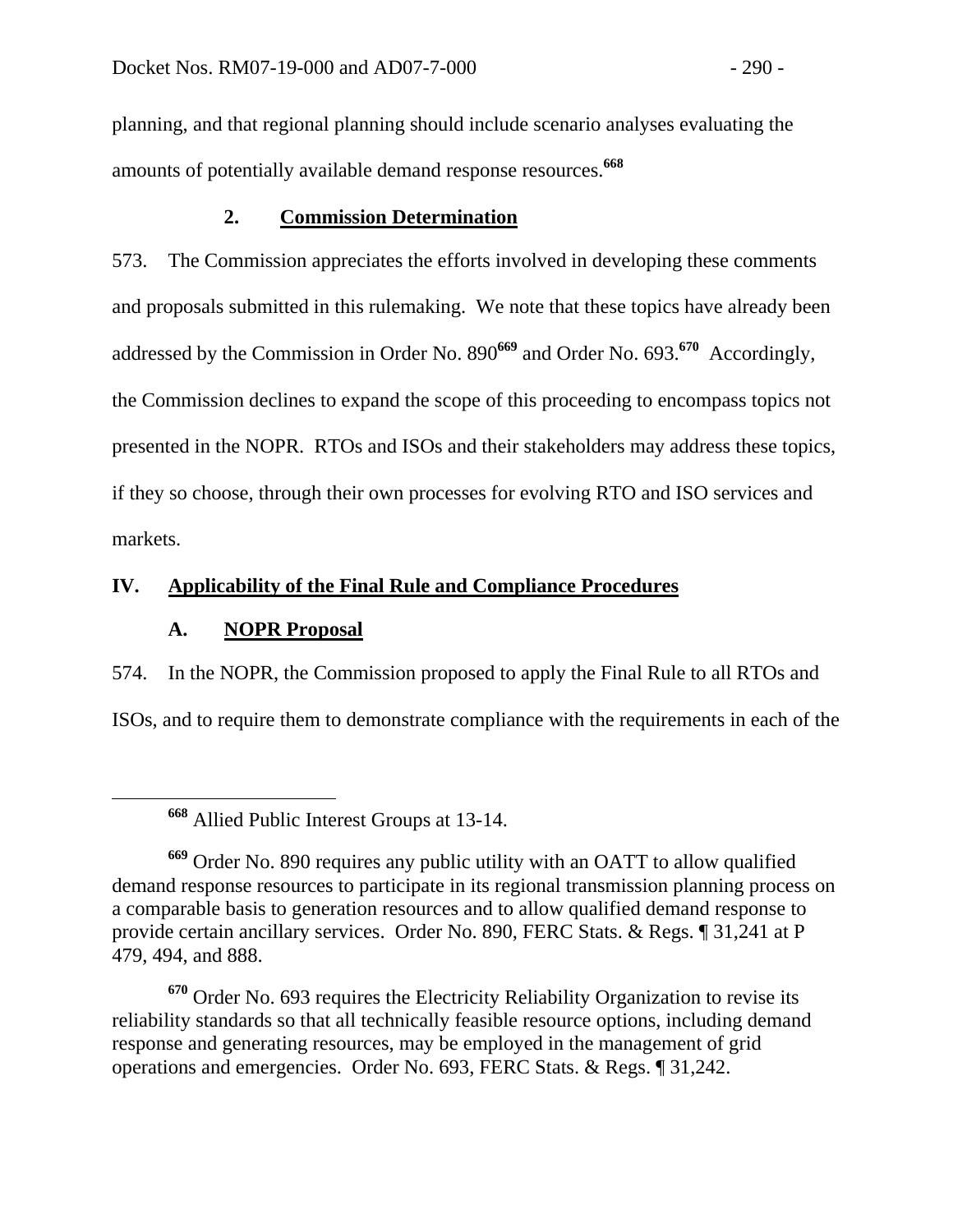four sections of the Final Rule.**<sup>671</sup>** The Commission proposed to require each RTO and ISO to file a report to the Commission within six months of the Final Rule's effective date, or six months following its certification as an RTO or commencement of operations as an ISO. The Commission proposed that the compliance filing should describe whether the RTO or ISO already complies with the requirements of the Final Rule, or describe the entity's plans to attain compliance, including a timeline with intermediate deadlines and appropriate proposed tariff and market rule revisions. The Commission noted that it would assess whether each filing satisfies the proposed requirements and issue further orders for each RTO and ISO, as necessary.

## **B. Comments**

575. The Commission received few comments on the applicability and compliance proposals. Ameren notes that the six-month period for compliance may coincide with the implementation period for the Midwest ISO's Ancillary Services Market. Accordingly, Ameren argues that the Commission should avoid, to the extent possible, requiring compliance filings at times when RTOs and ISOs are focused on the start of new markets.**<sup>672</sup>**

576. CAISO requests clarification from the Commission as to whether the six-month compliance deadline is intended to apply to those market enhancements that CAISO already has planned under its Market Redesign and Technology Upgrade. CAISO notes

**<sup>671</sup>** NOPR, 122 FERC ¶ 61,167 at P 283.

**<sup>672</sup>** Ameren at 16.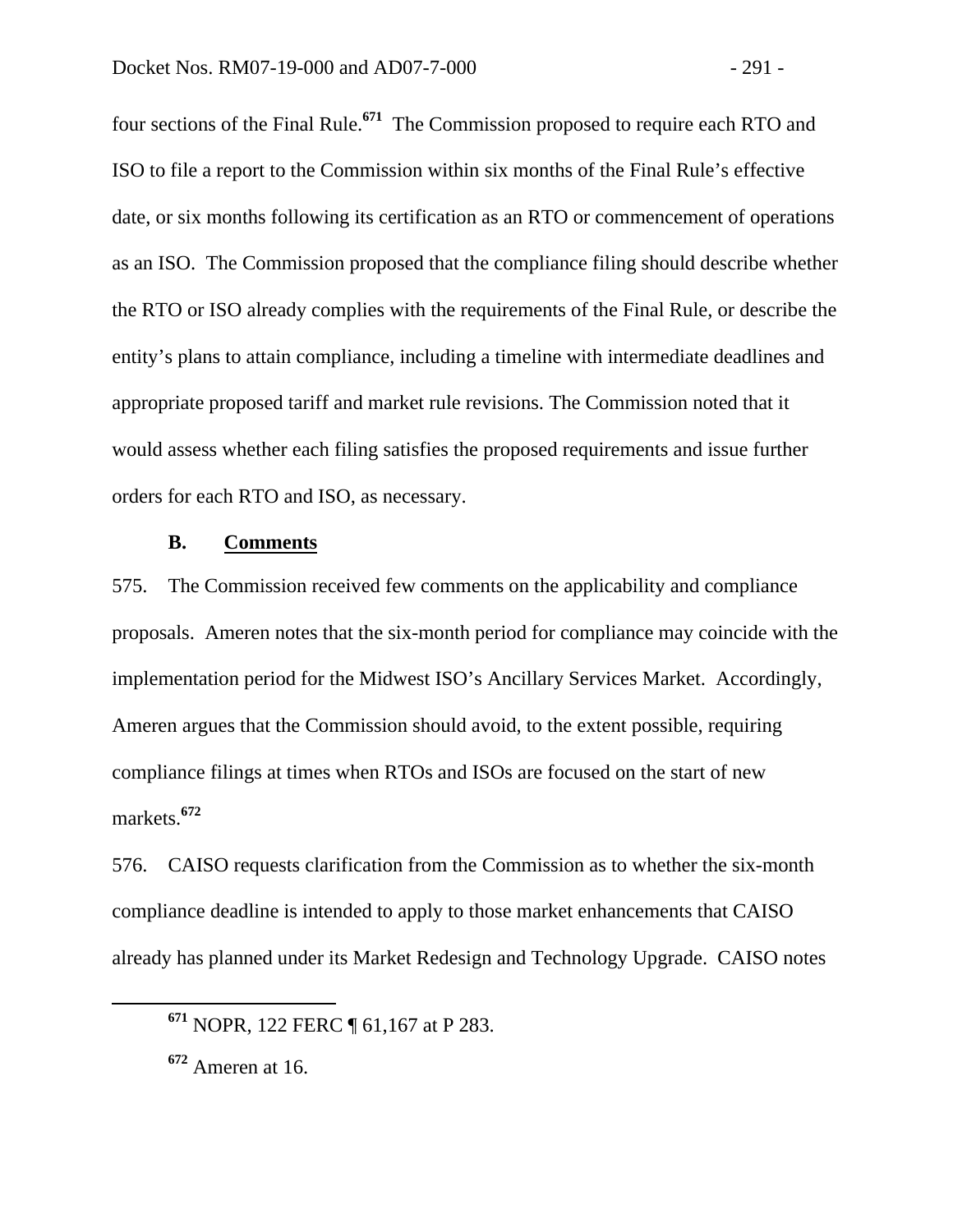that many of these upgrades, including allowing demand response to supply ancillary services and implementing enhanced shortage pricing, are on a separate timeline approved by the Commission.**<sup>673</sup>**

577. NYISO states that it supports the compliance deadlines in the NOPR, and calls on the Commission to reject any proposal calling for shorter compliance periods. NYISO notes that given the number of changes to RTO or ISO market software, billing practices and organizational functions that would be required by the Final Rule, along with the time required to consult with stakeholders, the proposed deadlines are the minimum necessary time for preparation of compliance filings.**<sup>674</sup>**

# **C. Commission Determination**

578. As we proposed in the NOPR, we will require RTOs and ISOs to make a compliance filing within six months of the date that this Final Rule is published in the Federal Register. RTOs and ISOs should work with stakeholders and interested parties, where applicable, to comply with this rule and to develop their compliance filings. 579. The six-month period appropriately recognizes that it is important for RTOs and ISOs to work with stakeholders and other interested parties to develop a compliance filing, and that (as NYISO contends) such processes take time. In response to Ameren and CAISO, we clarify that the compliance requirement is not meant to displace the timelines of any market improvements that RTOs or ISOs are currently undertaking.

**<sup>673</sup>** CAISO at 2.

**<sup>674</sup>** NYISO at 22.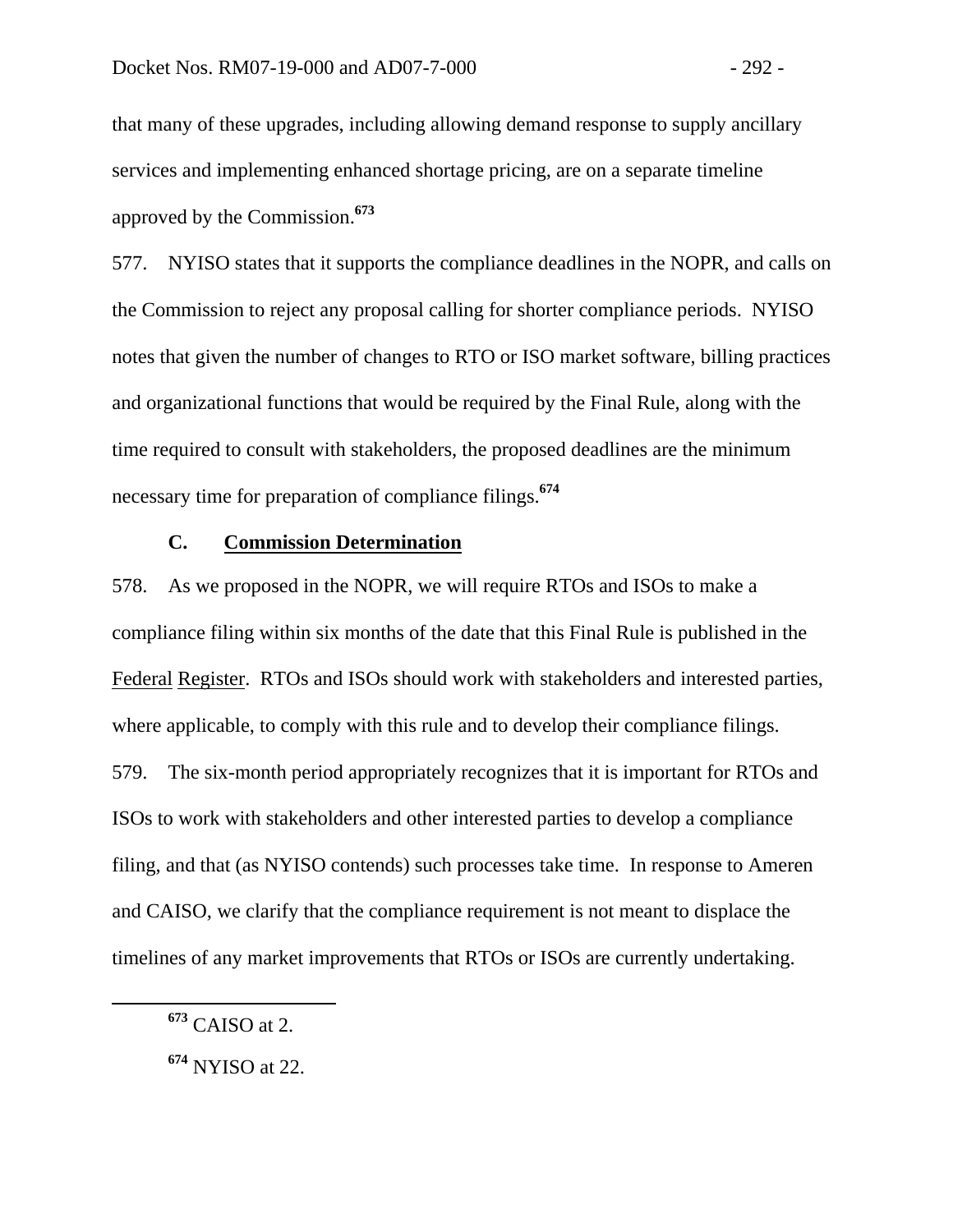Each RTO and ISO should include in its compliance filing an update on the status of any relevant market design changes that are in the process of being implemented and address any remaining issues not addressed by the ongoing changes. It need not change the schedule for implementing these other market design changes as a result of this Final Rule.

580. The compliance filing should explain the action the RTO or ISO has taken, or plans to take, to comply with the requirements in each of the four sections of this Final Rule. It should also describe, where applicable, the process used to develop the compliance filing and describe any major dissenting views. The Commission will evaluate each compliance filing to determine whether it satisfies the requirements in this rule, and issue additional orders as necessary.

581. As described above, RTOs and ISOs, in cooperation with their customers and stakeholders, also are required to perform an assessment, through pilot projects or other mechanisms, of the technical feasibility and value to the market of smaller demand response resources providing ancillary services, including whether (and how) smaller resources can reliably and economically provide operating reserves and report their findings to the Commission. This assessment is due to the Commission within one year of the date that this Final Rule is published in the Federal Register.

582. Finally, as described above, each RTO's and ISO's market monitoring unit is required to comment on the adequacy of market mitigation measures in its respective RTO's or ISO's shortage pricing proposal. This requirement will aid the Commission in evaluating the proposals once they are filed.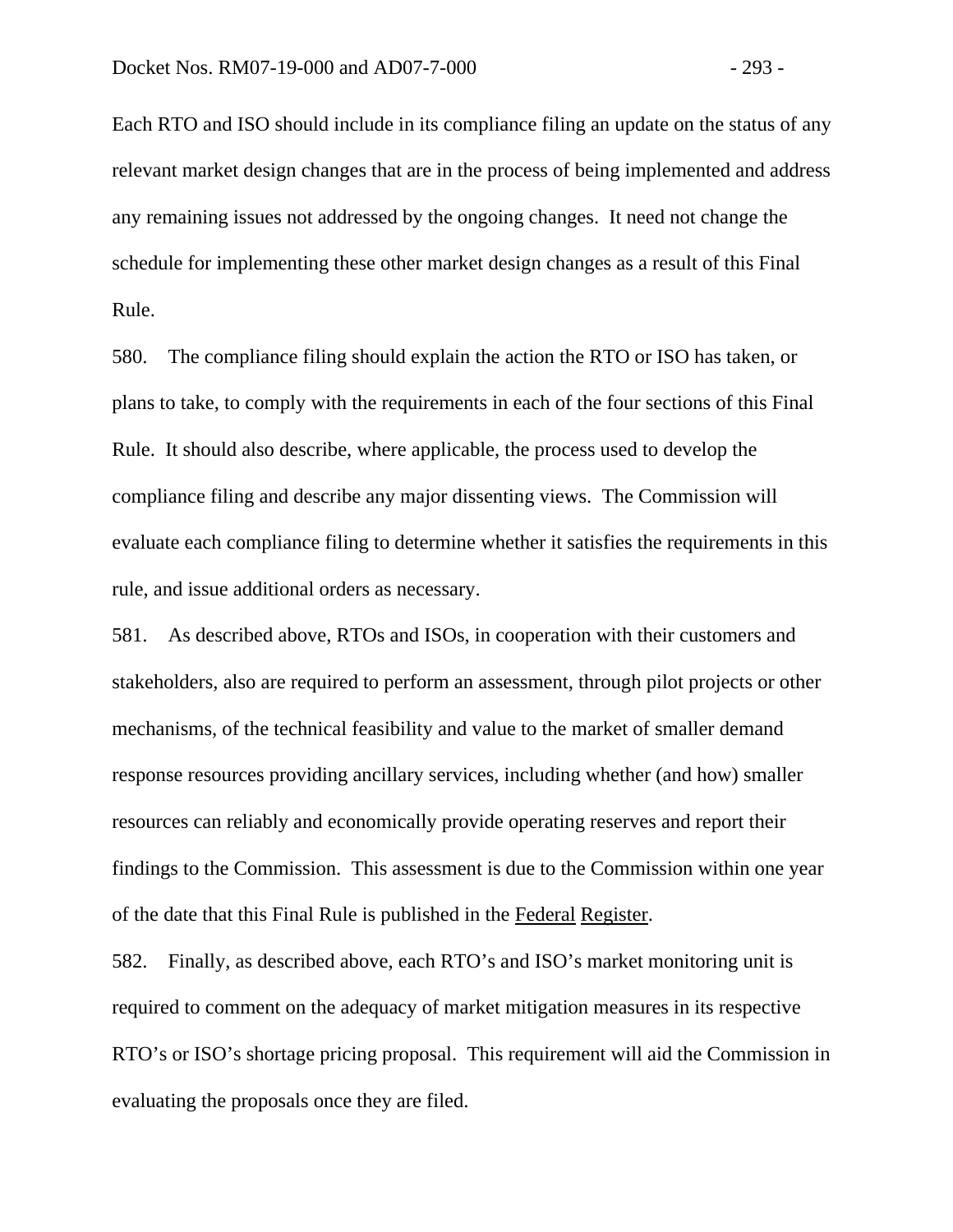583. In response to commenters who argue that the six-month requirement for submission of a compliance filing is either too long or too short, we find that the sixmonth period is an adequate amount of time for an RTO or ISO to work with stakeholders and other interested parties to develop a compliance filing. We note that RTOs and ISOs may make their compliance filing at any time prior to the end of the sixmonth period.

## **V. Information Collection Statement**

584. The Office of Management and Budget (OMB) regulations require approval of certain information collection requirements imposed by agency rules.**<sup>675</sup>** Upon approval of a collection(s) of information, OMB will assign an OMB control number and an expiration date. Respondents subject to the filing requirements of this rule will not be penalized for failing to respond to these collections of information unless the collections of information display a valid OMB control number. This Final Rule amends the Commission's regulations to improve the operation of organized wholesale electric power markets. The objective of this Final Rule is to improve market design and competition in organized markets. Through this rule the Commission hopes to provide remedies by: (1) ensuring that new criteria are established so that RTOs and ISOs are responsive to their customers and stakeholders; (2) improving market monitoring within RTOs and ISOs by requiring them to provide their Market Monitoring Units with access to market data and sufficient resources to perform their duties; (3) providing transparency

**<sup>675</sup>** 5 CFR 1320.11.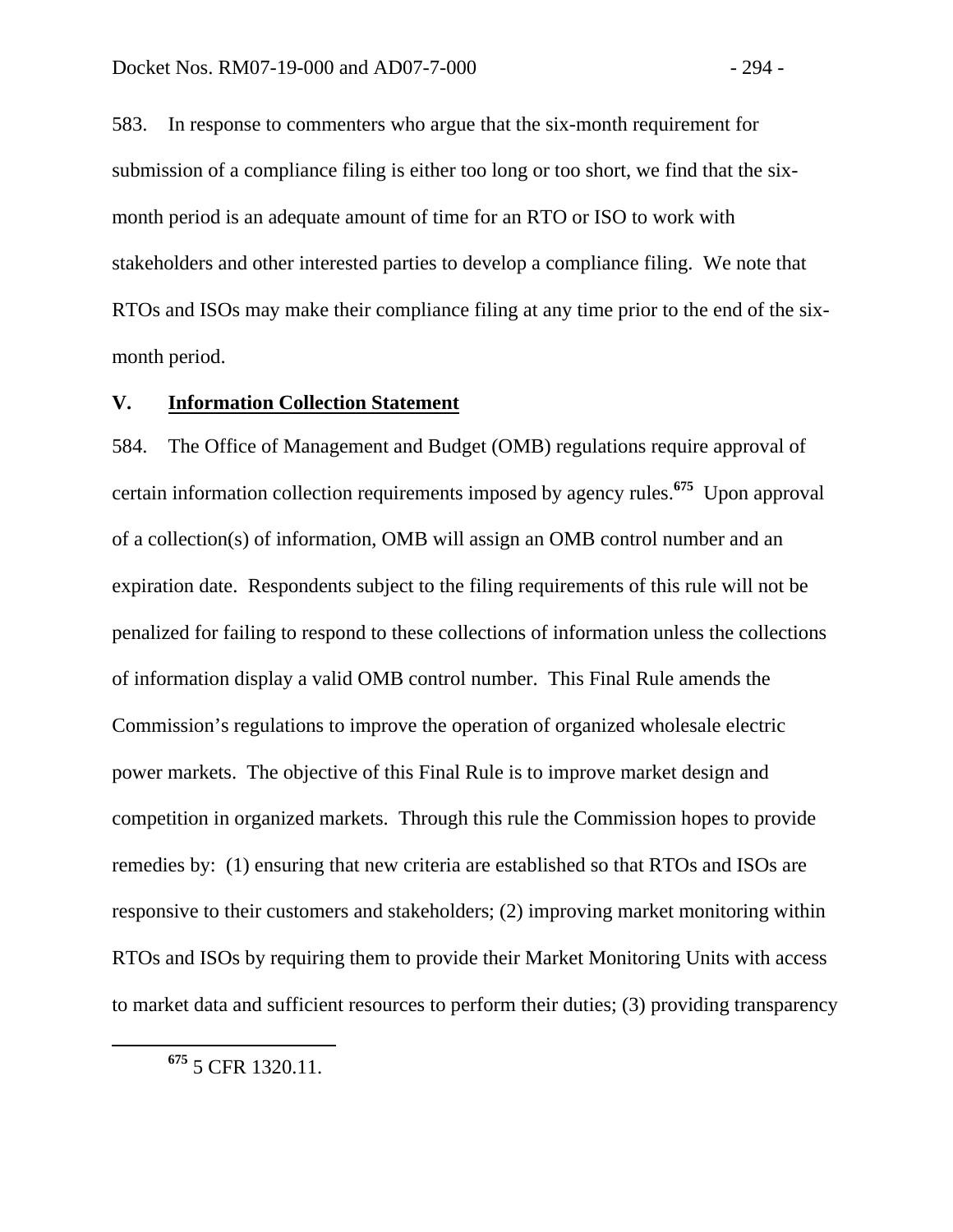in the marketplace by requiring RTOs and ISOs to dedicate portions of their web sites so market participants can avail themselves of information concerning offers to buy or sell power on a long-term basis; and (4) requiring RTOs and ISOs to institute certain reforms in the demand response programs to remove several disincentives and barriers to demand response so as to provide for more efficient operation of markets and encourage new technologies. Filings by RTOs and ISOs would be made under Part 35 of the Commission's regulations. The information provided for under Part 35 is identified as FERC-516.

585. The Commission is submitting these reporting requirements to OMB for its review and approval under section 3507(d) of the Paperwork Reduction Act.**<sup>676</sup>** The Commission solicited comments on the Commission's need for this information, whether the information will have practical utility, the accuracy of provided burden estimates, ways to enhance the quality, utility, and clarity of the information to be collected, and any suggested methods for minimizing the respondent's burden, including the use of automated information techniques. The Commission did not receive comments specifically addressing the burden estimates in the NOPR. Therefore we will use the same estimates here as in the NOPR.

Burden Estimate:The Public Reporting burden for the requirements contained in the Final Rule is as follows:

**<sup>676</sup>** 44 U.S.C. 3507(d).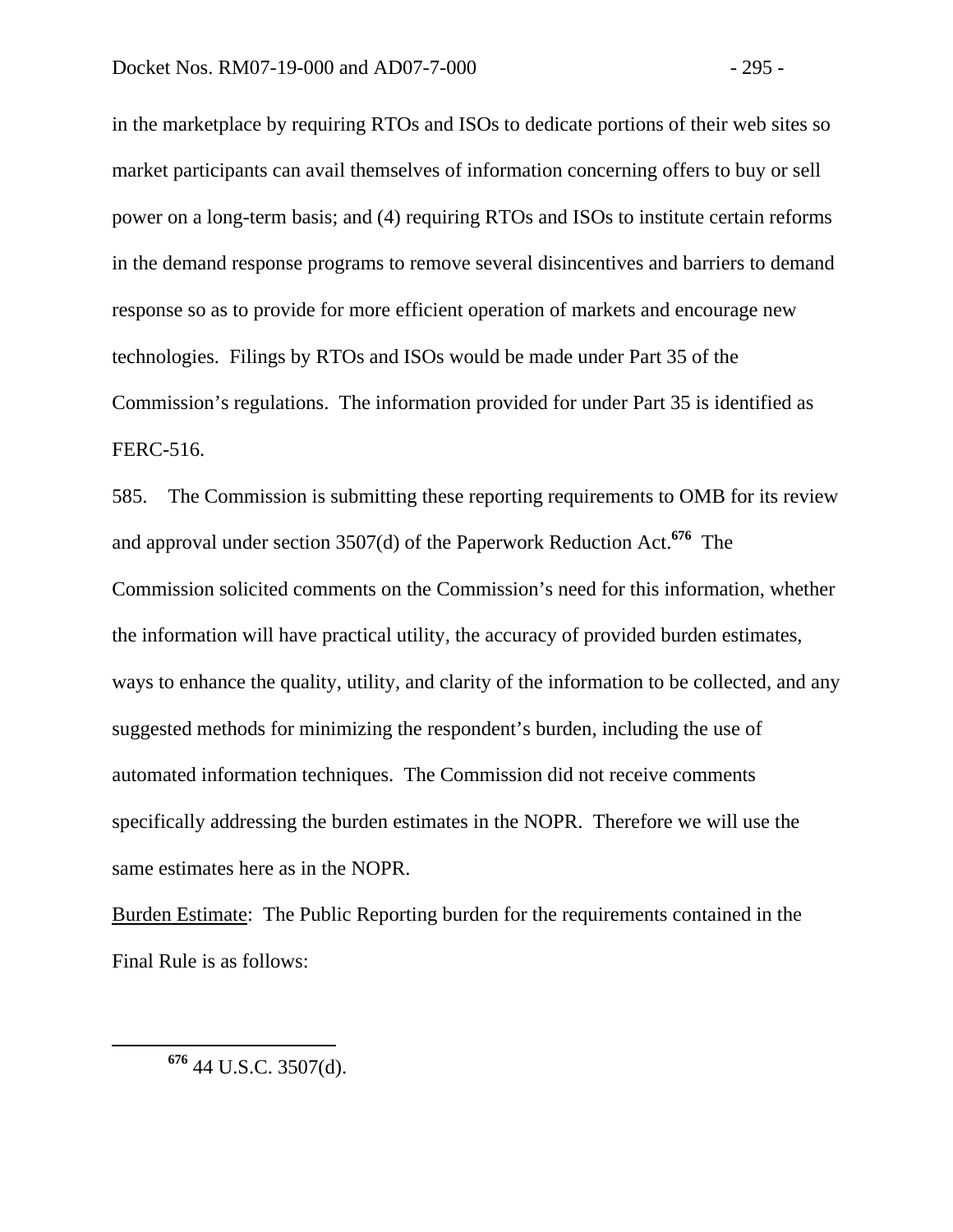| Data Collection         | Number of   | Number of    | Hours Per | <b>Total Annual</b> |
|-------------------------|-------------|--------------|-----------|---------------------|
|                         | Respondents | Responses.   | Response  | Hours               |
| <b>FERC-516</b>         |             |              |           |                     |
| Task                    |             |              |           |                     |
| Allow demand            |             |              |           |                     |
| response to             |             |              |           |                     |
| provide certain         | 6           | 1            | 433       | 2,598               |
| ancillary services      |             |              |           |                     |
| Remove certain          | 5           | 1            | 288       | 1,440               |
| deviation charges       |             |              |           |                     |
| Permit                  | 6           | 1            | 102.5     | 615                 |
| aggregation of          |             |              |           |                     |
| <b>Retail Customers</b> |             |              |           |                     |
| Allow pricing to        | 6           | 1            | 649       | 3,894               |
| ration demand           |             |              |           |                     |
| during a shortage       |             |              |           |                     |
| Long-term               | 6           | 1            | 30        | 180                 |
| contract postings       |             |              |           |                     |
| <b>MMUs</b>             | 6           | 1            | 129       | 774                 |
| Require RTO             | 6           | $\mathbf{1}$ | 180       | 1080                |
| board                   |             |              |           |                     |
| responsiveness to       |             |              |           |                     |
| customers               |             |              |           |                     |
| Require RTO             | 6           | 1            | 650       | 3,900               |
| self-assessment         |             |              |           |                     |
| <b>Totals</b>           |             |              |           | 14,481 hours        |

Total Annual Hours for Collection: (Reporting + recordkeeping, (if appropriate)) *=* 

Total hours for performing tasks 1 through 8 as identified above  $= 14,481$  hours.

Information Collection Costs: The average annualized cost**<sup>677</sup>** is expected to be:

Legal expertise  $= $473,526 (2,368 \text{ hours } @ $200 \text{ an hour})$ 

Technical Expertise  $= $712,038 (4,747 \text{ hours } @ $150 \text{ an hour})$ (RTO/ISO Senior Staff, Stakeholder participants)

Administrative Support  $= $108,701 (2,718)$  hours @\$40 an hour)

**<sup>677</sup>** Differences in RTO/ISO staff hourly rates are to differentiate between administrative support staff and senior staff.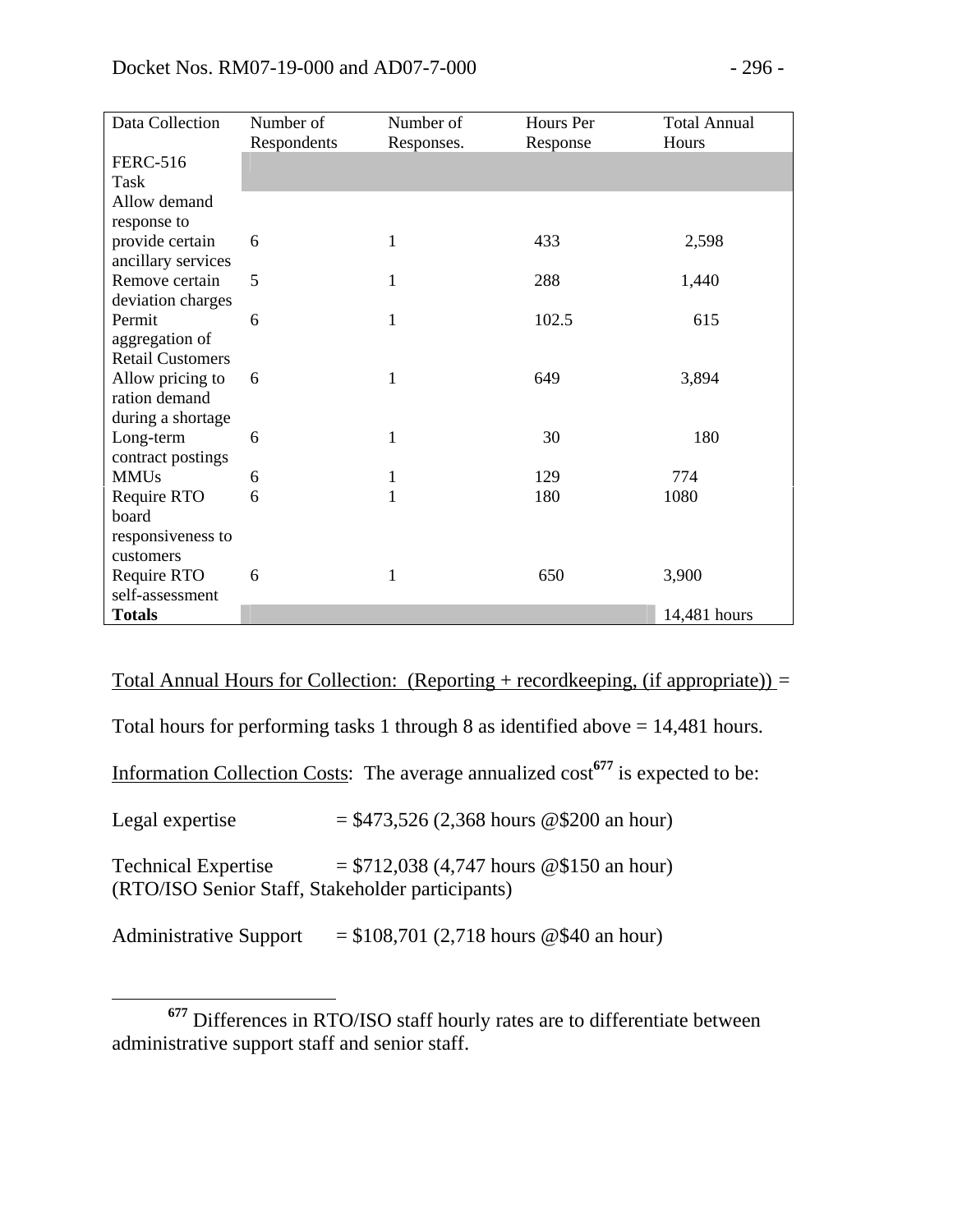IT Support  $= $236,448 (2,489 \text{ hours } @ $95 \text{ an hour})$ 

Participatory Expenditures =  $$2,160,000$  (96 participants @\$1,000 per day on average 4.5 days per activity for five of the eight activities identified above).

Total  $= $3,690,713$ 

Title:FERC-516 "Electric Rate Schedule Filings."

Action: Proposed Collections.

OMB Control No:1902-0096

Respondents:Business or other for profit, and/or not for profit institutions.

Frequency of Responses:An initial filing to comply with the rule, and then on occasion as needed to revise or modify.

Necessity of the Information:This Final Rule furthers the improvement of competitive wholesale electric markets and the provision of transmission services in the RTO and ISO regions. The Commission recognizes that significant differences exist among the regions, industry structures, and sources of electric generation, population demographics and even weather patterns. In fulfilling its responsibilities under sections 205 and 206 of the Federal Power Act, the Commission is required to address, and has the authority to remedy, undue discrimination and anticompetitive effects.

586. Interested persons may obtain information on the reporting requirements by contacting: Federal Energy Regulatory Commission, 888 First Street, N.E., Washington, D.C. 20426 [Attention: Michael Miller, Office of the Executive Director, Phone: (202) 502-8415, fax: (202) 273-0873, e-mail: <michael.miller@ferc.gov>]. Comments on the requirements of the proposed rule may also be sent to the Office of Information and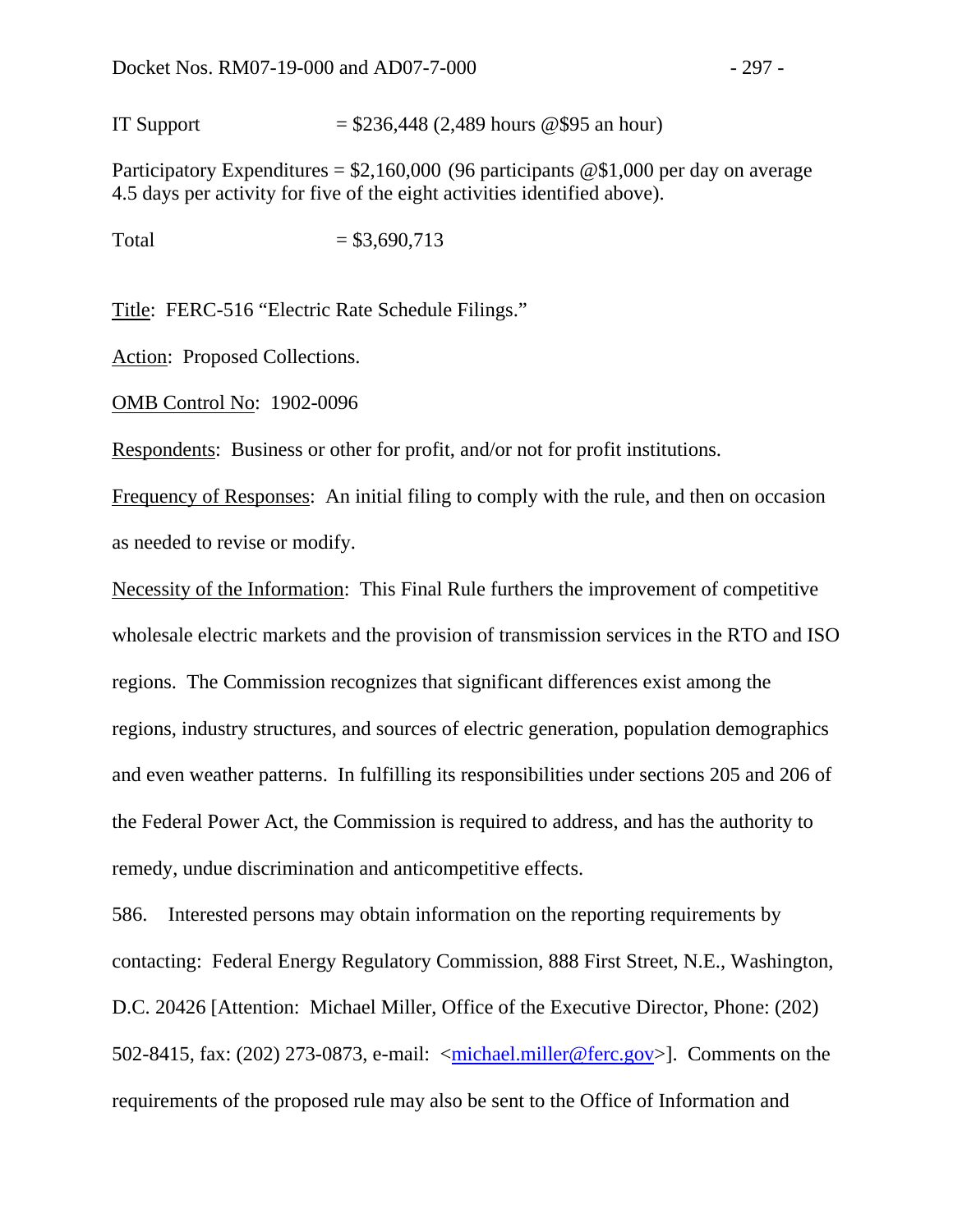Regulatory Affairs, Office of Management and Budget, Washington, D.C. 20503 [Attention: Desk Officer for the Federal Energy Regulatory Commission, fax (202) 395- 7285, email:  $\langle \text{oira} \rangle$  submission@omb.eop.gov>].

## **VI. Environmental Analysis**

587. The Commission is required to prepare an Environmental Assessment or an Environmental Impact Statement for any action that may have a significant adverse effect on the human environment.**<sup>678</sup>** The Commission concludes that neither an Environmental Assessment nor an Environmental Impact statement is required for this Final Rule under section 380.4(a)(15) of the Commission's regulations, which provides a categorical exemption for approval of actions under sections 205 and 206 of the FPA relating to the filing of schedules containing all rates and charges for the transmission or sale subject to the Commission's jurisdiction, plus the classification, practices, contracts, and regulations that affect rates, charges, classifications, and services.**<sup>679</sup>**

## **VII. Regulatory Flexibility Act Certification**

588. The Regulatory Flexibility Act of 1980 (RFA)**<sup>680</sup>** generally requires a description and analysis of rules that will have significant economic impact on a substantial number of small entities. The RFA does not mandate any particular outcome in a rulemaking. It

**<sup>678</sup>** Regulations Implementing the National Environmental Policy Act, Order No. 486, FERC Stats. & Regs. ¶ 30,783 (1987).

**<sup>679</sup>** 18 CFR 380.4(a) (15).

**<sup>680</sup>** 5 U.S.C. 601-12.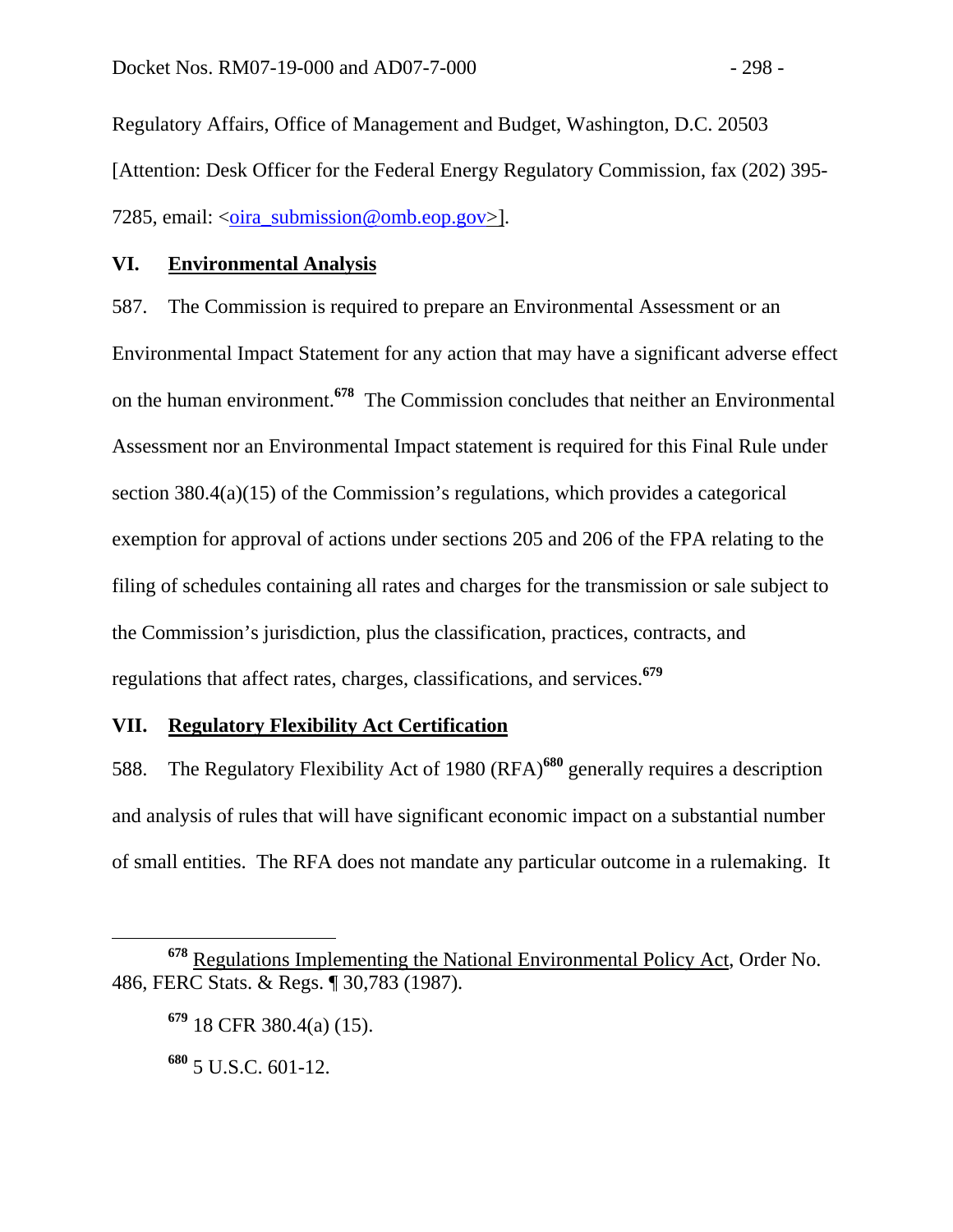only requires consideration of alternatives that are less burdensome to small entities and an agency explanation of why alternatives were rejected.

589. In drafting a rule an agency is required to: (1) assess the effect that its regulation will have on small entities; (2) analyze effective alternatives that may minimize a regulation's impact; and (3) make the analyses available for public comment.**<sup>681</sup>** In its NOPR, the agency must either include an initial regulatory flexibility analysis (initial RFA)**<sup>682</sup>** or certify that the proposed rule will not have a "significant impact on a substantial number of small entities."**<sup>683</sup>**

590. If in preparing the NOPR an agency determines that the proposal could have a significant impact on a substantial number of small entities, the agency shall ensure that small entities will have an opportunity to participate in the rulemaking procedure.**<sup>684</sup>** 591. In its Final Rule, the agency must either prepare a Final Regulatory Flexibility Analysis (Final RFA) or make the requisite certification. Based on the comments the agency receives on the NOPR, it can alter its original position as expressed in the NOPR, but it is not required to make any substantive changes to the proposed regulation. 592. The statute provides for judicial review of an agency's final certification or Final RFA.**<sup>685</sup>** An agency must file a Final RFA demonstrating a "reasonable, good-faith

- **<sup>682</sup>** 5 U.S.C. 603(a).
- **<sup>683</sup>** 5 U.S.C. 605(b).
- **<sup>684</sup>** 5 U.S.C. 609(a).

**<sup>681</sup>** 5 U.S.C. 601-604.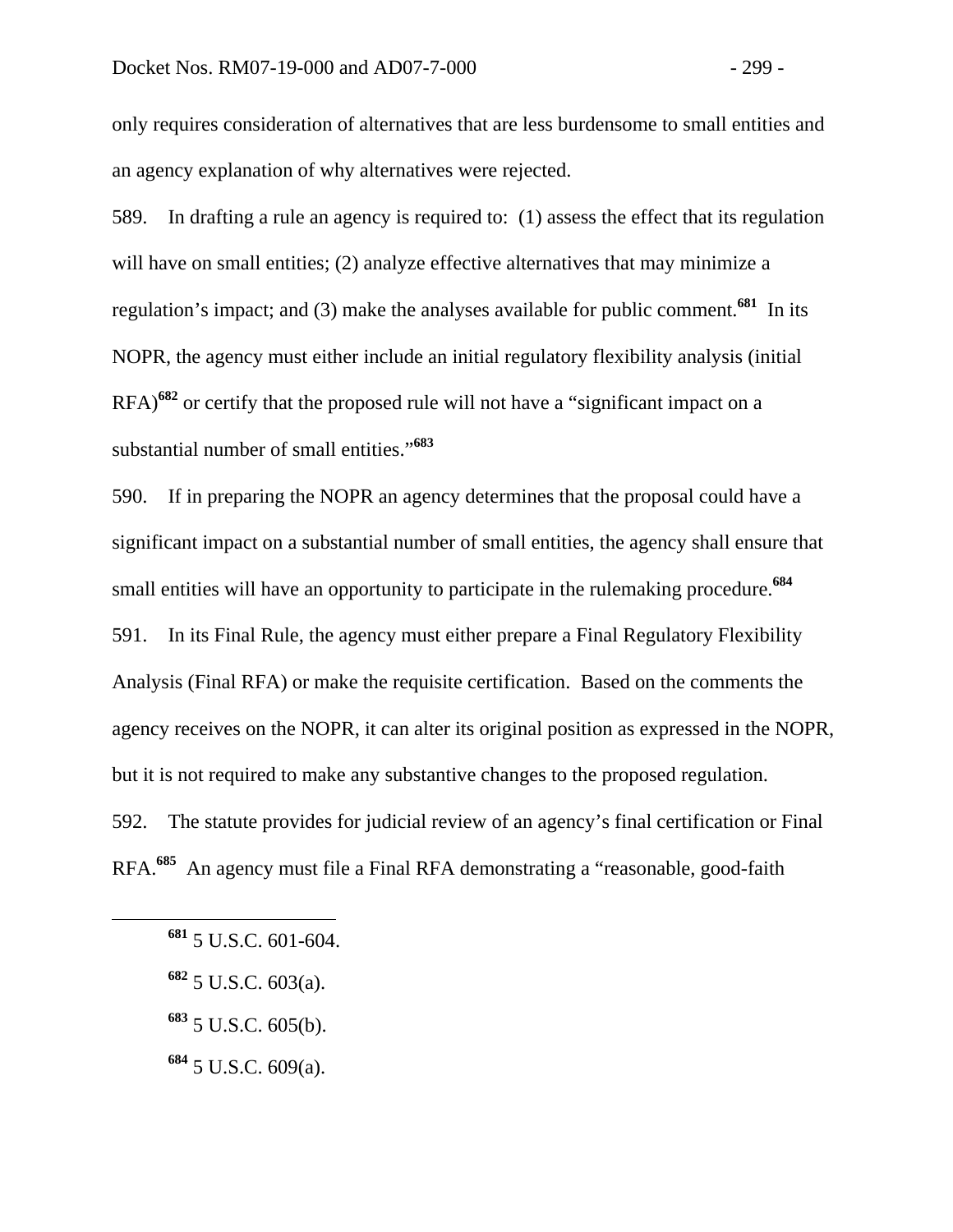effort" to carry out the RFA mandate.**<sup>686</sup>** However, the RFA is a procedural, not a substantive, mandate. An agency is only required to demonstrate a reasonable, goodfaith effort to review the impact the proposed rule would place on small entities, any alternatives that would address the agency's and small entities concerns and their impact, provide small entities the opportunity to comment on the proposals, and review and address comments. An agency is not required to adopt the least burdensome rule. Further, the RFA does not require the RFA to assess the impact of a rule on all small entities that may be affected by a rule, only on those entities that the agency directly regulates and that will be directly impacted by the rule.**<sup>687</sup>**

## **A. NOPR Proposal**

593. In the NOPR, the Commission stated that most, if not all, of the transmission organizations to which this rule would apply do not fall within the definition of small entities.**<sup>688</sup>** The Commission identified the characteristics of each of those organizations and all exceeded the standard size definition established in NAICS.**<sup>689</sup>** It should be noted

**<sup>686</sup>** United Cellular Corp. v. FCC*,* 254 F.3d 78, 88 (D.C. Cir. 2001); Alenco Communications, Inc. v. FCC, 201 F.3d 608, 625 ( $5<sup>th</sup>$  Cir. 2000).

**<sup>687</sup>** Mid-Tex Electric Coop., Inc. v. FERC, 773 F.2d 327 (D.C. Cir. 1985) (Mid-Tex).

**<sup>688</sup>** NOPR, FERC Stats. & Regs. ¶ 32,628 at P 291.

**<sup>689</sup>** The RFA definition of "small entity" refers to the definition provided in the Small Business Act, which defines a "small business concern" as a business that is independently owned and operated and that is not dominant in its field of operation. See 5 U.S.C. 601(3), citing to Section 3 of the Small Business Act, 15 U.S.C. 632. The Small (continued…)

**<sup>685</sup>** 5 U.S.C. 611.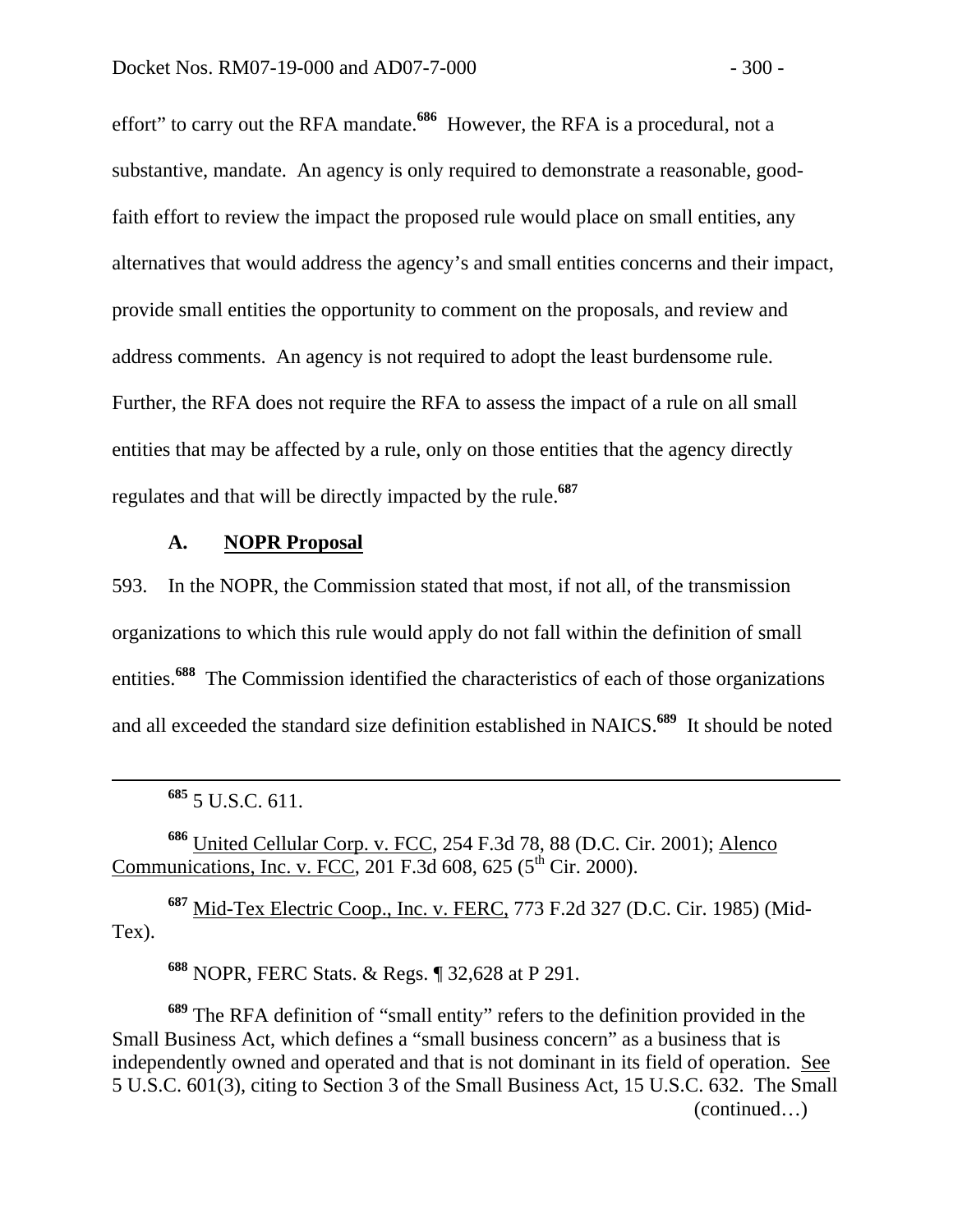that due to typographical error in the NOPR, footnote 292 omitted the word "million" when identifying the size standard applicable to utilities.

594. One of those requirements proposed in the NOPR was that "RTO and ISOs must amend their market rules as necessary to permit an ARC to bid demand response on behalf of retail customers directly into the RTO's or ISO's organized markets, unless the laws or regulations of the relevant electric retail regulatory authority do not permit a retail customer to participate."**<sup>690</sup>** The Commission reasoned that such action would reduce obstacles for small retail loads to be able to participate in organized markets by allowing ARCs to assemble small demand responses that individually are too small to qualify for bidding into an RTO or ISO organized market and having ARCs assume many of the administrative tasks that retail customers may lack the resources or cannot afford. Simultaneously, as the Commission pointed out from comments received in response to its ANOPR, ARCs can reduce the RTO's and ISO's administrative burden of managing individual customers' demand response participation.**<sup>691</sup>**

**<sup>691</sup>** Id. P 83.

Business Size Standards component of the North American Industry Classification system defines a small utility as one that, including its affiliates is primarily engaged in the generation, transmission, or distribution of electric energy for sale, and whose total electric output for the preceding fiscal years did not exceed 4 million MWh. 13 CFR 121.202 (Sector 22, Utilities, North American Industry Classification System (NAICS)) (2004).

**<sup>690</sup>** NOPR, FERC Stats. & Regs. ¶32,628 at P 86.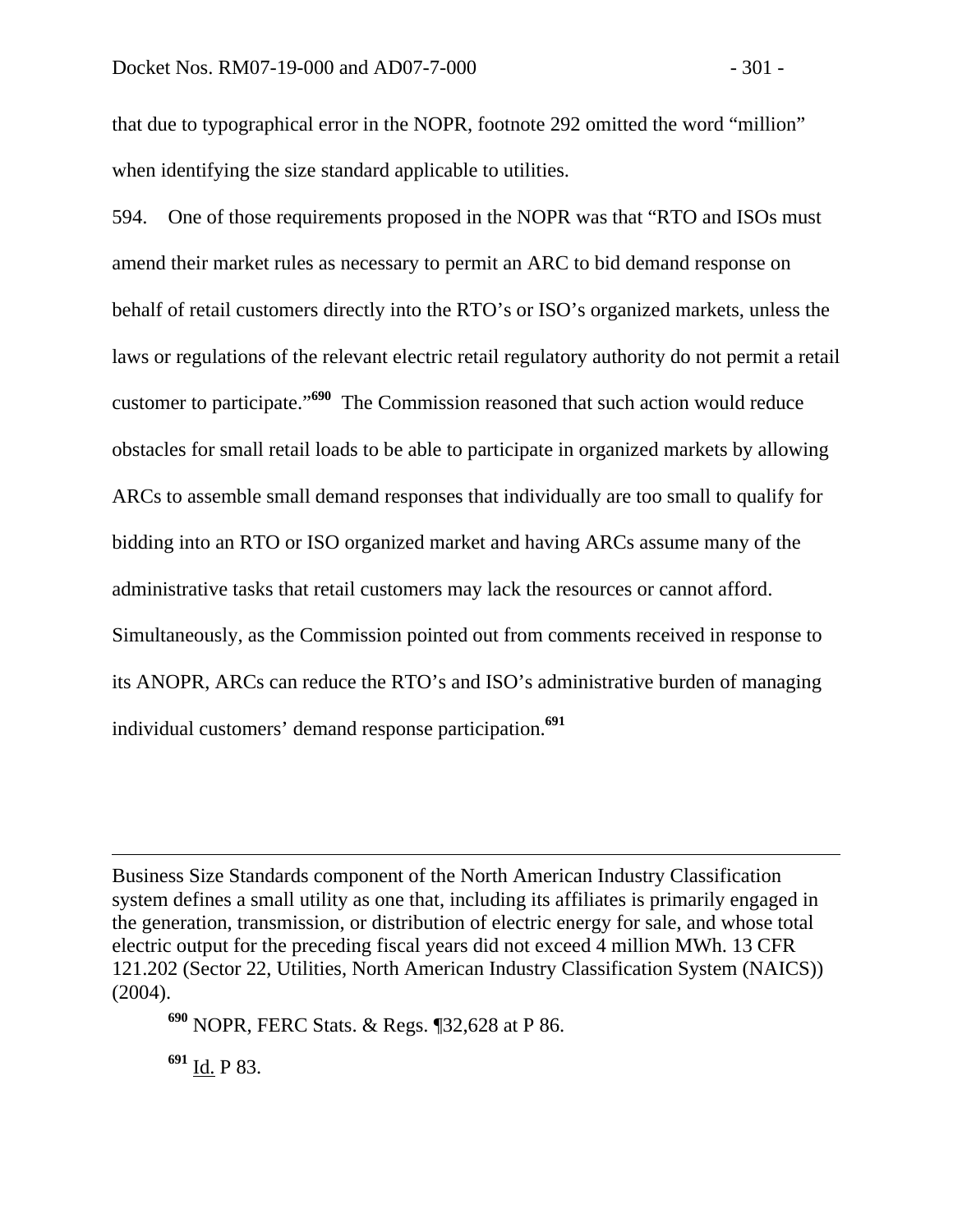595. Thus, in the NOPR, based on comments to the ANOPR, the Commission sought to ameliorate administrative burdens on small entities, specifically small retail customers to be able to participate in organized market and access demand response programs.

## **1. Comments**

596. APPA and TAPS argue that the inclusion of ARCs, while assisting small retail customers, disproportionately shifts the burden to relevant electric retail regulatory authorities. APPA does not support the Commission's proposal that RTOs presume that aggregation is allowed unless the relevant electric retail regulatory authority informs the RTO that it does not permit aggregation.**<sup>692</sup>** APPA provides data on the number of power systems providing retail service in RTO regions and states that the vast majority of these are small utilities within the meaning of the RFA.**<sup>693</sup>**

597. TAPS, while recognizing the Commission's efforts, also has concerns about the Commission's proposal. TAPS believes the "proposal would place undue burdens on many individual nonregulated electric utilities to take affirmative regulatory actions to maintain their authority. . . . "<sup>694</sup> TAPS believes that if relevant electric retail regulatory authorities must assume the responsibility to notify RTOs then this places undue burden on municipal entities to become involved in lengthy legislative processes to make

**<sup>693</sup>** Id. at 3.

**<sup>694</sup>** TAPS at 13

**<sup>692</sup>** APPA at 3.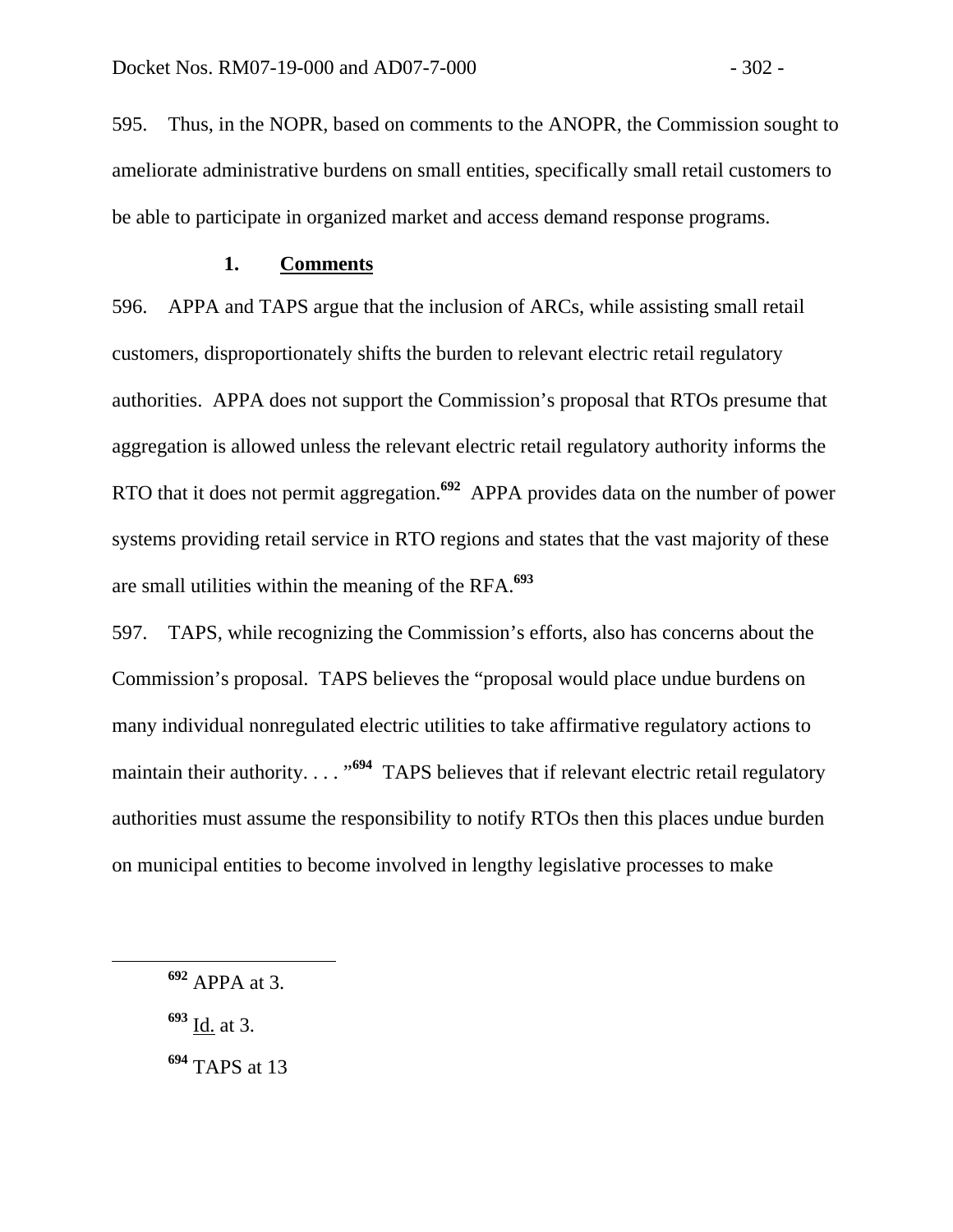determinations that may have already been made on whether ARC's may aggregate the demand response of the municipals' loads.**<sup>695</sup>**

598. APPA believes the Commission is giving the RTOs and ISOs authority to trump state and local laws and regulations when it allows RTOs and ISOs to accept bids from an ARC whether or not the laws and regulations of the relevant electric retail regulatory authority explicitly permits it.**<sup>696</sup>** APPA believes that the retail regulatory authority will be placed in the position of having to make an administrative finding of whether aggregation by ARCs of retail end users is to be permitted. By APPA's count, only a small proportion of the 1,315 public power systems that provide retail electric service in states served by RTOs and ISOs have such laws or regulations. For the majority, this would result in a huge learning curve to become familiar with the process and consequently result in a "very substantial undertaking."**<sup>697</sup>** APPA estimates that approximately 1,307 of the power distribution systems located in states served by RTOs and ISOs are "small utilities" as the term is defined in the RFA. To require relevant electric retail regulatory authorities to consider an affirmative pronouncement on this issue is "cumulatively a very substantial FERC-imposed burden on them."**<sup>698</sup>**

**<sup>697</sup>** Id. at 44.

**<sup>695</sup>** Id. at 17.

**<sup>696</sup>** APPA at 43.

**<sup>698</sup>** Id. at 45.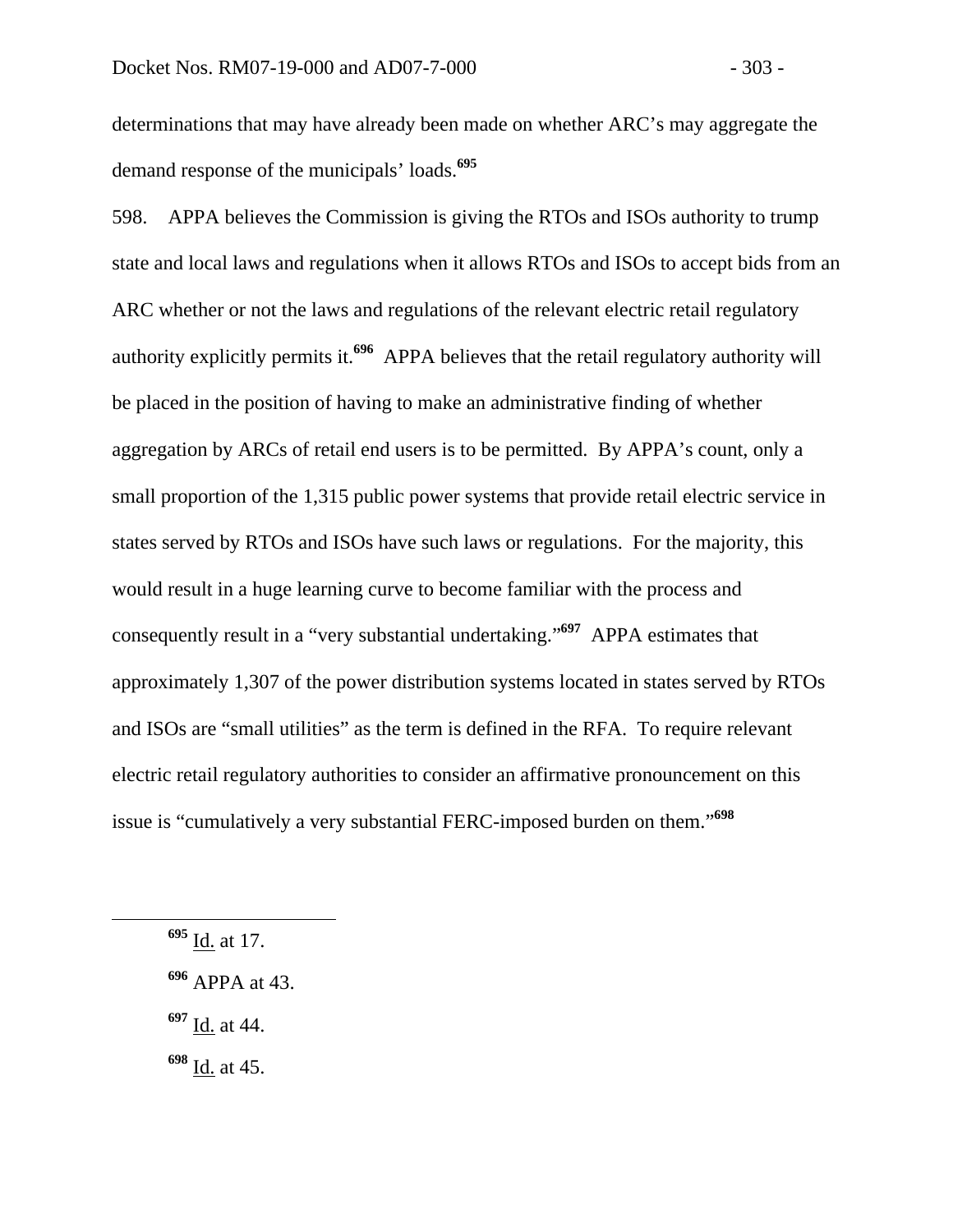599. APPA believes that unless a system's relevant electric retail regulatory authority affirmatively informs an RTO or ISO that it permits such aggregation by third-party ARCs, the RTO or ISO should be required to assume that such aggregation is not permitted. Should the Commission not accept APPA's proposal, as an alternative APPA suggest that for relevant electric retail regulatory authorities governing public power systems located in RTO and ISO regions that exceed the RFA size requirement, they would have to consider the issue of third-party ARCs and aggregation of their retail customers. In the case of public power systems that do not meet the RFA size requirement, then the RTO or ISO would be responsible for making the assumption that aggregation by ARCs is not permitted.**<sup>699</sup>**

600. TAPS takes a similar position. It believes the NOPR can be interpreted to require municipal systems to take legislative or regulatory action specific to the third-party ARC issue and notify the RTO or ISO. For these municipal systems to respond particularly when they do not allow retail access will impose significant burdens on them. As an indication of the potential impact, TAPS identified the number of municipal systems served by their members including AMP-Ohio with 122 municipal electric systems in both Midwest ISO and PJM; Indiana Municipal Power Agency, which serves 51 municipal electric systems in Midwest ISO; and Wisconsin Public Power Inc. which serves 50 municipal electric systems in Midwest ISO.**<sup>700</sup>** TAPS reminds the Commission

**<sup>699</sup>** Id. at 47.

**<sup>700</sup>** TAPS at 19.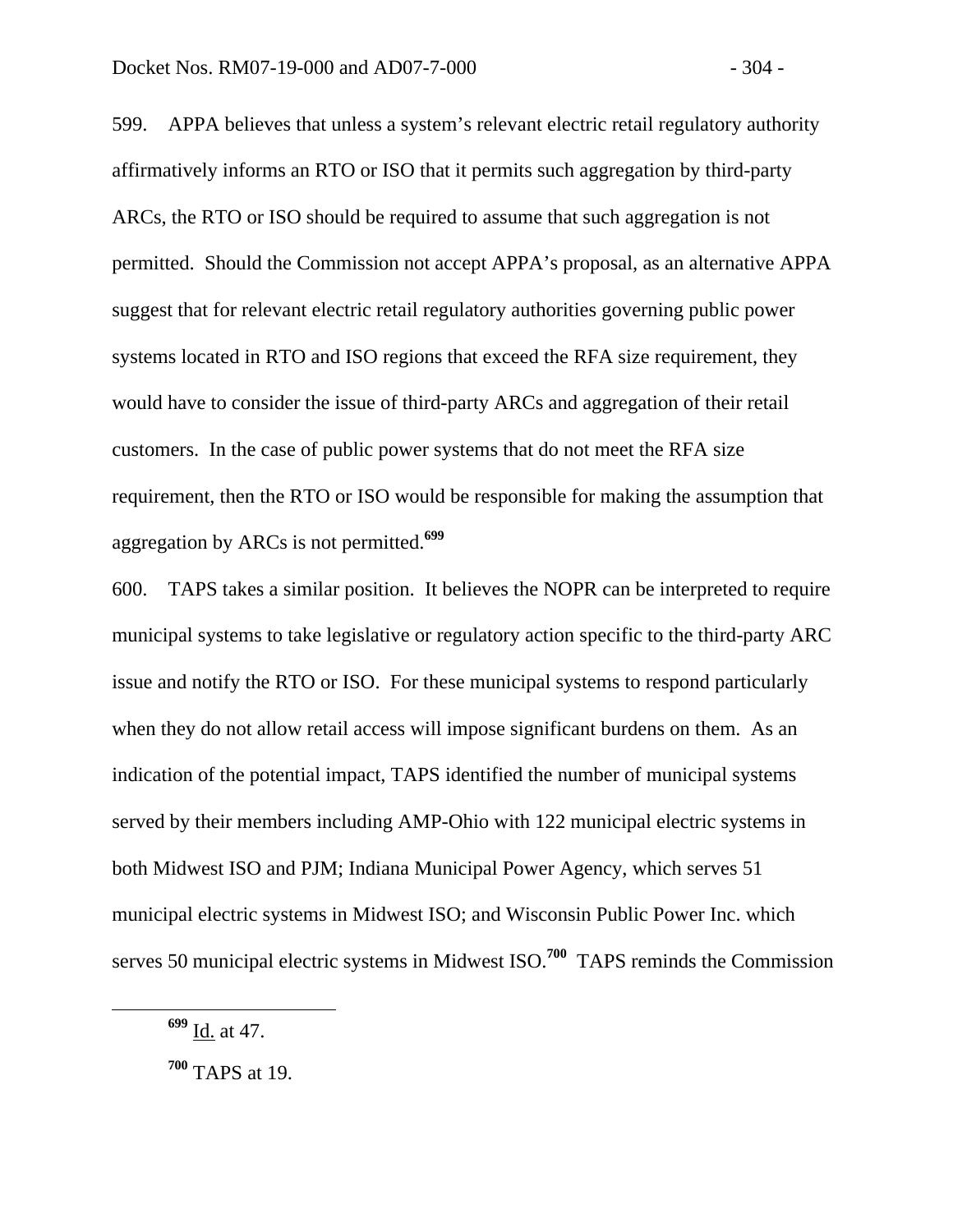that Congress, through passage of the RFA, requires agencies to assess the impact on entities whose total electric output does not exceed 4 million MWh. TAPS notes that the Commission's certification in the NOPR recognized this responsibility, but failed to account for "the hundreds of small entities that it proposes to effectively put through this legislative or regulatory process."**<sup>701</sup>**

601. TAPS believes the Commission can achieve its objective by rewording its requirement to have relevant electric retail regulatory authorities notify the RTO or ISO when they permit third-party ARCs. Unless there is a notification, the RTO or ISO is to assume that third-party aggregation is not permitted. By shifting the emphasis as to when the notification is to take place, hundreds of municipals would not be burdened by having to go through the legislative process. In addition, only systems with a total electric output exceeding 4 million MWh would have to go through the process. TAPS also proposes an additional alternative, namely that municipals with retail sales of more than 500 million kWh as specified in PURPA would have to go through the process.**<sup>702</sup>**

#### **2. Commission Determination**

602. The Final Rule is applicable to all RTOs and ISOs. The Commission is requiring each RTO and ISO to make certain filings that reflect amendments to their tariffs to demonstrate they have either incorporated, or already have in place, processes that implement the requirements of this Final Rule. None of these entities, as identified in the

**<sup>701</sup>** Id. at 20.

 $702 \underline{\mathsf{Id}}$ .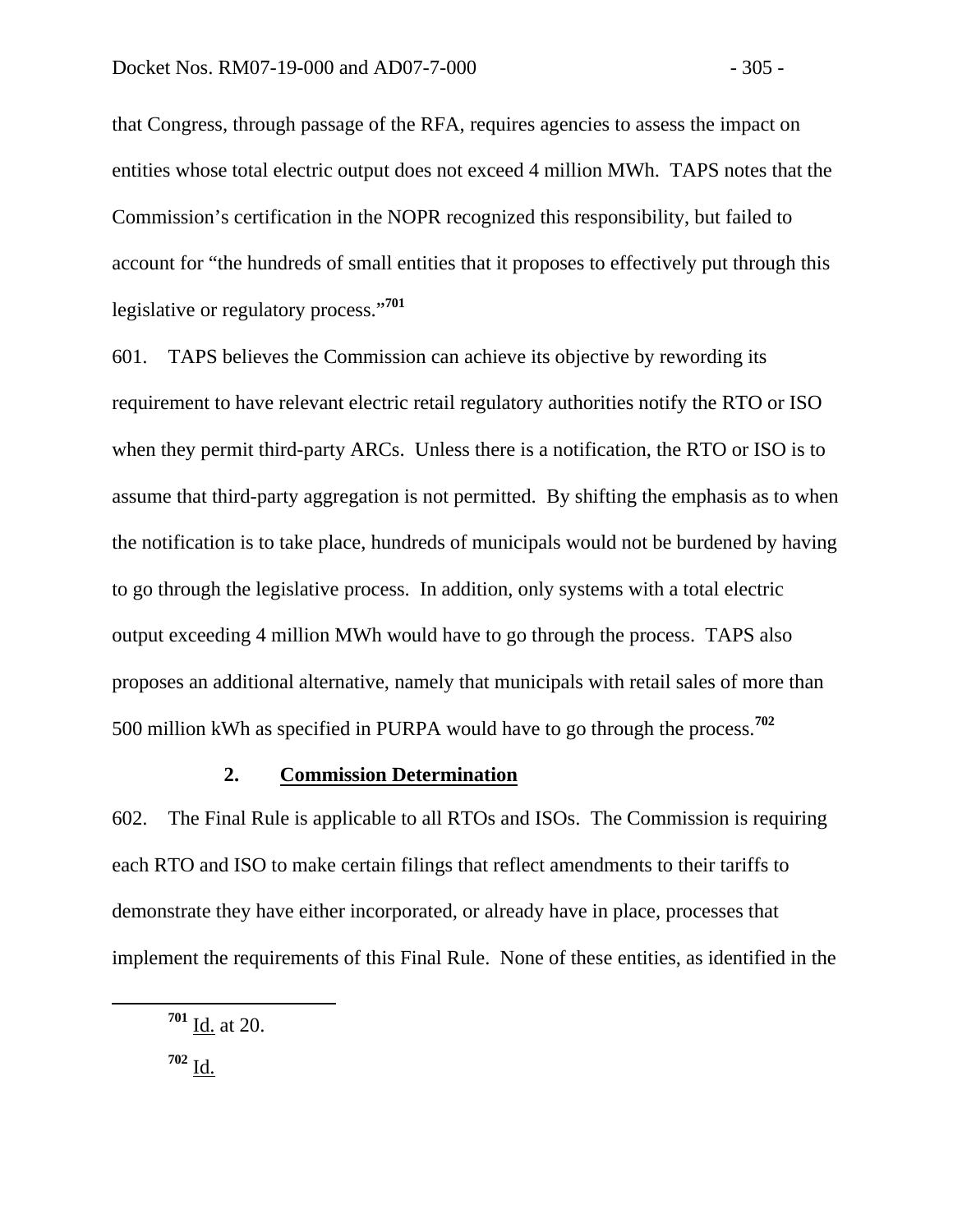NOPR, meets the RFA definition of a small entity -- in particular, the last criterion of the definition "and which is not dominant in its field of operation."**<sup>703</sup>**

603. In Mid-Tex, the court accepted the Commission's conclusion that, since virtually all of the public utilities that it regulates do not fall within the meaning of the term "small entities" as defined in the RFA, the Commission did not need to prepare a regulatory flexibility analysis in connection with its proposed rule governing the allocation of costs for construction work in progress (CWIP).**<sup>704</sup>** The CWIP rules applied to all public utilities. This Final Rule applies only to RTOs and ISOs, which are a subset of "all public utilities" for which the regulatory flexibility analysis was not required. 604. In a subsequent court decision, American Trucking Associations, Inc. v. EPA, **705** the U.S. Court of Appeals for the District of Columbia applied the decision in Mid-Tex to its determination. The Environmental Protection Agency (EPA) established a primary national ambient air quality standard for ozone and particulate matter. The basis of EPA's certification was that the standard regulated small entities indirectly through state implementation plans. The court found that because the states, not EPA, had the direct

**<sup>703</sup>** 5 U.S.C. 601(3) and 601(6) and 15 U.S.C. 632(a)(1) (defining "small business concern").

**<sup>704</sup>** Mid-Tex, 773 F.2d 327 at 342.

**<sup>705</sup>** American Trucking Ass'ns v. EPA*,* 175 F.3d 1027, 1044 (D.C. Cir. 1999), aff'd in part and rev'd in part sub nom., Whitman v. American Trucking Ass'ns,*.* 531 U.S. 457 (2001).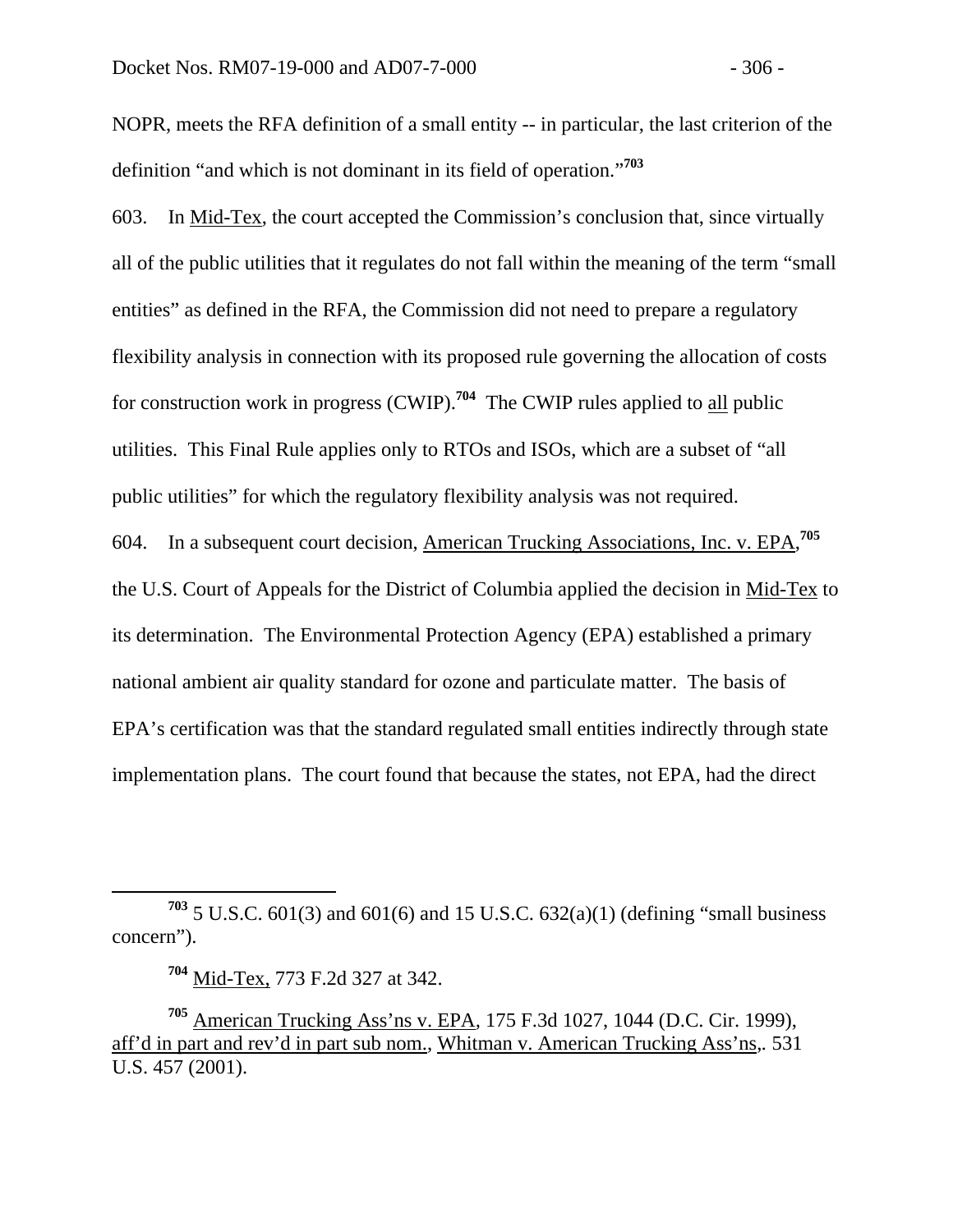authority to impose the burden on small entities, EPA's regulation did not have a direct impact on small entities.

605. Here APPA and TAPS contend that hundreds of small municipal systems would have to undertake legislative or regulatory actions in order to respond to the RTO. We disagree with their contention. No relevant electric retail regulatory authority is required to take any action under this rule. For these reasons, the Commission certifies that this Final Rule will not have a significant economic impact on a substantial number of small entities.

#### **VIII. Document Availability**

606. In addition to publishing the full text of this document in the Federal Register, the Commission provides all interested persons an opportunity to view and/or print the contents of this document via the Internet through FERC's Home Page (http://www.ferc.gov) and in FERC's Public Reference Room during normal business hours (8:30 a.m. to 5:00 p.m. Eastern time) at 888 First Street, N.E., Room 2A, Washington DC 20426.

607. From FERC's Home Page on the Internet, this information is available on eLibrary. The full text of this document is available on eLibrary in PDF and Microsoft Word format for viewing, printing, and/or downloading. To access this document in eLibrary, type the docket number excluding the last three digits of this document in the docket number field.

608. User assistance is available for eLibrary and the Commission's web site during normal business hours from FERC Online Support at 202-502-6652 (toll free at 1-866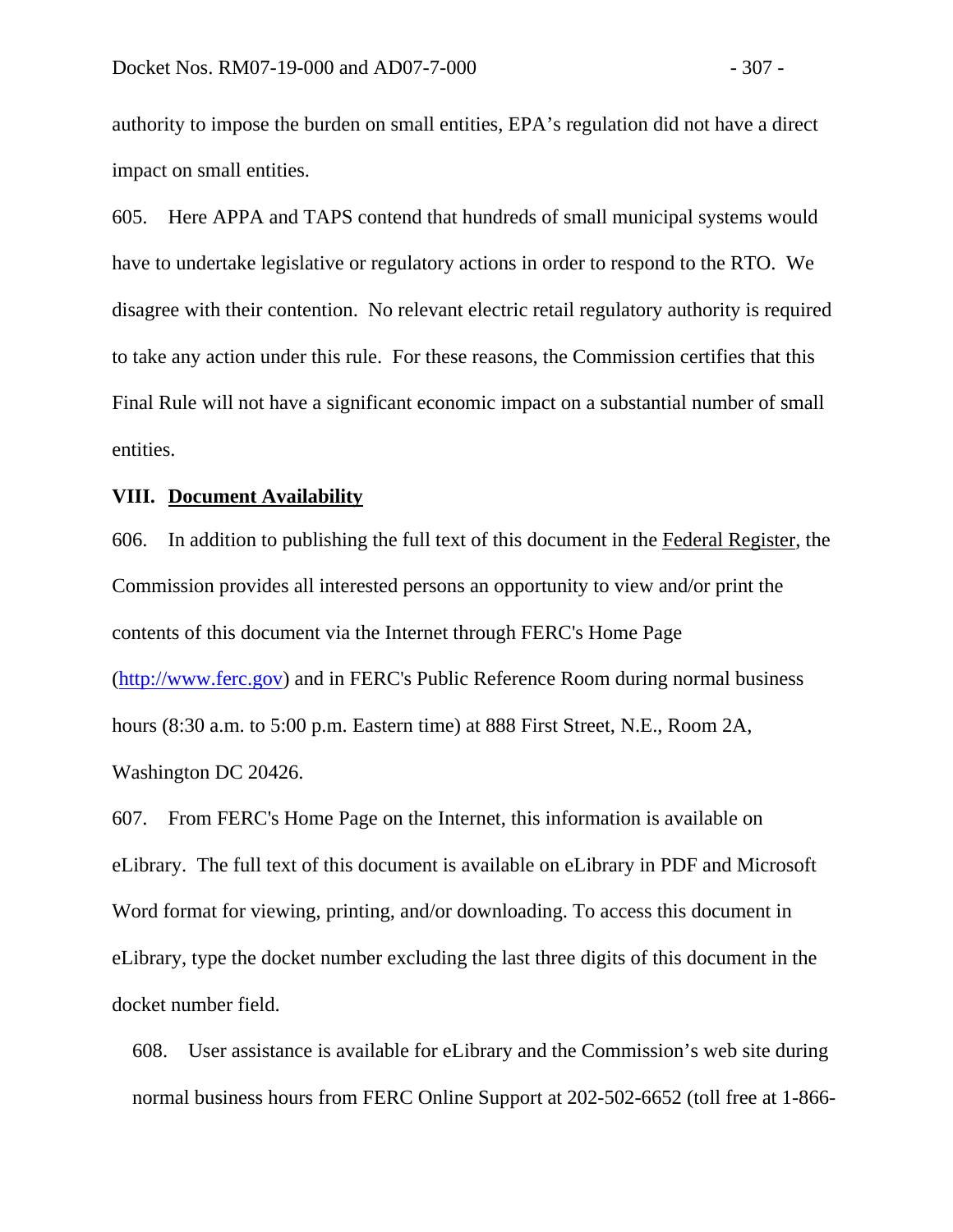208-3676) or email at **ferconlinesupport@ferc.gov**, or the Public Reference Room at (202) 502-8371, TTY (202) 502-8659. E-mail the Public Reference Room at public.referenceroom@ferc.gov.

# **IX. Effective Date and Congressional Notification**

609. These regulations are effective [insert date 60 days after publication in the

**FEDERAL REGISTER**]. The Commission has determined, with the concurrence of the

Administrator of the Office of Information and Regulatory Affairs of OMB, that this rule

is not a "major rule" as defined in section 351 of the Small Business Regulatory

Enforcement Fairness Act of 1996. The Commission will submit the Final Rule to both

houses of Congress and the Government Accountability Office.

By the Commission. Commissioner Kelly concurring in part and dissenting in part with a separate statement attached.  $(S E A L)$ 

> Nathaniel J. Davis, Sr., Deputy Secretary.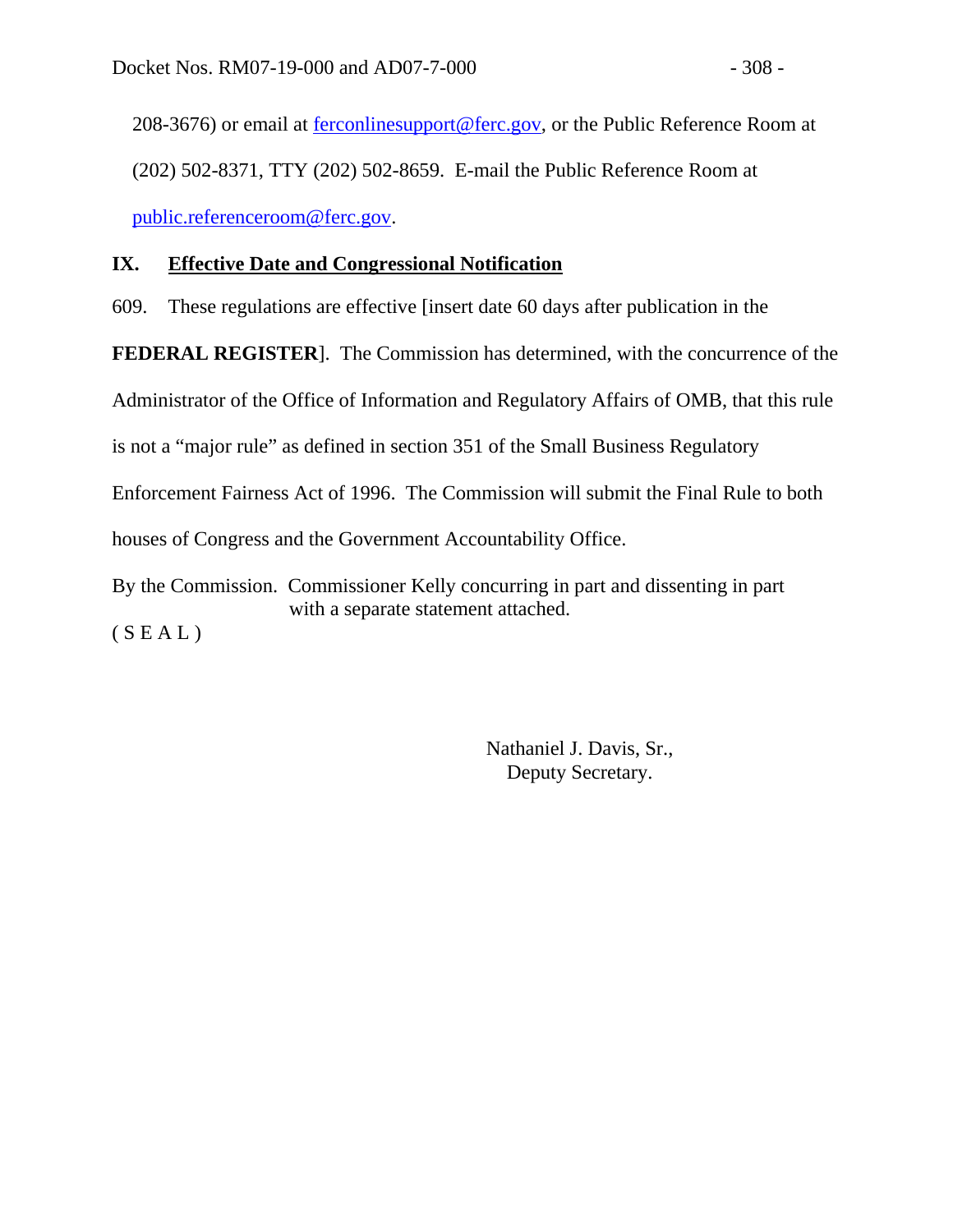In consideration of the foregoing, the Commission amends part 35, Chapter I, Title

18, of the Code of Federal Regulations, as follows:

# **PART 35 – FILING OF RATE SCHEDULES AND TARIFFS**

- 1. The authority citation for part 35 continues to read as follows: Authority: 16 U.S.C. 791a-825r, 2601-2645; 31 U.S.C. 9701; 42 U.S.C. 7101- 7352.
- 2. Amend § 35.28 as follows:
	- (a) Amend paragraph (b) to add (b)(4), (b)(5), (b)(6), (b)(7), and (b)(8).
	- (b) Add new paragraph (g).

# **§ 35.28 Non-discriminatory open access transmission tariff.**  $*$  \* \* \* \* \*

(b) Definitions \* \* \*

 (4) Demand response means a reduction in the consumption of electric energy by customers from their expected consumption in response to an increase in the price of electric energy or to incentive payments designed to induce lower consumption of electric energy.

(5) Demand response resource means a resource capable of providing demand response.

 (6) An operating reserve shortage means a period when the amount of available supply falls short of demand plus the operating reserve requirement.

(7) Market Monitoring Unit means the person or entity responsible for carrying out the market monitoring functions that the Commission has ordered Commission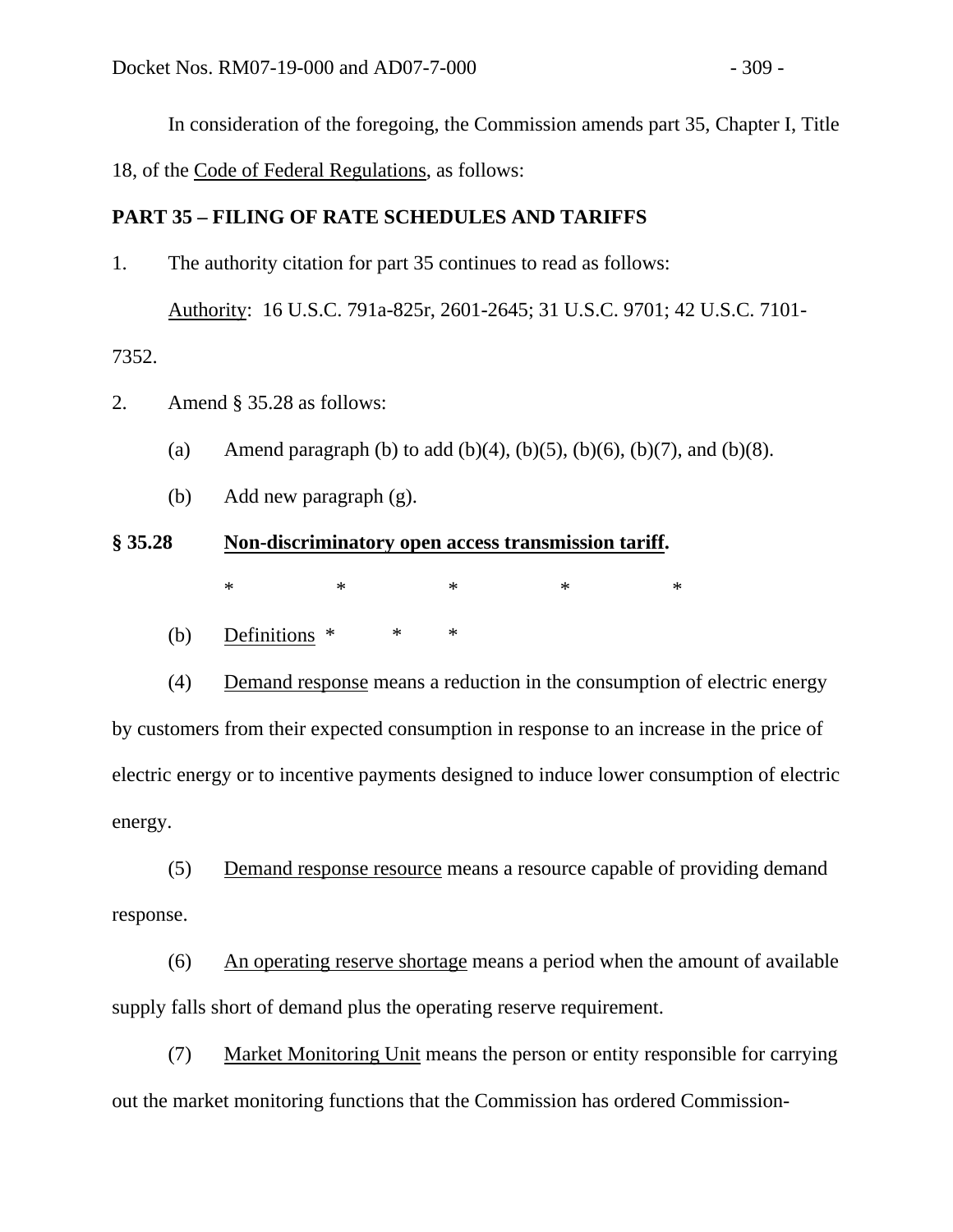approved independent system operators and regional transmission organizations to perform.

(8) Market Violation means a tariff violation, violation of a Commissionapproved order, rule or regulation, market manipulation, or inappropriate dispatch that creates substantial concerns regarding unnecessary market inefficiencies.

 $\begin{matrix} * & * \end{matrix}$  \* \* \* \* \* \*

(g) Tariffs and operations of Commission-approved independent system operators and regional transmission organizations.

(1) Demand response and pricing.

(i) Ancillary services provided by demand response resources.

(A) Every Commission-approved independent system operator or regional transmission organization that operates organized markets based on competitive bidding for energy imbalance, spinning reserves, supplemental reserves, reactive power and voltage control, or regulation and frequency response ancillary services (or its functional equivalent in the Commission-approved independent system operator's or regional transmission organization's tariff) must accept bids from demand response resources in these markets for that product on a basis comparable to any other resources, if the demand response resource meets the necessary technical requirements under the tariff, and submits a bid under the Commission-approved independent system operator's or regional transmission organization's bidding rules at or below the market-clearing price, unless not permitted by the laws or regulations of the relevant electric retail regulatory authority.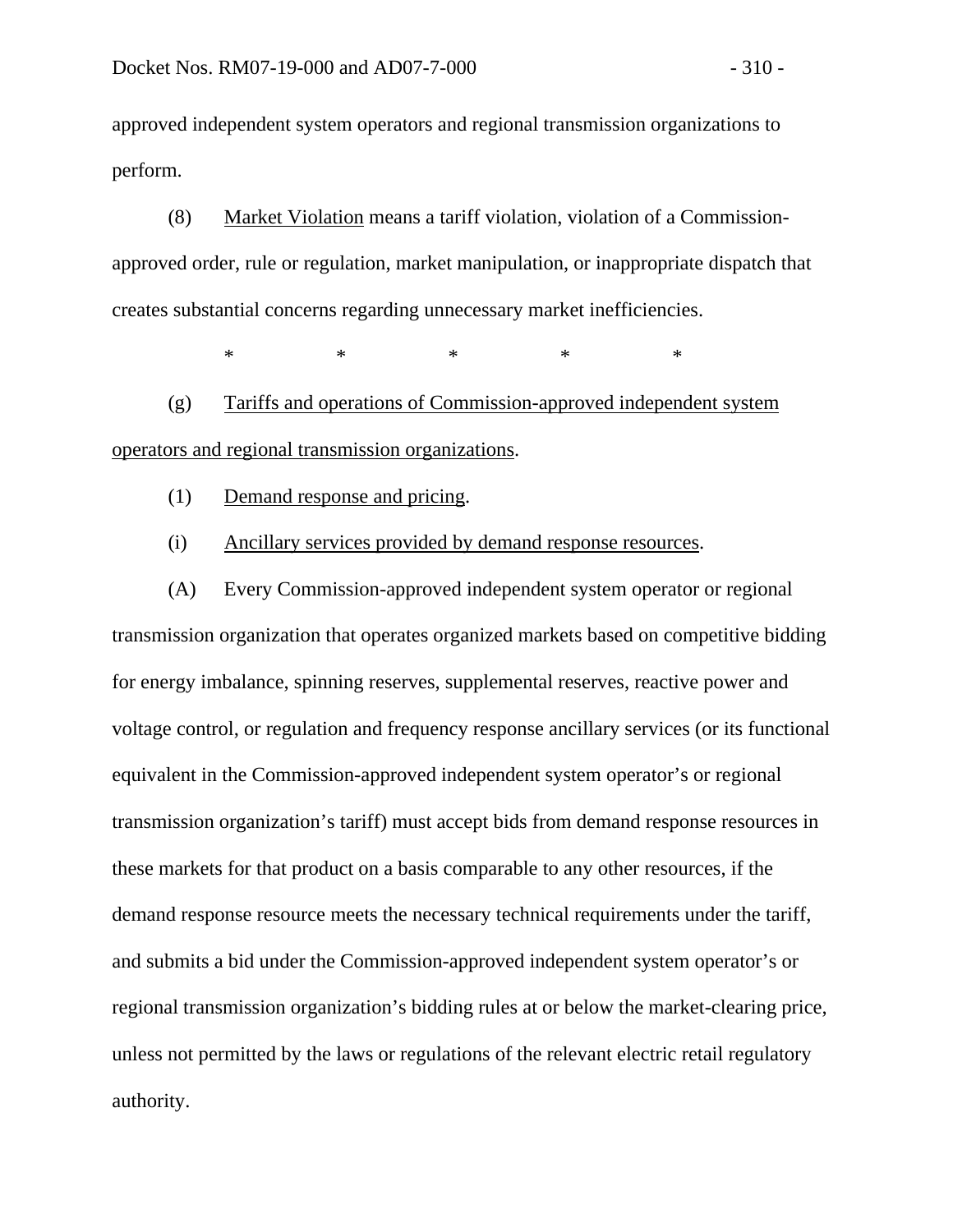(B) Each Commission-approved independent system operator or regional transmission organization must allow providers of a demand response resource to specify the following in their bids:

(1) A maximum duration in hours that the demand response resource may be dispatched;

(2) A maximum number of times that the demand response resource may be dispatched during a day; and

(3) A maximum amount of electric energy reduction that the demand response resource may be required to provide either daily or weekly.

(ii) Removal of deviation charges. A Commission-approved independent system operator or regional transmission organization with a tariff that contains a dayahead and a real-time market may not assess a charge to a purchaser of electric energy in its day-ahead market for purchasing less power in the real-time market during a real-time market period for which the Commission-approved independent system operator or regional transmission organization declares an operating reserve shortage or makes a generic request to reduce load to avoid an operating reserve shortage.

(iii) Aggregation of retail customers. Each Commission-approved independent system operator and regional transmission organization must permit a qualified aggregator of retail customers to bid demand response on behalf of retail customers directly into the Commission-approved independent system operator's or regional transmission organization's organized markets, unless the laws and regulations of the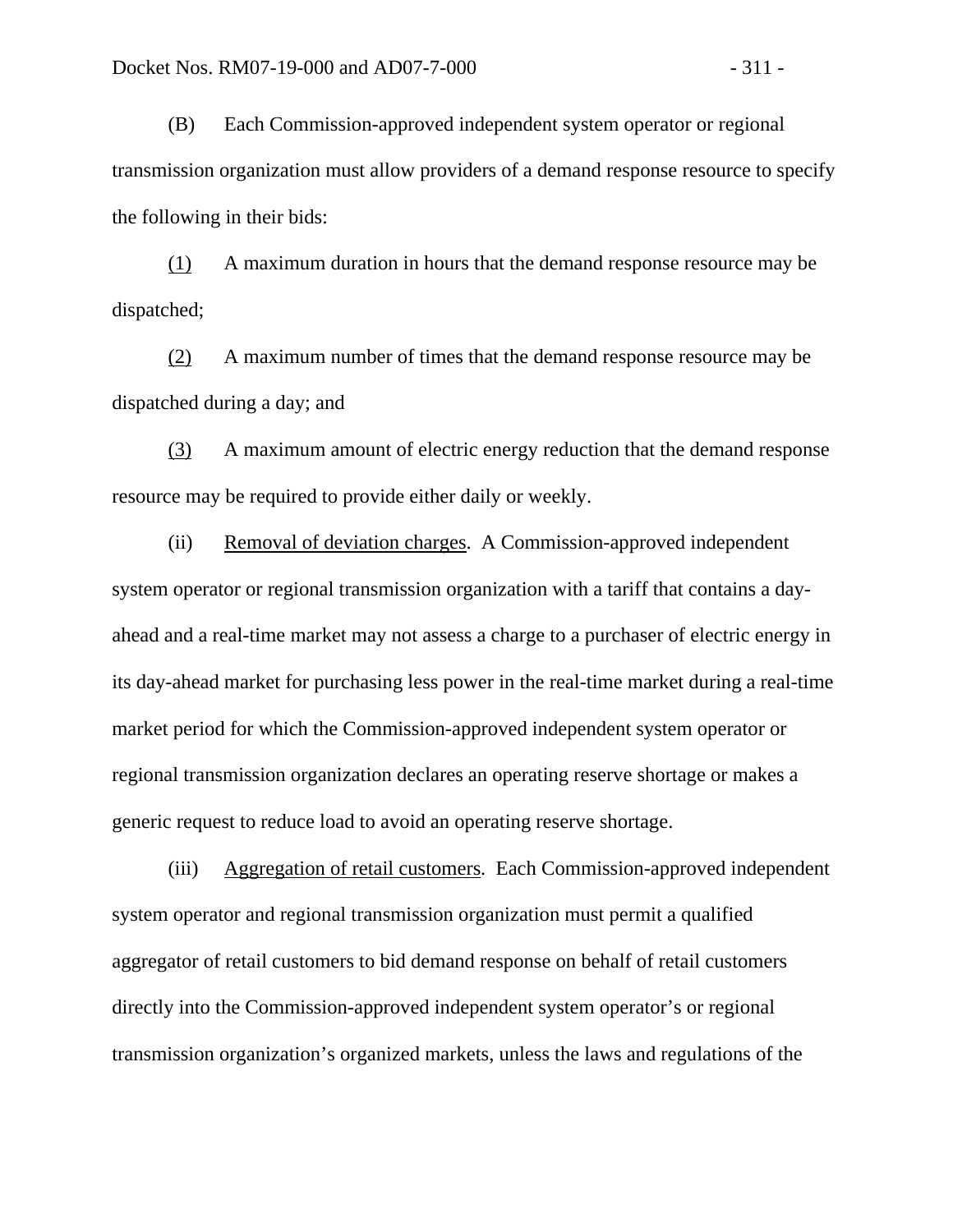relevant electric retail regulatory authority expressly do not permit a retail customer to participate.

(iv) Price formation during periods of operating reserve shortage.

(A) Each Commission-approved independent system operator or regional transmission organization must modify its market rules to allow the market-clearing price during periods of operating reserve shortage to reach a level that rebalances supply and demand so as to maintain reliability while providing sufficient provisions for mitigating market power.

(B) A Commission-approved independent system operator or regional transmission organization may phase in this modification of its market rules.

(2) Long-term power contracting in organized markets. Each Commissionapproved independent system operator or regional transmission organization must provide a portion of its web site for market participants to post offers to buy or sell power on a long-term basis.

(3) Market monitoring policies.

(i) Each Commission-approved independent system operator or regional transmission organization must modify its tariff provisions governing its Market Monitoring Unit to reflect the directives provided in Order No. **[insert order number]**, including the following:

(A) Each Commission-approved independent system operator or regional transmission organization must include in its tariff a provision to provide its Market Monitoring Unit access to Commission-approved independent system operator and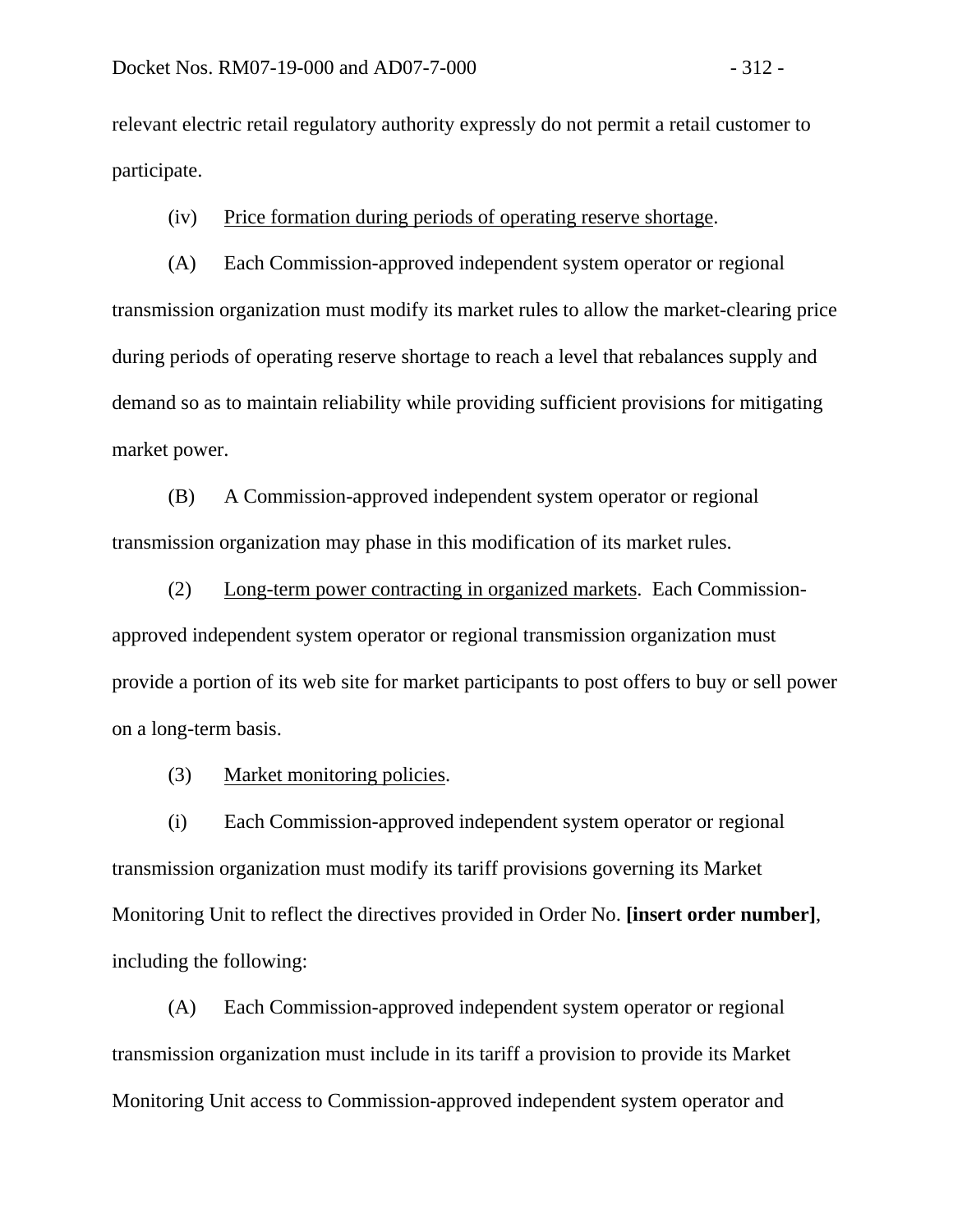regional transmission organization market data, resources and personnel to enable the Market Monitoring Unit to carry out its functions.

(B) The tariff provision must provide the Market Monitoring Unit complete access to the Commission-approved independent system operator's and regional transmission organization's databases of market information.

(C) The tariff provision must provide that any data created by the Market Monitoring Unit, including, but not limited to, reconfiguring of the Commissionapproved independent system operator's and regional transmission organization's data, will be kept within the exclusive control of the Market Monitoring Unit.

(D) The Market Monitoring Unit must report to the Commission-approved independent system operator's or regional transmission organization's board of directors, with its management members removed, or to an independent committee of the Commission-approved independent system operator's or regional transmission organization's board of directors. A Commission-approved independent system operator or regional transmission organization that has both an internal Market Monitoring Unit and an external Market Monitoring Unit may permit the internal Market Monitoring Unit to report to management and the external Market Monitoring Unit to report to the Commission-approved independent system operator's or regional transmission organization's board of directors with its management members removed, or to an independent committee of the Commission-approved independent system operator or regional transmission organization board of directors. If the internal market monitor is responsible for carrying out any or all of the core Market Monitoring Unit functions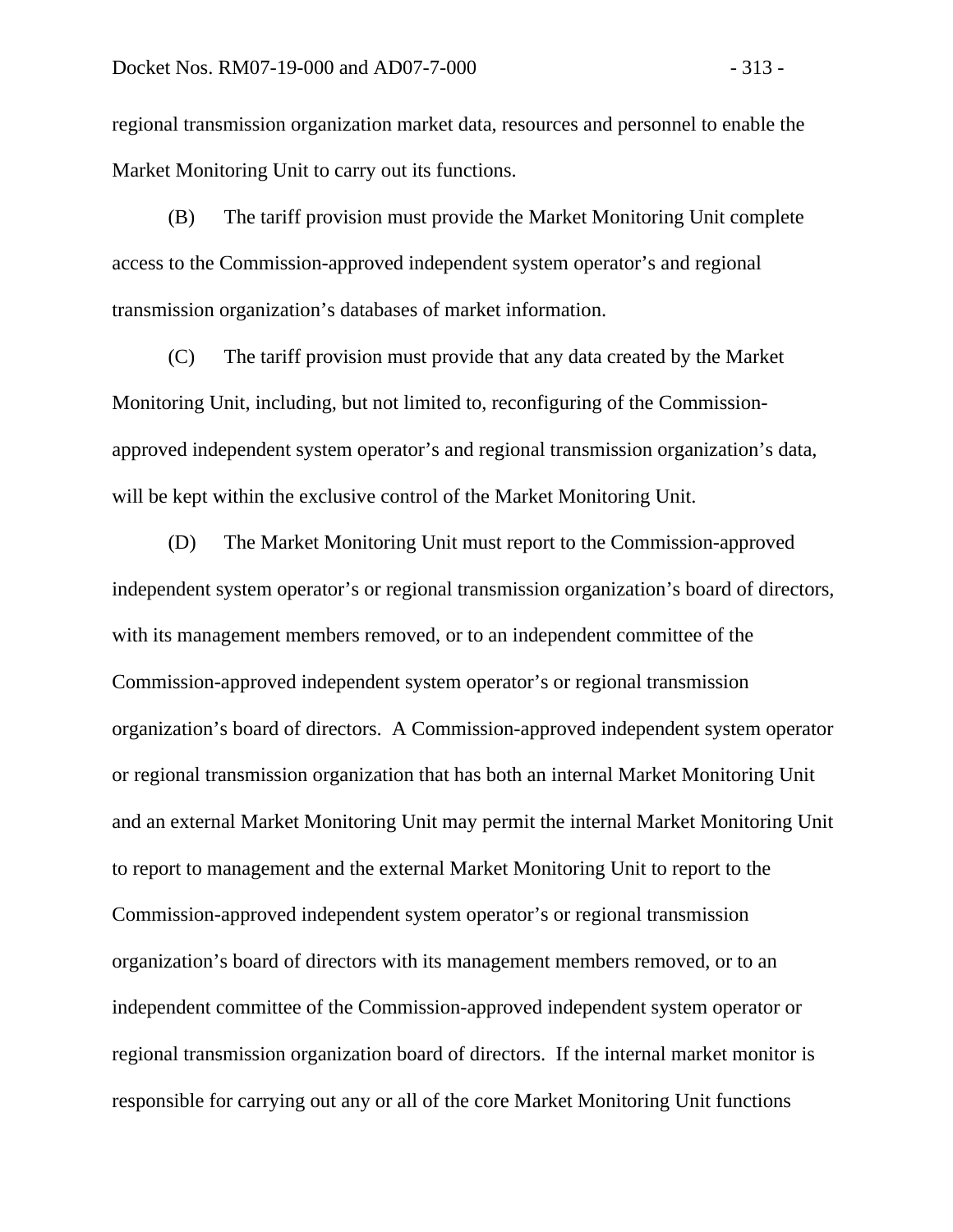identified in paragraph  $(g)(3)(ii)$  of this section, the internal market monitor must report to the independent system operator's or regional transmission organization's board of directors.

(E) A Commission-approved independent system operator or regional transmission organization may not alter the reports generated by the Market Monitoring Unit, or dictate the conclusions reached by the Market Monitoring Unit.

(F) Each Commission-approved independent system operator or regional transmission organization must consolidate the core Market Monitoring Unit provisions into one section of its tariff. Each independent system operator or regional transmission organization must include a mission statement in the introduction to the Market Monitoring Unit provisions that identifies the Market Monitoring Unit's goals, including the protection of consumers and market participants by the identification and reporting of market design flaws and market power abuses.

(ii) Core Functions of Market Monitoring Unit. The Market Monitoring Unit must perform the following core functions:

(A) Evaluate existing and proposed market rules, tariff provisions and market design elements and recommend proposed rule and tariff changes to the Commissionapproved independent system operator or regional transmission organization, to the Commission's Office of Energy Market Regulation staff and to other interested entities such as state commissions and market participants, provided that:

(1) The Market Monitoring Unit is not to effectuate its proposed market design itself, and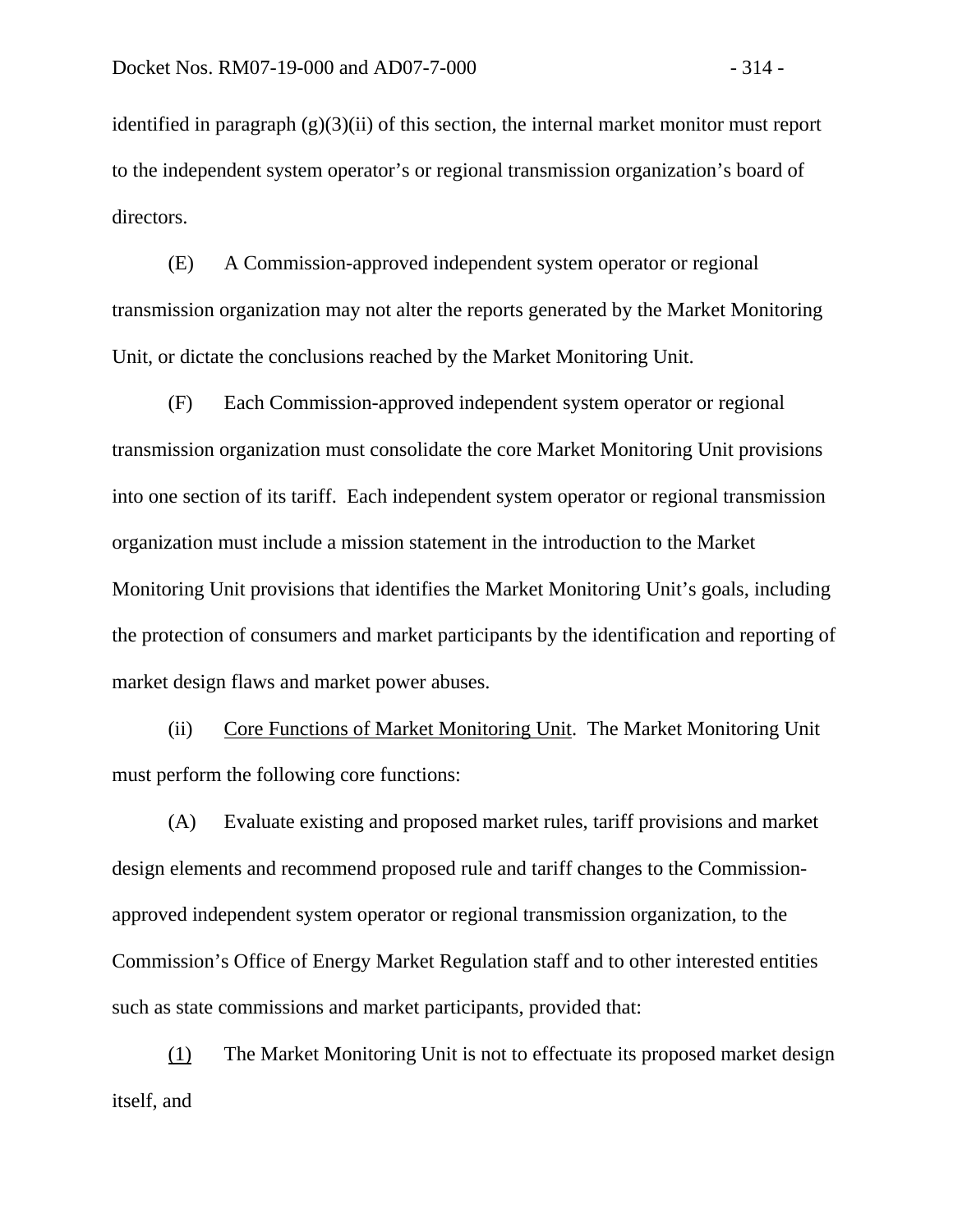(2) The Market Monitoring Unit must limit distribution of its identifications and recommendations to the independent system operator or regional transmission organization and to Commission staff in the event it believes broader dissemination could lead to exploitation, with an explanation of why further dissemination should be avoided at that time.

(B) Review and report on the performance of the wholesale markets to the Commission-approved independent system operator or regional transmission organization, the Commission, and other interested entities such as state commissions and market participants, on at least a quarterly basis and submit a more comprehensive annual state of the market report. The Market Monitoring Unit may issue additional reports as necessary.

(C) Identify and notify the Commission's Office of Enforcement staff of instances in which a market participant's or the Commission-approved independent system operator's or regional transmission organization's behavior may require investigation, including, but not limited to, suspected Market Violations.

(iii) Tariff administration and mitigation

(A) A Commission-approved independent system operator or regional transmission organization may not permit its Market Monitoring Unit, whether internal or external, to participate in the administration of the Commission-approved independent system operator's or regional transmission organization's tariff or, except as provided in paragraph  $(g)(3)(iii)(D)$  of this section, to conduct prospective mitigation.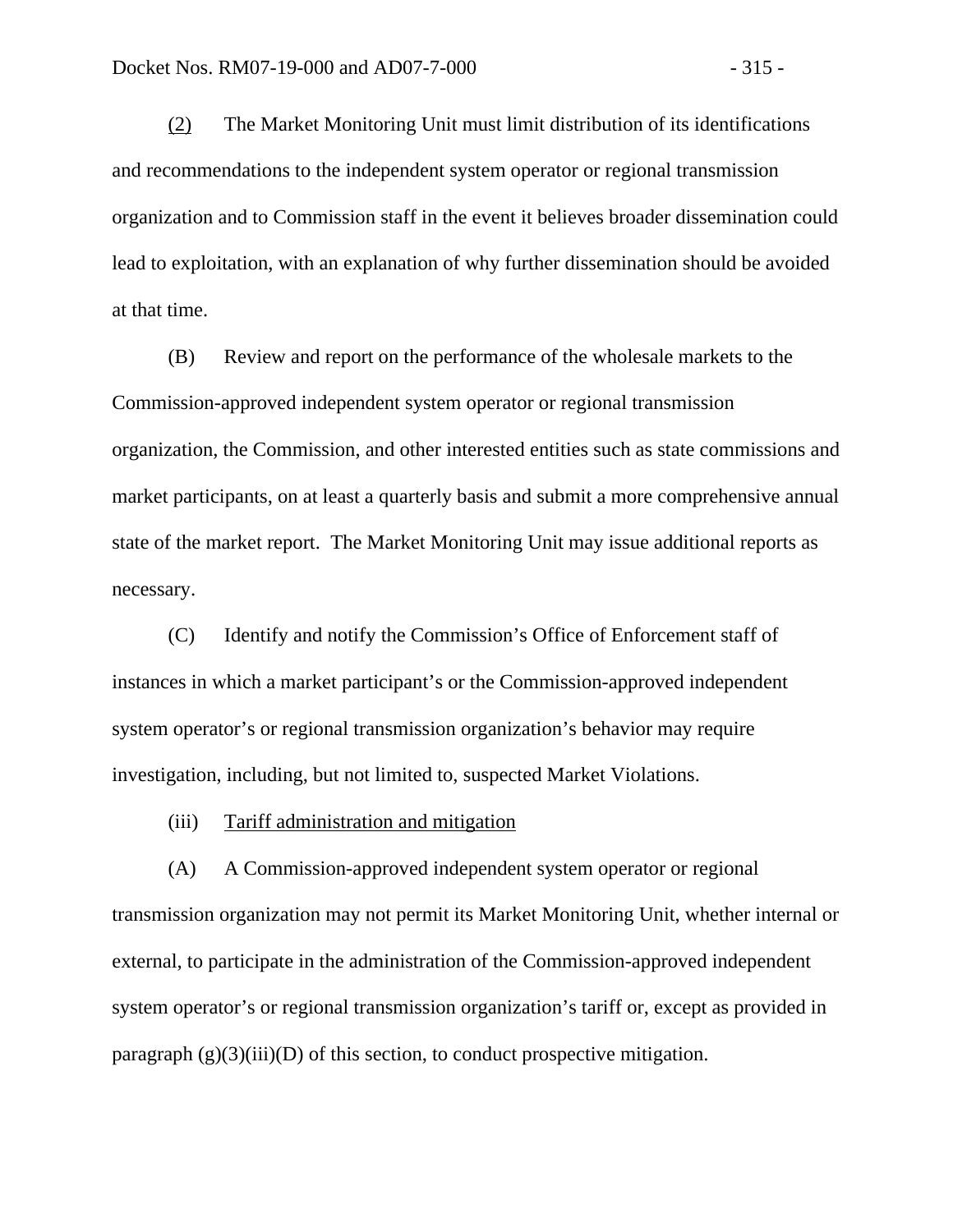(B) A Commission-approved independent system operator or regional transmission organization may permit its Market Monitoring Unit to provide the inputs required for the Commission-approved independent system operator or regional transmission organization to conduct prospective mitigation, including, but not limited to, reference levels, identification of system constraints, and cost calculations.

(C) A Commission-approved independent system operator or regional transmission organization may allow its Market Monitoring Unit to conduct retrospective mitigation.

(D) A Commission-approved independent system operator or regional transmission organization with a hybrid Market Monitoring Unit structure may permit its internal market monitor to conduct prospective and/or retrospective mitigation, in which case it must assign to its external market monitor the responsibility and the tools to monitor the quality and appropriateness of the mitigation.

(E) Each Commission-approved independent system operator or regional transmission organization must identify in its tariff the functions the Market Monitoring Unit will perform and the functions the Commission-approved independent system operator or regional transmission organization will perform.

(iv) Protocols on Market Monitoring Unit referrals to the Commission of suspected violations.

(A) A Market Monitoring Unit is to make a non-public referral to the Commission in all instances where the Market Monitoring Unit has reason to believe that a Market Violation has occurred. While the Market Monitoring Unit need not be able to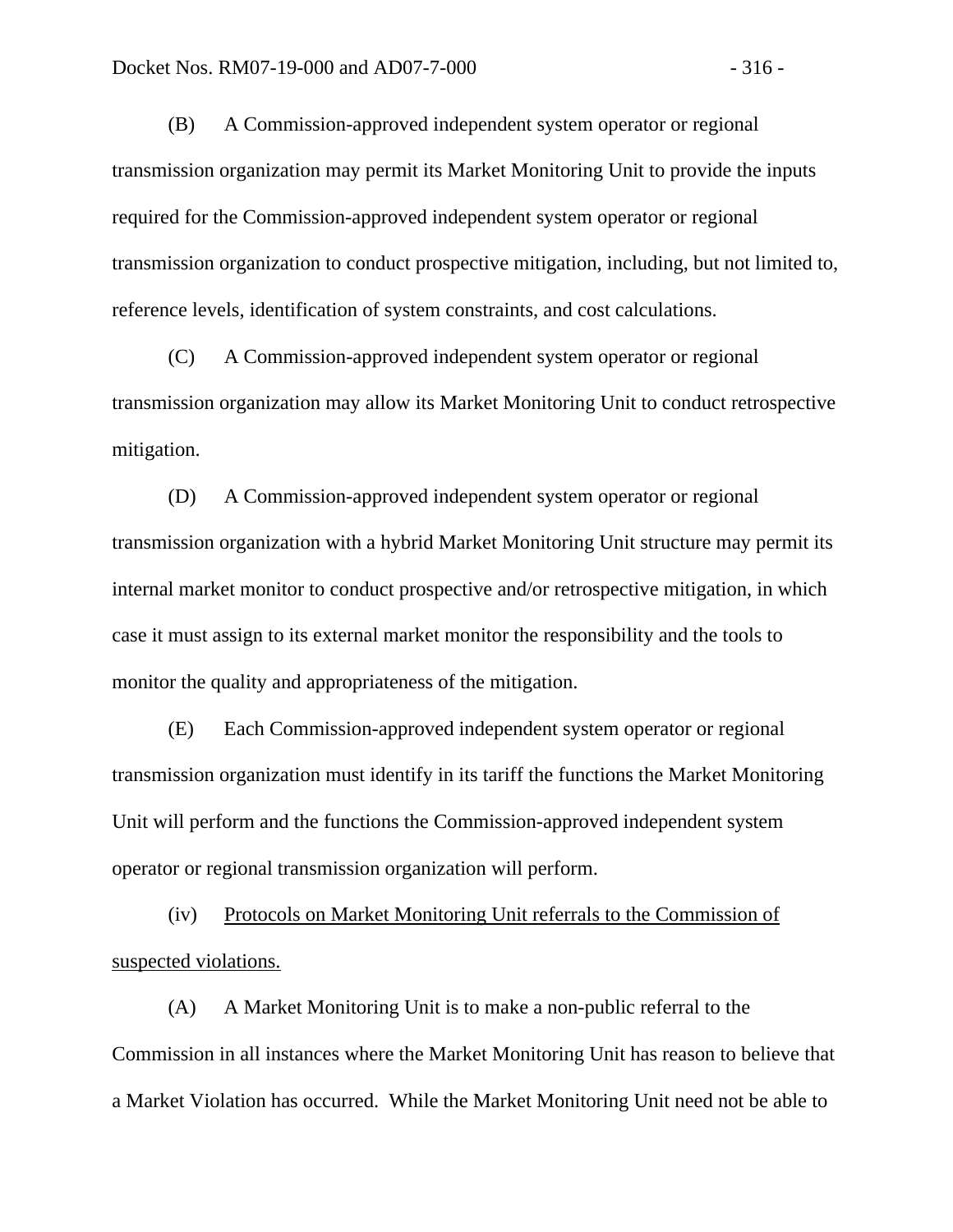prove that a Market Violation has occurred, the Market Monitoring Unit is to provide sufficient credible information to warrant further investigation by the Commission. Once the Market Monitoring Unit has obtained sufficient credible information to warrant referral to the Commission, the Market Monitoring Unit is to immediately refer the matter to the Commission and desist from independent action related to the alleged Market Violation. This does not preclude the Market Monitoring Unit from continuing to monitor for any repeated instances of the activity by the same or other entities, which would constitute new Market Violations. The Market Monitoring Unit is to respond to requests from the Commission for any additional information in connection with the alleged Market Violation it has referred.

(B) All referrals to the Commission of alleged Market Violations are to be in writing, whether transmitted electronically, by fax, mail, or courier. The Market Monitoring Unit may alert the Commission orally in advance of the written referral.

(C) The referral is to be addressed to the Commission's Director of the Office of Enforcement, with a copy also directed to both the Director of the Office of Energy Market Regulation and the General Counsel.

(D) The referral is to include, but need not be limited to, the following information.

(1) The name[s] of and, if possible, the contact information for, the entity[ies] that allegedly took the action[s] that constituted the alleged Market Violation[s];

(2) The date[s] or time period during which the alleged Market Violation[s] occurred and whether the alleged wrongful conduct is ongoing;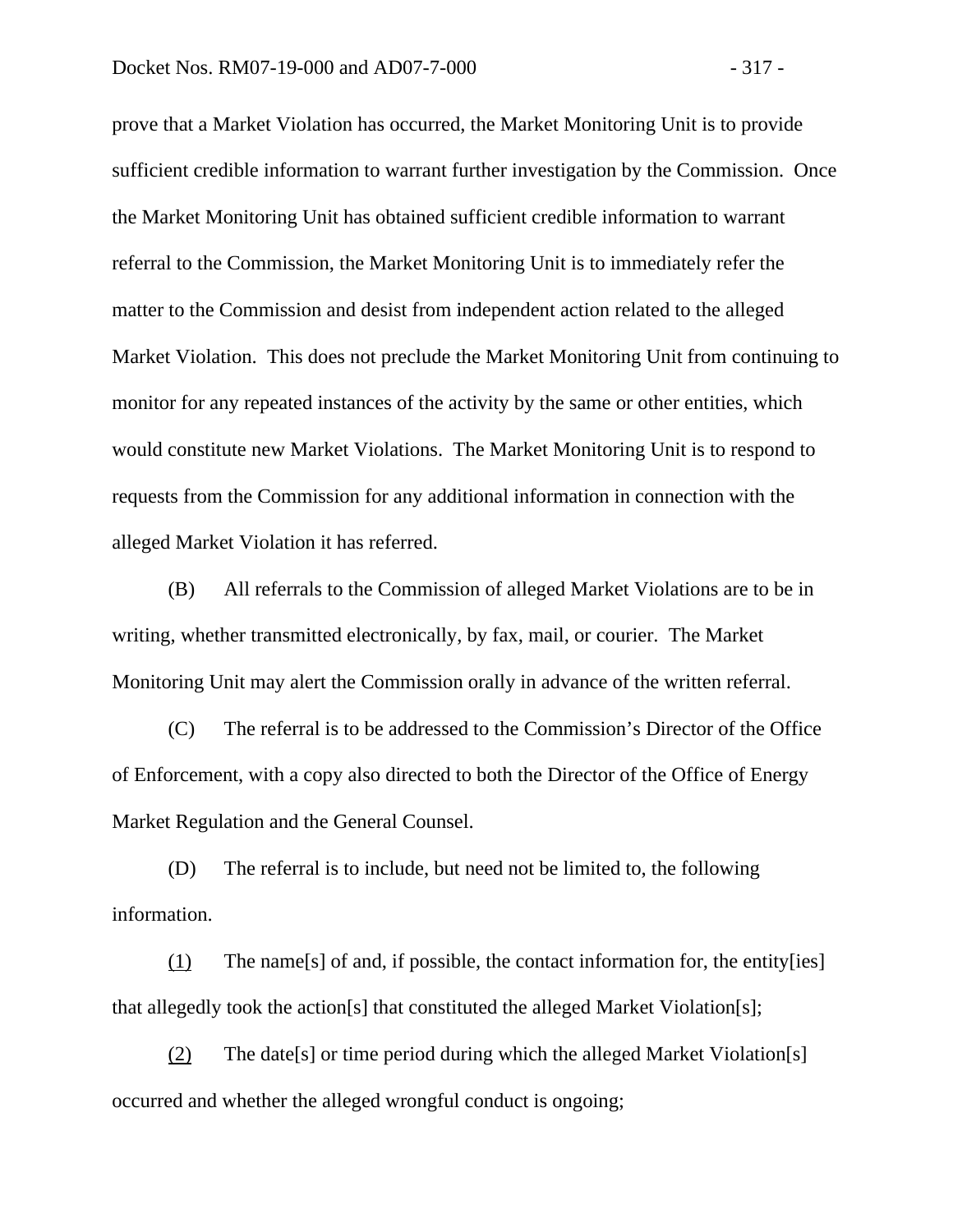(3) The specific rule or regulation, and/or tariff provision, that was allegedly violated, or the nature of any inappropriate dispatch that may have occurred;

(4) The specific act[s] or conduct that allegedly constituted the Market Violation;

(5) The consequences to the market resulting from the acts or conduct, including, if known, an estimate of economic impact on the market;

(6) If the Market Monitoring Unit believes that the act[s] or conduct constituted a violation of the anti-manipulation rule of Part 1c, a description of the alleged manipulative effect on market prices, market conditions, or market rules;

(7) Any other information the Market Monitoring Unit believes is relevant and may be helpful to the Commission.

(E) Following a referral to the Commission, the Market Monitoring Unit is to continue to notify and inform the Commission of any information that the Market Monitoring Unit learns of that may be related to the referral, but the Market Monitoring Unit is not to undertake any investigative steps regarding the referral except at the express direction of the Commission or Commission Staff.

(v) Protocols on Market Monitoring Unit Referrals to the Commission of Perceived Market Design Flaws and Recommended Tariff Changes.

(A) A Market Monitoring Unit is to make a referral to the Commission in all instances where the Market Monitoring Unit has reason to believe market design flaws exist that it believes could effectively be remedied by rule or tariff changes. The Market Monitoring Unit must limit distribution of its identifications and recommendations to the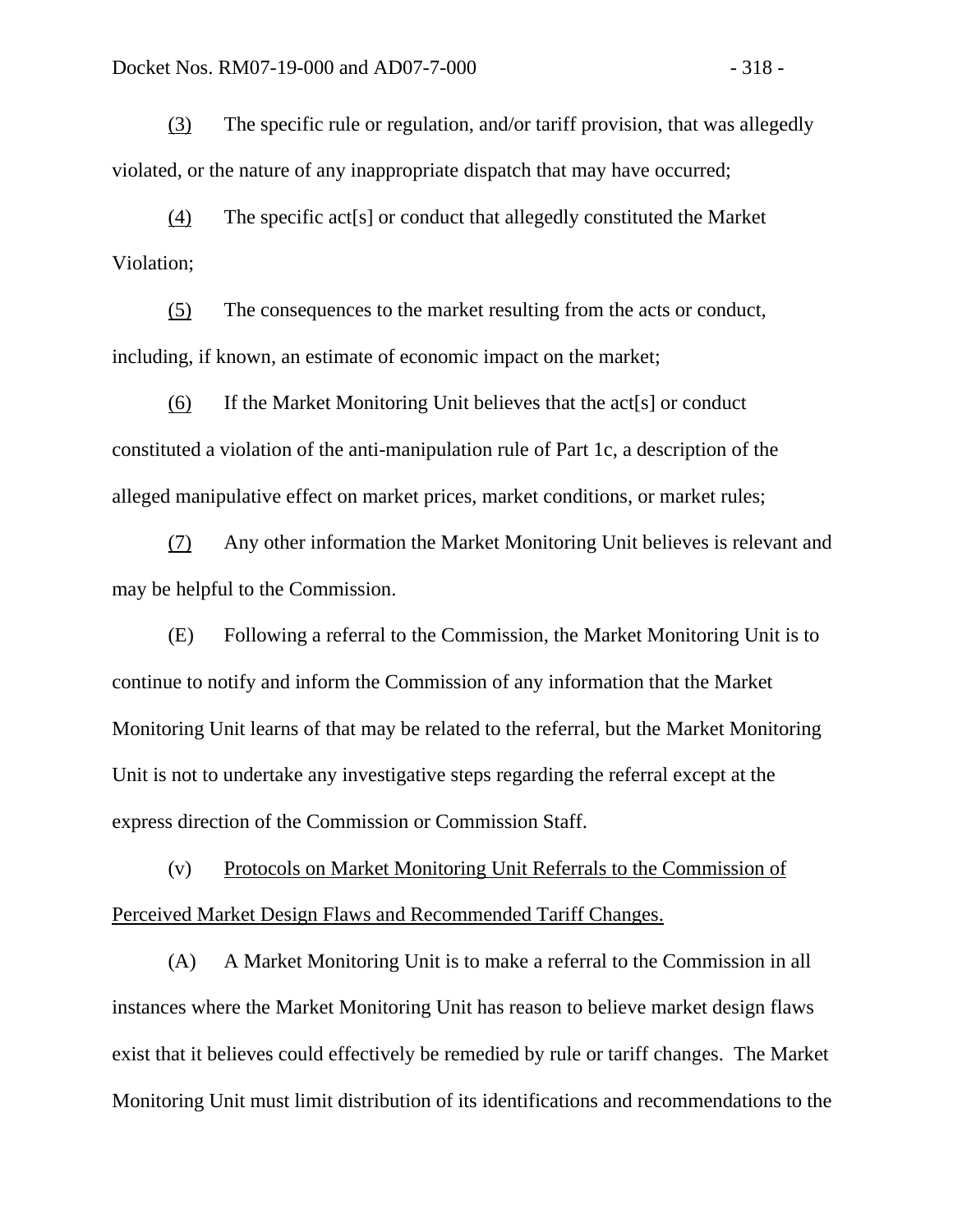independent system operator or regional transmission organization and to the Commission in the event it believes broader dissemination could lead to exploitation, with an explanation of why further dissemination should be avoided at that time.

(B) All referrals to the Commission relating to perceived market design flaws and recommended tariff changes are to be in writing, whether transmitted electronically, by fax, mail, or courier. The Market Monitoring Unit may alert the Commission orally in advance of the written referral.

(C) The referral should be addressed to the Commission's Director of the Office of Energy Market Regulation, with copies directed to both the Director of the Office of Enforcement and the General Counsel.

(D) The referral is to include, but need not be limited to, the following information.

(1) A detailed narrative describing the perceived market design flaw[s];

(2) The consequences of the perceived market design flaw[s], including, if known, an estimate of economic impact on the market;

(3) The rule or tariff change(s) that the Market Monitoring Unit believes could remedy the perceived market design flaw;

(4) Any other information the Market Monitoring Unit believes is relevant and may be helpful to the Commission.

(E) Following a referral to the Commission, the Market Monitoring Unit is to continue to notify and inform the Commission of any additional information regarding the perceived market design flaw, its effects on the market, any additional or modified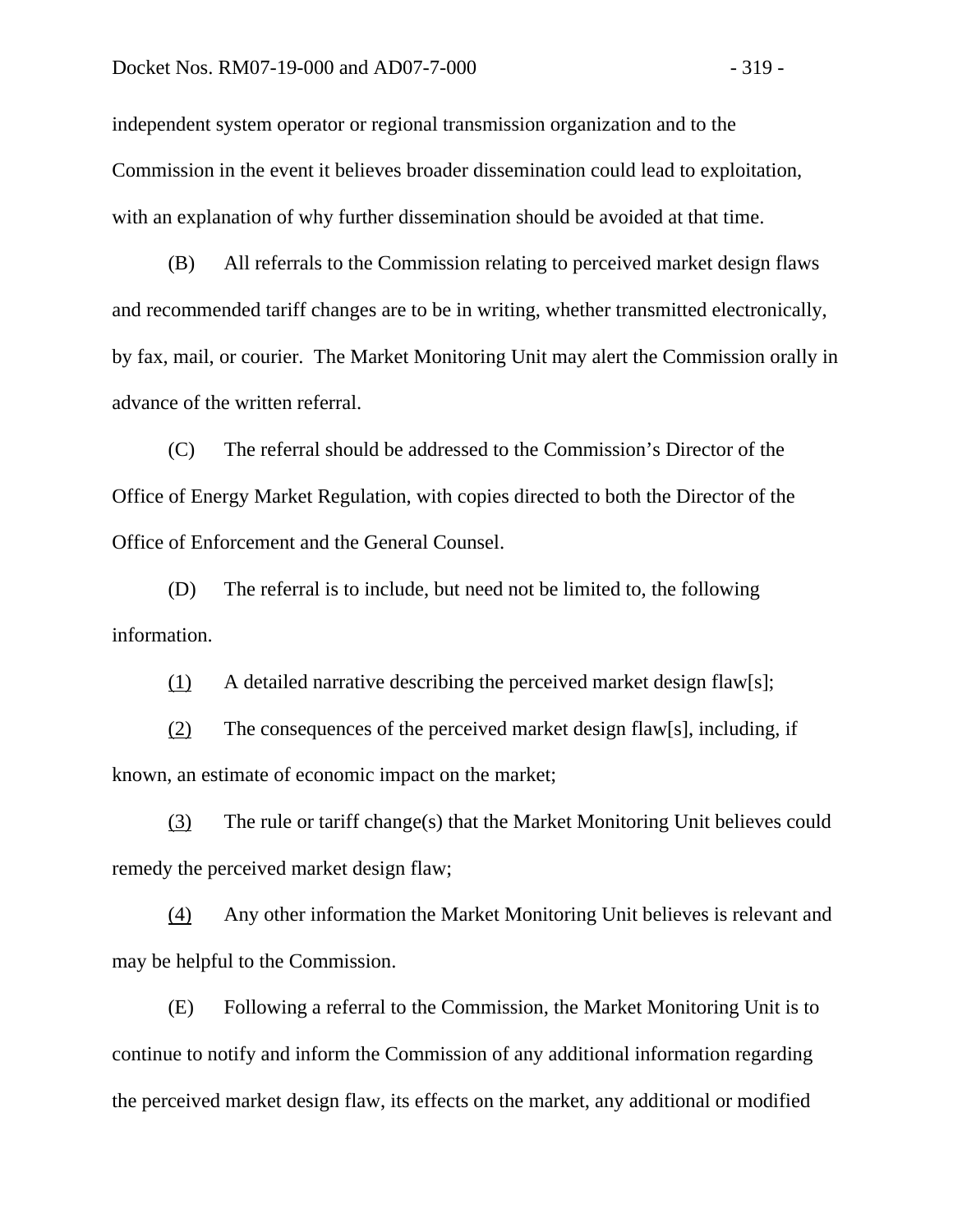observations concerning the rule or tariff changes that could remedy the perceived design flaw, any recommendations made by the Market Monitoring Unit to the regional transmission organization or independent system operator, stakeholders, market participants or state commissions regarding the perceived design flaw, and any actions taken by the regional transmission organization or independent system operator regarding the perceived design flaw.

(vi) Market Monitoring Unit ethics standards. Each Commission-approved independent system operator or regional transmission organization must include in its tariff ethical standards for its Market Monitoring Unit and the employees of its Market Monitoring Unit. At a minimum, the ethics standards must include the following requirements:

(A) The Market Monitoring Unit and its employees must have no material affiliation with any market participant or affiliate.

(B) The Market Monitoring Unit and its employees must not serve as an officer, employee, or partner of a market participant.

(C) The Market Monitoring Unit and its employees must have no material financial interest in any market participant or affiliate with potential exceptions for mutual funds and non-directed investments.

(D) The Market Monitoring Unit and its employees must not engage in any market transactions other than the performance of their duties under the tariff.

(E) The Market Monitoring Unit and its employees must not be compensated, other than by the Commission-approved independent system operator or regional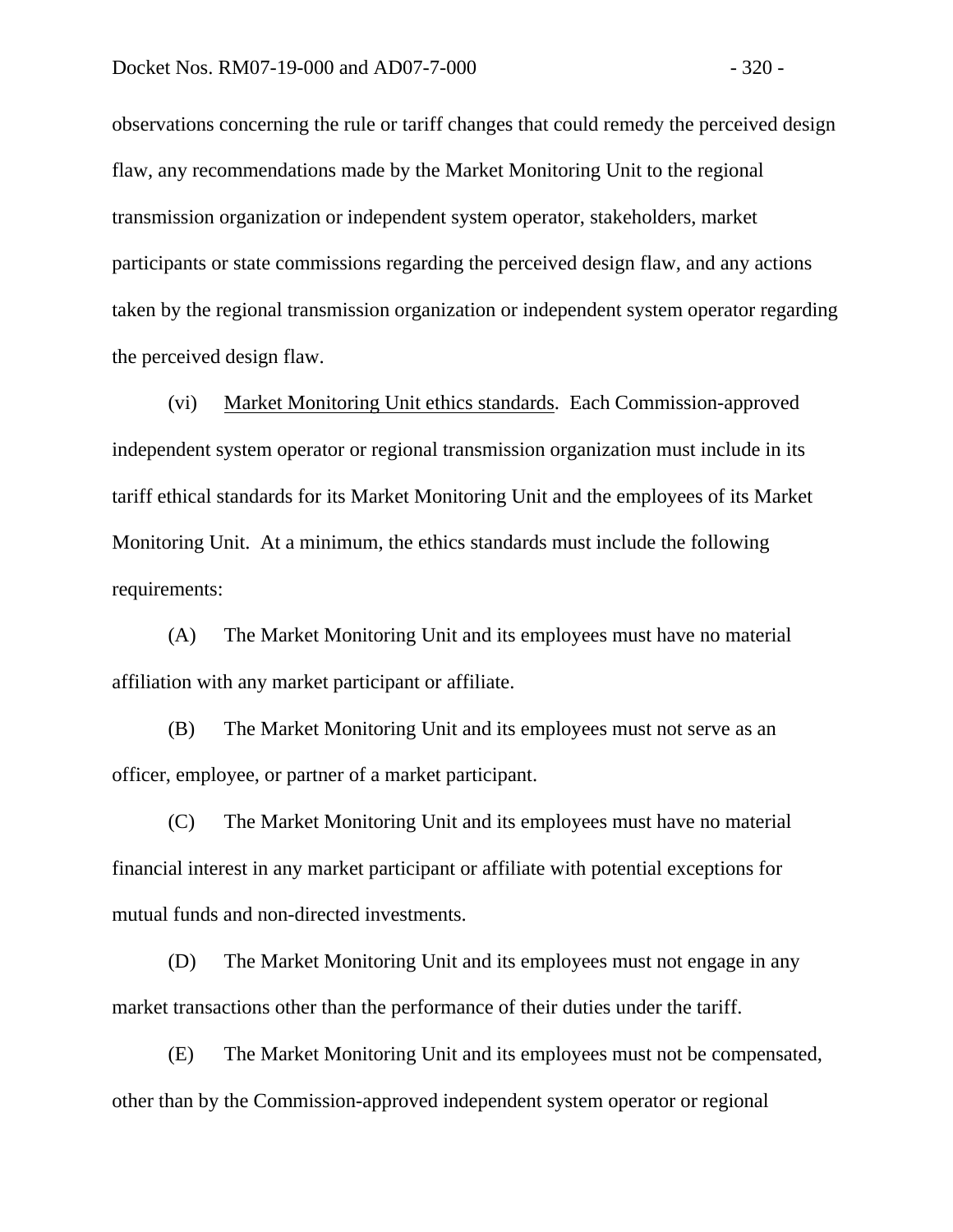transmission organization that retains or employs it, for any expert witness testimony or other commercial services, either to the Commission-approved independent system operator or regional transmission organization or to any other party, in connection with any legal or regulatory proceeding or commercial transaction relating to the Commissionapproved independent system operator or regional transmission organization or to the Commission-approved independent system operator's or regional transmission organization's markets.

(F) The Market Monitoring Unit and its employees may not accept anything of value from a market participant in excess of a de minimis amount.

(G) The Market Monitoring Unit and its employees must advise a supervisor in the event they seek employment with a market participant, and must disqualify themselves from participating in any matter that would have an effect on the financial interest of the market participant.

(4) Offer and bid data. (i) Unless a Commission-approved independent system operator or regional transmission organization obtains Commission approval for a different period, each Commission-approved independent system operator and regional transmission organization must release its offer and bid data within three months.

(ii) A Commission-approved independent system operator or regional transmission organization must mask the identity of market participants when releasing offer and bid data. The Commission-approved independent system operators and regional transmission organization may propose a time period for eventual unmasking.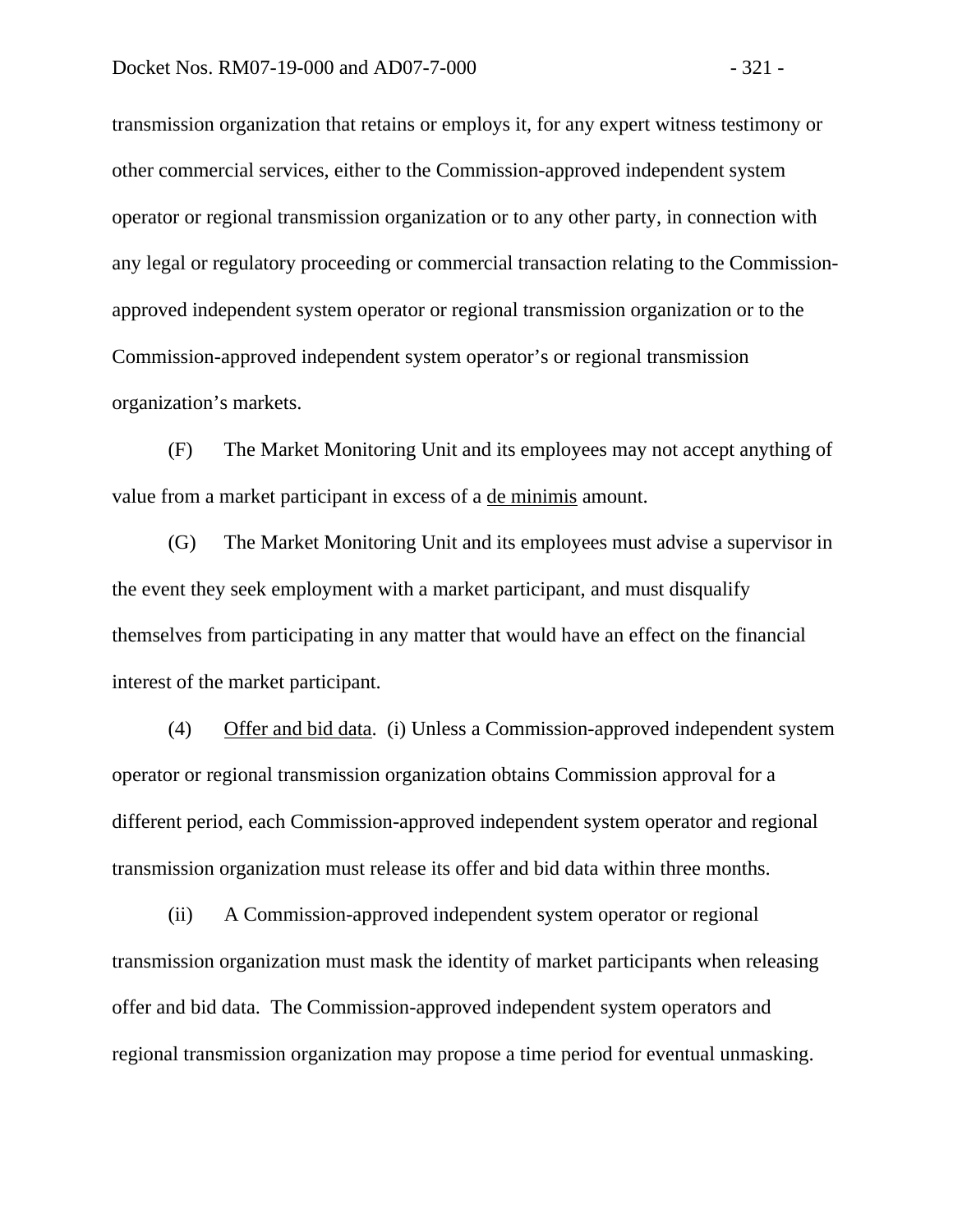(5) Responsiveness of Commission-approved independent system operators and regional transmission organizations. Each Commission-approved independent system operator or regional transmission organization must adopt business practices and procedures that achieve Commission-approved independent system operator and regional transmission organization board of directors' responsiveness to customers and other stakeholders and satisfy the following criteria:

(i) Inclusiveness. The business practices and procedures must ensure that any customer or other stakeholder affected by the operation of the Commission-approved independent system operator or regional transmission organization, or its representative, is permitted to communicate the customer's or other stakeholder's views to the independent system operator's or regional transmission organization's board of directors;

(ii) Fairness in balancing diverse interests. The business practices and procedures must ensure that the interests of customers or other stakeholders are equitably considered, and that deliberation and consideration of Commission-approved independent system operator's and regional transmission organization's issues are not dominated by any single stakeholder category;

(iii) Representation of minority positions. The business practices and procedures must ensure that, in instances where stakeholders are not in total agreement on a particular issue, minority positions are communicated to the Commission-approved independent system operator's and regional transmission organization's board of directors at the same time as majority positions; and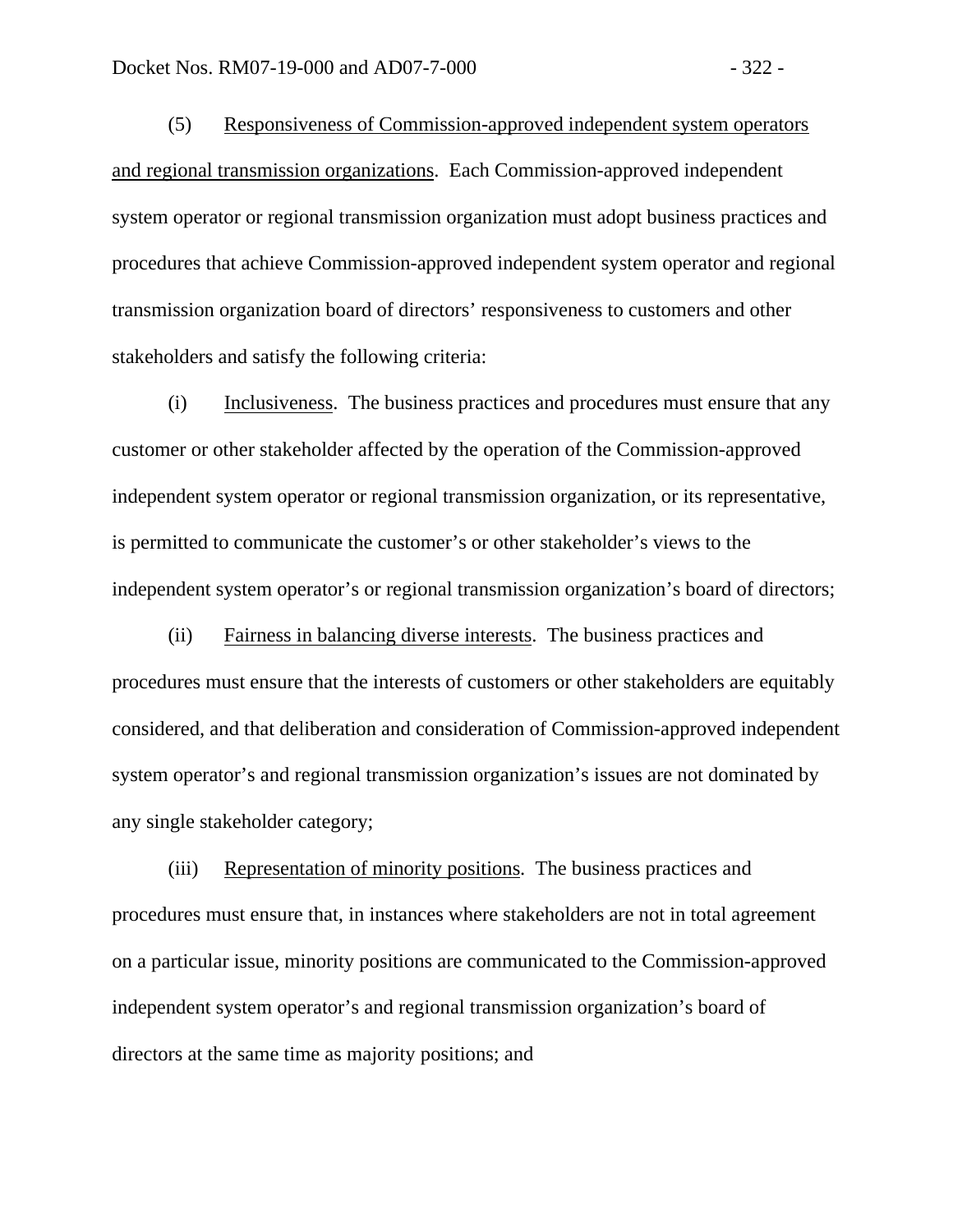(iv) Ongoing responsiveness. The business practices and procedures must provide for stakeholder input into the Commission-approved independent system operator's or regional transmission organization's decisions as well as mechanisms to provide feedback to stakeholders to ensure that information exchange and communication continue over time.

(6) Compliance filings. All Commission-approved independent system operators and regional transmission organizations must make a compliance filing with the Commission as described in Order No. **[insert order number]** under the following schedule:

(i) The compliance filing addressing the accepting of bids from demand response resources in markets for ancillary services on a basis comparable to other resources, removal of deviation charges, aggregation of retail customers, shortage pricing during periods of operating reserve shortage, long-term power contracting in organized markets, Market Monitoring Units, Commission-approved independent system operators' and regional transmission organizations' board of directors' responsiveness, and reporting on the study of the need for further reforms to remove barriers to comparable treatment of demand response resources must be submitted on or before **[insert date that is six months of publication in the FEDERAL REGISTER]**.

 (ii) A public utility that is approved as a regional transmission organization under § 35.34, or that is not approved but begins to operate regional markets for electric energy or ancillary services after **[insert effective date of Final Rule]**, must comply with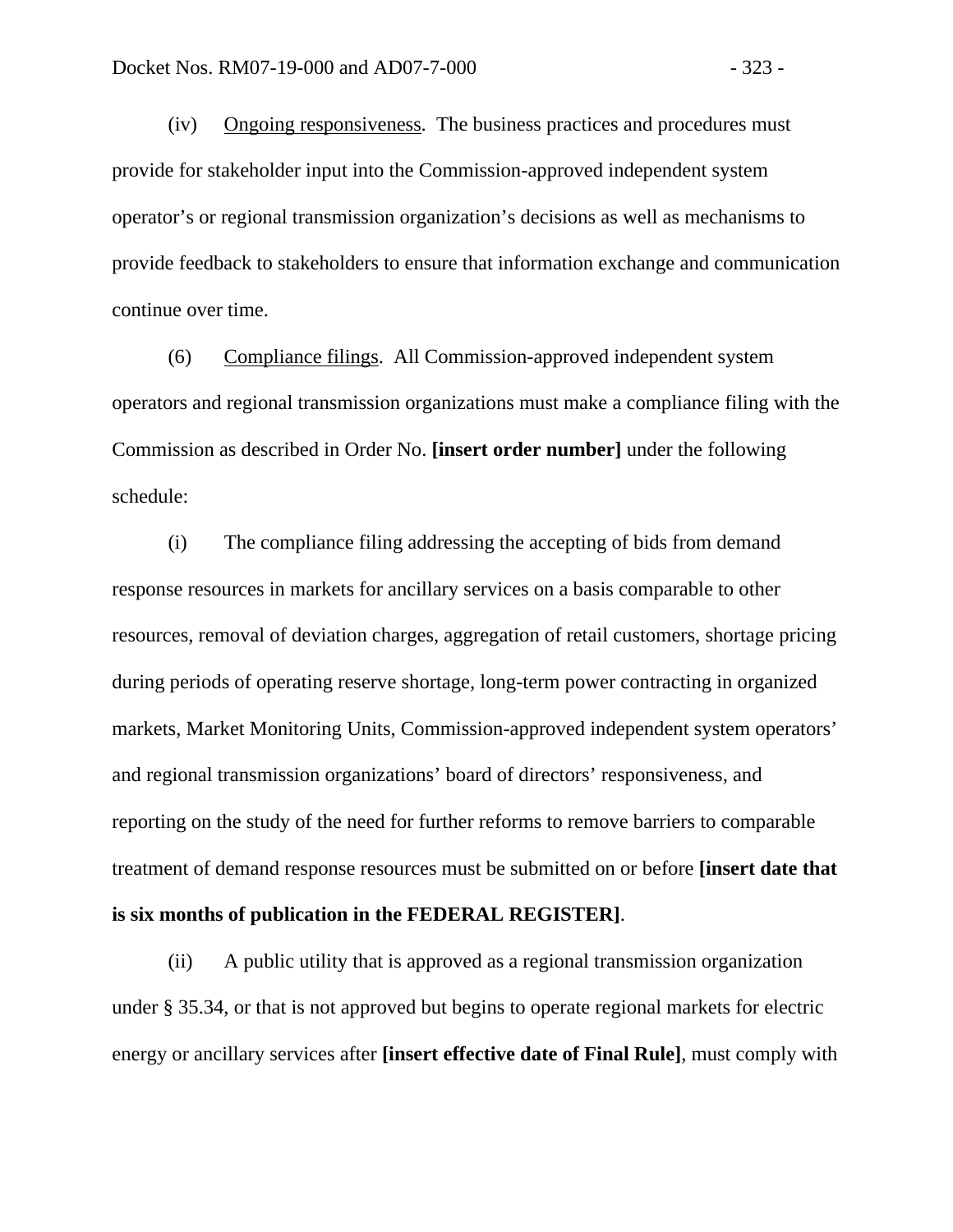Order No. **[insert order number]** and the provisions of paragraphs (g)(1) through (g)(5) of this section before beginning operations.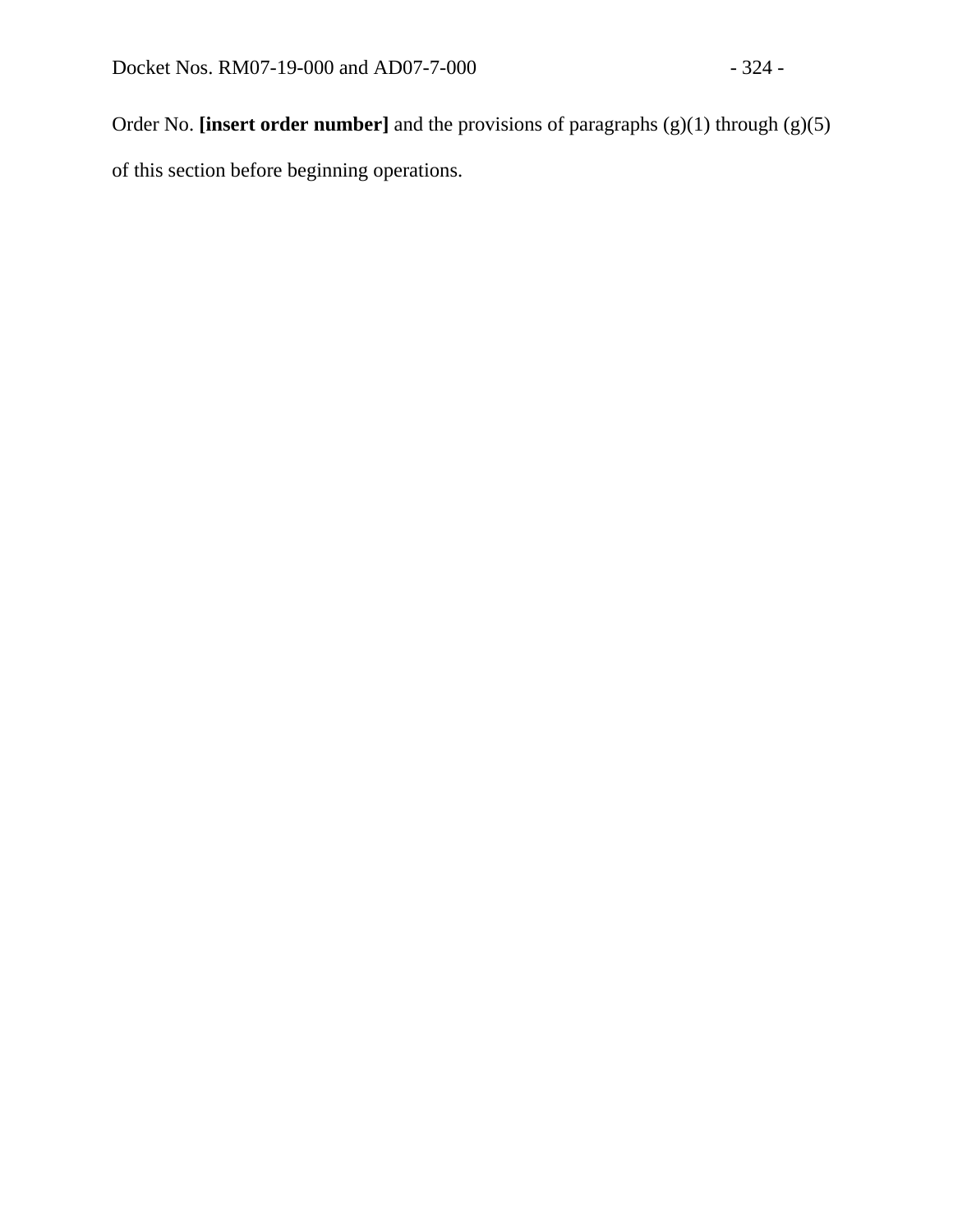**NOTE:** The following appendix will not be published in the Code of Federal Regulations.

## **APPENDIX**

## **Abbreviated Names of Commenters**

**Alcoa** – Alcoa, Inc.

**Ameren** – Ameren Services Company

**American Forest** – American Forest & Paper Association

**AMPA** – Arkansas Municipal Power Association

**APPA** – American Public Power Association

**ATC** – American Transmission Company, LLC

**Beacon Power** – Beacon Power Corporation

**Blue Ridge** – Blue Ridge Power Agency

**BlueStar Energy** – BlueStar Energy Services, Inc.

**Mr. Borlick** – Robert L. Borlick, Borlick & Associates

**BP Energy –** BP Energy Compan**y** 

**CAISO** – California Independent System Operator Corporation

**California DWR** – California Department of Water Resources State Water Project

**California Munis** – California Municipal Utilities Association

**California PUC** – Public Utilities Commission of the State of California

**Cogeneration Parties** - Energy Producers and Users Coalition (EPUC) and the Cogeneration Association of California (CAC). EPUC is an ad hoc group representing the end-use and customer generation interests of the following: Aera Energy LLC; BP America, Inc. (including Atlantic Richfield Company); Chevron U.S.A., Inc.; ConocoPhillips Company; ExxonMobil Power and Gas Services, Inc.; Shell Oil Products US; THUMS Long Beach Company; Occidental Elks Hills, Inc.; and Valero Refining Company-California. CAC is an ad hoc association representing the power generation, power marketing and cogeneration operation interests of the following: Coalinga Cogeneration Company, Mid-Set Cogeneration Company, Kern River Cogeneration Company, Sycamore Cogeneration Company, Sargent Canyon Cogeneration Company, Salinas River Cogeneration Company, Midway Sunset Cogeneration Company and Watson Cogeneration Company.

**Comverge** – Comverge, Inc.

**Connecticut and Massachusetts Municipals** – Connecticut Municipal Electric Energy Cooperative and Massachusetts Municipal Wholesale Electric Company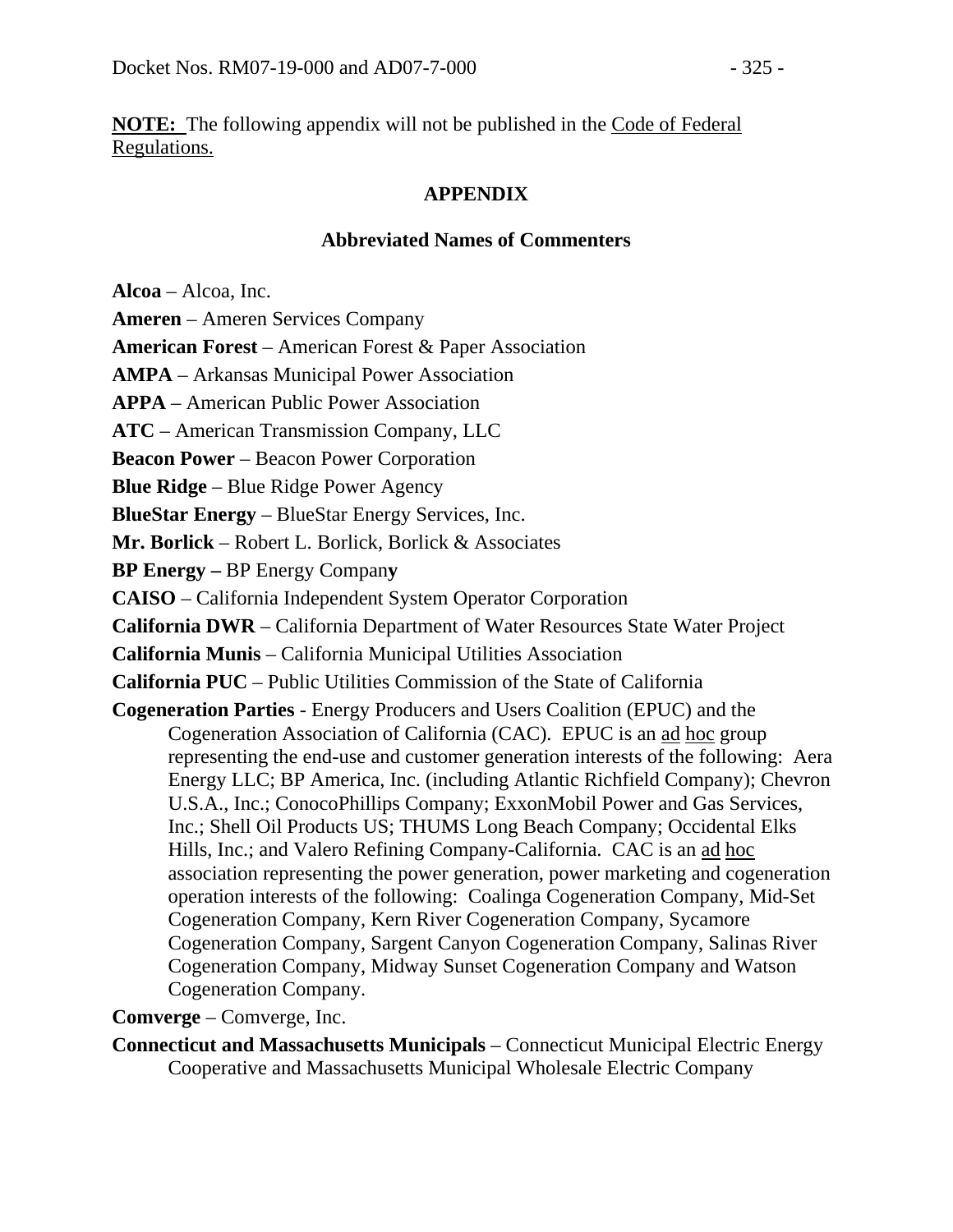- **Constellation** Constellation Energy Commodities Group, Inc., Constellation NewEnergy, Inc., and Constellation Power Source Generation, Inc.
- **DC Energy –** DC Energy, LLC
- **Detroit Edison** Detroit Edison Company
- **Dominion Resources** Dominion Resources Services
- **DRAM** Demand Response and Advanced Metering Coalition
- **Duke Energy** Duke Energy Corporation
- **EEI** Edison Electric Institute
- **EnergyConnect** EnergyConnect, Inc.
- **Energy Curtailment** Energy Curtailment Specialists, Inc.
- **EnerNOC** EnerNOC, Inc.
- **E.ON U.S** E.ON U.S. LLC
- **EPSA** Electric Power Supply Association
- **Exelon** Exelon Corporation
- **FTC** Federal Trade Commission
- **FirstEnergy** FirstEnergy Service Company, on behalf of FirstEnergy Solutions Corp. and the transmission- and distribution-owning utility subsidiaries of FirstEnergy Corp.: American Transmission Systems, Incorporated; The Cleveland Electric Illuminating Company; Jersey Central Power and Light Company; Metropolitan Edison Company; Ohio Edison Company; Pennsylvania Electric Company; Pennsylvania Power Company; and The Toledo Edison Company
- **IID**  Imperial Irrigation District
- **IMEA**  Illinois Municipal Electric Agency
- **Indianapolis P&L**  Indianapolis Power and Light Company
- **Industrial Coalitions**  The Coalition of Midwest Transmission Customers, Connecticut Industrial Energy Consumers, Industrial Energy Consumers of Pennsylvania, NEPOOL Industrial Customer Coalition, Industrial Energy Users-Ohio, West Virginia Energy Users Group, PJM Industrial Customer Coalition, American Iron and Steel Institute, and Portland Cement Association
- **Industrial Consumers**  Electricity Consumers Resource Council, American Chemistry Council, American Iron and Steel Institute, Association of Businesses Advocating Tariff Equity, Council of Industrial Boiler Owners, and Wisconsin Industrial Energy Group
- **Integrys Energy** Integrys Energy Services, Inc.
- **ISO New England**  ISO New England Inc.
- **ISO/RTO Council**  ISO/RTO Council, which is comprised of the Alberta Electric System Operator; California Independent System Operator, Inc.; New Brunswick System Operator; Electric Reliability Council of Texas; Independent Electricity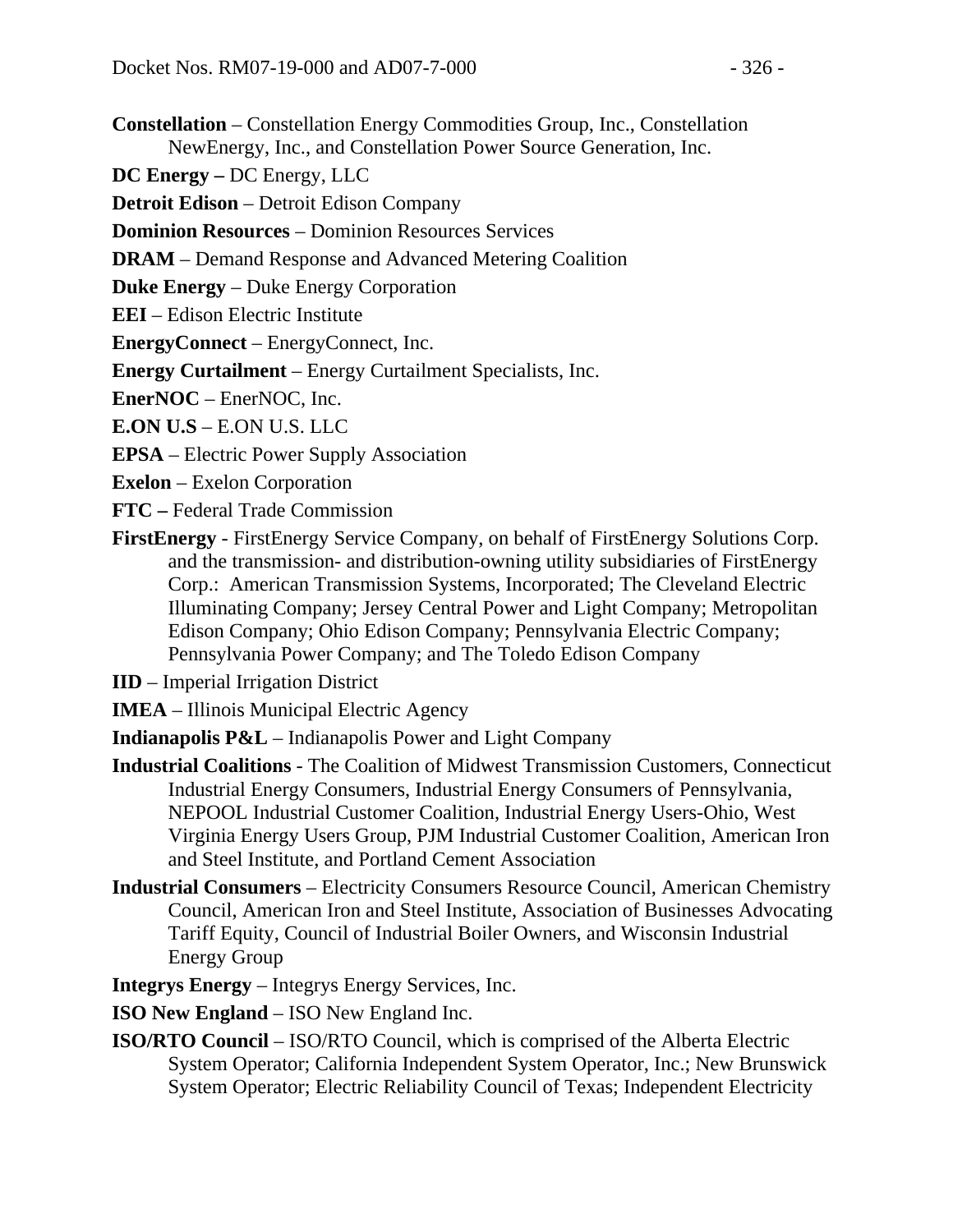System Operator of Ontario; ISO New England Inc.; Midwest Independent Transmission System Operator, Inc.; New York Independent System Operator, Inc.; PJM Interconnection, L.L.C.; and Southwest Power Pool, Inc.

- **ITC** International Transmission Company; Michigan Electric Transmission Company, LLC; and ITC Midwest LLC
- Joint Commenters Citadel Energy Products LLC, Citadel Energy Strategies LLC, Citadel Energy Investments Ltd.; and DC Energy LLC
- **Kansas CC –** Kansas Corporation Commission

**LPPC** – Large Public Power Council

**MADRI States** – the State members of the Mid-Atlantic Distributed Resources Initiative

**Maine PUC** – Maine Public Utilities Commission

**Midwest Energy –** Midwest Energy, Inc.

**Midwest ISO** – Midwest Independent Transmission System Operator, Inc.

**Midwest ISO TOs** – Midwest ISO Transmission Owners: Ameren Services Company, as agent for Union Electric Company d/b/a AmerenUE, Central Illinois Public Service Company d/b/a AmerenCIPS, Central Illinois Light Co. d/b/a AmerenCILCO, and Illinois Power Company d/b/a AmerenIP; City of Columbia Water and Light Department (Columbia, Missouri); City Water, Light & Power (Springfield, Illinois); Duke Energy Shared Services for Duke Energy Ohio, Inc., Duke Energy Indiana, Inc., and Duke Energy Kentucky, Inc.; Great River Energy; Hoosier Energy Rural Electric Cooperative, Inc.; Indiana Municipal Power Agency; Indianapolis Power & Light Company; Manitoba Hydro; Michigan Public Power Agency; Minnesota Power (and its subsidiary Superior Water, L&P); Montana-Dakota Utilities Co.; Northern Indiana Public Service Company; Northern States Power Company, a Minnesota corporation, and Northern States Power Company, a Wisconsin corporation, subsidiaries of Xcel Energy Inc.; Northwestern Wisconsin Electric Company; Otter Tail Power Company; Southern Illinois Power Cooperative; Southern Indiana Gas & Electric Company (d/b/a Vectren Energy Delivery of Indiana); Southern Minnesota Municipal Power Agency; Wabash Valley Power Association, Inc.; and Wolverine Power Supply Cooperative, Inc.

**NARUC –** National Association of Regulatory Commissioners

**National Grid** – National Grid USA and its affiliates

**NCPA** – Northern California Power Agency

**NEPGA** – New England Power Generators Association, Inc.

**NEPOOL Participants** – New England Power Pool Participants Committee

**New England Power Generators** – New England Power Generators Association, Inc.

**New York PSC** – New York State Public Service Commission

**NIPSCO** – Northern Indiana Public Service Company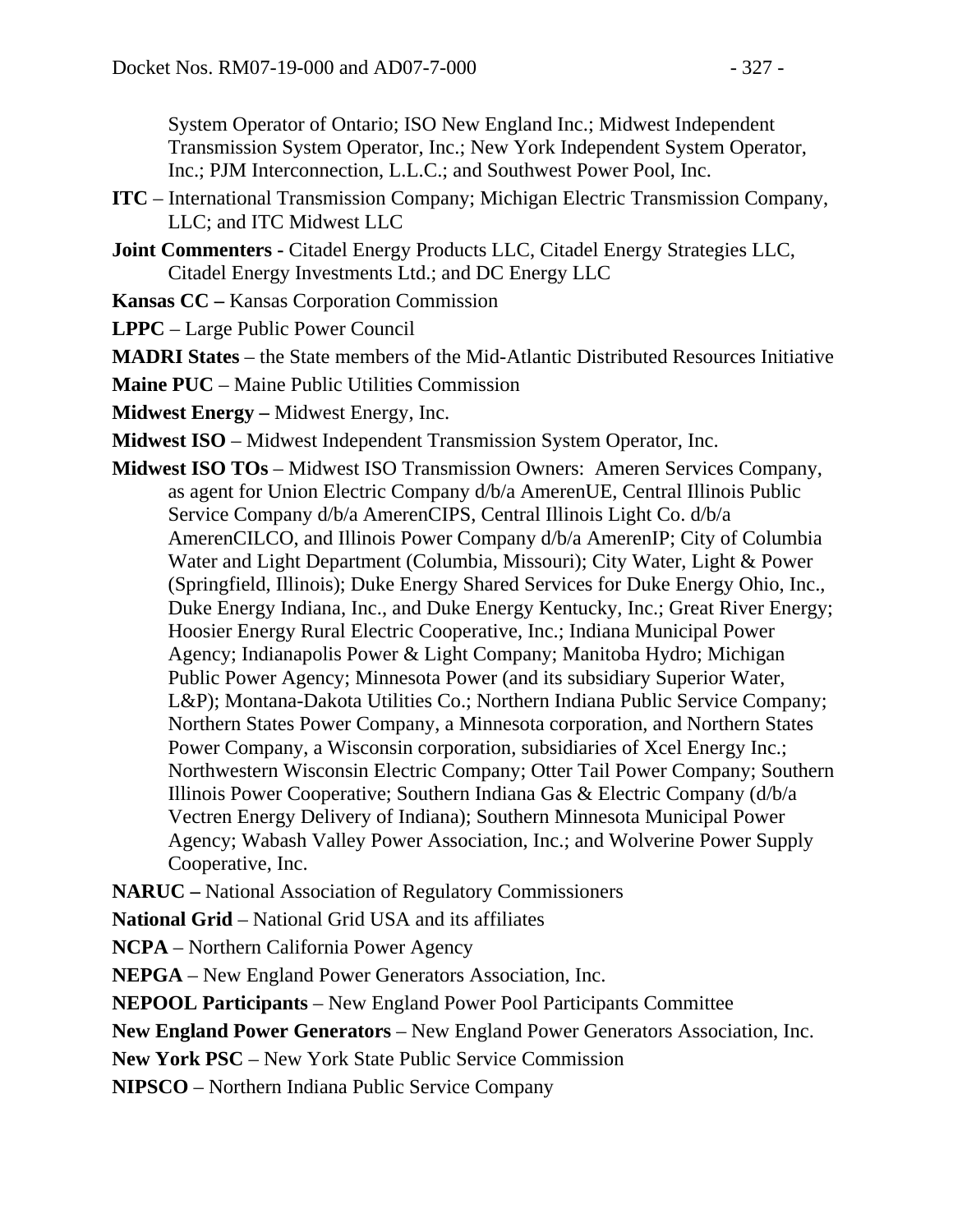**New Jersey BPU** – New Jersey Board of Public Utilities

- **North Carolina Electric Membership** North Carolina Electric Membership Corporation
- **Northeast Utilities** Northeast Utilities
- **NRECA –** National Rural Electric Cooperative Association
- **NSTAR** NSTAR Electric Company
- **NYISO**  New York Independent System Operator, Inc.
- **NY TOs**  Central Hudson Gas & Electric Corporation, Consolidated Edison Company of New York, Inc., Long Island Power Authority, New York Power Authority, New York State Electric & Gas Corporation, Orange and Rockland Utilities, Inc., and Rochester Gas and Electric Corporation
- **Ohio PUC** Public Utilities Commission of Ohio
- **Old Dominion** Old Dominion Electric Cooperative
- **OMS** Organization of MISO States, whose participating members are: Illinois Commerce Commission, Indiana Utility Regulatory Commission, Iowa Utilities Board, Kentucky Public Service Commission, Michigan Public Service Commission, Minnesota Public Utilities Commission, Montana Public Service Commission, Nebraska Power Review Board, Public Utilities Commission of Ohio, South Dakota Public Utilities Commission, Wisconsin Public Service Commission. Participating associate members are: Indiana Office of Utility Consumer Counselor, Iowa Office of Consumer Advocate and the Minnesota Office of Energy Security
- **OPSI**  Organization of PJM States, Inc., whose state commission members include: Delaware Public Service Commission, District of Columbia Public Service Commission, Illinois Commerce Commission, Indiana Utility Regulatory Commission, Kentucky Public Service Commission, Maryland Public Service Commission, Michigan Public Service Commission, New Jersey Board of Public Utilities, North Carolina Utilities Commission, Public Utilities Commission of Ohio, Pennsylvania Public Utility Commission, Tennessee Regulatory Authority, Virginia State Corporation Commission, and Public Service Commission of West Virginia

**Orion Energy** – Orion Energy Systems, Inc.

**Pennsylvania PUC** – Pennsylvania Public Utility Commission

**PG&E** – Pacific Gas and Electric Company

**PJM** – PJM Interconnection, LLC

**PJM Power Providers** – PJM Power Providers Group

**Potomac Economics** – Potomac Economics, Ltd.

**PPL Parties** –PPL Brunner Island, LLC; PPL Edgewood Energy, LLC; PPL Electric Utilities Corporation; PPL EnergyPlus, LLC; PPL Great Works, LLC; PPL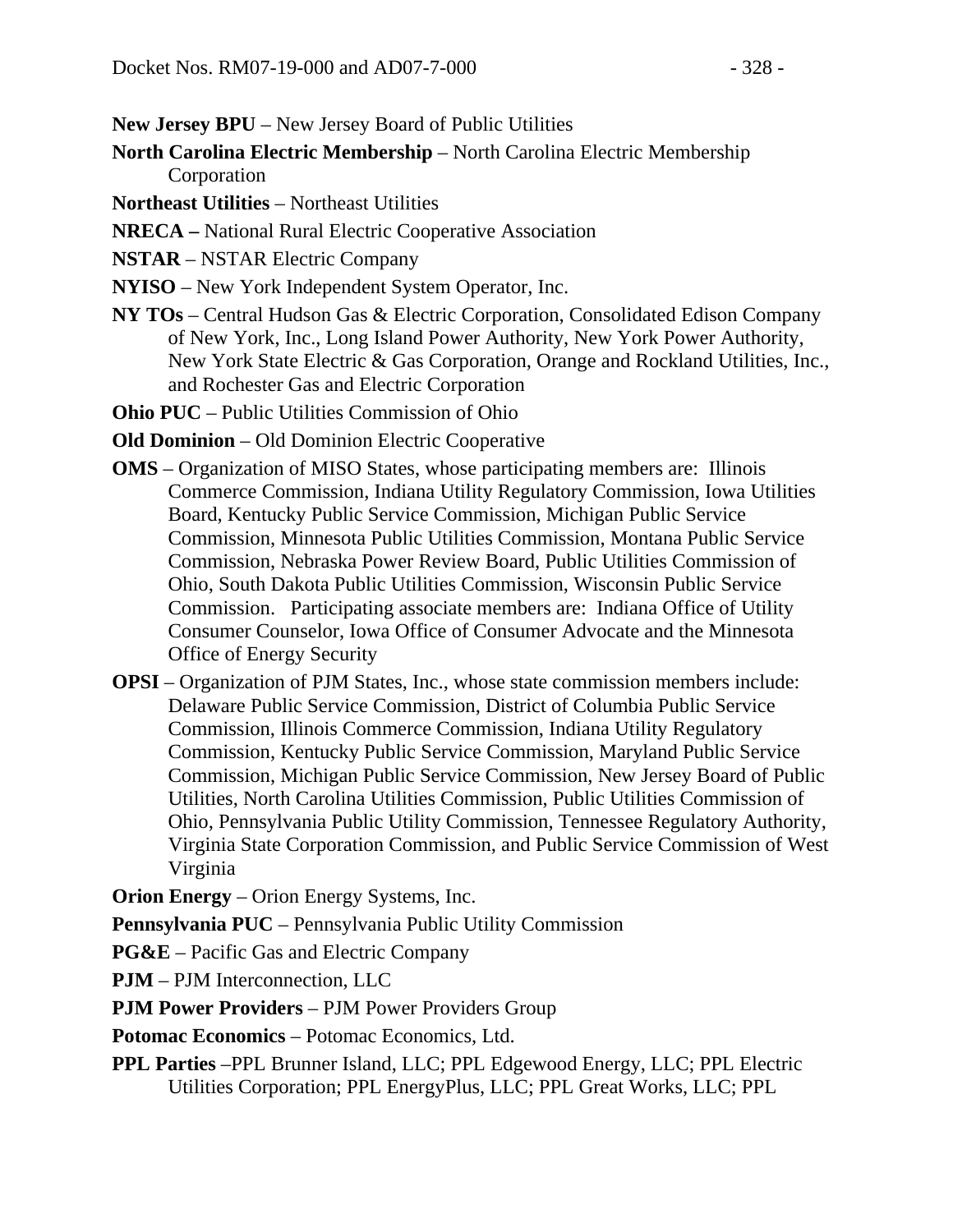Holtwood, LLC; PPL Maine, LLC; PPL Martins Creek, LLC; PPL Montana, LLC; PPL Montour, LLC; PPL Shoreham Energy, LLC; PPL Susquehanna, LLC; PPL University Park, LLC; PPL Wallingford Energy LLC; and Lower Mount Bethel Energy, LLC

- **Public Interest Organizations** –Citizen Power; Conservation Law Foundation; Environment Northeast; Environmental Law & Policy Center; Fresh Energy; Izaak Walton League; Natural Resources Defense Council; Northwest Energy Coalition; Office of the Ohio Consumers' Counsel; Pace Energy Project; PennFuture; Project for Sustainable FERC Energy Policy; Southern Alliance for Clean Energy; The Stella Group, Ltd.; Union of Concerned Scientists; and Western Grid Group
- **Reliant** Reliant Energy, Inc.

**Retail Energy** – Retail Energy Supply Association

- **SMUD** Sacramento Municipal Utility District
- **SoCal Edison-SDG&E** Southern California Edison Company and San Diego Gas & Electric Company
- **Sorgo**  Sorgo Fuels, Inc.
- **SPP** Southwest Power Pool, Inc.
- **Steel Manufacturers** Steel Manufacturers Association

**Steel Producers** – Nucor and Steel Dynamics

- **TANC**  Transmission Agency of Northern California
- **TAPS** Transmission Access Policy Study Group
- **Wal-Mart**  Wal-Mart Stores, Inc.
- **Xcel** Xcel Energy Services, Inc., on behalf of Northern States Power Company, a Minnesota corporation; Northern States Power Company, a Wisconsin corporation; Southwestern Public Service Company; and Public Service Company of Colorado

## **Abbreviated Names of Reply Commenters**

- **Allied Public Interest Groups** Clean Energy First, Conservation Law Foundation, Environment Northeast, Environmental Law & Policy Center, Fresh Energy, Natural Resources Defense Council, Northwest Energy Coalition, Office of the Ohio Consumers' Counsel, Pace Energy and Climate Center, Penn Future, Project for Sustainable FERC Energy Policy, Renewable Northwest Project, and Union of Concerned Scientists.
- **CAISO and the Cities** CAISO and the cities of Anaheim, Azusa, Banning, Colton, and Riverside, California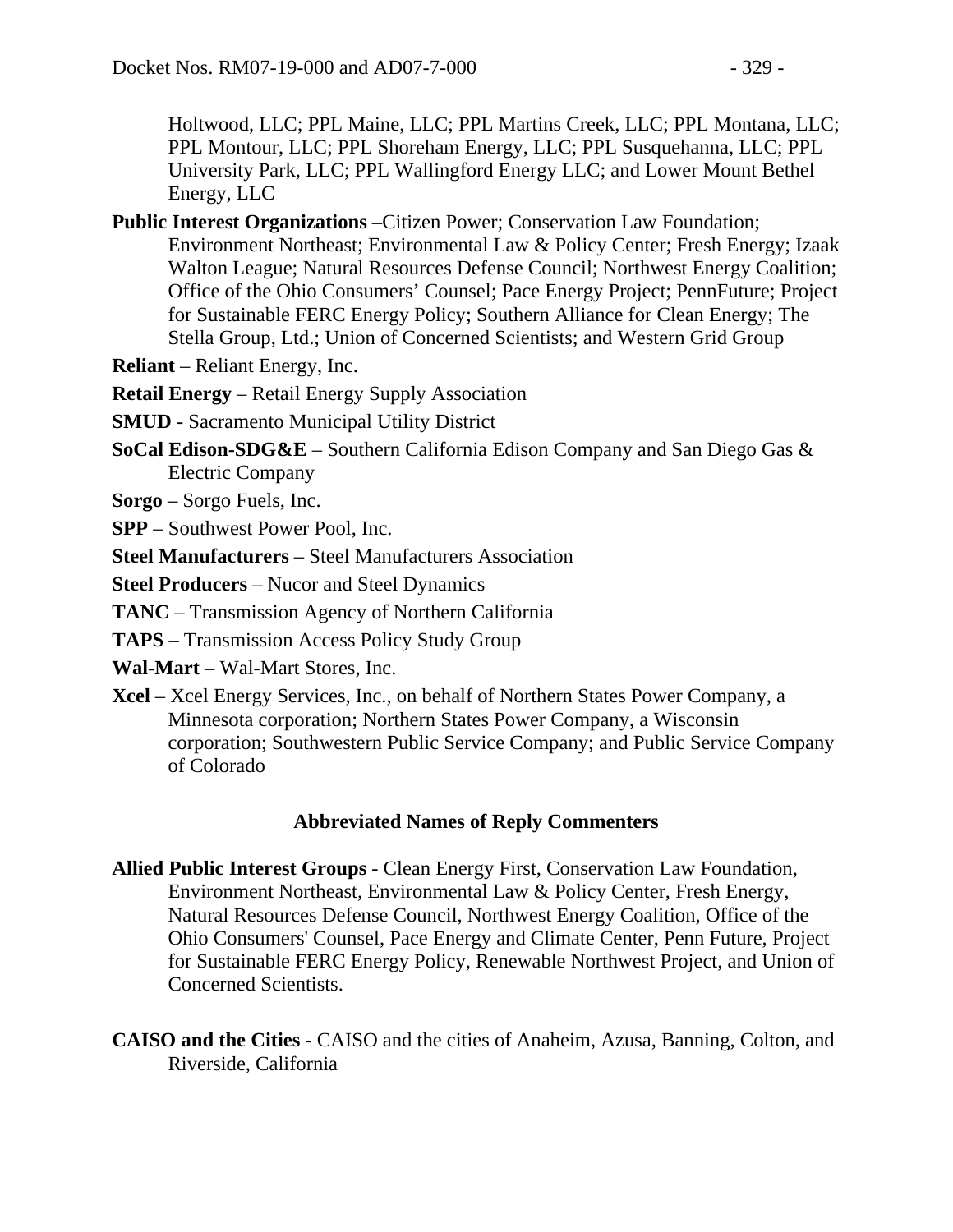## UNITED STATES OF AMERICA FEDERAL ENERGY REGULATORY COMMISSION

Wholesale Competition in Regions with Docket Nos. RM07-19-000 Organized Electric Markets AD07-7-000

(Issued October 17, 2008)

KELLY, Commissioner, *concurring in part and dissenting in part:*

 I write separately for two reasons. First, I want to emphasize the importance of competition to the operation of organized wholesale electric markets and the fact that many of the findings here will help foster that competition. Second, I write to express my misgivings about the potential impacts of several of the directives included in the Final Rule.

 I believe that many of the Final Rule's findings will promote competition, thereby helping the Commission to fulfill our statutory mandate to ensure adequate and reliable service at just and reasonable rates. In particular, I support the Final Rule's requirements that regional transmission organizations (RTOs) and independent system operators (ISOs): (1) accept bids for certain ancillary services from demand response resources that meet technical requirements and submit a bid at or below the market-clearing price; (2) permit qualified aggregators of retail customers to bid demand response on behalf of retail customers; and (3) eliminate deviation charges during system emergencies to a purchaser of electric energy for taking less energy in the real-time market than it purchased in the day-ahead market. I also agree with requiring RTOs/ISOs to include a tariff provision that commits to providing market monitoring units (or MMUs) with the data, resources, and personnel necessary to carry out the MMUs' functions.

 I continue to be troubled by the Final Rule's directive to each RTO or ISO with an organized energy market to make a compliance filing to propose any necessary reforms to allow for scarcity pricing in times of emergency by modifying market power mitigation rules. The Final Rule states that existing RTO/ISO rules "may not produce prices that accurately reflect the value of energy and, by failing to do so, may harm reliability, inhibit demand response, deter entry of demand response and generation resources, and thwart innovation." I recognize that the majority has good intentions in requiring RTOs/ISOs to make this filing. However, I believe that, prior to allowing energy supply offer caps and demand bid caps to rise or be eliminated, the necessary generation and demand response infrastructure must be in place to give consumers the ability to respond to higher prices. As Commission staff noted in the 2006 FERC Staff Demand Response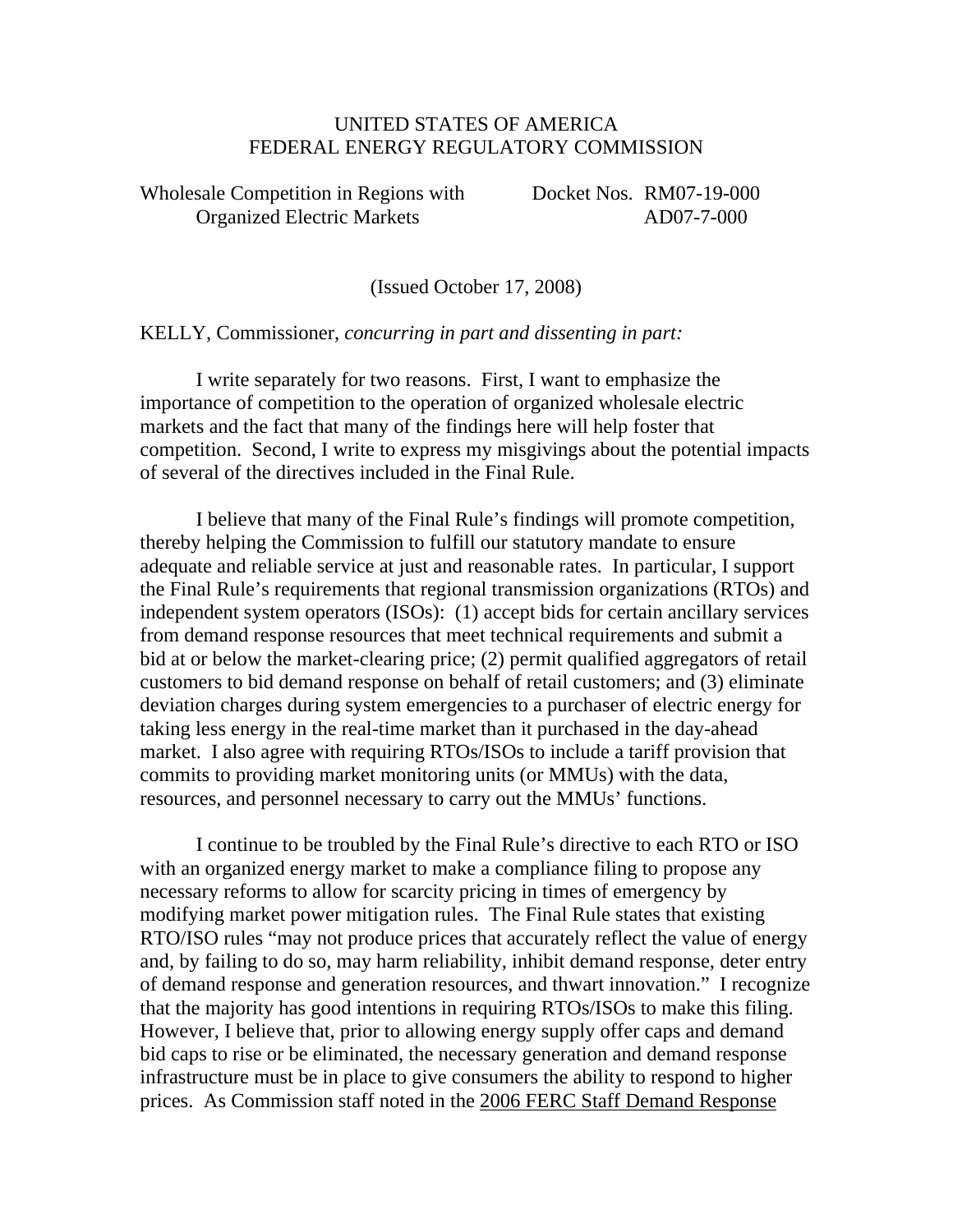Assessment, advanced metering currently has low market penetration of less than six percent in the United States.<sup>1</sup> Without providing consumers with the ability to respond to rising prices, I view the decision to allow energy supply offer caps and demand bid caps to rise or be eliminated as irresponsible.

 Additionally, I disagree with the Final Rule's decision to promote responsiveness of RTOs/ISOs by allowing them to adopt hybrid boards with stakeholder members. Having an independent board is the cornerstone of RTO/ISO policy. Providing for stakeholder representatives on an RTO/ISO board jeopardizes such an independent governing structure. I agree with Duke Energy's statement that "hybrid boards are contrary to the premise of independent RTO governance, and that the board advisory committee is a much more effective means of helping RTO boards to understand member issues and concerns."<sup>2</sup> I also fear that a board with independent and non-independent members will suffer from a divisive atmosphere with suspicion as to whether non-independent board members are acting in the best interests of the RTO/ISO and its customers or in the best interest of the particular market participant represented by that nonindependent board member. I also share Pennsylvania PUC's concern that it will be difficult to protect competitively sensitive information with non-independent members serving on the RTO/ISO's board.**<sup>3</sup>** I believe that a board advisory committee is a better way to address RTO/ISO responsiveness to stakeholders while maintaining the independence of RTO/ISO boards.

 Finally, as I noted previously in my separate statement regarding the notice of proposed rulemaking (NOPR),**<sup>4</sup>** I am concerned about the issue of MMUs being removed from tariff administration and mitigation. I note that a large number and variety of commenters were also concerned about the NOPR proposal, including American Forest, California PUC, Indianapolis P&L, ISO New England,

 $\frac{1}{1}$ <sup>1</sup> Assessment of Demand Response and Advanced Metering: Staff Report, Docket No. AD06-2-000, at 26 (2006) (2006 FERC Staff Demand Response Assessment).

**2** Duke Energy Corporation Apr. 21, 2008 Comments, Docket No. RM07- 19, at 2-3.

**<sup>3</sup>** *See* Pennsylvania PUC Apr. 21, 2008 Comments, Docket No. RM07-19, at 18.

<sup>4</sup> Wholesale Competition in Regions with Organized Electric Markets, Notice of Proposed Rulemaking, 73 FR 12,576 (Mar. 7, 2008), FERC Stats. & Regs. ¶ 32,628 (2008) (Comm'r Kelly concurring in part and dissenting in part).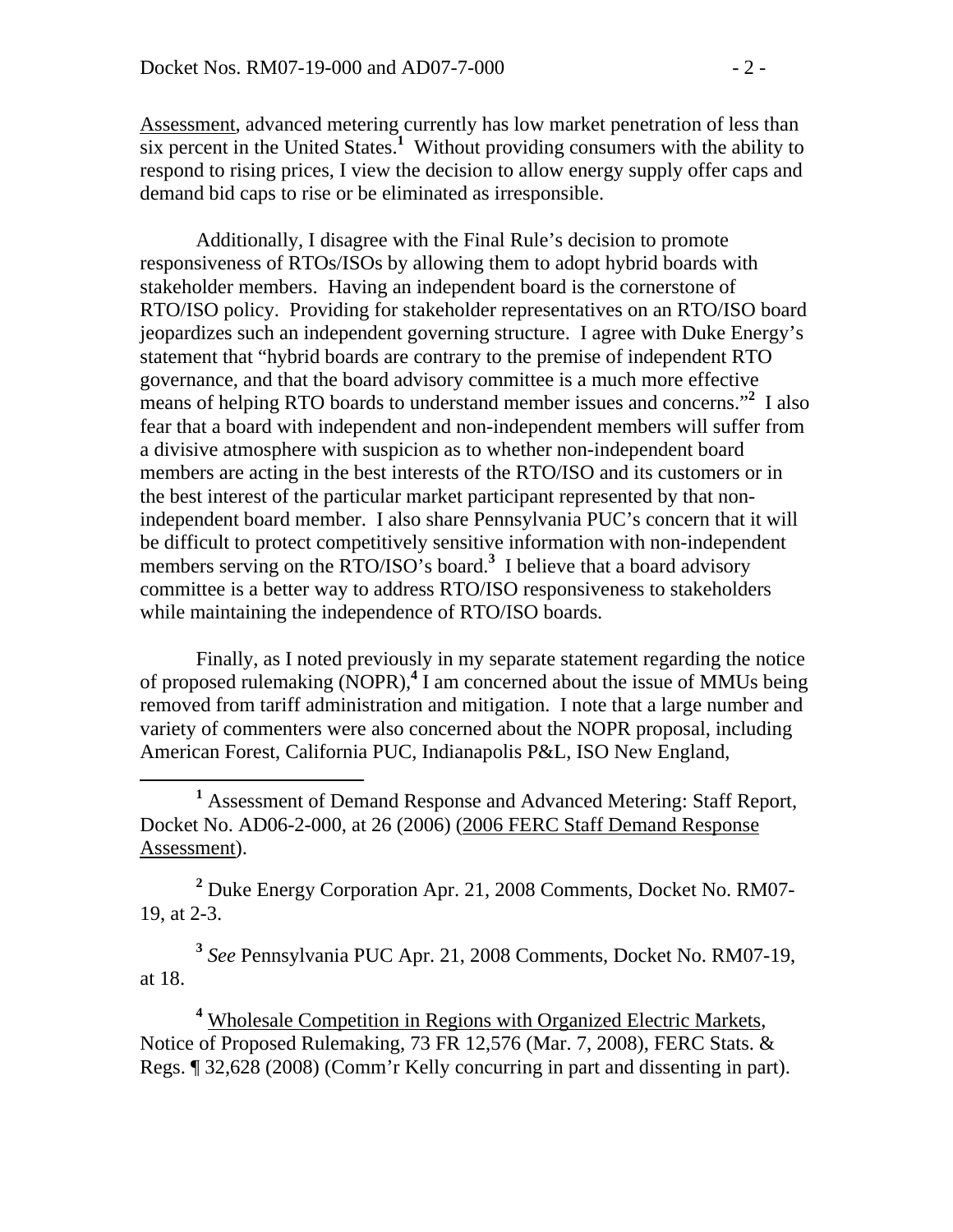Industrial Coalitions, Maine PUC, NARUC, NEPOOL Participants, New York PSC, North Carolina Electric Membership, Ohio PUC, Old Dominion, OMS, Potomac Economics, and Xcel. ISO New England stated that it "disagrees with the proposition that an MMU's performance of mitigation functions compromises the MMU's independence or distracts an MMU from its core functions,"<sup>5</sup> referring to the arguments against MMUs' involvement in mitigation as "unconvincing."**<sup>6</sup>** Maine PUC stated that "[t]he Commission has not demonstrated that there is a lack of independence or a conflict of interest in having those who are experts in the areas of market mitigation performing day-to-day mitigation."**<sup>7</sup>** Industrial Coalitions called the Commission's proposal, "objectionable because it would place responsibility for mitigation in the hands of the RTO/ISO staff that designed, and have a vested interest in the success of, market rules."**<sup>8</sup>**

 I do not mean to imply that the Final Rule totally ignores these concerns. Indeed, the Final Rule does make changes to the NOPR proposal by drawing a distinction between RTOs/ISOs that have a single MMU and those that have hybrid MMUs, with both an "external" and "internal" market monitor. Under these changes, a RTO/ISO may allow its MMU - whether it is a single MMU or a hybrid MMU - to perform retrospective mitigation. However, only a RTO/ISO with both an internal and external MMU may allow its internal MMU to continue to perform prospective mitigation.**<sup>9</sup>** In those instances, the internal MMU may perform the prospective mitigation, but only if the RTO/ISO moves the responsibility and the tools to monitor the quality and appropriateness of the mitigation conducted by the internal MMU to its external MMU. Finally, both single MMUs and hybrid MMUs may provide the RTO/ISO with the inputs needed for the RTO/ISO to conduct prospective mitigation, including "reference levels, identification of system constraints, and cost calculations."

**<sup>6</sup>** *Id.*

**7** Maine PUC Apr. 21, 2008 Comments, Docket No. RM07-19, at 7.

**8** Industrial Coalitions Apr. 21, 2008 Comments, Docket No. RM07-19, at 22.

<sup>9</sup> The Final Rule considers prospective mitigation to include mitigation that can affect market outcomes on a forward-going basis, such as altering the prices of offers or altering the physical parameters of offers at or before the time they are considered in a market solution.

**<sup>5</sup>** <sup>5</sup> ISO New England Apr. 21, 2008 Comments, Docket No. RM07-19, at 19.